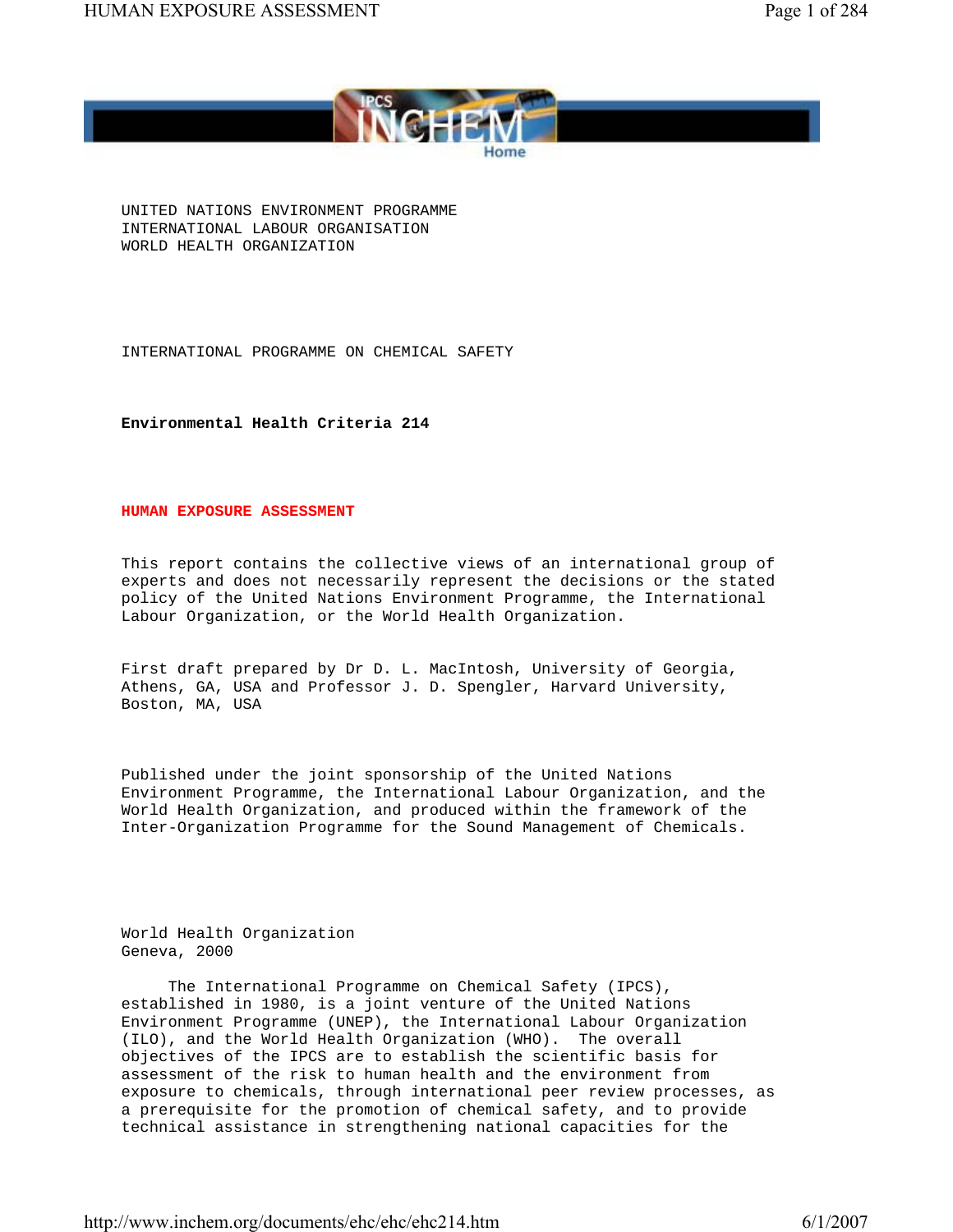sound management of chemicals.

 The Inter-Organization Programme for the Sound Management of Chemicals (IOMC) was established in 1995 by UNEP, ILO, the Food and Agriculture Organization of the United Nations, WHO, the United Nations Industrial Development Organization, the United Nations Institute for Training and Research, and the Organisation for Economic Co-operation and Development (Participating Organizations), following recommendations made by the 1992 UN Conference on Environment and Development to strengthen cooperation and increase coordination in the field of chemical safety. The purpose of the IOMC is to promote coordination of the policies and activities pursued by the Participating Organizations, jointly or separately, to achieve the sound management of chemicals in relation to human health and the environment.

WHO Library Cataloguing-in-Publication Data

Human exposure assessment.

(Environmental health criteria ; 214)

 1.Environmental monitoring - methods 2.Environmental exposure 3.Models, theoretical 4.Data collection - methods 5.Toxicity tests I.International Programme on Chemical Safety II.Series ISBN 92 4 157214 0 (NLM Classification: QT 162)

ISSN 0250-863X

 The World Health Organization welcomes requests for permission to reproduce or translate its publications, in part or in full. Applications and enquiries should be addressed to the Office of Publications, World Health Organization, Geneva, Switzerland, which will be glad to provide the latest information on any changes made to the text, plans for new editions, and reprints and translations already available.

(c) World Health Organization 2000

 Publications of the World Health Organization enjoy copyright protection in accordance with the provisions of Protocol 2 of the Universal Copyright Convention. All rights reserved.

 The designations employed and the presentation of the material in this publication do not imply the expression of any opinion whatsoever on the part of the Secretariat of the World Health Organization concerning the legal status of any country, territory, city, or area or of its authorities, or concerning the delimitation of its frontiers or boundaries.

 The mention of specific companies or of certain manufacturers' products does not imply that they are endorsed or recommended by the World Health Organization in preference to others of a similar nature that are not mentioned. Errors and omissions excepted, the names of proprietary products are distinguished by initial capital letters.

#### CONTENTS

ENVIRONMENTAL HEALTH CRITERIA FOR HUMAN EXPOSURE ASSESSMENT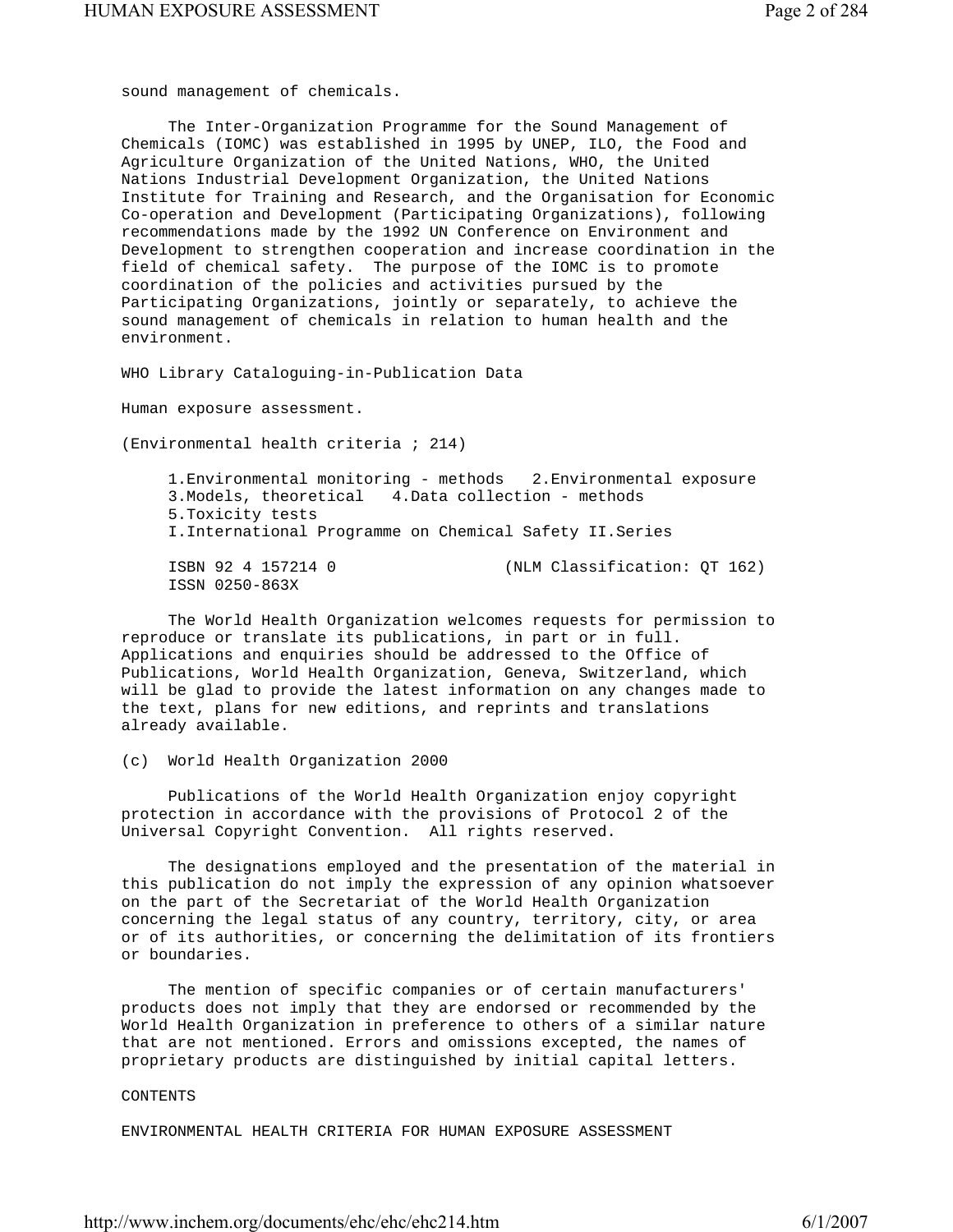PREAMBLE

ABBREVIATIONS

FOREWORD

- 1. DEFINING EXPOSURE
	- 1.1. Introduction
	- 1.2. Defining exposure
		- 1.2.1. Exposure and exposure concentration
		- 1.2.2. Exposure estimation by integration and averaging
		- 1.2.3. Exposure measurements and models
		- 1.2.4. Exposure in the context of an environmental health paradigm
	- 1.3. Elements of exposure assessment
	- 1.4. Approaches to quantitative exposure assessment
	- 1.5. Linking exposure events and dose events

1.6. Summary

# 2. USES OF HUMAN EXPOSURE INFORMATION

- 2.1. Introduction
- 2.2. Human exposure information in environmental epidemiology
- 2.3. Human exposure information in risk assessment
	- 2.3.1. Risk allocation for population subgroups or activities
	- 2.3.2. Population at higher or highest risk
- 2.4. Human exposure information in risk management
- 2.5. Human exposure information in status and trend analysis

2.6. Summary

# 3. STRATEGIES AND DESIGN FOR EXPOSURE STUDIES

- 3.1. Introduction
- 3.2. Study design
- 3.3. Sampling and generalization
- 3.4. Types of study design
	- 3.4.1. Comprehensive samples
		- 3.4.2. Probability samples
	- 3.4.3. Other sample types
- 3.5. Exposure assessment approaches
	- 3.5.1. Direct approaches to exposure assessment
		- 3.5.1.1 Personal monitoring of inhalation exposures
			- 3.5.1.2 Personal monitoring of dietary exposures
			- 3.5.1.3 Personal monitoring of dermal absorption exposures
	- 3.5.2. Indirect approaches to exposure assessment
		- 3.5.2.1 Environmental monitoring
		- 3.5.2.2 Models as an indirect approach to assessing exposure
		- 3.5.2.3 Questionnaires as an indirect approach to assessing exposure
- 3.6. Summary

4. STATISTICAL METHODS IN EXPOSURE ASSESSMENT

4.1. Introduction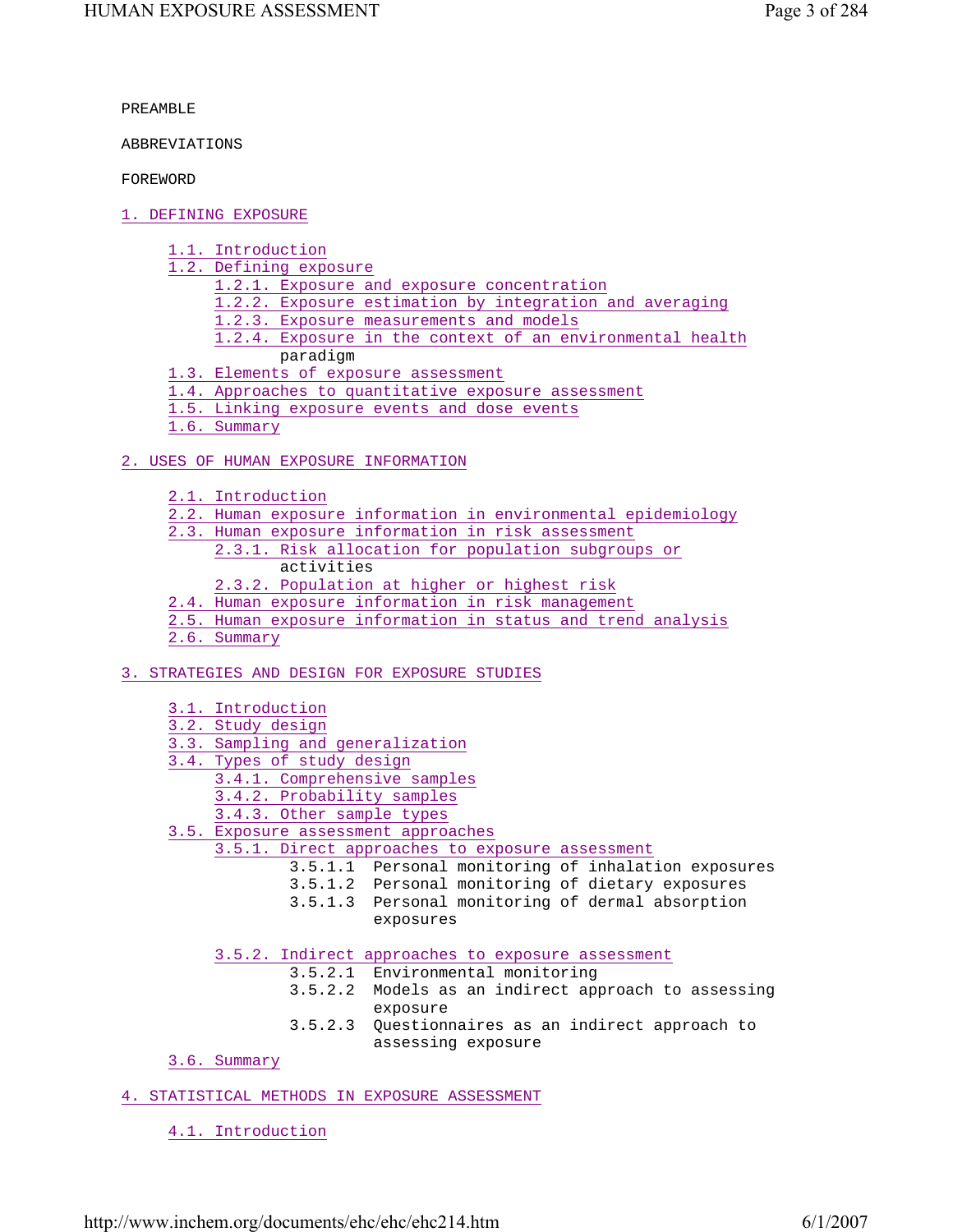4.2. Descriptive statistics 4.2.1. Numerical summaries 4.2.2. Graphical summaries 4.2.2.1 Histograms 4.2.2.2 Cumulative frequency diagrams 4.2.2.3 Box plots 4.2.2.4 Quantile-quantile plots 4.2.2.5 Scatter plots 4.3. Probability distributions 4.3.1. Normal distribution 4.3.2. Lognormal distribution 4.3.3. Binomial distribution 4.3.4. Poisson distribution 4.4. Parametric inferential statistics 4.4.1. Estimation 4.4.2. Measurement error and reliability 4.4.3. Hypothesis testing and two-sample problems 4.4.4. Statistical models 4.4.4.1 Analysis of variance and linear regression 4.4.4.2 Logistic regression 4.4.5. Sample size determination 4.5. Non-parametric inferential statistics 4.6. Other topics 4.7. Summary

5. HUMAN TIME-USE PATTERNS AND EXPOSURE ASSESSMENT

- 5.1. Introduction 5.2. Methods 5.2.1. Activity pattern concepts 5.2.1.1 Time allocation parameters 5.2.1.2 Microenvironment parameters 5.2.1.3 Intensity of contact 5.2.2. Surrogates of time-activity patterns 5.2.3. Data collection methods 5.3. Potential limitations 5.3.1. Activity representativeness 5.3.2. Validity and reliability 5.3.3. Inter- and intra-person variability 5.4. Summary
- 6. HUMAN EXPOSURE AND DOSE MODELLING

|                         | 6.1. Introduction                             |  |  |
|-------------------------|-----------------------------------------------|--|--|
|                         | 6.2. General types of exposure model          |  |  |
|                         | 6.3. Environmental media and exposure media   |  |  |
|                         | 6.4. Single-medium models                     |  |  |
|                         | 6.4.1. Outdoor and indoor air                 |  |  |
|                         | 6.4.2. Potable water                          |  |  |
|                         | 6.4.3. Surface waters                         |  |  |
|                         | 6.4.4. Groundwater                            |  |  |
|                         | $6.4.5.$ Soil                                 |  |  |
|                         | 6.5. Multiple-media modelling                 |  |  |
|                         | 6.5.1. Inter-media transfer factors           |  |  |
|                         | 6.5.1.1 Diffusive partition coefficients      |  |  |
|                         | 6.5.1.2 Advective partition coefficients      |  |  |
| 6.5.2. Exposure factors |                                               |  |  |
|                         | 6.5.3. Multiple-media/multiple-pathway models |  |  |
|                         | 6.6. Probabilistic exposure models            |  |  |
|                         | 6.6.1. Variability                            |  |  |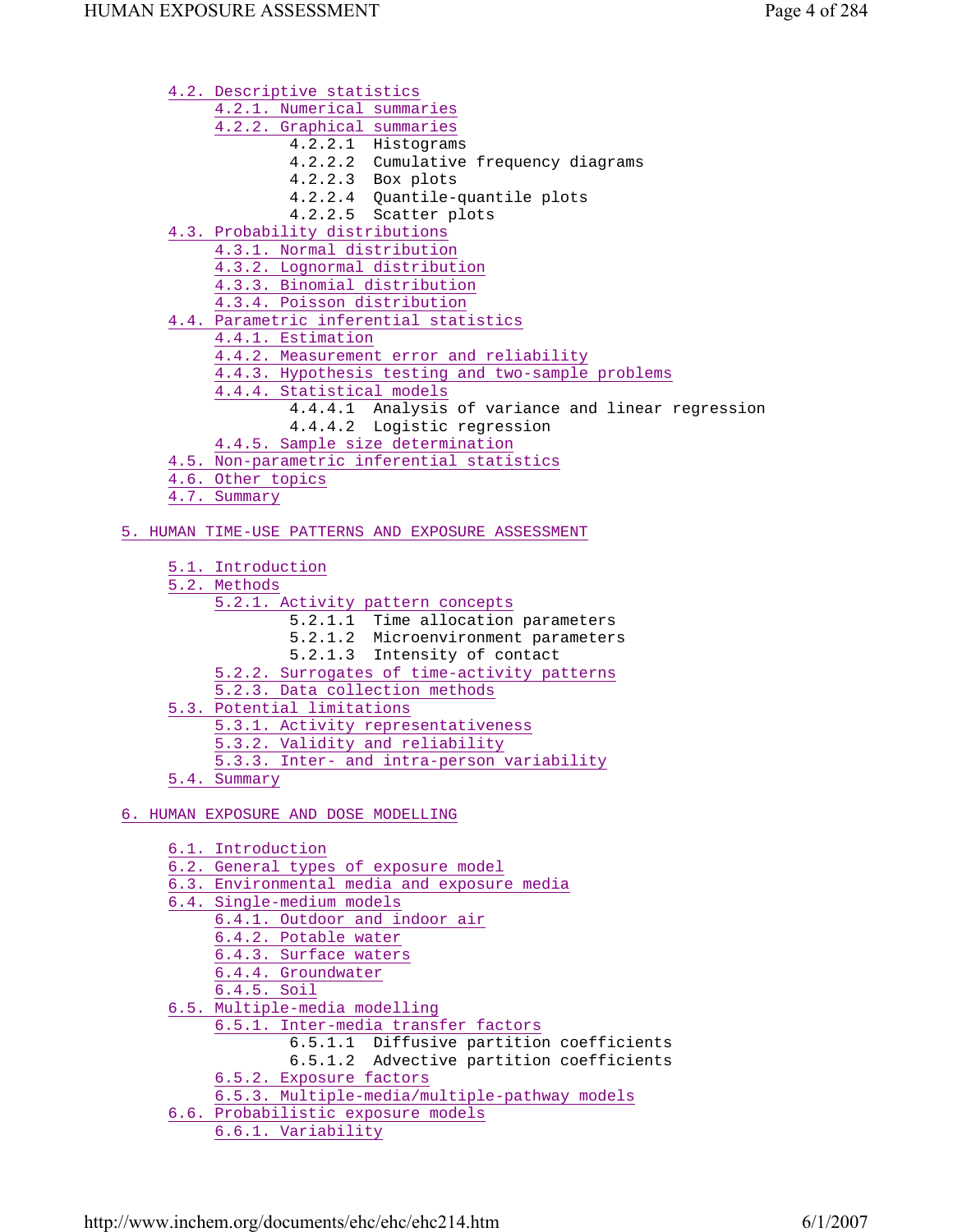6.6.2. Uncertainty 6.6.3. Implementing probabilistic exposure models 6.7. A generalized dose model 6.8. Physiologically based pharmacokinetic models 6.9. Validation and generalization 6.10. Summary 7. MEASURING HUMAN EXPOSURES TO CHEMICALS IN AIR, WATER AND FOOD 7.1. Introduction 7.2. Air monitoring 7.2.1. Gases and vapours 7.2.1.1 Passive samplers 7.2.1.2 Active samplers 7.2.1.3 Direct-reading instruments 7.2.2. Aerosols 7.2.3. Semivolatile compounds 7.2.4. Reactive gas monitoring 7.3. Water 7.3.1. Factors influencing water quality 7.3.2. Water quality monitoring strategies 7.3.3. Sample collection 7.4. Assessing exposures through food 7.4.1. Duplicate diet surveys 7.4.2. Market basket or total diet surveys 7.4.3. Food consumption 7.4.3.1 Food diaries 7.4.3.2 24-h recall 7.4.3.3 Food frequency questionnaires 7.4.3.4 Meal-based diet history 7.4.3.5 Food habit questionnaires 7.4.4. Contaminants in food 7.5. Summary 8. MEASURING HUMAN EXPOSURE TO CHEMICAL CONTAMINANTS IN SOIL AND SETTLED DUST

> 8.1. Introduction 8.2. Selected sampling methods 8.2.1. Soil 8.2.1.1 Surface soil collection 8.2.1.2 Soil contact and intake measurements 8.2.2. Settled dust 8.2.2.1 Wipe sampling methods 8.2.2.2 Vacuum methods 8.2.2.3 Sedimentation methods 8.3. Sampling design considerations 8.3.1. Concentration and loading 8.3.2. Collection efficiency 8.4. Sampling strategies 8.5. Summary

9. MEASURING BIOLOGICAL HUMAN EXPOSURE AGENTS IN AIR AND DUST

9.1. Introduction

9.2. House dust mites

- 9.2.1. Air sampling for house dust mites
	- 9.2.2. Dust sampling for house dust mites
	- 9.2.3. Available methods of analysis for house dust mites

 <sup>9.2.3.1</sup> Mite counts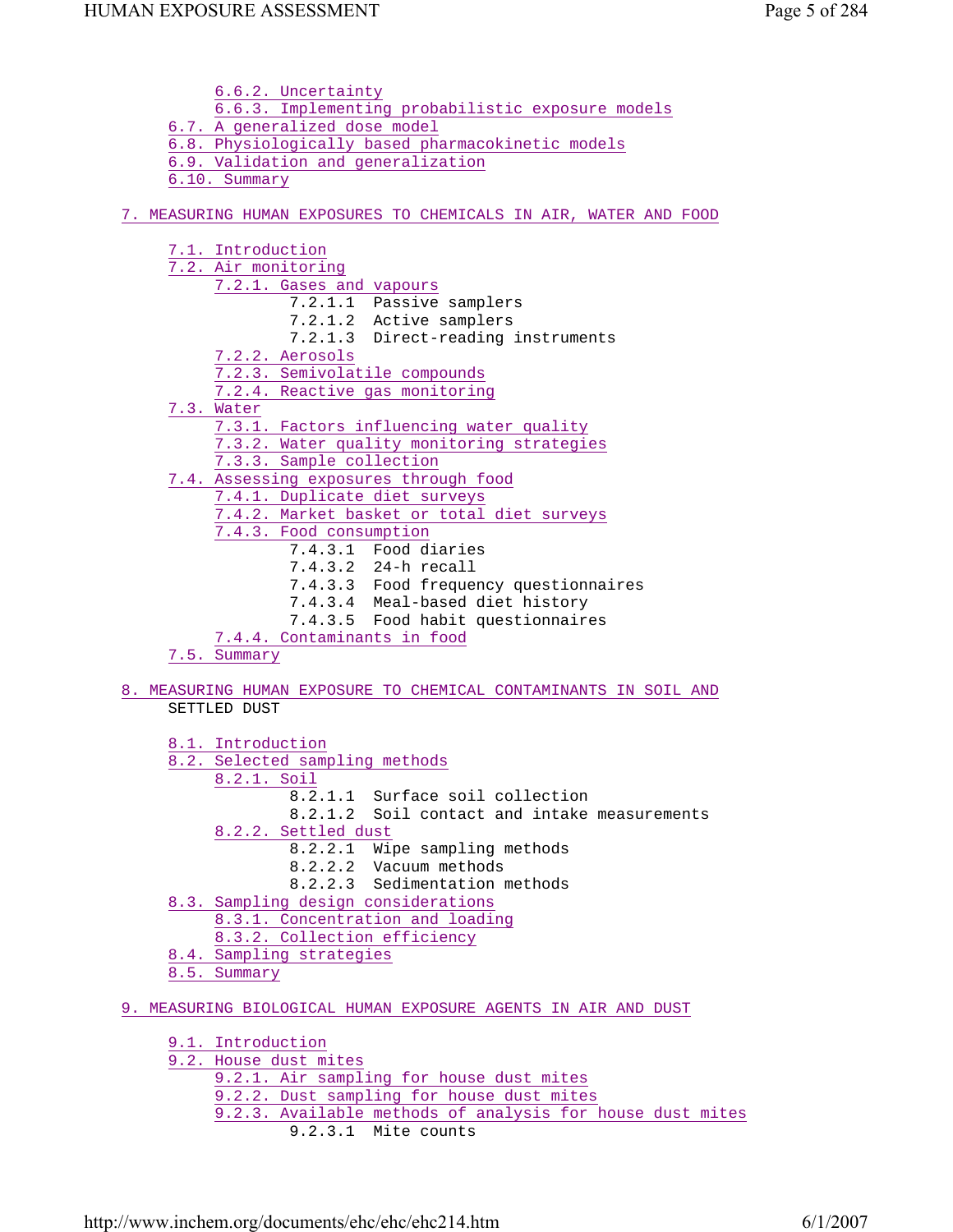- 9.2.3.2 Immunochemical assays of dust mite allergens 9.2.3.3 Guanine determination 9.2.4. Mite allergens 9.3. Allergens from pets and cockroaches 9.3.1. Air sampling for allergens from pets and cockroaches 9.3.2. Dust sampling for allergens from pets and cockroaches 9.3.3. Available methods of analysis 9.3.4. Typical allergen concentrations 9.4. Fungi 9.4.1. Air sampling for fungi 9.4.2. Settled dust for fungi 9.4.3. Available methods of analysis for fungi in air 9.4.3.1 Total counts of viable and non-viable fungal particles 9.4.4. General considerations for fungi 9.5. Bacteria (including actinomycetes) 9.5.1. Air sampling for bacteria 9.5.2. Dust sampling for bacteria 9.5.3. Available methods of analysis for bacteria 9.5.3.1 Total count of viable and non-viable bacteria 9.5.3.2 Viable bacteria 9.5.3.3 Endotoxins 9.6. Pollen 9.6.1. Air sampling for pollen 9.6.2. Dust sampling for pollen
	- 9.6.3. Available methods of analysis for pollen in air 9.6.4. General considerations for pollen sampling
	- 9.7. Summary
- 10. ASSESSING EXPOSURES WITH BIOLOGICAL MARKERS

 10.1. Introduction 10.2. General characteristics 10.3. Considerations for use in environmental exposure assessment 10.3.1. Toxicokinetics and toxicodynamics 10.3.2. Biological variability 10.3.3. Validation of biological markers 10.3.4. Normative data 10.4. Advantages of biological markers for exposure assessment 10.4.1. Characterizing inter-individual variability 10.4.2. Efficacy of use 10.4.3. Internal exposure sources 10.5. Limitations of biological markers for exposure assessment 10.5.1. Source identification 10.5.2. Biological variability and altered exposure response 10.5.3. Participant burden 10.5.4. Biosafety 10.6. Media available for use 10.6.1. Blood 10.6.2. Urine 10.6.3. Exhaled breath 10.6.4. Saliva 10.6.5. Keratinized tissue (hair and nails) 10.6.6. Ossified tissue 10.6.6.1 Teeth

```
 10.6.6.2 Bone
```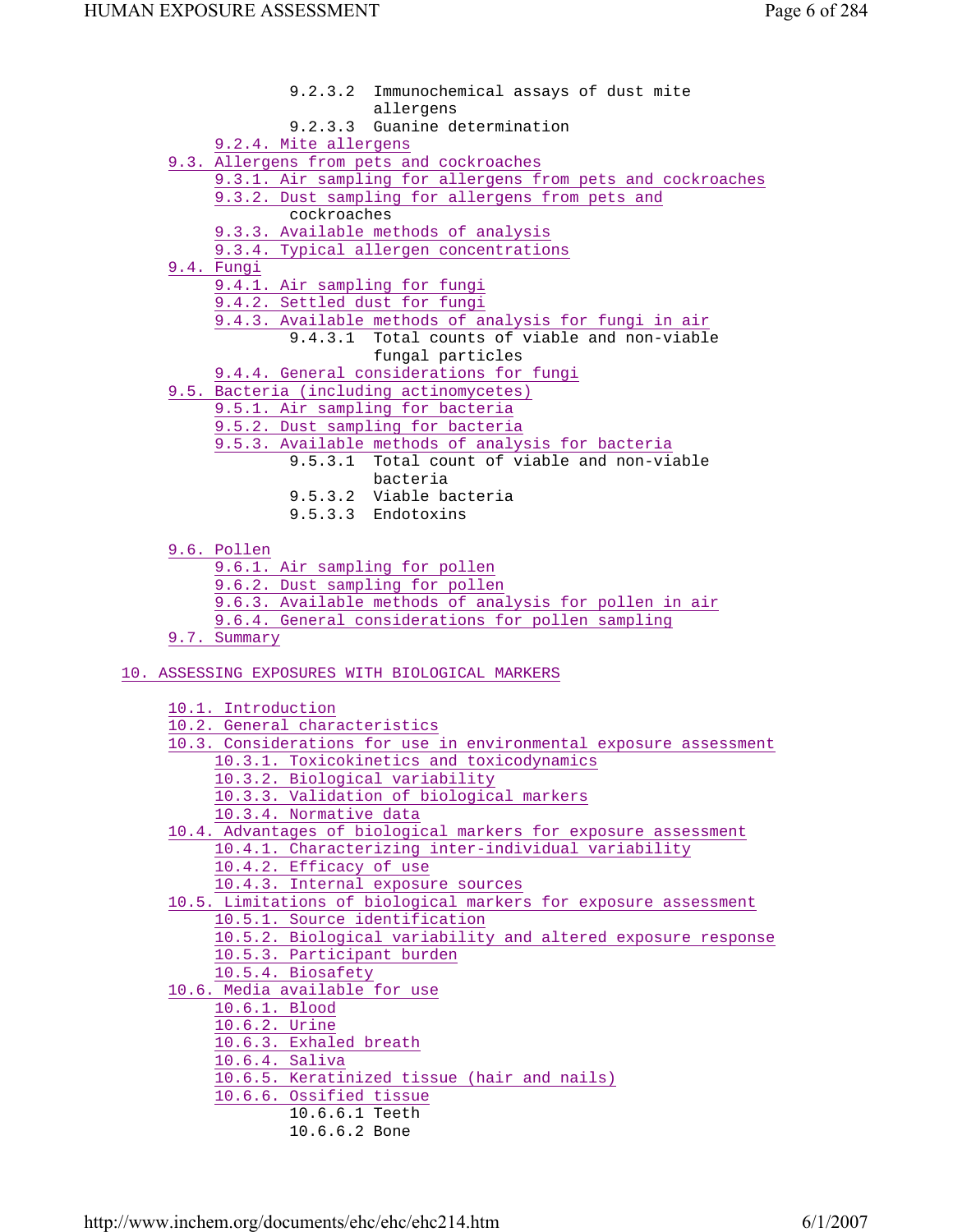10.6.7. Breast milk 10.6.8. Adipose tissue 10.6.9. Faeces 10.6.10. Other media 10.7. Summary

11. QUALITY ASSURANCE IN EXPOSURE STUDIES

11.1. Introduction

11.2. Quality assurance and quality control

11.3. Elements of a quality assurance programme

11.4. Quality assurance programme

11.4.1. Organization and personnel

11.4.2. Record-keeping and data recording

11.4.3. Study plan and standard operating procedures

11.4.4. Collection of samples

11.4.5. Equipment maintenance and calibration

11.4.6. Internal audit and corrective action

11.5. Quality control/quality assurance for sample measurement

- 11.5.1. Method selection and validation 11.5.1.1 Accuracy 11.5.1.2 Precision 11.5.1.3 Sensitivity 11.5.1.4 Detection limits 11.5.2. Internal quality control 11.5.2.1 Control charts 11.5.3. External quality control 11.5.4. Reference materials 11.6. Quality assurance and control issues in population-based studies 11.7. Summary
- 12. EXAMPLES AND CASE STUDIES OF EXPOSURE STUDIES

 12.1. Introduction 12.2. Exposure studies 12.3. Air pollution exposure studies 12.3.1. Particle studies 12.3.2. Carbon monoxide 12.3.3. Nitrogen dioxide 12.3.4. Ozone 12.3.5. Combined exposure studies 12.3.6. Assessing ambient pollution impacts indoors 12.3.7. Volatile organic compounds 12.3.8. Commuter exposures 12.4. Exposures and biomarkers 12.4.1. Exposure to lead and cadmium 12.4.2. Exposure to furans, dioxins and polychlorinated biphenyls 12.4.3. Exposure to volatile organic compounds and urinary metabolites 12.5. Exposure to contaminants in drinking-water 12.6. Exposure to microbes 12.7. Exposure studies and risk assessment 12.7.1. The German Environmental Survey 12.7.2. The National Human Exposure Assessment Survey 12.7.3. Windsor, Canada exposure and risk study 12.7.4. Pesticide exposure study 12.7.5. Czech study of air pollution impact on human health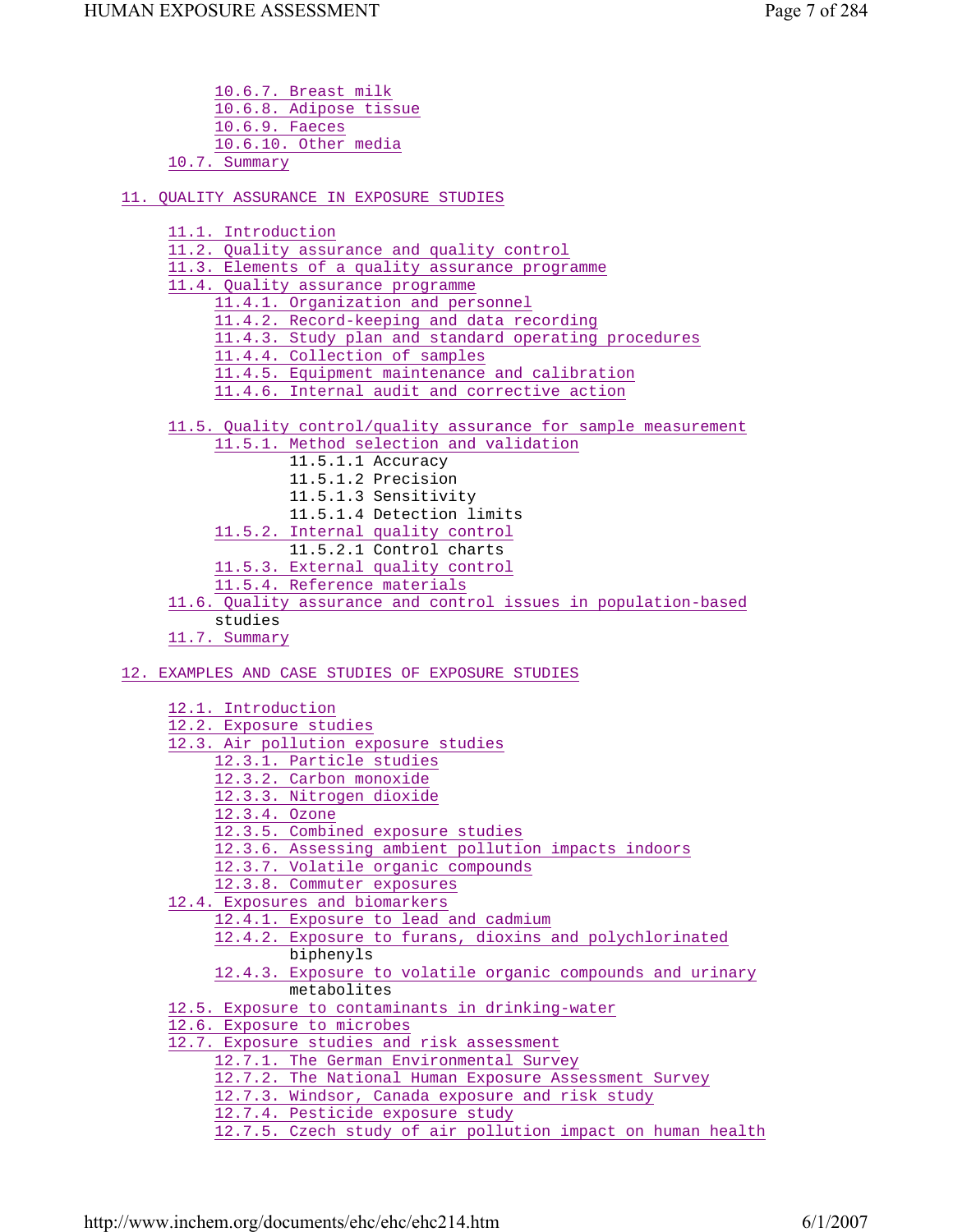REFERENCES

RÉSUMÉ

RESUMEN

NOTE TO READERS OF THE CRITERIA MONOGRAPHS

 Every effort has been made to present information in the criteria monographs as accurately as possible without unduly delaying their publication. In the interest of all users of the Environmental Health Criteria monographs, readers are requested to communicate any errors that may have occurred to the Director of the International Programme on Chemical Safety, World Health Organization, Geneva, Switzerland, in order that they may be included in corrigenda.

\* \* \*

 A detailed data profile and a legal file can be obtained from the International Register of Potentially Toxic Chemicals, Case postale 356, 1219 Châtelaine, Geneva, Switzerland (telephone no. + 41 22 - 9799111, fax no. + 41 22 - 7973460, E-mail irptc@unep.ch).

\* \* \*

 This publication was made possible by grant number 5 U01 ES02617-15 from the National Institute of Environmental Health Sciences, National Institutes of Health, USA, and by financial support from the European Commission.

Environmental Health Criteria

PREAMBLE

Objectives

 In 1973 the WHO Environmental Health Criteria Programme was initiated with the following objectives:

- (i) to assess information on the relationship between exposure to environmental pollutants and human health, and to provide guidelines for setting exposure limits;
- (ii) to identify new or potential pollutants;
- (iii) to identify gaps in knowledge concerning the health effects of pollutants;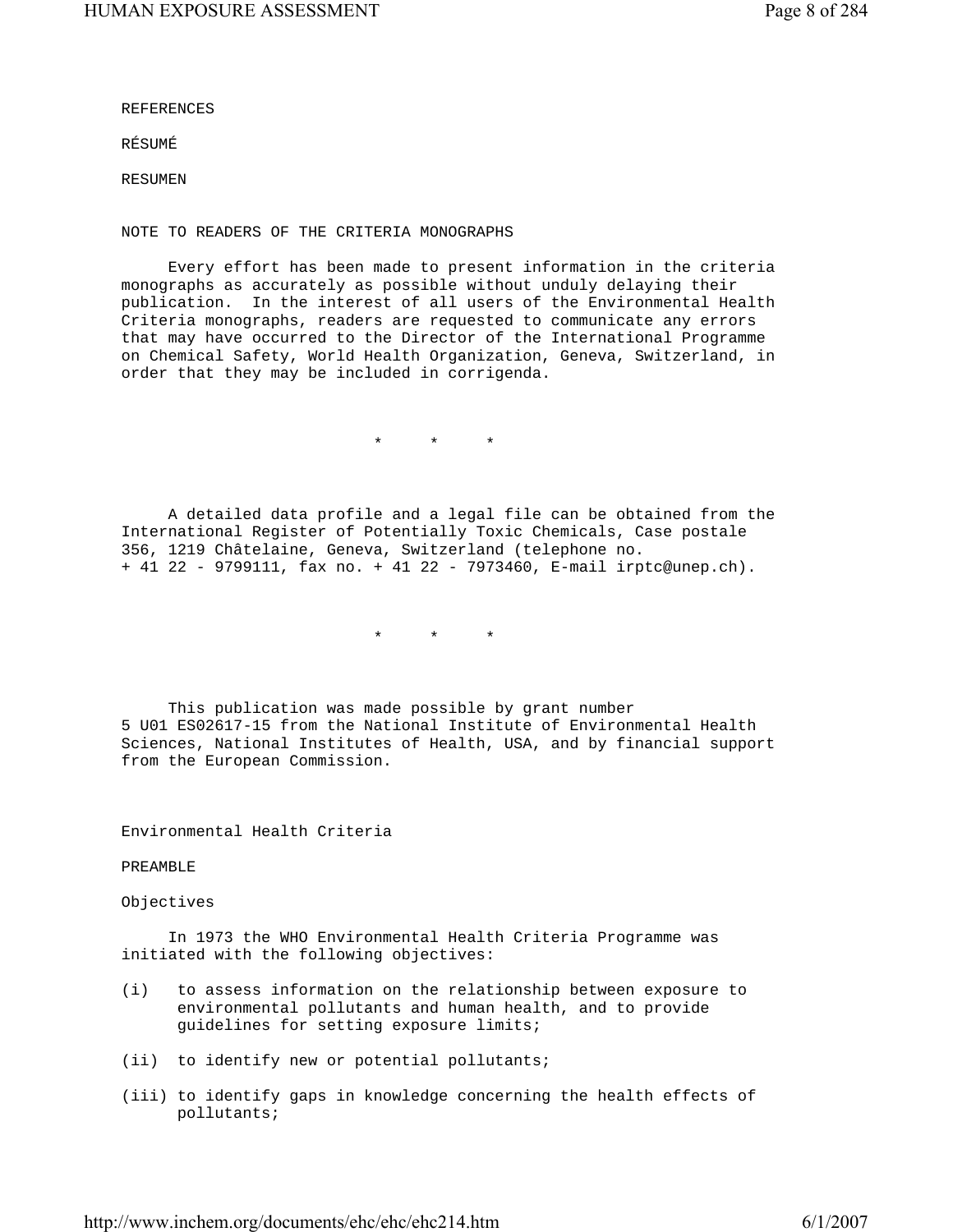(iv) to promote the harmonization of toxicological and epidemiological methods in order to have internationally comparable results.

 The first Environmental Health Criteria (EHC) monograph, on mercury, was published in 1976 and since that time an ever-increasing number of assessments of chemicals and of physical effects have been produced. In addition, many EHC monographs have been devoted to evaluating toxicological methodology, e.g., for genetic, neurotoxic, teratogenic and nephrotoxic effects. Other publications have been concerned with epidemiological guidelines, evaluation of short-term tests for carcinogens, biomarkers, effects on the elderly and so forth.

 Since its inauguration the EHC Programme has widened its scope, and the importance of environmental effects, in addition to health effects, has been increasingly emphasized in the total evaluation of chemicals.

 The original impetus for the Programme came from World Health Assembly resolutions and the recommendations of the 1972 UN Conference on the Human Environment. Subsequently the work became an integral part of the International Programme on Chemical Safety (IPCS), a cooperative programme of UNEP, ILO and WHO. In this manner, with the strong support of the new partners, the importance of occupational health and environmental effects was fully recognized. The EHC monographs have become widely established, used and recognized throughout the world.

 The recommendations of the 1992 UN Conference on Environment and Development and the subsequent establishment of the Intergovernmental Forum on Chemical Safety with the priorities for action in the six programme areas of Chapter 19, Agenda 21, all lend further weight to the need for EHC assessments of the risks of chemicals.

#### Scope

 The criteria monographs are intended to provide critical reviews on the effect on human health and the environment of chemicals and of combinations of chemicals and physical and biological agents. As such, they include and review studies that are of direct relevance for the evaluation. However, they do not describe *every* study carried out. Worldwide data are used and are quoted from original studies, not from abstracts or reviews. Both published and unpublished reports are considered and it is incumbent on the authors to assess all the articles cited in the references. Preference is always given to published data. Unpublished data are only used when relevant published data are absent or when they are pivotal to the risk assessment. A detailed policy statement is available that describes the procedures used for unpublished proprietary data so that this information can be used in the evaluation without compromising its confidential nature (WHO (1990) Revised Guidelines for the Preparation of Environmental Health Criteria Monographs. PCS/90.69, Geneva, World Health Organization).

 In the evaluation of human health risks, sound human data, whenever available, are preferred to animal data. Animal and *in vitro* studies provide support and are used mainly to supply evidence missing from human studies. It is mandatory that research on human subjects is conducted in full accord with ethical principles,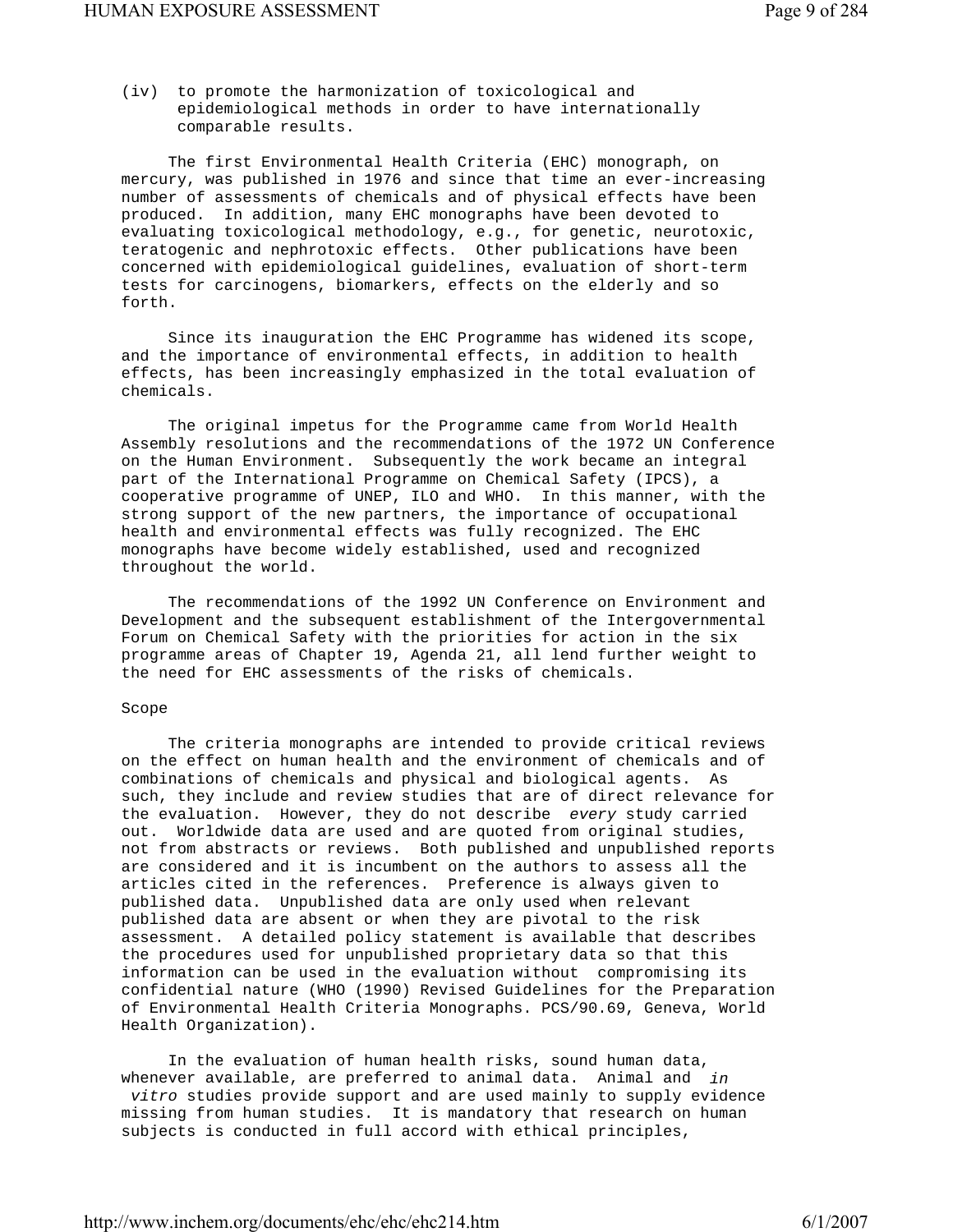including the provisions of the Helsinki Declaration.

 The EHC monographs are intended to assist national and international authorities in making risk assessments and subsequent risk management decisions. They represent a thorough evaluation of risks and are not, in any sense, recommendations for regulation or standard setting. These latter are the exclusive purview of national and regional governments.

#### Content

The layout of EHC monographs for chemicals is outlined below.

- \* Summary -- a review of the salient facts and the risk evaluation of the chemical
- \* Identity -- physical and chemical properties, analytical methods
- \* Sources of exposure
- Environmental transport, distribution and transformation
- Environmental levels and human exposure
- Kinetics and metabolism in laboratory animals and humans
- \* Effects on laboratory mammals and *in vitro* test systems
- \* Effects on humans
- \* Effects on other organisms in the laboratory and field
- \* Evaluation of human health risks and effects on the environment
- \* Conclusions and recommendations for protection of human health and the environment
- \* Further research
- Previous evaluations by international bodies, e.g., IARC, JECFA, JMPR

# Selection of chemicals

 Since the inception of the EHC Programme, the IPCS has organized meetings of scientists to establish lists of priority chemicals for subsequent evaluation. Such meetings have been held in: Ispra, Italy, 1980; Oxford, United Kingdom, 1984; Berlin, Germany, 1987; and North Carolina, USA, 1995. The selection of chemicals has been based on the following criteria: the existence of scientific evidence that the substance presents a hazard to human health and/or the environment; the possible use, persistence, accumulation or degradation of the substance shows that there may be significant human or environmental exposure; the size and nature of populations at risk (both human and other species) and risks for environment; international concern, i.e. the substance is of major interest to several countries; adequate data on the hazards are available.

 If an EHC monograph is proposed for a chemical not on the priority list, the IPCS Secretariat consults with the Cooperating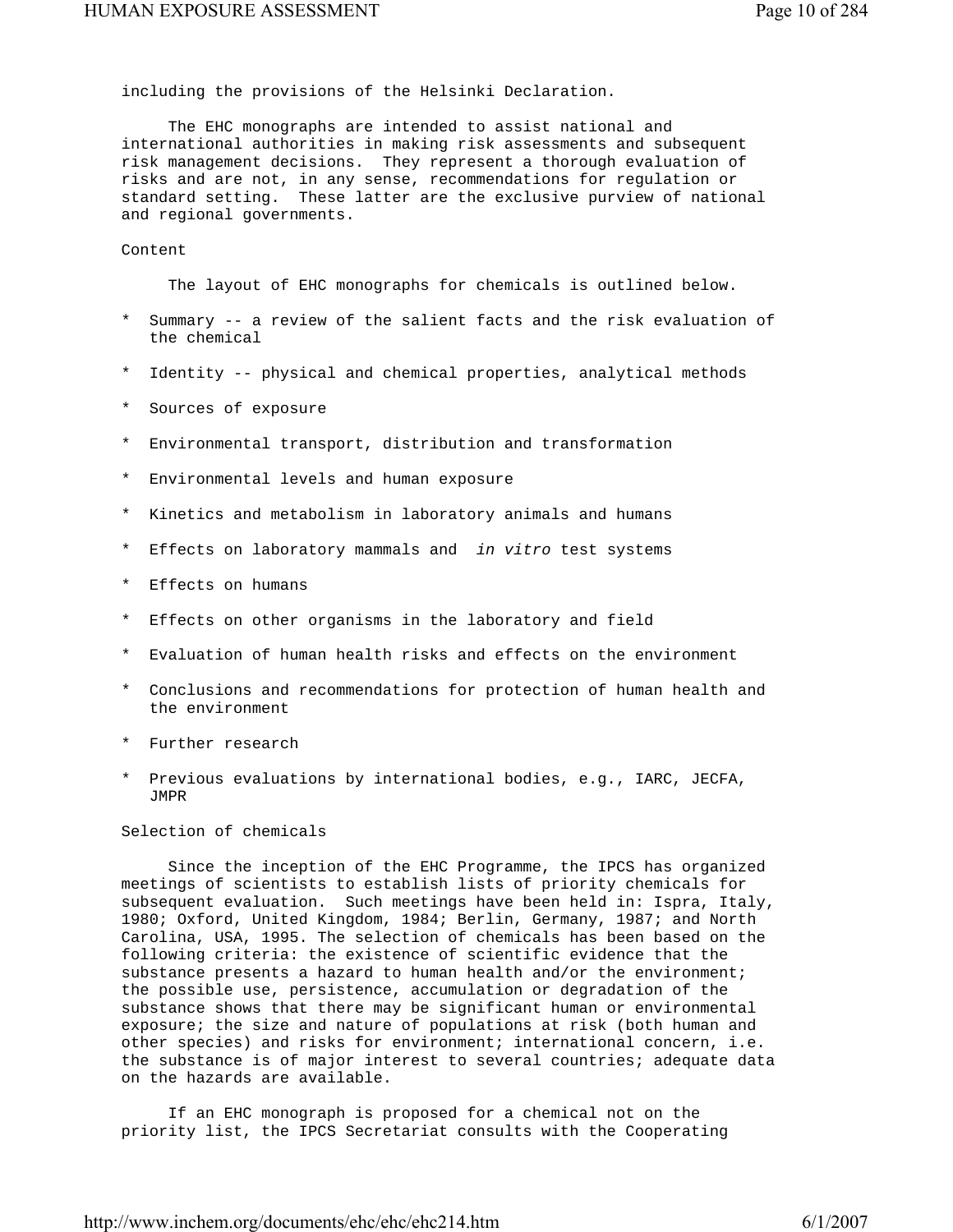Organizations and all the Participating Institutions before embarking on the preparation of the monograph.

## Procedures

 The order of procedures that result in the publication of an EHC monograph is shown in the flow chart. A designated staff member of IPCS, responsible for the scientific quality of the document, serves as Responsible Officer (RO). The IPCS Editor is responsible for layout and language. The first draft, prepared by consultants or, more usually, staff from an IPCS Participating Institution, is based initially on data provided from the International Register of Potentially Toxic Chemicals, and reference data bases such as Medline and Toxline.

 The draft document, when received by the RO, may require an initial review by a small panel of experts to determine its scientific quality and objectivity. Once the RO finds the document acceptable as a first draft, it is distributed, in its unedited form, to well over 150 EHC contact points throughout the world who are asked to comment on its completeness and accuracy and, where necessary, provide

 additional material. The contact points, usually designated by governments, may be Participating Institutions, IPCS Focal Points, or individual scientists known for their particular expertise. Generally some four months are allowed before the comments are considered by the RO and author( $s$ ). A second draft incorporating comments received and approved by the Director, IPCS, is then distributed to Task Group members, who carry out the peer review, at least six weeks before their meeting.

 The Task Group members serve as individual scientists, not as representatives of any organization, government or industry. Their function is to evaluate the accuracy, significance and relevance of the information in the document and to assess the health and environmental risks from exposure to the chemical. A summary and recommendations for further research and improved safety aspects are also required. The composition of the Task Group is dictated by the range of expertise required for the subject of the meeting and by the need for a balanced geographical distribution.

 The three cooperating organizations of the IPCS recognize the important role played by nongovernmental organizations. Representatives from relevant national and international associations may be invited to join the Task Group as observers. While observers may provide a valuable contribution to the process, they can only speak at the invitation of the Chairperson. Observers do not participate in the final evaluation of the chemical; this is the sole responsibility of the Task Group members. When the Task Group considers it to be appropriate, it may meet *in camera.* 

 All individuals who as authors, consultants or advisers participate in the preparation of the EHC monograph must, in addition to serving in their personal capacity as scientists, inform the RO if at any time a conflict of interest, whether actual or potential, could be perceived in their work. They are required to sign a conflict of interest statement. Such a procedure ensures the transparency and probity of the process.

When the Task Group has completed its review and the RO is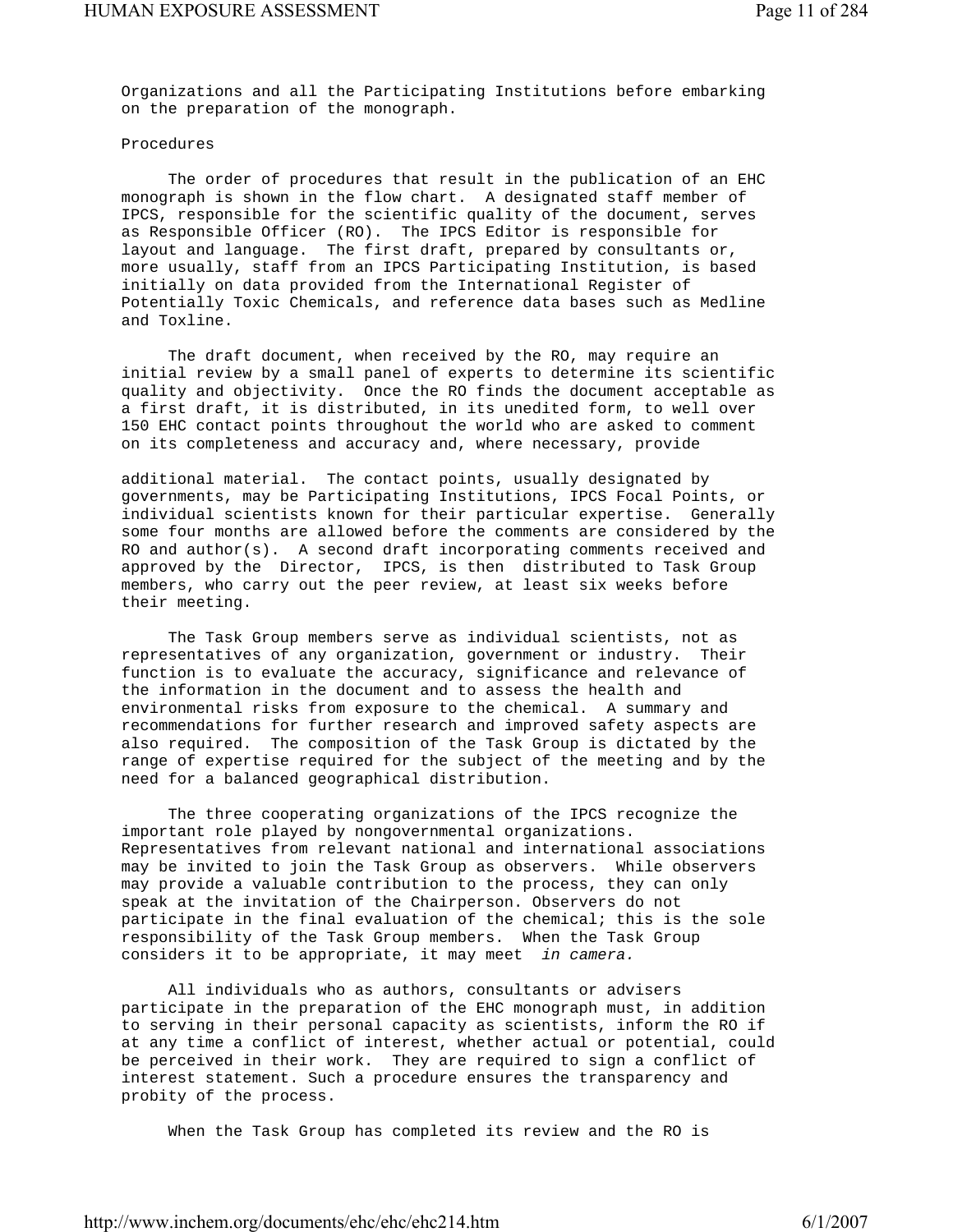satisfied as to the scientific correctness and completeness of the document, it then goes for language editing, reference checking, and preparation of camera-ready copy. After approval by the Director, IPCS, the monograph is submitted to the WHO Office of Publications for printing. At this time a copy of the final draft is sent to the Chairperson and Rapporteur of the Task Group to check for any errors.

 It is accepted that the following criteria should initiate the updating of an EHC monograph: new data are available that would substantially change the evaluation; there is public concern for health or environmental effects of the agent because of greater exposure; an appreciable time period has elapsed since the last evaluation.

 All Participating Institutions are informed, through the EHC progress report, of the authors and institutions proposed for the drafting of the documents. A comprehensive file of all comments received on drafts of each EHC monograph is maintained and is available on request. The Chairpersons of Task Groups are briefed before each meeting on their role and responsibility in ensuring that these rules are followed.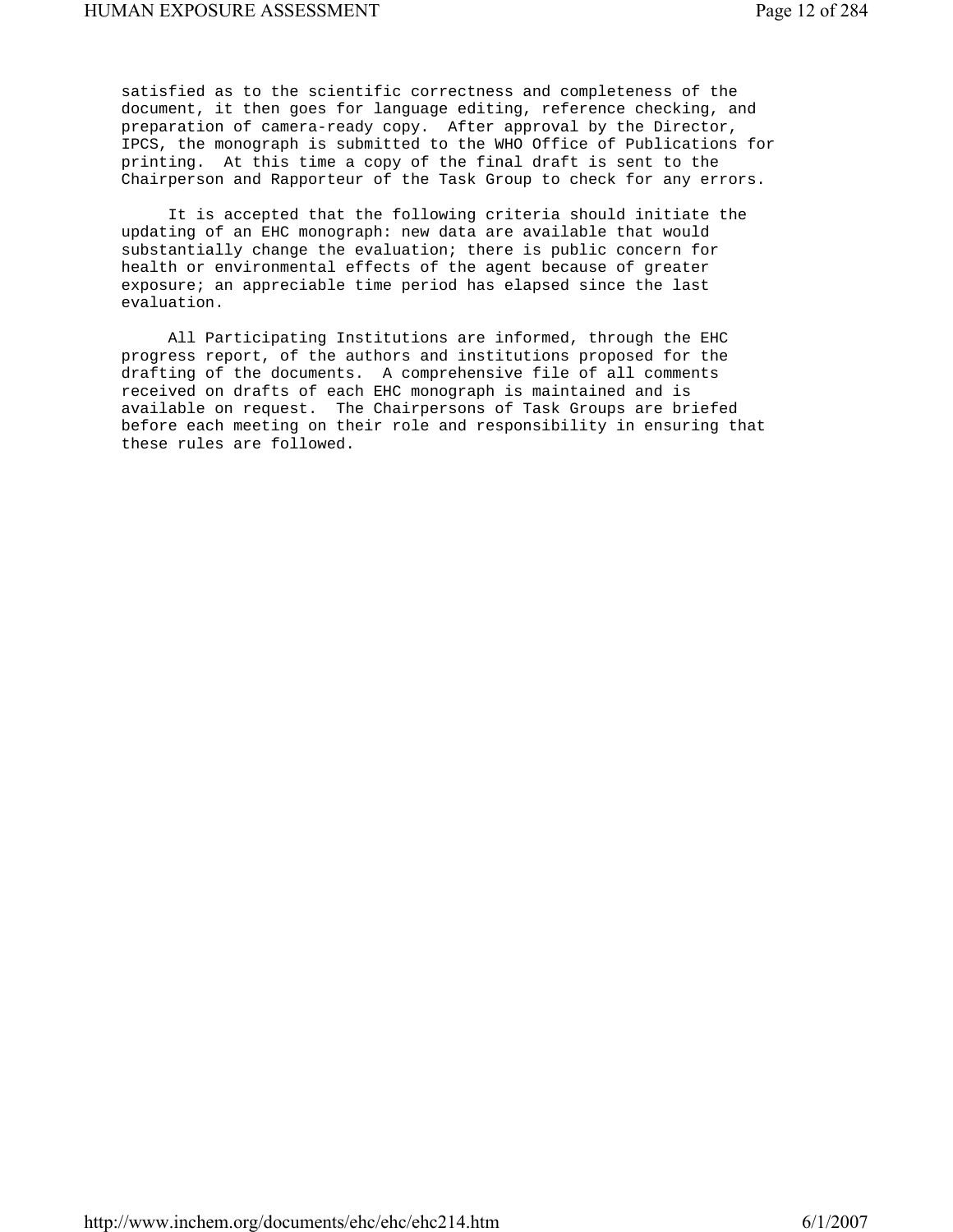

WHO TASK GROUP ON HUMAN EXPOSURE ASSESSMENT

*Members* 

- Dr J. Alexander, Department of Environmental Medicine, National Institute of Public Health, Folkehelsa, Torshov, Oslo, Norway
- Dr M. Berglund, Institute of Environmental Medicine, Division of Metals and Health, Karolinska Institute, Stockholm, Sweden
- Dr M. Dellarco, US Environmental Protection Agency, Washington, DC, USA
- Mrs B. Genthe, Environmentek, CSIR, Stellenbosch, South Africa

```
 Dr L. Gil, Department of Biochemistry, University of Chile - 
Faculty of Medicine, Casilla, Santiago, Chile
```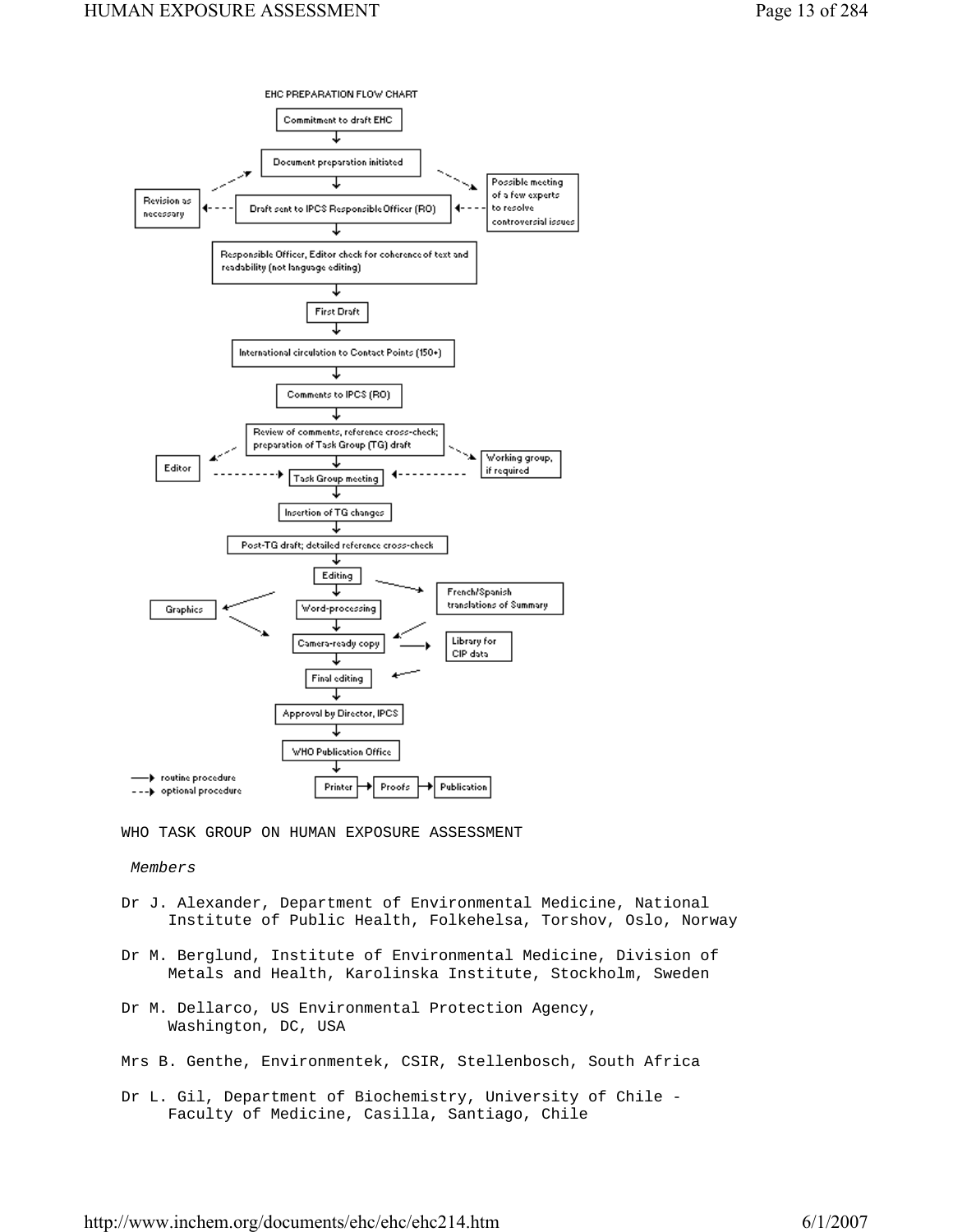- Dr S. Goto, Department of Community Environmental Sciences, Institute of Public Health, Minato-ku, Tokyo, Japan
- Professor M. Jantunen, Department of Environmental Hygiene and Toxicology, National Public Health Institute, Kuopio, Finland
- Dr N. Künzli, Department of Environment and Health, Institute of Social and Preventive Medicine, University of Basel, Basel, Switzerland
- Dr D. MacIntosh, Environmental Health Science, University of Georgia, Athens, GA, USA
- Dr M. Morandi, Environmental Sciences, Houston School of Public Health, Houston Health Science Center, University of Texas, Houston, TX, USA
- Dr S. Pavittranon, National Institute of Health, Department of Medical Sciences, Bamrasnaradura Hospital, Nonthari, Thailand
- Dr N. Rees, Risk Assessment, Management and International Coordination Branch, Ministry of Agriculture, Fisheries and Food, London, United Kingdom
- Dr B. Schoket, Department of Biochemistry, National Institute of Environmental Health, "Fodor József" National Public Health Centre, Budapest, Hungary
- Dr L. Sheldon, US Environmental Protection Agency, National Research Laboratory, Research Triangle Park, NC, USA
- Professor J. D. Spengler, School of Public Health, Harvard University, Boston, MA, USA
- Dr P. Straehl, Swiss Federal Agency for Environment, Forestry and Landscape, Swiss Department of the Interior, Bern, Switzerland

*Observers* 

 Mrs S. Munn, European Commission, European Chemicals Bureau, Environment Institute, Ispra (VA), Italy

*Secretariat* 

- Mr C. Corvalan, Office of Global and Integrated Environmental Health, World Health Organization, Geneva, Switzerland
- Dr K. Gutschmidt, International Programme on Chemical Safety, World Health Organization, Geneva, Switzerland
- Dr M. Krzyzanowski, European Centre for Environment and Health, World Health Organization, Regional Office for Europe, Bilthoven Division, De Bilt, Netherlands
- Dr G. Moy, Food Safety, World Health Organization, Geneva, Switzerland
- Dr H. Tamashiro, Office of Global and Integrated Environmental Health, World Health Organization, Geneva, Switzerland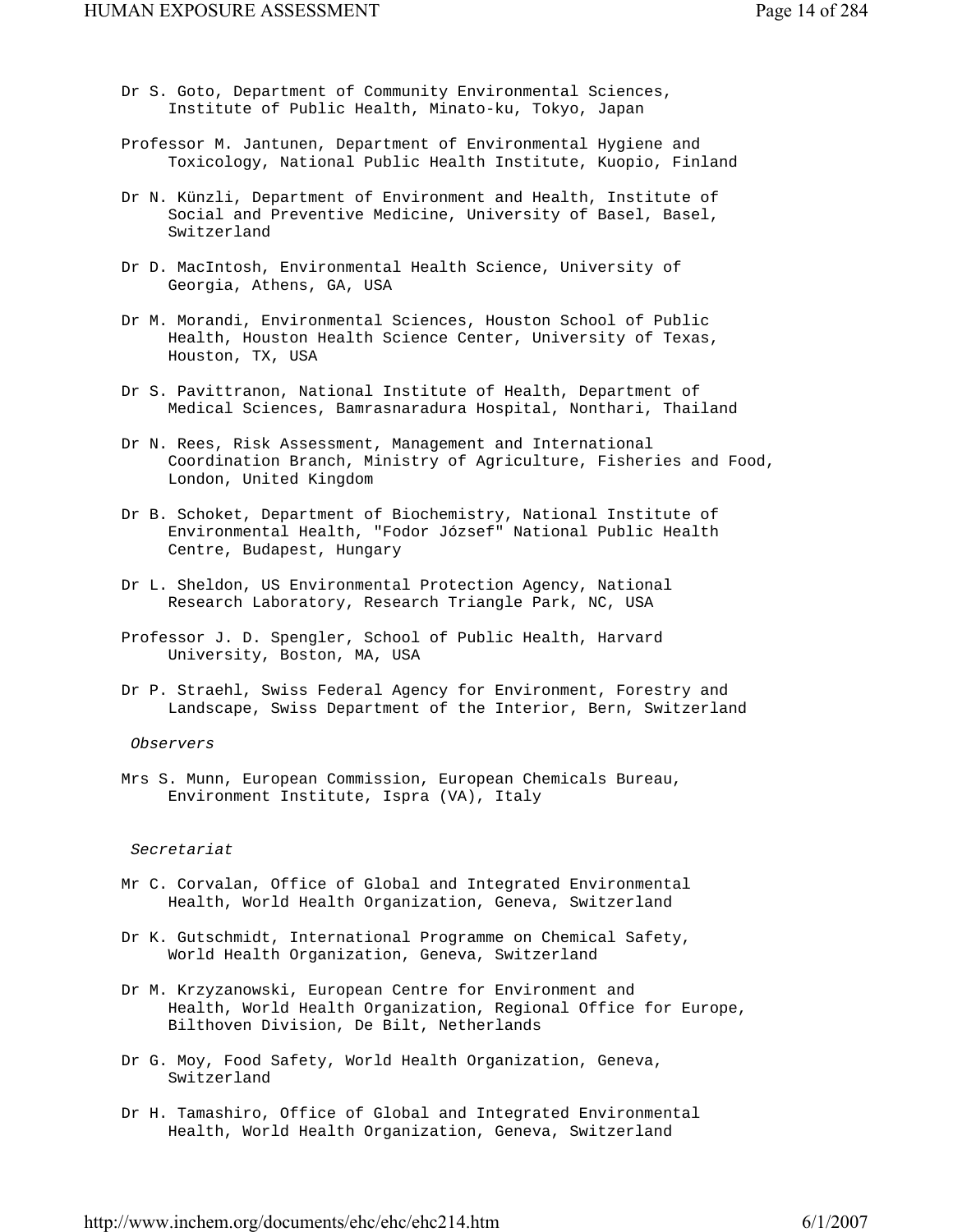Dr M. Younes, International Programme on Chemical Safety, World Health Organization, Geneva, Switzerland

## ENVIRONMENTAL HEALTH CRITERIA FOR HUMAN EXPOSURE ASSESSMENT

 A Task Group on the Environmental Health Criteria for Human Exposure Assessment met in Glion-sur-Montreux, Switzerland, from 16 to 20 February 1998. Dr M. Younes, IPCS, welcomed the participants on behalf of the Manager, IPCS, and the three IPCS cooperating organizations (UNEP/ILO/WHO). The Task Group reviewed and revised the final draft of the monograph. In preparation for the final draft a review meeting was held at the National Institute of Health Sciences (NIHS), Tokyo, from 17 to 19 July 1996.

 The first draft was prepared by Dr D. L. MacIntosh, University of Georgia, USA and Professor J. D. Spengler, Harvard University, USA.

 Dr K. Gutschmidt was responsible officer in IPCS for the overall scientific content of the monograph and the organization for the meetings, and Ms K. Lyle (Sheffield, United Kingdom) was responsible for the technical editing of the monograph.

 The efforts of all who helped in the preparation and finalization of the monograph are gratefully acknowledged.

## ABBREVIATIONS

| ACGIH      | American Conference of Governmental Industrial Hygienists   |
|------------|-------------------------------------------------------------|
| ADD        | average daily dose                                          |
| AI         | acceptance intervals                                        |
| ALAD       | Delta-aminolaevulinic acid dehydratase                      |
| AMIS       | Air Monitoring Information System                           |
| ANOVA      | analysis of variance                                        |
| AOAC       | Association of Official Analytical Chemists                 |
| ASTM       | American Society for Testing of Materials                   |
| CDF        | chlorinated dibenzofurans; cumulative distribution function |
| CFU        | colony-forming units                                        |
| CI         | confidence interval                                         |
| DG18       | dichloran 18% diglycerol agar                               |
| DVM        | dust vacuum method                                          |
| EDTA       | ethylenediamine tetra-acetic acid                           |
| ELISA      | enzyme-linked immunosorbent assays                          |
| EPS        | extracellular polysaccharides                               |
| ETS        | environmental tobacco smoke (exposure)                      |
| EU         | endotoxin unit                                              |
| FDA        | US Food and Drug Administration                             |
| FFO        | food frequency questionnaire                                |
| GEMS       | Global Environment Monitoring System                        |
| GerES      | German Environmental Survey                                 |
| GM         | geometric mean                                              |
| GSD        | geometric standard deviation                                |
| HEAL       | Human Exposure Assessment Location                          |
| HPLC       | high-pressure liquid chromatography                         |
| HUD        | US Department of Housing and Urban Development              |
| IAEA       | International Atomic Energy Agency                          |
| IAO        | internal air quality                                        |
| ISEA       | International Society of Exposure Analysis                  |
| <b>ISO</b> | International Organization for Standardization              |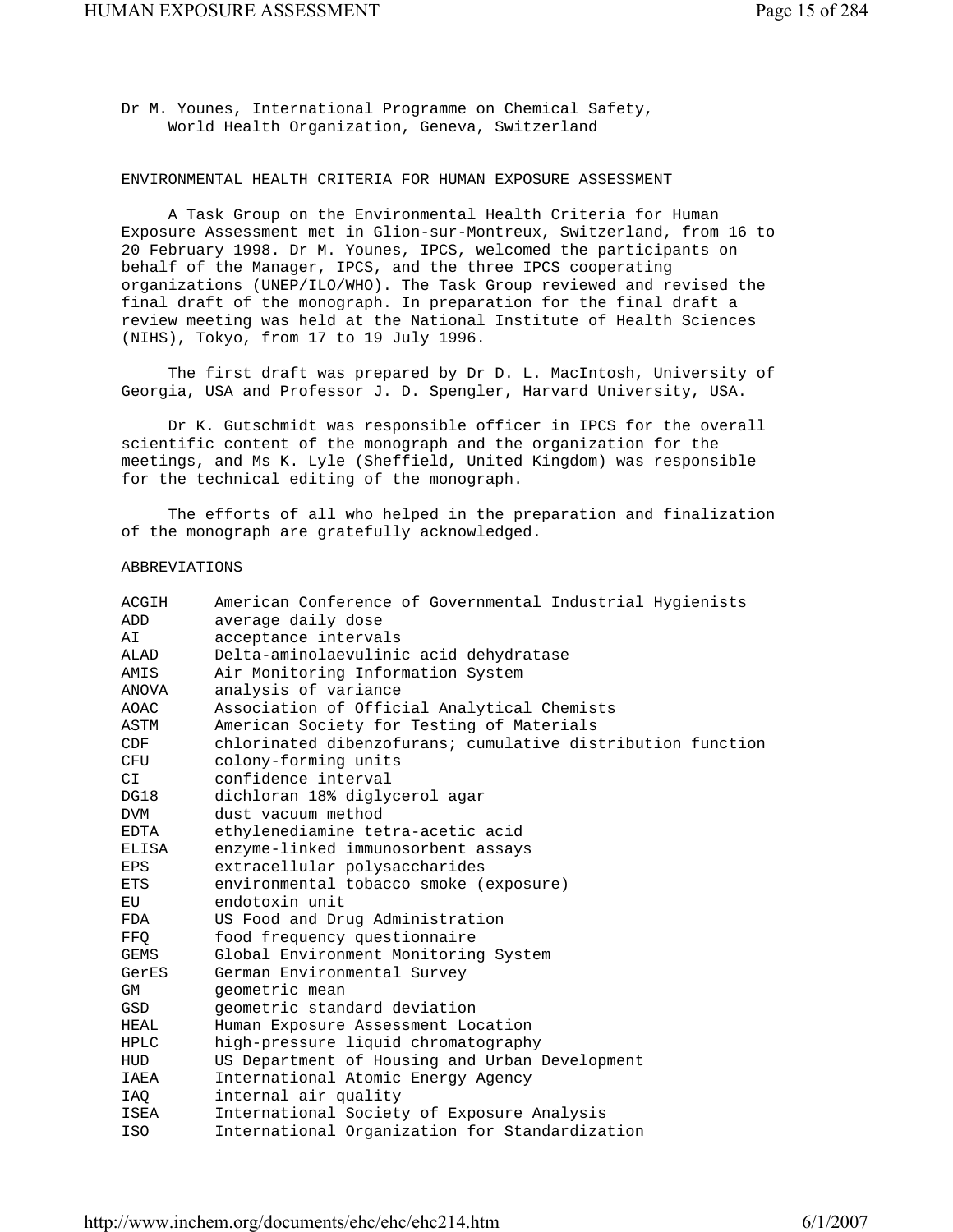| LADD       | lifetime average daily dose                                                                                                              |
|------------|------------------------------------------------------------------------------------------------------------------------------------------|
| LAL        | Limulus amoebocyte lysate                                                                                                                |
| LOD        | limit of detection                                                                                                                       |
| LOQ        | limit of quantification                                                                                                                  |
| LWM        | Lioy-Weisel-Wainman                                                                                                                      |
| MAD        | maximum allowable deviations                                                                                                             |
| MCS        | multiple chemical sensitivity                                                                                                            |
| MDL        | method detection limit                                                                                                                   |
| MEA        | malt extract agar                                                                                                                        |
| NAAQS      | National Ambient Air Quality Standard                                                                                                    |
| NHEXAS     | National Human Exposure Assessment Survey                                                                                                |
| NIOSH      | National Institute for Occupational Safety and Health                                                                                    |
| NTA        | nitriloacetic acid                                                                                                                       |
| 0R         | odds ratio                                                                                                                               |
| PAH        | polycyclic aromatic hydrocarbons                                                                                                         |
| PBPK       | physiologically based pharmacokinetic (method)                                                                                           |
| <b>PCB</b> | polychlorinated biphenyls                                                                                                                |
| PCDD       | polychlorinated dibenzo- p-dioxin                                                                                                        |
| PCP        | pentachlorophenol                                                                                                                        |
| PDF        | probability distribution function                                                                                                        |
|            |                                                                                                                                          |
|            | personal exposure monitor                                                                                                                |
|            | particulate matter with aerodynamic diameter < n um                                                                                      |
| PTEAM      | particle total exposure assessment methodology                                                                                           |
| QA         | quality assurance                                                                                                                        |
| QC         | quality control                                                                                                                          |
|            | radioallergosorbent tests                                                                                                                |
|            | radioimmunoassay                                                                                                                         |
|            | respirable particulate matter                                                                                                            |
|            | stationary outdoor monitor                                                                                                               |
|            | sick building syndrome                                                                                                                   |
|            | standard deviation                                                                                                                       |
|            | scanning electron microscope                                                                                                             |
|            | stationary indoor monitor                                                                                                                |
|            | standard operating procedure                                                                                                             |
|            | semivolatile organic compound                                                                                                            |
|            | 2, 3, 7, 8-tetrachloro dibenzo- p-dioxin                                                                                                 |
|            | US FDA Total Diet Study                                                                                                                  |
|            | TCCD toxic equivalents                                                                                                                   |
|            | total suspended particulates                                                                                                             |
|            | tolerable weekly intake                                                                                                                  |
|            | United Nations Environment Programme                                                                                                     |
|            | volatile organic compound                                                                                                                |
| XRF        | X-ray fluorescence                                                                                                                       |
|            | PEM<br>$PM_n$<br>RAST<br>RIA<br>RSP<br>SAM<br>SBS<br>SD<br>SEM<br>SIM<br>SOP<br>SVOC<br>TCCD<br>TDS<br>TEQ<br>TSP<br>TWI<br>UNEP<br>VOC. |

#### FOREWORD

 The International Programme on Chemical Safety (IPCS), launched in 1980, is a joint collaborative programme of the International Labor Organization (ILO), the United Nations Environment Programme (UNEP), and the World Health Organization (WHO); WHO is the Administrating Organization of the Programme. The two main roles of the IPCS are to establish the scientific health and environmental risk assessment basis for safe use of chemicals *(normative function)* and to strengthen national capabilities for chemical safety *(technical cooperation).* In the field of methodology, the work of the IPCS aims at promoting the development, improvement, validation, harmonization and use of generally acceptable, scientifically sound methodologies for the evaluation of risks to human health and the environment from exposure to chemicals. The work encompasses the development of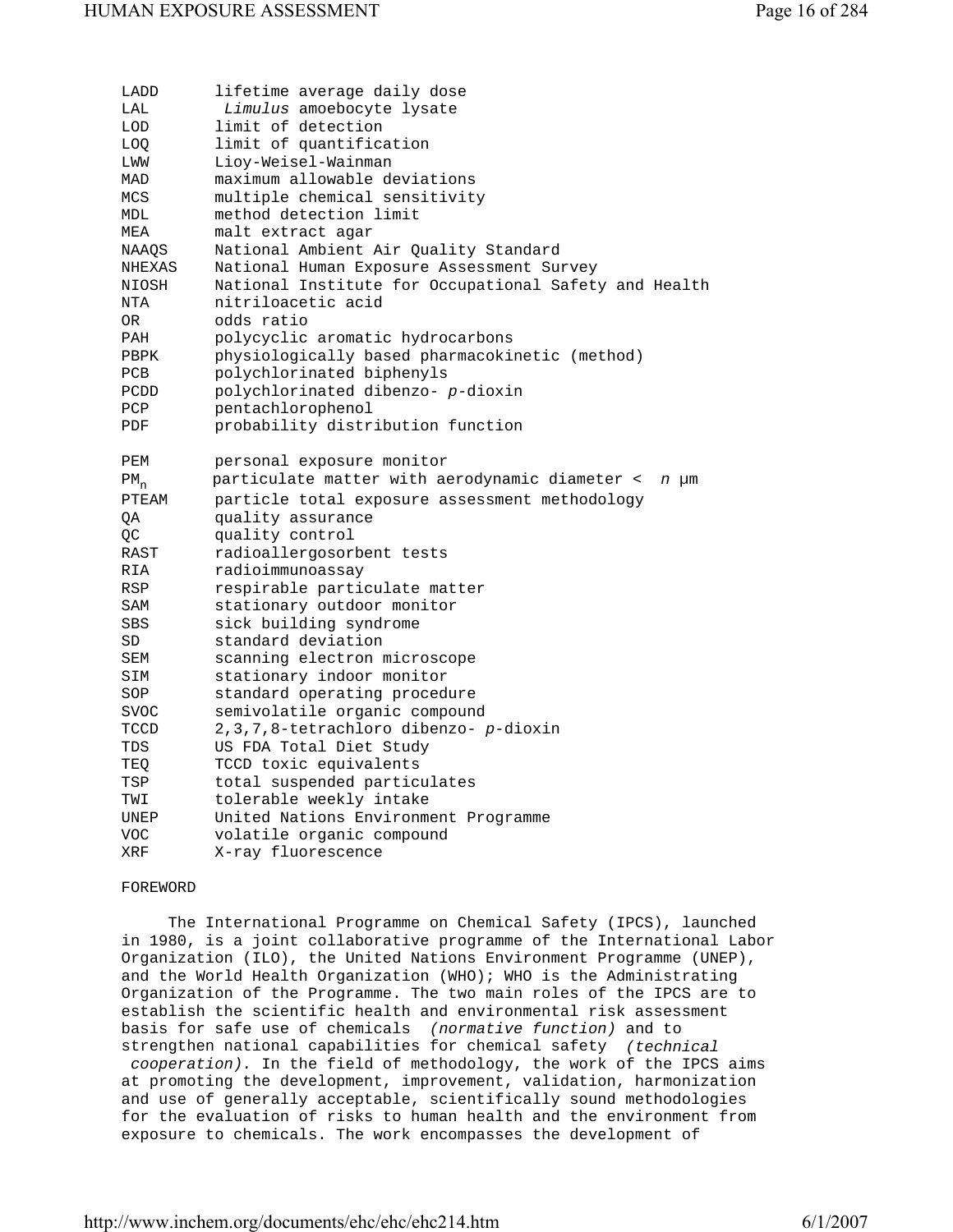Environmental Health Criteria monographs on general principles of various areas of risk assessment covering various aspects related to risk assessment such as, in this publication, on exposure assessment.

 The WHO and the World Meteorological Organization coordinate the assessment of climate, urban air and water pollution, and health status of populations. These measures provide the indicator of trends and status.

 Until 1995, the basic source for internationally comparable urban air pollution data was the Global Environment Monitoring System (GEMS/Air) of UNEP and WHO. Started in 1974, shortly after the Stockholm Environment Conference, GEMS had built up a system that collected comparable ambient air pollution data in about 50 cities of 35 countries, varied in geography and income (UNEP/WHO, 1988, 1992). Typically, sulfur dioxide and total suspended particulates (TSP) had been monitored in three stations of each city, one each in industrial, commercial, and residential zones. Later, GEMS also collected monitoring data for carbon monoxide, nitrogen dioxide, and lead, and made emissions estimates for all five pollutants. The results were published periodically by GEMS, and also often appeared in other periodic international data sets, such as those of the World Bank (World Bank, 1992), the World Resources Institute (World Resources Institute, 1992), the United Nations (UN ESCAP, 1990) and UNEP itself (UNEP, 1991).

 More recently, WHO created with the Air Management Information System (AMIS) the successor of GEMS/Air. Like GEMS/Air, AMIS provides air quality data for major and megacities. Data on sulfur dioxide, nitrogen dioxide, carbon monoxide, ozone, black smoke, suspended particulate matter,  $PM_{10}$ , lead and others are available. AMIS also includes information on air quality management (WHO, 1997).

 Much of what is known about contaminants in food, soils, water and air has become available through WHO and UNEP publications. For more than 20 years WHO/UNEP has been promoting an appreciation for improved assessments of human exposures through training sessions,

 workshops, demonstration projects, and published methodologies and reports. Through a series of WHO-sponsored studies in every populated continent, the principles of human exposure assessment have been illustrated for indoor and outdoor air pollutants, food contamination and water. In 1984, after some background reports (e.g., UNEP/WHO, 1982), WHO and UNEP conducted the Human Exposure Assessment Location (HEAL) Project, which facilitates research and information sharing among 10-15 institutions worldwide concerned with exposure assessment for a limited number of pollutants (Ozolins, 1989). Unfortunately, although providing important functions, the HEAL project has not had the mandate or anything approaching the resources required to actually make comparable international estimates of population exposures. HEAL projects, for the most part, have investigated exposures to conventional inorganic air pollutants such as carbon monoxide, nitrogen dioxide and general undifferentiated particle mass where inhalation is the primary route of exposures. However, the HEAL programme does offer examples of lead, cadmium and pesticide studies which illustrate multiple exposure pathways and demonstrate the necessity of extensive analytical training and quality programmes. An analytical quality control programme which involved all participating laboratories enabled reliable international comparisons of exposure despite differences in methodologies applied by the different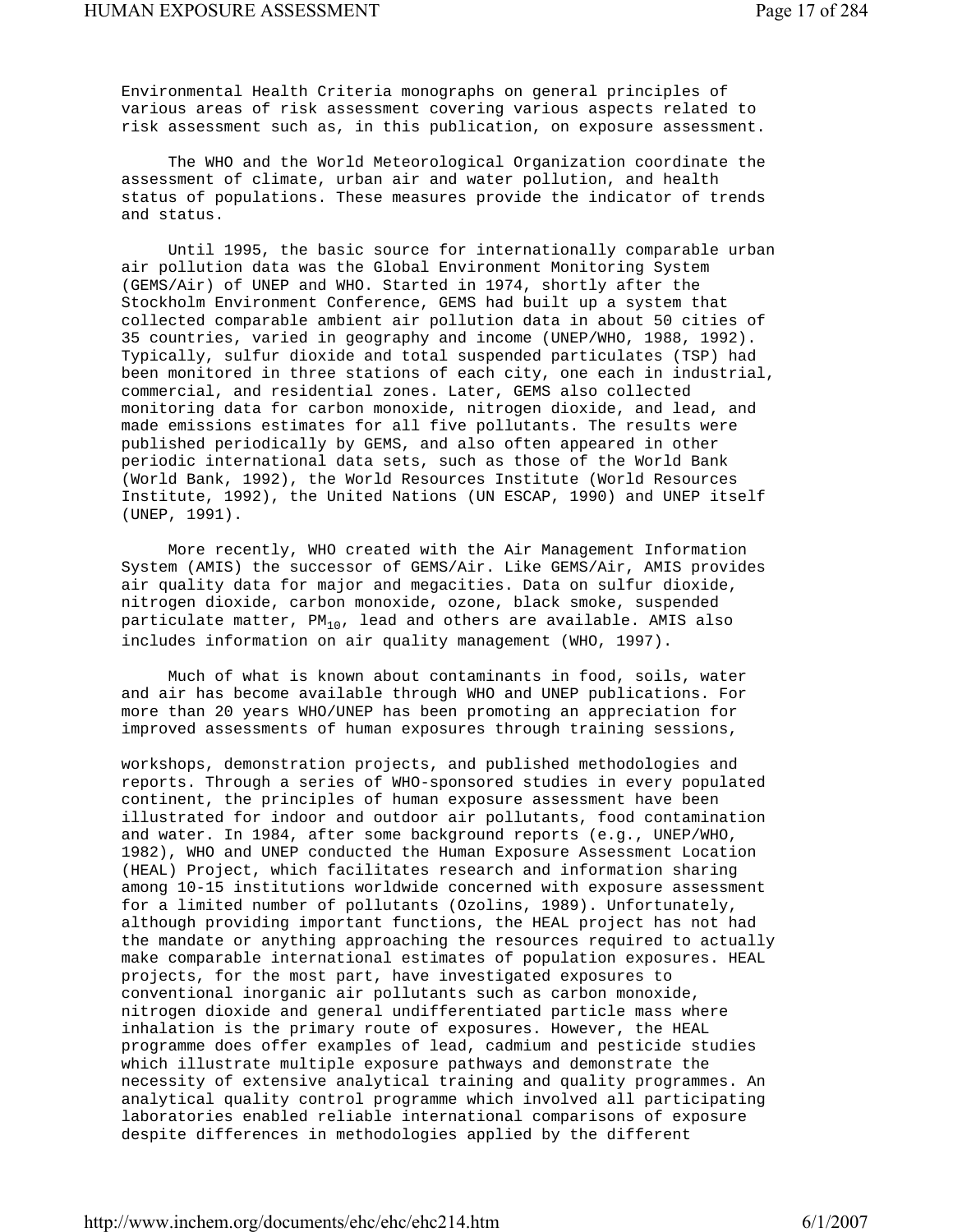# laboratories.

 Preceding this criteria document the UNEP, FAO and WHO have been actively advancing the concepts and methodologies for human exposures. GEMS/Air, GEMS/Water and GEMS/Food are establishing the uniformity among data collected worldwide to establish national and international status and trends. These efforts, together with others, such as the Codex Committee on Pesticide Residues, the several Joint FAO/WHO Consultations on food consumption, pesticide residues, veterinary drugs, additives and chemical contaminants, have been developing the basis of quantitative assessment of human exposures and risk. Table 38 (pg. 279) provides a listing of pertinent publications related to assessment of air, water and food contamination.

## *Scope*

 This current criteria document on human exposure assessment presents in one publication the concepts, rationale, and statistical and procedural methodologies for human exposure assessment. The underpinnings of exposure assessment are the basic environmental and biological measurements found in the more familiar specialties of air and water pollution and food and soil sciences. Therefore, throughout this document readers are referred to other publications for technical details on instrumental and laboratory methods. This criteria document is intended for the community of scientific investigators inquiring about the human health consequences of contaminants in our environment. As such, this text will be of interest to physical scientists, engineers and epidemiologists. It is intended also for those professions involved in devising, evaluating and implementing policy with respect to managing the quality of environmental health, inclusive of air, water, food and soil. By necessity environment is

 defined broadly to include place, media, and activities where we humans encounter contaminants.

 Of primary concern in this document are those environmental contaminants that exist in various media as a consequence of direct or indirect human intention. We have included some biological agents that are "natural" but, through actions of irritation and allergy, can contribute to or cause morbidity and mortality as a result of inadequate building design and maintenance. We recognize that viral, bacterial and other biological agents in air, food, soil and water contribute significantly to the burden of disease worldwide. However, in the context of environmental exposure assessment the focus is on chemical contaminants and a few specific allergens that might contribute directly to disease or, in combination with biopathogens, alter susceptibility and expression of disease.

 To say that exposure assessment of environmental contaminants is exclusive of any population or location is, in principle, a contradiction. There are practical considerations, however, for identifying the industrial workplace as a separate domain. Administratively, many nations handle occupational health and safety concerns separately from the environment. The management of workplace hazards through well-established industrial hygiene practices of source control, ventilation and worker protection are widely recognized. This separation of workplace exposures from the general environmental exposure focus in this document is not hard and fast. Occupationally acquired contaminants can expose family members not working in the specific industry. Industrial control strategies that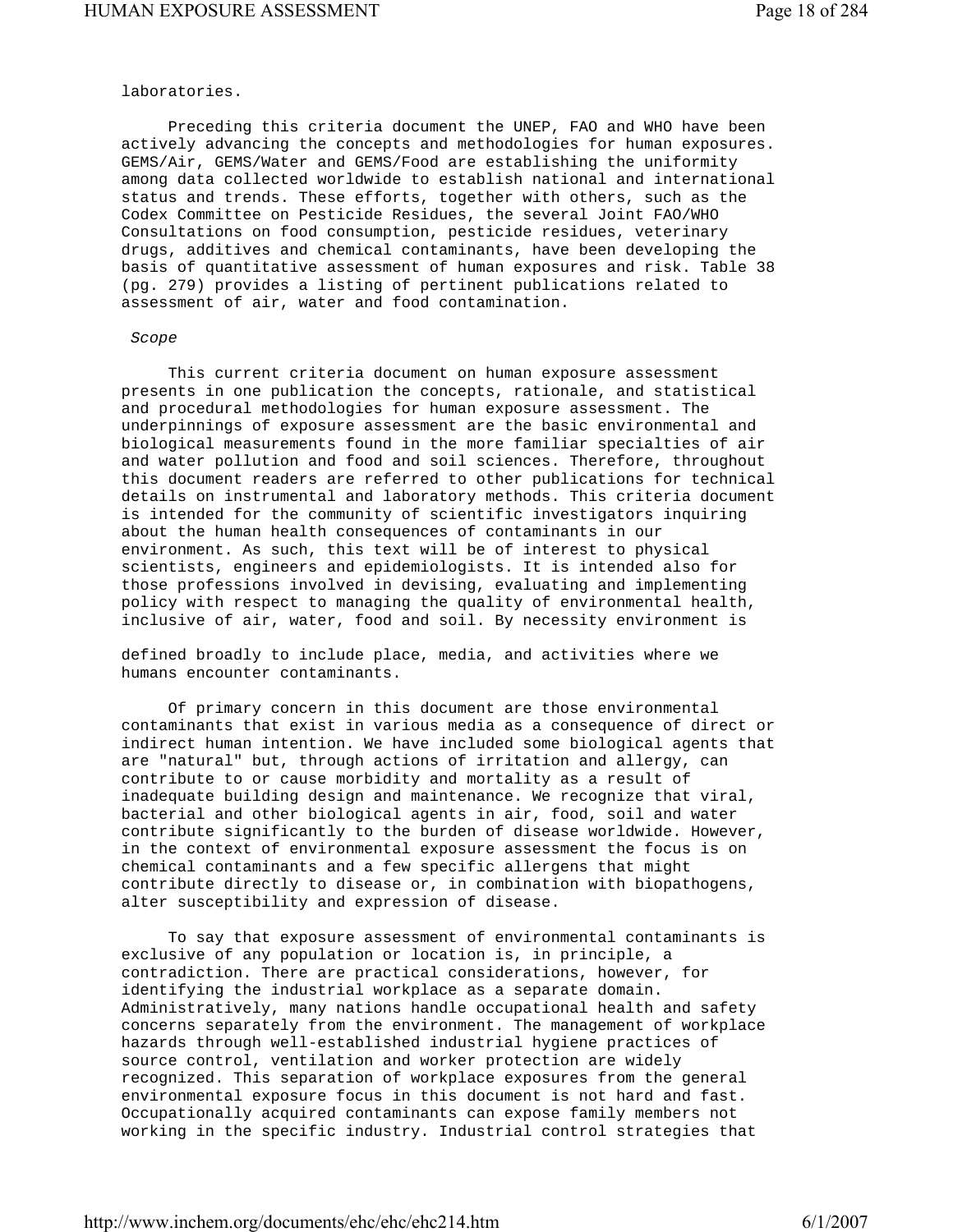increase ventilation can adversely affect the neighbouring community. In many societies, commercial and residential use of property are integrated. Family operated business along congested streets means that contaminants generated in outdoors, indoors and workplaces are intermingled. Even where commercial and residential property are distinct, chemical and biological contaminants can lead to non-worker exposures.

 Information on human exposures has a well-recognized role as a corollary to epidemiology. But it is more than this, because understanding human exposures to environmental contaminants is fundamental to public policy. The adequacy of environmental mitigation strategies is predicated on improving or safeguarding human and ecological health. The public mandate for and acceptance of controls on emissions is first based on sensory awareness of pollution. Irritated airways, foul-smelling exhaust, obscuring plumes, oil slicks on water, dirty and foul-tasting water, and medical waste and debris on beaches are readily interpreted as transgressions against us and threaten commonly shared natural resources. As we enter the twenty-first century, we recognize that we, humans have had profound but often subtle impacts on the chemistry of the biosphere and lithosphere. Metals, organic compounds, particulate matter, and photochemically produced gases are widely dispersed, recognizing no geographic or political boundaries. Global markets, urbanization, and increased mobility have environmental contamination as a consequence.

 Assessing the quantities and distribution of potentially harmful contaminant exposures to human populations is a critical component of risk management. As long as disease prevention and health promotion are the principal tenets of public health, then assessing the levels of contaminant exposures in environmental and biological samples will be necessary.

 This book presents the methodologies for surveying exposures, analysing data and integrating findings with the ongoing national and global debate defining natural limits to human behaviour. It serves the cross-disciplinary needs of environmental managers, risk assessors and epidemiologists to learn something about the design, conduct, interpretation and value of human exposure studies of multimedia environmental contaminants. For investigators considering exposure studies, this book guides them to contemporary information on measurement of analysis methods and strategies.

 In Chapter 1 of the document the basic terms and concepts used in exposure assessment are defined. Similar understanding of terms used commonly among health assessors working in the different fields of air, water, soil and food sciences is a critical starting point in defining the emerging specialist area of exposure assessment. Application of exposure research and routine assessments to the information needs of risk managers, policy-makers and epidemiologists is established in Chapter 2. Discussion of these information needs is developed in Chapter 3, which presents the objectives for various study designs.

 Chapter 4 covers basic statistical concepts used in exposure assessment. The intent is to inform the reader of how statistical analysis is vital to all components of an exposure assessment. By examples and references the reader is directed to more substantial texts on study design, data analysis, modelling and quality control.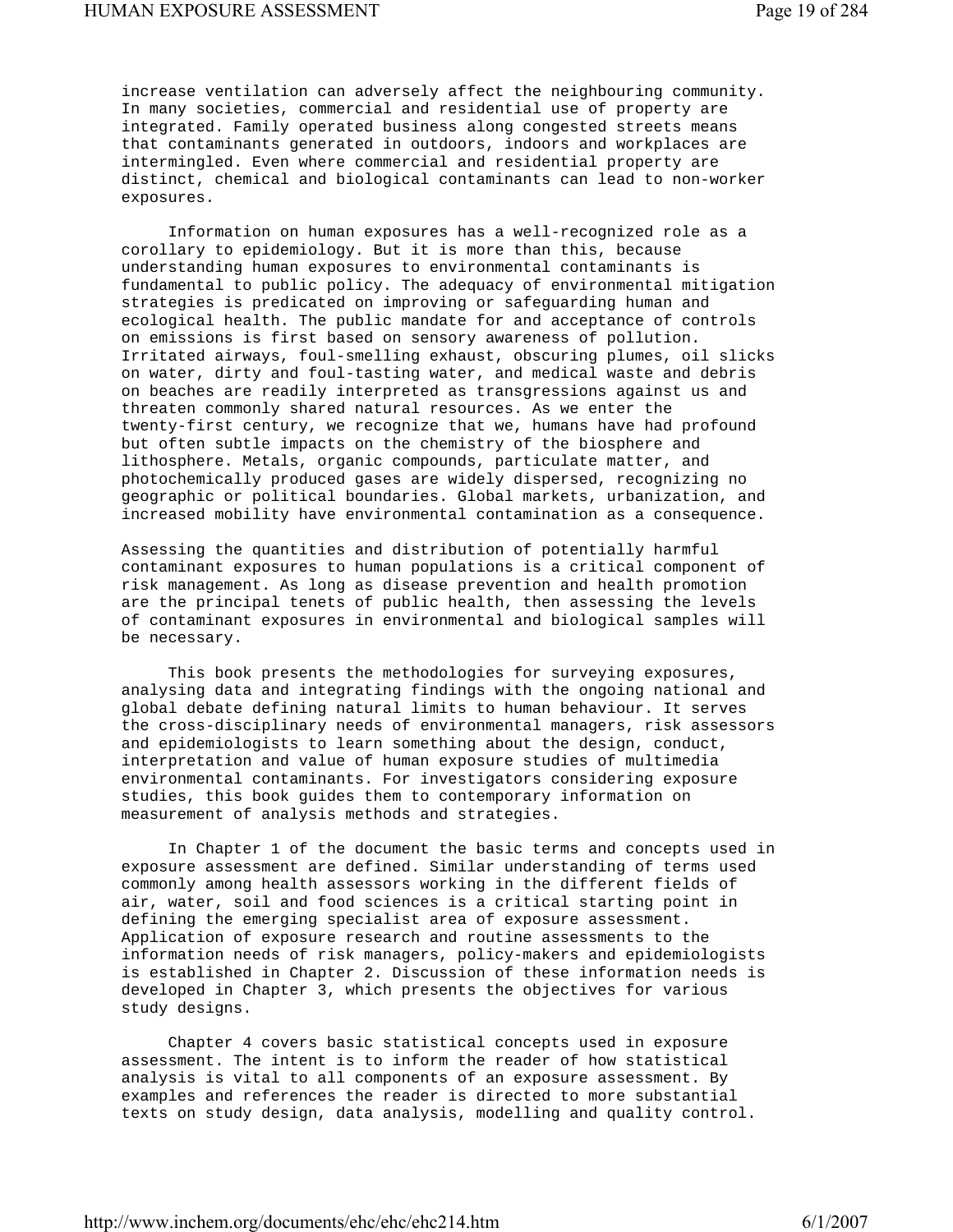Chapter 5 is devoted to a component of exposure assessment related to the collection and interpretation of human activity patterns. Information on how, where and when people contact potentially contaminant media is useful for data interpretation, establishing risk scenarios and identifying activities, locations and populations at differential risk. The emphasis here is primarily related to air pollution exposure studies. In the conduct of total multimedia exposure investigations or modelling analogous information is needed for the ingestion of water and food, as well as for dermal contact.

 Chapter 6 extends the concepts of the preceding chapters in discussing models for human exposure assessment. The data requirements for various pathways and various modelling approaches are presented.

 Chapter 7 separates the conceptual first half of the text from the pragmatic guidelines offered in the rest of the document. The chapter contains a discussion of air monitoring, water monitoring and food sampling. These particular fields are rather well developed

 individually, if not well integrated into multimedia studies. The reader is referred to many other resources that can guide the investigator to details on instruments, sampling methods and laboratory analysis.

 In Chapter 8, proportionally more emphasis is placed on soil and settled dust sampling. Again, the laboratory methods for metals, organics and various chemical compounds are readily available in the published literature. This chapter, then, focuses on relatively new sampling techniques to quantify in a standardized way the contaminant levels in soil and settled dust.

 In Chapter 9, on microbiological agents, assessment techniques for commonly encountered allergens, mycotoxins, fungal and pollen spores, microbiological bacteria and endotoxins are presented. These agents have been included because of their imputed contribution to respiratory disease and potential interactions with chemical pollutants. There is growing recognition that exposure to these agents in schools, homes, hospitals and office buildings constitutes a specific risk to atopic, asthmatic and compromised individuals.

 The use of biomarkers for exposure assessments is presented in Chapter 10. Biological samples derived from human tissue or fluids have been used as markers of both effects as well as exposure (dose) to a variety of occupational and environmental contaminants. The chapter describes the applications of biomarkers in exposure studies.

 The quality assurance (QA) activities that should be considered in conducting and evaluating exposure studies are addressed in Chapter 11. Contributors to this document intended to impart their experiences to improve future exposure study. It is emphasized that QA aspects must be considered in all components of exposure studies, to enhance comparability and interpretation.

 Chapter 12 presents brief synopses of exposure studies. Selections illustrate a variety of study designs with different objectives and target pollutants and populations. Relatively more emphasis has been given to particles and passive exposure to cigarette smoke. The evidence is that cigarette consumption has increased almost worldwide, suggesting that greater attention be given to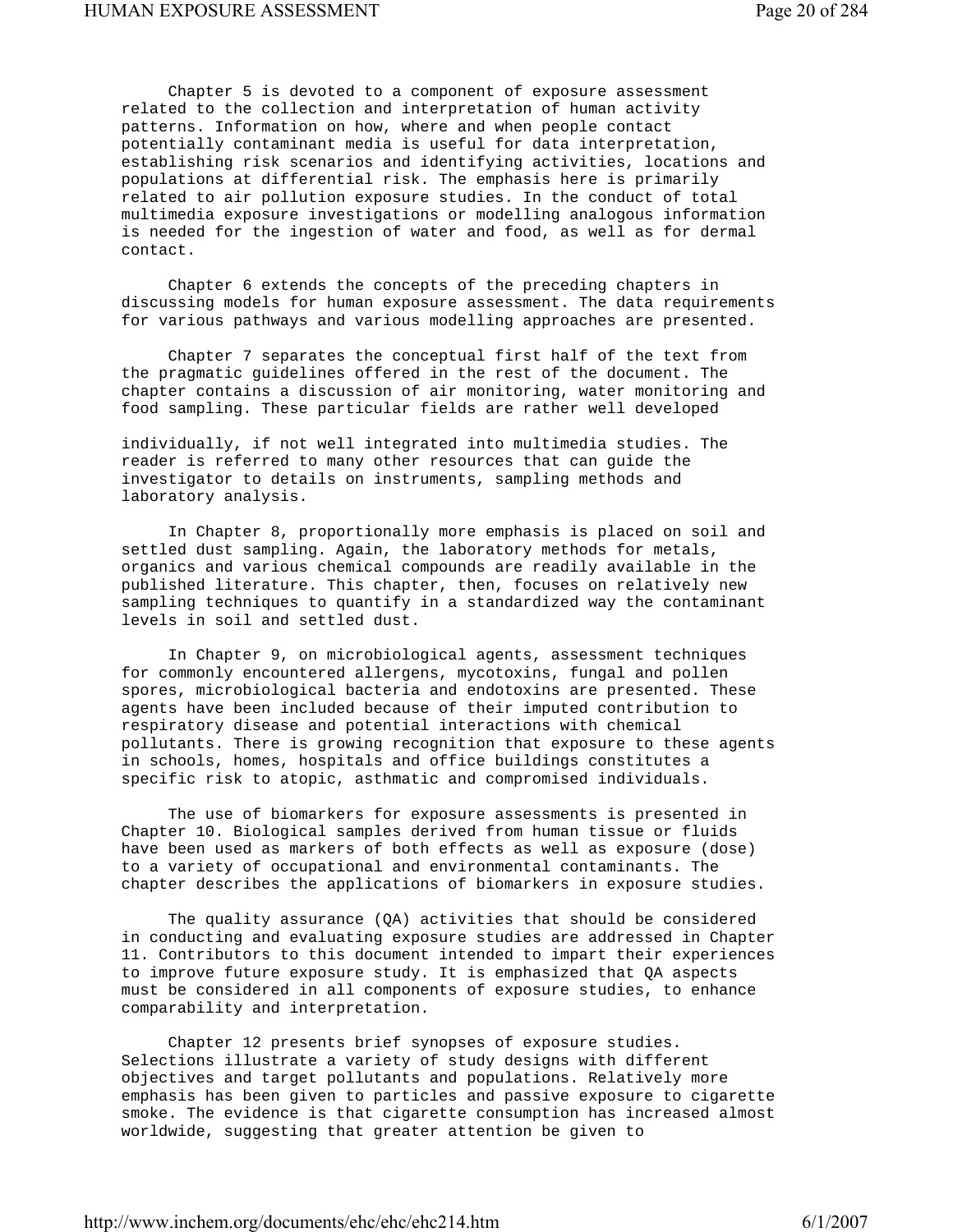characterizing and reducing exposures to non-smokers, in particular, infants and young children. Epidemiological studies conducted over the last 15 years indicate that ambient particulate matter is adversely affecting human health at levels well below many of the established standards. Exposure assessment along with toxicology and epidemiology will be needed to answer many of the remaining unresolved issues about ambient and indoor suspended particles.

 Other studies summarized show how exposure assessment is supportive of epidemiology and risk management. The reader should recognize that Chapter 12 is not comprehensive but is intended to help educate the research community and others about the application, use and limitations of exposure assessment methodologies.

#### 1. DEFINING EXPOSURE

#### 1.1 Introduction

 People are exposed to a variety of potentially harmful agents in the air they breathe, the liquids they drink, the food they eat, the surfaces they touch and the products they use. An important aspect of public health protection is the prevention or reduction of exposures to environmental agents that contribute, either directly or indirectly, to increased rates of premature death, disease, discomfort or disability. It is usually not possible, however, to measure the effectiveness of mitigation strategies directly in terms of prevented disease, reduced premature death, or avoided dysfunction. Instead, measurement or estimation of actual human exposure, coupled with appropriate assumptions about associated health effects or safety limits (e.g., acceptable daily intake, tolerable daily intake), is the standard method used for determining whether intervention is necessary to protect and promote public health, which forms of intervention will be most effective in meeting public health goals, and whether past intervention efforts have been successful (Ott & Roberts, 1998).

 The purpose of this chapter is to define the concept of exposure, and the direct and indirect method of exposure assessment. A brief discussion of exposure in the environmental health paradigm and its relationship to dose is presented.

#### 1.2 Defining exposure

 Exposure is defined as contact over time and space between a person and one or more biological, chemical or physical agents (US NRC, 1991a). Exposure assessment is to identify and define the exposures that occur, or are anticipated to occur, in human populations (IPCS, 1993). This can be a complex endeavour requiring analysis of many different aspects of the contact between people and hazardous substances (see Table 1). Although exposure is a well-established concept familiar to all environmental health scientists, its meaning often varies depending on the context of the discussion. It is important however, that exposure and related terms be defined precisely. In the following sections, we describe and define important exposure-related terms used in this document. The definitions are consistent with the US EPA's Exposure Assessment Guidelines and related WHO publications (WHO, 1987, 1996a; US EPA, 1992a; IPCS, 1994). It is important to recognize, however, that terminology and definitions vary among organizations and nations. Thus, the reader is advised to concentrate on the concepts, rather than the specific terms, as they represent the crux of exposure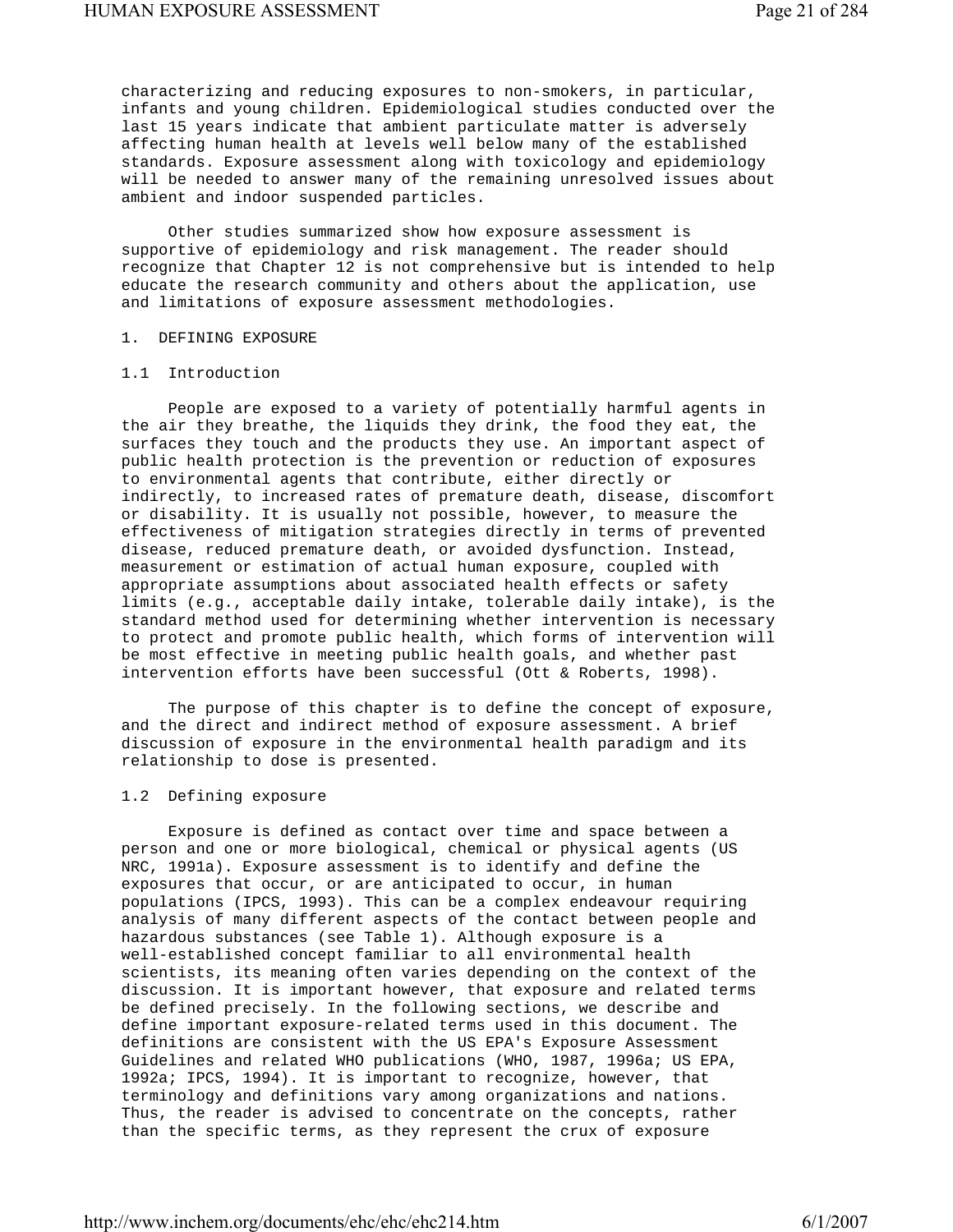# HUMAN EXPOSURE ASSESSMENT Page 22 of 284

assessment.

- Table 1. Different aspects of the contact between people and pollution that are potentially important in exposure analysis (Sexton et al., 1995b)
- Agent(s) biological, chemical, physical, single agent, multiple agents, mixtures
- Source(s) anthropogenic/non-anthropogenic, area/point, stationary/mobile, indoor/outdoor
- Transport/carrier medium air, water, soil, dust, food, product/item
- Exposure pathways(s) eating contaminated food, breathing contaminated workplace air touching residential surface
- Exposure concentration  $mg/kg$  (food),  $mg/l$ itre (water),  $\mu g/m^3$  (air),  $\mu q/cm^2$  contaminated surface),  $\delta$  by weight, fibres/ $m^3$  (air)
- Exposure route(s) inhalation, dermal contact, ingestion, multiple routes
- Exposure duration seconds, minutes, hours, days, weeks, months, years, lifetime
- Exposure frequency continuous, intermittent, cyclic, random, rare
- Exposure setting(s) occupational/non-occupational, residential/non-residential, indoors/outdoors
- Exposed population general population, population subgroups, individuals
- Geographic scope site/source specific, local, regional, national, international, global

Time frame **past, present, future, trends** 

### 1.2.1 Exposure and exposure concentration

 Exposure, as defined earlier, is the contact of a biological, chemical, or physical agent with the outer part of the human body, such as the skin, mouth or nostrils. Although there are many instances where contact occurs with an undiluted chemical (e.g., use of degreasing chemicals for cleaning hands), contact more often occurs with a carrier medium (air, water, food, dust or soil) that contains dilute amounts of the agent. "Exposure concentration" (e.g., mg/litre,  $mg/kg$ ,  $\mu g/m^3$ ) is defined as the concentration of an environmental agent in the carrier medium at the point of contact with the body.

1.2.2 Exposure estimation by integration and averaging

A minimal description of exposure for a particular route must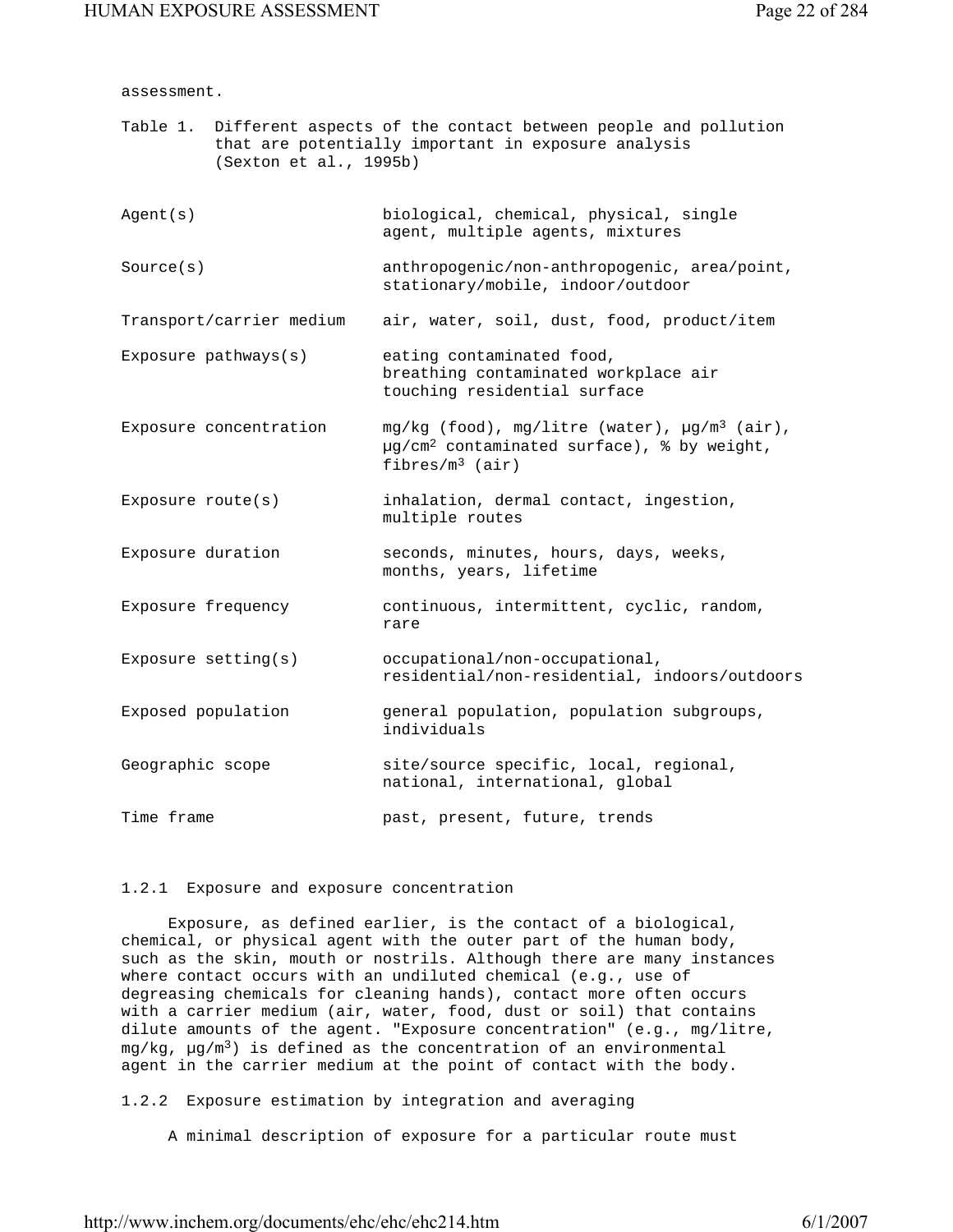include exposure concentration and the duration of contact. If the exposure concentration is integrated over the duration of contact (Table 2), the area under the resulting curve is the magnitude of the exposure in units of concentration multiplied by time (e.g., mg/litreÊday, mg/kgÊday, µg/m3Êh). This is the method of choice to describe and estimate short-term doses, where integration times are of the order of minutes, hours or days.

 Over periods of months, years or decades, exposures to most environmental agents occur intermittently rather than continuously. Yet long-term health effects, such as cancer, are customarily evaluated based on an average dose over the period of interest (typically years), rather than as a series of intermittent exposures. Consequently, long-term doses are usually estimated by summing doses across discrete exposure episodes and then calculating an average dose for the period of interest (e.g., year, lifetime). Although the integration approach can also be used to estimate long-term exposures or doses, its application to time periods longer than about a week is usually difficult and inconvenient.

#### 1.2.3 Exposure measurements and models

 Direct measurements are the only way to establish unequivocally whether and to what extent individuals are exposed to specific environmental agents. But it is neither affordable nor technically feasible to measure exposures for everyone in all populations of interest. Models, which are mathematical abstractions of physical reality, may obviate the need for such extensive monitoring programmes by providing estimates of population exposures (and doses) that are based on a smaller number of representative measurements (Fig. 1). The challenge is to develop appropriate and robust models that allow for extrapolation from relatively few measurements to estimates of exposures and doses for a much larger population (US NRC, 1991b).

 For relatively small groups, measurements or estimates can be made for some or all of the individuals separately, and then combined as necessary to estimate the exposure (or dose) distribution. For larger groups, exposure models and statistics can sometimes be used to derive an estimate of the distribution of population exposures, depending on the quantity and quality of existing data. Monte Carlo and other statistical techniques are increasingly being used to generate and analyse exposure distributions for large groups (US EPA, 1992a).

#### 1.2.4 Exposure in the context of an environmental health paradigm

 The presence of hazardous substances in our environment does not necessarily imply a risk to human health or to the ecosystem. Exposure is an integral and necessary component in a sequence of events having potential health consequences. An expanded and more detailed version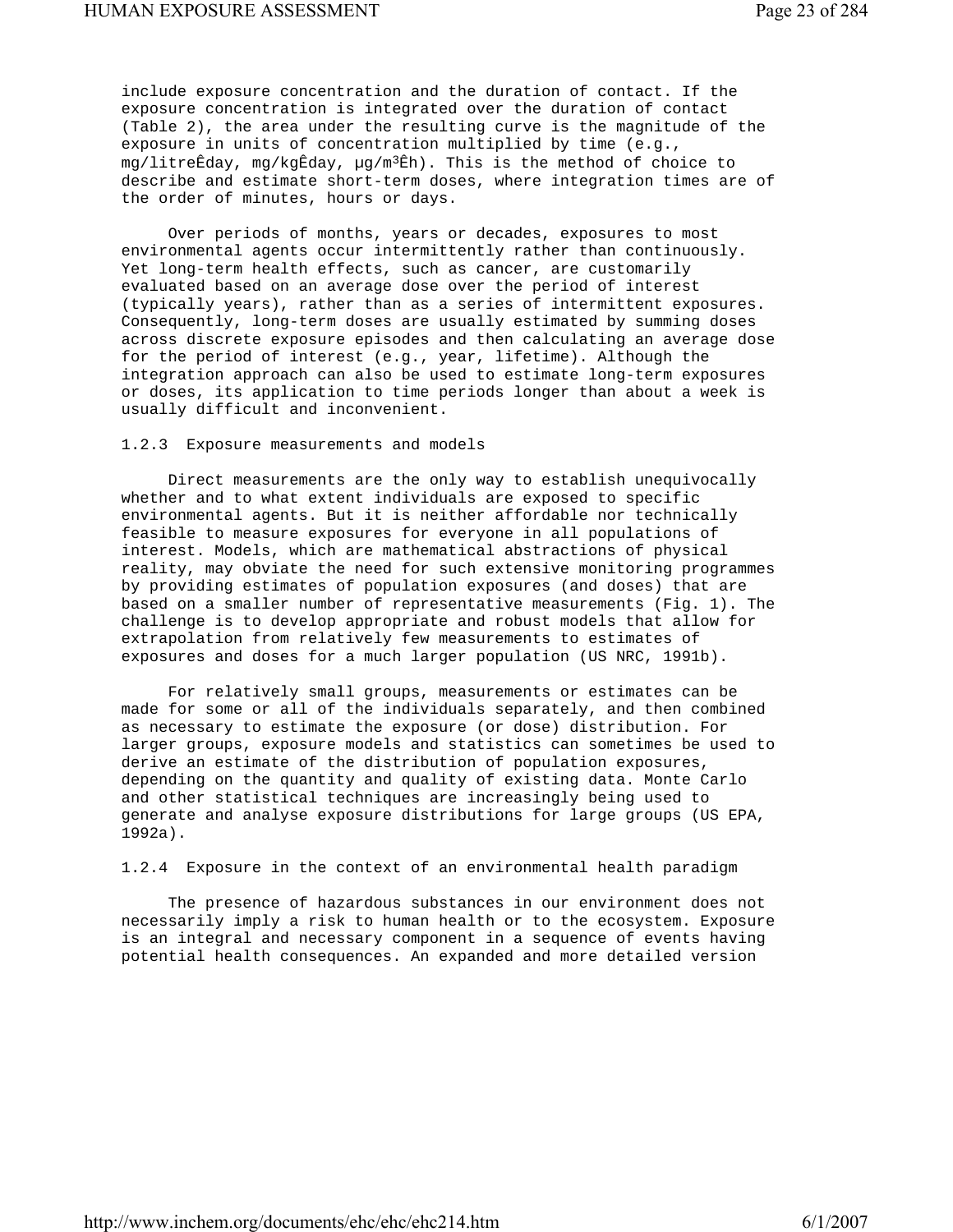# Table 2. Mathematical expressions for some important exposure-related and dose-related events

Exposure

$$
E = \int_{t_1}^{t_1} C(t) dt
$$

Potential dose for intake processes

$$
D_{\text{applied}} = \alpha \int_{t_1}^{t_1} C(t) \, IR(t) \, dt
$$

Applied dose

$$
D_{\text{potential}} = \int_{t_1}^{t_2} C(t) \, IR(t) \, dt
$$

Internal dose

$$
D_{\text{internal}} = D_{\text{applied}} \int_{t_1}^{t_2} f(t) dt
$$

E, magnitude of exposure;  $t_2$   $t_1$ , exposure duration;  $\alpha$ , availability factor; C(t), exposure concentration as a function of time; IR, ingestion or inhalation rate; f(t), nonlinear absorption function (Sexton et al., 1995a)

 of the environmental health paradigm also showing the role of exposure is depicted in Fig. 2. The role of exposure assessment in the risk assessment framework applied by EU and US EPA is shown in Fig. 3.

 The release of an agent into the environment, its ensuing transport, transformation and fate in various environmental media, and its ultimate contact with people are critical events in understanding how and why exposures occur. Definitions for key events in the continuum are summarized below. They were compiled from three sources: Ott (1990); US EPA (1992a); Sexton et al. (1995a).

- Sources. The point or area of origin for an environmental agent is known as a source. Agents are released into the environment from a wide variety of sources, which are often categorized as *primary sources* including point sources (e.g., incinerator) versus area sources (e.g., urban runoff), stationary sources (e.g., refinery) versus mobile sources (e.g., automobile) and anthropogenic sources (e.g., landfill) versus non-anthropogenic sources (e.g., natural vegetation) and *secondary sources*  including condensation of vapours into particles and chemical reactions of precursors producing new pollutants.
- \* *Exposure pathway.* An exposure pathway is the physical course taken by an agent as it moves from a source to a point of contact with a person. The substance present in the media is quantified as its concentration.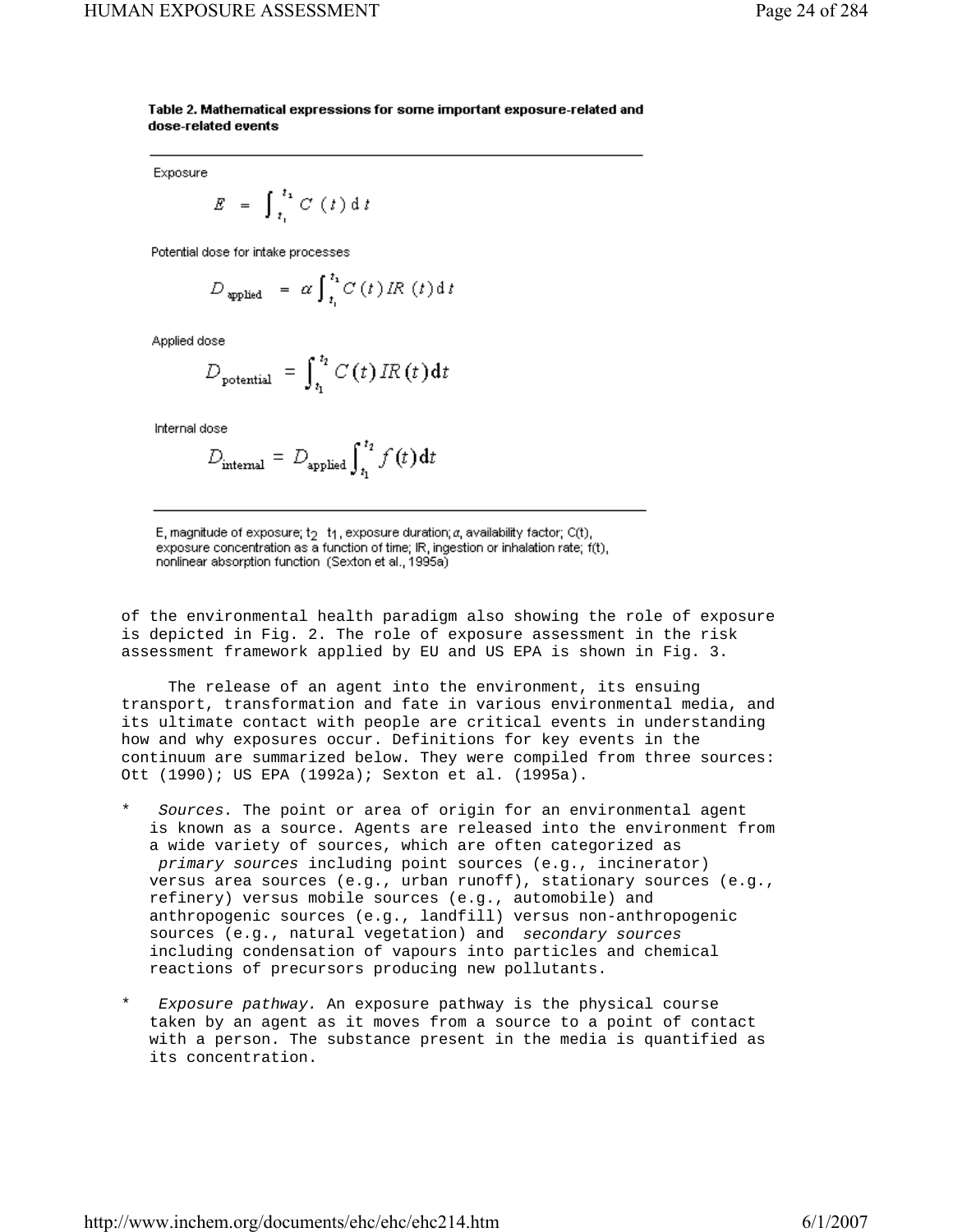



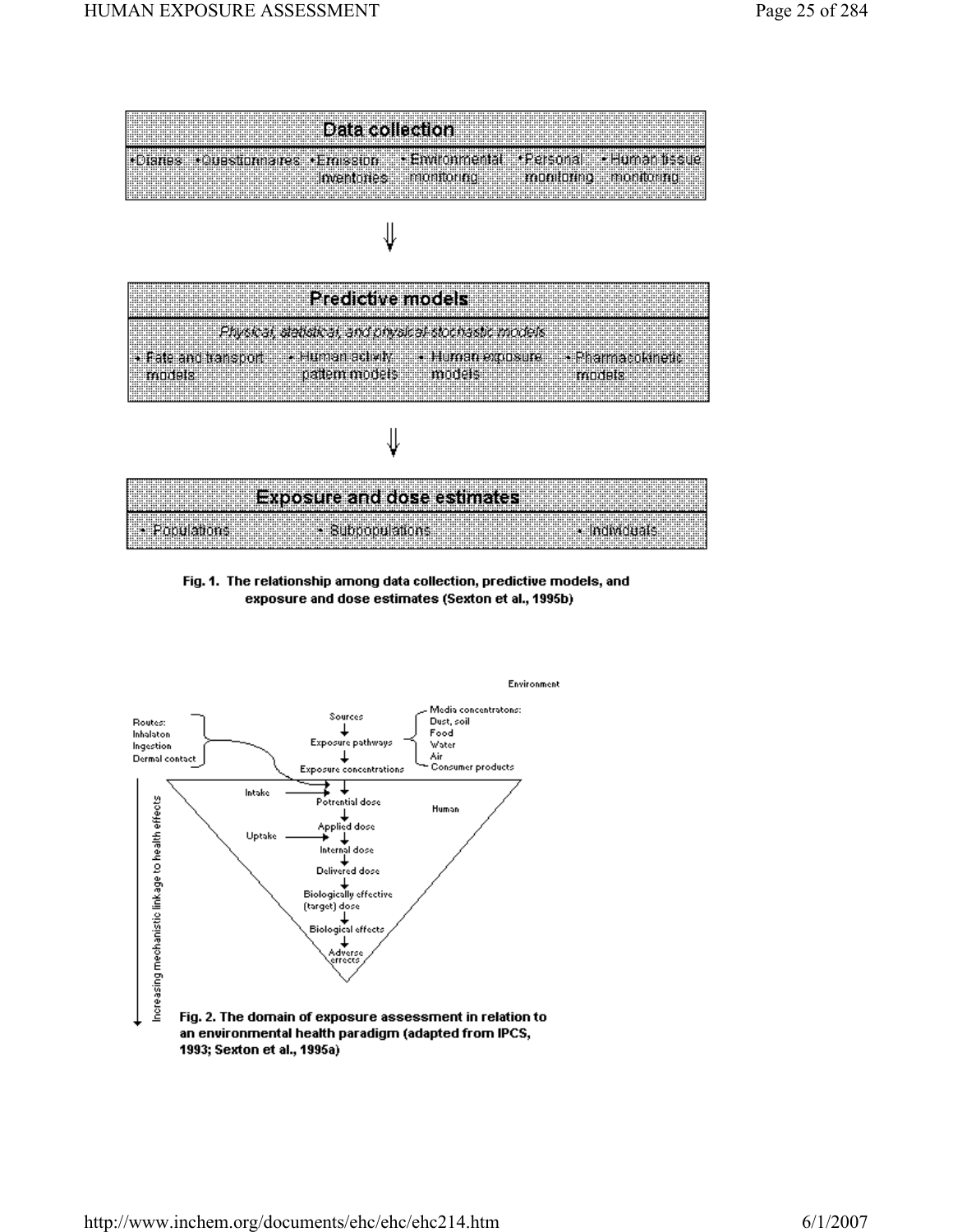

Fig. 3. Elements of risk assessment (modified from US NRC, 1983)

- Exposure concentration. As discussed in 1.2.1, exposure is the concentration of an agent in a carrier medium at the point of contact with the outer boundary of the human body. The concentration is the amount (mass) of a substance or contaminant that is present in a medium such as air, water, food or soil expressed per volume or mass. Assessments are often not at exposure or exposure concentration, since that information alone is not very useful unless it is converted to dose or risk. Assessments therefore usually estimate how much of an agent is expected to enter the body. This transfer of an environmental agent from the exterior to the interior of the body can occur by either or both of two basic processes: intake and uptake.
- Exposure route. Exposure route denotes the different ways the substance may enter the body. The route may be dermal, ingestion or inhalation.
- Intake. Intake is associated with ingestion and inhalation routes of exposure. The agent, which is likely to be part of a carrier medium (air, water, soil, dust, food), enters the body by bulk transport, usually through the nose or mouth. The amount of the agent that crosses the boundary per unit time can be referred to as the "intake rate", which is the product of the exposure concentration times the rate of either ingestion or inhalation. For inhalation, intake may be calculated for any time period. For ingestion, intake is usually expressed as the amount of food or water consumed times the pollutant concentration in that medium during a certain time period.
- Uptake. Uptake is associated with the dermal route of exposure, as well as with ingestion and inhalation after intake has occurred. The agent, as with intake, is likely to be part of a carrier medium (e.g., water, soil, consumer product), but enters the body by crossing an absorption barrier, such as the skin, respiratory tract or gastrointestinal tract. The rates of bulk transport across the absorption barriers are generally not the same for the agent and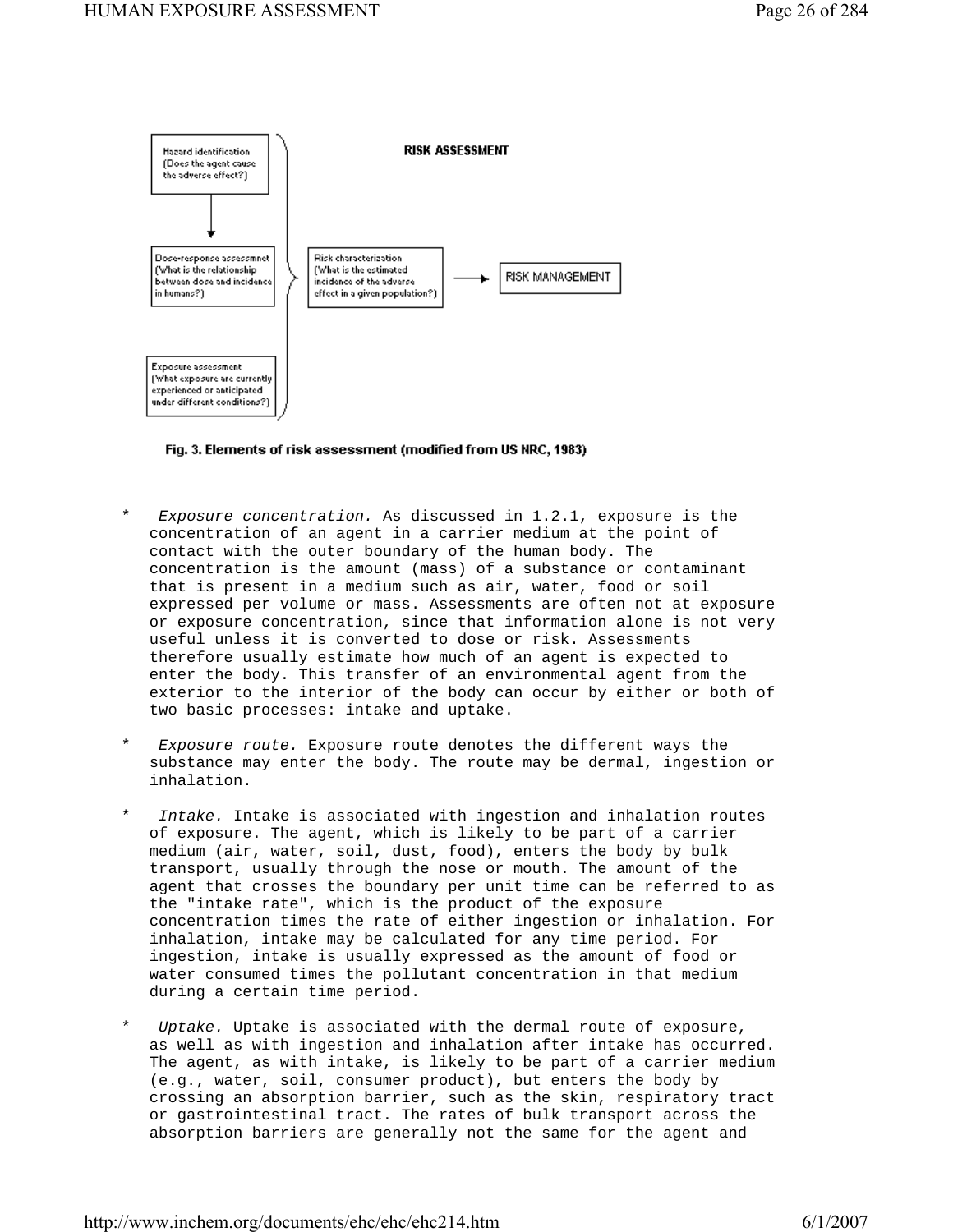the carrier medium. The amount of the agent that crosses the barrier per unit time can be referred to as the *uptake rate.* This rate is a function of the exposure concentration, as well as of the permeability and surface area of the exposed barrier. The uptake rate is also called a *flux.* 

- Dose. Once the agent enters the body by either intake or uptake, it is described as a dose. Several different types of dose are relevant to exposure estimation. All these different dose measures are approximations of the target or biological effective dose.
	- *Potential (administered)* dose. Potential or administered dose is the amount of the agent that is actually ingested, inhaled or applied to the skin. The concept of potential dose is straightforward for inhalation and ingestion, where it is analogous to the dose administered in a dose-response experiment. For the dermal route, however, it is important to

 keep in mind that potential (or administered) dose refers to the amount of the agent, whether in pure form or as part of a carrier medium, that is applied to the surface of the skin. In cases where the agent is in diluted form as part of a carrier medium, not all of the potential dose will actually be touching the skin.

- *Applied dose.* Applied dose is the amount of the agent directly in contact with the body's absorption barriers, such as the skin, respiratory tract and gastrointestinal tract, and therefore available for absorption. Information is rarely available on applied dose, so it is calculated from potential dose based on factors such as bioavailability (Fig. 2).
- *Internal (absorbed)* dose. The amount of the agent absorbed, and therefore available to undergo metabolism, transport, storage or elimination, is referred to as the *internal* or *absorbed* dose (Fig. 2). Bioavailability has been used to describe absorbed dose.
- *Delivered dose.* The delivered dose is the portion of the internal (absorbed) dose that reaches a tissue of interest.
- *Biologically effective (target) dose.* The biologically effective dose is the portion of the delivered dose that reaches the site or sites of toxic action.

 The link, if any, between biologically effective (target) dose and subsequent disease or illness depends on the relationship between dose and response (e.g., shape of the dose-response curve), underlying pharmacodynamic mechanisms (e.g., compensation, damage, repair), and important susceptibility factors (e.g., health status, nutrition, stress, genetic predisposition).

- \* *Biological effect.* A measurable response to dose in a molecule, cell or tissue is termed a biological effect. The significance of a biological effect, whether it is an indicator or a precursor for subsequent adverse health effects, may not be known.
- Adverse effect. A biological effect that causes change in morphology, physiology, growth, development or life span which results in impairment of functional capacity to compensate for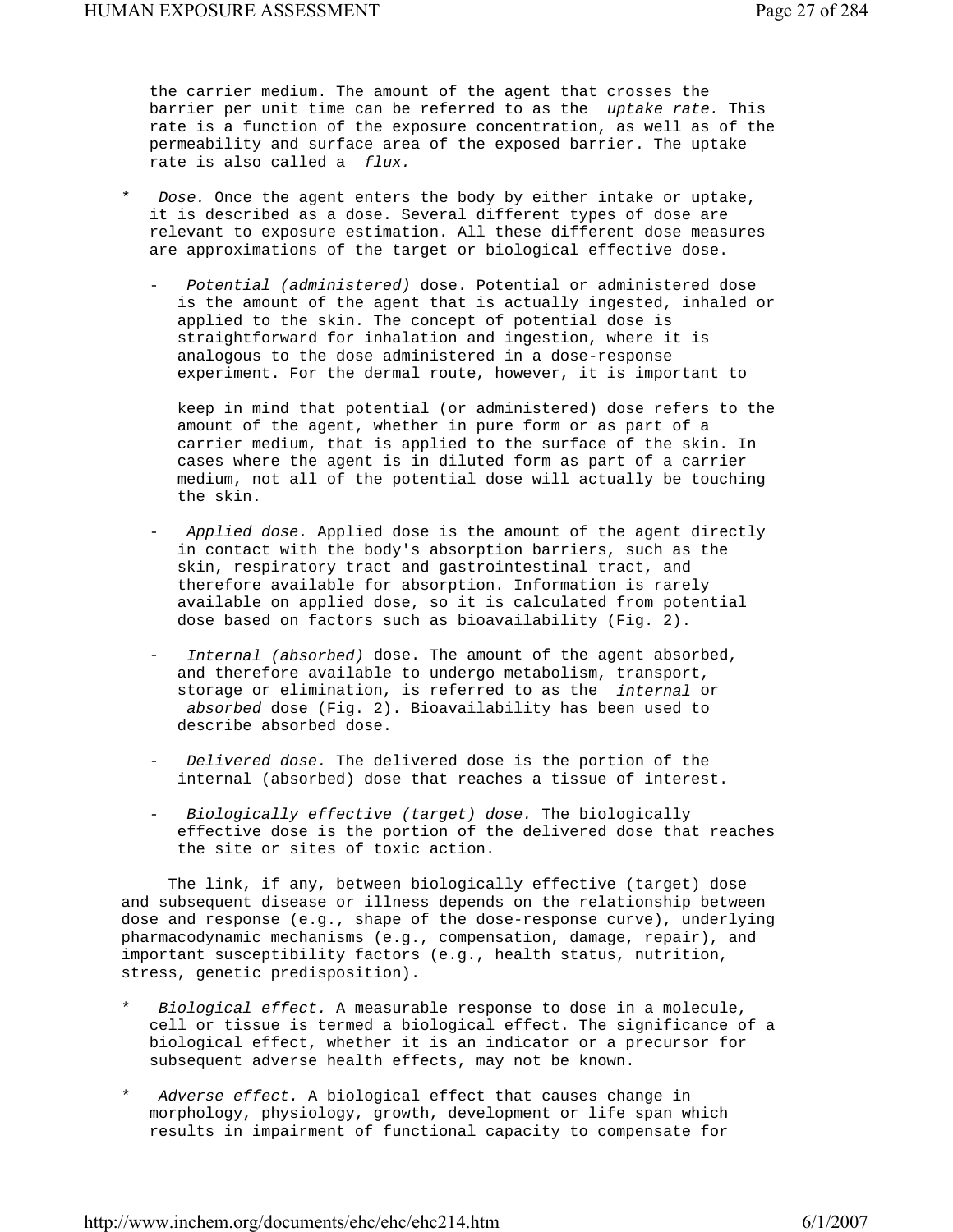additional stress or increase in susceptibility to the harmful effects of other environmental influences (IPCS, 1994).

1.3 Elements of exposure assessment

 Assessing human exposure to an environmental agent involves the qualitative description and the quantitative estimation of the agent's contact with (exposure) and entry into (dose) the body. Although no two exposure assessments are exactly the same, all have several common elements: the number of people exposed at specific concentrations for the time period of interest; the resulting dose; and the contribution

 of important sources, pathways and behavioural factors to exposure or dose. A list of the types of estimates that might comprise a comprehensive exposure assessment could include the following (as described in part by Brown (1987) and Sexton et al. (1995a)):

- $\it{Exposure}$ 
	- routes, pathways and frequencies
	- duration of interest (short-term, long-term, intermittent or peak exposures)
	- distribution (e.g., mean, variance, 90th percentile) population, important subpopulations (e.g., more exposed, more susceptible)
	- individuals -- average, upper tail of distribution, most exposed in population.
- \* *Dose* 
	- link with exposures
	- distribution (e.g., mean, variance, 90th percentile) population important subpopulations (e.g., higher doses, more susceptible)
	- individuals -- average, upper tail of distribution, highest dose in population.
- $Causes$ 
	- relative contribution of important sources
	- relative contribution of important environmental media
	- contribution of important exposure pathways
	- relative contribution of important routes of exposure.
- \* *Variability* 
	- within individuals (e.g., changes in exposure from day to day for the same person)
	- between individuals (e.g., differences in exposure on the same day for two different people)
	- between groups (e.g., different socio-economic classes or residential locations)
	- over time (e.g., changes in exposure from one season to another)
	- across space (e.g., changes in exposure/dose from one region of a city, country to another).
- $Uncertainty$ 
	- lack of data (e.g., statistical error in measurements, model parameters, etc.; misidentification of hazards and causal pathways)
	- lack of understanding (e.g., mistakes in functional form of models, misuses of proxy data from analogous contexts).

Although comprehensive exposure assessments could be considered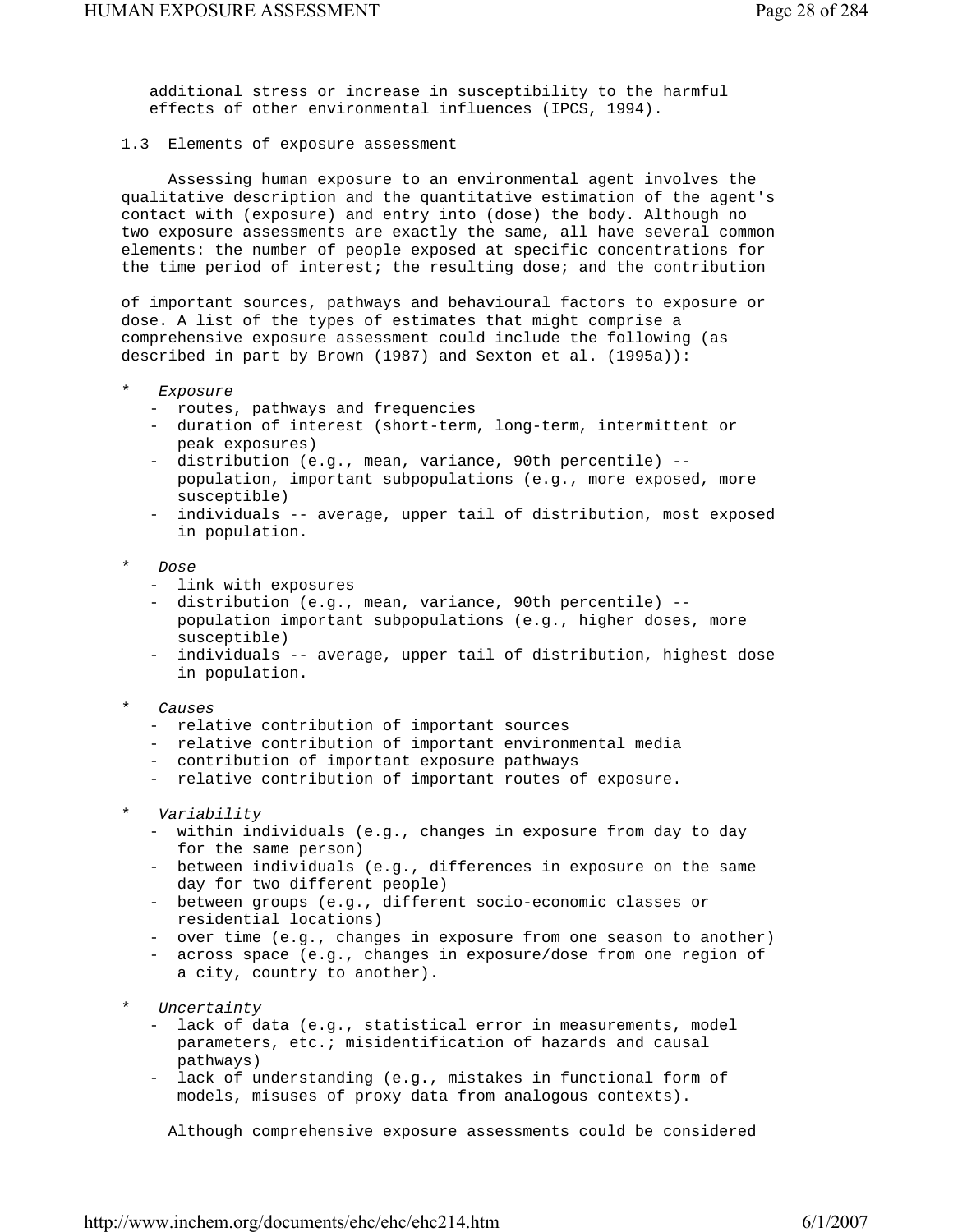the ideal, they are very costly; decisions therefore need to be made on the most important elements for inclusion. For any study, the purpose must first be defined. Possible purposes include environmental epidemiology, risk assessment, risk management or status and trend analysis (see Chapter 2). The data elements and measuring approaches

 that are needed for this purpose are then determined. Table 3 summarizes the basic information that is required for each study. It should be mentioned that different elements of the exposure assessment framework might be selected to meet different study requirements.

 Table 3. Basic information needed for exposure assessments in different contexts

Information required

| Risk assessment                                             | Point estimates or distributions of<br>exposure and dose<br>Duration of exposure and dose                                                                   |
|-------------------------------------------------------------|-------------------------------------------------------------------------------------------------------------------------------------------------------------|
| Risk management<br>conducted once hazard)<br>is identified) | Pollutant source contributing to<br>exposure and dose<br>Personal activities contributing<br>to exposure and dose<br>Effectiveness of intervention measures |
| Status and trend                                            | Change of exposure and dose of<br>populations over time                                                                                                     |
| Epidemiology                                                | Individual and population exposures and<br>doses, exposure dose categories                                                                                  |

1.4 Approaches to quantitative exposure assessment

 Quantitative estimation of exposure is often the central feature of assessment activities. The quantitative estimation of exposure can be approached in two general ways: *direct assessment,* including point-of-contact measurements and biological indicators of exposure; and *indirect assessment,* including environmental monitoring, modelling, questionnaires (US NRC, 1991b) (see Chapter 3.5). These two generic approaches to quantitative estimation of exposure are independent and complementary. Each relies on different kinds of data and has different strengths and weaknesses. It is potentially useful, therefore, to employ multiple approaches as a way of checking the robustness of results. Among other factors, the choice of which method to use will depend on the purpose of the assessment and the availability of suitable methods, measurements and models.

 Direct approaches for air, water and food include personal air monitors, measurements of water at the point of use and measurement of the food being consumed. Indirect approaches include microenvironmental air monitoring and measurements of the water supply and food supply (contents of a typical food basket, for instance).

Exposure models are constructed to assess or predict personal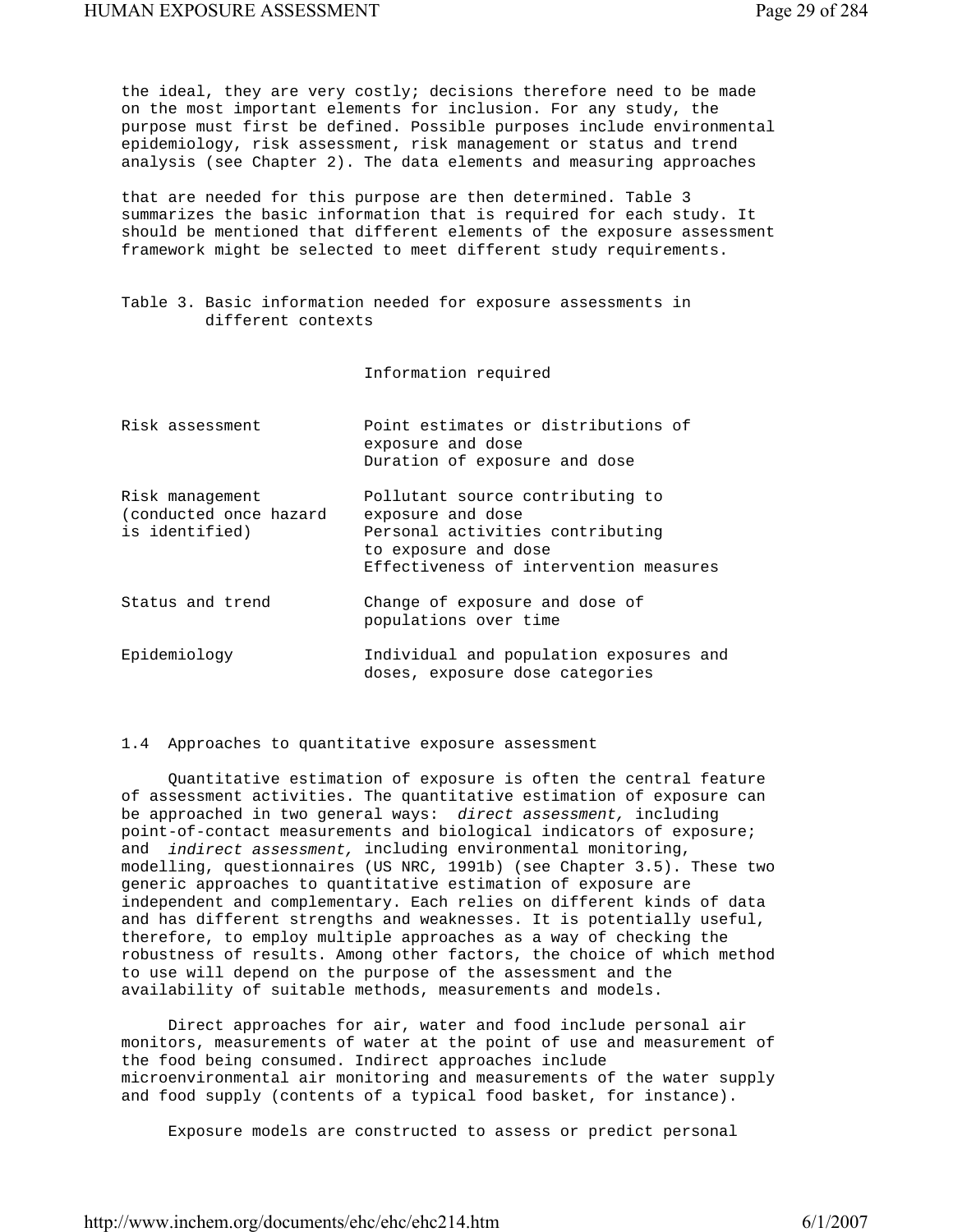exposures or population exposure distributions from indirect measurements and other relevant information.

 Measures of contaminants in biological material (biomarkers) afford a direct measure of exposure modified by and integrated over some time in the past which depends on physiological factors that control metabolism and excretion. Such measures give no direct information about the exposure pathways. Examples of the type of biomarkers measured in human material that can be used for reconstructing internal dose and their relevance to exposure assessment are discussed in Chapter 10.

1.5 Linking exposure events and dose events

 The schematic framework in Fig. 2 shows how the interrelationships among significant exposure- and dose-related events in the paradigm can be conceived.

 It is important to keep in mind that, although events along the continuum are correlated, the relative position of a particular individual within a distribution may change dramatically from one event to the next as the agent or its metabolite/derivative moves through the various stages from exposure concentration to biologically effective dose.

 To make realistic estimates for a specific event (e.g., an internal dose), it is necessary to have at least one of two types of information: measurements of the event itself (e.g., internal dose), or measurements of an earlier (e.g., potential dose) or later (e.g., delivered dose) event in the continuum. It is also necessary to understand the critical intervening mechanisms and processes (e.g., pharmacokinetics) that govern the relationship between the event measured and the event of interest (e.g., internal dose). Unless such data are on hand, extrapolating from one event to another, moving either from exposure to dose (downwards in Fig. 2) or from dose to exposure (upwards in Fig. 2) is problematic.

 Suitable data and adequate understanding are seldom, if ever, available to describe and estimate all of the significant events for the groups and individuals of interest. Generally speaking, measurement of exposure concentration and delivered dose *(body burden)* is in many cases relatively straightforward, whereas measurement of potential (administered) dose and internal (absorbed) dose is usually possible only with substantially greater effort. Measurement of biologically effective (target) dose may also be possible in some cases, although it is usually impossible to measure the applied dose.

 This situation presents us with a conundrum. We would like to have realistic estimates of exposure concentrations of an agent for all important pathways, and the resulting biologically effective dose. Typically, however, if relevant data are available at all, they are

 related to exposure concentrations for one pathway or route of exposure. In the few cases where data on dose are also available, these data usually reflect delivered dose (body burden) rather than biologically effective dose. Even if suitable measurements of both exposure concentration and delivered or target dose are on hand, the absence of pharmacokinetic understanding to relate these measurements to each other, as well as to other significant events along the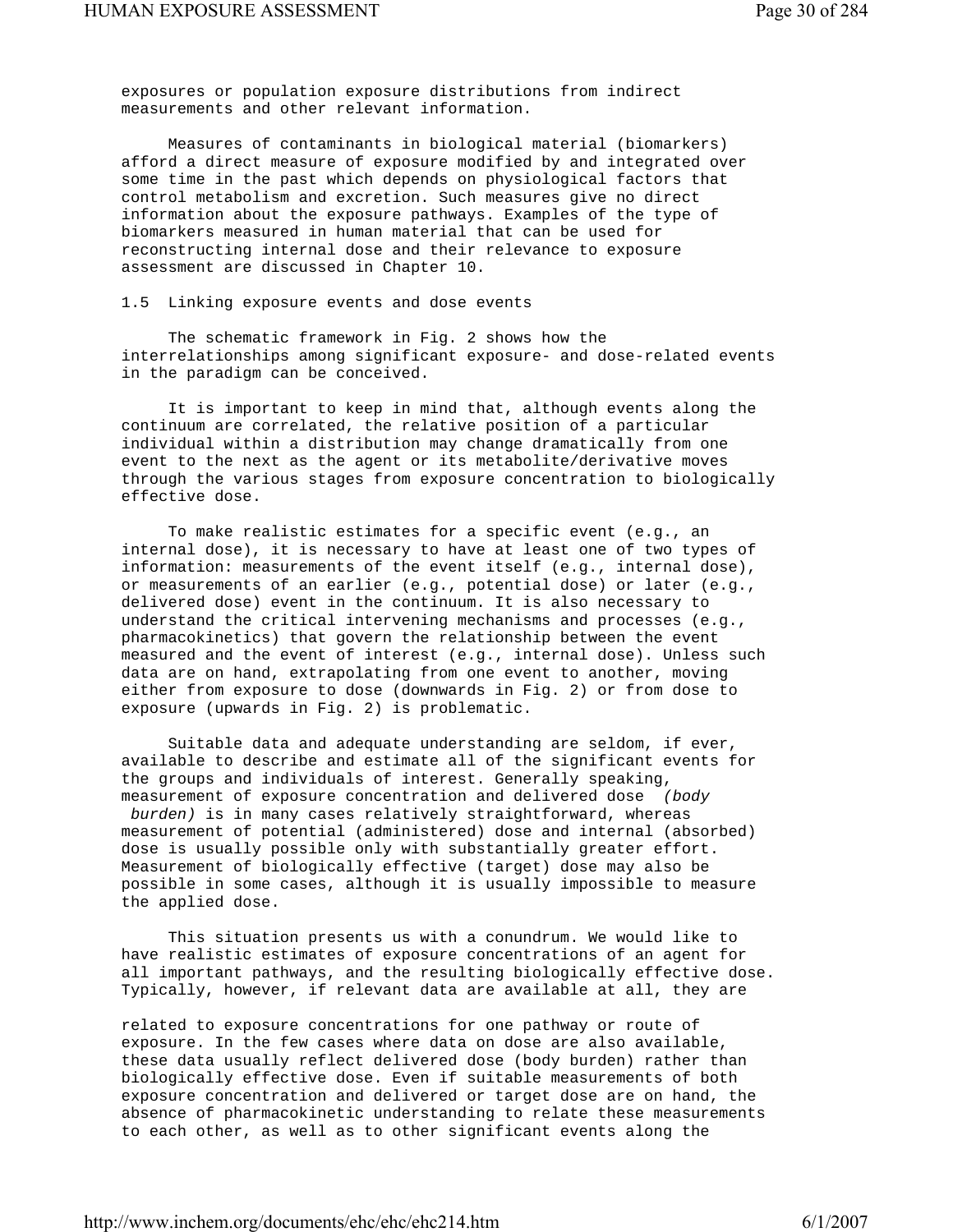continuum, seriously impairs efforts to establish the link between exposure and dose.

 We are thus left with a situation in which we can measure specific events on either side of the body's absorption boundaries, but we can relate them to each other only by using a series of unsubstantiated assumptions. Yet it is this relationship between exposure and dose that is critical to, for example, establishing cause and effect relationships between exposure and diseases.

### 1.6 Summary

 Exposure requires the occurrence of the presence of an environmental toxicant at a particular point in space and time; and the presence of a person or persons at the same location and time. In addition, the amount which comes in contact with the outer boundary of the human body is required.

 As the intrinsic value of exposure-related information has become recognized, "exposure analysis" has emerged as an important field of scientific investigation, complementing such traditional public health disciplines as epidemiology and toxicology, and is an essential component in informed environmental health decision-making (Goldman et al., 1992; Sexton et al., 1992, 1994; Wagener et al., 1995).

2. USES OF HUMAN EXPOSURE INFORMATION

## 2.1 Introduction

 Exposure assessments collect data on the route magnitude, duration, frequency and distributions of exposures to hazardous agents for individuals and populations. Human exposure data have been used for the evaluation and protection of environmental health in four interrelated disciplines: epidemiology, risk assessment, risk management, and status and trends analysis. The fundamental goal of exposure assessment studies is to reduce the uncertainty of the exposure estimates that are used within each discipline to make public policy decisions or reach research conclusions.

 *Epidemiology* is the examination of the link between human exposures and health outcomes (Sexton et al., 1992). *Risk assessment* is the estimation of the likelihood, magnitude and uncertainty of population health risks associated with exposures. In contrast, *risk management* is the determination of the source and level of health risks and which health risks are acceptable and what to do about them. Status and trends analysis comprises the evaluation of historical patterns, current status and possible future changes in human exposures.

 The purpose of this chapter is to describe the disciplines from environmental epidemiology through risk assessment. It also describes how human exposure assessment data are used in each of these disciplines

2.2 Human exposure information in environmental epidemiology

 Epidemiology is the study of the determinants and distribution of health status (or health-related events) in human populations. Environmental epidemiology searches for statistical associations between environmental exposures and adverse health effects (presumed)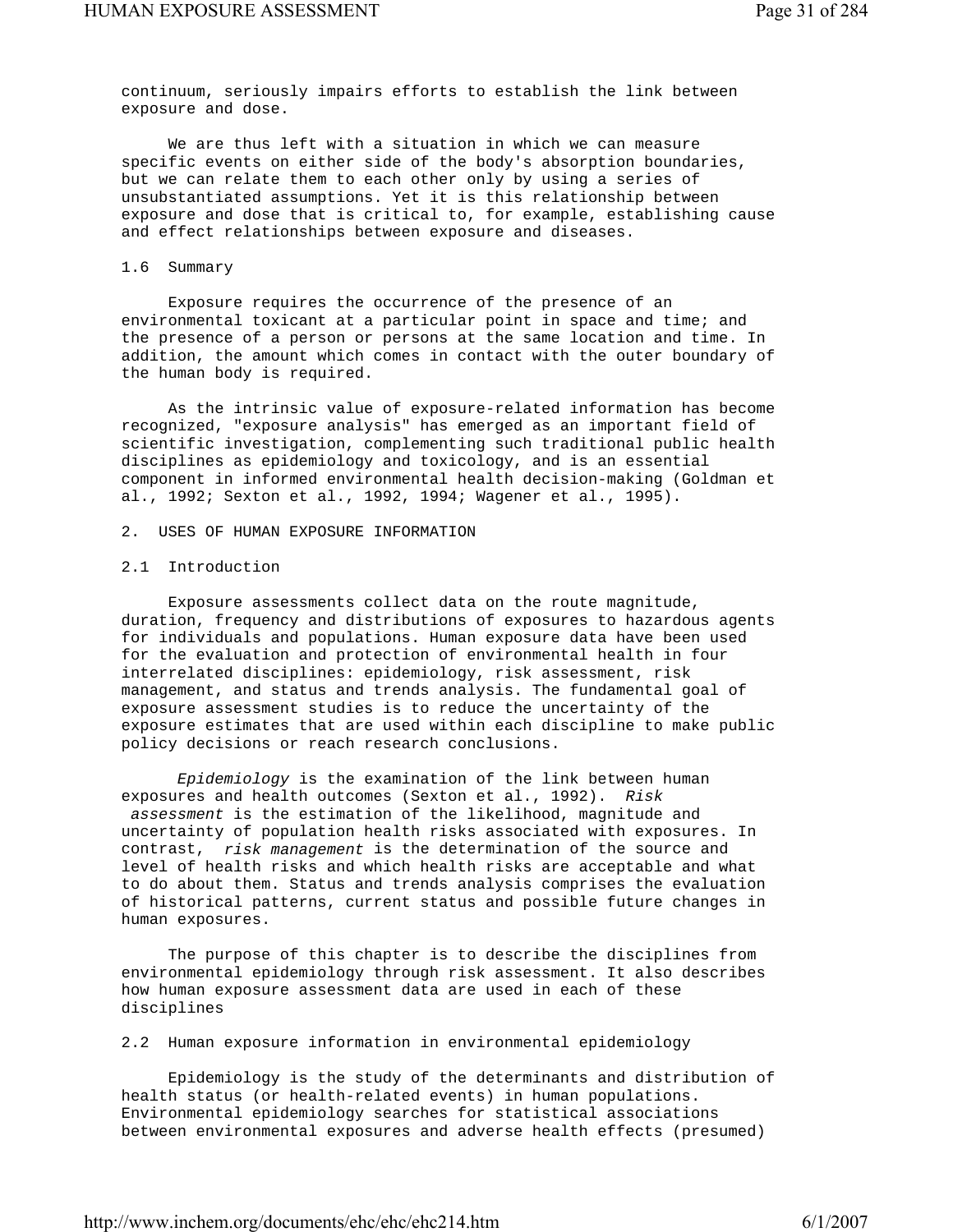to be caused by such exposures. It is a scientific tool that can sometimes detect environmentally induced health effects in populations, and it may offer opportunities to link actual exposures with adverse health outcomes (US NRC, 1991c, 1994; Matanoski et al., 1992; Beaglehole et al., 1993).

 Exposure assessment methods can be used for identifying and defining the low or high exposure groups. They can also be used for devising more accurate exposure data from measured environmental contaminant levels and personal questionnaire or time-activity diary data, or estimating population exposure differences between days of high and low pollution, or between high and low pollution in communities using measured environmental and population behavioural data (see also Chapters 3 and 5).

 In particular, to establish long-term health effects of "low dose" environmental exposures, epidemiological methods are the predominant, if not only, tools at hand for health-effect assessment. However, the excess risk of most environmentally related health effects is small, with relative risks and odds ratios usually being less than 2 across the observed range of exposure experienced by populations. Furthermore, there are usually no "non-exposed" comparison groups, and the factors contributing to the development of diseases are numerous. As a consequence, environmental epidemiology faces considerable methodological challenges. Adequate exposure assessment is one key issue, as well as the need for studies conducted with large populations.

2.3 Human exposure information in risk assessment

 Risk assessment is a formalized process for estimating the magnitude, likelihood and uncertainty of environmentally induced health effects in populations. Exposure assessment (e.g., exposure concentrations and related dose for specific pathways) and effects assessment (i.e., hazard identification, dose-response evaluation) are integral parts of the risk assessment process. The goal is to use the best available information and knowledge to estimate health risks for the subject population, important subgroups within the population (e.g., children, pregnant women and the elderly), and individuals in the middle and at the "high end" of the exposure distribution (US NRC, 1983; Graham et al., 1992; Sexton et al., 1992).

 Environmental health policy decisions should be based on established links among emission sources, human exposures and adverse health effects. The chain of events depicted in Fig. 4 is an "environmental health paradigm": a simplified representation of the key steps between emission of toxic agents into the environment and the final outcome as potential disease or dysfunction in humans. This sequential series of events serves as a useful framework for understanding and evaluating environmental health risks (Sexton, 1992; Sexton et al., 1992, 1993). It is directly related to the risk assessment process.

 \* *Exposure assessment* in the risk assessment framework focuses on the initial portion of the environmental health paradigm: from sources, to environmental concentrations, to exposure, to dose. The major goal of exposure assessment is to develop a qualitative and quantitative description of the environmental agent's contact with (exposure) and entry into (dose) the human body. Emphasis is placed on estimating the magnitude, duration and frequency of exposures,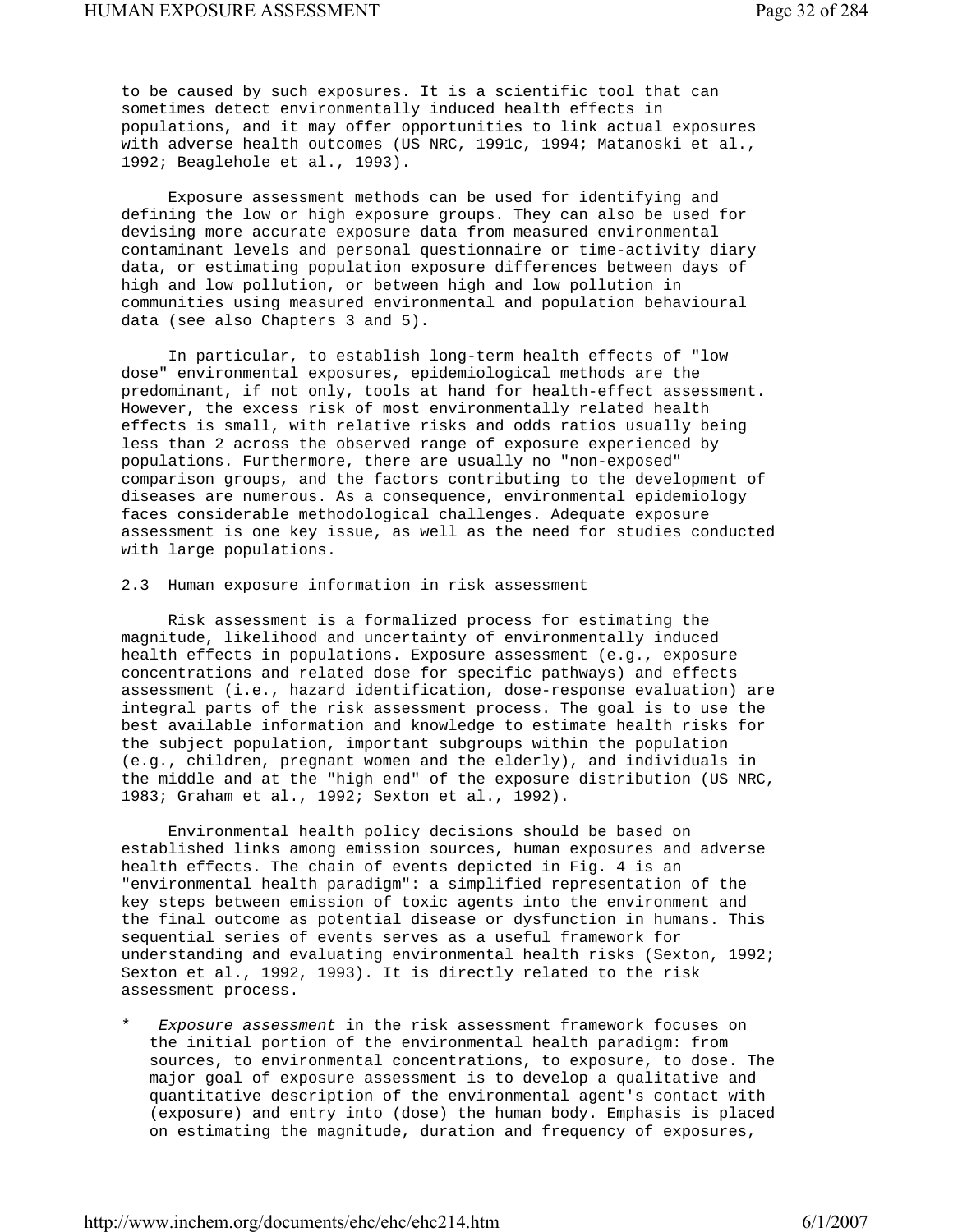as well as estimating the number of people exposed to various concentrations of the agent in question (US NRC, 1983, 1991a; Callahan & Bryan, 1994).



Fig. 4. An environmental health paradigm and its relationship to the risk assessment framework (Sexton et al., 1995c)

- \* *Effects assessment* examines the latter portion of the events continuum: from dose to adverse health effects (Fig. 4). The goals are to determine the intrinsic hazards associated with the agent (hazard identification) and to quantify the relationship between dose to the target tissue and related harmful outcomes (dose-response/effect assessment). The overlap between exposure assessment and effects assessment reflects the importance of the exposure-dose relationship to both activities (Sexton et al., 1992).
- \* *Risk characterization* is the last phase of the risk assessment process. The results of the actual exposure assessment and the effects assessments are combined to estimate the human health risks from the exposures.

 Systemic (non-cancer) toxicants are usually assumed to have thresholds below which no effects occur. For these toxicants, safety assessments are performed with establishment of *tolerable intakes*  (IPCS, 1993) or *reference concentrations/doses* (USEPA). From these, guidelines are derived and standards designed to protect public health. Ambient concentration standards, and workplace personal exposure limits, are often established at or below threshold levels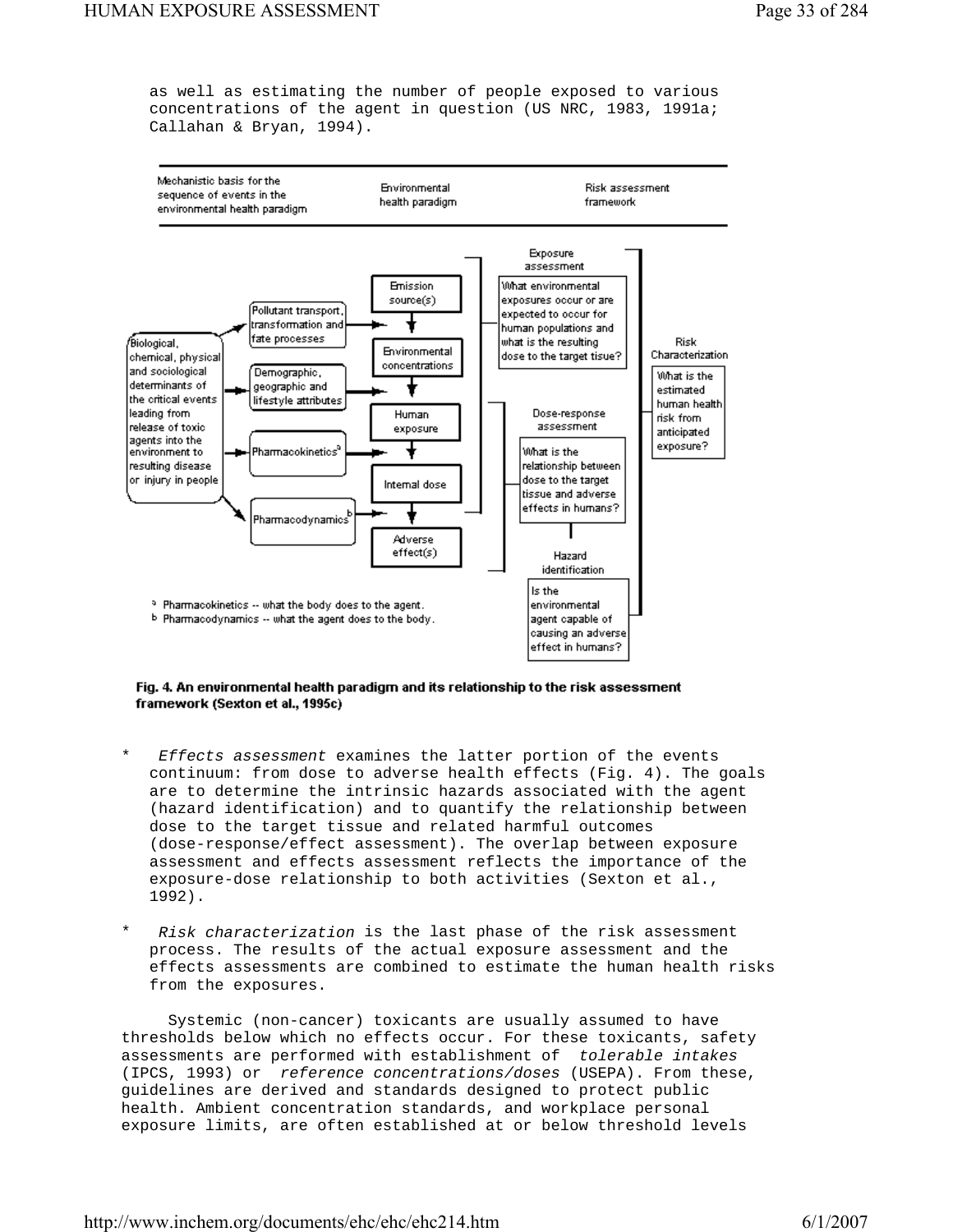determined as part of the risk assessment process. Although these standards are set with safety margins, exposures that exceed these reference levels raise concerns about potentially elevated health risks for the exposed population (Fig. 5a).

 Quantitative risk assessment for carcinogens is a well established, albeit controversial, procedure. As part of the guidelines developed by the WHO, it is common practice to extrapolate from high to low dose by assuming a linear, non-threshold model for carcinogenicity. Under this assumption, cancer risk for individuals can be estimated directly from the exposure or dose distribution, and the number of excess cancer cases (i.e., the increase above background rates) in the exposed population can usually be estimated by multiplying the average dose by both the total number of people exposed and the dose-response slope factor (Fig. 5b). Although individual risk is assumed to increase with increasing exposure and dose all along the distribution, exposures of concern are typically defined to be those above some minimal level of risk (e.g., WHO considers this to be a 1 in 105 or 106 excess lifetime risk of developing cancer). Unit cancer risk numbers are given in inverse concentration units for food, water and air as  $(ppm)^{-1}$ ,  $(ppb)^{-1}$  or  $mg^{-1}m^{-3}$ ). Expressed in inverse dose units (mq kq<sup>-1</sup>day<sup>-1</sup>), the cancer slope risk factor is multiplied by ingestion or inhalation rates and adjusted for body weight. Individual cancer risk is calculated by assuming a lifetime of exposure at a given level of contamination. When exposure data are available, it is then possible to approximate the cancer risk of the typical or average person in the population or one who might be at maximum risk due to a greater level of exposure.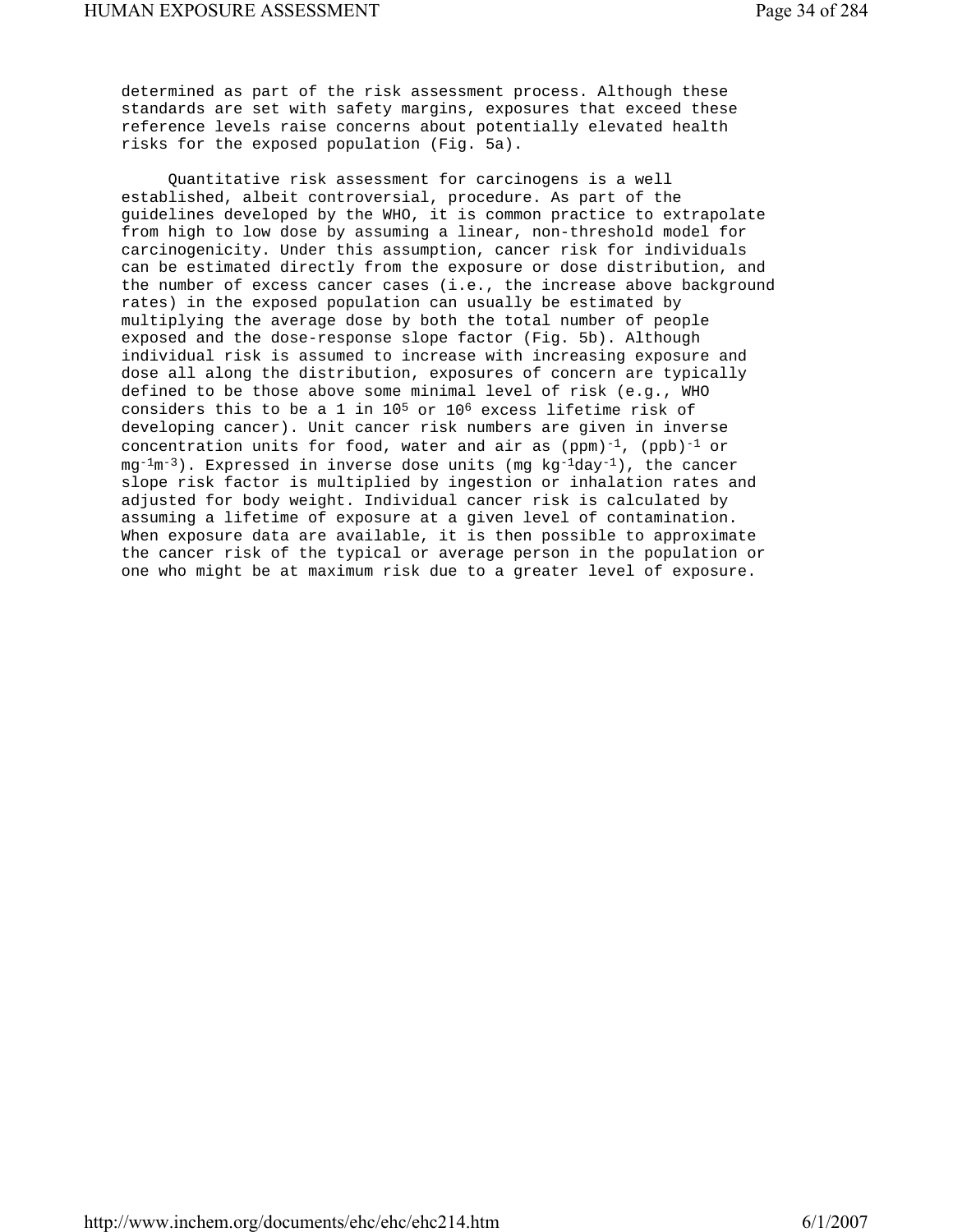

\* Assuming a linear, nonthreshold model for low-dose extrapolation.

# Fig. 5. Human exposure distributions for (A) a hypothetical systemic (non-cancer) toxicant and (B) a hypothetical carcinogen (Sexton et al., 1993)

 In regulatory applications of risk assessments, exposure estimates are often constructed using existing data or single point measurements to estimate the risk of a facility, hazardous waste site or chemical waste site, or even the use of a chemical product. This approach can result in large errors in the exposure assessment and hence the risk assessment. Exposure assessment studies are used to obtain a more accurate determination of the exposure associated with a health impact outcome of concern. Population-based risk assessments benefit from the use of population-based measurements derived from surveys or models (see Chapter 3) to estimate the distribution of health effect outcomes in the total exposed population over a specified time period.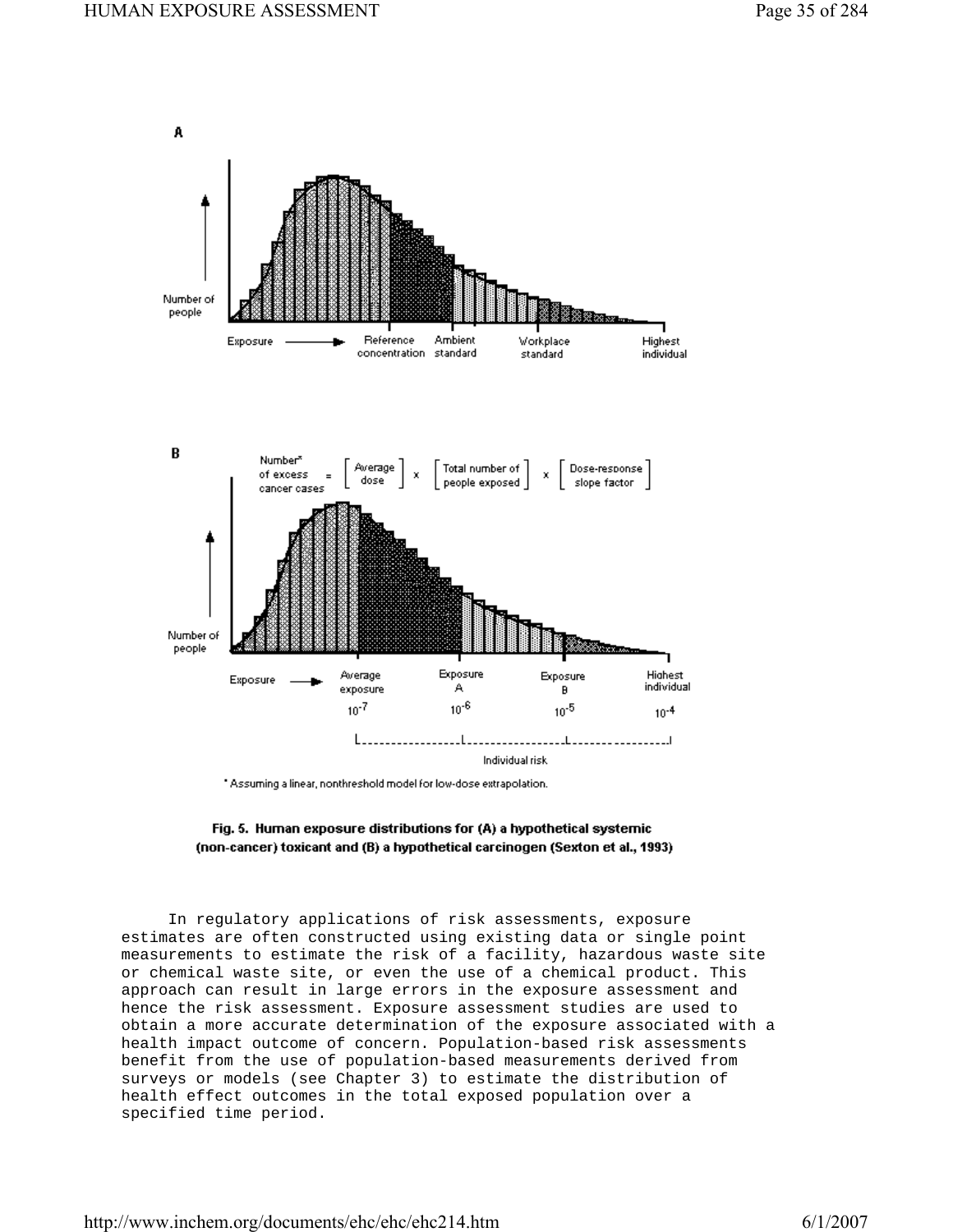## 2.3.1 Risk allocation for population subgroups or activities

 Exposure studies may also be conducted to provide more realistic and location-specific information for use in human health risk assessments. Measurement data on pollutant concentrations and exposure factors, such as contact rates, can be used instead of relying on assumed "default" values for an "averaged" or representative individual. An example of an exposure study designed to collect data for the purpose of allocating risk to locations, sources and activities is the Windsor Air Quality Study conducted in Windsor, Ontario, Canada (Bell et al., 1994).

 The Windsor Air Quality Study was designed to investigate the Windsor airshed characteristics with respect to airborne toxic compounds and to determine personal inhalation exposures to these compounds. Data were then used as inputs for a multimedia assessment of risk due to total pollutant exposure. The air quality study examined just one aspect, the inhalation route. It was designed to separately attribute risk to several airborne contaminants by indoor and outdoor locations. Statistical analysis and inference were used to impute source contributions to population risk (i.e., the waste incinerator across the river in Detroit, Michigan, USA) for selected volatile organic compounds (VOCs), carbonyls and trace metals (see Table 4) based on microenvironmental and personal measurements and time activity patterns. In general, air quality was determined to be relatively poor in recreation halls, new office buildings, cars and garages when compared to outdoor air quality standards and criteria. Although high contaminant concentrations were detected in various microenvironments, population exposures (defined as the product of concentration and time) were relatively low because the study subjects did not spend any appreciable time in those microenvironments. This point is illustrated in Fig. 6. For all of the VOCs, the highest concentrations were measured during the commuting periods, with comparable concentrations being measured indoors at the office and home and the lowest outdoors (Table 3). When time in each microenvironment is considered, exposure in the home accounted for over 70% of the total exposure profile for that individual.

Table 4. Target analytes in the Windsor air quality study

# Volatile organic compounds

 Propane, chloromethane, 2-methylpropane, chloroethene, 1,3-butadiene, butane, 2-methylbutane, pentane, isoprene, 1,1-dichloroethene, dichloromethane, allyl ch hexane trichloromethane, 1,2-dichloroethane, 1,1,1-trichloroethane, benzene, tetrachloromethane, xylenes, styrene, o-xylene, 1,1,2,2-tetrachloroethane, nonan 1,3,5-trimethylbenzene, 1,2,4-trimethylbenzene, 1,4-dichlorobenzene; decane, 1,2-dichlorobenzene, undecane, 1,2,4-trichlorobenzene, dodecane, tridecane

#### Carbonyls

 Formaldehyde, acetaldehyde, acrolein, acetone, propianaldehyde, crotonaldehyde, ethyl ketone, benzaldehyde, isovaleraldehyde, 2-pentanone, valeraldehyde, *o-*tol *m-*tolualdehyde, *p-*tolualdehyde, methyl isobutyl ketone, hexanal, 2,5-dimethylb

#### Trace metals

Beryllium, chromium, manganese, nickel, arsenic, selenium, cadmium, lead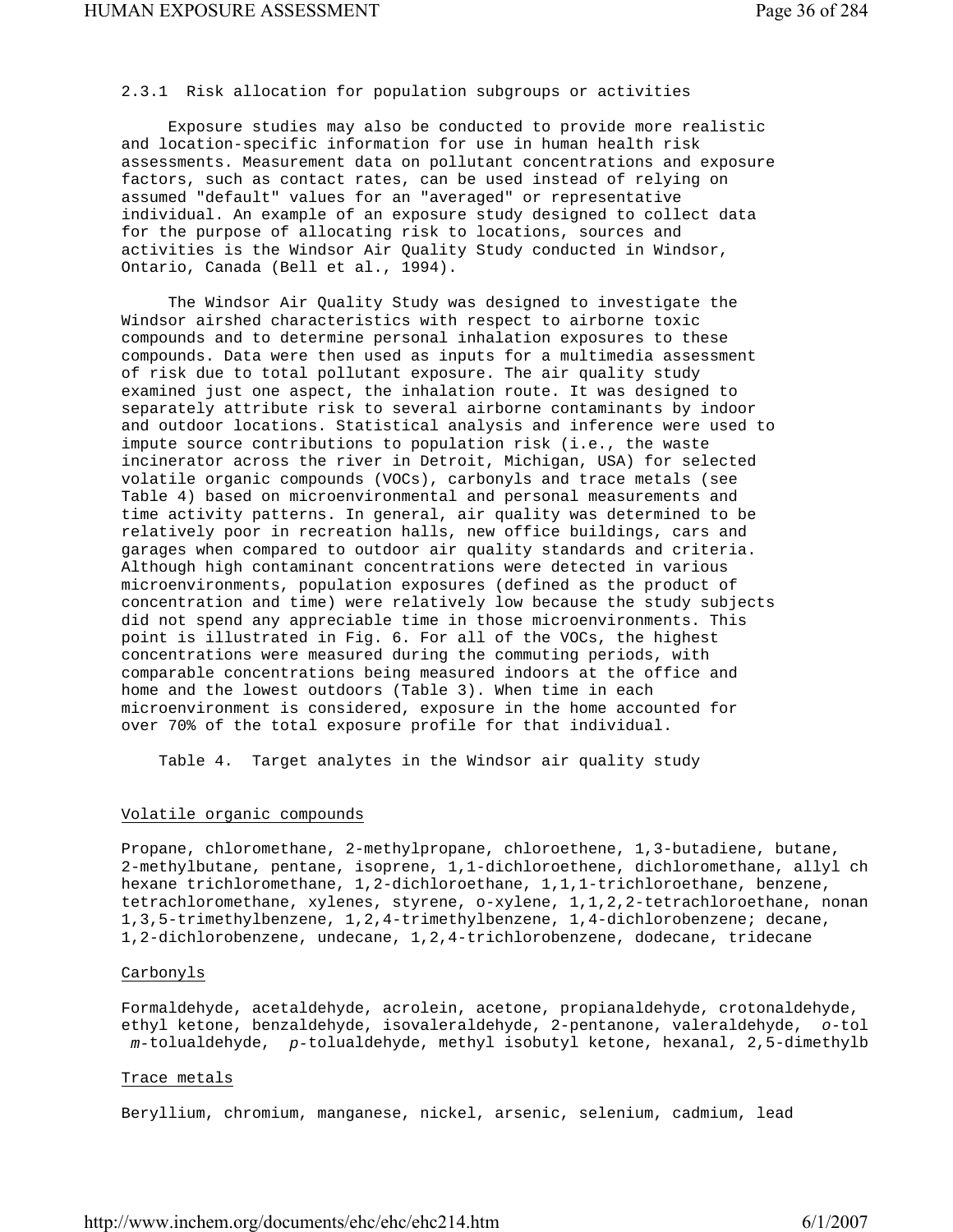Results of the study emphasize the importance of exposure assessments for policy decisions. For this community, changes in lifestyle, consumer product formulations, cleaning of indoor air and increased ventilation would probably have more impact on reducing health risks from exposures to VOCs than reliance on government-mandated abatement strategies for ambient sources.

## 2.3.2 Population at higher or highest risk

 Risk assessment may be used to identify and evaluate those populations, subpopulations and individuals at potentially greater risk so that, if warranted, appropriate mitigation actions can be implemented. Individuals and groups are deemed to be at potentially higher risk because they are exposed to high concentrations of hazardous pollutants (Sexton et al., 1993). Individuals and groups can also be at increased risk because they are more susceptible to the adverse effects of a given exposure. Among the potential causes of enhanced susceptibility are inherent genetic variability, age, gender, pre-existing disease (e.g., diabetes, asthma), inadequate diet, environmental or lifestyle factors (e.g., smoking), stress and inadequate access to health care. As far as possible, it is important to identify these susceptible individuals and groups so that we can understand their exposures and take account of this information in assessing and managing risks. Exposure and risk information for susceptible populations is critical since health standards and regulations are often developed with the intent of protecting these individuals.

 Exposure studies provide valuable information for the risk assessment by quantifying the distribution of exposures in a population and identifying those subpopulations or individuals who have the highest exposures. Information is also gathered on characteristics of the populations and factors that could contribute to elevated exposures. In these studies, measures of central tendency, such as the median and average, along with expressions of variability, such as the standard deviation, are commonly used to describe the distribution of exposures for a population (Fig. 7). Often, the relative position of an individual or group in the exposure distribution is of primary interest to the exposure assessor. Among the most frequently used descriptors for individual and subgroup exposures are values near the middle of the distribution, values above the 90th percentile and values at the extreme upper end, such as for the most exposed person in the population. Exposure studies that are targeted on susceptible populations are used with the same type of inputs in risk assessment for these groups.

#### 2.4 Human exposure information in risk management

 Risk management decisions carried out by policy-makers are of four basic types: priority setting, selection of the most cost-effective method to prevent or reduce unacceptable risks, setting and evaluating compliance with standards or guidelines, and the evaluation of the success of risk mitigation efforts. Exposure information is crucial to these decisions. In addition to data on exposures and related health effects, decision-makers also must account for the economic, engineering, legal, social and political aspects of the problem (Burke et al., 1992; Sexton et al., 1992).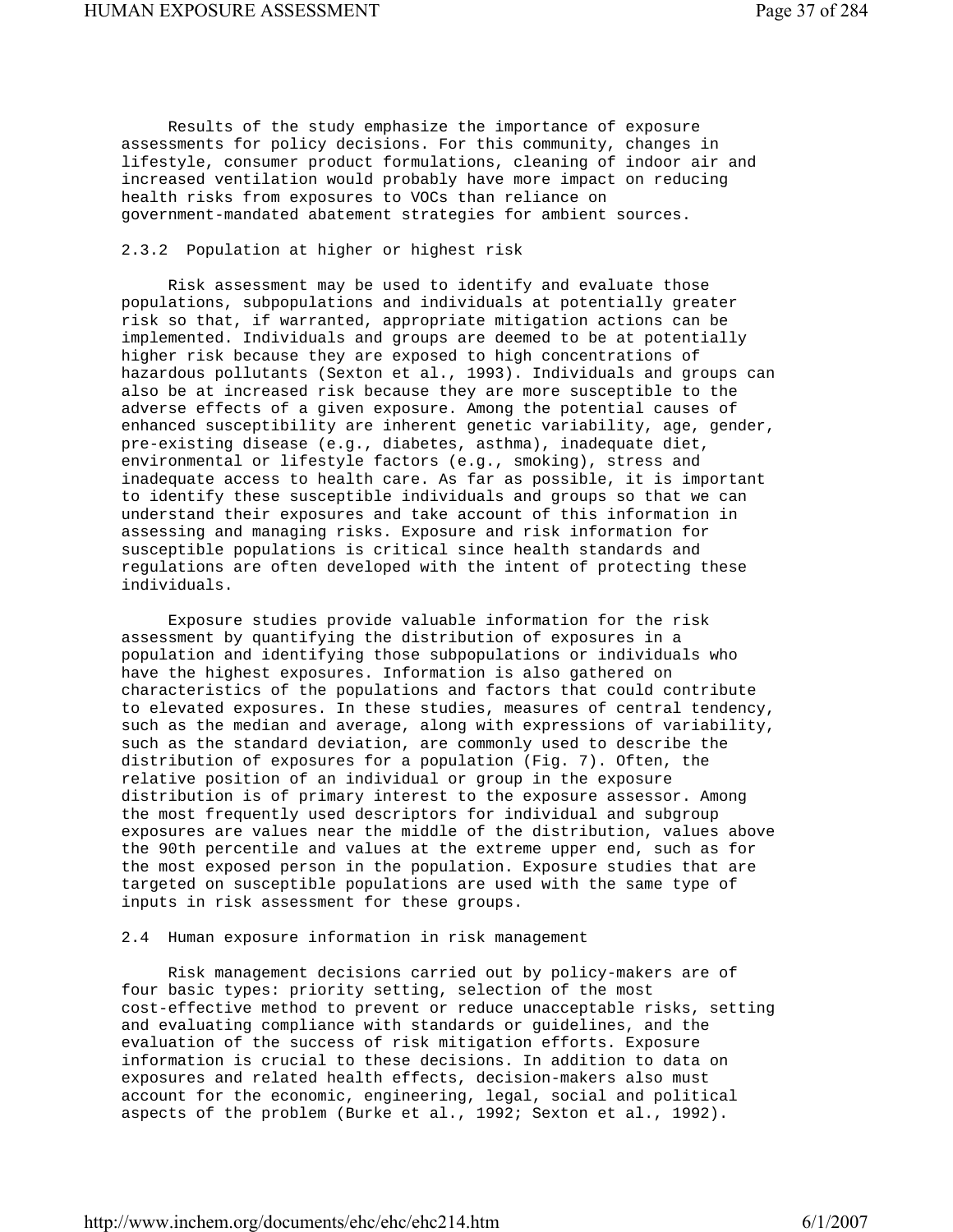Conceptually, as shown in Fig. 8, estimating and prioritizing health risks are seemingly straightforward. Risk is a combination of effects estimates, where "highest" priorities can be thought of as those that entail both "high" toxicity for the agent of interest (adverse effects are likely to occur in humans at relatively low exposures or doses), and "high" exposures for the population, subpopulation or individuals of interest (exposures or doses are above a health-based standard). Conversely, "lowest" priority risks involve "low" toxicity and "low" exposures. "Medium" priority risks are those for which either toxicity or exposure is "low" while the other is "high" (Sexton, 1993). The Windsor Air Quality Study, for example, showed that incinerator emissions contributed little to total human exposure for VOCs. Despite the fact that the pollutants were of high toxicity, incinerator emissions were considered to be of relatively low risk to the population. In contrast, studies show that second-hand smoke has both high toxicity and high human exposures, and should therefore be identified as a high priority risk.



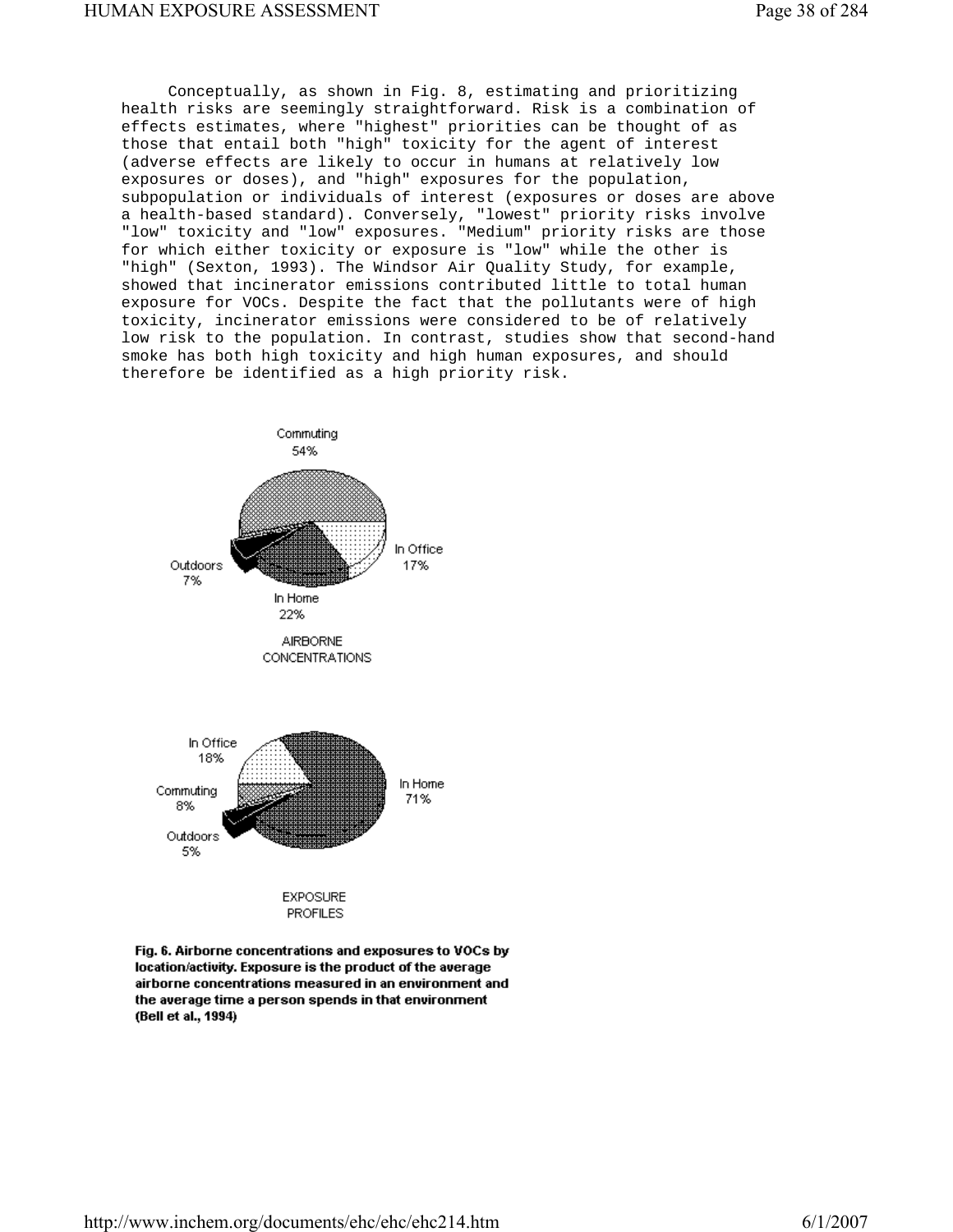

Fig. 7. Common descriptors for human exposures to environmental agents (Sexton et al., 1993)



Fig. 8. Basic elements in the estimation and prioritization of environmental health risks (Sexton, 1993)

 Risk mitigation proceeds from first determining that an exposure is a hazard (risk assessment) to identifying and quantifying the route and the environmental pathways for a contaminant. Where a contaminant has multiple sources or routes of exposure, relative contributions to individual and population risk must be determined. Exposure assessments are crucial for developing this information, and may rely on both measurements and modelling. Once this information is obtained, then effort can be directed toward the most effective mitigation strategies.

 In fact, intervention studies are implicitly or explicitly predicated on the sequence of risk assessment and mitigation. Intervention at the source, transmission or receptor (receiving person) is intended to reduce the effect or risk of an effect. Prohibiting smoking in public buildings or sections of restaurants is designed to separate sources from receptors. Specific ventilation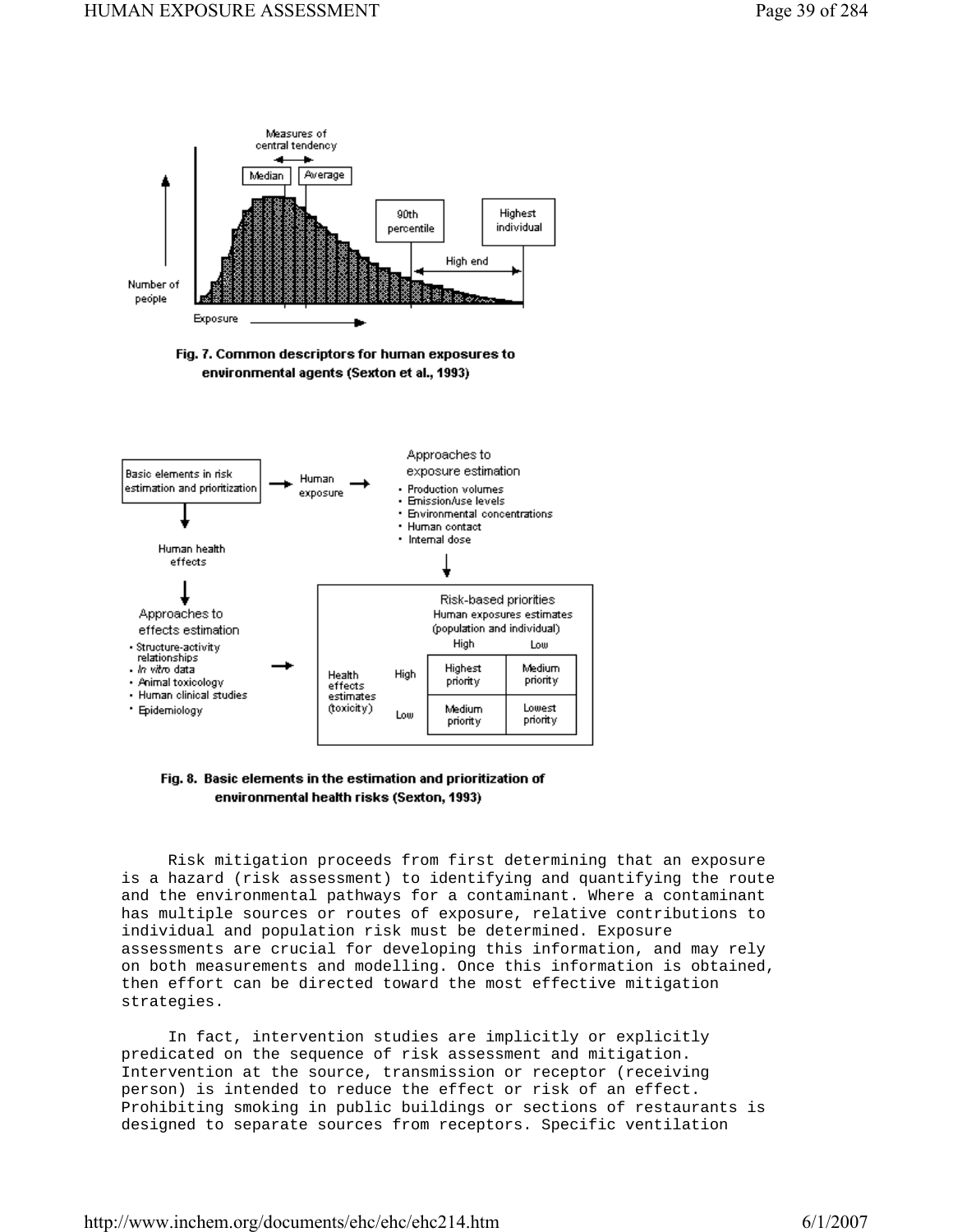requirements for operating theatres or isolation rooms of infectious patients are designed to dilute potential contaminants and pathogens. On a larger scale, substitution of cleaner fuels (e.g., reformulated or unleaded gasoline, cleaner coal, low-sulfur oil, natural gas) radiation of food or ozonation of drinking-water are examples of risk mitigation interventions based on the assumption that contaminant reductions experienced in the environmental media will result in a corresponding reduction in actual exposures and hence risk. It is essential, then, to understand the efficacy of mitigation strategies with respect to their effect on human exposures.

 The combined use of total exposure assessment for air, receptor-source modelling and economic principles can assist environmental policy and regulation in developing risk mitigation strategies. The hybridization of these well-developed models can be used to assist in the identification of priority sources to target regulatory programmes, and in the development of cost-effective strategies for air pollution control to bring about the greatest and earliest reduction in pollutant exposures.

 Epidemiological information about the health effects of relatively low levels of air pollutants now raises controversial policy issues for risk management. On the one hand, the economic consequences of these health effects may be substantial; on the other hand, for some pollutants, control measures may become very expensive. For pollutants such as VOCs, for example, exposure monitoring rather than ambient air monitoring may lead to more rapid and cost-effective risk reduction policies.

 Developed countries have experimented with regulatory reforms that include emission trading. Basically, the concept calls for emission reduction at one source to be credited to the emission levels at another source. These trading schemes are based on the assumption that equal mass emission reduction of a pollutant would result in equal health or ecological benefits. Thinking in terms of total exposure assessment reorients the relative importance of sources and

 their impacts on different populations. Accordingly, control options for reducing exposures can be broadened (Smith, 1995).

2.5 Human exposure information in status and trend analysis

 Evaluating the current status of exposures and doses in the context of historical trends is an important tool for both risk assessment and risk management. In many cases it requires collecting exposure data over a relatively long period of time (e.g., 5-20 years). This can only be done through an exposure assessment study and often when the contaminant has a long residence time in the environment or biological tissue. If concentrations of a contaminant exhibit high variability in environmental media, the study may require relatively large sample sizes, the use of probability samples and/or extensive follow-up to observe trends. Data on status and trends can be invaluable for identifying new or emerging problems, recognizing the relative importance of emission sources and exposure pathways, assessing the effectiveness of pollution controls, distinguishing opportunities for epidemiological research and predicting future changes in exposures and effects (Goldman et al., 1992; Sexton et al., 1992).

Exposure studies may be conducted to document the status and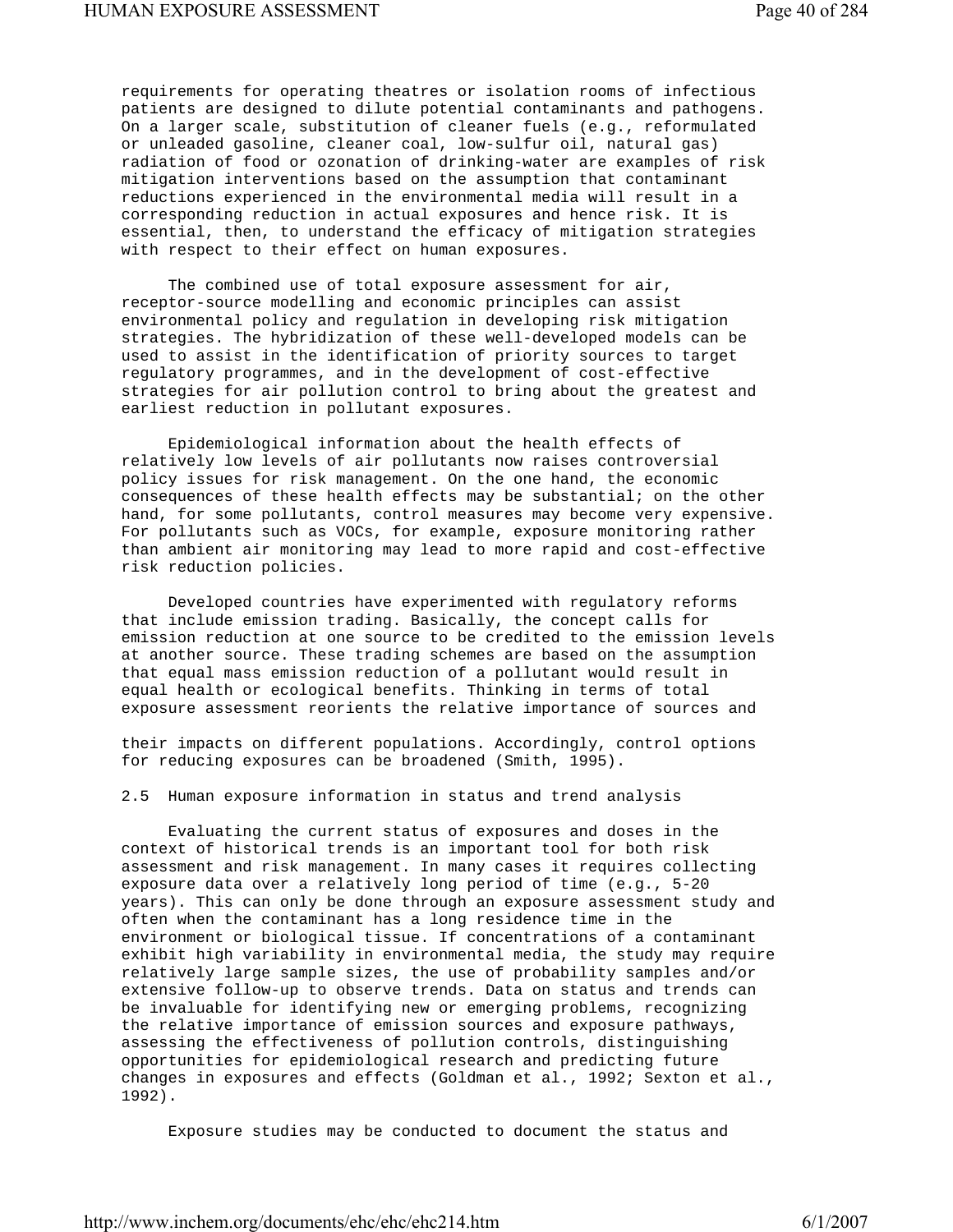trends of human exposure (e.g., Kemper, 1993; Noren, 1993). A good example of a study designed for this purpose is the German Environmental Survey (GerES). The nationwide representative survey was conducted for the first time in 1985-1986, on behalf of the Federal Ministry for the Environment, Nature Conservation and Reactor Safety. In 1990-1991 the survey was repeated in West Germany (the FRG before reunification) and in 1991-1992 it was extended to East Germany (former GDR) (Krause et al., 1992; Schulz et al., 1995).

 The purpose of the survey was to establish a representative database on the body burden of the general population. Biological monitoring was used to characterize exposure to pollutants (predominantly heavy metals). In addition, the occurrence of a number of pollutants in the domestic area likely to contribute to total exposure (house dust and drinking-water) was studied. The design of the study is summarized as follows:

- \* *Population samples.* Cross-sectional samples using a stratified two-step random sampling procedure according to the size of the community, gender and age. The final set included 2731 West Germans in 1985-1986 and 4287 adults from East and West Germany in 1990-1992 (aged 25-79 years). In addition about 700 children (aged 6-14 years) living in the same households were included in 1990-1992.
- \* *Human biomonitoring.* Analysis of blood (lead, cadmium, copper, mercury), spot urine (arsenic, cadmium, copper, chromium, mercury) and scalp hair (aluminium, barium, cadmium, chromium, copper, magnesium, phosphorus, lead, strontium and zinc).
- \* *Questionnaires.* Questions about social factors, smoking habits, potential sources of exposure in the domestic, working, and general environment, and nutritional behaviour.
- \* *Domestic environment.* Concentration of trace elements in dust deposit indoors, in vacuum cleaner bags (pentachlorophenol [PCP], lindane and pyrethroids) and in household tap water; determination of VOCs in homes of a subsample of 479 participants (passive sampling) in 1985-1986.
- Personal sampling. Determination of VOCs by personal sampling using a subsample of 113 people in 1991.
- \* *Dietary intake.* A 24-h duplicate study in 1990-1992 with a subsample of 318 people.

 Characteristics of the frequency distributions (percentiles) and other statistical parameters of the concentration of elements and pollutants in the different media were calculated. As an example, the concentrations of elements and compounds in blood and urine of the German adult population analysed in 1990-1992 are shown in Table 5. The 1990-1991 and 1991-1992 surveys showed differences between East and West Germany. The mercury concentrations in blood and urine as well as the cadmium, chromium and copper concentrations in urine were significantly higher ( *p* < 0.001) in East Germany than in West Germany. The blood lead level was identical in both study populations (geometric mean 45 µg/litre).

 The comparison of the results for the biological, personal and microenvironmental exposure measurements taken in East Germany in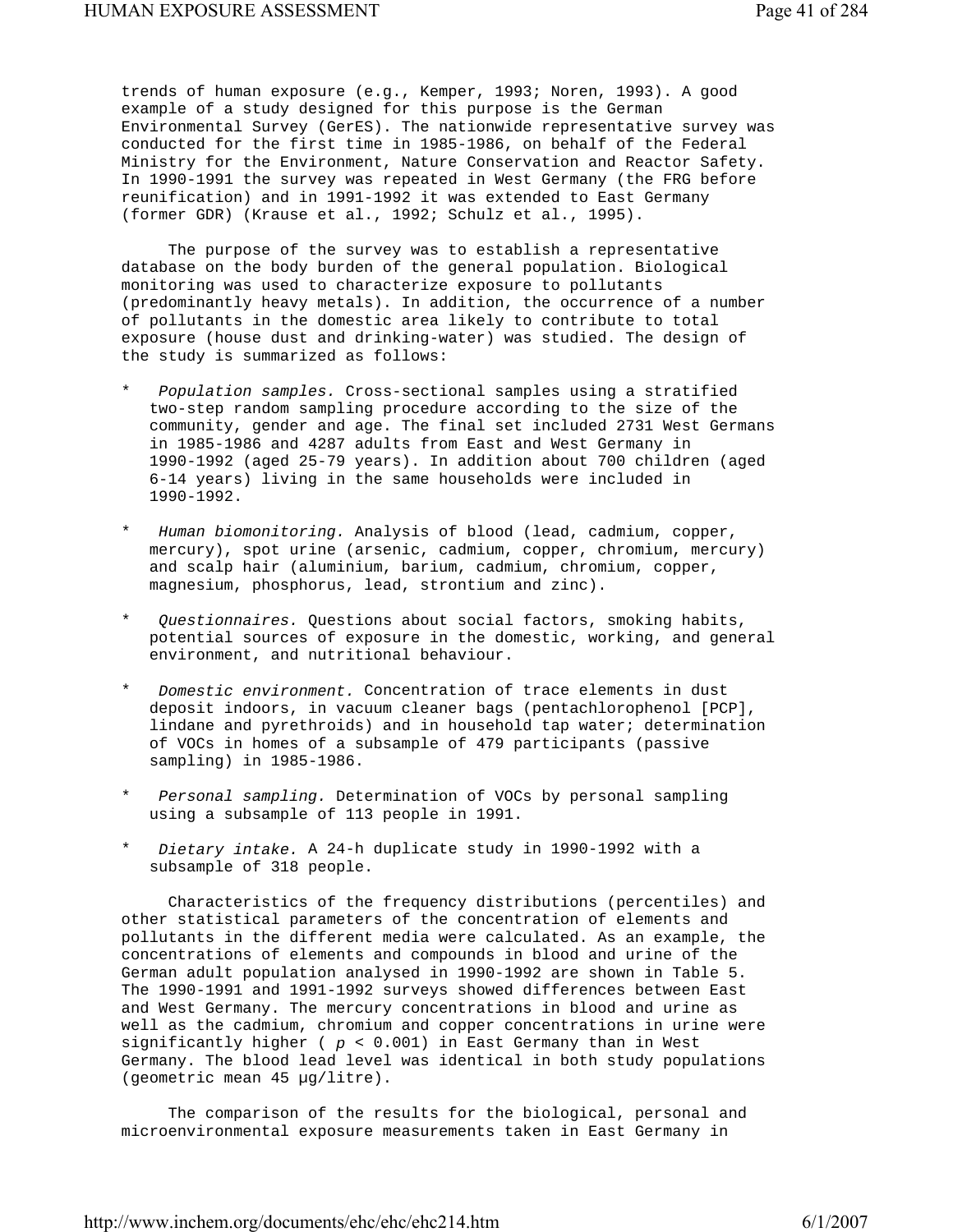1985-1986 and in 1990-1992 permits an analysis of trends over time. The success of abatement measures could be shown in a number of cases: the reduction of lead concentrations in petrol and of industrial cadmium emissions resulted in decreased lead and cadmium concentrations in the blood of the general population. The ban on PCP led to a decrease of PCP in house dust. The results of the GerES have provided a useful set of reference data to characterize and to assess exposures of the general population. They have also been useful for a number of risk assessments, for example the role of copper in drinking-water and liver cirrhosis in early childhood, and presence of mercury in amalgam fillings.

#### 2.6 Summary

 The specifics of any particular exposure analysis hinge on its intended use or uses. For example, the pertinent aspects of exposure to be considered, the nature of the information required and the necessary quantity and quality of the data will depend on whether the exposure assessment is being conducted in the context of an epidemiological investigation (Matanoski et al., 1992), risk assessment (Graham et al., 1992), risk management (Burke et al., 1992) or status and trend analysis (Goldman et al., 1992) (see also Chapter 1, Table 1).

 Table 5. Elements and compounds in blood and urine of the German population (Krause et al., 1992)

| Blood<br>3966<br>45.3<br>15<br>61<br>24.0<br>86.8<br>Lead $(\mu q/litre)$<br>231<br>0.1<br>0.3<br>1.9<br>Cadmium $(\mu q/l$ itre)<br>0.1<br>3965<br>$\Omega$<br>0.8<br>0.9<br>1.2<br>Copper (mg/litre)<br>0.1<br>3968<br>632<br>Mercury (µg/litre)<br>0.2<br>3958<br>< 0.2<br>0.6<br>1.6<br>Urine | 95   |
|---------------------------------------------------------------------------------------------------------------------------------------------------------------------------------------------------------------------------------------------------------------------------------------------------|------|
|                                                                                                                                                                                                                                                                                                   |      |
|                                                                                                                                                                                                                                                                                                   | 105. |
|                                                                                                                                                                                                                                                                                                   | 2.6  |
|                                                                                                                                                                                                                                                                                                   | 1.3  |
|                                                                                                                                                                                                                                                                                                   | 2.1  |
|                                                                                                                                                                                                                                                                                                   |      |
| 1.8<br>Arsenic (µg/litre)<br>4001<br>7.1<br>19.8<br>0.6<br>210                                                                                                                                                                                                                                    | 29.9 |
| 4.9<br>4001<br>1.4<br>15.3<br>Arsenic (µg/g creatinine)                                                                                                                                                                                                                                           | 24.1 |
| 0.1<br>0.3<br>0.9<br>Cadmium $(\mu g /$ litre)<br>4002<br>150<br>0.1                                                                                                                                                                                                                              | 1.3  |
| 4002<br>0.1<br>0.2<br>0.7<br>Cadmium $(\mu g/g \cref{c}$                                                                                                                                                                                                                                          | 0.9  |
| 4002<br>0.2<br>0.4<br>0.2<br>0.15<br>Chromium (µq/litre)<br>1716                                                                                                                                                                                                                                  | 0.6  |
| 4002<br>0.0<br>0.1<br>0.3<br>Chromium $\mu q/q$ creatinine)                                                                                                                                                                                                                                       | 0.5  |
| 4.5<br>18.7<br>4002<br>9.7<br>Copper (µg/litre)<br>20<br>1.1                                                                                                                                                                                                                                      | 22.9 |
| 4002<br>3.5<br>6.7<br>13.1<br>Copper $(\mu g/g \cref{c}$                                                                                                                                                                                                                                          | 17.7 |
| 0.5<br>0.2<br>4002<br>< 0.2<br>2.6<br>785<br>Mercury $(\mu q / 1$ itre)                                                                                                                                                                                                                           | 3.9  |
| 4002<br>0.1<br>0.4<br>1.6<br>Mercury $(\mu g/g \cref{recurrence})$                                                                                                                                                                                                                                | 2.2  |
| < 5<br>1438<br>5<br>3750<br>1566<br>9.3<br>Nicotine (µg/litre)                                                                                                                                                                                                                                    | 2431 |
| 1.3<br>7.0<br>Nicotine (µg/g creatinine)<br>3748<br>1003                                                                                                                                                                                                                                          | 1636 |
| < 5<br>5.6<br>5<br>2037<br>Cotinine $(\mu g/litre)$<br>3800<br>1813                                                                                                                                                                                                                               | 2681 |
| 1.3<br>3798<br>4.9<br>1396<br>Cotinine $(\mu g/g \cref{c}$                                                                                                                                                                                                                                        | 1940 |
| 1.5<br>Creatinine (mg/100 ml)<br>4002<br>2.5<br>$\Omega$<br>0.7                                                                                                                                                                                                                                   | 2.9  |

Annotations:  $QL =$  quantification limit,  $N =$  sample size,  $n < QL =$  number of valu MAX = maximum value, AM = arithmetic mean, GM = geometric mean.

Source: UBA, WaBoLu, Environmental Survey 1990-1992, Federal Republic of Germany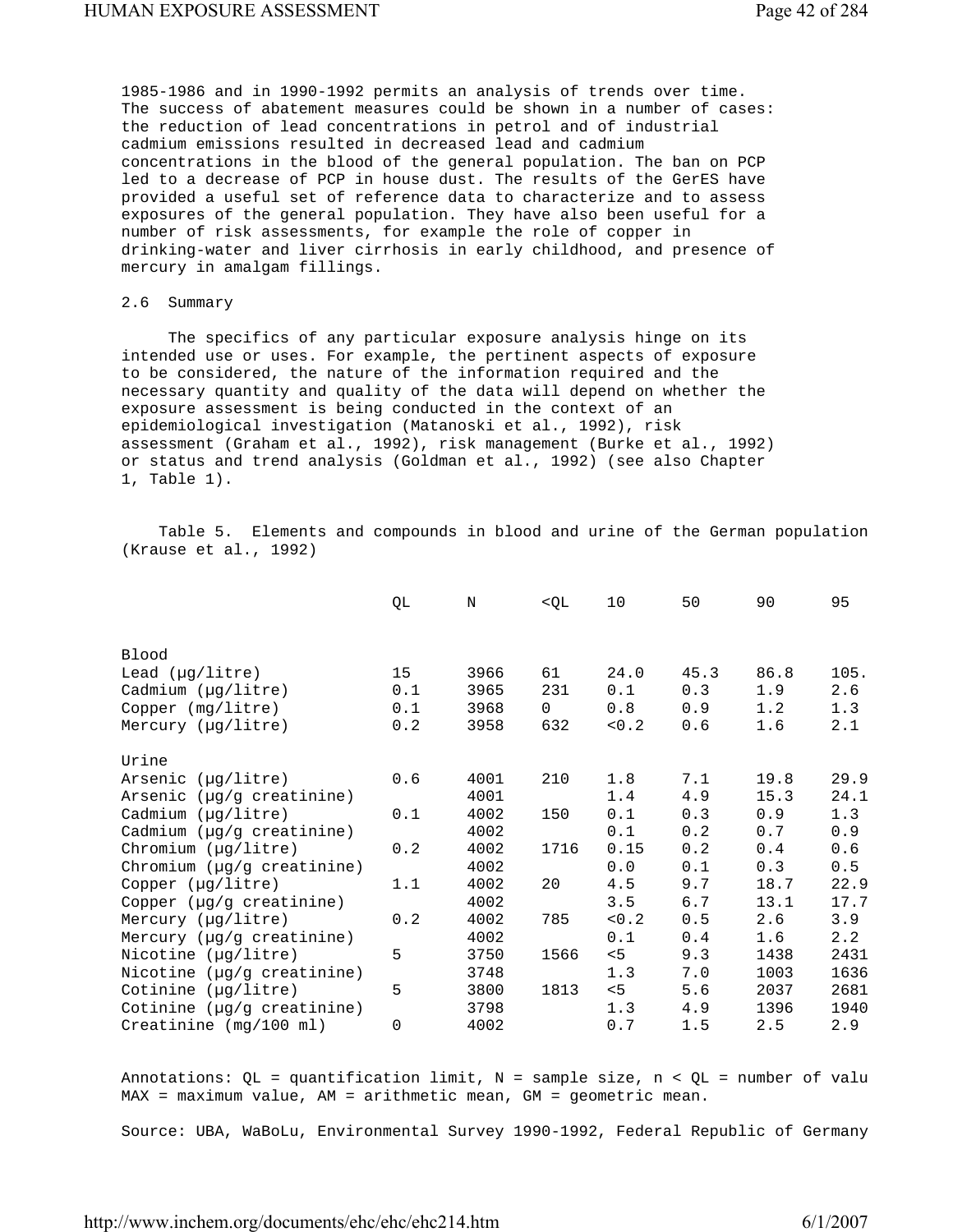Knowledge of human exposures to environmental contaminants is an important component of environmental epidemiology, risk assessment, risk management and status and trends analysis. Exposure information provides the critical link between sources of contaminants, their presence in the environment and potential human health effects. This information, if used in the context of environmental management predicated on human risk reduction, will facilitate selection and analysis of strategies other than the traditional "command and control" approach. Most of the environmental management structures around the world rely directly on the measured contaminants in various media to judge quality, infer risk and interpret compliance. Even in these cases, exposure information can evaluate the effectiveness of protecting segments of population more susceptible or at higher risk.

 It is this direct connection that makes exposure measures invaluable for evaluation of environmental health impacts on a local, regional and global scale.

# 3. STRATEGIES AND DESIGN FOR EXPOSURE STUDIES

3.1 Introduction

 Accurate estimates of human exposure to environmental contaminants are necessary for a realistic appraisal of the risks these pollutants pose and for the design and implementation of strategies to control and limit those risks. Three aspects of exposure are important for determining related health consequences:

- Magnitude: What is the pollutant concentration?
- Duration: How long does the exposure last?
- Frequency: How often do exposures occur?

 The design of an exposure study specifies the procedures that will be used to answer these three questions.

 In this chapter, strategies and designs for exposure studies are discussed with emphasis on their relative advantages and disadvantages. The brief discussion of study design presented in Chapter 1 is expanded upon here in terms of fundamental types of generic study designs and approaches to assessing human exposure to chemicals in the environment. Statistical considerations for study design are presented in Chapter 4. The reader is referred to subsequent chapters for details on implementing exposure study designs through modelling (Chapter 6), monitoring of environmental media (Chapters 7, 8 and 9) and monitoring of biological tissue (Chapter 10).

## 3.2 Study design

 A good study design is the most important element of any exposure study. A flow chart that includes critical elements is shown in Fig. 9. First the purpose of the study is defined: epidemiology, risk assessment, risk management or analyses of status and trends (see also Chapter 2). Within this context, specific study objectives are formulated. Often studies have several objectives, which must be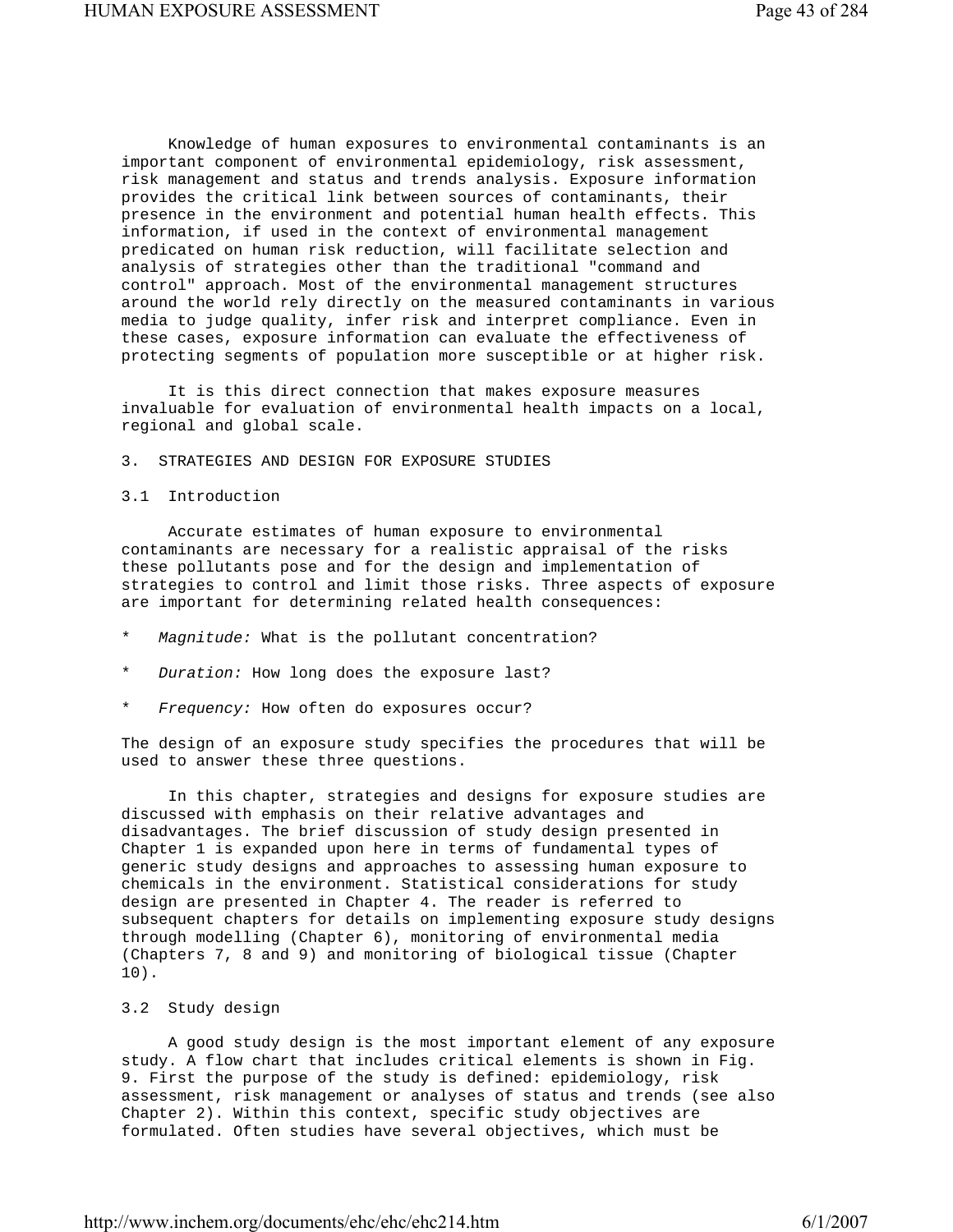prioritized to ensure that the primary objective is fulfilled. Study parameters must be selected that are consistent with the objective. A study design is formulated which links objectives to measurement parameters in a cost-effective manner. Two critical and often overlooked elements of the study design are development of a statistical analysis plan and quality assurance (QA) objectives. For general population studies, methods for measurement and analysis of contaminants in collected environmental or biological samples must be sufficiently sensitive to determine their concentration at typical ambient levels. For multimedia studies, method detection limits must be consistent across media. The study design is not complete until a pilot study has been conducted to evaluate sample and field study procedures.





### 3.3 Sampling and generalization

 Decisions on population sampling strategies involve consideration both of the populations that are available and of the types of measurements needed. Of prime consideration are the people, place and time (i.e., individuals, locations, sampling period or conditions) from which exposure samples are to be collected. Also, it is important to determine if the estimates to be derived from the proposed sample could be generalized to a wider population of interest. For example, consider an exposure assessment study from a sample population of a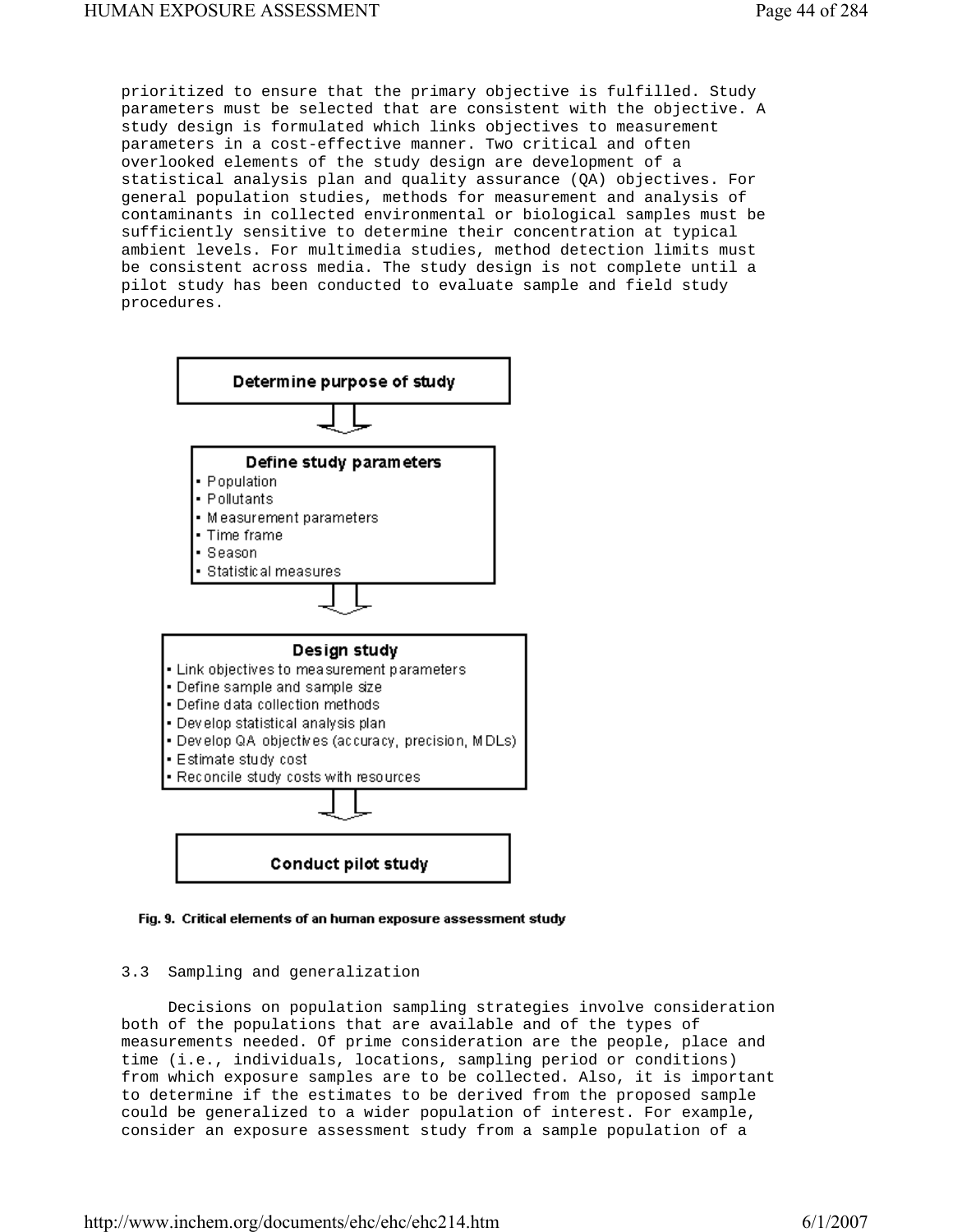small town in southwestern Australia. The many potential populations of interest which this sample might generalize include: all people living in that town; people living in a small southwestern Australia town; people living in southwestern Australia; people living in Australia; people living in any small town; people in general. In this case, the sample population is not likely to provide a representative sample of the latter two populations.

 The appropriateness of the generalization is determined by considering if the sample is randomly selected in such a way as to be representative of the larger population of interest (Whitmore, 1988). This randomization is in terms of the distribution of the collected data. For continuous outcomes, the percentages of key attributes, such as demographic factors, should be similar between the sample and the population. However, when this is not possible, owing to limited funding for example, a descriptive study (described below) can provide credible data, although the extent to which these can be generalized is limited.

## 3.4 Types of study design

 Once the population is defined, then the attention shifts to sampling strategies; in particular, comprehensive samples, probability samples, and other types of samples. A *comprehensive sample* includes all members of the selected population. In a *probability sample* each member has a known likelihood of being selected. *Simple random sampling* is a special case where each member of the population has an equal probability of being selected. Other types of study groups are selected on the basis of other characteristics, such as availability or convenience.

### 3.4.1 Comprehensive samples

 Complete populations can be used to collect a full picture of the process being studied, especially when the total population is relatively small such as families in a neighbourhood. In these cases, an exhaustive collection of measurements is taken from every potential subject, and the completed data describe the situation exactly. There is no sample variability except through the methods and procedures used for measurement and monitoring. The main reasons for studies of this nature are either a small population size, a need for a complete evaluation of the problem, high potential risk, high variability among units or legal requirements. The advantages of this type of study are

 that a complete description of the exposure is given, and there is no need for generalization because all potential subjects are covered. The disadvantage of this approach, if the population is large, lies in the expense: all individuals in all locations must be monitored at all times.

## 3.4.2 Probability samples

 Surveys consist of a random sampling of subjects from the population of interest. This approach aims to remove selection bias and is useful for generalizing results beyond the study sample. It is important to distinguish that "random" does not translate to "haphazard". A truly random sample is independent of human judgement. Every unit in the total population has a known above-zero likelihood of being included in the sample. Effective study design allows researchers to draw statistically valid inferences about the general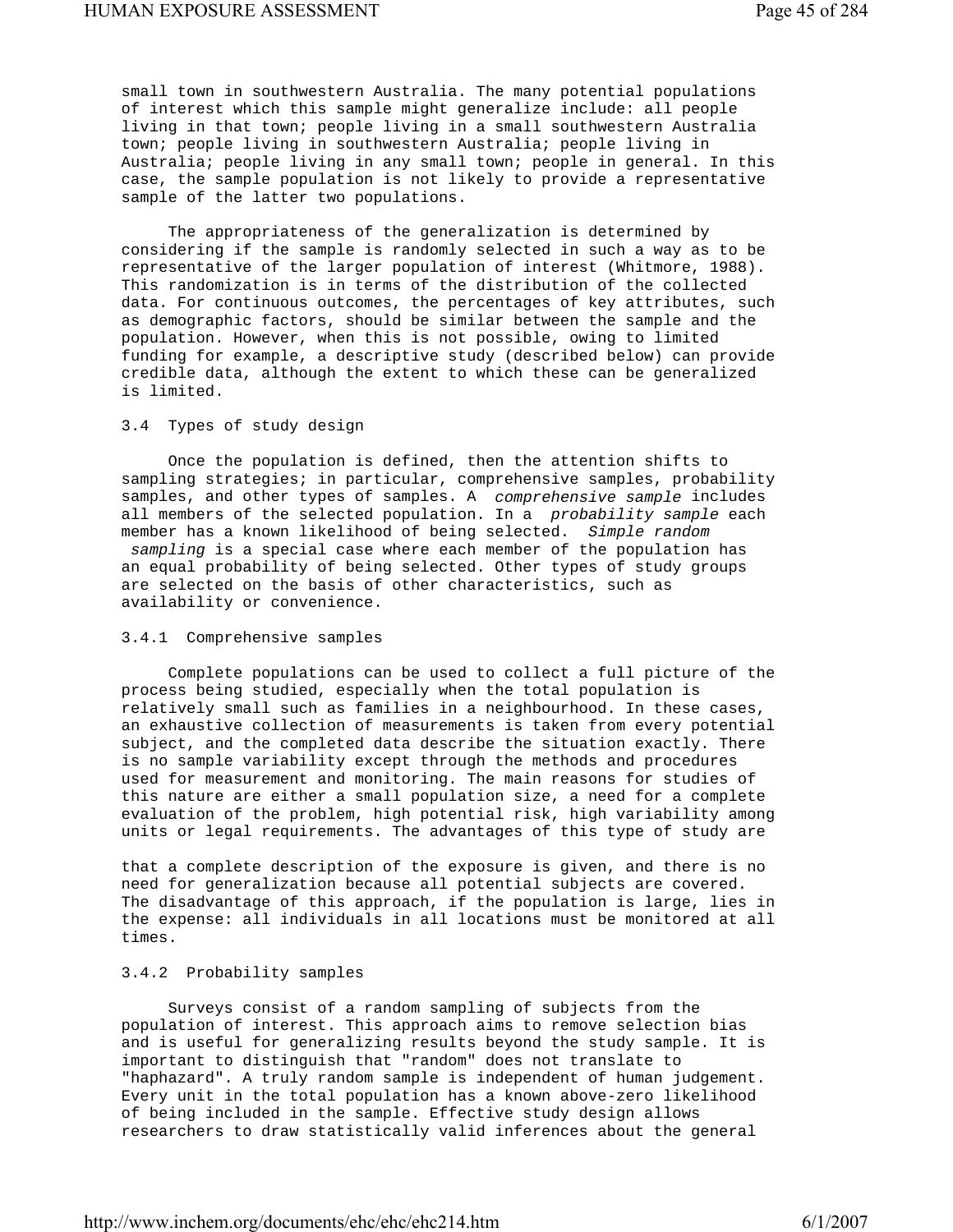population that the sample is designed to represent (Kish, 1965). For these studies, one needs to (Sexton & Ryan, 1988):

- choose a population for investigation
- choose an appropriate unit for sampling and analysis (e.g., person, household, neighbourhood, city, etc.)
- \* stratify as appropriate
- \* choose a sampling strategy (e.g., simple random sampling, multistage sampling).

 The results of a probability survey can be used to make general statements about the population under investigation. The advantages include having results that represent the population, taking into account the possible error due to sampling. The disadvantages of this scheme lie in the complicated sample selection, difficulty in maintaining compliance from participants and the potentially complex statistical analysis. In addition, randomized surveys of insufficient sample size may miss rare hazardous events or small populations with high exposure or risk.

 Sampling strategies for survey studies include randomization methods for choosing subjects to enroll in the study. Simple random sampling is a scheme in which all sampling units of the same size have equal probability of being selected. It can be difficult to implement but relatively easy to generalize. Simple random sampling presents logistic and fiscal constraints when considered for exposure surveys that are large in geographic scope. For example, a national survey of 5000 personal exposures to respirable particulate matter that utilizes simple random sampling may result in individuals selected from 1000 cities and towns. The travel and site preparation costs of such a design may not be feasible in many situations.

 A variety of alternatives to simple random sampling exist that may be used to provide practical and efficient samples of large populations (Callahan et al., 1995). *Stratified sampling* may be used to obtain more precise survey results if exposures are more homogeneous within strata than between them. Possible strata include urban, suburban and rural populations, or occupationally exposed and non-occupationally exposed individuals.

 *Oversampling* of target populations or contaminants also may yield substantial increases in the precision of results. Because the individuals anticipated to have the highest exposures to a particular pollutant may be rare in the population being studied, oversampling can be considered to obtain more precise estimates of exposure. Before committing substantial resources to oversampling, special care must be taken to ensure that assumptions or data used to support a rationale for selecting the oversampled population are accurate; otherwise erroneous oversampling may decrease the precision of the study results (Callahan et al., 1995).

 *Multistage sampling* designs utilize clusters of sampling units thereby limiting sampling locations to manageable areas. Depending on the scope of the study, the stages of probability sampling necessary may include:

\* selection of primary sampling unit (e.g., a city)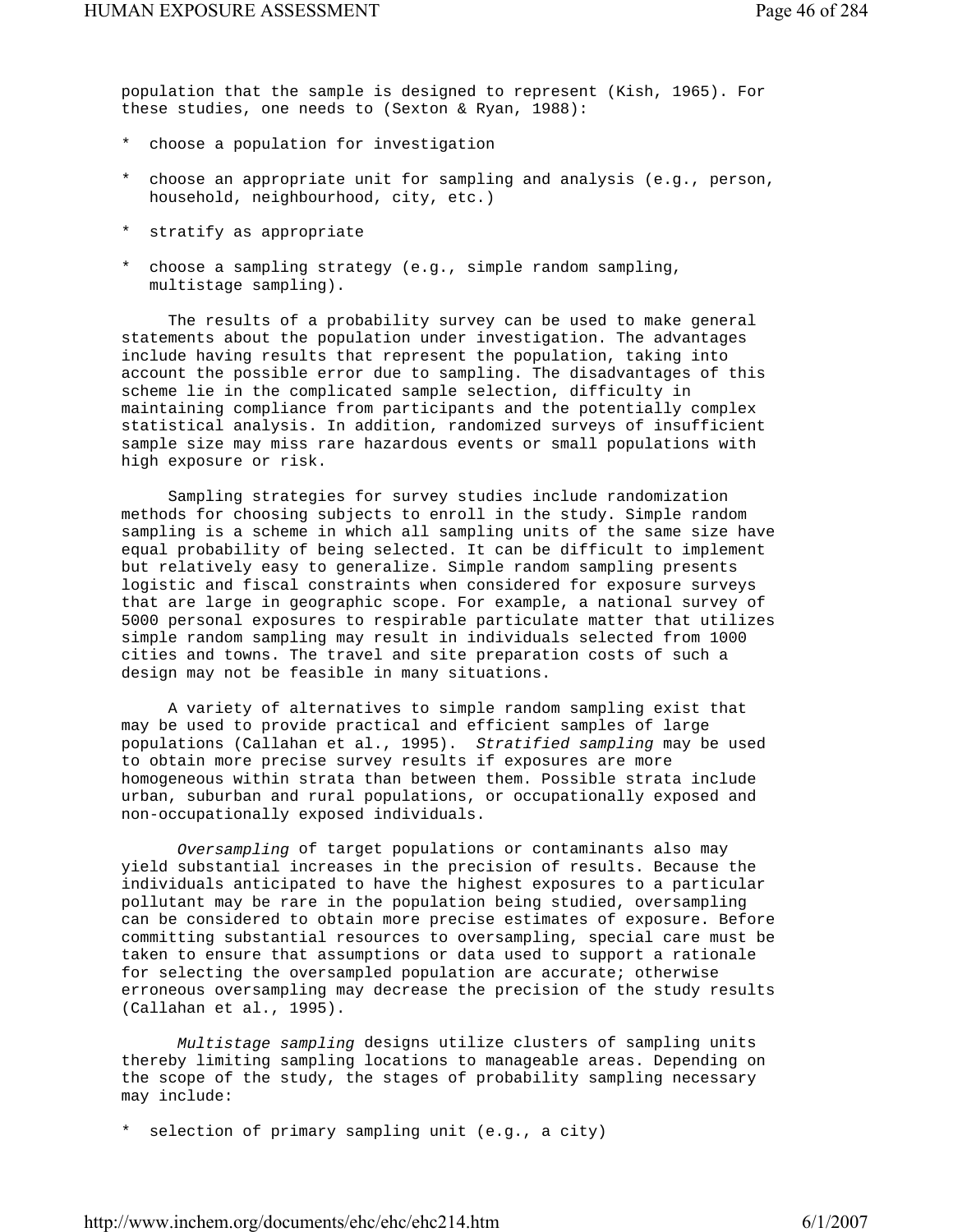- \* selection of sample area segments (e.g., blocks within the city)
- \* selection of sample housing units within sample segments (e.g., residences within the blocks)
- selection of sample individuals within sample housing units
- \* selection of sample time points within the monitoring period (Callahan et al., 1995).

 The optimal degree of clustering depends on the variability of the survey variables between and within the clusters and the costs of fieldwork relative to sample collection and analysis costs. Although details of this approach are beyond the scope of this chapter, it should be recognized that cluster sampling introduces correlation among the sample individuals that affects the validity of the survey estimates. Thus, tradeoffs between increased sample size achieved through clustering and loss of validity must be considered carefully. Details of multistage and cluster sampling may be found in Hansen et al. (1953), Kish (1965), Cochran (1977), Kalton (1983), Kollander (1993) and Callahan et al. (1995).

 One concern with survey studies is maintaining participation of subjects who did not initially volunteer. Another issue, which is more conceptual, is subject selection for the more complex sampling strategies. In particular, stratification factors need to be carefully chosen so that potential confounders can be determined and the

 adjustments can be made from the resultant effects. Important considerations for the design of population-based (e.g., national or regional) exposure surveys, including response rates and confounders, are discussed by Whitmore (1988) and Callahan et al. (1995).

# 3.4.3 Other sample types

 Non-probability sample studies ("anecdotal studies") may consist of selecting a sample based on the self-reporting of conditions, such as complaint cases for "sick building" syndrome. Data collected in this manner are potentially subject to biased reporting. It is difficult to generalize results unless causal relationships are very strong or unless there is little reason to believe that a confounder or an unmeasured significant factor is relevant. In general, such studies are used for description or exploration of a given situation. In particular, they can be used to evaluate the variability of outcomes and explore unknown situations for further explanatory study. When choosing subjects, it is useful to focus on variability in the expected outcome and also on the likelihood of completing the study. It is also helpful to focus on a simple, preferably dichotomous, hypothesis. Extensive validation will be necessary before accepting or rejecting the hypothesis since the generalization of the results is uncertain.

 The advantages of targeted anecdotal studies are the inexpensive and quick ways in which they aid in the design of future studies. For example, when exploring protocols, determining stratification variables, potential biases and confounders, and identifying the units of analysis, the use of cooperative volunteers can simplify field operations. The uncertainty of the results of these studies is due to potential biases from the non-random and possibly non-representative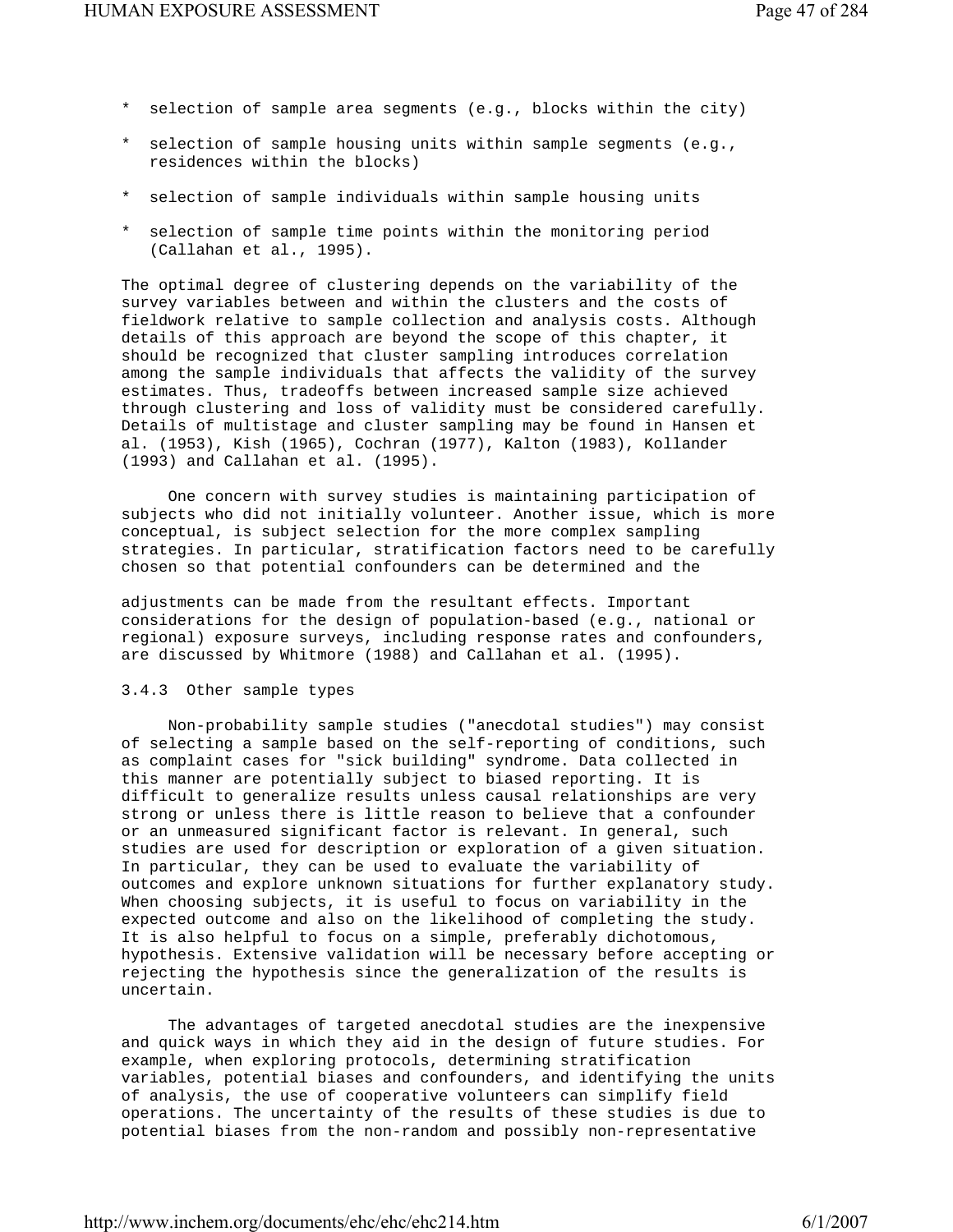sample (i.e., responder bias). Since the population in such non-probability sample studies is often made up of volunteers, there is usually some factor present which distinguishes them from those who do not choose to participate. This factor could influence the results; in particular, those who participate may tend to consider themselves strongly affected or not affected by the pollutant being studied and may alter their responses or behaviours as a result. This phenomenon is a special case of responder bias, often termed *self-selection bias.* Also, a poorly designed study can fail to control for temporal and spatial variability, as well as meteorological, site and source bias. This bias is a result of a single, "random-day", or grab sampling and single-location sampling, which decreases the potential for generalization.

 Controlled experiments are useful to examine a few factors and to study their influence on the resulting exposure. The use of randomization and control ensures that the effects are real and not the result of confounding causes, incorrectly measured variables or missing variables. Examples include chamber studies and other situations where the investigator has control over most of the environmental factors.

### 3.5 Exposure assessment approaches

 As discussed in Chapter 1, strategies for assessing environmental exposure can be categorized as one of two general approaches; direct or indirect. *Direct* approaches include personal exposure monitoring and biological markers of exposure. *Indirect* approaches include environmental sampling, combined with exposure factor information, modelling and questionnaires.

### 3.5.1 Direct approaches to exposure assessment

 Direct measures of exposure include samples collected at the interface between an exposure medium and the human body, e.g., at the breathing zone in the case of air pollutant exposure, or samples of biological tissue in which concentrations of target pollutants can be quantitated. Measurements in food or drinking-water (duplicate portions) which are ingested could also be viewed as a direct way of assessing exposure through these media. Thus, direct approaches to exposure assessment include personal exposure monitoring and biological markers of exposure. Personal monitoring methods are discussed below, and the subject of biomarkers of exposure is presented in detail in Chapter 10.

 Personal monitoring of exposure to environmental contaminants refers to collection of samples at the interface between the exposure medium and the human receptor (e.g., the breathing zone). Personal monitoring approaches are summarized in Table 6. Personal monitors make it possible to measure exposures for an identified subset of the general population. Moreover, if study participants maintain records of their activities, then locations where highest exposure concentrations occur as well as the nature of emission sources can often be inferred. Personal monitoring can be done for all potential exposure media (e.g., air, water, soil, food) and pollutants of interest. Although available, personal monitoring methods may not be employed in a particular investigation due to study design, time or expense considerations. The principal limitation on the use of personal monitoring for exposure assessment is the availability of sample collection methods that are sensitive, easy to operate, able to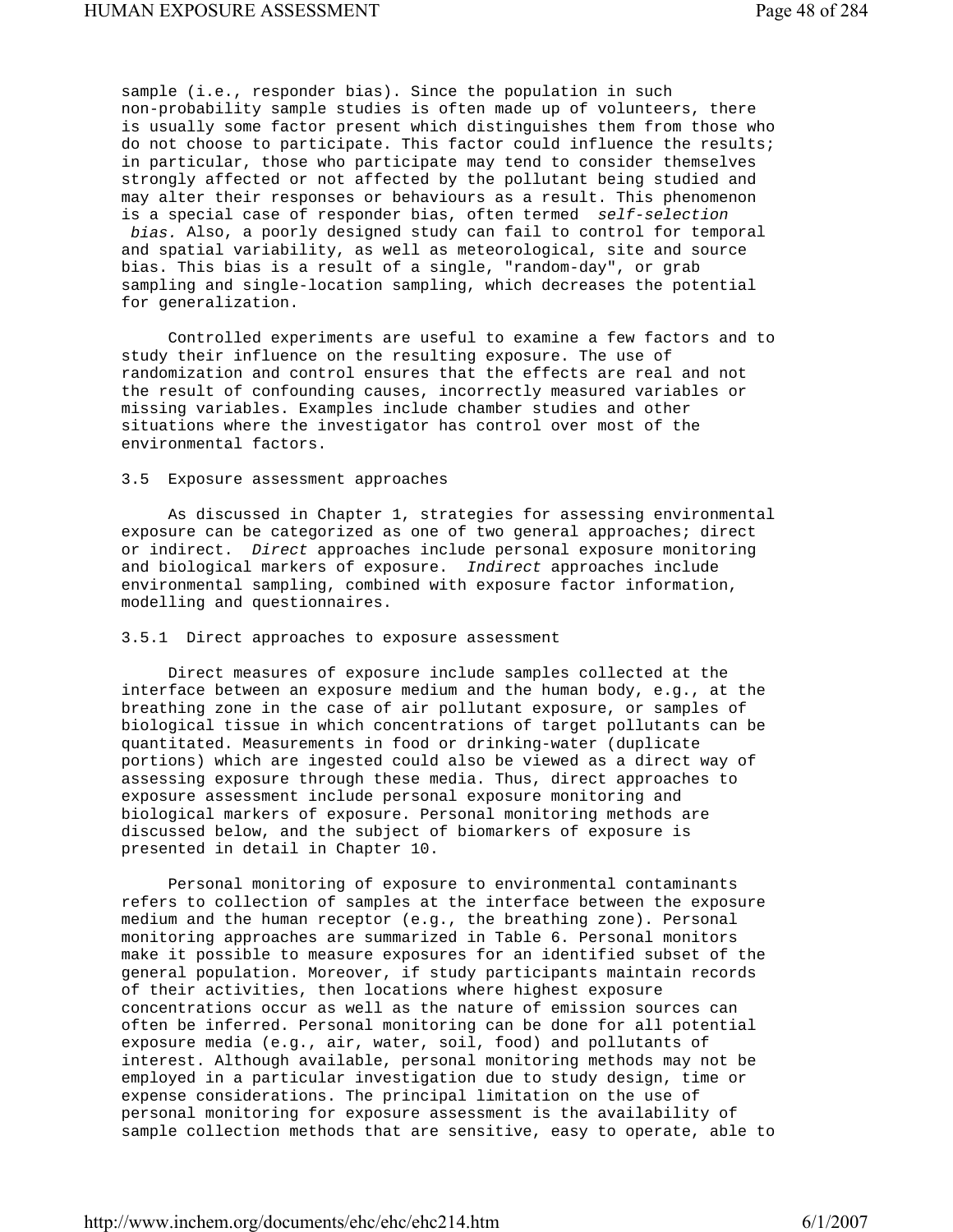provide sufficient time resolution, free from interferences and cost-effective. Consideration should be given to the likelihood that the inconvenience of complying with personal monitoring protocols may alter the normal behaviour of the study participants. For example, participants tend to wear personal air monitors on days that they do not go to work. In duplicate portion studies, participants may not provide equal portions of expensive or well-liked foods, leading to underestimation of intake. Approaches to personal monitoring of inhalation, dietary and dermal exposures are discussed below.

Table 6. Summary of personal monitoring approaches

| Exposure route | Media     | Environmental sample | Biological sample     |
|----------------|-----------|----------------------|-----------------------|
| Inhalation     | air       | personal monitor     | breath<br>urine       |
| Ingestion      | water     | tap water            | blood                 |
| Ingestion      | food      | duplicate portion    | faeces<br>breast milk |
| Dermal         | soil/dust | dermal patch         | others                |

## 3.5.1.1 Personal monitoring of inhalation exposures

 Personal monitoring of human exposure to air pollutants requires that study participants transport their sample collection device with them at all times during the assessment period. Examples include a diffusion tube used for passive sampling of gases, such as VOCs, or a filter with a battery-operated pump for active sampling of aerosols and their components (ACGIH, 1995).

 Personal air monitors can be grouped into two general categories: *integrated samplers* that collect the pollutant over a specified time period and then are returned to the laboratory for analysis, and *continuous samplers* that use a self-contained analytical system to measure and record the pollutant concentration on the spot. Instruments in both categories can be either active or passive. *Active monitors* use a pump and a power source to move air past a collector or sensor. *Passive monitors* depend on diffusion to bring the pollutants into contact with the collector or sensor. Additional information may be found in Chapter 7 and ACGIH (1995).

 As Wallace & Ott (1982) pointed out, the direct measurement of exposures using personal monitors raises several methodological issues. Personal monitoring studies are complex, expensive, time consuming and labour intensive. Other challenges include selection and recruitment of representative subjects; distribution, maintenance and retrieval of many monitors; laboratory analysis of many air samples returned from monitors in the field or calibration and validation of many real-time monitors; and the transcription and statistical analysis of data on pollutant concentrations and time-activity patterns.

3.5.1.2 Personal monitoring of dietary exposures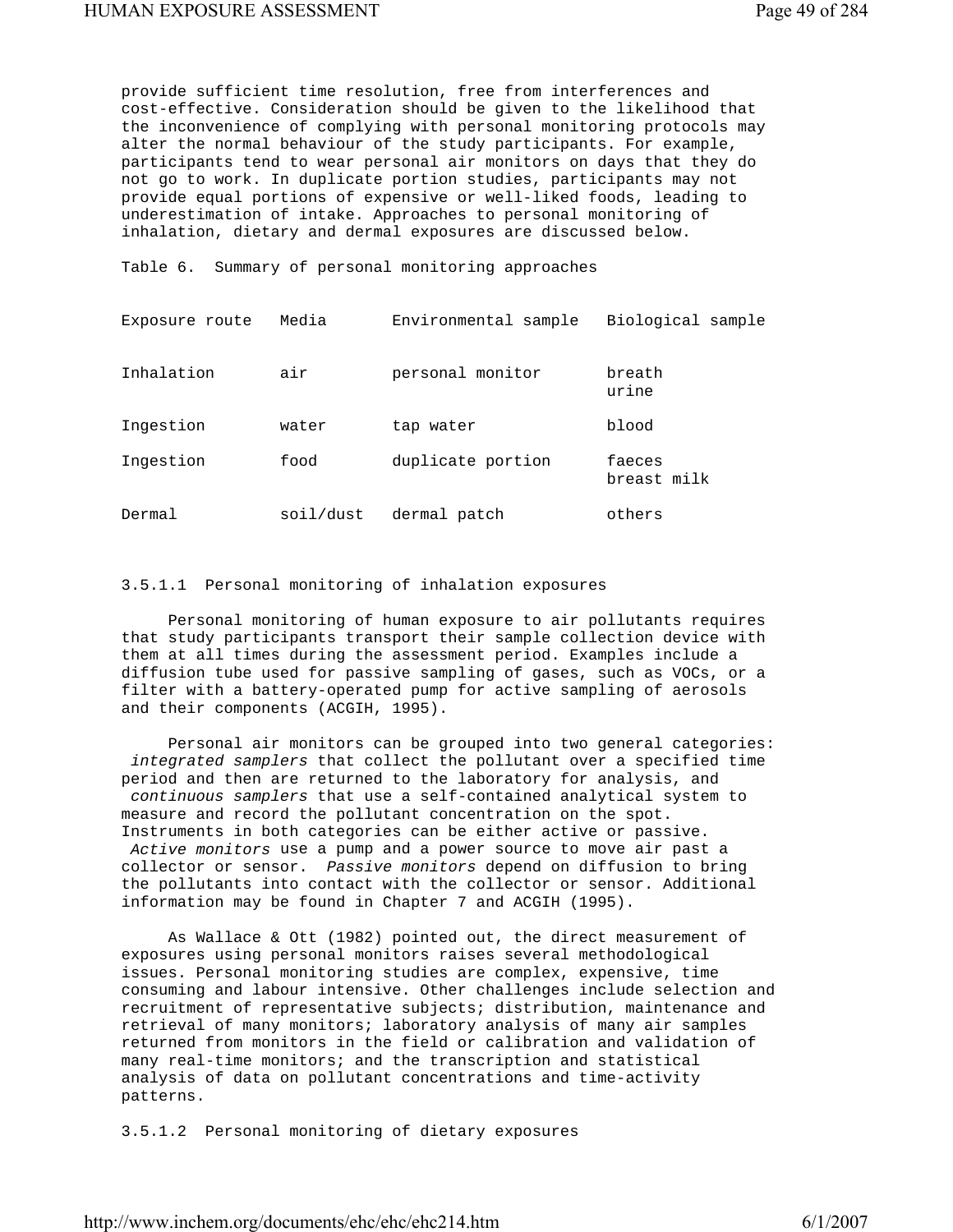Exposures to contaminants in food may be directly measured by collecting meals as prepared for consumption by members of the study population; such samples are often termed duplicate portion samples. Duplicate portion study designs provide food samples as actually consumed, rather than samples of unprepared, individual food items that are typical of surveillance approaches to characterizing dietary exposures (US NRC, 1993). This distinction is important because the method by which food is prepared for consumption (e.g., washed, washed and cooked, or commercially processed) can influence contaminant residues. In addition, some pollutants can be generated during cooking, for example, benzo *[a]*pyrene (Waldman et al., 1991a) and heterocyclic amines (Skog et al., 1998). Thus, residue levels measured in duplicate portion samples are likely to more accurately reflect personal dietary ingestion exposures than raw agricultural commodities and other foods collected at the producer, processor or distributor level. Depending on the objectives of the study, water may also be included as part of the duplicate portion sample.

 Duplicate portion study designs use either collection of individual servings or meals or composite samples. In studies of this type, participants are often monitored over one or more days, and the duplicate portion samples are collected daily over the monitoring period. The former affords a detailed examination of contaminant levels in specific commodities or foods comprised of several commodities; however, the analytical chemistry costs associated with this degree of temporal resolution may be prohibitive. Composite samples provide an integrated measure of dietary exposure and provide an efficient means for characterizing total dietary exposures. Both collection schemes require a high level of effort from study participants, and the complex food matrices may present analytical chemistry challenges.

 Duplicate portion studies require a high degree of participation by the study respondents, because they are primarily responsible for preparation and storage of an additional serving of every food or meal consumed over the monitoring period. This burden makes it difficult to collect representative samples of all foods consumed by the respondent, especially when food is relatively expensive or scarce or is consumed outside the home. Respondent burden also makes it difficult to conduct studies of chronic dietary exposures using the duplicate portion approach. Additional information on assessment of dietary exposure, including both direct and indirect approaches, may be found in Chapter 7.4 as well as WHO (1985a, 1995c); EC (1997a).

## 3.5.1.3 Personal monitoring of dermal absorption exposures

 Personal monitoring of dermal exposure is used for those situations where a pollutant comes in contact with the skin and intake occurs via absorption through the skin. Dermal patches and skin wipe samples are used to evaluate exposures for residues adhering to the surface of the skin (US EPA 1992b; Fenske, 1993; Geno et al., 1996;

 Shealy et al., 1997). These methods have typically been used for industrial hygiene assessments where very high exposures are expected. Dermal patches and skin wipe samples have been used to characterize transfer of pesticide residues from soil and grass to skin as well as spot concentrations of residues on skin (Fenske et al., 1991). Dermal absorption can also occur during bathing, showering or swimming. In this case, the contaminant is in the water and exposure occurs when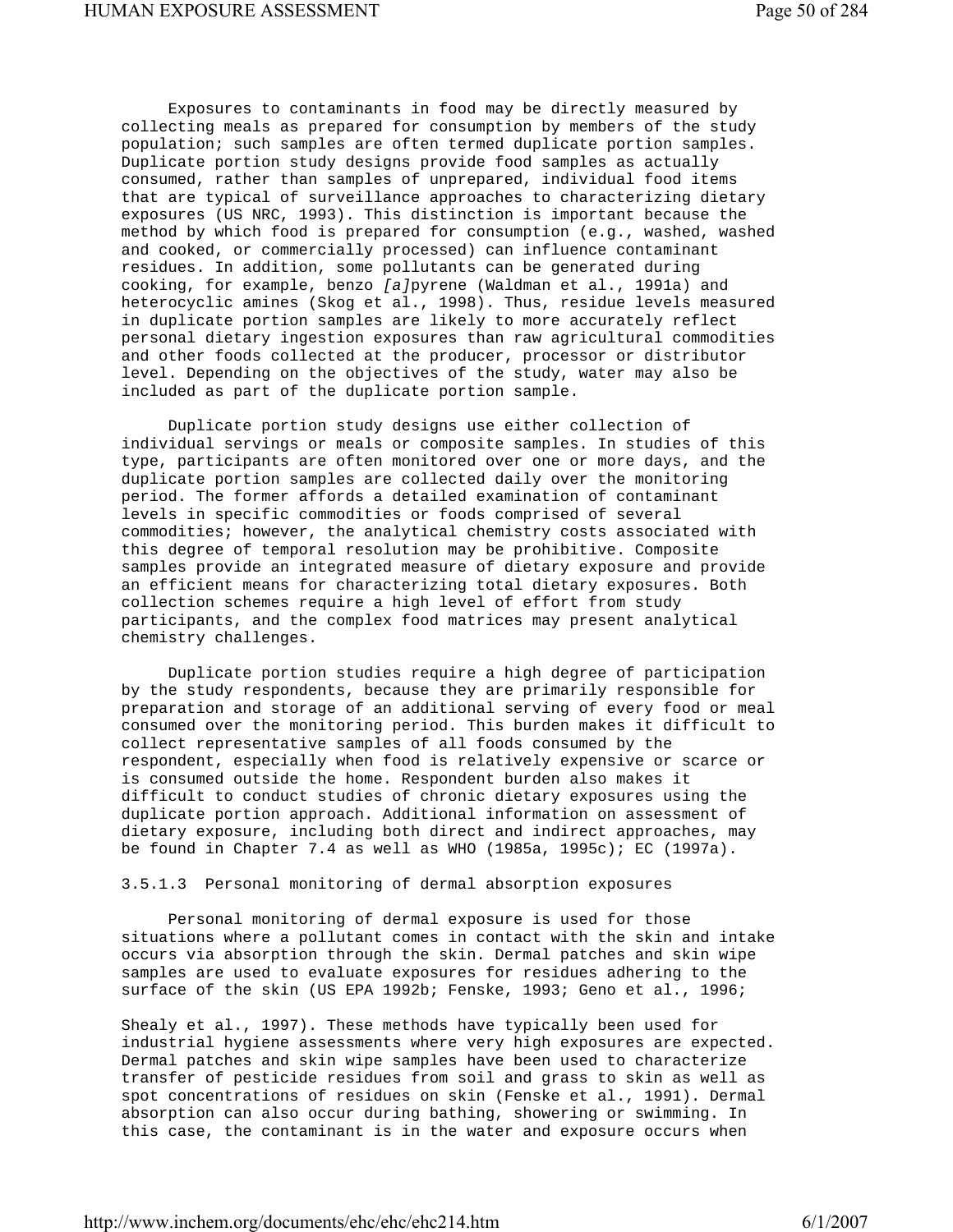the water contacts the skin. Dermal exposure in this situation is defined as the concentration of the contaminant in the water and the duration of contact.

3.5.2 Indirect approaches to exposure assessment

 Indirect measures of exposure include estimates derived from environmental monitoring (i.e., measurements made in locations frequented by the study participants), models and questionnaires.

## 3.5.2.1 Environmental monitoring

 Indirect estimates of exposure may be made by combining measurements of pollutant concentrations at fixed sites with information on rates of contact with these media recorded in data logs and diaries or time-activity surveys. Examples include air pollutant concentrations in specific areas combined with time budget records (see Chapter 5), food contaminant data combined with information on dietary patterns (see Chapter 7.4 for details), and pollutant concentrations on skin combined with data on frequency and duration of hand-to-mouth contact. Although collection of environmental, time-activity and questionnaire data needed for this exposure assessment approach is simpler than for personal monitoring, it is still invasive and laborious, and may lead to selection bias.

 Microenvironmental monitoring is a special case of environmental monitoring in which the location where measurements are made is considered to be homogeneous with respect to concentrations of the target pollutants over the averaging time of interest. The concept of a microenvironment has been widely applied in air pollution exposure assessments. Examples of potentially important micro-environments used for air pollution exposure assessment are listed in Table 7. The general form of the equation used to calculate time-weighted integrated exposure from micro environmental monitoring data is

$$
E = \frac{1}{T} \sum C_{ijk} t_k
$$

 $(3.1)$ 

where  $E$  is the time-weighted integrated exposure (e.g.,  $mg/m^3$ ), *C* is the concentration (e.g.,  $mg/m^3$ ), *t* is the unit time (e.g., minute), *T* is the total elapsed time (e.g., minutes). The subscripts *i, j* and *k* denote the medium, the pathway and the microenvironment respectively (Duan, 1982). The most important assumptions inherent in this model are:

- \* The concentration *C*j in microenvironment *j* is assumed to be constant during the time that person *i* is there.
- \* The concentration *C*j within microenvironment *j* and the time that person *i* spends there are assumed to be independent events.
- \* The number of microenvironments necessary to characterize personal exposure adequately is assumed to be small.

 The concept of a time-weighted integrated exposure is illustrated in Fig. 10. A unit width is indicated on the *j* axis for each of five microenvironments: indoors at home, indoors at work, indoors in other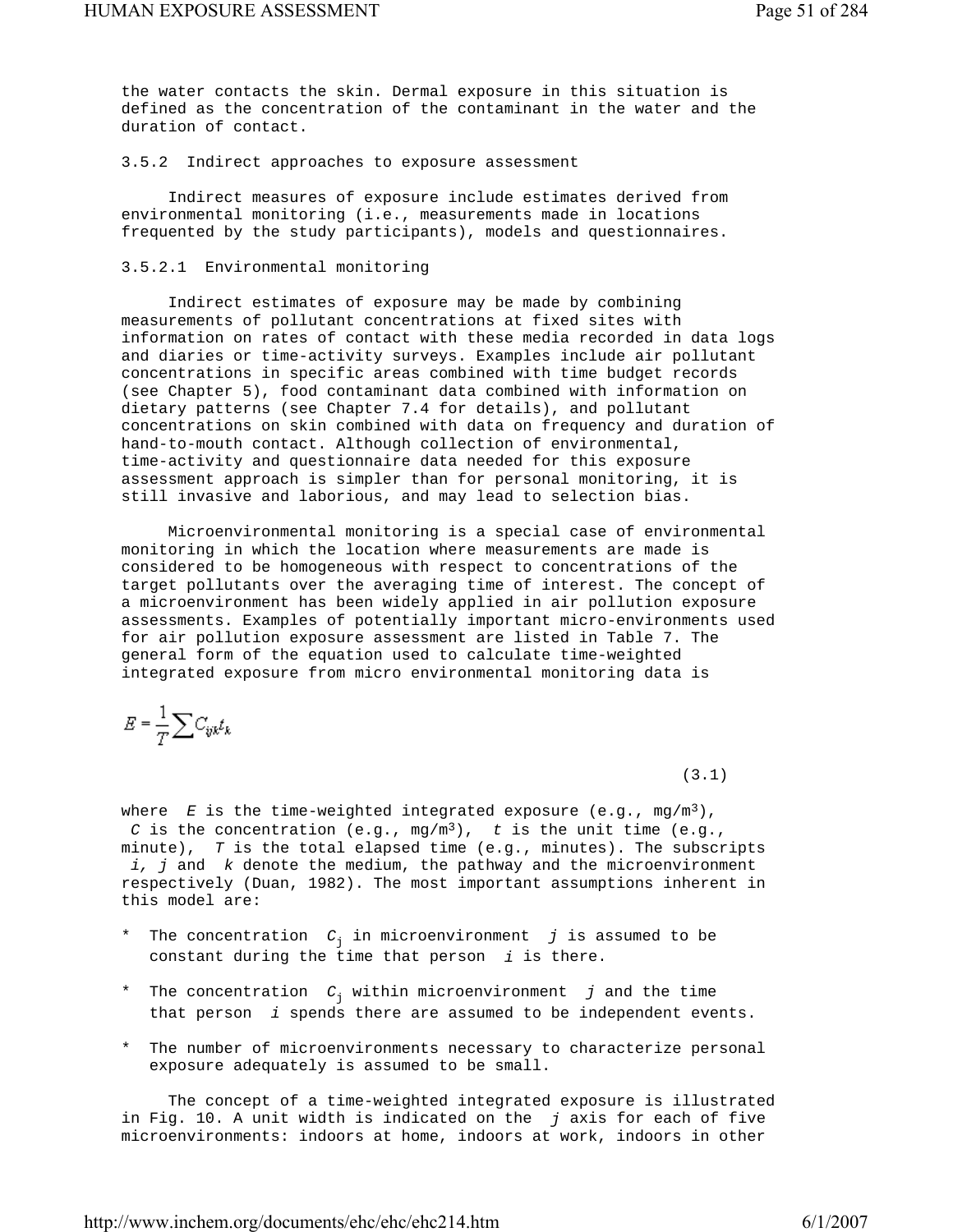locations, in transit, and outdoors. The concentration of respirable particles (RSP) is displayed on the *y* axis, and the fraction of time that person *i* spends in each microenvironment over the 24-h period is plotted on the *t* axis. Even though the RSP concentration was low inside the home, it contributed significantly to the time-weighted exposure because this person spent 18 out of 24 h there. Conversely, the RSP concentration outdoors made only a minor contribution because this person was outdoors less than half an hour during the 24-h period.

 Indirect monitoring of ingestion exposures via hand-to-mouth contact may be obtained by collection of dermal wipe samples. However as indicated above, the use of this method has been limited to date. A drawback of the dermal wipe approach is that the integration time may be highly variable among subjects owing to variations in frequency of hand and body-washing, making interpretation of the results difficult (Fenske, 1993). Information on rates of contact between the contaminated skin and mouth is also required to complete the exposure assessment. A discussion of these types of data may be found in Chapter 5.

 Given the diversity of microenvironments that people move through each day (see Table 7), application of the indirect approach to exposure assessment is not straightforward. Its utility depends on identification of and sampling in the microenvironments with the greatest potential to influence human exposure. The costs and practical difficulties of monitoring in all, or even most, of the locations where people are likely to spend their time limits the scope of indirect measurements.

Table 7. Potentially important microenvironments for air pollution exposure

| Microenvironments                       | Comments                                                                                                                                                             |
|-----------------------------------------|----------------------------------------------------------------------------------------------------------------------------------------------------------------------|
| Outdoors<br>Urban                       | metropolitan areas where air pollution levels are high as<br>stationary sources                                                                                      |
| Suburban                                | small- to medium-sized cities where air pollution levels<br>areas, although transport of urban pollution can affect 1                                                |
| Rural                                   | agricultural communities and small towns with few major a<br>Air pollution levels tend to be low, although transport o<br>local air quality under certain conditions |
| Indoors-occupational<br>Industrial      | manufacturing and production processes, such as those in<br>plants, and smelters                                                                                     |
| Non-industrial                          | primarily service industries where workers are not involv<br>processes, such as insurance companies, law offices, and                                                |
| Indoors-Non-occupational<br>Residential | single-family houses, apartments, mobile homes, condomini                                                                                                            |
| Commercial                              | restaurants, retail stores, banks, supermarkets                                                                                                                      |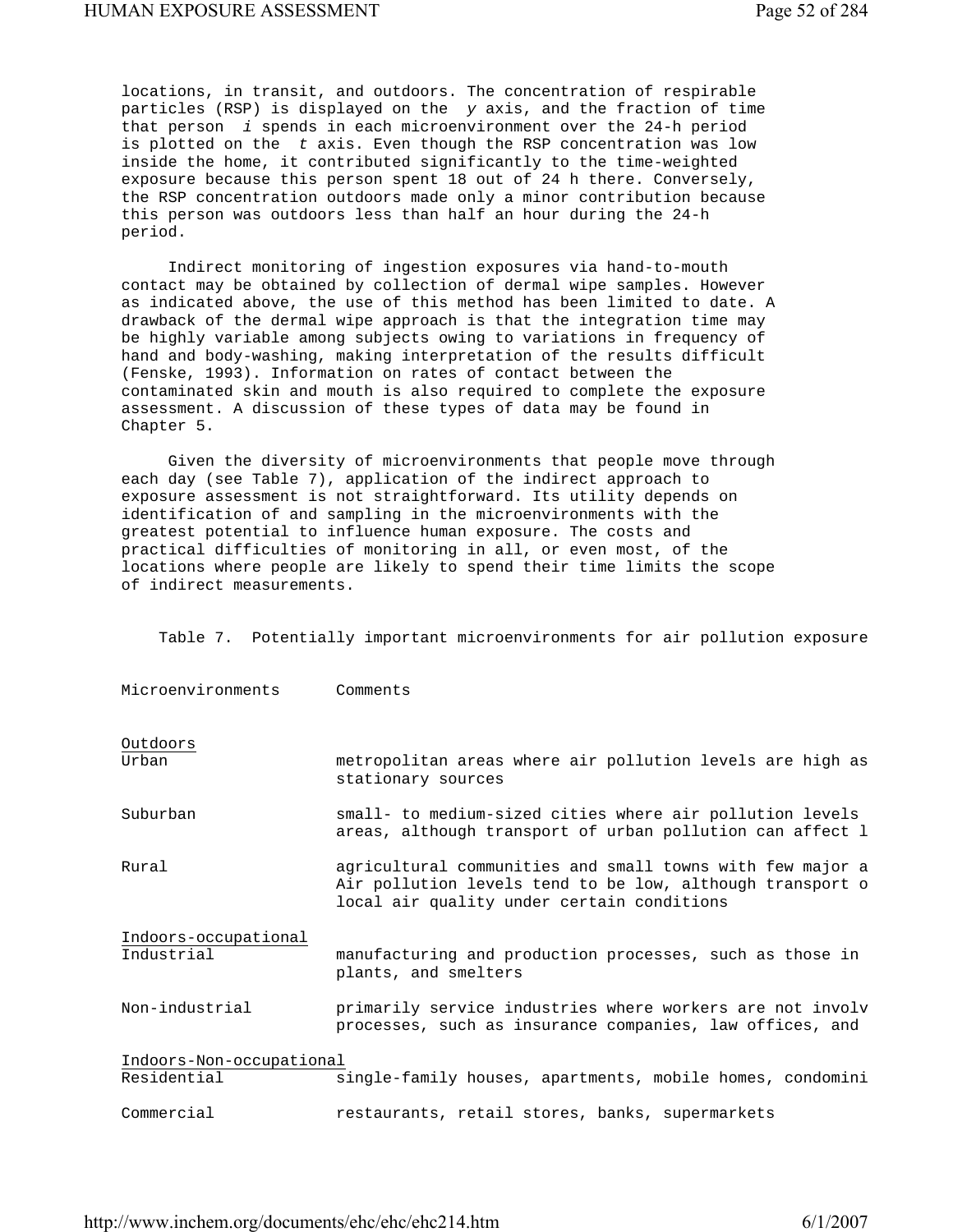| Public                            | post offices, courthouses, sports arenas, convention hall |
|-----------------------------------|-----------------------------------------------------------|
| Institutional                     | schools, hospitals, convalescent homes                    |
| Indoors-Transportation<br>Private | automobiles, private aeroplanes                           |
| Public                            | buses, subways, trains, commercial aeroplanes             |



Fraction of 24 h spent in each environment

<sup>b</sup> Percentage that each microenvironment contributes to the 24 h, time-weighted, integrated exposure  $(E_i)$ .

Fig. 10. Examples of the relative contributions from specific microenvironments to an individual's time-weighted, integrated exposure to RSP. From: Secton & Ryan (1988)

### 3.5.2.2 Models as an indirect approach to assessing exposure

 The microenvironmental exposure equation describes a model commonly used for assessment of air pollutant exposure. More generally, models are useful tools for quantifying the relationship between pollutant exposure and important explanatory variables, as well as for expanding existing exposure information to estimation of exposures of new populations and subgroups, and future exposure scenarios. Validated exposure models reduce the need for expensive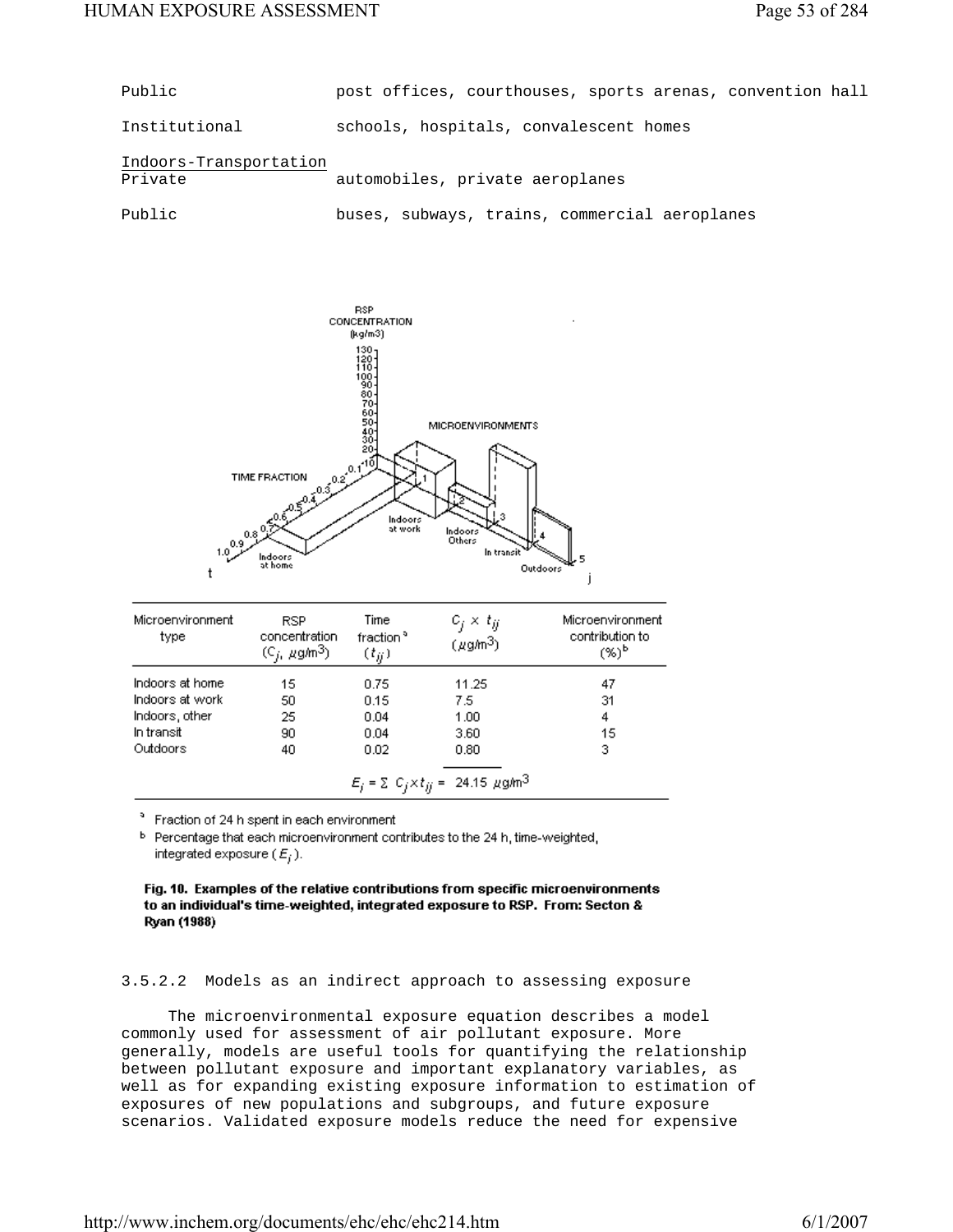measurement programmes. The challenge is to develop exposure databases and models that allow maximum extrapolation from minimum measurements or costs. Such models need to reflect the structures of the physical environments and human activities of interest in exposure assessment.

 In addition to the essentially physical (deterministic) exposure models, physical-stochastic (probabilistic) and statistical (regression) models are used. The former type is particularly useful for population exposure distribution assessments, the latter requires less supporting information but cannot be used for extrapolation outside of the study population. Exposure models are discussed in detail in Chapter 6.

3.5.2.3 Questionnaires as an indirect approach to assessing exposure

 Questionnaires typically provide qualitative, often retrospective, information. They may be used to categorize respondents into two or more groups with respect to potential exposure (e.g., exposed or unexposed, high exposure or low exposure) and are commonly used for this purpose in epidemiological studies. As noted earlier, questionnaires may also be used to aid in interpretation of personal and environmental monitoring results. *A priori* knowledge of the determinants of the exposure of interest is required to develop effective questionnaires relevant to exposure assessment (e.g., high formaldehyde exposure for workers in a certain industry, or high carbon monoxide and lead exposure for traffic policemen, bus drivers and road toll collectors). Most often the information necessary to develop questionnaires is obtained from previous studies that utilized environmental measurements, models or biological monitoring to measure exposure. In many cases, basic socio-demographic questionnaire data may provide extremely valuable information as they might be strong surrogates of exposure. It has long been known that rates of disease differ in social strata. In addition, it is readily apparent in many countries that the physical characteristics of one's residential environment are linked to income level. For lead exposure, differences in exposure among groups defined by income and social status have been demonstrated. Phoon et al. (1990) have shown that diet and job category were the most important predictors of blood lead levels among men in Singapore. In the USA, elevated blood lead levels have been linked to children who live in older, inner-city housing, particularly properties in poor repair (MMWR, 1997). Homes in these areas are more likely to have been painted with leaded paints (pre-1950) and have higher concentrations of lead in soil owing to deposition of emissions from leaded gasoline prior to the 1970s. Haan et al. (1987) found an

 increased risk of death among people living in a poverty area in the USA as compared to an adjacent non-poverty area, even after adjusting for differences in smoking, race, baseline health status, access to medical care, employment status, marital status, depression, sleep patterns and body mass index. These results suggest that sociophysical aspects of the environment, such as increased exposure to contaminants from poorer housing, may be important contributors to the association between socio-economic status and excess death rates.

## 3.6 Summary

 A good study design is the most important element of any exposure assessment. It includes the purpose and objectives of the investigation as well as relevant methods for sampling, measurements, statistical analyses, and quality assurance. Methods for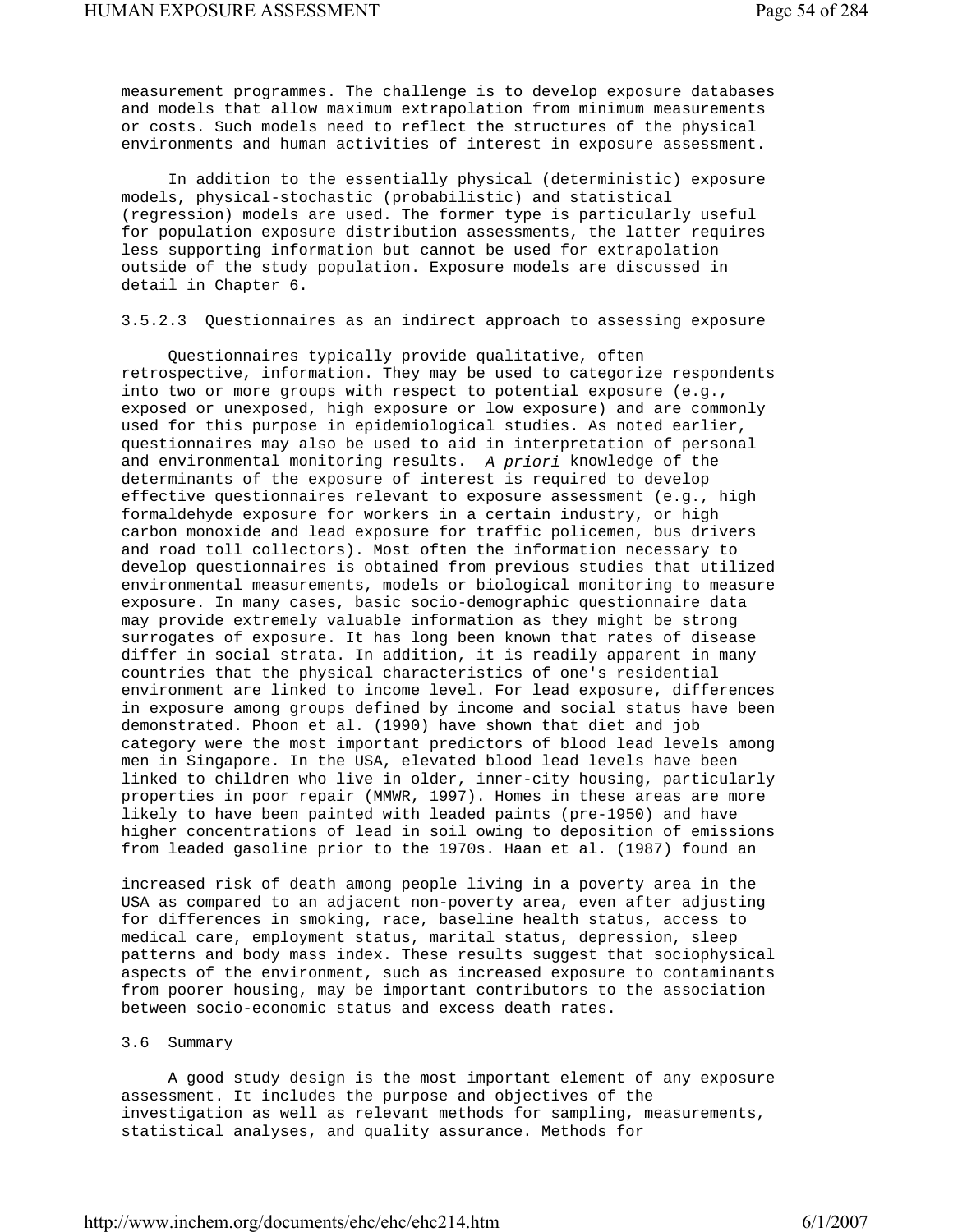characterizing the magnitude, duration and time patterns of human contact with environmental contaminants may follow a direct approach or an indirect approach. Direct approaches to exposure assessment include point-of-contact measurements and measures of biological markers of exposure. Indirect approaches include environmental monitoring, modelling and questionnaires. These approaches may be employed in various types of exposure studies that are typified by the manner in which the study population is selected; for example, comprehensive studies that include all members of the study population, descriptive studies consisting of a non-probability sample, or surveys based on a randomly selected, representative sample of individuals.

## 4. STATISTICAL METHODS IN EXPOSURE ASSESSMENT

### 4.1 Introduction

 Statistics is a necessary and critical tool in exposure assessment studies. Statistics can be employed at each stage of the exposure assessment study. At the planning stage, statistics aids in selection of study design and determination of the amount and form of data to collect. After the data are collected, statistical description of the results helps understanding of the basic characteristics of exposure and its determinants. Statistics is also essential during final analysis of the data for hypothesis testing, characterizing exposure through various routes and media, and exploring relationships between ideal measurements (e.g., exact lung uptake) and feasible measurements (e.g., ambient, indoor, or personal measures). Furthermore, statistical inference allows one to generalize the observations derived from a sample to a wider population from which the sample was drawn. Finally, as noted in Chapter 11, statistics play an important role in quality assurance (QA) programmes.

 Selected applications of descriptive and inferential statistics in exposure assessment studies are discussed in the following sections. This chapter is not a substitute for a course in statistical methods, but is intended to provide a brief review and useful references. Widely available statistical software for personal computers can be used to perform data processing and necessary calculations. One example of such packages is the statistical programme Epi Info developed for and distributed by WHO (Dean et al., 1995).

 Throughout the chapter, data collected as part of a lead exposure study performed in Malta and Mexico (WHO, 1985b) (Table 8) will be used to illustrate some key statistical concepts and methods. The purpose of this study was to investigate the relative importance of lead exposure via different routes of exposure. Blood lead concentrations were considered to be an indicator of lead uptake from all exposure routes, whereas faeces lead concentrations were considered to represent exposure via ingestion. In the course of this study, blood lead and faeces lead measurements were obtained from 36 and 19 individuals in Malta and Mexico, respectively.

# 4.2 Descriptive statistics

 Descriptive statistics summarize data in a simple manner to discern key points about the collected information. We typically assume that the collected data are a sample from a larger population of possible measurements and that the sample is representative of the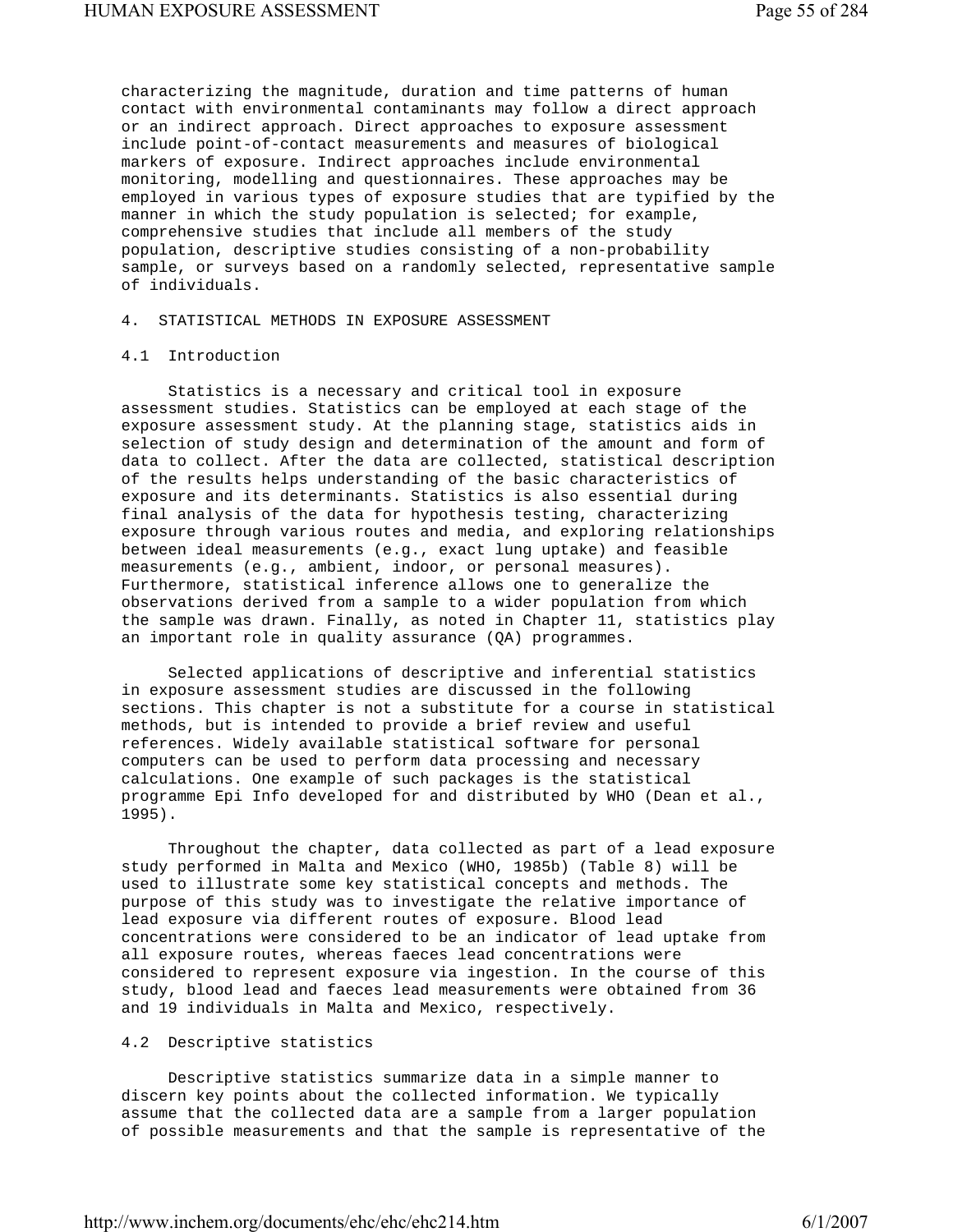population. The sample consists of the individual observations from the study population, with multiple variables or covariates recorded for each observation. *Univariate methods* examine the distribution of a single variable; *multivariate methods* describe relationships among two or more variables. That is, if we consider a single observation and know the value of one variable, multivariate methods indicate what

 Table 8. Blood lead (PbB) and faeces lead (PbF) data from sample populations in Malta and Mexico. Source: WHO, 1985b

|                | Malta                    |             | Mexico                   |             |
|----------------|--------------------------|-------------|--------------------------|-------------|
| Number         |                          |             |                          |             |
|                | PbB                      | PbF         | ${\tt Pbf}$              | PbB         |
|                | $(\mu g / \text{litre})$ | $(\mu g/g)$ | $(\mu g / \text{litre})$ | $(\mu g/g)$ |
| $\mathbf 1$    | 171                      | 2.9         | 239                      | 6.3         |
| $\sqrt{2}$     | 270                      | 30.5        | 263                      | 4.2         |
| $\mathbf{3}$   | 198                      | $5.6$       | 198                      | $5.7$       |
| $\bf 4$        | 122                      | 3.8         | 163                      | 5.3         |
| 5              | 96                       | 16.6        | 217                      | 4.3         |
| $\overline{6}$ | 385                      | 35.5        | 188                      | $4.7\,$     |
| $\sqrt{ }$     | 359                      | 49.6        | 190                      | 3.3         |
| $\,8\,$        | 267                      | $6.8\,$     | 248                      | $5.2$       |
| 9              | 261                      | $8.1\,$     | 225                      | $4.5\,$     |
| $10$           | 301                      | 25.6        | 152                      | $3.4\,$     |
| 11             | 202                      | 7.7         | 177                      | 5.9         |
| 12             | 222                      | 32.3        | 157                      | $3.8$       |
| 13             | 339                      | 10.9        | 297                      | 5.3         |
| 14             | 156                      | $5.7$       | 144                      | 3.6         |
| 15             | 262                      | 18.7        | 257                      | 9.8         |
| 16             | 290                      | 16.5        | 131                      | $4.8\,$     |
| 17             | 158                      | 4.9         | 187                      | 5.1         |
| 18             | 343                      | 37.8        | 168                      | 3.2         |
| 19             | 228                      | 9.1         | 112                      | $2\,.8$     |
| 20             | 256                      | 14.1        |                          |             |
| 21             | 270                      | 9.9         |                          |             |
| 22             | 245                      | 4.9         |                          |             |
| 23             | 337                      | 14.3        |                          |             |
| 24             | 362                      | 19.2        |                          |             |
| 25             | 155                      | 4.9         |                          |             |
| 26             | 194                      | 9           |                          |             |
| 27             | 206                      | 6.7         |                          |             |
| 28             | 276                      | 12.4        |                          |             |
| 29             | 222                      | 11.2        |                          |             |
| 30             | 214                      | 21.3        |                          |             |
| 31             | 248                      | 7.8         |                          |             |
| 32             | 283                      | 17.8        |                          |             |
| 33             | 215                      | 10.9        |                          |             |
| 34             | 279                      | 14.9        |                          |             |
| 35             | 229                      | 8.6         |                          |             |
| 36             | 127                      | 17.3        |                          |             |
|                |                          |             |                          |             |

Table 8. (continued)

Number

Malta Mexico Mexico Mexico Mexico Mexico Mexico Mexico Mexico Mexico Mexico Mexico Mexico Mexico Mexico Mexico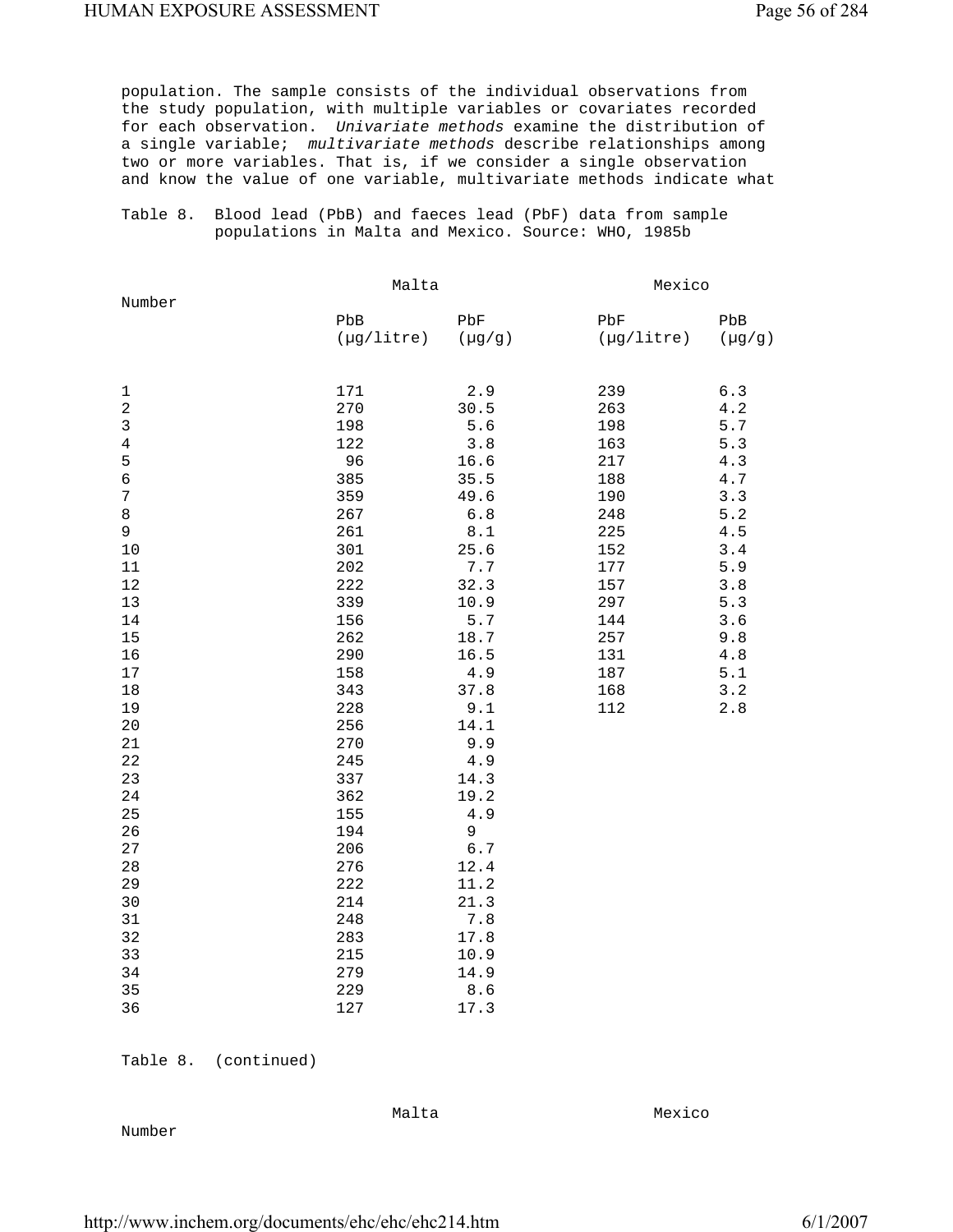| PbB   | PbF        | PbF    | PbB<br>(µq/q)    |
|-------|------------|--------|------------------|
|       |            |        |                  |
| 246.5 | 11.1       | 188    | 4.7              |
| 243   | 14.8       | 195.4  | 4.8              |
| 70.9  | 10.8       | 49.5   | 1.6              |
| 11.8  | 1.8        | 11.4   | 0.4              |
| 96    | 2.9        | 112    | 2.8              |
| 385   | 49.6       | 297    | 9.8              |
| 289   | 46.7       | 185    | 7                |
|       | (µq/litre) | (µq/q) | $(\mu q/litter)$ |

 we can infer about the other variables. Both numerical and graphical techniques may be used to characterize the sample and any relevant subsets, and to obtain preliminary results from the study.

# 4.2.1 Numerical summaries

 Numerical approaches include calculating descriptive statistics that describe the distribution of a variable (e.g., blood lead concentrations) in terms of central tendency and dispersion as well as descriptions of associations between pairs of variables. Other numerical descriptive measures can be used to describe points in the distribution (e.g., percentiles). Each of these descriptive statistics is described below and where appropriate the formulas used to calculate them are provided in Table 9.

 Standard measures of central tendency include the *sample median* (i.e., midpoint observation) and *sample mean* (i.e., average). Referring to the lower half of Table 8, note that the median blood lead concentration for the Maltese study population was 246.5 µg/litre, intermediate between the eighteenth and nineteenth observations. Thus, 50% of the individuals in this sample had a blood level less than 246.5 µg/litre and 50% had a greater blood lead concentration. The sample mean blood lead concentration in the Maltese population was 243 µg/litre compared to 195.4 µg/litre in Mexico, indicating that blood lead levels were higher in the Maltese population. Methods for assigning confidence levels to statements such as this are described in Section 4.4. The sample mean is more precise for estimating the average of the distribution, but it is sensitive to measurement imprecision, errors and extreme values. Although the sample median is less precise for estimating the average, it is more robust with respect to errors in the data. Therefore, when outliers or extreme values are present, or when possible errors and contamination in the observed data are suspected, the median is likely to be a better descriptor of central tendency than the mean.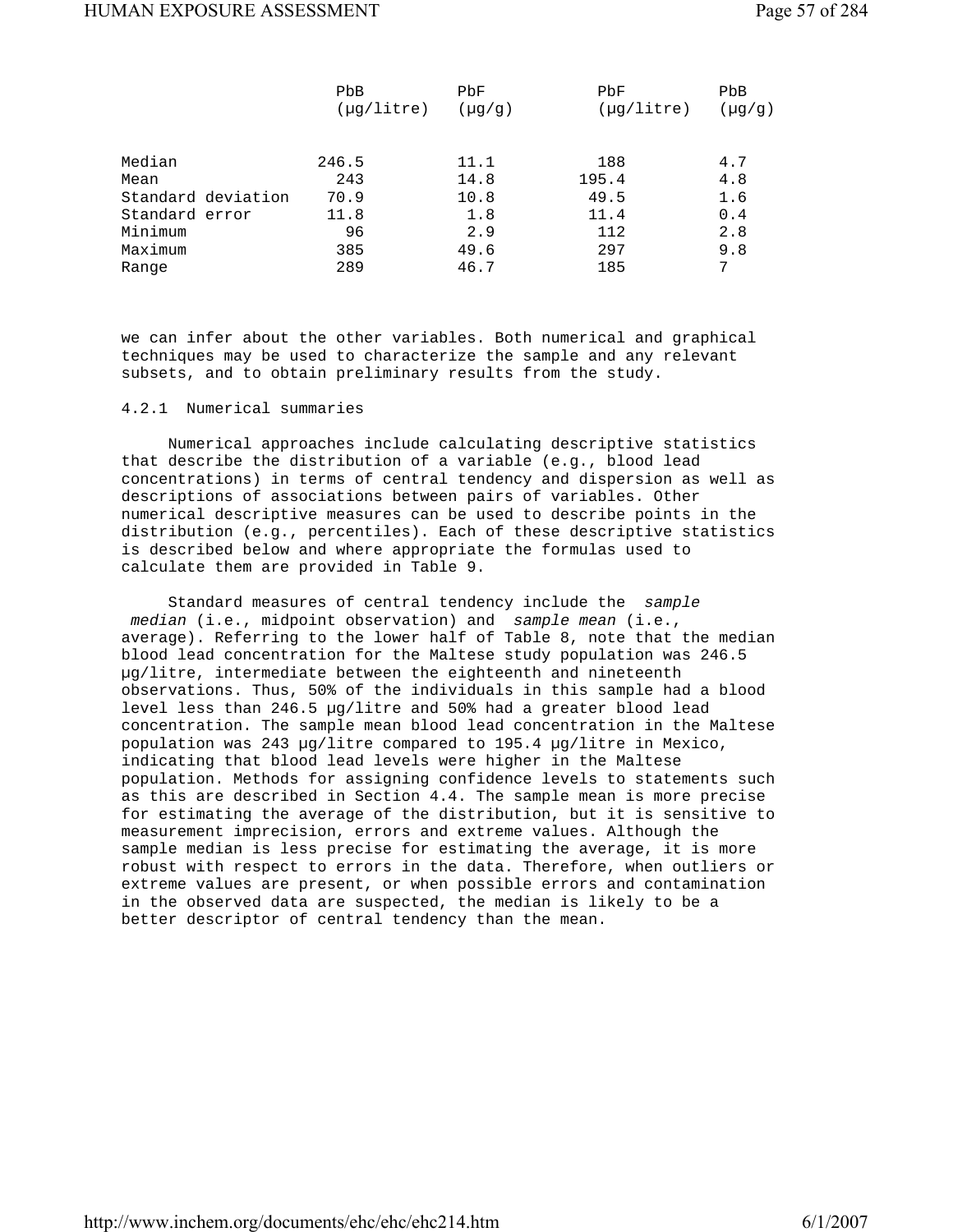Table 8. Formulas for selected descriptive statistics

Sample mean

 $\overline{X} = \frac{\sum_{i=1}^{n} x_i}{\sum_{i=1}^{n} x_i}$ 

Sample variance

 $s^2 = \frac{1}{n-1} \sum_{i=1}^{n} (x_i - \overline{x})^2$ 

Sample standard deviation

$$
s = \sqrt{s^2}
$$

Sample range

range = maximum - minimum

Correlation coefficient

$$
r = \frac{\sum_{i=1}^{n} (x_i - \overline{x})(y_i - \overline{y})}{\sqrt{\left[\sum_{i=1}^{n} (x_i - \overline{x})^2\right] \left[\sum_{i=1}^{n} (y_i - \overline{y})^2\right]}}
$$
(Equation 4.5)

 Standard measures of dispersion include the sample variance, the sample standard deviation and the sample range (formulas in Table 9). These measures describe the spread of the observations. Examination of Table 8 reveals that blood lead concentrations are more variable in the Maltese sample population (standard deviation =  $70.9 \mu q/l$ itre, range = 289 µg/litre) than that in Mexico (standard deviation = 49.5 µg/litre, range = 185 µg/litre). Measures of dispersion are useful for characterizing the degree of variability of a given measure among the members of a study population. As we will see later in this chapter, dispersion is also a key component of some study design issues.

(Equation 4.1)

(Equation 4.2)

(Equation 4.3)

(Equation 4.4)

 The concept of sample percentile is an important aspect of exposure assessment. A sample percentile for a variable in a data set is the value of the data such that at least *p* % are at or below this value, and  $(1 - p)*$  are at or above this value. A percentile is determined by first ordering the sample (i.e., rank from lowest to

 highest) and then identifying the observation that corresponds with the desired fraction of the data set. In the case of blood lead concentrations measured in the Maltese sample population, 283 µg/litre is the 75th percentile since it is the 27th of 36th rank-ordered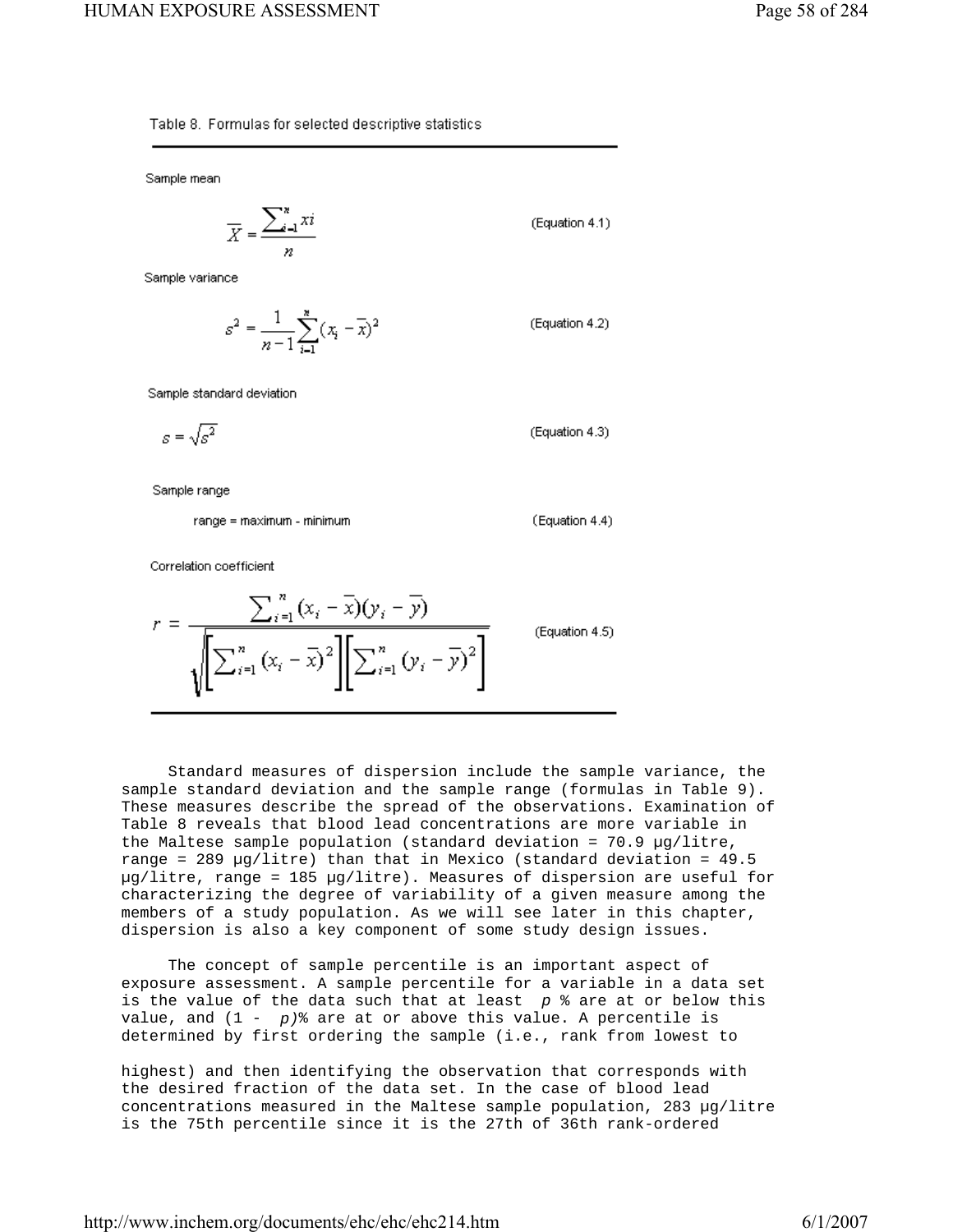values in the data set. Graphical representation of percentiles is discussed in the next section.

 Multivariate summary statistics allow one to evaluate relationships between or among different variables. Most of these examine correlation (the strength of the linear relationship) between variables, where the direction and magnitude of the relationship, or association, is described by the correlation coefficient *(p).* The correlation coefficient ranges from -1 to +1, where negative values indicate an inverse relationship between two variables, positive values indicate a direct relationship, and values near zero, whether negative or positive, indicate a weak relationship. In the example case, the correlation between blood lead and faeces lead in the Maltese study population is 0.57, indicating these biomarkers of lead exposure have a moderate to strong positive association.

#### 4.2.2 Graphical summaries

 Graphical summaries of data provide illustrative information about the distribution of the observed values and associations between variables. Graphical presentations of data can suggest the shape of the distribution and aid in exploring hypothesized relationships between factors included in the study. In many situations and for many exposure analysts, graphical summaries of data convey information more readily than numerical summaries. Fundamental graphical presentation methods are described here. A description of advanced visualization methods may be found in Cleveland (1993) and Tufte (1983, 1997).

#### 4.2.2.1 Histograms

 Histograms are bar charts used to illustrate the relative frequency of values or ranges of values within an exposure metric. Observations are assigned to ranges of the data, and the height of the bar represents the frequency of observations in that range. It is important to note that the choice of ranges can be arbitrary, resulting in many possible different pictures of the results. A histogram of the Maltese blood lead data is shown in Fig. 11. Here, the data were grouped into bins with interval ranges of 25 µg/litre. Blood lead concentrations between 200-225 µg/litre and 275-300 µg/litre were observed the most often. Histograms can be used to illustrate absolute or relative frequency.

## 4.2.2.2 Cumulative frequency diagrams

 Cumulative frequency or probability diagrams can be used to graphically express percentiles of a distribution. A cumulative probability chart for the Maltese blood lead data is shown in Fig. 12. The value associated with a given percentile, or vice versa, can easily be determined from such a figure.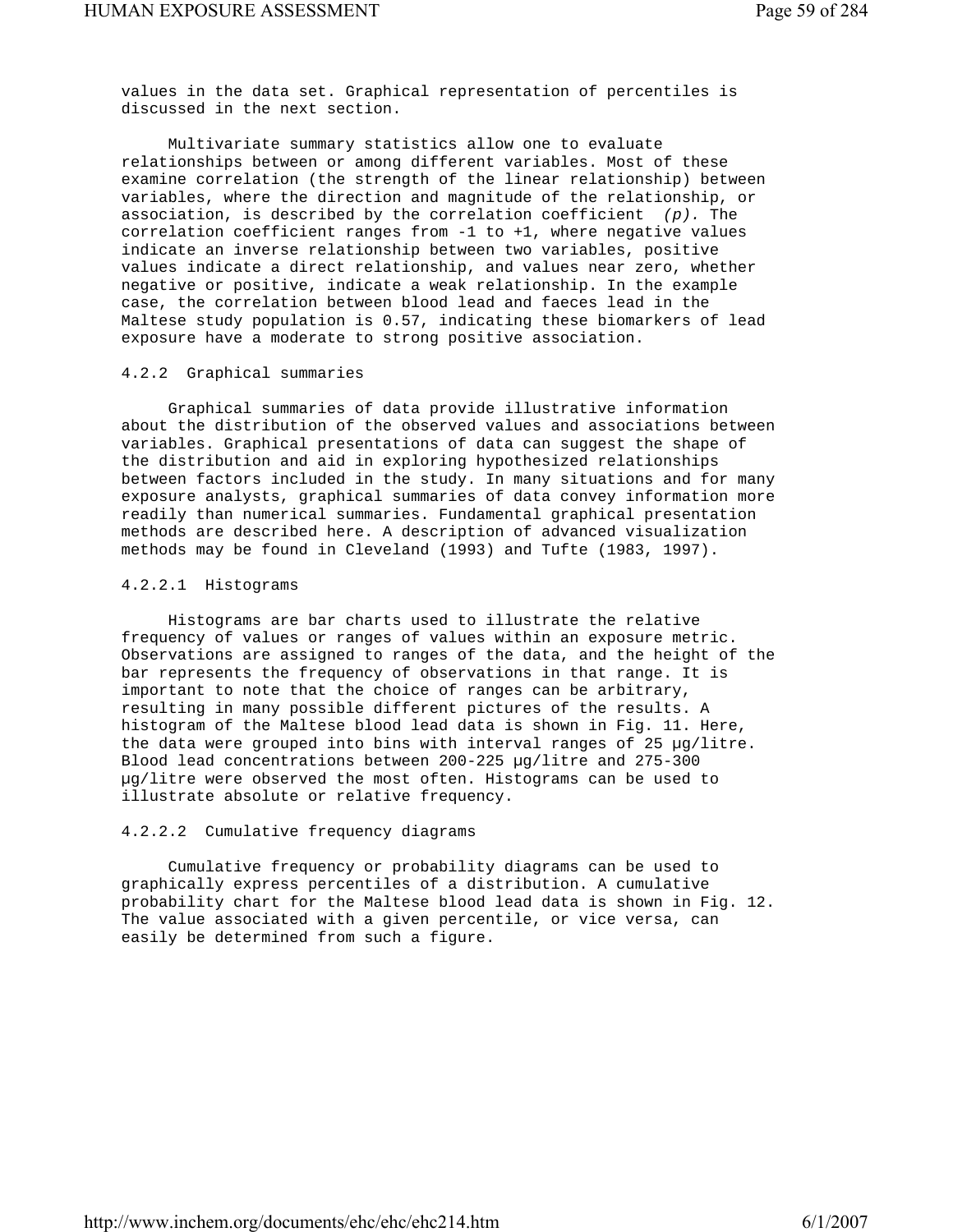

Fig. 11. Histogram displaying Maltese blood lead data (WHO, 1985b)



Fig. 12. Cumulative probability chart of Maltese data (WHO, 1985b)

# 4.2.2.3 Box plots

 A box plot is another approach for graphically describing the distribution of a measurements in an exposure study. Some details of box plots vary among users; however, all of them display the sample median, mean, 25th percentile and 75th percentile. Selected other values, such as 10th and 90th percentiles or 5th and 95th percentiles as well as the extremes (i.e., the minimum and maximum) of the distribution are displayed, too. Fig. 13 shows box plots of the blood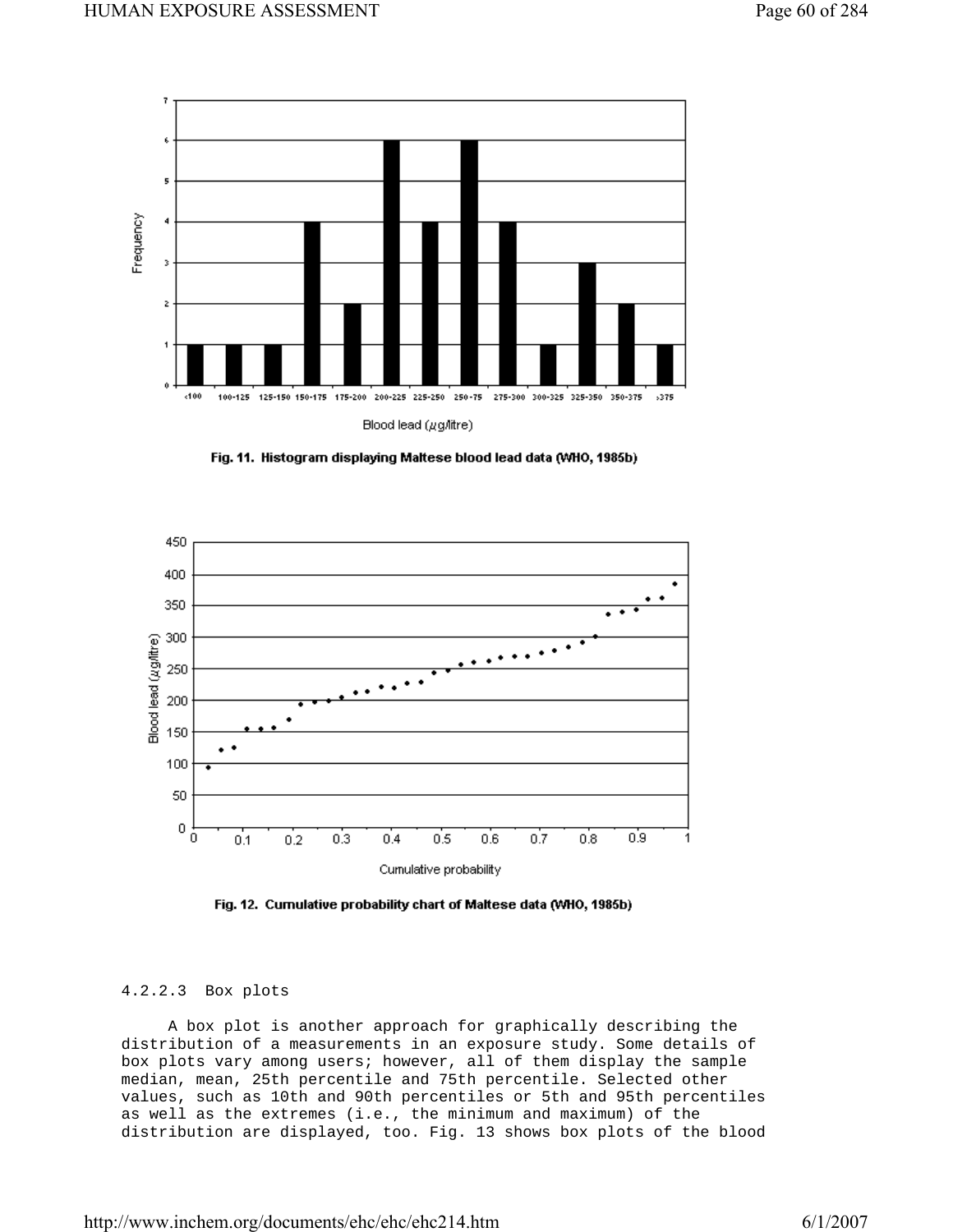lead measurements from the Maltese and Mexican sample populations. The bottom and top horizontal lines of each box denote the interquartile range (i.e., the 25th and 75th percentiles) and the solid horizontal line across the centre indicates the sample median. The dotted line across the box indicates the mean of the distribution. The whiskers on the boxes in Fig. 12 extend to the 10th and 90th percentiles of the distributions, and the open circles denote all observations beyond those percentiles. As illustrated here, box plots are a convenient method for displaying information on the central tendency, dispersion, symmetry and tails of an exposure measure.



Fig. 13. Box plots displaying distribution of blood levels in Malta and Mexico (WHO, 1985b)

### 4.2.2.4 Quantile-quantile plots

 Quantile-quantile plots can be used to compare the distribution of a variable with a different sample or a known distribution. Exposure measures are commonly compared to the normal or lognormal distribution (see section 4.3) for purposes of evaluating whether the normality assumptions inherent in numerous statistical inference methods are met. While a discussion of probability distributions and statistical inference methods is reserved for later in the chapter, a quantile-quantile plot is shown in Fig. 14. Here, the Maltese blood lead data are plotted against the standard normal distribution (see section 4.3). This special form of quantile-quantile plot is known as a *normal probability chart.* Data that form an approximately straight line on such a chart are approximately normally distributed. Data that do not form a straight line follow a non-normal probability distribution.

4.2.2.5 Scatter plots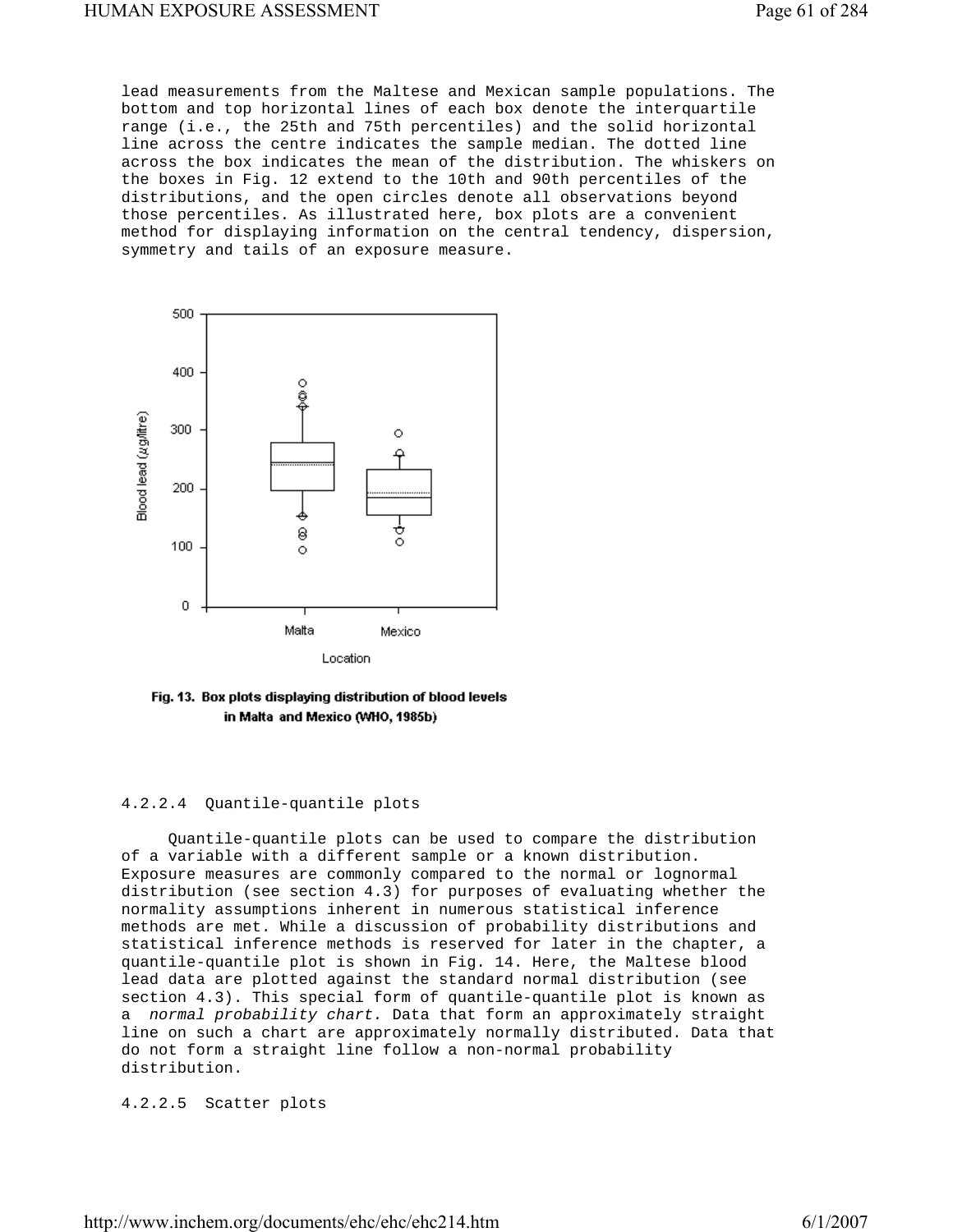Scatter plots display the relationship between two exposure variables measured from the same unit of observation (e.g., a person or location). Scatter plots are useful for graphically illustrating associations that are summarized numerically by correlation coefficients. Possible results include noticeable linear or non-linear trends, the absence of trend (a big "cloud") or a general trend with some observations as outliers. *Outliers* are observations that do not follow the trends of the rest of the data and can strongly affect estimates of associations by masking real effects. Outliers can be the result of measurement error, human error or a correct but abnormal observation. Regardless, all potential outliers should be checked for accuracy and corrected or removed if this is justifiable. Fig. 15 contains a scatter plot of blood lead and faeces lead measurements made concurrently on the Maltese sample population. Note that the plot indicates a positive association between the two measurements, but that the relationship is not  $1 : 1$ , i.e., a unit change in blood lead levels is not accompanied by a constant change in blood faeces concentrations. This observation is consistent with the correlation coefficient between these measures of 0.57 that was noted in the previous section.

### 4.3 Probability distributions

 Most exposure measurements can be considered random variables; that is, the different values obtained for a measurement of a given type are a function of a set of causative variables that may or may not be known to the analyst (Ott, 1995). Statistics allows for analysis of random variables by incorporation of variation through probability. This addition of variation allows for the generalization of results to populations larger or different than the sample under consideration.



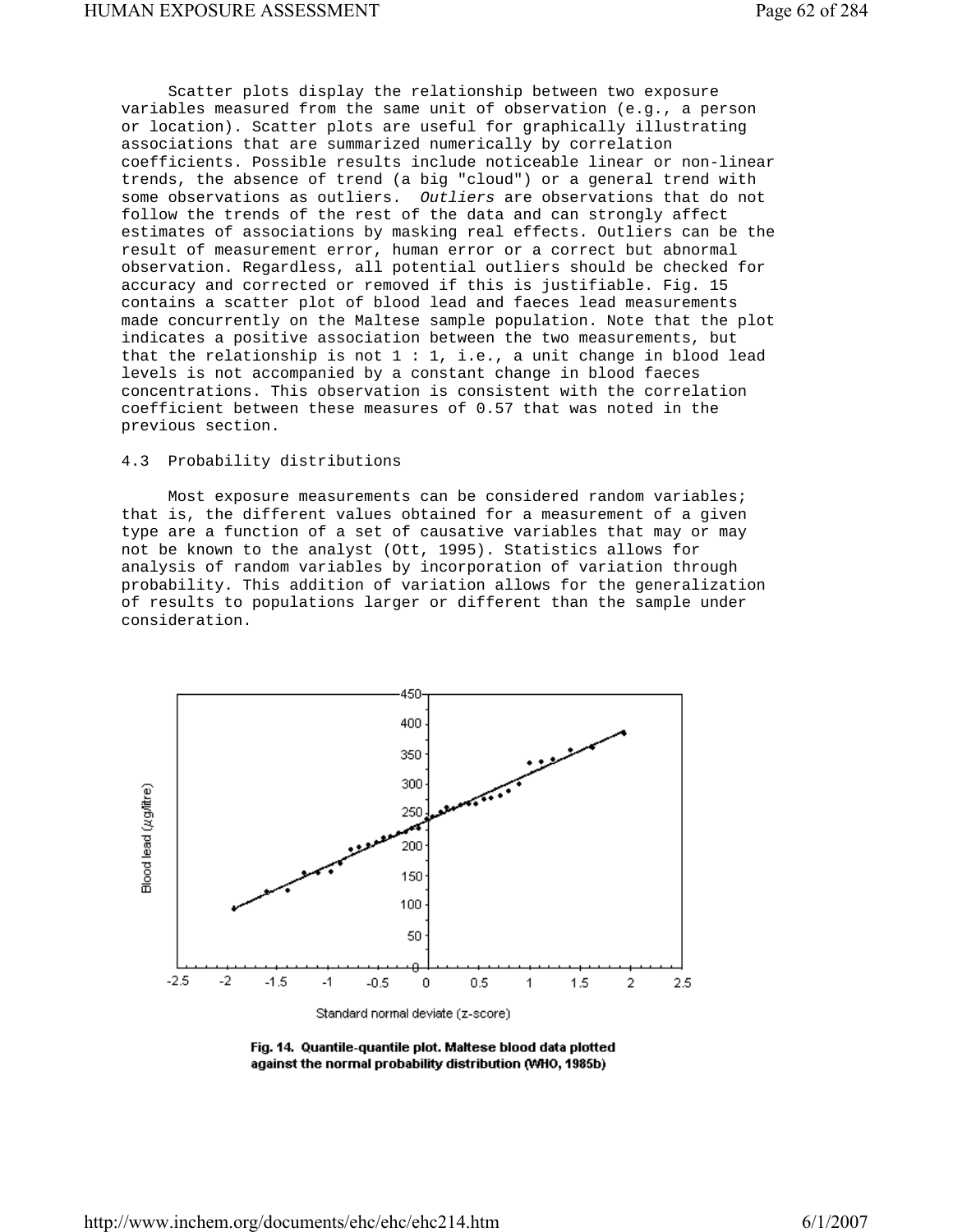

Fig. 15. Scatter plot of blood lead and faeces lead data from Malta (WHO, 1985b)

 Continuous probability distributions are described by their probability density function (PDF), which provides the probability of an outcome taking values in a small interval, and by their cumulative distribution function (CDF), which describes the probability of an outcome being less than a particular value. The PDF and CDF are directly analogous to the concepts of a histogram and cumulative probability distribution discussed in Section 4.2.

 Probability models are used to make statements such as, "The probability that the daily maximum ozone concentration will be greater than 120 ng/litre today is 0.08." Such estimates can be based upon empirical evidence (i.e., by looking at the number of observed concentrations greater than 120 ng/litre in comparison with the total number of observed concentrations) or by choosing a distribution and parameters that describe the observed data. An example of the latter would be to model the distribution of blood lead levels in Maltese subjects as normally distributed with a mean of 243 µg/litre and standard deviation of 70.9 µg/litre and to use the properties of the distribution to estimate the probability. The amount of confidence in the accuracy of the estimates is related to the amount of data available and the sampling scheme used to collect the data, as well as the degree to which the mathematical distribution fits the observed data.

 Two standard distributions commonly used in exposure assessment for modelling continuous outcomes are the *normal* and the *lognormal* distributions. The *binomial* and *Poisson* distributions are often used in exposure studies as well. Many other probability distributions are available which have more flexibility (Johnson & Kotz, 1970a,b), but these four are frequently used and thus warrant attention here.

4.3.1 Normal distribution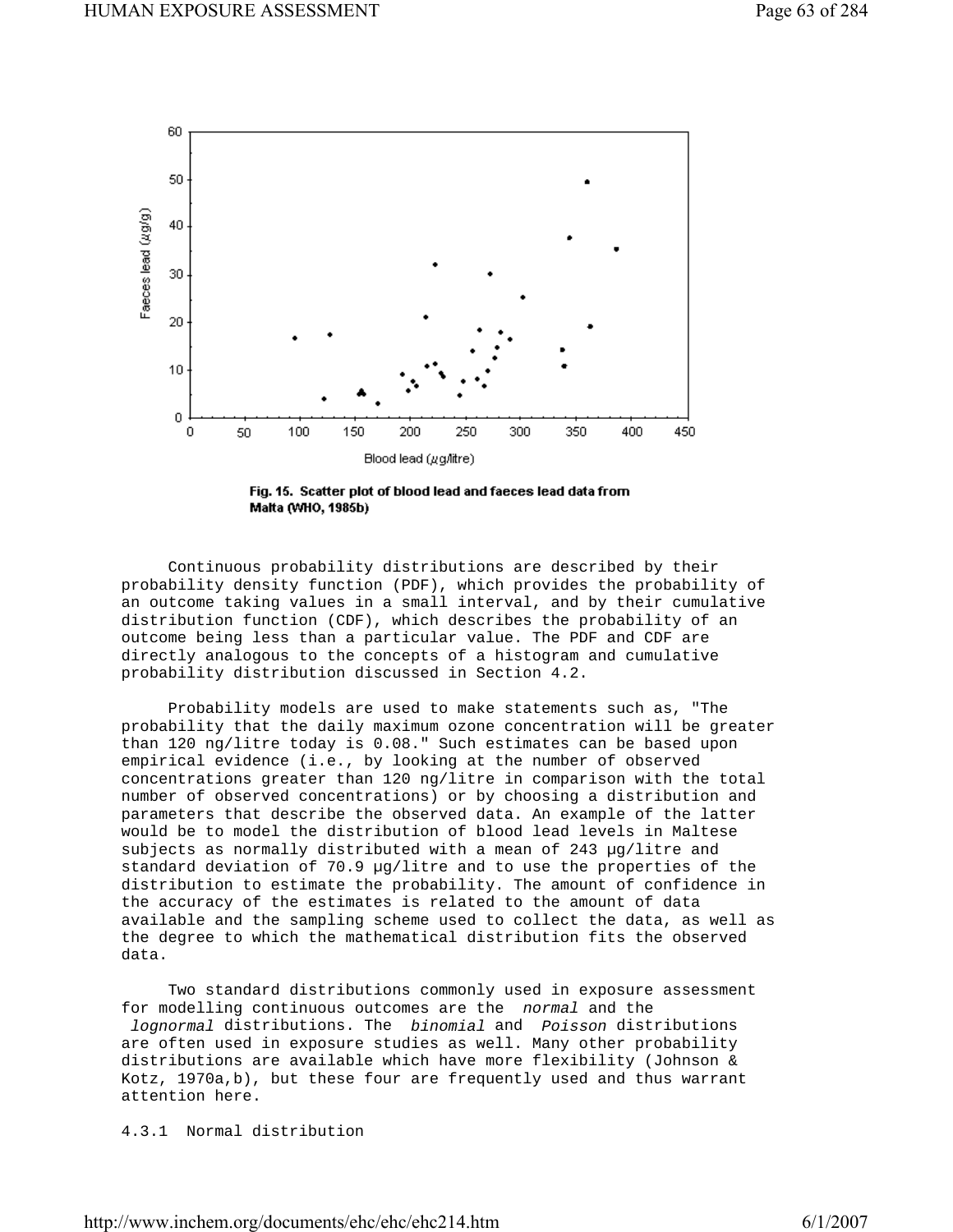The normal distribution, also known as the *Gaussian distribution,* is one of the most important statistical distributions. It is characterized by a symmetric, bell-shaped frequency distribution and is commonly used as a basis for analysis of environmental exposure data. Usually, a random variable *(X)* that follows a normal distribution with mean  $\mu$  and variance rho<sup>2</sup> is denoted by  $X \sim N(\mu, rho^2)$ . The probability density function of the normal distribution with parameters  $\mu$  and rho<sup>2</sup> is given in Table 10.

 Since the cumulative distribution function cannot be integrated in a closed form, the best we can do is to numerically compute the integral. The values  $\mu = 0$  and rho = 1 specify the *standard normal distribution.* The values of the CDF for the standard normal distribution have been tabulated and are available from most statistical textbooks and computer packages. The capital letter *Z* is

 usually reserved to denote a standard normal random variable, i.e., *Z* ~ N(0,1). The normal distribution ranges from positive infinity to negative infinity and is symmetric. Equation 4.7 can be used to transform any normal random variable *X* to a standard normal random variable (Table 10). Standardized normal random variables are useful for computing the probability of an event occurring, e.g., the likelihood that someone in Malta has a blood lead concentration greater than 384 µg/litre. Assuming the Maltese blood lead data presented earlier are representative of the general population and the blood lead concentrations are approximately normally distributed, the standard normal distribution can be used to calculate the desired probability.

## 4.3.2 Lognormal distribution

 Many exposure measurements are strictly positive and right skewed (i.e., asymmetric). Examples include the size distribution of suspended particulate matter, personal exposures to various air pollutants and human time-activity patterns. The lognormal distribution is one possible model for describing data with these characteristics. The natural log (ln) transform of a lognormally distributed random variable has the properties of a normally distributed random variable. In other words, the distribution defined by the mean  $(\mu_{\ln x})$  and standard deviation (rho<sub>ln x</sub>) of the ln-transformed values is bell-shaped and symmetric and can be standardized according to the procedure outlined in the previous section. Exponentiation of  $\mu_{\ln x}$  and rho<sub>ln x</sub> gives values termed the geometric mean (GM) and geometric standard deviation (GSD), respectively. The GM and GSD can also be used to define a lognormally distributed exposure measure.

 A histogram of the blood faeces data from the Maltese sample population is presented in Fig. 16a. The data depart from normality as they are clearly right skewed. The histogram in Fig. 16b shows that the ln-transformed values are approximately symmetric and indicates that the data approximate a lognormal distribution rather than a normal distribution. In this data set,  $\mu_{\ln x} = 2.5$  and rho<sub>ln x</sub> = 0.7 with corresponding GM =  $e^{2.5}$  = 11.8 µg/litre and GSD =  $e^{0.7}$  = 2.0. The degree to which the lognormal distribution accurately describes the data can be evaluated by plotting the raw data on lognormal probability paper. This procedure is identical to that described in relation in to Fig. 13, except that the *y* axis is expressed on a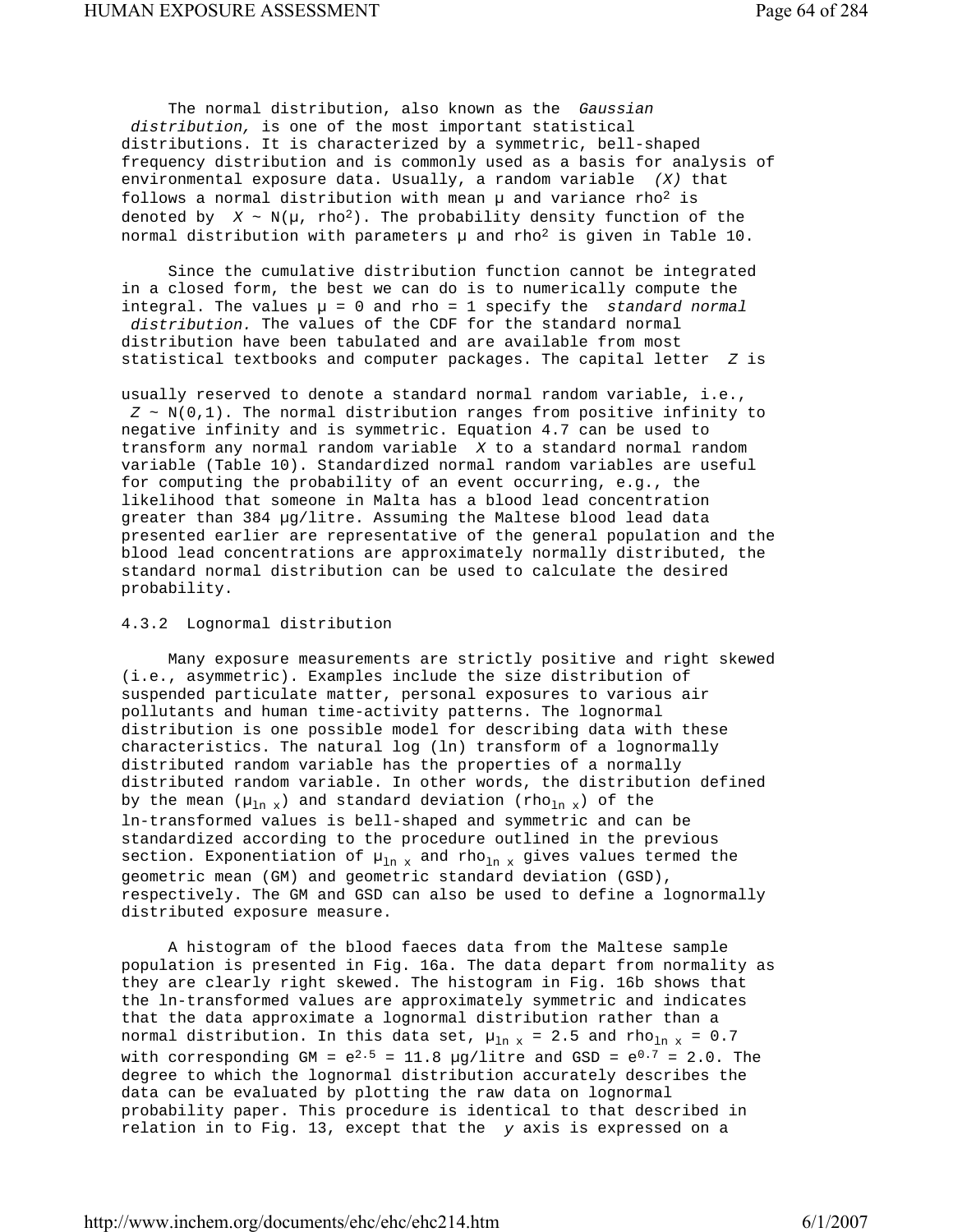logarithmic scale. The Maltese faecal lead data are plotted on lognormal probability paper in Fig. 17. The nearly straight line formed by the faecal lead measurements displayed on a logarithmic scale versus *Z* indicates that the data are approximately lognormally distributed.

# 4.3.3 Binomial distribution

 In some situation, the analyst may be interested in characterizing the frequency of a binary exposure outcome (e.g., yes/no; true/false). The binomial distribution is useful for modelling

Table 10. Density functions for selected probability distributions and related formulas

Normal distribution

$$
f(x, \mu, \sigma^2) = \frac{1}{2\pi\sigma^2} \exp\left\{-\frac{1}{2}\left(\frac{x-\mu}{\sigma}\right)^2\right\}
$$

Equation (4.6)

Transformation to the standard normal random variable

$$
Z = \frac{X - \mu}{\sigma}
$$
 Equation (4.7)

Bionomial probability distribution

$$
P_k = \binom{n}{k} p^k (1-p)^{nk}
$$
 Equation (4.8)

with mean

$$
E(k) = np \qquad \qquad \text{Equation (4.9)}
$$

and variance

$$
Var(k) = np(1-p)
$$
Equation (4.10)

Poisson probability distribution

$$
P_{\lambda} = \frac{e^{-\pi} \lambda^2}{n!}
$$
 Equation (4.11)

FIGURE 16a;V214EH21.BMP

FIGURE 16b;V214EH22.BMP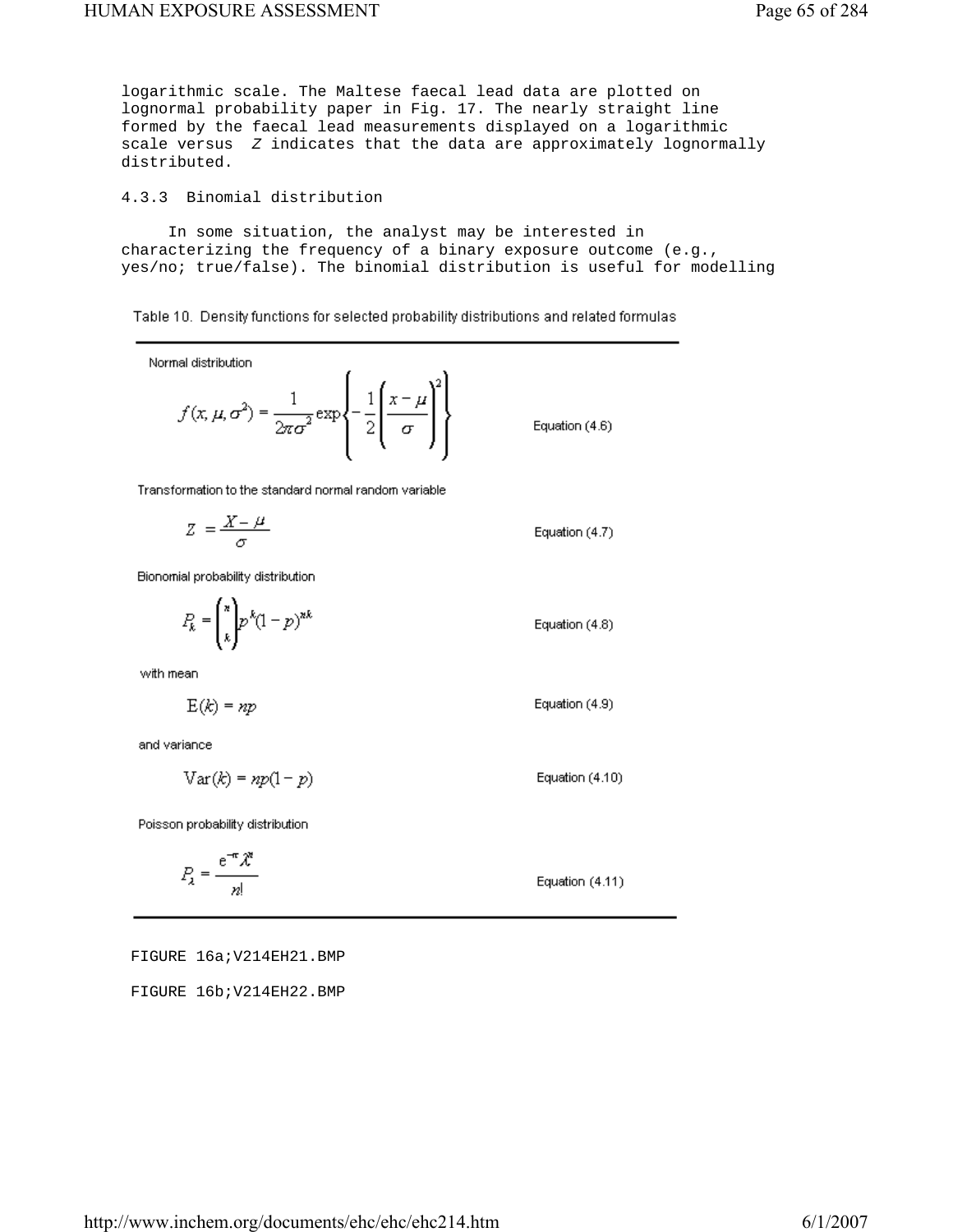

Fig. 17. Faecal lead data from the Maltese sample population plotted on lognormal probability paper (WHO, 1985b)

 binary responses. The possible responses can be generally labelled as success or failure. Often we are not interested in a single outcome, but rather in the number of successes *(k)* and failures *(n - k)* for a specific number *(n)* of repeated independent trials for the outcome. The probability of exactly *k* successes in n independent trials, given a probability of success *(p)* in a single trial, is given by the binomial probability distribution  $(P_k)$  in Table 10.

 For example, assume daily exceedances of an ozone air quality standard are independent events in a study of 1-year and 3-year time periods. Let *k* be a random variable describing the total number of exceedances encountered in a 1-year period ( *n* = 365 days). Further assume from historical data that the expected number of exceedance days each year is 1, thus  $p = 1/365 = 0.00274$ . The calculated probabilities of *k* days of exceedance per year are shown in Table 12. Examination of the resulting probabilities in this example reveals a right-skewed distribution with the greatest probability occurring between  $k = 0$  and  $k = 4$  days.

### 4.3.4 Poisson distribution

 Some exposure-related measurements are expressed as a rate of discrete events, i.e., the number of times an event occurs per unit time, such as the frequency (times per week) that a person consumes an ocean fish containing a methylmercury concentration greater than 5.0 ppm. The Poisson distribution is used for describing potentially unlimited counts or events that take place during a fixed period of time (i.e., a rate), where the individual events are independent of

 one and other. The Greek letter lambda is typically used to denote the average or expected number of counts per unit time. In a Poisson distribution, the parameter lambda also describes the variance of the random variable. We can think about this intuitively by noting that as the expected number of counts or events increases (i.e., the rate of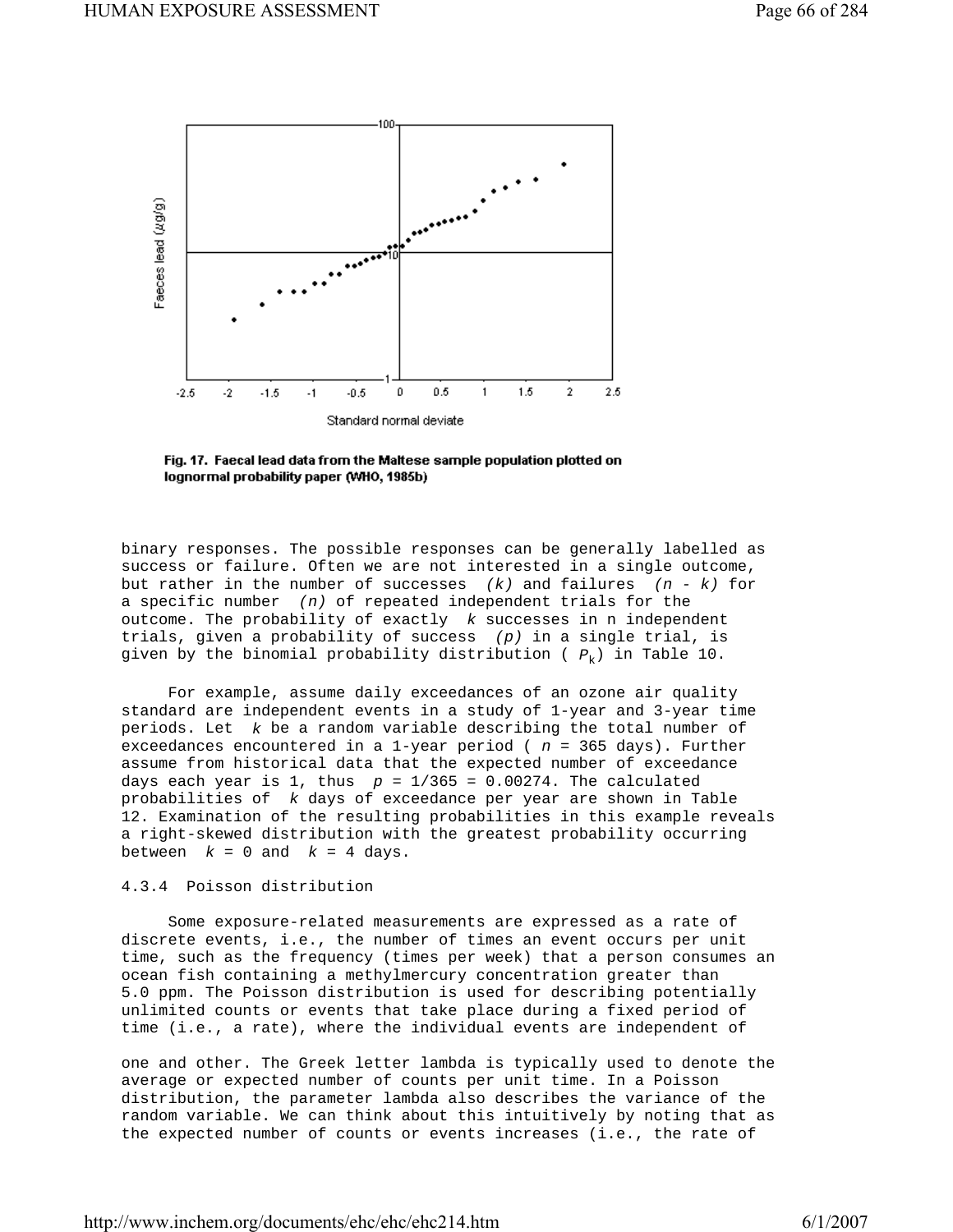events increases), the amount of variability should increase as well. For example, if we expect a count of 1 then it is not too difficult to imagine observing 0 or 2. Likewise, if we expect a count of 20 000 then it is not difficult to imagine 20 100 or 19 900 as reasonable observations. However, the variance is definitely larger in the second case. The formula used to compute the probability of a specific number of counts being observed over a fixed time interval is listed in Eq. 4.11 of Table 10.

 For example, the Poisson distribution can be used in an exposure model to characterize the frequency with which a person comes in contact with a contaminant; say, the number of times per day a person encounters benzo *[a]*pyrene associated with environmental tobacco smoke. Assume that based on existing data, the expected number of encounters is anticipated to be 2 per day. Using Eq. 4.11, with lambda = 2, there is a 9% chance that an individual will have 4 (i.e., *n* =4) encounters with benzo *[a]*pyrene on a given day. Subject to limitations associated with the independence assumption noted above, the Poisson distribution can be a useful exposure modelling tool.

### 4.4 Parametric inferential statistics

 Inferential statistics is the process of using the observed data and assumptions about the distribution and variation of the data to draw conclusions. The two complementary components of inference are *parameter estimation* (either point or interval estimation) and *hypothesis testing.* Only frequentist, or classical, inference will be discussed here. However, Bayesian statistical inference, as well as decision theory, can be valuable for incorporating other aspects such as prior belief and loss into a statistical analysis, and they are worth consideration. Further information on Bayesian statistics may be found in Carlin & Louis (1996).

### 4.4.1 Estimation

 Exposure measurement data can be used to estimate the parameters of a model (e.g., a probability distribution), especially those that describe the mean and variance of the variable. The two types of common reported estimates are *point estimates* and *interval estimates.*

 Point estimation for quantities is commonly performed using maximum likelihood, ordinary least squares or weighted least squares methods. All estimates are chosen because they optimize (i.e., find the maximum or minimum of) some objective function such as the likelihood function or squared error function. One example is the sample mean for the population mean when the data are normal, using maximum likelihood, or for any data, using least squares.

 Two different forms of interval estimation are used to characterize variability in point estimates. The first is based on error propagation and is the result of simulating data to see what distribution of results might be expected under the model; the second is the usual statistical notion of confidence intervals. This approach focuses more on the variability of a modelled outcome due to variability of the input, and is useful in designing studies and determining which factors will have the greatest effect on the variability of the exposures. These procedures are described more fully in Chapter 6.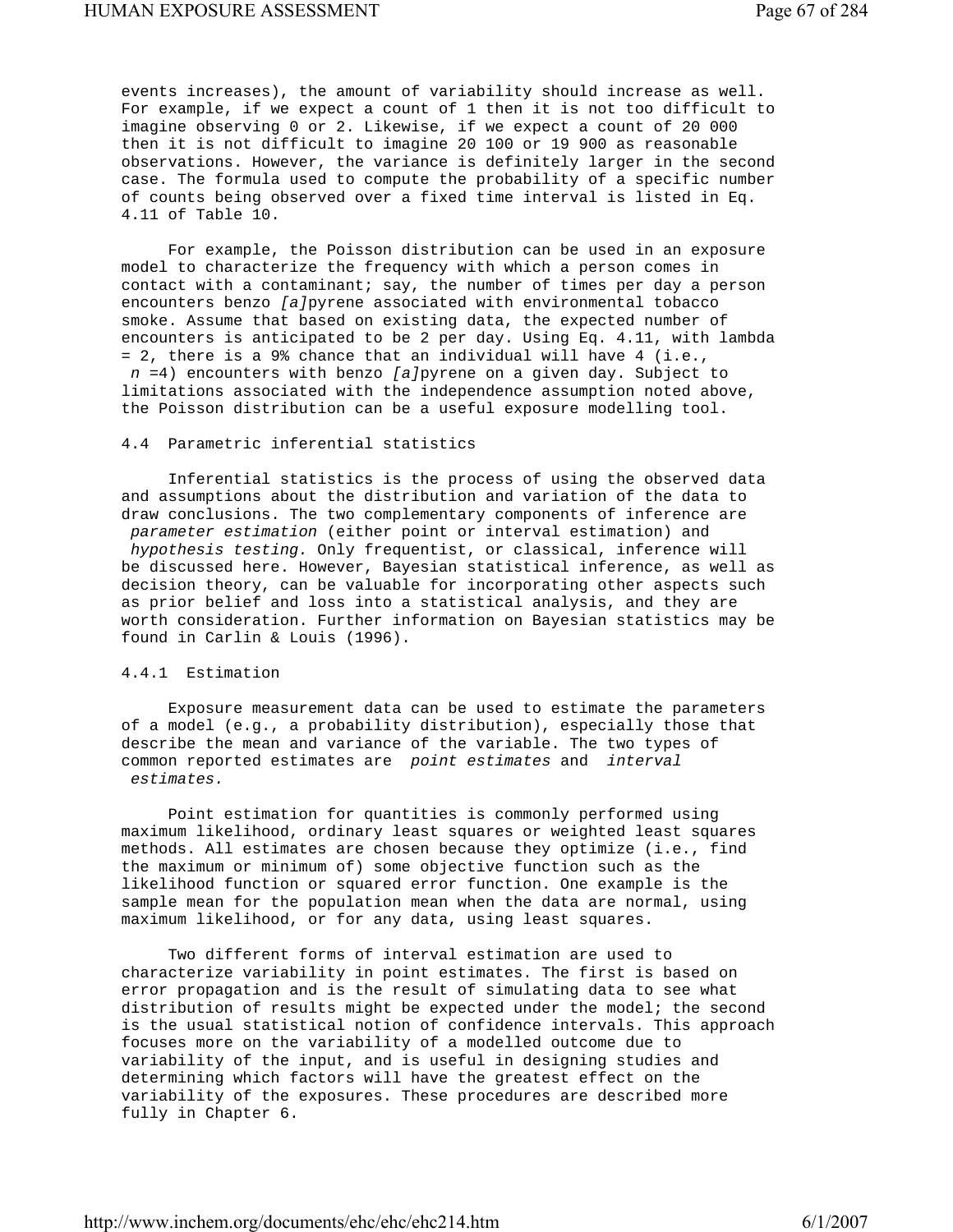The second form of interval estimate, the statistical (1-alpha)% confidence interval, gives a range of estimates, for a parameter, which is generated in a manner such that it contains the true parameter value (1-alpha)% of the time. For a normally distributed random variable, a one-sided confidence interval for the estimate of the mean is derived from the standard error and  $Z_{1-\text{alpha}}$ , while

 $Z_{1-\text{alpha}/2}$  is used for a two-sided confidence interval. The standard error (rho×) is an expression of uncertainty about the mean and is calculated as the standard deviation divided by the square root of the number of observations *(n)* (Table 9). Continuing with the example from the Maltese study, the standard error of the blood lead sample data is  $11.8 \text{ µg/litre}$  (Table 8). For alpha = 0.05, the two-sided 95% confidence interval about the estimated mean is computed as 243  $\mu$ g/litre ± 23.1  $\mu$ g/litre, where the latter is equal to  $Z_{1-(\text{alpha}/2)}$  × rho× or 1.96 × 11.8 (Table 11). Details of this procedure and related considerations may be found in most introductory statistics textbooks, for example Kleinbaum et al. (1988).

### 4.4.2 Measurement error and reliability

 The term measurement error refers to the accuracy and precision of a given sample collection and analysis methodology. *Accuracy*  describes the degree to which a measurement is free of bias. *Bias* is systematic deviation in a measurement from the true value of the process being measured. *Precision* refers to the reproducibility of a particular measurement system. Measurement reliability is a closely related concept in that a measurement with a high degree of accuracy and precision can be considered to be more reliable than one with a low degree of accuracy and precision. Additional information on measurement error and reliability is contained in Chapter 11, where the topic is discussed in the context of QA in exposure studies. Methods for assessing the accuracy of an exposure measure are also discussed in Chapter 11. Here, an approach for quantitatively estimating the precision of an exposure measurement system is presented.

 Statistical analysis of environmental samples collected simultaneously in space and time can be used to estimate the precision of a measurement method. Such samples are often referred to as *duplicates* and are often collected in pairs. The difference in the measurement parameter (e.g., concentration) between a duplicate pair

Table 11. Standard normal cumulative probabilities

| $\mathbf{z}$ | p(Z < z) | $\mathbf{z}$ | p(Z < z) |
|--------------|----------|--------------|----------|
|              |          |              |          |
| $-4.265$     | 0.00001  | 0            | 0.50     |
| $-3.891$     | 0.00005  | 0.126        | 0.55     |
| $-3.719$     | 0.0001   | 0.253        | 0.60     |
| $-3.291$     | 0.0005   |              |          |
| $-3.090$     | 0.001    | 0.385        | 0.65     |
| $-2.576$     | 0.005    | 0.524        | 0.70     |
| $-2.326$     | 0.01     | 0.674        | 0.75     |
|              |          | 0.842        | 0.80     |
| $-2.054$     | 0.02     | 1.036        | 0.85     |
| $-1.960$     | 0.025    |              |          |
| $-1.881$     | 0.03     | 1.282        | 0.90     |
|              |          |              |          |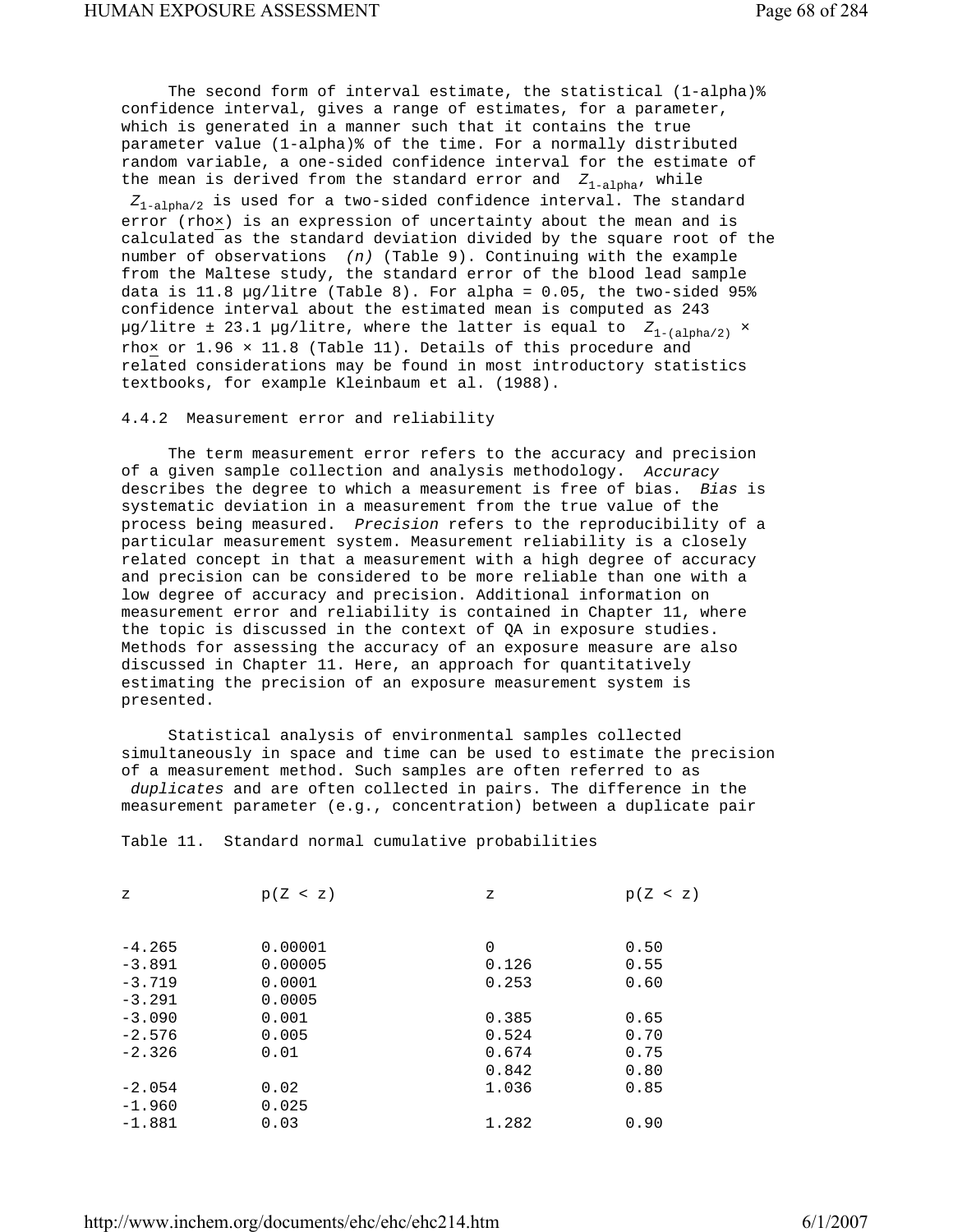| $-1.751$    | 0.04 | 1.341 | 0.91    |
|-------------|------|-------|---------|
| $-1.645$    | 0.05 | 1.405 | 0.92    |
|             |      | 1.476 | 0.93    |
| $-1.555$    | 0.06 | 1.555 | 0.94    |
| $-1.476$    | 0.07 |       |         |
| $-1.405$    | 0.08 | 1.645 | 0.95    |
| $-1.341$    | 0.09 | 1.751 | 0.96    |
| $-1.282$    | 0.10 | 1.881 | 0.97    |
|             |      | 1.960 | 0.975   |
| $-1.036$    | 0.15 | 2.054 | 0.98    |
| $-0.842$    | 0.20 |       |         |
| $-0.674$    | 0.25 | 2.326 | 0.99    |
| $-0.524$    | 0.30 | 2.576 | 0.995   |
| $-0.385$    | 0.35 | 3.090 | 0.999   |
|             |      | 3.291 | 0.9995  |
| $-0.253$    | 0.40 | 3.719 | 0.9999  |
| $-0.126$    | 0.45 | 3.891 | 0.99995 |
| $\mathbf 0$ | 0.50 | 4.265 | 0.99999 |
|             |      |       |         |

 is indicative of the precision of the collection and analysis methodology. Descriptive statistics generated from a set of differences between duplicate samples can be used to characterize the average degree of precision as well as variability in precision.

 Consider a hypothetical study of respirable particulate matter (RSP) in outdoor air where 20 duplicate pairs of 24-h average measurements were made. Assume the average 24-h average concentration among the 40 measurements was 50  $\mu$ g/m<sup>3</sup>. Further assume that the distribution of differences between the 20 pairs of duplicate samples was normally distributed with a mean and standard deviation of 5 and 1 µg/m<sup>3</sup>, respectively. On average, then, a single measurement can be expected to be within 5  $\mu g/m^3$  of the actual concentration. Utilizing

 Table 12. Probability distribution for the number of exceedances, using the with expected number of exceedances of 1.0

|                               | 1-Year period             |                                        | 3-Year peri            |                |
|-------------------------------|---------------------------|----------------------------------------|------------------------|----------------|
| Number of<br>exceedances<br>k | Probability<br>$pk \{k\}$ | Cumulative<br>probability<br>$Fk\{k\}$ | Probability<br>$PM{k}$ | Cu<br>pr<br>FМ |
| $\mathbf 0$                   | 0.36737                   | 0.36737                                | 0.04958                | 0.             |
| $\mathbf{1}$                  | 0.36838                   | 0.73576                                | 0.14916                | $0$ .          |
| 2                             | 0.18419                   | 0.91995                                | 0.22414                | $0$ .          |
| 3                             | 0.06123                   | 0.98118                                | 0.22435                | $0$ .          |
| 4                             | 0.01522                   | 0.99640                                | 0.16826                | $0$ .          |
| 5                             | 0.00302                   | 0.99942                                | 0.10086                | $0$ .          |
| 6                             | 0.000498                  | 0.999920                               | 0.05034                | 0.             |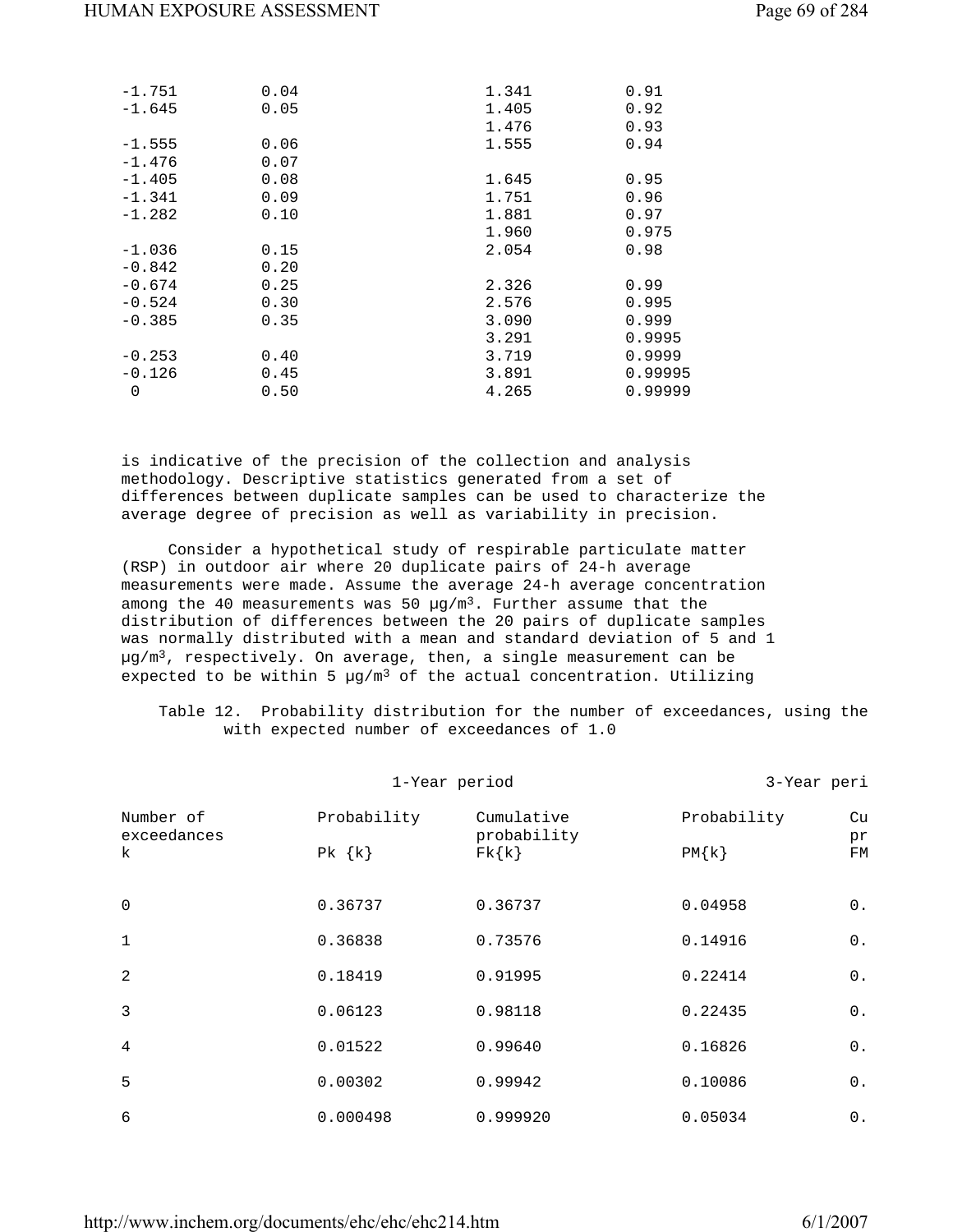| $\mathbf{r}$ | 0.000070    | 0.9999904 | 0.02152 | 0. |
|--------------|-------------|-----------|---------|----|
| 8            | 0.0000086   | 0.9999989 | 0.00804 | 0. |
| 9            | 0.0000009   | 0.9999999 | 0.00267 | 0. |
| 10           | 0.00000009  | 0.9999999 | 0.00080 | 0. |
| 11           | 0.000000008 | 0.9999999 | 0.00022 | 0. |
| 12           | 0.000000001 | 0.9999999 | 0.00005 | 0. |

 concepts presented in Chapter 4.4.1, a single measurement can be expected to be within approximately  $3-7 \mu q/m^3$  of the true concentration 95% of the time, i.e., within ±2 standard deviations of the average difference.

 For a probability distribution, the coefficient of variation is defined as the ratio of the standard deviation to the point estimate of the mean. In this way, the coefficient of variation error describes the degree of dispersion of a data set relative to a measure of its central tendency. The coefficient of variation provides a quantitative estimate of the relative degree of variability among the observations

 in a data set. Using data from the hypothetical example described above, the coefficient of variation among the pairs of duplicate samples is 0.2. Thus, on average, a single measurement can be expected to be within 20% of the actual concentration.

## 4.4.3 Hypothesis testing and two-sample problems

 Exposure assessments are often performed to determine whether the level of exposure to a pollutant is different between two or more groups of people or locations or periods of time. Additional attributes typically considered to be determinants of exposure include any number of demographic factors (e.g., age, gender, ethnicity) and behaviour patterns. This section describes the statistical procedure used to address this type of study objective.

 Statistical hypothesis testing is a procedure where a choice is made between two hypotheses that are not weighed equally; the null and the alternative. The *null hypothesis* typically reflects what can be stated with confidence about a particular phenomenon on the basis of existing information. In practice, concluding that the null hypothesis is false indicates that the data provide strong evidence for a departure from conventional wisdom or practice. Thus, hypothesis tests are generally constructed such that the conclusion will lie with the null unless the evidence strongly suggests otherwise.

Two types of errors can arise from hypothesis testing:

- \* concluding that the alternative hypothesis is true when it is in fact false (false negative)
- \* concluding that the null hypothesis is true when in fact it is false (false positive).

The first type of error is known as a *type I error* and the second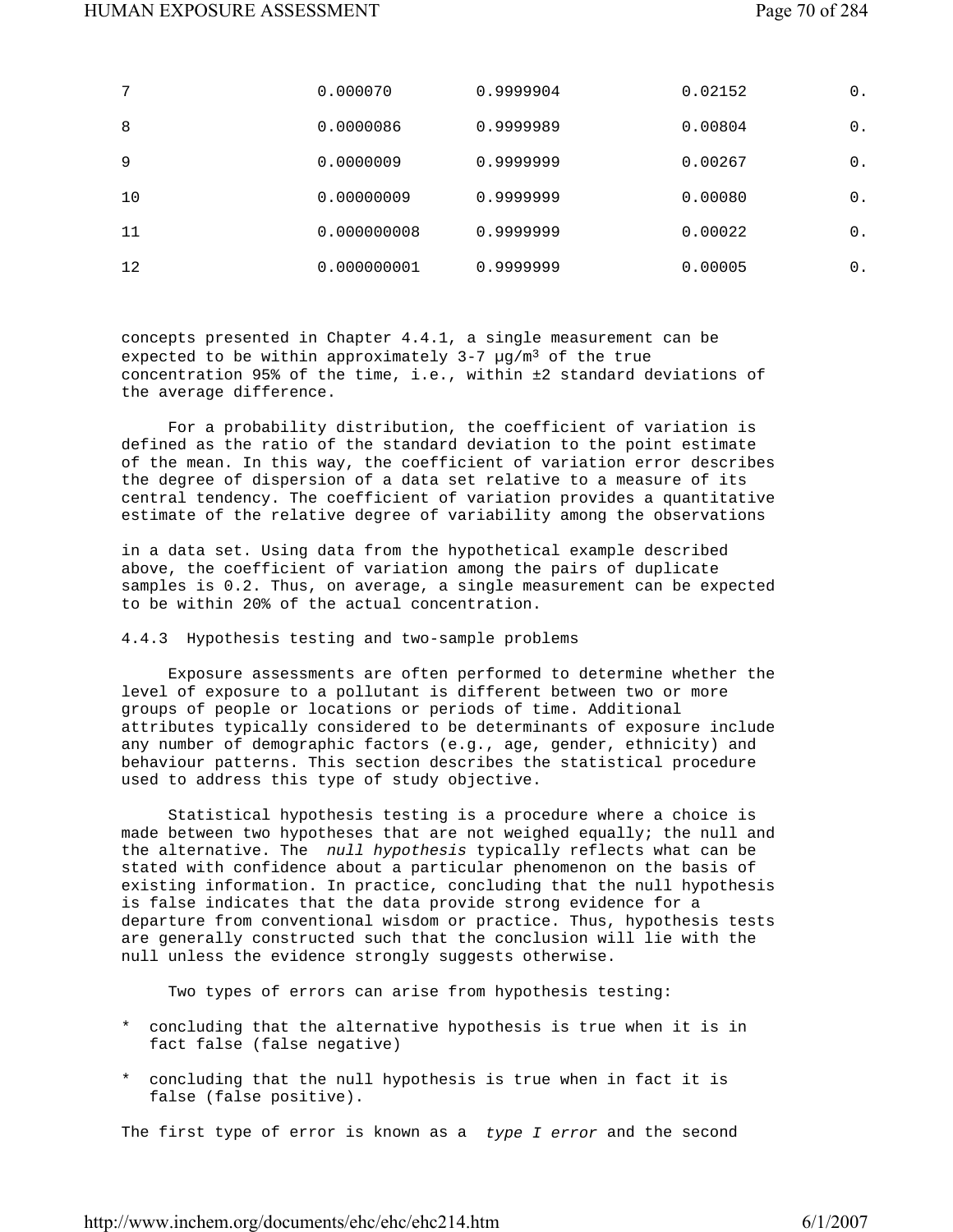one is a *type II error.* The probability of a type I error is denoted by alpha and the probability of a type II error by ß. Only alpha is considered in the construction of the hypothesis test. However, as described later, both type I and type II errors are considered in sample size determinations.

 The general procedure for common tests that try to determine if some factor has an effect on the exposure outcome is as follows: a test statistic is constructed whose value is known if the null hypothesis is true. For example, if the null hypothesis is that the population mean is 1 (H<sub>0</sub>:  $\mu$ =1), then under the null hypothesis,  $\times$  = 0, where  $\times$  is the sample mean. Next, adjustments are made so that the distribution of this test statistic is known. For example, with *s* denoting the sample standard deviation and *n* the sample size, the test statistic *T* defined by Eq. 4.12 in Table 13, where *T* has a distribution which follows a *t-*distribution with *n*-1 degrees of freedom. Now, using the known distribution of the test statistic, we construct ranges of values for which we reject (rejection region) and

 fail to reject (acceptance region) the null hypothesis. The rejection region is any area which has probability alpha, usually chosen to correspond to likelihoods between 0.025 and 0.05.

| Table 13. Formulas used for hypothesis testing. |  |  |  |  |  |  |  |  |  |
|-------------------------------------------------|--|--|--|--|--|--|--|--|--|
|-------------------------------------------------|--|--|--|--|--|--|--|--|--|

**7-statistic** 

$$
T = \frac{x - \mu}{s / \sqrt{n}}
$$

(Equation 4.12)

Two-sample t-statistic

$$
t = \frac{\overline{x}_1 - \overline{x}_2 - \Delta_0}{\sqrt{(s_1^2/n_1) + (s_2^2/n_2)}}
$$
 (Equation 4.13)

 A large number of problems in exposure assessment involve the comparison of two groups, for example, control and treatment; old method and new method; or normal and abnormal. If we focus on the location problem, where the means or the medians are compared, then depending on the assumptions we make with regard to the data, different tests can be performed. Assumptions typically made include:

- \* The data consist of a random sample from population 1 ( $X_{1,i}$ ,  $i = 1, \ldots, n$ , and a random sample from population 2 ( $X_{2,i}$  =  $1, \ldots, n_2)$
- \* The two samples are independent of each other.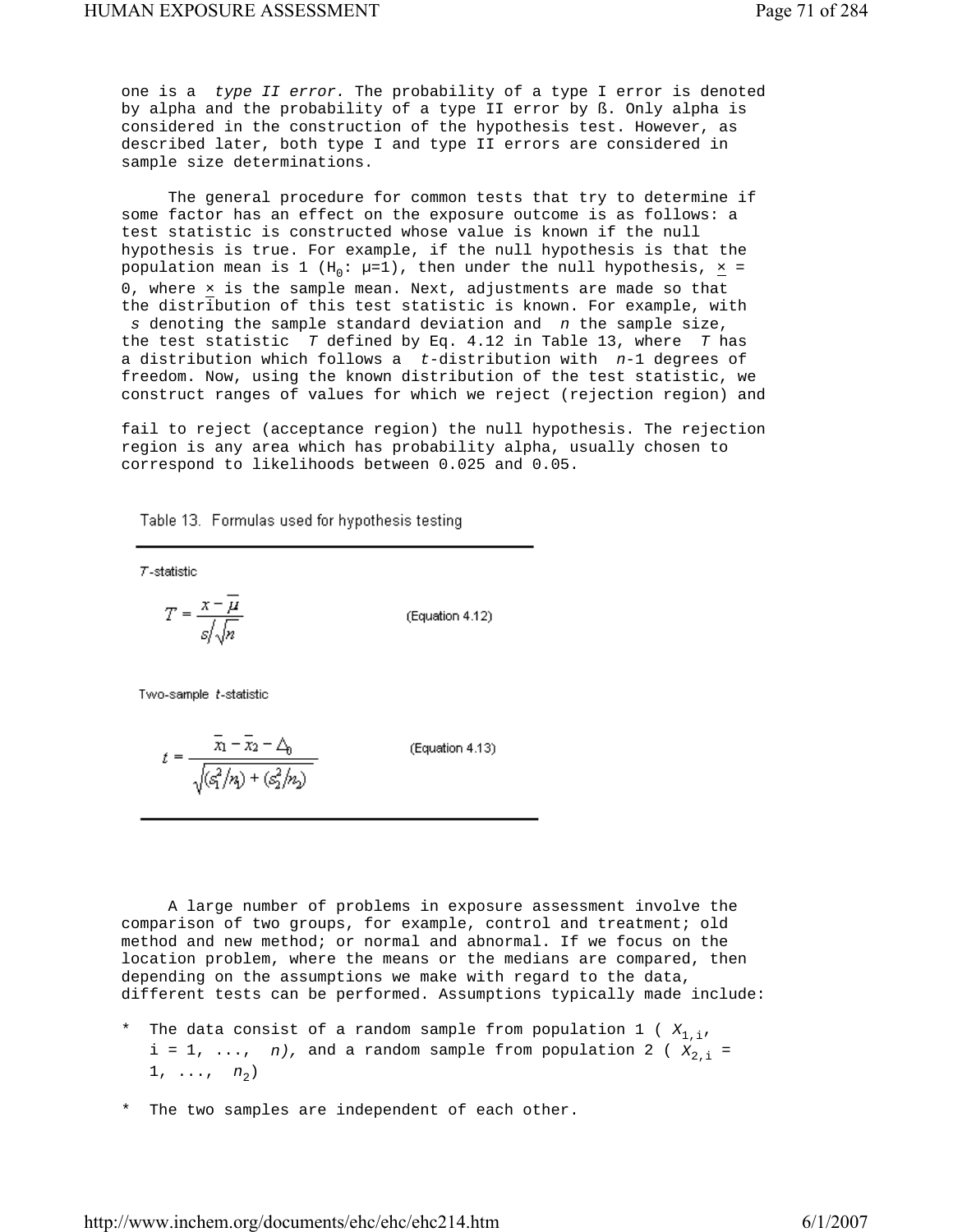- Observed variables are on a continuous scale.
- \* Measurement scale is at least ordinal.
- \* Population 1 ( *X*1) has approximately the same distribution as  $X_2$ .

 If we assume that the data follows a normal distribution and that the data are independent, with the first group distributed  $N(\mu,$ rho<sup>2</sup><sub>1</sub>) and the second group distributed  $N(\mu, rho^2)$  so that the variances are possibly different, a test can be constructed to see if the difference (Delta) between the means for the groups is equal to a hypothesized value (Delta<sub>0</sub>), typically set to zero. This scenario would result in a two-sample *t-*test, and the test statistic is presented in Eq. 4.13 in Table 13, where *t* is compared with a

*t*-distribution with  $df = min( n_1-1, n_2-1)$  degrees of freedom, and *s*<sup>i</sup> 2 is computed as described in section 4.2.1. The possible alternatives are that Delta > Delta<sub>0</sub>, Delta < Delta<sub>0</sub>, or the general alternative that Delta not equal Delta<sub>0</sub>. If we are looking for differences, we reject the null hypothesis that the groups are the same for the respective alternative if  $t > T_{df,alpha}$ ,  $t < -1$  $T_{df,alpha}$  or  $|t|$  >  $T_{df, alpha/2}$ , where alpha is the prespecified type I error for the decision to be made.

 Referring once again to the blood lead example presented earlier, the following null hypothesis may be tested: mean blood lead concentrations in the Maltese sample population are equal to those in the Mexican sample population. The corresponding alternative hypothesis is: mean blood lead concentrations are not equal in the two sample populations. As indicated in Fig. 13, the point estimates of the respective sample means are different. Completion of the two-sample *t-*test will allow for determination of whether the difference is statistically significant with 1-alpha% confidence. Using Eq. 4.13, the *t-*statistic is computed to be 3.30. Setting alpha = 0.05, the critical *t-*value is 1.96. Thus, the Maltese and Mexican sample mean blood concentrations are significantly different at the 0.05 level.

# 4.4.4 Statistical models

 Statistical models make explicit the potential sources of variability to be measured. The response, exposure, is dependent upon a combination of measured factors and background variation from unmeasured influences. For example, in examining pesticide exposures, one might consider methods and amounts of applications, climate conditions and duration of potential exposure. Unmeasured factors might include exact knowledge of individual behaviours and locations, which may cause different levels of exposure between two individuals who are equal with respect to other exposure characteristics. One must consider as many of the potential relationships between the responses as possible, as well as how the possible factors will affect each other, before finalizing a study design.

 Since no simple model will perfectly describe all relationships, the goal is to construct a parsimonious model that describes the major factors of the process resulting in exposure. For example, in studying the exposure of children to lead, the presence of lead in paint, in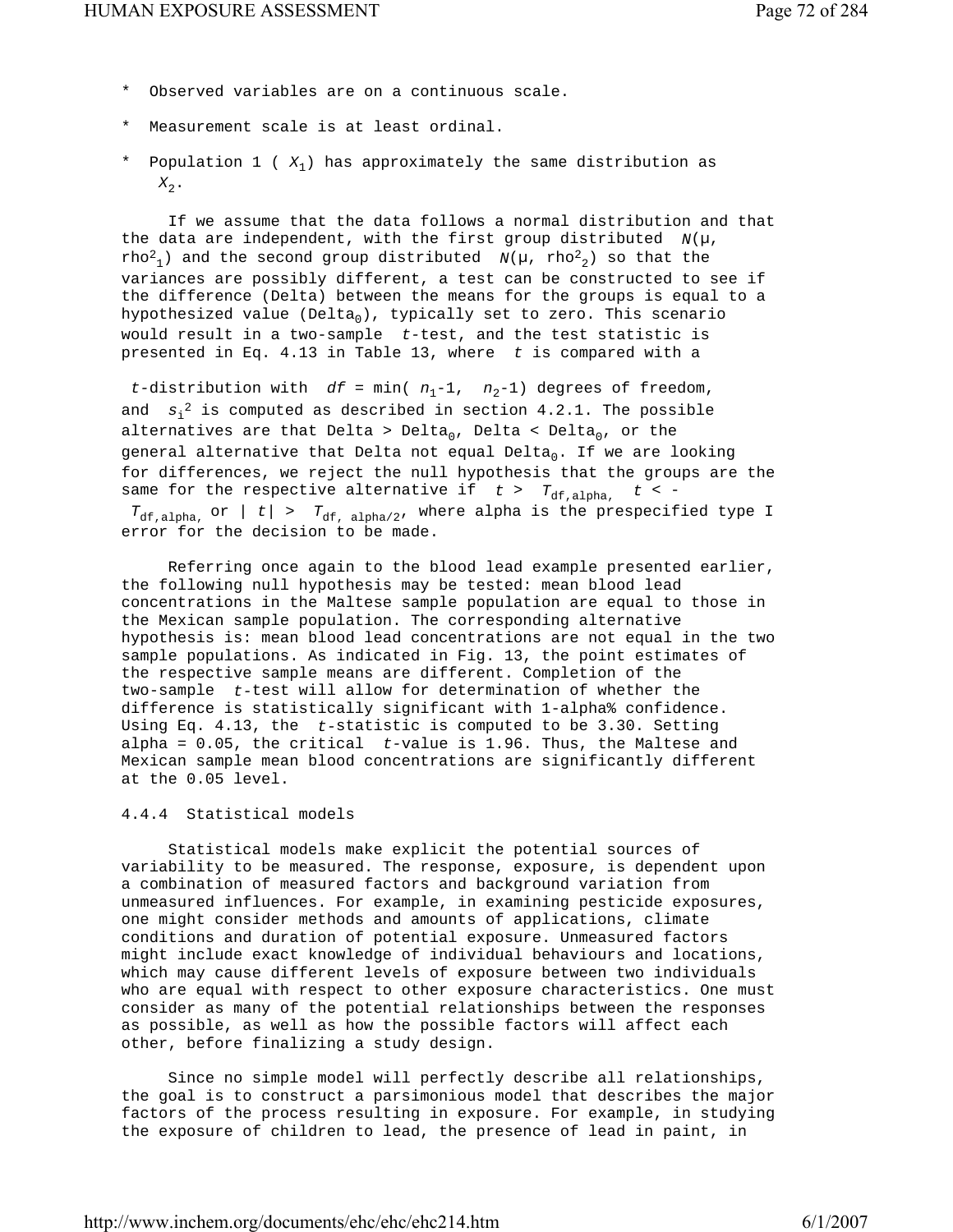house dust or in water could be important factors, whereas gender and age might have an indirect effect on exposure by influencing the location and patterns of play. However, both types of data will be important in determining response, even though one is only an indirect cause. The average outcome described above could be the annual average exposure to lead or perhaps the maximum daily exposure, depending upon whether a cumulative or a threshold effect is the focus.

 As noted in Chapter 3, by considering the statistical model before finalizing the study design one can help ensure that most influential factors would be accounted for, and more importantly, that the true effects of factors can be estimated from the study data. It is possible to design a study where some influential factors were not accounted for. Suppose there is interest in the effects of location and time of day on outdoor ultraviolet radiation exposures. If measures are only taken at one site at one time of day, and then at another site at a different time of day, then the effects of location and time of day are not distinguishable from the collected data.

 The mean, or average, outcome is the most common summary used for modelling and testing of situations of different conditions, but other parameters, such as the variance, the percentiles or the median, can be used for estimation and testing. Common models and statistical analyses, such as the multiple linear regression model, the *t-*test and analysis of variance (ANOVA) use the mean for modelling and testing. The models can be as simple as taking the sample, dividing it into groups and comparing the means in the different groups. The models can also be as complex as trying to construct a physical model for the means with the addition of terms which incorporate randomness due to unmeasured factors or other sources of variation.

## 4.4.4.1 Analysis of variance and linear regression

 ANOVA is a technique for assessing how several nominal independent variables affect a continuous dependent variable, and is usually concerned with comparisons involving several group means. Regression and ANOVA models are closely related and can be analysed within the same framework. The major difference is that for ANOVA, all the independent variables are treated as being nominal; whereas for regression analysis, any mixture of measurement scales (nominal, ordinal, or interval) is allowable for the independent variables. Examples of ANOVA used in exposure assessment can be found in Liu et al. (1994a), who used ANOVA models to examine the effects of wind speed, ozone concentrations, human subject and interaction between wind speed and concentration on the performance of an ozone passive personal sampler.

 Estimation for both ANOVA and linear regression models consists of obtaining point estimates for the parameters that describe the mean exposure under a certain set of conditions. Part of the estimation procedure is to determine how well the model fits. The first diagnostic is to examine the residual error (residual). A residual is simply the difference between the exposure estimated by the model and the actual exposure. By examining the residuals, one can determine for what ranges of actual exposures or conditions the model does not fit well, and use this to decide how to adjust the model.

 The simplest design (and corresponding model) occurs when measurements are taken while varying only one possible factor over a finite,  $k$ , number of levels. Consider PM<sub>2.5</sub> exposure; let the factor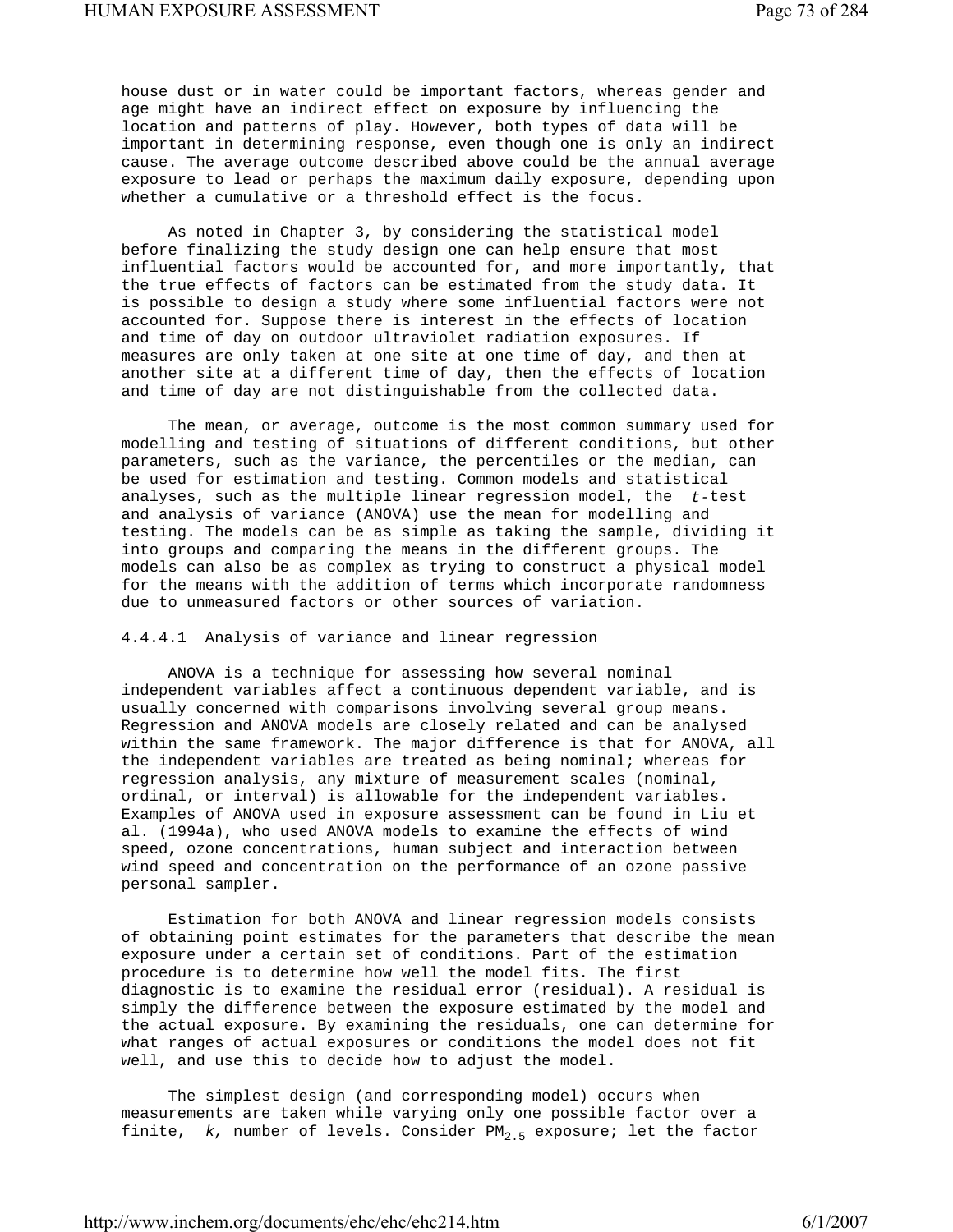be the time of day when the levels are measured. For simplicity, divide time into three categories -- morning, afternoon, or evening - so *k* = 3. If there is no known or hypothesized functional form for the relationship, the resulting abstract model for exposure, *Y,*  during a particular time period, *i,* should be the sum of the mean (average) during the time period *i*, denoted by gamma<sub>i</sub> and an error, epsilon, which will represent the natural variation of the measurement. It is common to assume that the variation of the outcome is the same among all levels of the factor; this assumption is known as *homoscedasticity.* 

 This model is referred to as the one-way ANOVA. The resulting model for the observed data, with  $Y_{i,j}$  denoting the *j*th PM<sub>2.5</sub> measurement collected during the *i*th time period with *i* ranging from 1 to 3, is  $Y_{i,j}$  = gamma<sub>i</sub> + epsilon<sub>ij</sub> where  $gamma_i$  represents the average outcome due to the *i*th factor level (in this example *i* ranges from 1 to 3), and *epsilon*<sub>ij</sub> (the error term) represents independent random variation. One common assumption is that the error terms follow a normal distribution with variance  $rho^2$ . The parameters which need to be estimated in this model from the data are the means of the subsamples, gamma<sub>i</sub>, and the variance of the outcome, rho<sup>2</sup>. This type of model, which compares the means of distinct groups, is the basis for ANOVA.

 Increasing the level of complexity leads to multiway or multifactor ANOVA as well as the multiple linear regression model, which is a more specific model for the effects of independent variables on the dependent variable. Let *Y* denote the exposure level for a particular person or location; this is the dependent variable. Let *X, ..., X*<sub>n</sub> denote *n* independent variables (known as covariates) which potentially influence the exposure level *Y.* If the assumption of the existence of a linear relationship between the independent and dependent variables is reasonable, then a model for the outcome, *Y*, based on the covariates  $X_i$ , can be written as

 $Y = \theta_0 + \theta_1 X_1 + \dots + \theta_n X_n + \varepsilon$ 

 where the information not conveyed by the covariates results in the error (epsilon), which is assumed to be normally distributed. theta $_0$  denotes the average exposure when all the *X* values are zero, and thetai denotes the change in exposure for a unit change in the *i*th variable. An example would be 24-h personal exposures to nitrogen dioxide. In this case, the factors may be distinct times and locations (or microenvironments) where nitrogen dioxide exposure may occur; for example, outdoors, indoors while home cooking on a gas range, and in an automobile.

 A regression model is used to evaluate the relationship of one or more independent variables  $X_1$ ,  $X_2$ , ...,  $X_k$  to a single, continuous dependent variable *Y.* It is often used in exposure assessment to characterize the relationship between the dependent and independent variables (continuous and discrete) by determining the extent, direction and strength of the association. For example, in the particle total exposure assessment methodology (PTEAM) study, indoor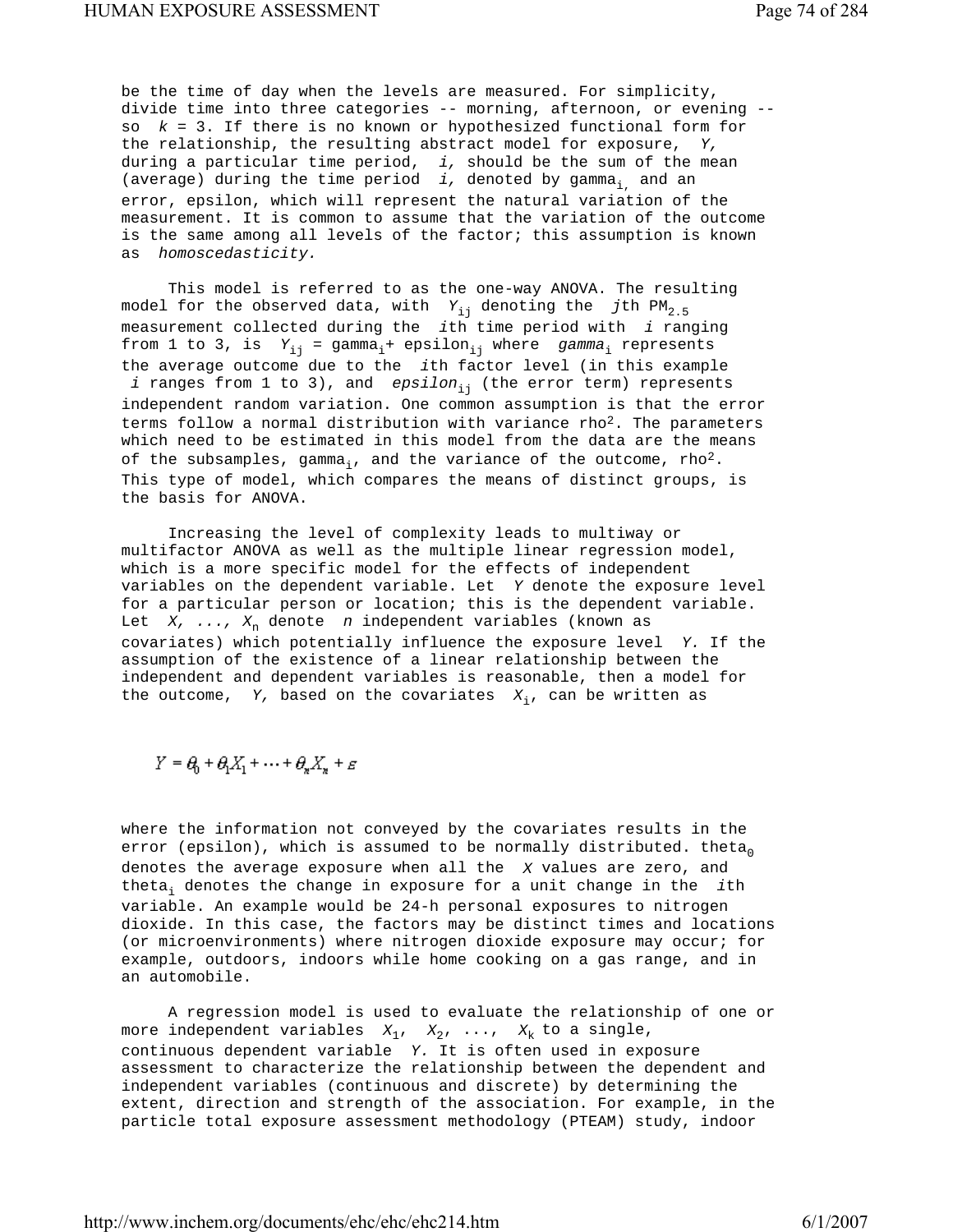PM2.5 concentration *(Y)* was regressed against outdoor air concentrations ( $X_1$ ), smoking rates ( $X_2$ ), cooking durations ( $X_3$ ), air exchange rates ( $X_4$ ) and house volumes ( $X_5$ ) to determine the major factors affecting indoor PM<sub>25</sub> concentrations (Ozkaynak et al., 1996).

 Further information on ANOVA and linear regression may be found in Ott (1995), Kleinbaum et al. (1988) and most introductory statistics textbooks.

4.4.4.2 Logistic regression

 An approach which is different from the linear or additive relationship described above is to consider a categorical outcome for exposures, e.g., exposure measurements grouped into ordinal levels such as low, medium and high. When the response is binary, that is, if an exposure is either present or absent (i.e., *a threshold effect),*  then a linear relationship is not appropriate. In this case, we must use an alternative model, for example:

logit  $P(Y = 1) = \text{alpha} + \beta_1 X_1 + \beta_2 X_2 + \ldots + \beta_k X_k$ 

where the logit function is logit  $(x) = \ln (x/(1-x))$ , the function  $P(Y = 1)$  denotes the probability that the response variable *Y* will take on the value 1 (denoting "success"), and the role of epsilon from the previous model is taken by modelling the parameter representing the probability that *Y* = 1, as opposed to *Y* itself. This model is known as logistic regression. In this model, alpha denotes the baseline odds for exposure given that the associated factors,  $X$  ...,  $X_k$ , are zero, and  $\mathcal{B}_i$  denotes the change in the log-odds that the response is *Y* = 1 given a 1-unit increase in *X*i. This approach can be adjusted to allow for the analysis of other types of categorical outcomes (McCullagh & Nelder, 1990). One common parameter which describes logistic regression results is the *odds ratio.* For a particular set of covariates, *X*i, the odds of the event occurring ( $Y = 1$ ), is  $exp(fs X_{i})$ . To compare the odds ratio for two situations, compute the first set of odds and take its ratio over the second odds. Usually, the situations will be identical, except that the covariate of interest will be zero for one of the sets. For example, if the model for the linear combination of covariates is 1.3 +2.5 *X,* then the odds ratio for *Y* = 1, comparing  $X = 1$  versus  $X = 0$ , is  $e^{(1.3+2.5)}/e^{1.3}$ . A similar computation can be done when *X* is a continuous random variable, for two different values of *X.* In exposure assessment, a logistic regression model

 could be used to evaluate the importance of demographic or temporal factors on the likelihood that an individual will engage in an activity such as applying pesticides.

## 4.4.5 Sample size determination

 Hypothesis testing attempts to determine if the data reject or fail to reject a particular (null) hypothesis. The test is based upon statistical considerations, and hence just reports how likely or unlikely the null hypothesis is. If there is minimal information, it will be difficult to statistically reject the null hypothesis; hence, sample size calculations are done in order to ensure that there is sufficient information from which to make a decision. The decision is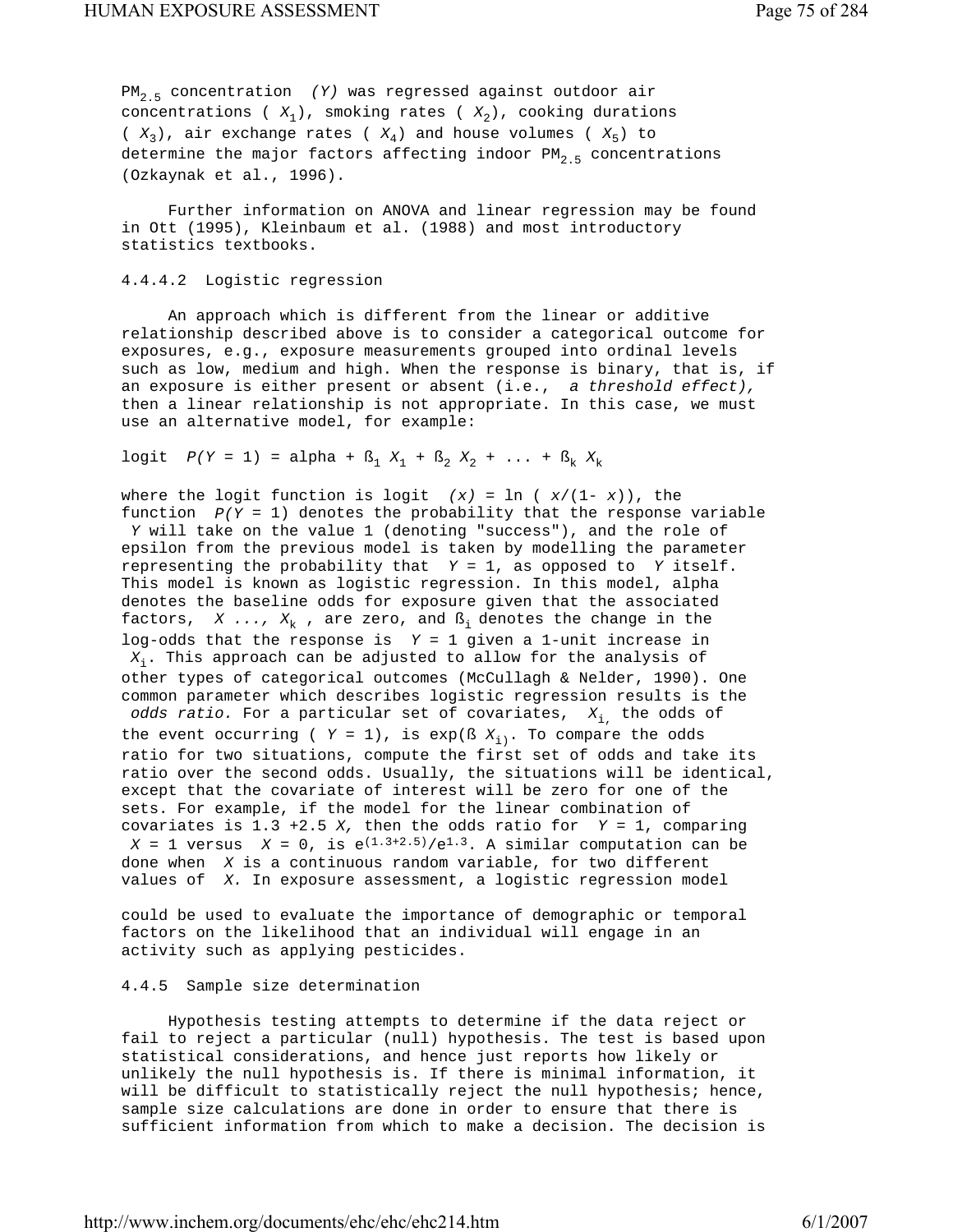between two unequally weighted hypotheses; the first is the null hypothesis,  $H_0$ , which is the safe hypothesis, and the second is  $H_1$ , the alternative or sceptical hypothesis, which requires sufficiently large evidence to believe in. The specifications of the test, based upon sceptical scientific belief or common usage, are the type I error and the type II error (defined in section 4.4.3). Introductory information on sample size determination is presented here; the reader is referred to Lemeshow et al. (1990) for details.

 To determine the minimum sample size required to observe the desired outcome, one needs to determine the smallest effect that is scientifically worth detecting (i.e., based on measurement limit or scientific principles), and use that to collect a sample with enough information to detect such a difference. The effect is the minimum significant difference in exposure between two groups. The smaller the effect, the more information is required to distinguish it. This effect is related to the type I error of a hypothesis test. There are two components, the type II error and the sample size, which are unspecified. When the type II error is specified, the resulting sample size can be determined. Once the sample size is determined, the power (1-type II error) of a study can be computed. The smaller the difference to be detected, the larger the sample size needed for fixed type I and type II error probabilities.

 The following describes the formula for a two-group comparison. To compare the means of two groups with equal sample size, let Delta represent a scientifically significant difference that we would like to detect, if it exists. Suppose that the first group can be modelled by  $Y_1 = \mu_1 + \text{epsilon}_1$ , where  $\mu_1$  is the mean and epsilon<sub>1</sub> ~ *N*(0,rho2) is the error term, and the second group can be modelled by  $Y_2=µ_2$  + epsilon, with the error term epsilon,  $\sim N(0, 1)$  $rho<sup>2</sup>$ ). The only difference between the two groups is the mean response. The groups will be considered statistically different only if  $|\mu_2-\mu_1| \geq 2$  Delta. The minimum number of observations in each group is given by Eq. 4.14 in Table 14 where  $z_{\text{gamma}}$  is defined as the value satisfying  $P(Z > z) = \text{gamma}$ , where *Z* follows the distribution of a standard normal random variable, alpha is the type I error, and ß is the type II error. This formula can also be used to approximate the sample size needed for a difference of proportions

 (e.g., for dose-response models comparing two groups), by letting Delta represent the difference in proportions (instead of a difference in means).

Table 14. Formula used for sample size determination

Two-sample comparison

 $n \geq \frac{2(z_{1-\alpha}+z_{1-\beta})^2\sigma^2}{\lambda^2}$ 

(Equation 4.14)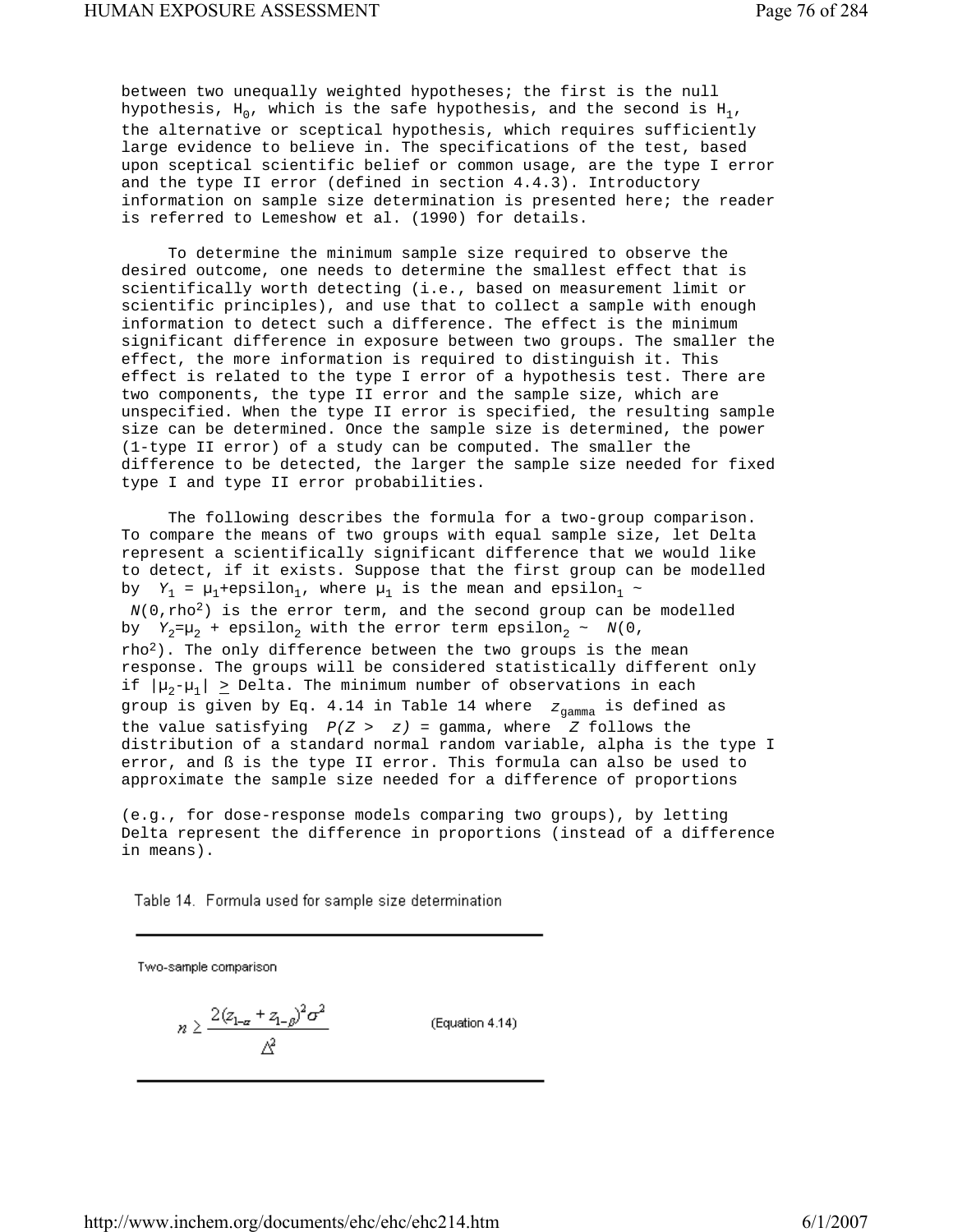# 4.5 Non-parametric inferential statistics

 Each of the statistical analysis methods described previously assumes that the data can be adequately described by a probability distribution with known parameters, and that distribution can be transformed, if necessary, to meet the assumptions of the statistical model (e.g., normally distributed, independence, etc.). Many exposure-related data sets do not fit this description, however. One reason for this is that the data may not be normally distributed or cannot be transformed so that they are approximately normal. A more common reason is that although the underlying distribution of the population from which the sample is drawn may be reasonably assumed to be approximately normal or lognormal, there are too few samples to allow the nature of the underlying distribution to become apparent. In exposure studies sample sizes are often small (e.g., 10 or less) because of logistic difficulties in collecting samples and the expense of collecting and analysing the samples. In this case, the point estimates of the standard deviation and standard error are considered to be highly unstable. Consequently, confidence intervals generated using the estimation methods described above are considered to be unreliable. Non-parametric statistical analysis methods can be used to analyse data with these characteristics.

 Non-parametric statistical methods rely on rank statistics, i.e., the order of observations in a data set. Glantz (1987) provides a concise introduction to non-parametric statistical methods with regard to health statistics. The sign test and Mann-Whitney rank sum test are two non-parametric methods for evaluating the equivalence of the median from two sample populations. These methods are analogous to the two-sample *t-*test described in Section 4.4.3. The Kruskal-Wallis test is analogous to the *k-*sample ANOVA method described in Section 4.4.4 and is used to test whether the medians of more than two sample populations are equal. For further information on this topic, the reader is referred to Mosteller & Rourke (1973), a classic text on non-parametric methods, and also to Gilbert (1987) and Ott (1995) for a discussion of statistics based on rank order in an environmental context.

# 4.6 Other topics

 Many new developments in statistical theory can be applied to the analysis of exposure assessment data. These include the topics of measurement error, missing data, spatial statistics, non-linear models, mixed effects, generalized mixed effects models, simulation models (e.g., Monte Carlo analysis), as well as others. Modern computing methods such as re-sampling and the bootstrap have made possible estimation, evaluation, and testing of complex models. In addition, other inferential philosophies, such as Bayesian and decision-theoretic approaches, can be useful. Recommended references for further reading on these and related subjects are Sachs (1986), WHO (1986), Gilbert (1987), Glantz (1987), Kleinbaum et al. (1988) and Ott (1995).

# 4.7 Summary

 Statistical methods are a critical tool in applied and research-oriented exposure assessment studies. It is recommended that a statistician be involved in all aspects of an exposure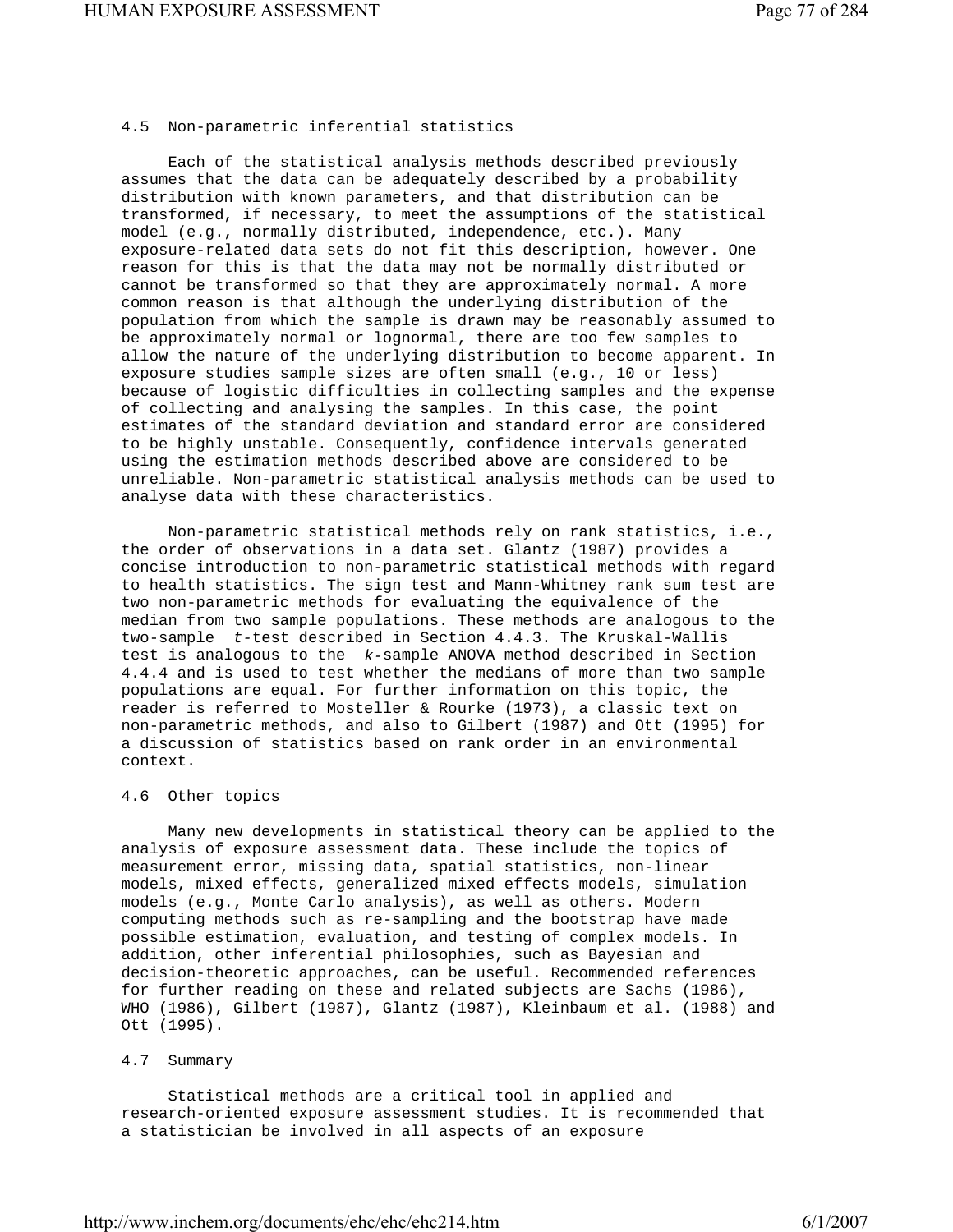investigation, especially during the design and data analysis stages. Sample size determination is an important use of statistics during the planning of an exposure assessment study. Numerical and graphical descriptive statistics can be used to summarize exposure data and perform preliminary analyses of relationships between and among exposure variables. In many cases, exposure data are approximately normally or lognormally distributed and can thus be readily incorporated into standard parametric statistical inference methods such as estimation and hypothesis testing. In addition, other parametric statistical models such as ANOVA, linear regression and logistic regression can be used to quantify associations among exposure measures. In situations where the number of observations is small or the data cannot be transformed to an approximately normal distribution, non-parametric methods such as the sign, Mann-Whitney and Kruskal-Wallis tests can be used to test hypotheses.

#### 5. HUMAN TIME-USE PATTERNS AND EXPOSURE ASSESSMENT

## 5.1 Introduction

 Methods for the collection and application of time-use data in exposure studies are critically reviewed in this chapter. All methods have their limitations. With appropriate quality assurance, however, information on time use and activity patterns collected by questionnaire, diary, interview, observation or technical means can be very valuable for interpreting and modelling exposures. Although the methodologies of time-activity data collection are universal, they need to be applied and their vocabularies selected keeping in mind the population and culture of concern and objectives of the study. Accurately and reliably documenting the time-activity patterns of the general and target populations are important components of understanding and mitigating human exposure (see Table 15).

 People's activity patterns, eating and drinking habits, and lifestyle characteristics must be superimposed over concentrations in environmental media before it is possible to derive realistic estimates of actual human exposure. Too often in the past, pollutant concentrations in a particular medium have been assumed to represent exposure, only for it to be found later that they did not provide an accurate picture owing to modifying factors such as the time people spend indoors rather than outdoors, food preparation and cooking, and use of bottled water instead of tap water. Experience has shown that exclusive reliance on central monitoring sites (e.g., urban air pollution monitoring sites, samples from drinking-water reservoirs) and bulk sampling procedures (e.g., spot checks for pesticides in food) for determining human exposures may be insufficient in many cases.

 In an exposure context, data about human time use and activity patterns (often referred to as time-activity data) have four related purposes.

 1. Knowledge of the activities performed while a study participant carried a personal monitor can aid in identifying the determinants of exposure, i.e., "What did this person do that led her/him to have such a high exposure?" and "To what extent can exposure be explained the amount of time spent in specific activities or locations?" For instance, several studies in which activity pattern data were collected in conjunction with monitoring data have shown that indicators such as commuter status, work status, cooking fuel type,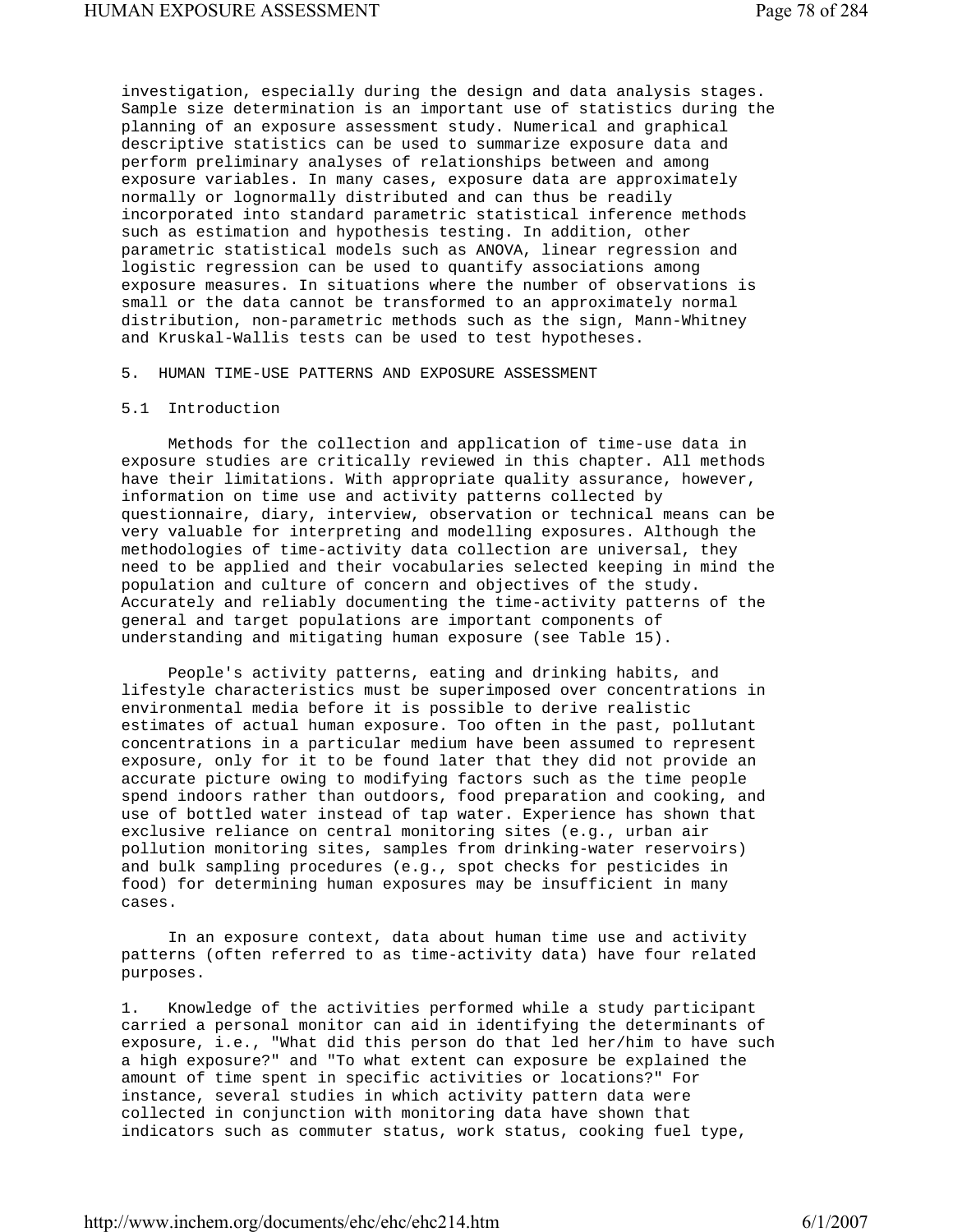season, residential location and day of week are important in differentiating exposure to carbon monoxide and nitrogen dioxide (Akland et al., 1985; Ryan et al., 1990; Schwab et al., 1990; Berglund et al., 1994a). Investigations of VOC exposure have found that people who reported engaging in auto-related activities (e.g., exposure to vehicle exhausts, pumping gasoline and visiting a service station) were associated with statistically significant increases in breath and personal exposure levels of several aromatic and aliphatic compounds;

Table 15. Features of time-activity studies aimed at exposure assessment

| Location                                                                                         | Pollutant    | Participant characteristics                                                                                                                                             | Survey characterist                                                                                                                             |
|--------------------------------------------------------------------------------------------------|--------------|-------------------------------------------------------------------------------------------------------------------------------------------------------------------------|-------------------------------------------------------------------------------------------------------------------------------------------------|
| Cincinnati,<br>Ohio, USA                                                                         | No pollutant | 487 people under age 70;<br>representative; includes<br>children; oversample<br>asthmatics; data on age,<br>gender, race, income,<br>work status, health status         | March and August 19<br>diary; minute resol<br>3-day sample; time<br>year; day of week;<br>of day                                                |
| California,<br>USA                                                                               | No pollutant | 1780 people over age 11;<br>representative of<br>English-speaking households;<br>stratified by region; data<br>on demographics and<br>socio-economic status             | October 1987-July 1<br>recall and question<br>time of year; day o<br>time of day                                                                |
| California,<br><b>USA</b>                                                                        | No pollutant | 1200 children under age<br>12; representative of<br>English-speaking households;<br>stratified by region; data<br>on demographic and<br>socio-economic status           | April 1989-March 19<br>recall and question<br>time of year; day o<br>time of day                                                                |
| Kanawha<br>Valley, West<br>Virginia, USA                                                         | No pollutant | 90 children aged 9-11;<br>longitudinal (4 weeks);<br>stratified by gender,<br>respiratory health; data on<br>demographic, socio-economic<br>status and health variables | July and September<br>diaries; 30-min res<br>except travel (15 m<br>time of year; day o<br>time of day                                          |
| Table 15.                                                                                        | (continued)  |                                                                                                                                                                         |                                                                                                                                                 |
| Location                                                                                         | Pollutant    | Participant characteristics                                                                                                                                             | Survey characterist                                                                                                                             |
| New York,<br>New Jersey;<br>Pennsylvania,<br>Oregon;<br>Washington;<br>California,<br><b>USA</b> | No pollutant | 1000 children aged 5-12;<br>stratified by state,<br>weekday/weekend and season;<br>data on demographic,<br>socio-economic status and<br>community type                  | Mid-1990 to mid-199<br>24-h recall of chil<br>activities by adult<br>caregiver; 30-min r<br>questionnaire; time<br>year; day of week;<br>of day |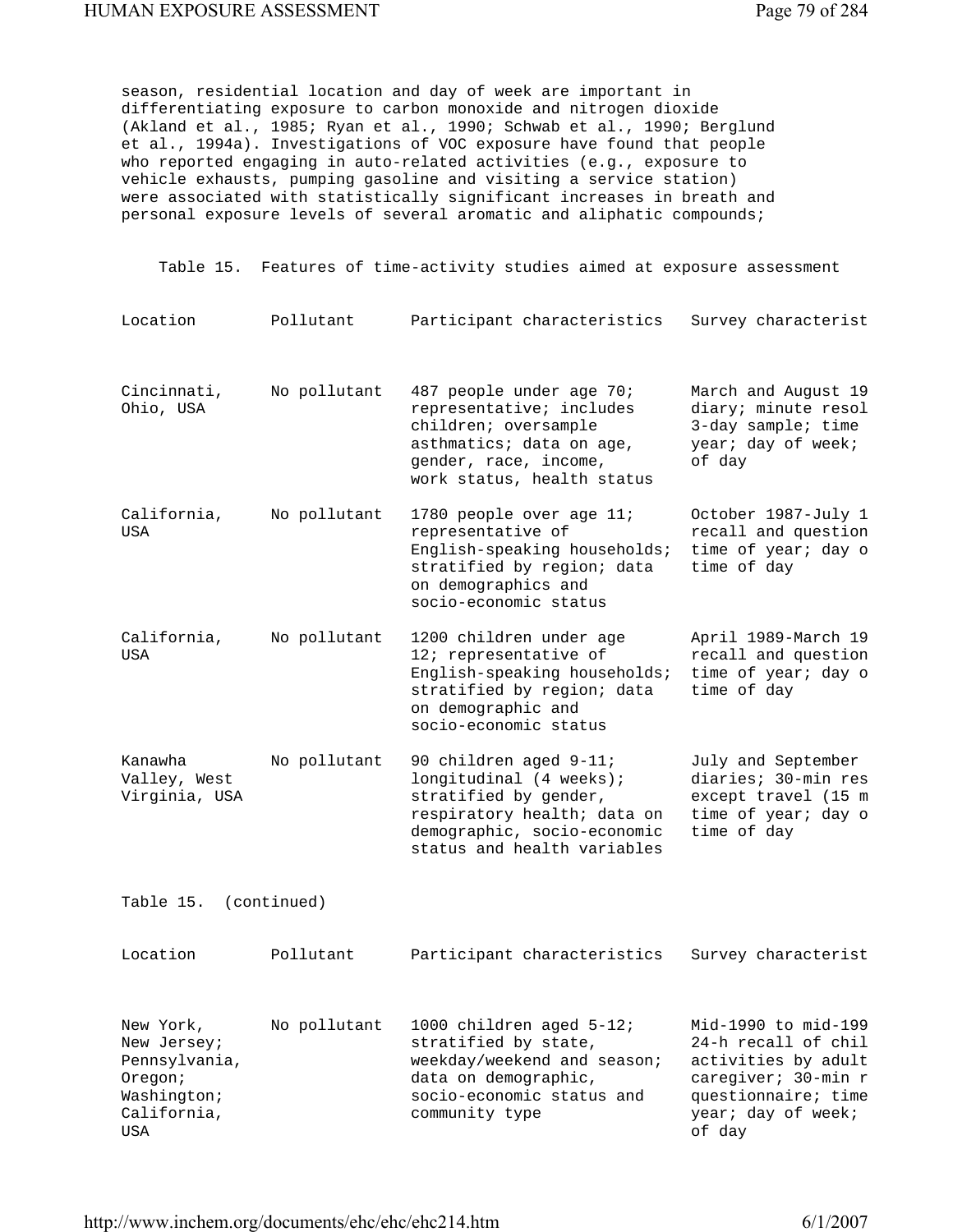| Berkeley,<br>California,<br><b>USA</b>                          | Ozone                         | 168 college freshmen (aged<br>17-21) raised in California;<br>convenience sample;<br>long-term ozone exposure                                                                        | Test-retest reliabi<br>study to recall lif<br>residential history                                         |
|-----------------------------------------------------------------|-------------------------------|--------------------------------------------------------------------------------------------------------------------------------------------------------------------------------------|-----------------------------------------------------------------------------------------------------------|
| Athens;<br>Basel;<br>Grenoble;<br>Helsinki;<br>Milano;<br>Praha | $PM_{25}$ , CO,<br>VOC, $NO2$ | 450 adults (aged 25-55)<br>personal air sampling;<br>approximately 1200 adults<br>with time-activity diary;<br>random population sample;<br>demographic and<br>socio-economic status | Mostly 1997; 48-h pe<br>indoor, outdoor and<br>monitoring; time-ac<br>diary (Fig. 19); sp<br>tasks        |
| Washington,<br>USA                                              | CO.                           | 700 adults aged 18-65;<br>representative; oversample<br>long commutes and gas<br>ranges; excluded smokers;<br>data on age, gender, work<br>status                                    | 1982-1983 (winter);<br>and questionnaire;<br>resolution; 1-day s<br>time of year; day o<br>and day        |
| Table 15.                                                       | (continued)                   |                                                                                                                                                                                      |                                                                                                           |
| Location                                                        | Pollutant                     | Participant characteristics                                                                                                                                                          | Survey characterist                                                                                       |
| Denver,<br>Colorado,<br>USA                                     | CO.                           | 452 adults aged 18-65;<br>representative; oversample<br>gas ranges and long commutes;<br>excluded smokers; data on<br>age, gender, work status                                       | 1982-1983 (winter);<br>questionnaire; minu<br>resolution; 2-day s<br>time of year; day o<br>time of day   |
| Elizabeth/<br>Bayonne,<br>New Jersey,<br>USA                    | VOCs                          | 355 people; representative;<br>oversampled high-exposure<br>occupations; data on age,<br>gender, race, socio-economic<br>status, and proximity to<br>VOC sources                     | Fall 1981; follow-u<br>in summer 1982; fol<br>49 in early 1983; 2<br>recall diary; activ<br>questionnaire |
| Portage,<br>Wisconsin                                           | $NO2$ , RSP                   | 120 children; selected from<br>larger (600) cohort;<br>stratified by cooking fuel;<br>data on gender, age,<br>parental education                                                     | 1987; retrospective<br>and prospective dia<br>10-15-min resolutio<br>of year; day of wee<br>of day        |
| Steubenville,<br>Ohio                                           | $NO2$ , RSP                   | 150 winter, 250 summer;<br>selected from cohort of 600<br>children; stratified by<br>cooking fuel; data on gender,<br>age, parental education                                        | 1987; retrospective<br>and prospective dia<br>10-15-min resolutio<br>of year; day of wee<br>time of day.  |
| Topeka,<br>Kansas,<br>USA                                       | $NO2$ , RSP                   | 300 winter, 300 summer;<br>selected from cohort of<br>600 children; stratified by                                                                                                    | 1988; retrospective<br>and prospective<br>questionnaires; 10-                                             |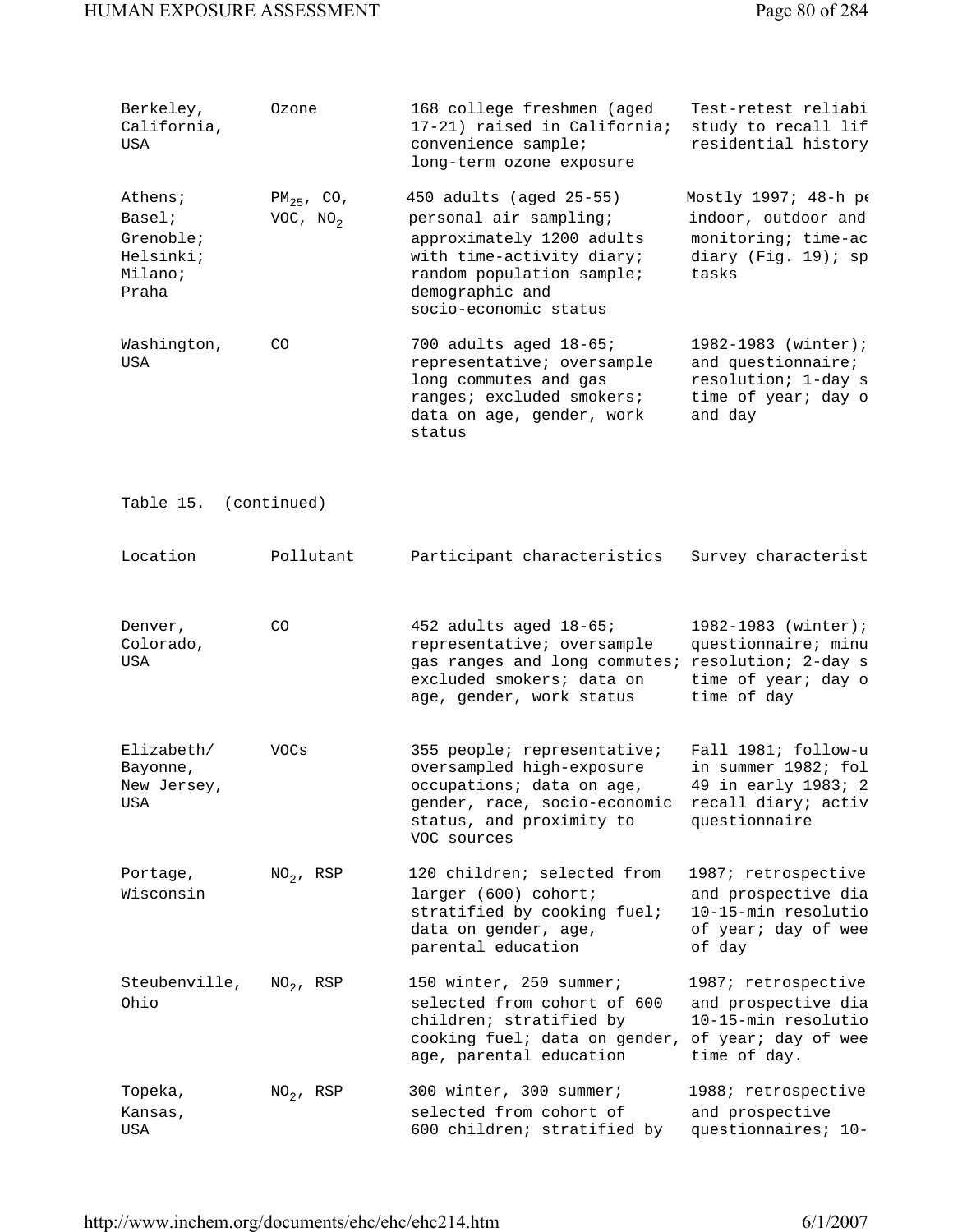|                                           |                 | cooking fuel; data on gender, resolution; time of<br>age, parental education                                                                                   | day of week; time o                                                                                                         |
|-------------------------------------------|-----------------|----------------------------------------------------------------------------------------------------------------------------------------------------------------|-----------------------------------------------------------------------------------------------------------------------------|
| Table 15. (continued)                     |                 |                                                                                                                                                                |                                                                                                                             |
| Location                                  | Pollutant       | Participant characteristics                                                                                                                                    | Survey characterist                                                                                                         |
| California,<br>USA                        | <b>VOCs</b>     | 188 people; representative;<br>oversampled high-exposure<br>occupation; data on age,<br>gender, race, socio-economic<br>status and proximity to VOC<br>sources | February-March 1984<br>follow-up: 52 in Ma<br>1984 and 51 in Feb<br>March 1987; 24-h re<br>diary; activity<br>questionnaire |
| Boston,<br>Massachusetts,<br>USA          | NO <sub>2</sub> | 325 (winter), 298 (summer)<br>ages 8 and above;<br>representative; stratified<br>by range type; no personal<br>data                                            | 1986; diary and<br>questionnaire;<br>15-30-min resolutio<br>sample; time of yea<br>of week; time of da                      |
| Los Angeles<br>and Orange<br>Counties;    | NO <sub>2</sub> | 620 people ages 8 and above<br>sampled two 24-h periods; 65<br>sampled eight cycles;<br>representative; data on age,<br>gender, work status                    | May 1987-May 1988;<br>questionnaire; 15-m<br>resolution; two-day<br>time of year; day o<br>time of day                      |
| Albuquerque,<br>New Mexico,<br><b>USA</b> | NO <sub>2</sub> | 1000+ infants; stratified<br>by range type; data on<br>child's health and parents'<br>socio-economic and<br>demographic characteristics                        | January 1988-Decemb<br>every 2 months for<br>first 18 months of<br>60 min; time of yea<br>day of week; time o               |

 reporting a smoker present in the home was associated with increased indoor concentrations and personal exposures of aromatic compounds; visiting dry cleaners, self-reports of proximity to smokers, pesticide use, exposure to solvent, degreasing compounds, and odorous chemicals, and employment status in certain occupations (e.g., paint, chemical or plastics plants) were associated with increased personal exposure to several VOCs (Wallace et al., 1985, 1986, 1988). Occupational exposure may be an important component of total exposure for some individuals or sub-populations.

 2. Time-activity data allow modelling of human exposure to pollutants for which personal monitors are not yet available or are very expensive, or for which exposure is a function of multiple pathways. Total exposure can be simulated from information on the time spent doing various activities and/or in specific locations, coupled with knowledge about the likely range of pollutant concentrations in each situation. For example, the models SHAPE (Ott et al., 1988), NEM (Johnson et al., 1990), SIMSYS (Sexton & Ryan, 1988), and REHEX (Hall et al., 1992) are currently being used to estimate exposure to carbon monoxide, ozone, particulates, sulfur dioxide and nitrogen dioxide.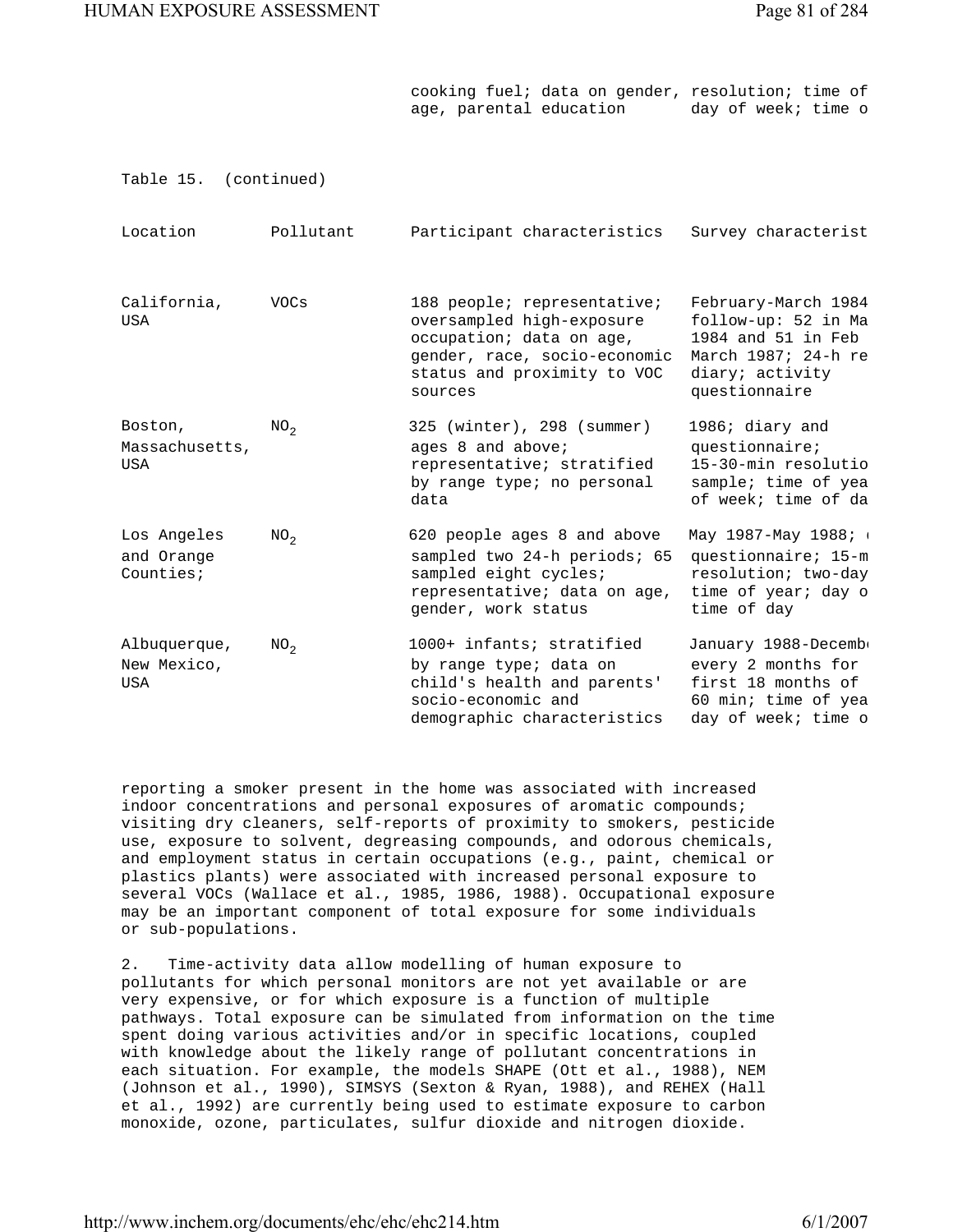Techniques are also being developed to allow prediction of dermal and ingestion exposures based on assumptions about human activity patterns (e.g., Fenske, 1993). The usefulness of all of these models is dependent upon the accurate characterization of pollutant-relevant time-activity patterns.

 3. From an epidemiological perspective, activity patterns can be used to assess the relationship between exposure and health status (e.g., Armstrong, 1985). For instance, "Do those who engage in potentially high-exposure activities experience more frequent or severe illnesses?" or "Do sensitive individuals avoid potentially high-exposure activities or limit them to certain times of day or locations?" In epidemiology, time-activity data may serve four purposes:

- \* They may be a surrogate of the exposure of interest. For example, people may be asked about the hours they spend indoors with smokers to assess health effects of environmental tobacco smoke (Leuenberger et al., 1994).
- \* They may be used to improve another imperfect measure of exposure. For example, estimates of long-term exposure to ozone may be derived from fixed site monitor data, weighted, however, for duration of time spent in outdoor activities (Künzli et al., 1997a,b).
- \* They may be used as a surrogate for a cofactor which might confound the association between health and some other exposure. For example, the effect of ambient air pollution on lung function may be thought to be confounded by environmental tobacco smoke exposure (ETS). Time spent with smokers could thus be used to control this potential confounding.
- The association of an exposure with some health outcome might not be the same in subgroups of different time-activity patterns (modified effect). In this case, time-activity data will allow the investigator to address such interactions.

 4. Another purpose of time-activity data is to describe patterns of population behaviour. The proportion of time spent by the population in various microenvironments or frequency of use of various facilities (e.g., swimming pools) may provide an indication for the contribution of each of the microenvironments or activities on total population exposure. In such studies, the emphasis is on characteristics of groups, and not on individual data. Therefore the precision of the estimates may be improved by the increased sample size although the survey tools may remain relatively simple and inexpensive.

 An understanding of the frequency and duration of the activities in which the target population engages can be used to set priorities for public health strategies designed to reduce exposure by limiting contact with contaminated media. Comprehensive exposure factor data for the US population may be found in AIHC (1994) and US EPA (1996a). Although this information is focused on the USA it may serve as a useful model to follow in other countries.

## 5.2 Methods

5.2.1 Activity pattern concepts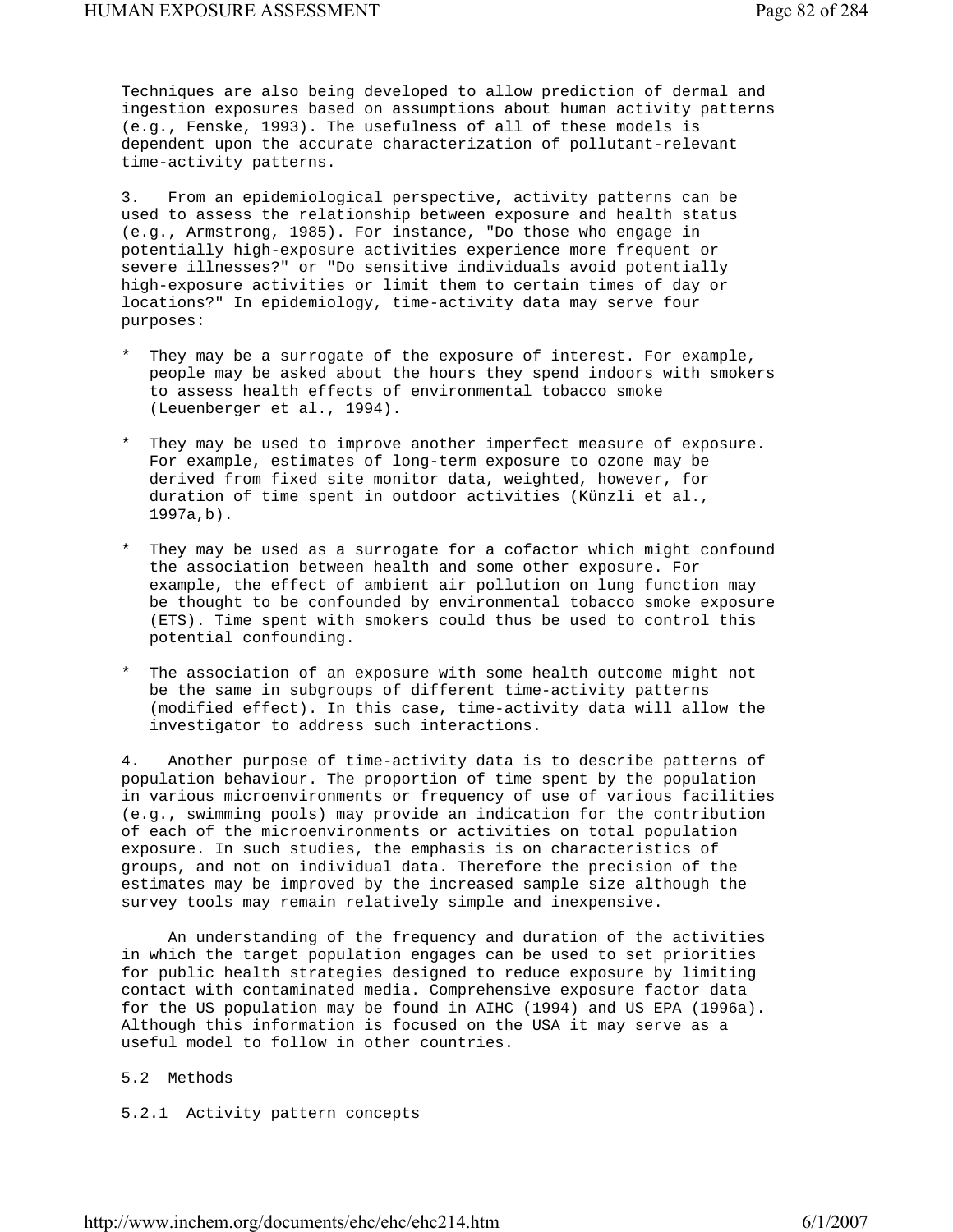Activity pattern data that may be useful in assessing exposure can be divided into three categories:

- \* the distribution of time among activities, referred to in this document as *time allocation parameters*
- \* the factors that influence the degree of media contamination in the activities or locations of interest, referred to in this document as *microenvironmental parameters*
- \* the *intensity of contact* while engaging in each activity.

#### 5.2.1.1 Time allocation parameters

 Time allocation parameters include the amount of time spent in a given activity, the time of day, week and year of contact, and the expected frequency with which the person or population engages in the activity. The relevant spatial resolution for describing time-use patterns, thus grouping activities for exposure assessment, depends upon the characteristics of the pollutant, the media, the location and the emission source(s).

 The concept of microenvironment has been used to define an area across which the concentration of an air pollutant is assumed to be homogeneous (Duan, 1982). The most basic division of microenvironments is whether a person is indoors or outdoors, although more refinement is necessary for many exposure assessments. Time spent indoors is especially important with regard to pollutants which depend on indoor sources. Other typical microenvironments of interest in studying air pollution are home, work or school, and modes of transportation.

 Depending on the characteristics of the media and the pollutant, a description of the actual activity may also be required to understand exposure. General activity categories such as "socializing" and "recreation" are less important than knowing whether the participant is involved in specific activities that lead to contact with environmental media in addition to or other than air. For instance, swimming leads to water contact, and farming and gardening lead to soil contact.

## 5.2.1.2 Microenvironment parameters

 The distinction between people's activities and the pollutant concentration in a microenvironment is not always clear. The use of household appliances and consumer products that emit environmental contaminants and/or influence pollutant fate and transport affect microenvironmental concentrations. Thus, information on the microenvironmental parameters, i.e., the factors affecting the concentration in a given location, have also been included under the rubric of time-activity data. Important microenvironmental parameters for air pollution exposure assessment include building structure and household characteristics (e.g., the type of heating and cooking fuel used, the presence of parking garages and air conditioning units), information on proximity to specific sources (e.g., heavy traffic, cigarette smoking, cooking, solvent, pesticides), timing of emissions for each source, indoor/outdoor air exchange rates and meteorological and topographic factors.

## 5.2.1.3 Intensity of contact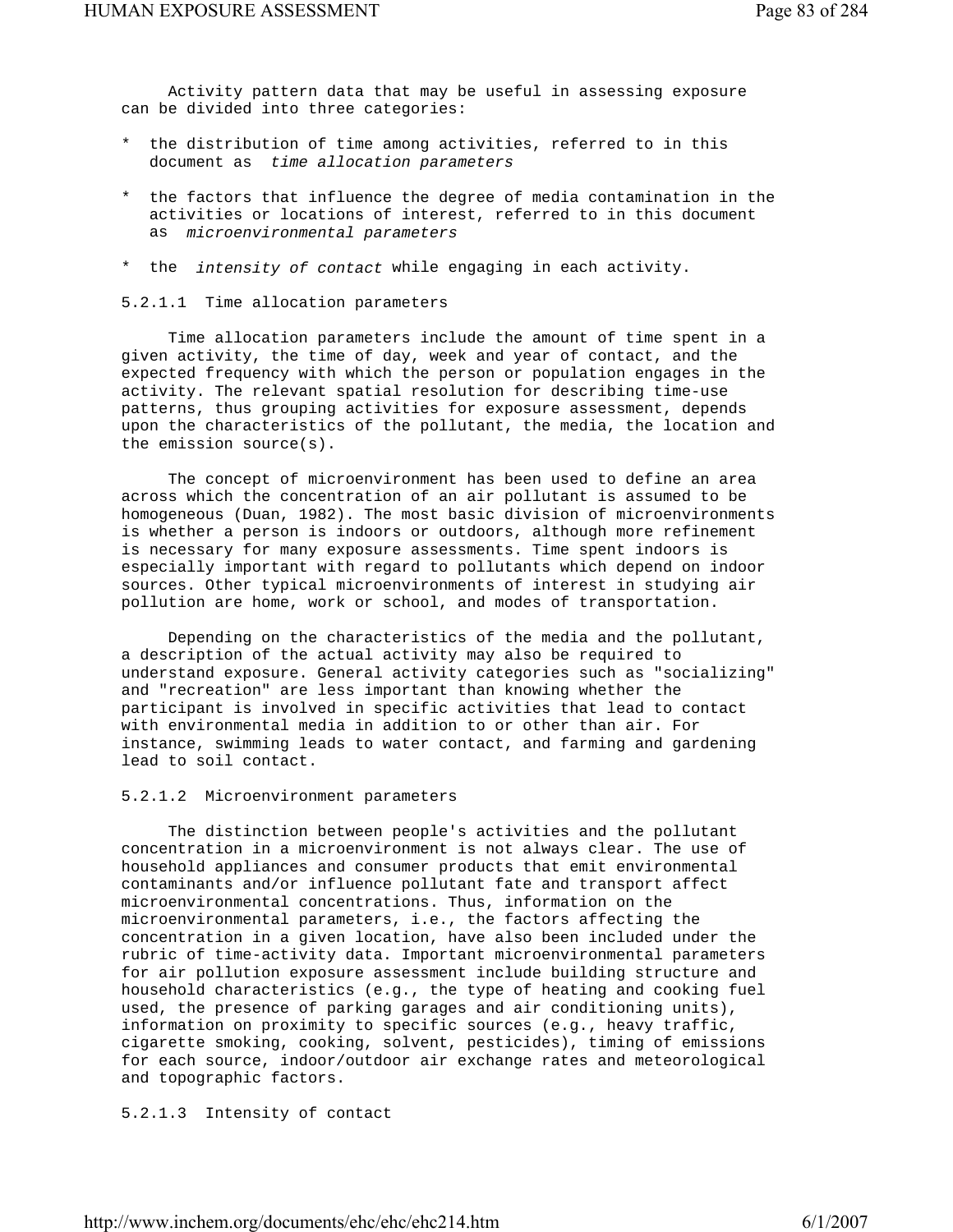In addition to time allocation measures and microenvironmental parameters, information on the intensity of contact is needed to assess exposure. Here the focus is on micro-level activities that affect the rate of contact with the contaminated media while the person is in a certain microenvironment (e.g., outdoors at home) and performing a specific activity (e.g., cleaning). The potential for dermal contact depends upon the surface area of exposed skin, thus clothing type and fabric consistency as well as the size of the person, whether the individual is sitting, crawling, kneeling or using their hands on the contaminated surface, or otherwise handling the contaminant. In addition, exposure for the given event depends upon the duration and frequency of each contact between the exposed skin and the contaminated media; e.g., 50 1-min contacts between the person's hand and the floor while cleaning. As described in Chapter 7, dietary factors, including the type of foods that are consumed and the

 amount consumed per time period of interest, are the most obvious. Concern also has been raised about the potential for contamination of foods from contact with surfaces during storage, preparation and consumption (Berry, 1992, Freeman et al., 1997). Hand-mouth and object-mouth contact, although difficult to measure, may be one of the most important routes of exposure to contaminants such as pesticides and lead that reside in house dust, especially in children (Charney et al., 1980; Rabinowitz & Bellinger, 1988; Davies et al., 1990). For pollutants for which inhalation is the primary route of exposure, the intensity of contact is influenced by one's level of exertion (often referred to as "activity level"). Breathing rate or heart rate is needed to predict dose (the amount of contaminant that enters the body), thereby producing a more accurate estimate of the resulting health effects.

 Finally, depending on the purpose of the exposure assessment, the required temporal resolution of the time-activity data may vary substantially. Whereas short-term time-activity patterns may be important for acute exposures, long-term average time-activity patterns may be more relevant in other circumstances. If long-term exposure is of major interest, e.g., over years or lifetime, residential history is an important information to assign respective ambient monitor data for the entire period of interest (Künzli et al., 1996).

# 5.2.2 Surrogates of time-activity patterns

 For many exposures surrogates of time-activity patterns may be developed on the basis of generalizations about the activities of people at a particular time, who live in a specific geographic location or who share a specific set of living conditions. Usually the most important time-activity surrogate is age group. Some activities that are useful for predicting exposure to air pollutants, such as distance and timing of travel or duration of work and its locations, also show systematic differences in their frequency and duration by demographic characteristics. For instance, Schwab et al. (1990) documents how time in the kitchen, which influences exposure to combustion products, is greater among women in the USA than among men, even after adjusting for whether the woman works outside the home; likewise, men spend more time in transit, regardless of their age or employment status. It is likely that the frequency of contact with a wide variety of toxins differs across groups defined by gender and age, owing to traditional divisions of labour in many cultures.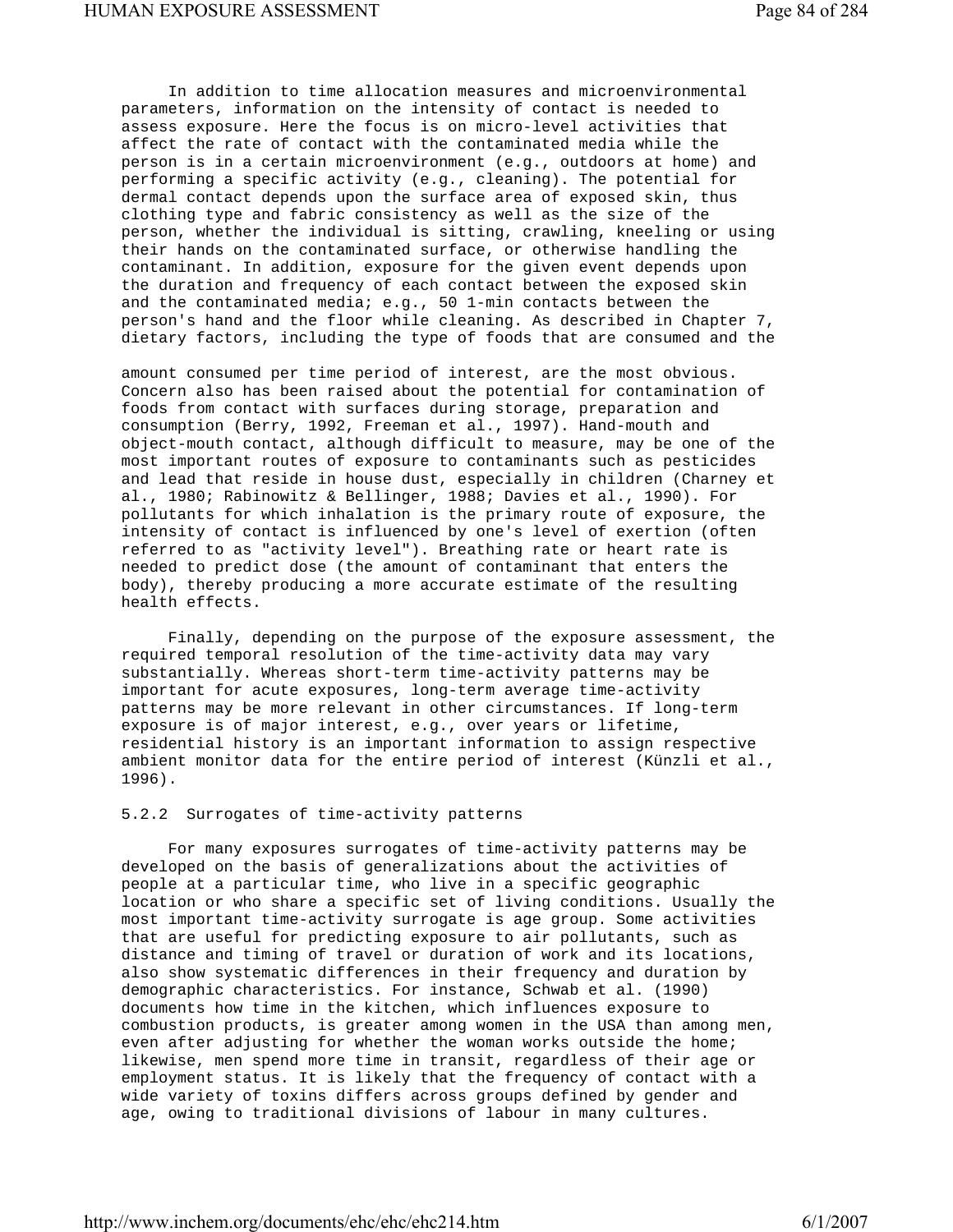Similarly, information about an individual's health condition may be important in characterizing their time-activity pattern. For instance, the limited data available on asthmatics suggests they may spend more time indoors than the general population (Goldstein et al., 1986, 1988; Lichtenstein et al., 1989; Schwab et al., 1991). As asthmatics are particularly sensitive to air pollutants, this activity information is important.

 Socioeconomic status may influence time-activity patterns related to, for instance, time spent travelling to work or outdoors. Currently, however, the gap existing in time-activity databases with respect to the activity patterns of sensitive (e.g., elderly) and potentially high-risk (e.g., low socioeconomic status) subgroups, is a limitation for extension of exposure models to these groups. Further study is needed to determine the extent to which income, education and occupation are reliable surrogates for exposure-related factors (e.g., housing unit size and condition).

5.2.3 Data collection methods

 Sociologists pioneered studies of activity patterns (Szalai, 1972; Chapin, 1974; Robinson, 1977). These "time budget" investigations, which have been conducted in several nations, emphasize the purpose of activities (cooking, eating, TV watching). Ott (1989) summarizes such studies in relation to their usefulness to exposure assessment; a basic drawback for exposure assessment applications is the lack of information on location, particularly distinguishing whether the participant was indoors or outdoors. In the 1960s and 1970s, a series of time-activity studies was conducted by geographers interested in the influence of the economic and physical structure of cities on travel patterns, e.g., journey to work (Hanson & Hanson, 1981), access to facilities (Fox, 1983) or shopping behaviour (Douglas, 1973). As such, the emphasis was on collecting information on the geographic location of trip origins and destinations as well as timing and mode use. Finally, the US Department of Transportation, in conjunction with the Census Bureau, has been collecting information on the travel activities (durations and mode use) of a representative national sample approximately every 7 years since 1969 (US Federal Highway Administration, 1986, 1992).

 A variety of methods are available for collecting data about time-activity patterns, including interviewer-administered recall questionnaires, self-administered real-time diaries, direct observation and video recording. The diary techniques used in the social sciences for eliciting time-activity data have been applied to studies of total human exposure to air pollutants (see methodological reviews by Robinson (1988), Ott (1989), Quackenboss & Lebowitz (1989)). Specifically, participants are asked to complete a diary or questionnaire regarding their activities during the designated period (usually 12-48 h). The survey instruments used in these exposure studies, however, depart from any single type used previously. Rather than focusing on activity purposes or transportation exclusively, the instruments used in exposure studies probe for changes in location or activity that might lead to changes in the level of pollution to which the person came into contact.

 Time allocation measures for assessing exposure to air pollutants frequently have been collected using self-completed real-time diaries. Because this approach requests that participants record all activities over one or more 12-h or 24-h periods, it has the potential to provide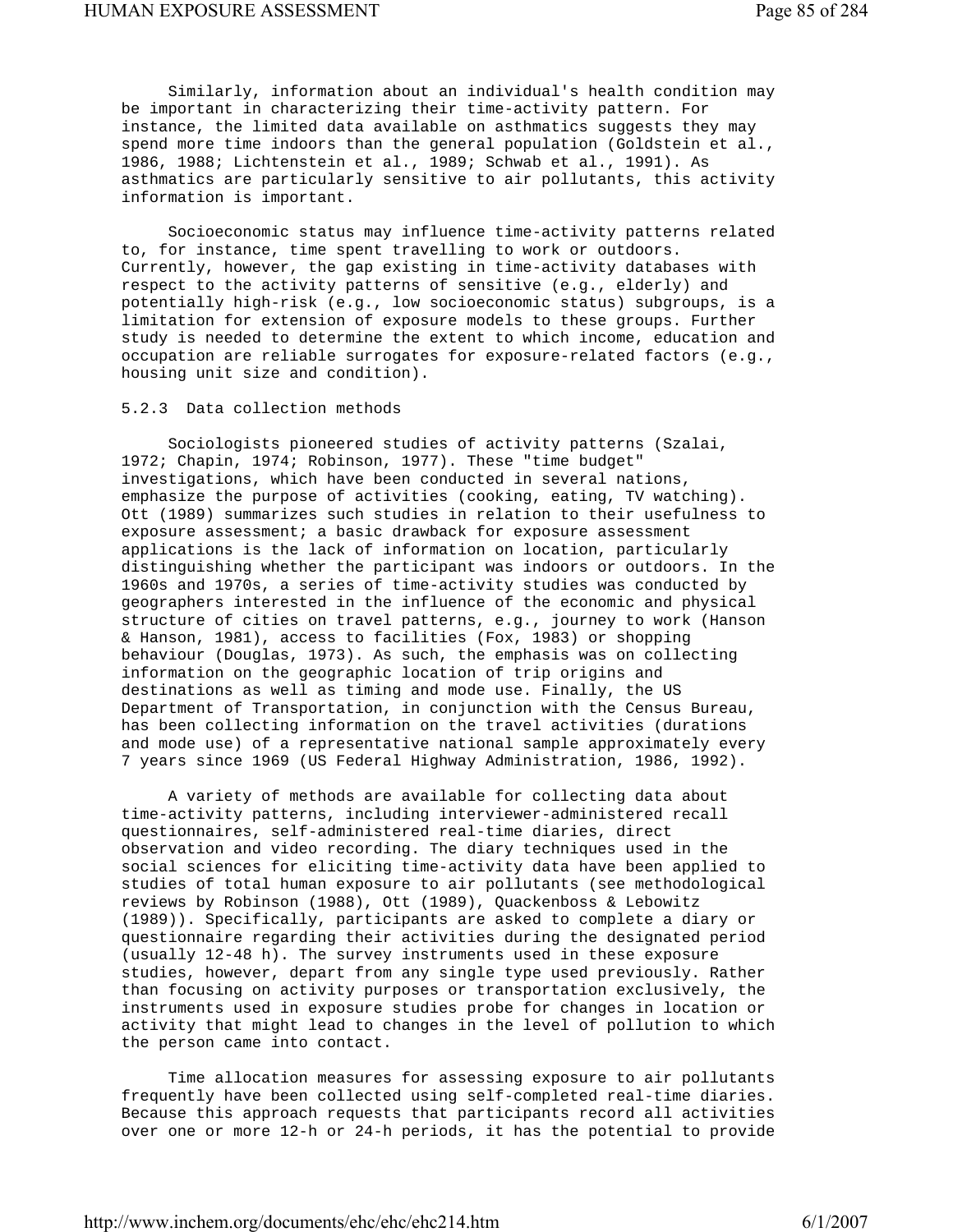the most comprehensive information on time allocation, sequencing, and

 frequency. Real-time diaries are particularly useful when it is important to know the time of day during which each activity was performed (e.g., the amount and location of exercise in the morning versus the afternoon when ozone levels tend to be higher).

 Two diary formats are common for collecting time-activity data: the open-ended style requires participants to describe their exact activity (see, for example, the instruments described in Akland et al. (1985), Johnson (1989), and Jenkins et al. (1992)), whereas the close-ended format (Fig. 18) involves simply checking the appropriate microenvironment for the given time of day (see, for example, the instruments used in EXPOLIS (Fig. 18) (Jantunen et al., 1998) or those described by Schwab et al. (1990) and Samet et al. (1992). Several researchers are developing electronic monitors to supplement diaries by detecting whether a participant is indoors or outdoors, a key parameter for assessing exposure to air pollutants (e.g., Hinton, 1990; Moschandreas & Relwani, 1991; Waldman et al., 1991b).

| Date:         |      |                 |        |        |                        |   |        |                | LOCATION |    |      |       |      |        | <b>ACTIVITIES</b> |      |
|---------------|------|-----------------|--------|--------|------------------------|---|--------|----------------|----------|----|------|-------|------|--------|-------------------|------|
| IN<br>Brieflu |      | <b>TRANSFER</b> |        |        | <b>TRANSFER</b><br>NOT |   | cook-  | <b>SMOKING</b> |          |    |      |       |      |        |                   |      |
|               | Time | Describe        | ×<br>ĭ | ÷<br>ō | š<br>ិ                 | Š | ÷      | home           |          |    | work | other |      | ING    | self              | same |
|               |      | Activity        |        | ł      |                        | 2 | Ě<br>ь | in             | loutl    | in | lout | in    | lout |        |                   | room |
| 8             | 0    |                 | ЮR     | α      | ð                      | о | ㅠ      | о              | Ë        | о  | Ô    | □     | Ő    | □      | ¢                 | α    |
|               | 15   |                 | ı      | α      | Ħ                      | □ | o      | α              | ö        | α  | o    | α     | ¢    | α      | ×                 | α    |
|               | 30   |                 | ¤      | α      | Ħ                      | о | ٨Þ     | о              | ö        | о  | ٥    | □     | Ħ    | α      | œ                 | α    |
|               | 45   |                 | 猢      | □      | 33                     | □ | ю      | □              | æ        | □  | õ    | α     | 聨    | □      | Œ                 | □    |
| 9             | 0    |                 | O      | о      | Œ                      | □ | o      | □              | O        | □  | o    | о     | o    | □      | зо                | α    |
|               | 15   |                 | Õ      | α      | Ø                      | □ | Ő      | □              | ö        | □  | р    | □     | Ř    | □      | Ö                 | α    |
|               | 30   |                 | Ħ      | α      | ٣                      | о | o      | □              | o        | α  | ۵    | α     | ш    | α      | m                 | α    |
|               | 45   |                 | 93     | α      | K.                     | о | ю      | □              | ΙÖ       | □  | õ    | □     | m    | $\Box$ | ۰                 | α    |
| 10            | 0    |                 | ЮØ     | α      | 道                      | □ | Œ      | □              | ж        | о  | ⊞    | □     | m    | $\Box$ | ண்                | □    |
|               | 15   |                 | IJ     | □      | Ħ.                     | □ | ă      | □              | Ő        | α  | ņ    | □     | Ŭ    | $\Box$ | ۹                 | α    |
|               | 30   |                 | ⋣      | α      | ٣X                     | □ | ä.     | □              | ö        | □  | ö    | □     | щ    | □      | m                 | □    |
|               | 45   |                 | ٣B     | □      | 独                      | ▫ | 30     | □              | æ        | ▫  | ù    | □     | FC.  | □      | Œ                 | □    |
| 11            | 0    |                 | o      | □      | Œ.                     | □ | n      | □              | Ħ        | □  | Ħ    | □     | o    | □      | ா                 | □    |
|               | 15   |                 | IJ     | □      | Ø                      | □ | ö      | □              | ö        | □  | Ω    | □     | Ö    | □      | ö                 | □    |
|               | 30   |                 | ⋣      | α      | ٣                      | □ | U,     | □              | ö        | □  | ۵    | □     | Щ    | o      | m                 | □    |
|               | 45   |                 | 润滑     | □      | 猫                      | □ | ю      | □              | ΙÖ       | □  | o    | □     | ĘĤ.  | □      | Œ                 | □    |
| 12            | û    |                 | ŋ      | □      | Œ                      | □ | n      | □              | Ħ        | □  | o    | □     | о    | □      | ा                 | □    |
|               | 15   |                 | ij     | □      | 獏                      | □ | ۹      | ▫              | Ő        | ▫  | p    | □     | ğ    | □      | Ť                 | α    |
|               | 30   |                 | ⋣      | α      | ٣X                     | □ | ×      | □              | o        | □  | ö    | ◻     | ۰    | α      | m                 | α    |
|               | lasi |                 | 譜      | о      | 猶                      | о | lä.    | о              | Κñ       | о  | kΗ   | о     | EřF  | о      | æ                 | п    |

Fig. 18. The time-microenvironment-activity diary (TMAD) marks each in 15 min of the day the appropriate microenvironment-activity category/ies. Multiple entries are accepted for each 15 min (EXPOLIS Study; Jantunen et al., 1998)

 Interviewer-administered questionnaires that ask participants to recall frequency and duration of time spent in specific activities during either the previous or typical day, month, year or age-period (i.e., usual activity patterns) also have been used to collect time allocation measures, microenvironmental parameters and exposure surrogates. Juster et al. (1985a) points out that data collected in this fashion are most accurate when the survey focuses on activities that are done frequently or on a routine basis (e.g., the daily commute to work). Questionnaires that take the form of checklists are also particularly useful when the researcher is only interested in certain well-defined activities. Questions to recall activity patterns over a long period may refer to defined age groups and/or to each residential location lived in (see Fig. 19). In environmental exposure studies, information on the proximity of the study participant to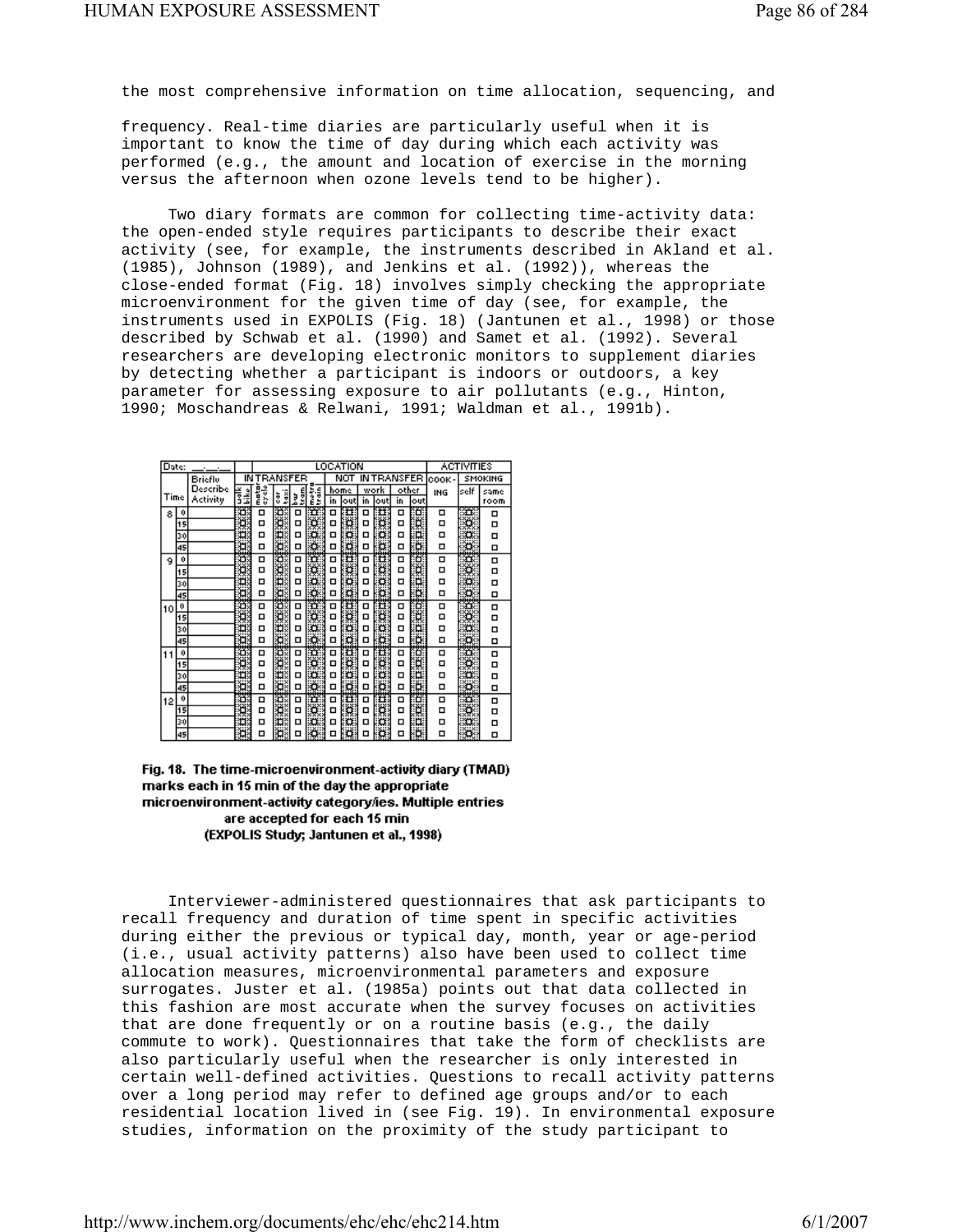local contaminant sources is typically collected via questionnaires that ask whether or not the participant engaged in a certain activity. For instance, studies of VOC exposure have asked about use of household cleaners, visits to petrol stations and storage of gasoline products indoors (Wallace et al., 1987a,b). Questionnaires are also used to solicit information on housing unit characteristics (e.g., type of cooking equipment or house volume) that influence concentrations indoors (Lebowitz et al., 1989). Surveys may request information on a variety of parameters that affect the concentration of combustion products to which an individual is exposed during travel, including traffic speed, time of day, mode of transportation, age of vehicle, trip timing and roadway used.

 Researchers have experimented with a variety of methods for collecting information on the intensity of contact. As described in Chapter 7, a number of approaches are used for quantifying food consumption rates. An inexpensive technique that has been used to link breathing and activity patterns is to have participants record the level of activity (e.g., high, medium, low) associated with each activity entry in the diary. This method has been used in several population-based studies (Johnson, 1989; Lichtenstein et al., 1989; Schwab et al., 1990; Wiley et al., 1991). Others have used questionnaires that request information about specific high-exertion activities such as exercising and working outdoors (Goldstein et al., 1986; Lebowitz et al., 1989). Categorical exertion-level data is not useful for calibrating activity pattern data, however, without an increased understanding of (1) the range of reported activities associated with each exertion level and (2) the range of breathing rates associated with each exertion level. A compendium on energy expenditure, which closely relates to ventilation rate, has been published for a variety of physical activities (Ainsworth et al., 1993). These data may be used to categorize activity data depending on levels of exertion (Künzli et al., 1997a,b). Data are becoming available through the application of electronic methods of tracking exertion levels; heart-rate and breathing-rate monitors have been used in the field studies by Raizenne & Spengler (1989), Shamoo et al. (1991) and Terblanche et al. (1991).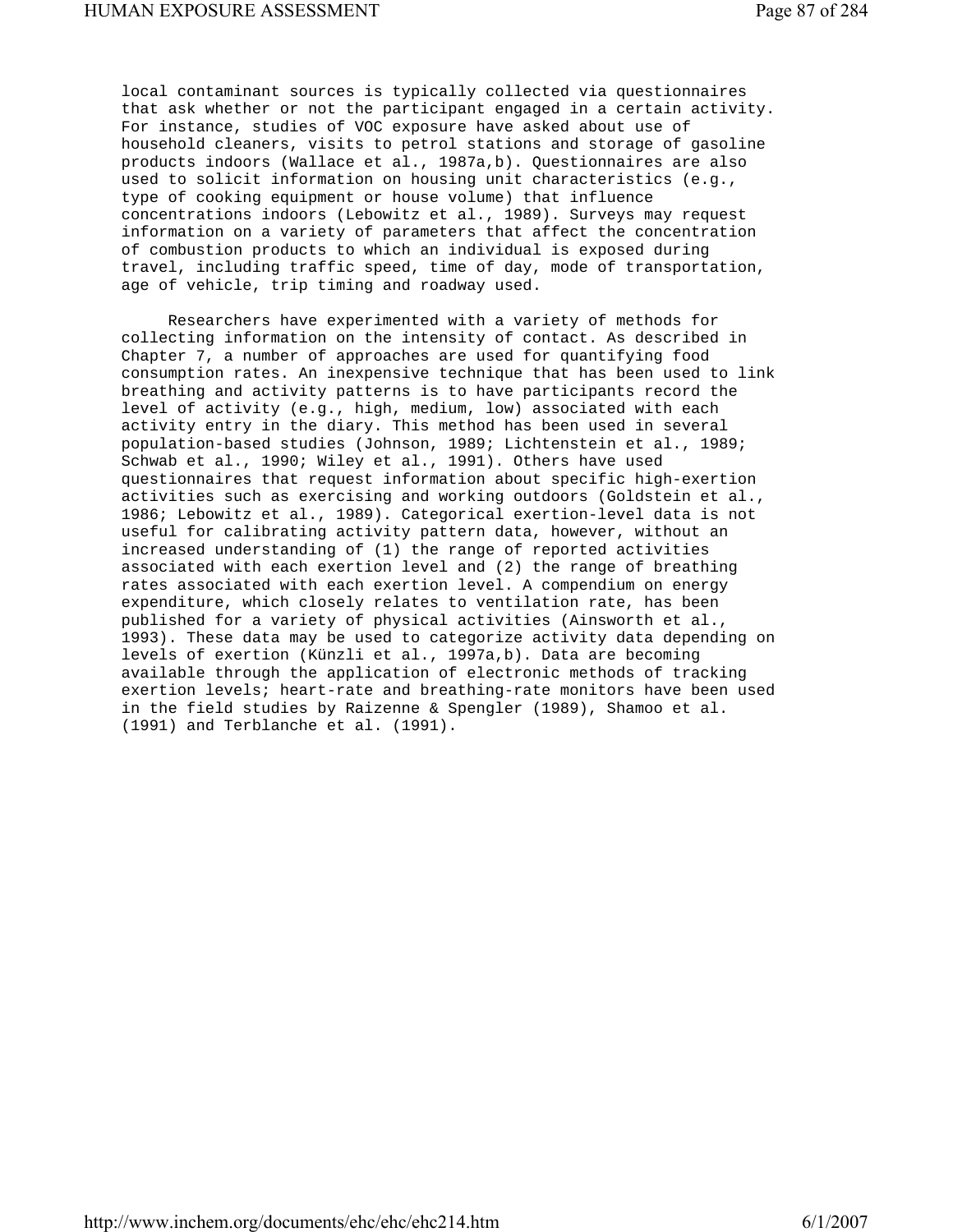### The Activity Table Approach, ATAB

To be completed for outdoor activities at the 'last residence' only:

| Activity | Month of the year that you<br>perform this activity. |  |  |  |  |  | Average<br>times<br>per<br>month<br>done<br>May-Oct. | Average<br>amount<br>of time<br>per<br>session | No. of<br>lvears donel<br>in relation<br>to this<br>residence<br>(nearest<br>$6$ months) |                                                            | Where activity performed in<br>relationship to residence<br>⊲ miles → 3 miles<br>of home from home<br>$(1 = usually, 2 = sometimes,$<br>$3 =$ never, $4 =$ don't remember)<br>(circle choice in each column) | At scool                                        |
|----------|------------------------------------------------------|--|--|--|--|--|------------------------------------------------------|------------------------------------------------|------------------------------------------------------------------------------------------|------------------------------------------------------------|--------------------------------------------------------------------------------------------------------------------------------------------------------------------------------------------------------------|-------------------------------------------------|
| 11.      |                                                      |  |  |  |  |  |                                                      | h min                                          |                                                                                          |                                                            |                                                                                                                                                                                                              | $ 1-2-3-4 $ $ 1-2-3-4 $ $1-2-3-4$               |
| 12.      |                                                      |  |  |  |  |  |                                                      | h min                                          |                                                                                          |                                                            |                                                                                                                                                                                                              | 1-2-3-4  1-2-3-4  1-2-3-4                       |
| Iз.      |                                                      |  |  |  |  |  |                                                      | min<br>h.                                      |                                                                                          |                                                            |                                                                                                                                                                                                              | $1 - 2 - 3 - 4$ $1 - 2 - 3 - 4$ $1 - 2 - 3 - 4$ |
| 14.      |                                                      |  |  |  |  |  |                                                      | h min                                          |                                                                                          | $1 - 2 - 3 - 4$ $1 - 2 - 3 - 4$ $1 - 2 - 3 - 4$            |                                                                                                                                                                                                              |                                                 |
| 15.      |                                                      |  |  |  |  |  |                                                      | min<br>h.                                      |                                                                                          | l 1–2–3–4 l1–2–3–4l 1–2–3–4                                |                                                                                                                                                                                                              |                                                 |
| lв.      |                                                      |  |  |  |  |  |                                                      | h min                                          |                                                                                          | $\left  1 - 2 - 3 - 4 \right $ 1 - 2 - 3 - 4 1 - 2 - 3 - 4 |                                                                                                                                                                                                              |                                                 |
| 7.       |                                                      |  |  |  |  |  |                                                      | min<br>h.                                      |                                                                                          | 1-2-3-4  1-2-3-4  1-2-3-4                                  |                                                                                                                                                                                                              |                                                 |
| ls.      |                                                      |  |  |  |  |  |                                                      | h min                                          |                                                                                          |                                                            |                                                                                                                                                                                                              | 1-2-3-4  1-2-3-4  1-2-3-4                       |

Fig. 19. Example of a retrospective long-term time-activity questionnaire (Künzli et al., 1997b)

 Standardized methods are not available for collecting information on hand-mouth contact. Several researchers (Charney et al., 1980; Brunekreef et al., 1983; Bellinger et al., 1986) have administered questionnaires to parents of toddler-age participants in order to qualitatively characterize the frequency with which children suck their fingers (i.e., usually, sometimes, never). Direct observation may be better suited to capturing micro-level activities, but such approaches have rarely been used in large-scale field studies owing to the expense of following more than a few participants and because of concerns that the observation process will lead to bias or alterations in typical patterns. Video techniques have now made it possible to record participant activities with less interference. Davies et al. (1990), for instance, used video methods to obtain data on the number of times 2 year olds put their hands and objects in their mouth while in standardized play situations. Zartarian et al. (1995) used videotape data to collect micro-level data on four young farm children at play inside their homes to quantify dermal and ingestion exposure to pesticides. As Zartarian et al. point out, however, researcher presence may still have influenced the participants' behaviour. Observation of children's hand-mouth contact also has been performed in clinical settings (e.g., Madden et al., 1980). All of these methods, however, share the limitation that they cannot quantify the full variability in factors that influence hand-mouth contact. Indeed, capturing this variability may not even be possible, as is discussed in a subsequent section of this chapter. In the absence of information on hand-mouth contact, several researchers have measured mineral levels in children's faeces to estimate typical soil ingestion rates (Binder et al., 1986; Calabrese et al., 1989, 1990). Such estimated ingestion rates can then be used to model exposure in areas with measured soil contamination levels.

 For dermal exposure, questionnaires are most appropriate for collecting categorical-type information, such as whether a person performed a certain activity during a designated activity. The US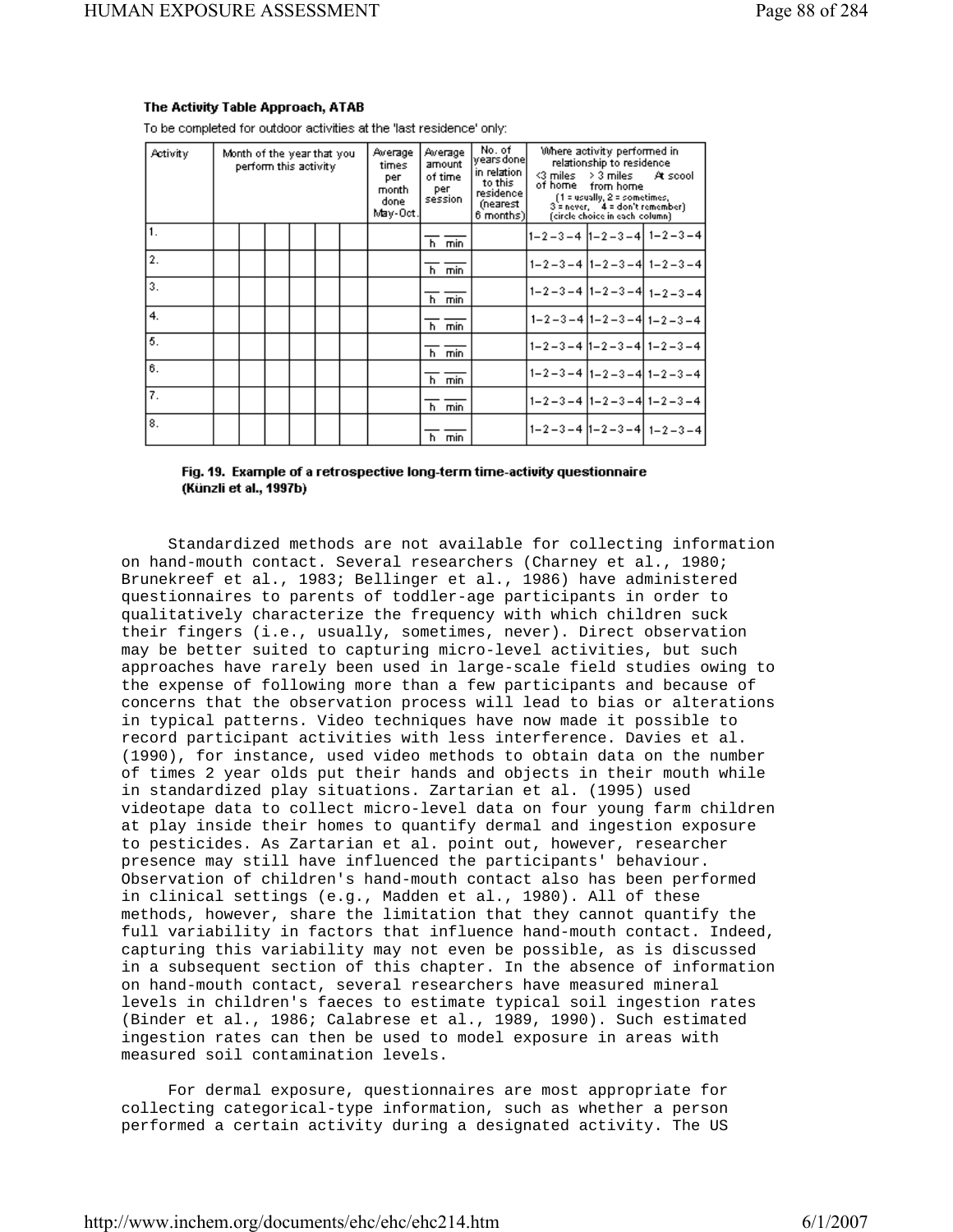Environmental Protection Agency 1992 report entitled *Dermal Exposure: Applications and Principles,* reviews the literature regarding methods for estimating soil and water contact (US EPA, 1992b). Hawley (1985) has used data from previous studies and professional judgement to develop assumptions for use in estimating outdoor soil contact time, but these estimates do not account for indoor exposure such as soil tracked into the house or for exposure to contaminants that reside primarily in indoor dust (e.g., pesticides) (US EPA, 1992b). The US EPA report cites Tarshis (1981) and James & Knuiman (1987) as sources of data on the frequency with which people shower and bathe. Few data are available on swimming (US EPA, 1992b) which could be important because of elevated chloroform concentrations found within air just above the pool-water surface, or other contaminants which can be swallowed or dermally absorbed from lakes or river waters.

 Linking activities with measurements of dermal exposure, researchers are testing innovative approaches to assessing skin contact with contaminated surfaces. For instance, Fenske et al. (1986a,b) applied non-toxic fluorescent tracers to lawns in lieu of insecticides; after participants engaged in a standard set of play activities, video imaging was used to ascertain the amount of tracer on the exposed skin. The degree of soil adherence to skin is a closely related issue and has been examined by several researchers (Driver et al., 1989; Finley et al., 1994a; Kissel et al., 1996).

#### 5.3 Potential limitations

 Time-activity data can enhance an understanding of sources and behaviours important in assessing exposures. Inferences can be drawn from simulations, case studies or even studies using large randomized designs. However, all users of time-activity data should be aware of its limitations for assessing human exposure to environmental contaminants.

 The feasibility of collecting time-activity data is often limited by the burden which such studies impose on participating individuals. The data collection requires constant, or regular, attention to the fact that the subjects are participating in the study, that they have to remember about all activities and to fill in the diaries. This is often inconvenient and takes respondent's time. Collection of the data by an observer, which often is a method of choice in studies involving children, may be of limited feasibility owing to the restricted access of the observer to the subject under study and because typical activities may possibly be modified by the fact of being under observation.

#### 5.3.1 Activity representativeness

 One of the uses of time-activity data is to allow characterization of the distribution of exposure for a given geographic, demographic or socioeconomic segment of the population. However, the study protocol may call for certain types of days or individuals to be excluded (e.g., travel that takes the participant away from the home for more than the 24-h or 48-h sampling period may lead to disqualification). Although standard techniques such as weighting and imputation can be used to treat non-response, these methods assume that refusal to participate is random and there is information about the non-respondents (Kalton & Kasprzyk, 1986). In the case of time-activity studies, however, once contacted, people may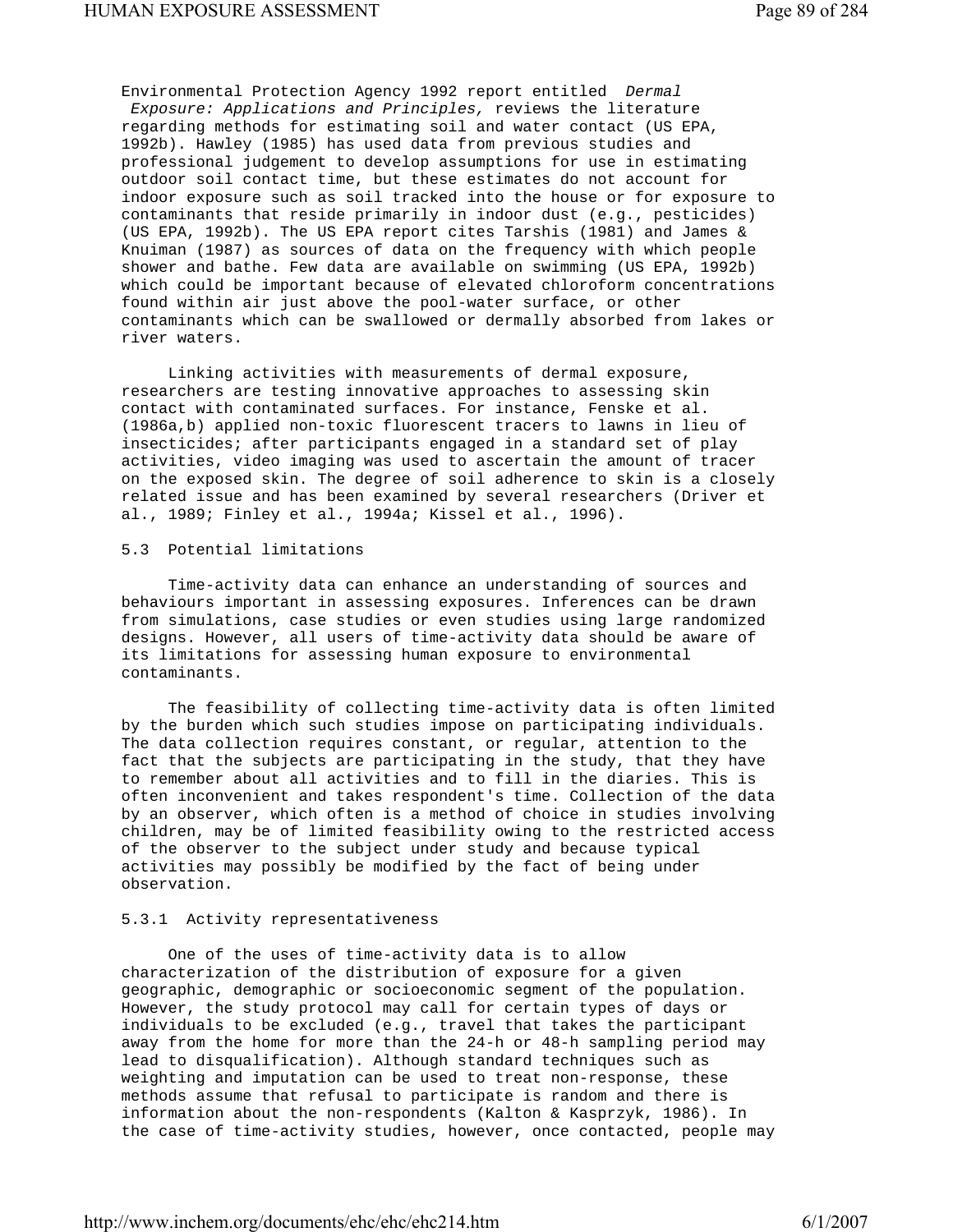participate or not because of the variables that the study is designed to predict. As shown in the European multi-city study EXPOLIS, the subjects in Basel ready to participate had lower traffic density around their homes than non-participants (Oglesby, 1998). The potential for misrepresenting the exposure distribution must, therefore, be considered because there is no method for quantifying the direction and/or extent of the bias with respect to high-exposure behaviours.

 The representativeness of the activity data collected may also be influenced by the increased burden imposed upon participants by exposure assessment studies. Epidemiologists and social scientists have found that participation rates and compliance with instructions may decline with increasing study periods, longer questionnaires, more complicated questions and more complex tasks. Whitmore (1988) speculated that the higher than average refusal rates experienced in air pollution exposure studies are related to the burden associated with carrying monitors and completing activity diaries. This has been shown in the European multi-city EXPOLIS study in Grenoble where participants had different time activity patterns in days with personal exposure monitors compared to days when only time-activity data was collected (Boudet et al., 1997).

## 5.3.2 Validity and reliability

 Survey researchers in a number of fields have raised questions about the validity of data collected via self-administered surveys: i.e., is the instrument measuring what is intended (Laporte et al., 1985). Data validity is of particular importance when trying to link measured exposure with a given day's activity diary. The error introduced by an inaccurate diary affects both efforts to explain the contribution of certain activities to personal exposure and efforts to estimate the distribution of personal exposure from time-weighted microenvironmental measurements. The relationship between the degree of error in the diary and the degree of error in the predictive model depends upon the concentration in the microenvironment and the total time spent there. Neglecting to report even short-duration activities in high-concentration microenvironments will have more effect than underestimating a similar amount of time in a low-concentration microenvironment in which a large portion of the day is spent.

 Scientists who use activity pattern data have raised a variety of concerns about the effects of inadvertent and/or deliberate errors in reporting. For instance, activity diary data may be compromised by participants' misunderstanding of the definitions of various locations (microenvironments). Discussions with participants have revealed the potential for confusion about: How far is "far from home?" Is a "parking garage" inside or outside? Is "walking" a light- or medium-exertion activity? (Schwab et al., 1991, 1992).

 To a certain extent, the quality of the data can be controlled during data collection. Detailed instructions can improve participant compliance. Field and laboratory pretesting of the survey instrument and instructions, important components of the survey design process, can yield improvements in protocol and clearer definitions of survey terminology such as distinctions between microenvironmental categories (Bercini, 1992). Extensive training of participants in keeping the diary can be expensive, but detailed reference sheets and one-on-one sessions can greatly improve data quality. One of the more time-consuming but necessary steps is reviewing the returned diaries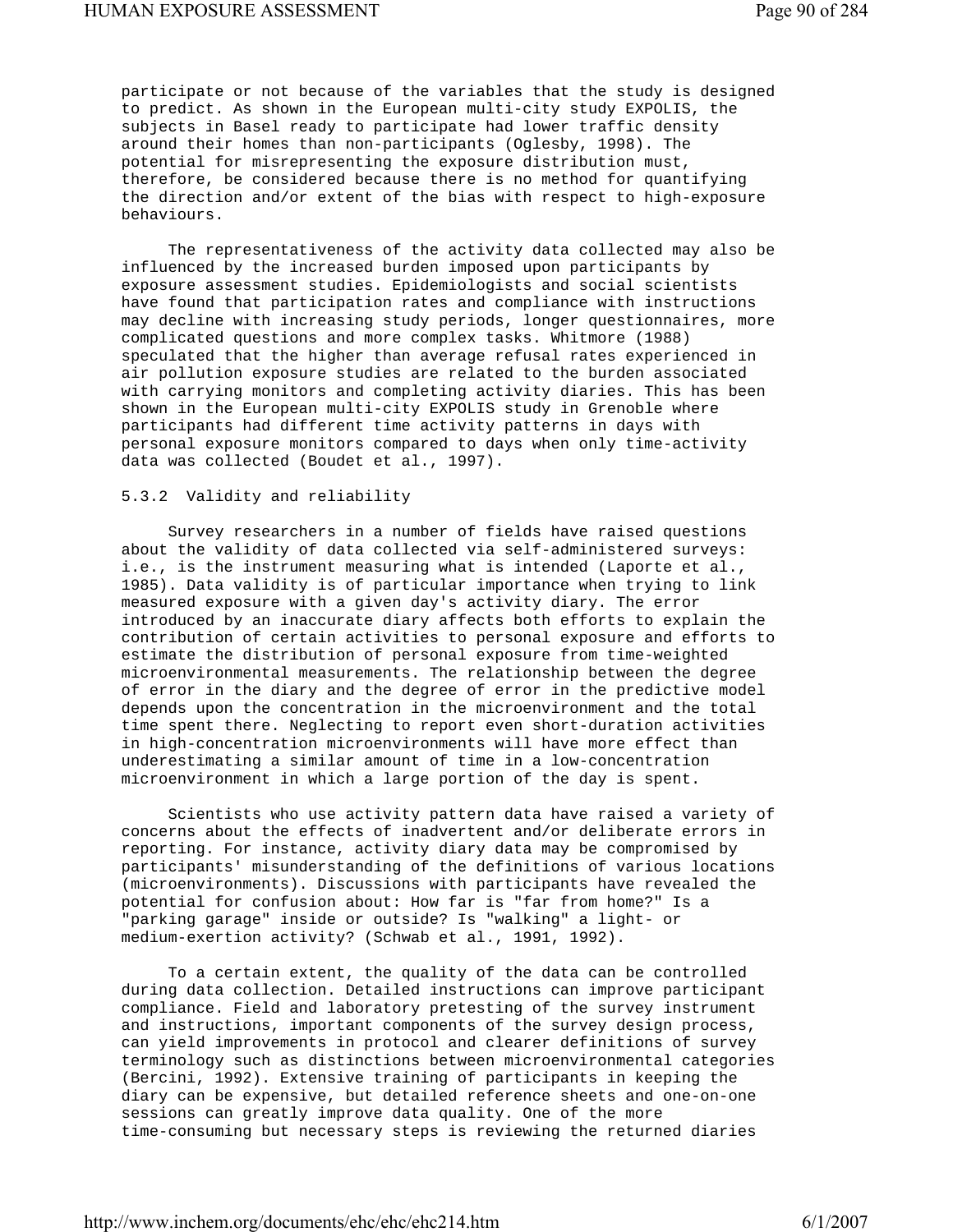for temporal completeness and clarity of responses. Ideally, this should be done in the presence of the participant, and within 24 h of

 completion of the monitoring period. Another quality assurance step involves the use of a uniform system to code information on individual activities into microenvironmental categories.

 The validity and reliability of the diary data may be increased by the use of study forms that are simple and easy to understand. The language of the questions and instructions must be simple and the method of selection of answers, or of filling in data, obvious to minimize coding errors. The number of items on the questionnaire should be kept to a necessary minimum. Only the information for which there is clear use in analysis and data interpretation and which serves directly the study objectives should be included in the diary form.

 Verifying the validity of time-activity data is extremely difficult, if not impossible, because an absolute standard does not exist. Several researchers have sought to assess the reliability of self-reported data through test-retest procedures and by comparing different methods of collecting the same type of information (Laporte et al., 1985). The University of California at Berkeley ozone study required college students to recall time spent in physical activities outdoors, over years. The information was used as a surrogate to improve long-term ozone exposure assignment in an epidemiological study (Künzli et al., 1997b). The test-retest study revealed rather high correlations for time spent in heavy ( *r* = 0.81) or moderate ( *r* = 0.61) activity (Künzli et al., 1997b). This level of concordance is similar to that observed in dietary intake validation studies where food-frequency questionnaires and diet records correlated in the order of *r* = 0.6 for the intake of a variety of nutrients (Rimm et al., 1992). Robinson (1985) found that a variety of methods for collecting time-activity data, including 24-h recall surveys, same-day diaries, records of the activities during 40 randomly selected moments throughout the day (signalled using a beeper), and recall of the activities during a randomly chosen hour yielded essentially similar sample distributions of time the sample spent in a variety of activities. Quackenboss et al. (1986) also found consistency between diaries and the responses to self-administered recall questionnaires. Juster (1985b) found reasonably strong agreement in the reports of spouses regarding whether their partner was present at any given time throughout the day. Other comparisons of methods show that when asked about the usual time spent in selected activities, respondents tend to over-report time in unscheduled activities (relative to that recorded on their diaries), but reports are consistent for habitual activities such as commuting to work (Robinson, 1985). Waldman et al. (1991b) showed similar results when comparing activities recorded in electronic diaries with next-day recall; concordance between the methods was highest for routine, long-duration activities. Additional research, however, is necessary to determine the extent and direction of bias for the activities and the time frames of most concern in an exposure context (e.g., the frequency with which a person uses household cleaning products rather than the total time spent cleaning).

5.3.3 Inter- and intra-person variability

 To be of use in exposure assessment, time-activity data must describe the aspects of human behaviour that influence the variability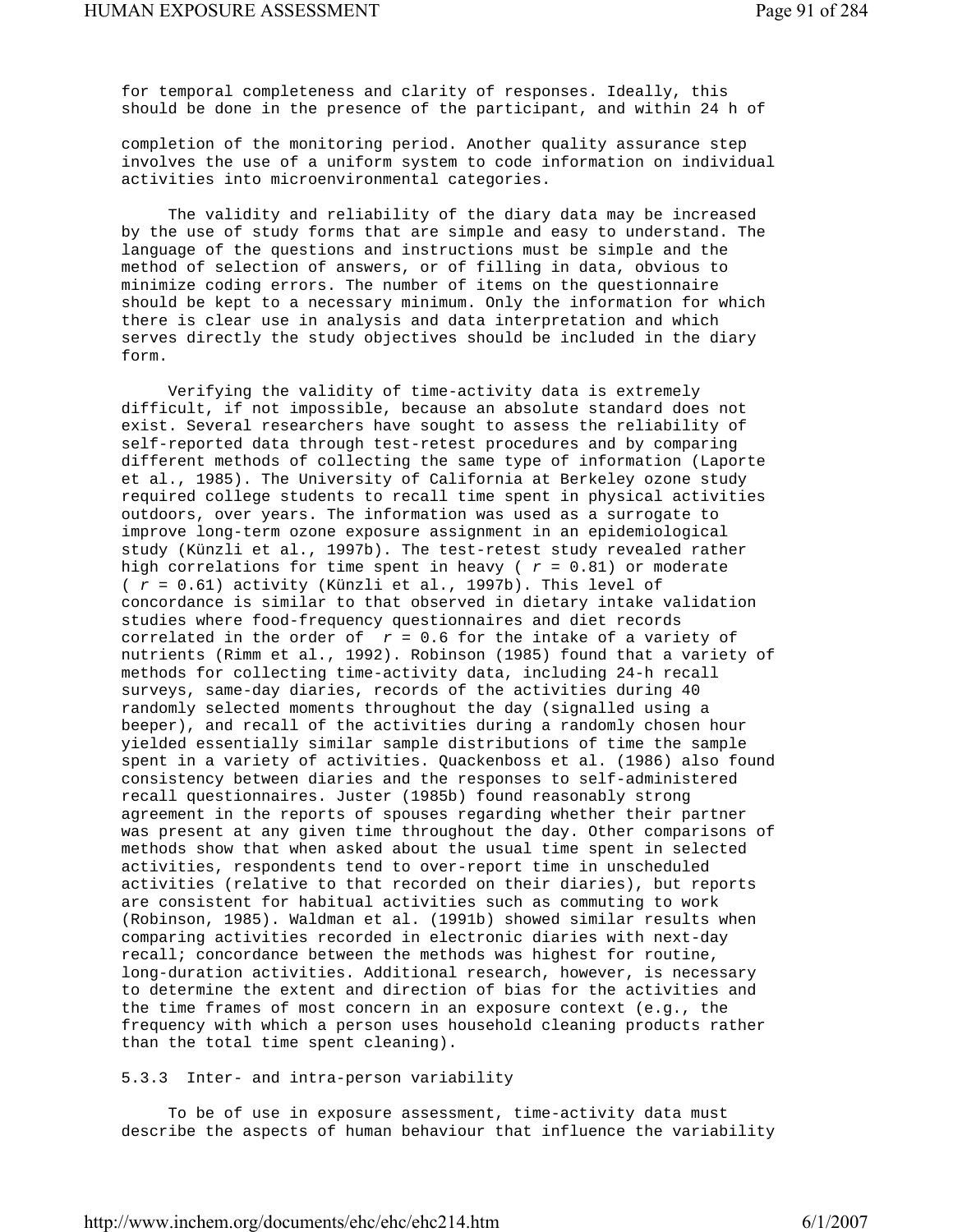in pollutant concentrations contacted. There is both between- and within-individual variability in people's activities, which has implications for the use of time-activity data in exposure assessment.

 At one end of the spectrum are aspects of human activity patterns that tend to be highly regular. For instance, many people tend to follow daily routines with respect to how long they sleep and the time they depart for work. In addition, because basic routines are fairly uniform across individuals, diary data from several studies has shown that the distribution of time reported in the microenvironments that comprise the majority of the day (i.e., inside at home and inside at work/school) exhibit relatively little variation from year to year within a given study population or from place to place within the USA (Robinson, 1985; Schwab et al., 1990).

 The only large time-activity study done in conjunction with a continuous monitoring device was the Denver/Washington, DC study of CO exposures (Akland et al., 1985); this study yielded time-weighted concentrations in specified microenvironments. Analyses of these results suggest that variations in activities or locational attributes (e.g., variations in source strength) that are finer than those captured by these simple microenvironments explain much of the variability in exposure. Although less variability in the concentrations of some other air pollutants may be expected, these results confirm the concerns raised above regarding the ability to predict variations in exposure from the time allocation measures typically collected in diary-type studies.

 At the other end of the spectrum with respect to consistency in activity patterns are aspects of human behaviour that influence the intensity of contact with contaminated media. By their nature, these activities are highly variable both across individuals and across time for a given person. First, physical and demographic characteristics influence the frequency and duration of activities. For instance, in the case of dermal exposure it may be hypothesized that contamination from lying on a surface (e.g., a lawn to which a weedkiller has recently been applied) will be greater for a heavy person than a lighter person. Similarly, a child's standing and sitting height, in addition to crawling activities, mean that its breathing zone is much closer to the floor than that of an adult, raising the possibility of dust inhalation. Children also choose play locations that typical monitoring studies might ignore, such as stairwells and corners.

#### 5.4 Summary

 Information on people's activity patterns can be used to identify the determinants of measured exposures, predict unmeasured or unmeasurable exposures, assess relationships between exposure and health status, and identify high risk exposure situations that may be

 amenable to public health actions. Some of the main activity patterns important for assessing exposures by various media that were discussed in this chapter are summarized in Table 16.

 The relative cost of field sampling and laboratory analysis for environmental and biological measurements highlights the potential value of time-activity data. Assessments of long-term activity patterns (e.g., lifetime) may only be feasible using time-activity questionnaires. Various methods are used to collect information about human activities, including diaries and questionnaires, mechanical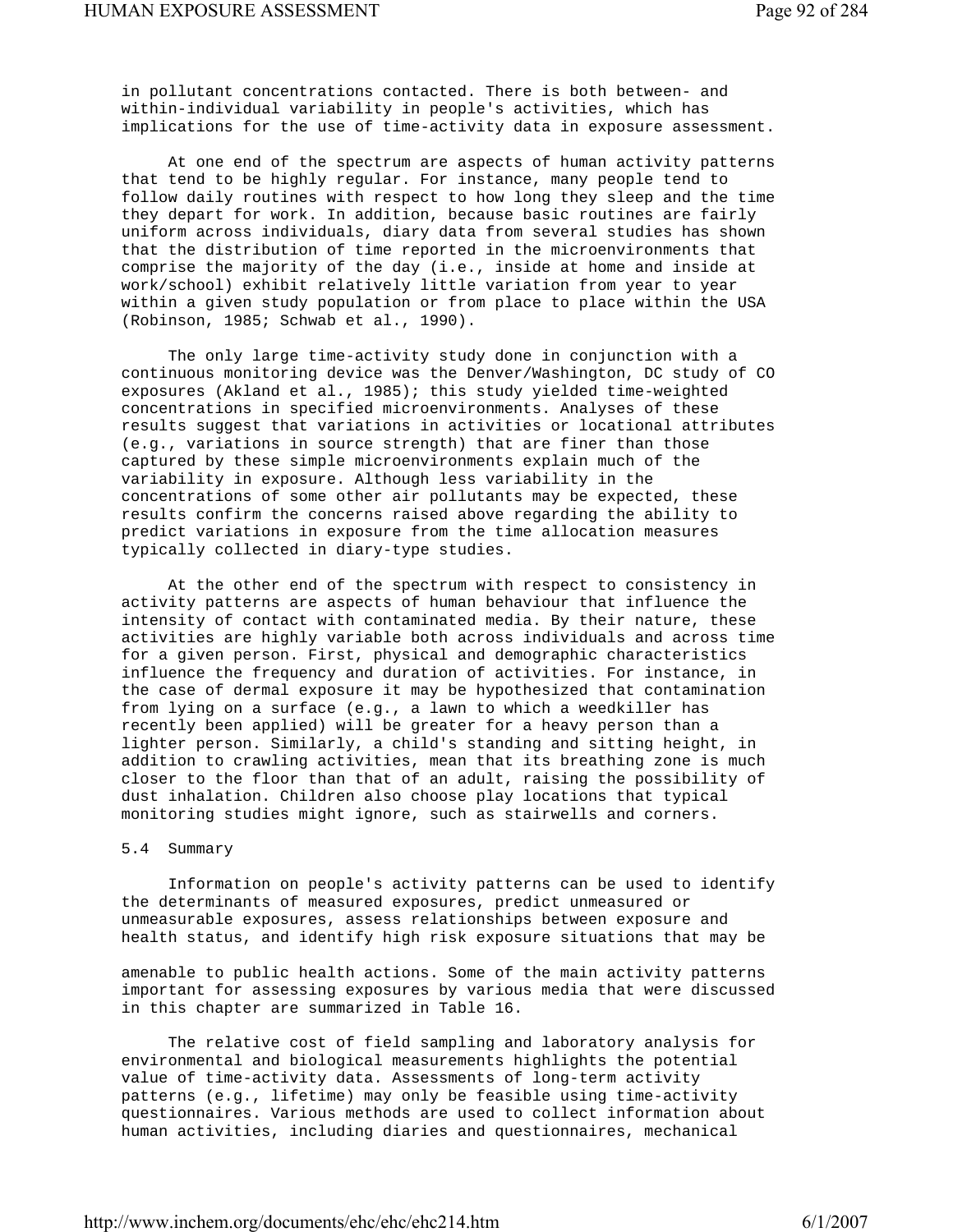devices, and observation. Methods have only recently begun to be developed for assessing the role of time-activity patterns on dietary and non-dietary ingestion and dermal exposure pathways. Concerns about the ability of data collection methods to ensure activity representativeness and data validity and about the implications of inter- and intra-person variability in behaviour place limits on the application of time-activity data for human exposure assessment. However, with appropriate quality assurance programmes, information on time use and activity patterns can be very valuable for interpreting and modelling exposures.

- Table 16. Type of information obtained from time-activity data relevant to specific exposure pathways
- Personal air

|       | time and location spent outdoors<br>type of indoor location<br>use of sources                                                                                                                  |
|-------|------------------------------------------------------------------------------------------------------------------------------------------------------------------------------------------------|
|       | In the presence of sources:<br>ventilation and filtration of indoor location                                                                                                                   |
| Water |                                                                                                                                                                                                |
|       | quantity of water consumed direct and indirectly<br>accidental ingestion from swimming (pools, rivers,<br>$etc.$ )<br>dermal contact, time in showering/bathing<br>hand/body washing frequency |
| Food  |                                                                                                                                                                                                |
|       | amount and type of food products consumed<br>preparation methods including cleaning<br>preparation location (e.g., street vendors)<br>storage practices                                        |

Soil

 amount of contact time and type of soil (e.g., farm, garden/possible pesticide application) skin surface contact frequency and duration of washing since contact

### 6. HUMAN EXPOSURE AND DOSE MODELLING

# 6.1 Introduction

 An exposure model is a logical or empirical construct which allows estimation of individual or population exposure parameters from available input data. Such data may be measured or collected for this purpose, or obtained from other sources. Technological, logistic and financial constraints can make it difficult to monitor the exposure of humans to the various environmental agents. It is, therefore, prudent in many situations to use models to assess contaminant exposures. Models provide an analytic structure for combining data of different types collected from disparate studies in a manner that may make more complete use of the existing information on a particular contaminant than is possible from direct study methods (EC, 1997b). Exposure models, if supported by adequate observations, can be used to estimate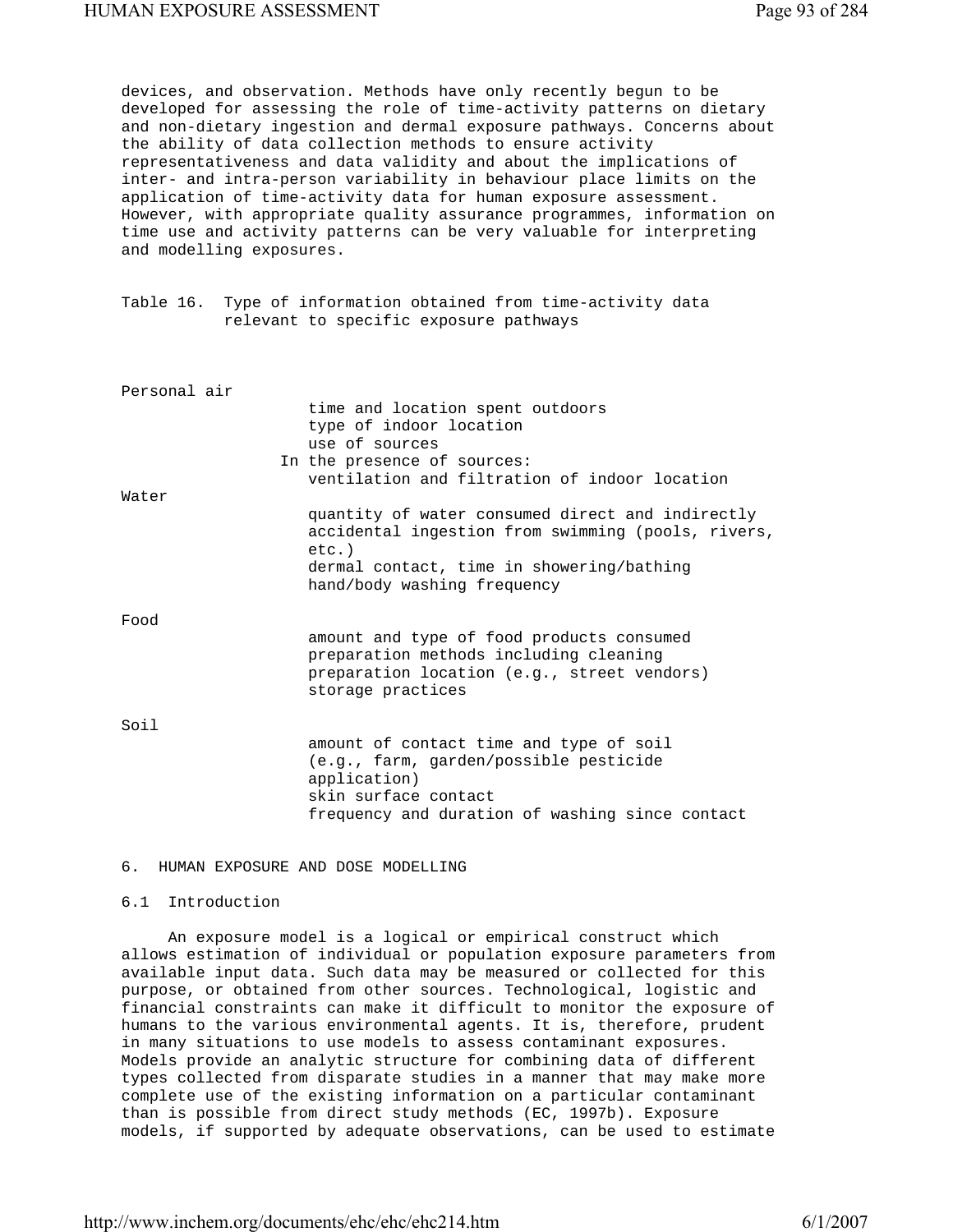group exposures (e.g., a population mean) or individual exposures (e.g., the distribution of exposures among members of a population). Model results also can be used to evaluate exposures at various points of population distributions which cannot be measured directly because of limitations of methods or resources (e.g., the upper 5% of exposures for a population). This chapter introduces the principal aspects of exposure modelling, including those for single and multiple environmental media. In addition, the concepts of variability, uncertainty and model validation are discussed.

## 6.2 General types of exposure model

 Exposure models can be divided into three broad categories; statistical, deterministic and practical or combinations of statistical and deterministic models (Fig. 20). Statistical (often regression) models are in their simplest form numerical best fits between collected exposure measurements and potentially related factors (e.g., demographics). In statistical models, the magnitude and direction of association between the variables are inferred from the observations themselves. Such models cannot be considered reliable for predicting exposures outside the original study population and environmental setting without first validating them for that specific purpose. Deterministic (or physical) models are based on a logical expression of the physical environment and human behaviour in it. Such models need to be validated by actual exposure data, and can in principle be used for exposure prediction of new populations and settings. Although deterministic models can be useful for estimating mean population exposure, input data to estimate the distribution of exposure within a population are often not available. Probabilistic exposure models (section 6.6.3) are normally based on deterministic models, but because they incorporate the measured or estimated distributions of the input variables, they produce more realistic population exposure distributions than deterministic models. Practical models can combine features from these different types, e.g., a statistical model may include parts of a logical construct. Several important types of statistical models are discussed in Chapter 4, and deterministic and practical models are discussed here.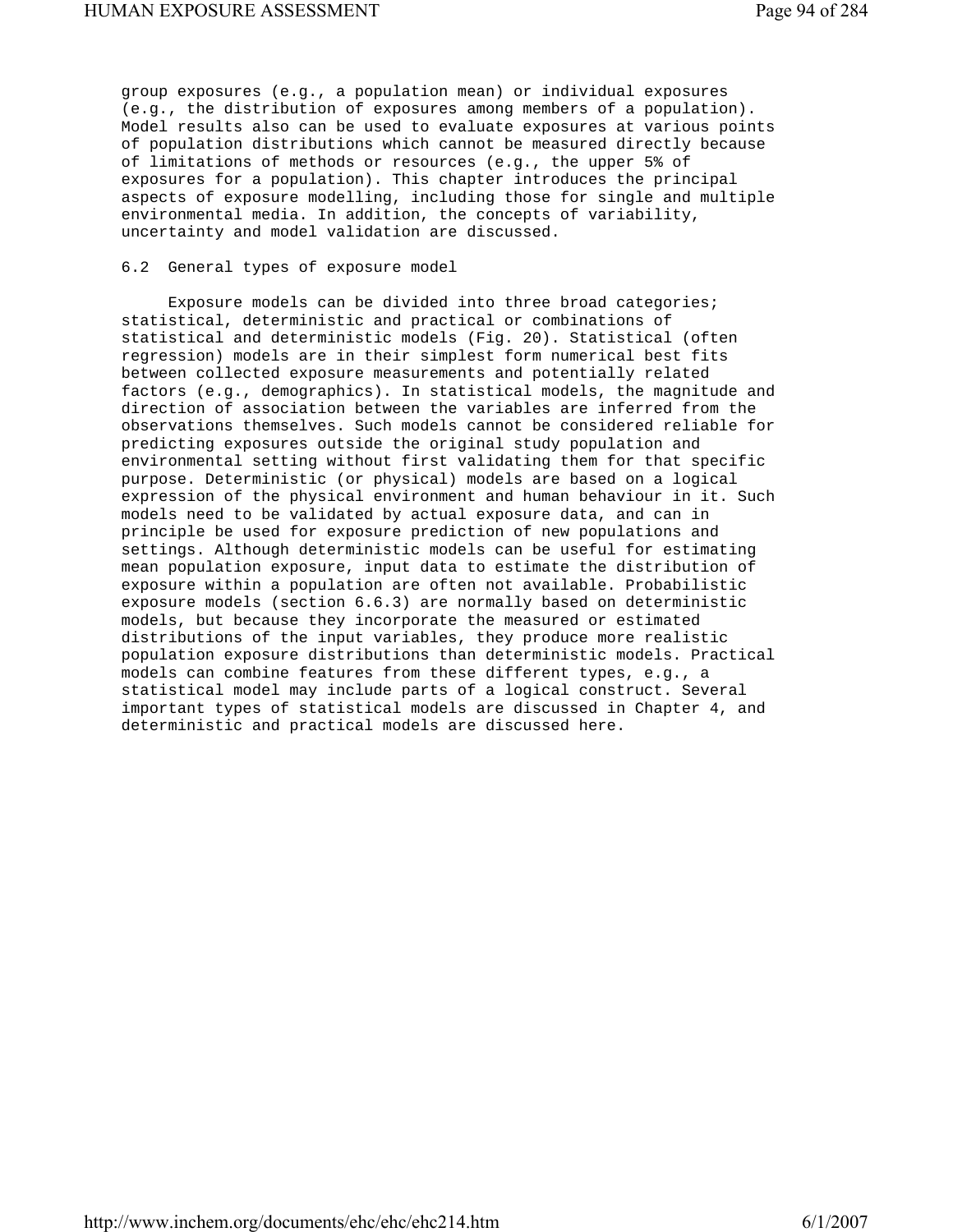

------ data for model validation/calibration

#### Fig. 20. Broad categories of exposure models

 Using a deterministic model for a given contaminant, exposure concentration is estimated as a concentration averaged over a given period of time (see Eq. 3.1, p. 46).

 For the inhalation and dermal exposure routes, concentrations in the different microenvironments occupied by a person are integrated over time. The integrated time period is usually 24 h, 1 year or a lifetime of 70 years, although any time period may be used. The concept of microenvironment is often unnecessary for the ingestion route. In this case, the concentration of contaminants in the food consumed and the amount of food and beverages consumed during a given period of time are sufficient to determine exposure.

# 6.3 Environmental media and exposure media

 In exposure analysis, we use human exposure assessments to translate contaminant levels in environmental media into quantitative estimates of the amount of contaminant that comes in contact with the human-environment boundaries, that is, the lungs, the gastrointestinal tract and the skin surface of individuals within a specified population. Environmental media of principal relevance to human exposure include air, ground-surface soil, root-zone soil, plants, groundwater and surface water in the contaminated landscape. As described in Chapter 2, exposure pathways define a link between an environmental medium and an exposure medium. Important exposure media include outdoor air, indoor air, food (commercial and homegrown), exterior soil, interior soil or household dust, and drinking and cooking water. Exposure then occurs by contact with contaminants in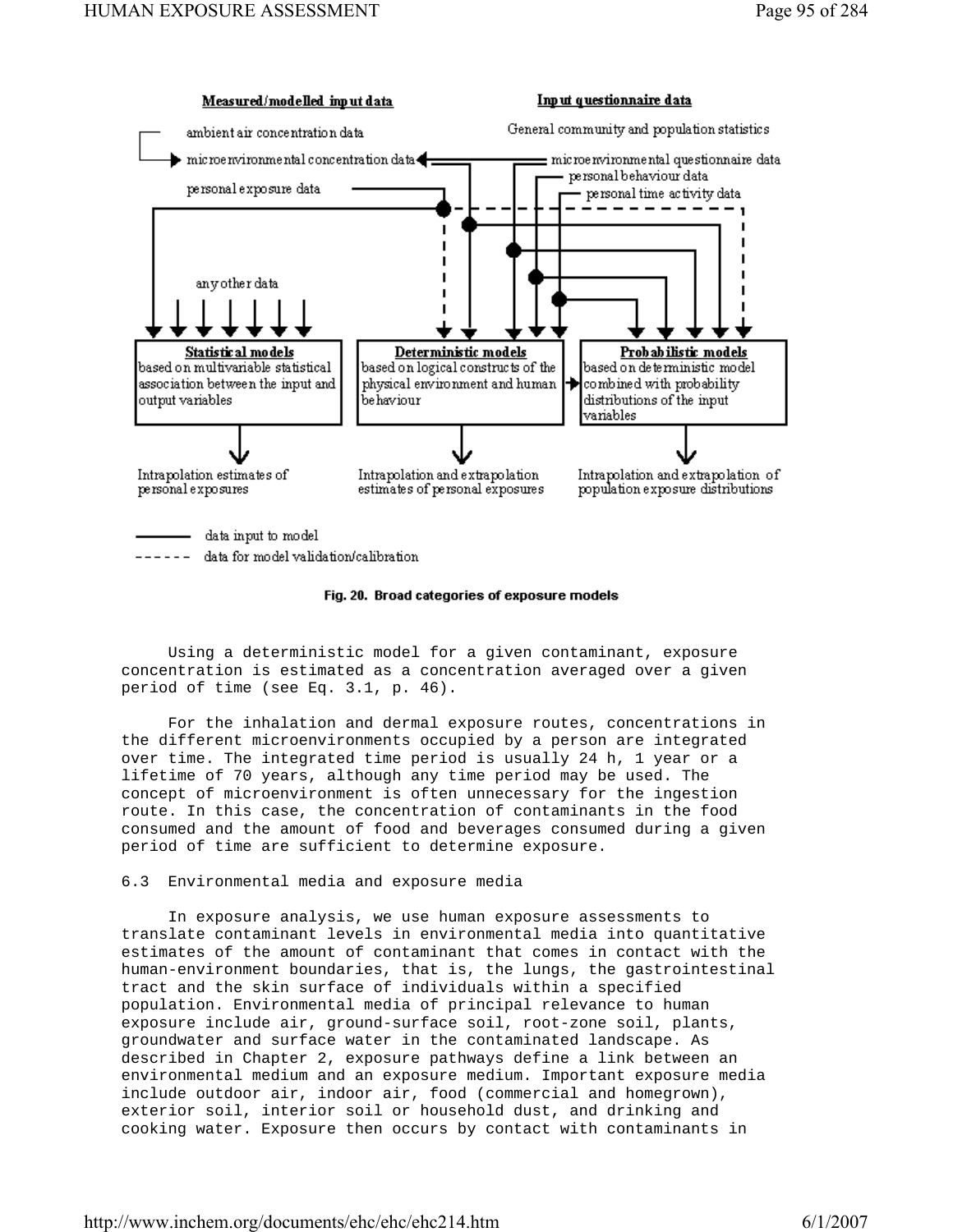these exposure media via inhalation, ingestion and dermal uptake. Fig. 21 illustrates the types of exposure pathways we use to carry out a multiple-media, multiple-route, multiple-pathway exposure assessment.

 Exposure assessments often rely implicitly on the assumption that exposure can be linked by simple parameters to ambient concentrations in air, water and soil. However, total exposure assessments that include time-activity patterns and microenvironmental data reveal that an exposure assessment is most valuable when it provides a comprehensive view of exposure routes and pathways and identifies major sources of uncertainty. Listed in Table 17 are potential interactions among environmental media, exposure media and exposure pathways that are addressed in this chapter.

 An assessment of intake requires that we determine how much crosses these boundaries. Thus, we see the need to address many types of "multiples" in the quantification of human exposure, such as multiple media (air, water, soil); multiple exposure pathways (or scenarios); multiple routes (inhalation, ingestion, dermal); multiple chemicals; multiple population subgroups; and multiple health end-points. The matter is further complicated by the fact that pollutants may have both systemic and route specific health effects. For the compounds that have mainly systemic effects the total exposure -- sum of all routes -- is most relevant; for other agents such as pneumococci aerosols in the lung, dermal vs. ingestion absorption of



Fig. 21. Multiple-media, multiple-route, multiple-pathway exposure/dose assessment (adapted from Eisenberg & McKone, 1998)

Table 17. Interactions among environmental media, exposure media and exposu

Exposure routes and the set of the set of the set of the set of the set of the set of the set of the set of the

and the solution of the solution of the solution of the solution of the solution of the solution of the solution of the solution of the solution of the solution of the solution of the solution of the solution of the soluti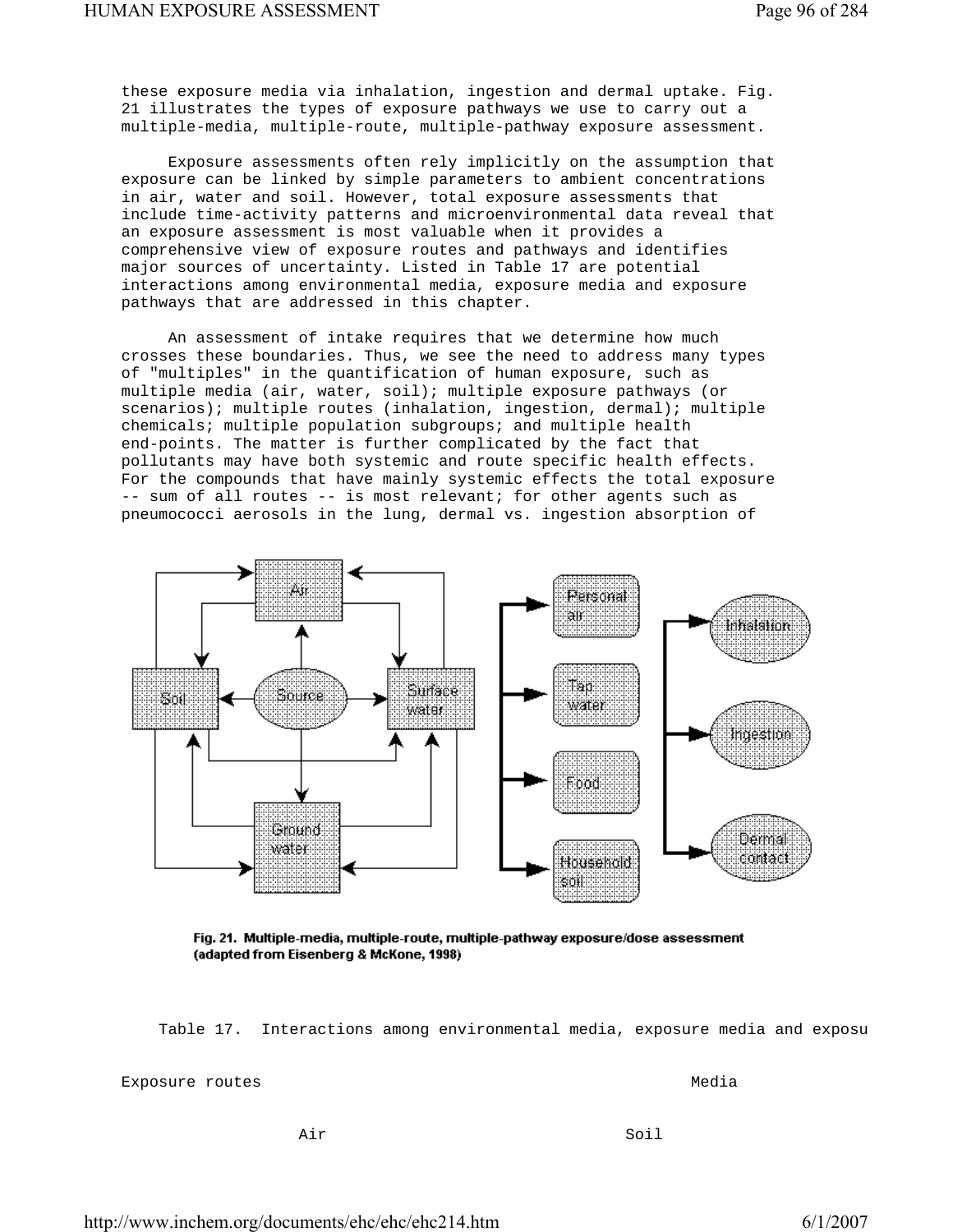|                | (gases and particles)                                                                                | (ground-surface soil,<br>root-zone soil)                               |
|----------------|------------------------------------------------------------------------------------------------------|------------------------------------------------------------------------|
| Inhalation     | gases and particles in<br>outdoor air                                                                | soil vapours that migrate<br>indoor air                                |
|                | gases and particles<br>transferred from outdoor air<br>to indoor air                                 | soil particles transferred<br>indoor air                               |
| Ingestion      | fruits, vegetables, and grains                                                                       | soil                                                                   |
|                | contaminated by transfer of<br>atmospheric chemicals to plant<br>tissues                             | fruits, vegetables, and gr<br>contaminated by transfer f               |
|                | meat, milk, and eggs<br>contaminated by transfer of<br>contaminants from air to plants<br>to animals | meat, milk, and eggs conta<br>by transfer from soil to p<br>to animals |
|                | meat, milk and eggs contaminated<br>through inhalation by animals                                    | meat, milk, and eggs conta<br>through soil ingestion by                |
|                | mother's milk                                                                                        | mother's milk                                                          |
| Dermal contact | (not included)                                                                                       | soil                                                                   |

 solvents which are rapidly metabolized in the liver, or fine particulate matter in the ambient air, the route of exposure is crucial, and total exposure as a sum of all exposure routes may be meaningless. Multiple media exposure models are discussed in section 6.5.

## 6.4 Single-medium models

 Most of the transport models that have been developed for describing the behaviour of contaminants in the environment have dealt with specific environmental media, such as indoor and outdoor air, surface water and sediments, groundwater and soils. These single-medium models operate at various levels of spatial and temporal detail, depending on the particular conditions being assessed. The following discussion will highlight some of the more commonly used methods for characterizing contaminant transport in environmental media. Additional information on transport modelling for use in exposure assessments can be found in Masters (1991).

# 6.4.1 Outdoor and indoor air

 Substances in outdoor air are transported from sources to receptors by atmospheric advection and dispersion. In general, pollutant concentrations in outdoor air are directly proportional to emission strength and inversely proportional to dispersion. The physical relationship, e.g., lateral and vertical distance, between sources and receptors is also an important factor. Meteorological parameters have an overwhelming influence on the dispersion of contaminants in the lower atmosphere. Among them, wind parameters

http://www.inchem.org/documents/ehc/ehc/ehc214.htm 6/1/2007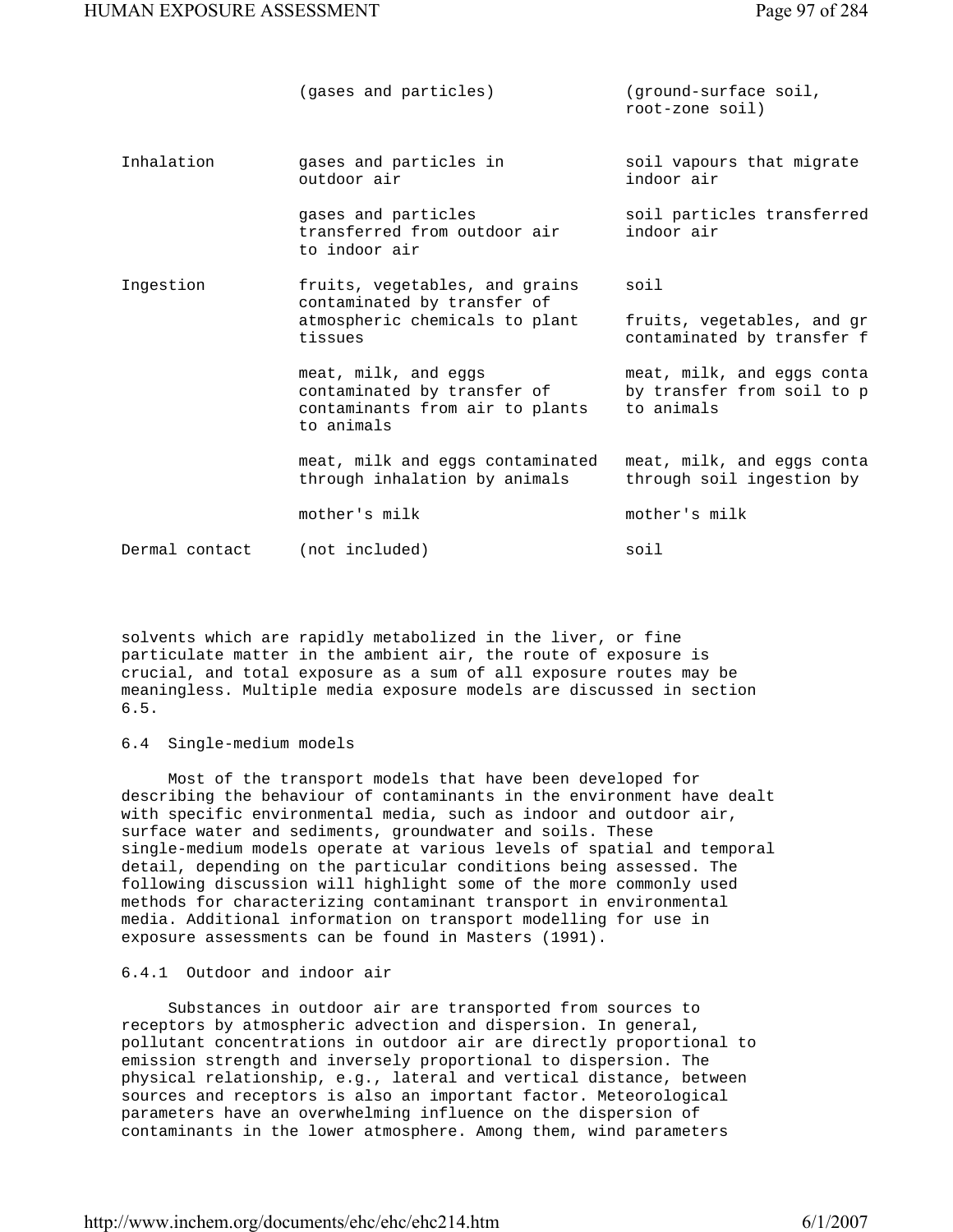(direction, velocity, and turbulence) and thermal properties (stability) are the most important. A number of models are available for estimation of ambient concentrations of pollutants. Most of them are founded on the Gaussian air dispersion model, an introduction to which may be found in Wilson & Spengler (1996). Two of the seminal works in this field are Pasquill (1961) and Gifford & Hanna (1973).

 Another area of air quality models focuses on determining the sources of pollutants in outdoor air. As discussed in Chapter 2, information on sources of exposure is important for evaluating alternative strategies for managing risk. These models are commonly used for apportioning concentrations of airborne particulate matter among its various sources (e.g., coal-fired power plants, gasoline-powered vehicles and diesel-powered vehicles). In such source apportionment models, profiles of element concentrations in particulate matter emitted from different sources are combined with sophisticated statistical methods (e.g., principal component or factor analysis) to estimate the relative abundance of particles from each source type. Glover et al. (1991) and Daisey et al. (1986) provide a good introduction to source apportionment models for particulate matter, while Edgerton & Shah (1991) describe a source apportionment model for VOCs.

 Several approaches have been used to estimate expected indoor air pollution concentrations (for reviews see Cooke, 1991; WHO, 1997b). These include deterministic models based on a pollutant mass balance around a particular indoor air volume; a variety of empirical approaches based on statistical evaluation of test data and (usually) a least squares regression analysis; or a combination of both approaches, empirically fitting the parameters of a deterministic model with values statistically derived from experimental measurements (see Chapter 4). All three approaches have advantages and weaknesses. The deterministic model provides more generality in its application, but the results lack accuracy and precision. Deterministic models include single- and multiple-compartment models. The empirical models, when applied within the range of measured conditions for which they were fitted, provide more accurate information. An example of an empirical model for indoor concentrations of respirable particulate matter may be found in Chapter 12. Often the compartment of the indoor air mass balance models that is most difficult to represent is the role of indoor surfaces as sources or sinks for contaminants. This is an important field of inquiry with respect to inhalation exposures to ozone and VOCs (Reiss et al., 1995).

## 6.4.2 Potable water

 Exposure to contaminants in water may occur via the ingestion, dermal absorption and inhalation routes. Ingestion of water primarily occurs via two pathways: direct ingestion via drinking or cooking and intrinsic water intake (i.e., the water intrinsic in foods prior to preparation). It is important to consider both routes. Drinking-water ingestion rates have also been shown to vary according to cultural differences and can be an important source of uncertainty about chemical exposure when extrapolating results of epidemiological studies from one culture to another (e.g., Mushak & Crocetti, 1995). Lognormal distributions of drinking-water ingestion rates for individuals comprising various age groups in the USA (Table 18) are available in the literature (Roseberry & Burmaster, 1992). Additional information on drinking and cooking water as exposure media may be found in Chapter 7.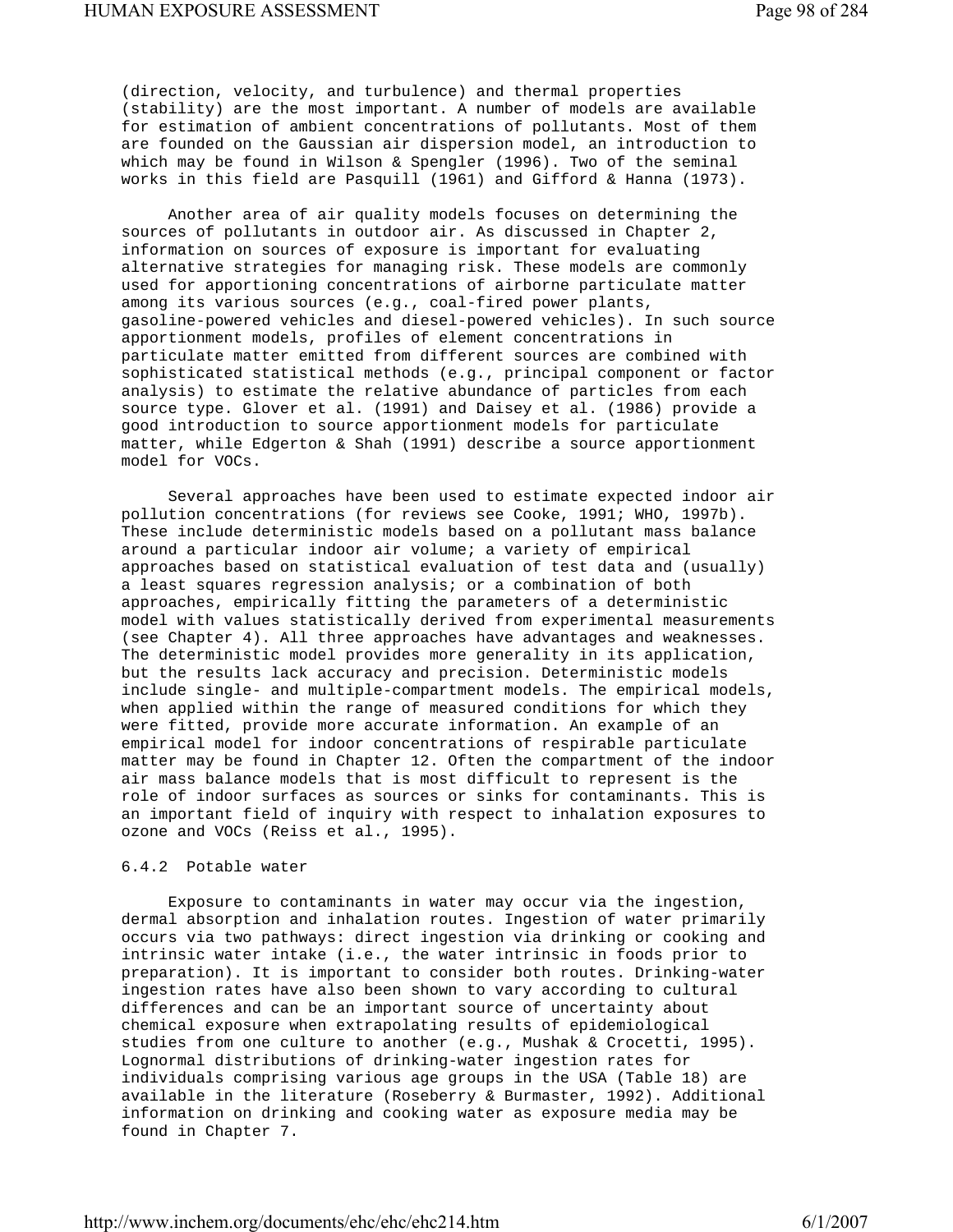Dermal absorption of contaminants in residential water sources may occur during bathing and other forms of washing or cleaning. There are three principal mechanisms by which molecules can transverse the skin and enter the body: passive transfer or diffusion, facilitated diffusion and active transport. Passive diffusion is the mechanism most commonly expressed in dermal exposure models. The rate of passive diffusion is a function of the concentration gradient of the contaminant on the surface of the skin and in the tissue immediately below the skin and the ease with which a molecule of the contaminant can move through the lipophilic interior of the skin membrane. Ease of passage is a function of the partition coefficient of the contaminant (e.g., the octanol-water partition coefficient,  $K_{\alpha w}$ ), molecular size, the degree of ionization and the porosity of the skin. Porosity of the skin to VOCs present in drinking-water treated with chlorine has been shown to be temperature dependent (Gordon et al., 1998).

 Table 18. Lognormal distributions of water intake by age group in the USA. Source: Roseberry & Burmaster (1992)

| Age group     |                                         | Geometric mean (ml/day) Geometric standard deviation |
|---------------|-----------------------------------------|------------------------------------------------------|
|               | Drinking and cooking water intake       |                                                      |
| $\leq 1$ year | 267                                     | 1.85                                                 |
| $2 - 11$      | 620                                     | 1.65                                                 |
| $12 - 20$     | 786                                     | 1.72                                                 |
| $21 - 65$     | 1122                                    | 1.63                                                 |
| > 65          | 1198                                    | 1.62                                                 |
|               | Total water intake (direct + intrinsic) |                                                      |
| $\leq 1$ year | 1074                                    | 1.34                                                 |
| $2 - 11$      | 1316                                    | 1.40                                                 |
| $12 - 20$     | 1790                                    | 1.41                                                 |
| $21 - 65$     | 1926                                    | 1.49                                                 |
|               | 1965                                    |                                                      |

 Inhalation exposures to VOCs transferred from water to air could be as great as, or even greater than, exposures from ingestion. Inhalation pathways include contaminants transferred to the air from showers, baths, toilets, dishwashers, washing machines and cooking. Several models have been proposed to explain the mass-transfer process; in particular, a time-dependent, three-compartment model for residential exposure (McKone et al., 1987). The three compartments used in such a model are the shower/bath stall, the bathroom and the remaining residential volume. Factors that affect the projected exposure are chemical mass-transfer rates from water to air, compartment volumes, air-exchange rates and human occupancy factors.

# 6.4.3 Surface waters

 The transport of contaminants in surface waters is determined by two factors: the rate of physical transport in the water system and the chemical reactivity. Physical transport processes are dependent to a large extent on the type of water body under consideration (e.g., oceans, seas, estuaries, lakes, rivers or wetlands). Schnoor (1981) and Schnoor & MacAvoy (1981) have summarized important issues related to surface water transport. At low concentrations, contaminants in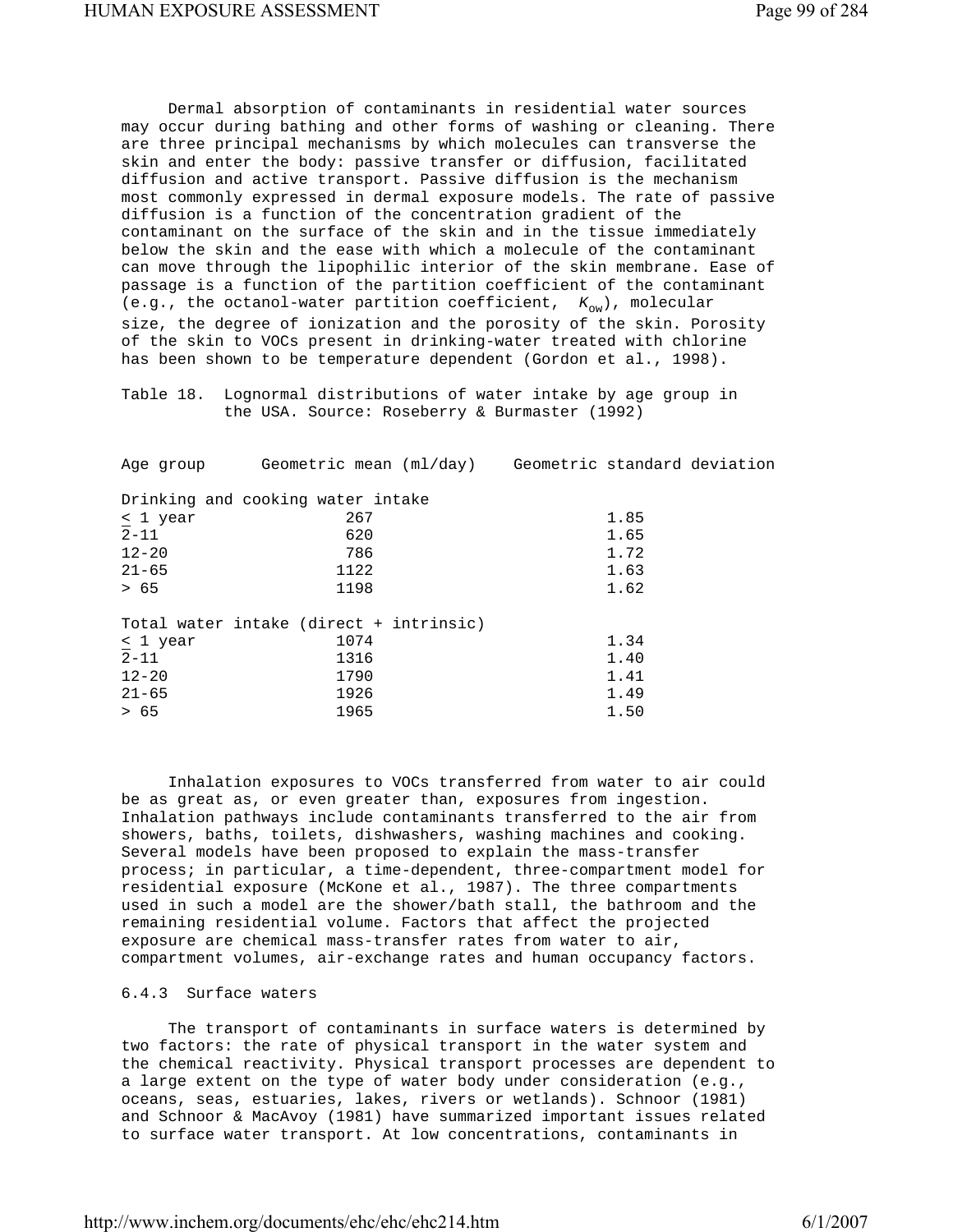natural waters exist in both dissolved and sorbed phases. In rapidly moving water systems, advection controls mass transport and dissolved substances move at essentially the same velocity as the bulk of the water in the water system. Contaminants that are sorbed to colloidal materials and fine suspended solids can also be entrained in the current, but they may undergo additional transport processes that increase their effective residence time in surface waters. Such processes include sedimentation, deposition, scour and resuspension. Thus, determining the transport of contaminants in surface waters requires that we follow both water movement and sediment movement.

 A water balance is the first step in assessing surface water transport. A water balance is established by equating gains and losses in a water system with storage. Water can be stored within estuaries, lakes, rivers and wetlands by change in elevation or stage. Water gains include inflows (both runoff and stream input) and direct precipitation. Water losses include outflows and evaporation.

## 6.4.4 Groundwater

 In groundwater, the dilution of contaminants occurs much more slowly than it does in surface water. After precipitation, water infiltrates the ground surface where it travels vertically down through the unsaturated zone until it contacts the water table, and then flows approximately horizontally. This horizontal movement is driven by the hydraulic gradient, which is the difference in hydraulic head at two points divided by the distance (along the flow path) between the points. Bear & Verruijt (1987) and Freeze & Cherry (1979) have compiled extensive reviews on the theory and modelling of groundwater flow and on transport of contaminants in groundwater. The movement of contaminants in groundwater is described by two principal mechanisms: gross fluid movement (advective flow), and dispersion. Dispersion depends on both fluid mixing and molecular diffusion. The transport of many chemical species in groundwater is often slowed or "retarded" relative to the flow of the bulk fluid by sorption of the contaminant material to soil particles or rock. As is pointed out by Bear & Verruijt (1987), many groundwater models are available for assessing the transport of contaminants in the subsurface environment, ranging from simple one-dimensional hand calculations to large three-dimensional computer programmes. The choice of an appropriate model for any situation depends to a large extent on the information available, the type of information needed to carry out an exposure assessment and the tolerance of the analyst for large, complex computer programmes.

## 6.4.5 Soil

 Soil, the thin outer zone of the earth's crust that supports rooted plants, is the product of climate and living organisms acting on rock. A true soil is a mixture of air, water, mineral and organic components (Horne, 1978). The relative mix of these components determines to a large extent how a chemical will be transported and/or transformed within the soil. The movement of water and contaminants in soil is typically vertical as compared to horizontal transport in the groundwater (i.e., saturated) zone. A chemical contaminant in soil is partitioned between soil water, soil solids, and soil air. For example, the rate of volatilization of an organic compound from the soil solids or from soil water depends on the partitioning of the compound into the soil air and on the porosity and permeability of the soil.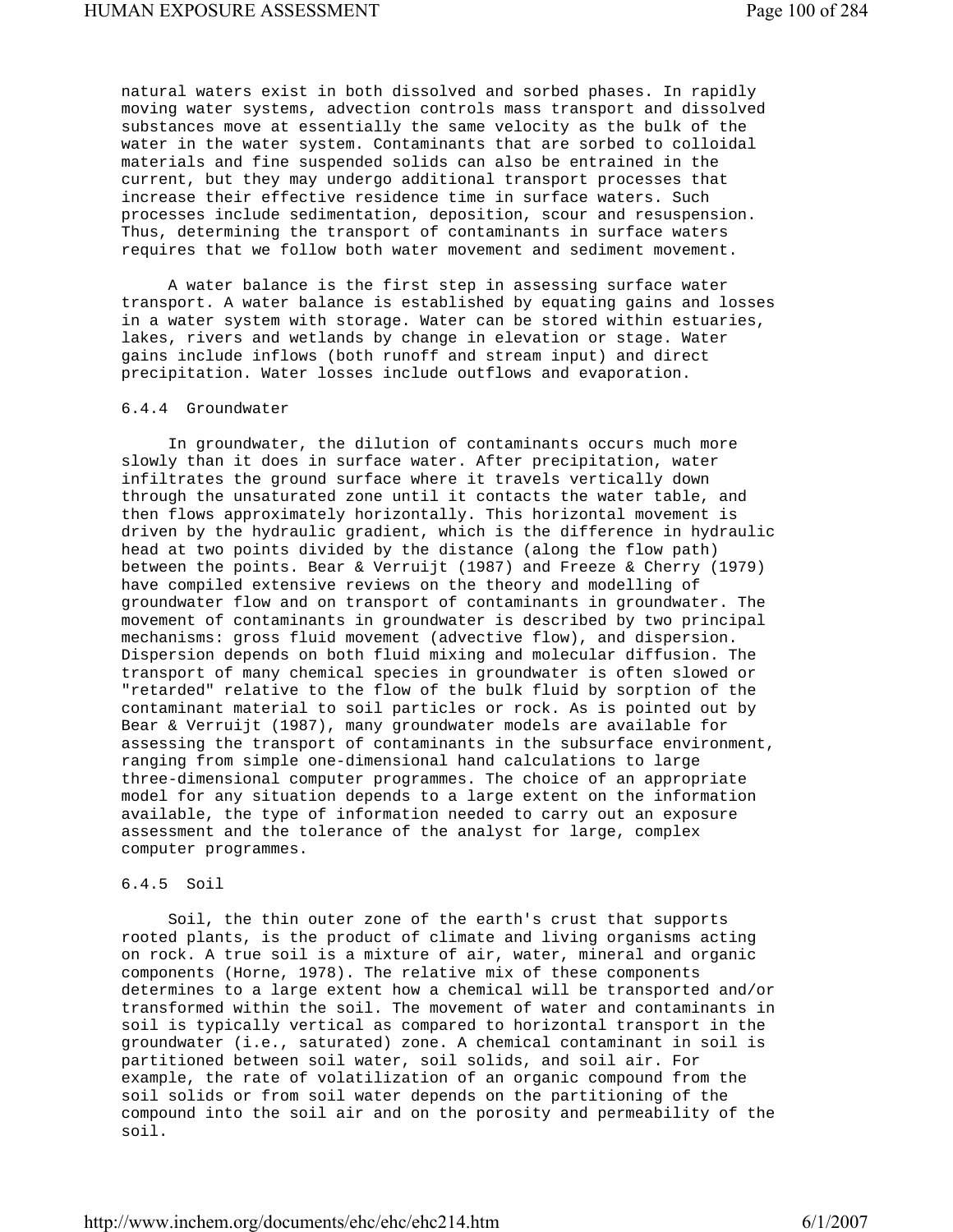Models developed for assessing the behaviour of contaminants in soil can be categorized in terms of the transport/transformation processes being modelled. Partition models such as the fugacity models of Mackay (1979) and Mackay & Paterson (1981, 1982) describe the distribution of a contaminant among the liquid, solid and water phases of soils. Jury et al. (1983) have developed an analytical screening model that can be used to calculate the extent to which contaminants buried in soil evaporate to the atmosphere. The multiple-media model GEOTOX (McKone & Layton, 1986) has been used to determine the inventory of chemical elements and organic compounds in soil layers following various contamination events. This model addresses volatilization to atmosphere, runoff to surface water, and leaching to groundwater and first-order chemical transformation processes.

#### 6.5 Multiple-media modelling

 Human beings come directly into contact with certain media via certain routes and are exposed to the chemicals therein as depicted in Table 19. Efforts to assess human exposure from multiple media date back to the 1950s when the need to assess human exposure to global fallout led rapidly to a framework that included transport both through and among air, soil, surface, water, vegetation and food chains (Whicker & Kirchner, 1987). Efforts to apply such a framework to non-radioactive organic and inorganic toxic chemicals have been more recent and have not as yet achieved such a high level of sophistication. In response to the need for multiple-media models in exposure assessment, a number of transport and transformation models have recently appeared. In an early book on multiple-media transport, Thibodeaux (1996) proposed the term "chemodynamics" to describe a set of integrated methods for assessing the cross-media transfers of organic chemicals. The first widely used multiple-media compartment models for organic chemicals were the fugacity models proposed by Mackay (1979, 1991) and Mackay & Paterson (1981, 1982). Cohen and his co-workers introduced the concept of the multiple-media compartment model and more recently the spatial multiple-media compartment model, which allows for non-uniformity in some compartments (Cohen & Ryan, 1985, Cohen et al., 1990). Another multiple-media screening model, called GEOTOX (McKone & Layton, 1986; McKone et al., 1987), was one of the earliest to explicitly address human exposure.

 The preceding models deal with inter-media transfer of contaminants on a relatively large scale, but other models are scaled to the residence and exposures that may occur therein. Exposure to chemicals in consumer products such as cleaning agents and paint are the focus of a model called CONSEXPO (van Veen, 1996).

 All multiple-media exposure models have at least two features in common, regardless of the objective for which they were designed. First, movement of contaminants from one medium to another is characterized. Second, the rate and/or frequency of human contact with environmental media is modelled. The former may be referred to as *inter-media transfer factors* and the latter as *exposure factors.* 

Table 19. Potential human exposure media and routes

Environmental medium Exposure routes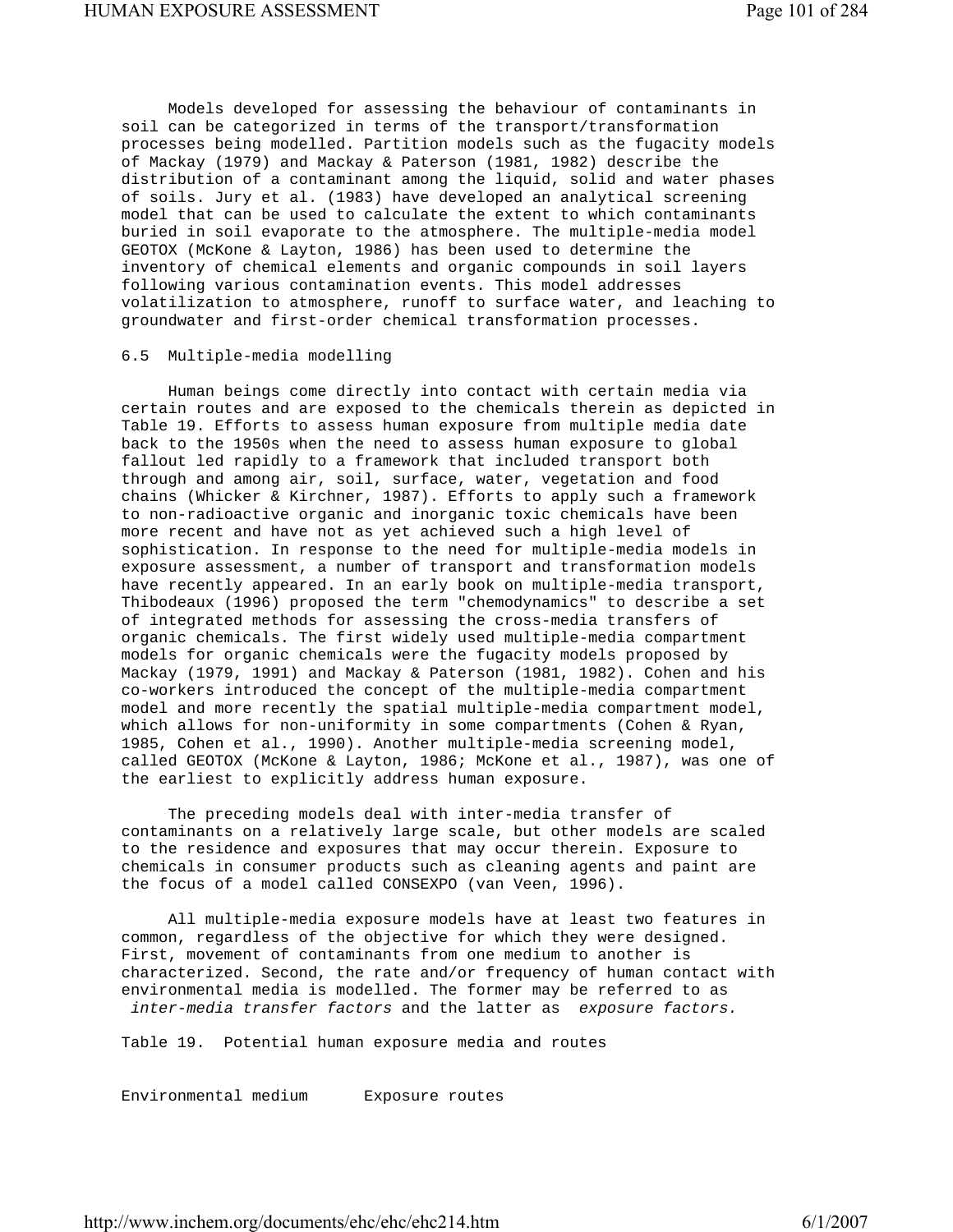| Air                |           | dermal contact inhalation |
|--------------------|-----------|---------------------------|
| Tap water          |           | dermal contact ingestion  |
| Food and beverages | ingestion |                           |
| Surface soil       |           | dermal contact ingestion  |
| Surface water      |           | dermal contact ingestion  |

#### 6.5.1 Inter-media transfer factors

 Transfer of contaminants between media is commonly modelled as partitioning of a chemical between two or more media. Thus, multiple-pathway models require the measurement or estimation of partition coefficients of contaminants between several pairs of environmental media. There are two general classes of partitioning coefficients. The first class relies on basic physicochemical properties of the compounds of interest such as aqueous solubility, vapour pressure and dipole moment; they describe partitioning due to diffusive processes. Coefficients in the second class describe partitioning resulting from what may be considered advective processes, but also implicitly include diffusive partitioning.

# 6.5.1.1 Diffusive partition coefficients

 The class of diffusive partition coefficients includes those between soil and water in soil (e.g., groundwater), air and plants, soil and plants, animal intake and food, surface water and fish, mother's uptake and breast milk, residential water and indoor air, soil-gas and indoor air, human skin and soil, and human skin and water. In many cases, partition coefficients developed from laboratory-scale experiments are the basis for modelling partitioning of a compound between environmental media (Lyman et al., 1990). For example, the octanol-water partition coefficient is often used as a proxy for partitioning non-polar organic compounds (e.g., organochlorine substances) between water and fish lipids. In this case, *n-*octanol is considered a good model for fish lipids. Similarly, the organic carbon-water partition coefficient is used to characterize partitioning of non-polar substances between organic matter in soil and water. Finally, Henry's constant describes partitioning of volatile and non-volatile compounds between air and water. Connell et al. (1997) provide a comprehensive introduction to the use of this type of partition coefficient in environmental science and exposure assessment.

#### 6.5.1.2 Advective partition coefficients

 The second class of partitioning coefficients jointly describe bulk transfer of compounds from one medium to another and diffusive partitioning. They are often used to model active uptake of contaminants by animals, principally livestock and game such as fish or fowl. Factors of this type are used to model transfer of semi-volatile compounds (SVOCs) such as dioxins from air to soil, soil to beef and soil to cow's milk (e.g., Nessel et al., 1991; Fries, 1995). Bioaccumulation of lipophilic compounds and some forms of heavy metals (e.g., methylmercury) in fish from ingestion of contaminated prey and diffusive uptake through respiration is also modelled using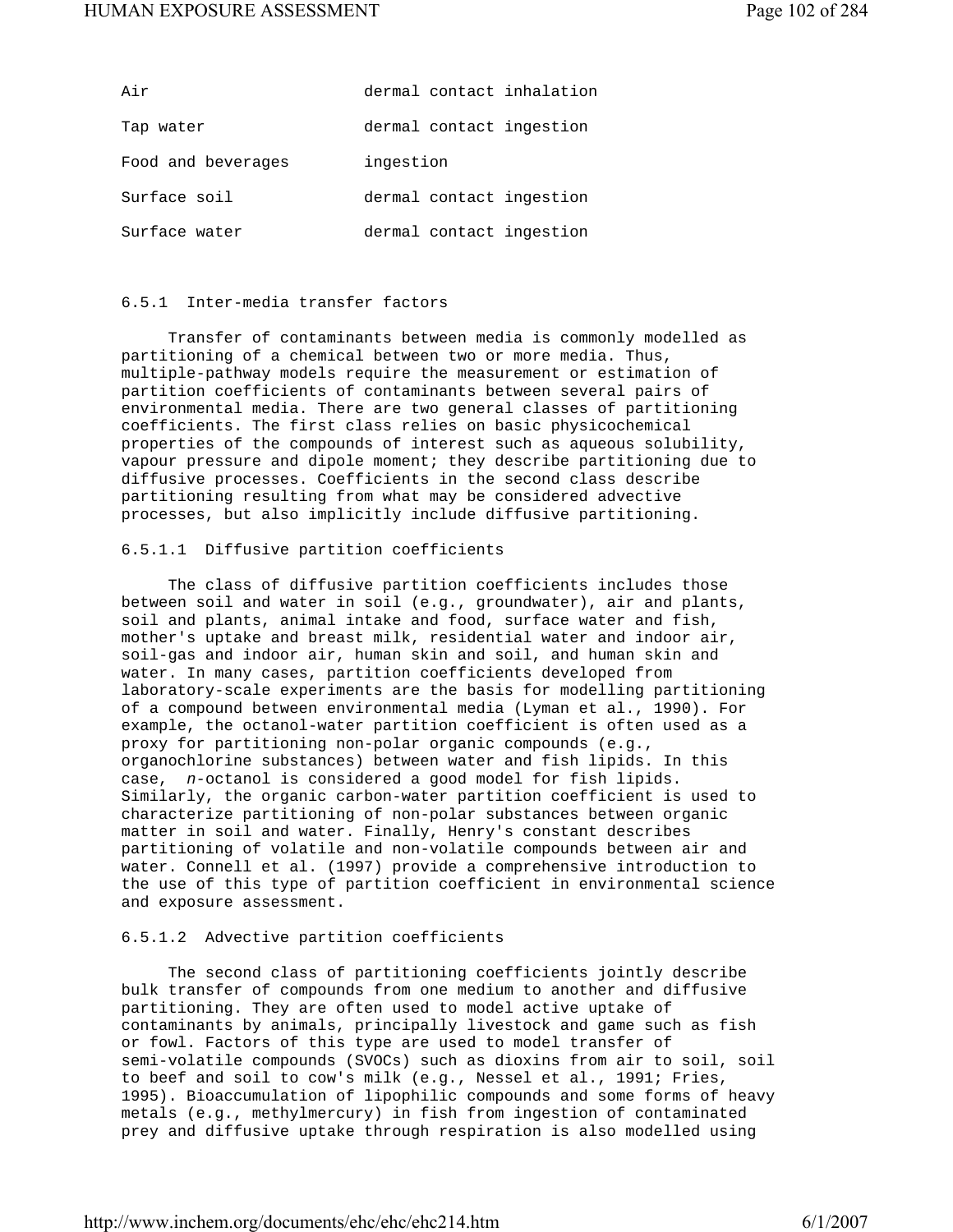partition coefficients such as these (e.g., MacIntosh et al., 1994).

## 6.5.2 Exposure factors

 In constructing exposure models one needs to define the characteristics of individuals in various age and sex categories and the characteristics of the microenvironments in which they live or from which they obtain water and food. The types of data needed to carry out the exposure assessment include exposure duration and averaging time, time-activity patterns of individuals, food consumption patterns, household parameters, human factors such as body weight, surface area, soil ingestion and breast milk intake, and parameters associated with food crops and food-producing animals.

 Time-activity patterns provide information on how individuals distribute their time among a number of potential exposure media. Time-activity pattern data describe such things as the average number of hours spent indoors at home and in what rooms and the nature of activity. Time-activity data also includes information on time spent outdoors at home or spent in microenvironments, such as bathrooms (including shower and bathing time). Exposure times are activity data that involve the number of days per year and hours per day spent in contact with soil during recreation and home gardening and in contact with surface water during swimming or other water recreation. Household factors relate to drinking-water supply and use, room-ventilation rates, and soil and dust concentrations within homes. Soil ingestion rates and soil contact on skin are also needed. Methods for measuring time-activity patterns and related considerations are discussed in detail in Chapter 5.

 Input data of these types may be measured in the population under investigation, i.e., site specific, or may be drawn from standard references such as AIHC (1994), Finley et al. (1994b) and US EPA (1996a). Site-specific data are preferred, in case the population of interest may exhibit unique characteristics expected to influence exposure. If site-specific data are not available, values observed in other populations or estimates may be applied. Some model applications may rely solely on estimated inputs. For example, screening models are often used to assess exposure and health risks associated with new products such as pesticides designed for agricultural and residential use. In this case, model inputs may be determined in a manner such

 that the model result is unlikely to underestimate the true level of exposure experienced by the population of interest. Models such as these are often referred to as "worst-case" models. An exposure modelling system recently developed by the European Union contains a suite of screening models (EC, 1996).

#### 6.5.3 Multiple-media/multiple-pathway models

 Multiple-media or so-called "total" exposure models provide methods for integrating multiple exposure pathways from multiple environmental media into a model system that relates concentrations of toxic chemicals to potential total human dose at toxic substances release sites. This type of simulation matrix is used to generate the hypothetical histogram shown in Fig. 22. The scenarios used to develop this particular histogram are for a representative VOC incorporated in the top several metres of soil. Here we can see that, based on a multiple-media and multiple-pathway assessment, we get indications of where it is most valuable to focus our resources to more fully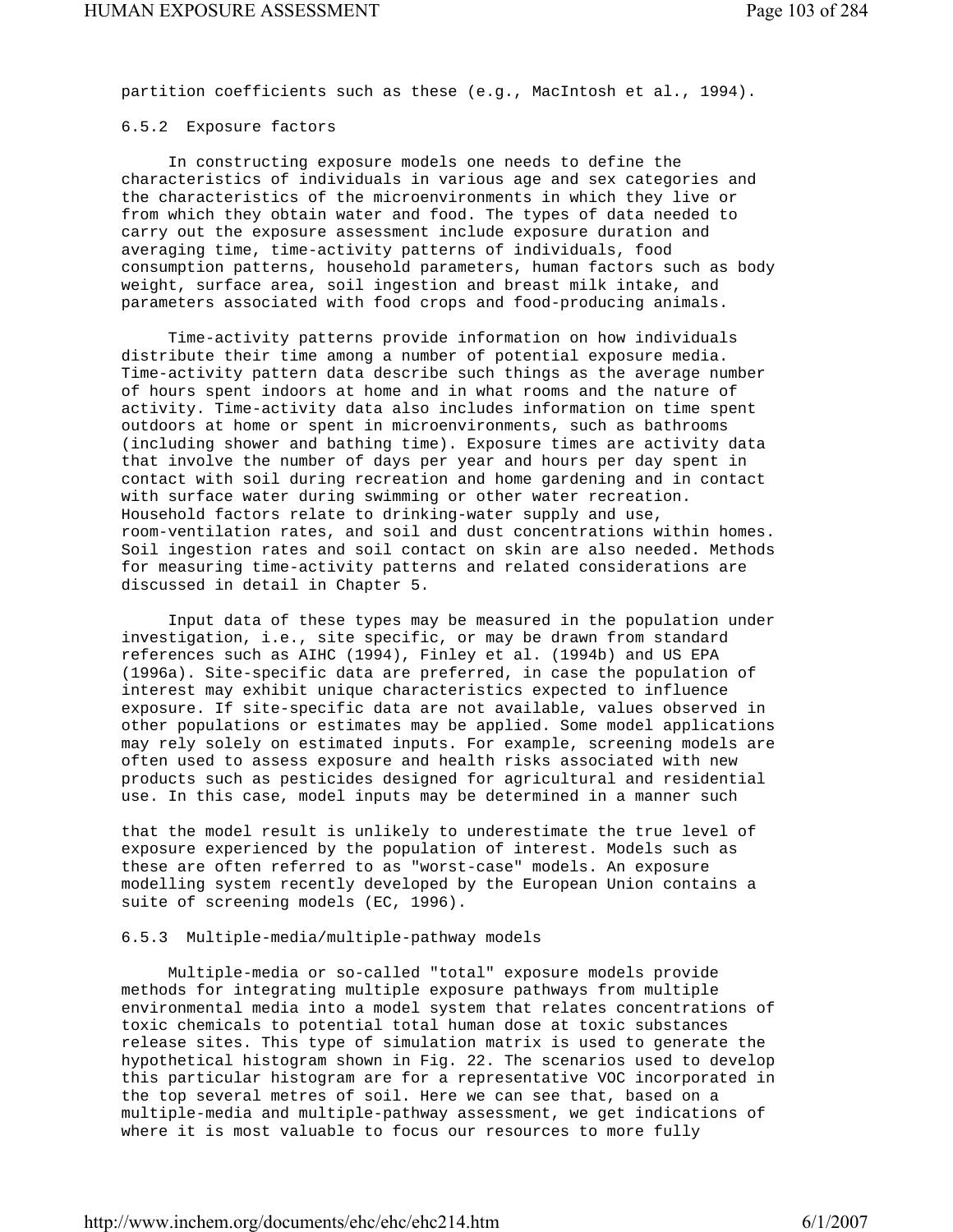characterize distributions of population exposure. In this way, we characterize total potential dose using comprehensive, simple and possibly stochastic models to focus efforts on those exposure pathways, media and scenarios that require more realistic assessment of the distribution of dose within the population. This matrix allows us to make both pathway-to-pathway and medium-specific comparisons of total potential doses from multiple environmental media.

#### 6.6 Probabilistic exposure models

 *Variability* and *uncertainty* are two important and related concepts in exposure modelling, but it is important to distinguish between them. *Variability* arises from true heterogeneity across people, places or time; uncertainty represents a lack of knowledge about factors affecting exposure (or risk). Thus, variability can affect the precision of model estimates and the degree to which they can be generalized, whereas uncertainty can lead to inaccurate or biased estimates (Hoffman & Hammonds, 1994). It should be noted that variability and uncertainty can complement or confound one another. They may also have fundamentally different manifestations. For example, uncertainty may force decision-makers to judge how practicable it is that exposures have been over- or underestimated for every member of the exposed population, whereas variability forces them to cope with the certainty that different individuals are subject to exposures both above and below any of the exposure levels chosen as reference points (US NRC, 1994).

 Failing to distinguish between variability and uncertainty makes it difficult to accurately characterize the population distribution of exposure and to make informed decisions about priorities for future research objectives. Exposure models can allow for consideration of both variability and uncertainty.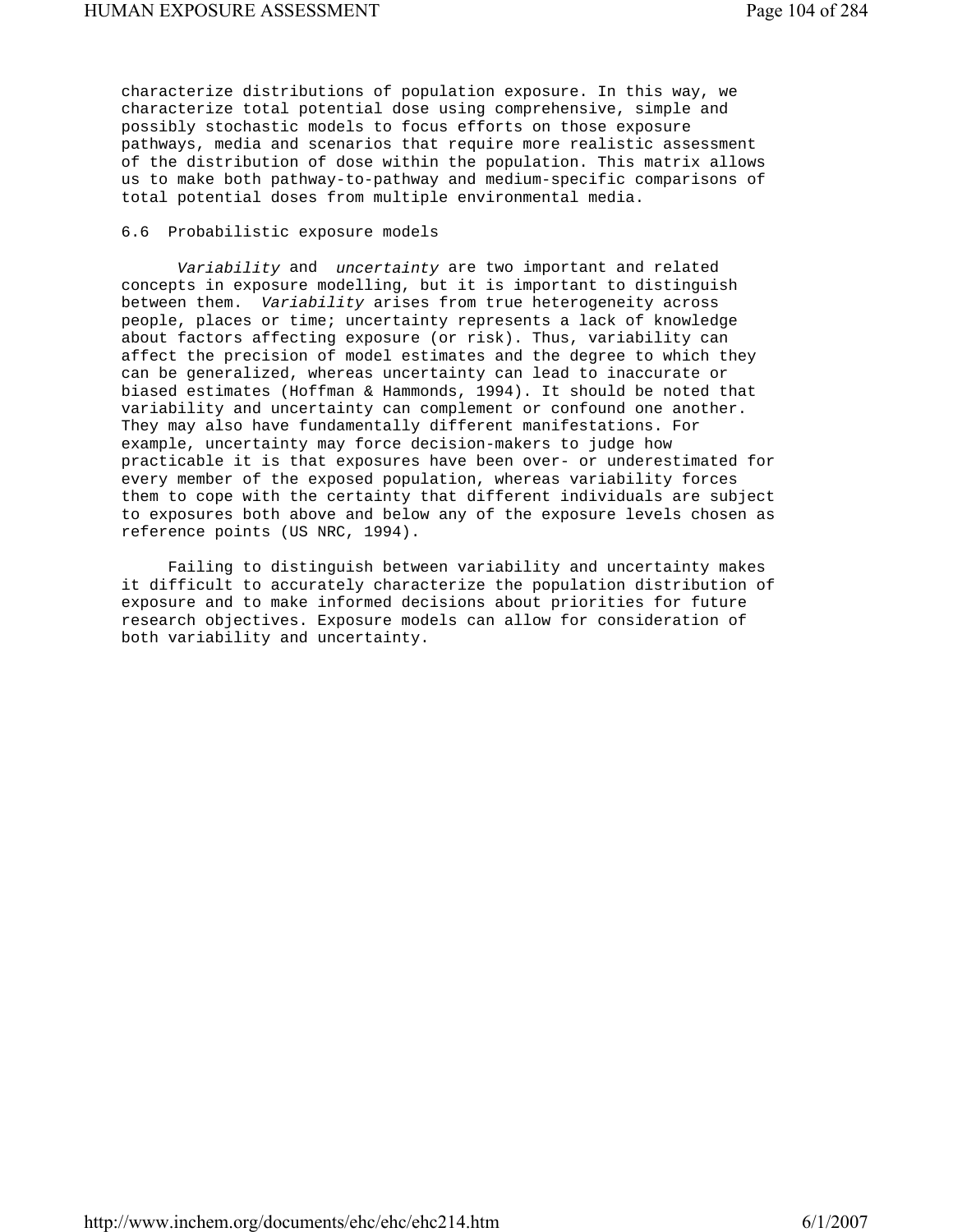

Fig. 22. Exposure matrix for dioxin (TCDD)

# 6.6.1 Variability

 Diverse sources of environmental contaminants lead to various contaminated media (e.g., soil, dust, water, air, food), which in turn result in a multitude of routes and pathways of human exposure. For a given contaminant, the magnitude and relative contribution of each exposure route and pathway may vary among geographic regions and over time. In addition, differences in activities among individuals lead to disparate rates of contact with contaminated media. In aggregate, these factors result in varying levels of personal exposure to a particular contaminant among the members of a population, i.e., a *distribution* of exposures.

 Exposure model inputs expressed as distributions can be used to model inter-individual variability of exposures. Examples of probabilistic human exposure models that explicitly consider variability of exposure among individuals may be found in Finley et al. (1994a) and MacIntosh et al. (1995, 1996). Variable parameters are those that are stochastic with respect to the reference unit of the assessment question (IAEA, 1989) and are described by probability distributions that reflect their intrinsic randomness. Exposure concentrations may vary between individuals owing to the influence of personal activities (e.g., cigarette smoking contributions to indoor respirable particulate levels). Such differences represent true variability of factors that affect exposure among individuals and can determine the relative position of an individual or type of individual within the distribution of exposures for the population.

6.6.2 Uncertainty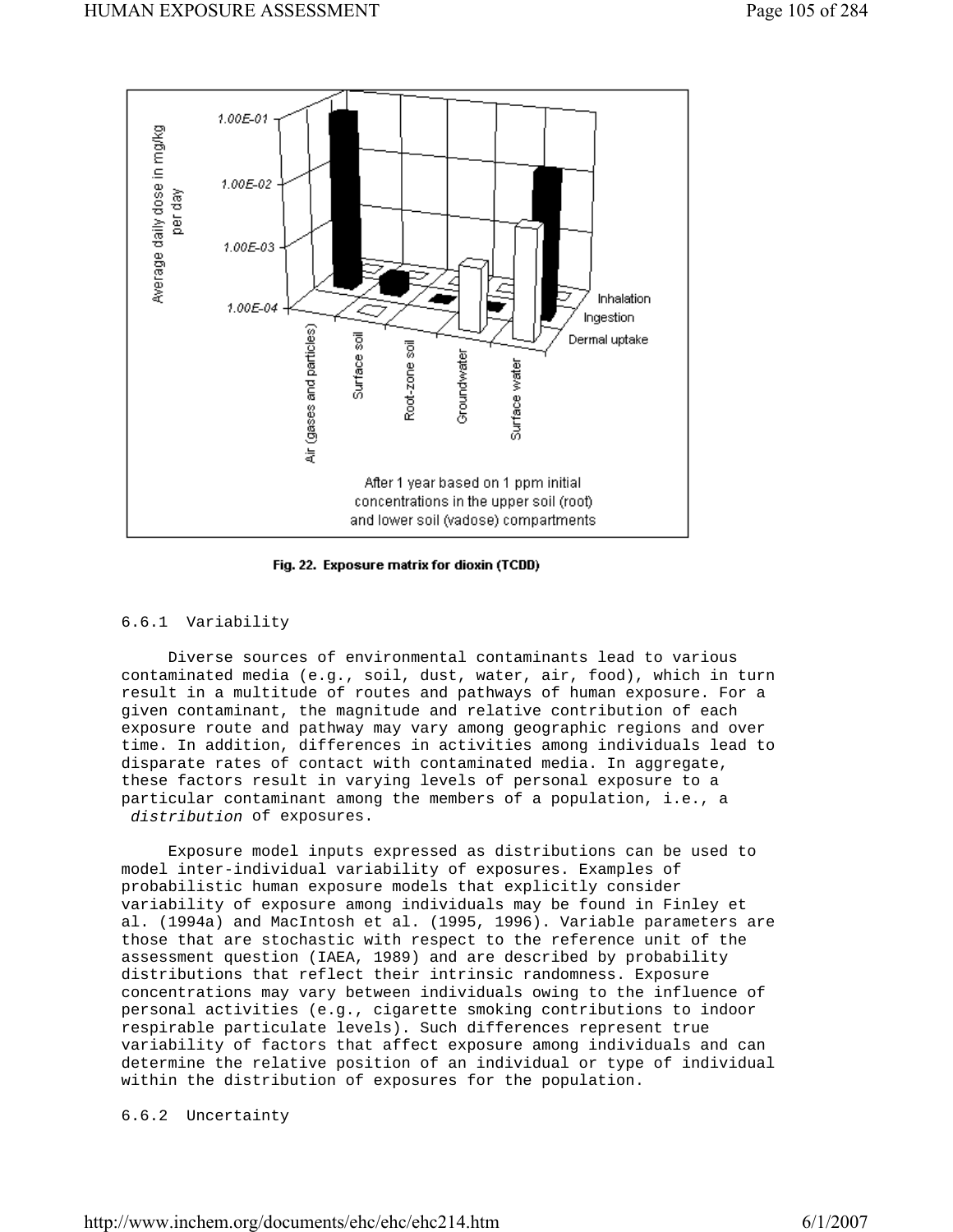Several publications have stressed the importance of distinguishing among different types of uncertainty (IAEA, 1989; US EPA, 1992c). Explicit consideration of uncertainty in exposure and risk assessments is important for understanding the range and likelihood of potential outcomes and the relative influence of different assumptions, decisions, knowledge gaps and stochastic variability in inputs on these outcomes (Bogen & Spear, 1987; Iman & Helton, 1988; IAEA, 1989; Morgan & Henrion, 1990; US EPA, 1992c). This understanding can help the analyst advise the decision-maker on an appropriate course of remedial action, decide whether it is worthwhile to collect additional information regarding model parameters, choose the appropriate model to use and evaluate which of these actions could be most effective in reducing uncertainty about the outcomes (IAEA, 1989; Morgan & Henrion, 1990).

 Three types of uncertainty are commonly considered: *scenario uncertainty,* arising from a lack of knowledge required to fully specify the problem; *model uncertainty,* arising from a lack of knowledge required to formulate the appropriate conceptual or computational models; and *parameter uncertainty,* arising from a lack of knowledge about the true value or distribution of a model parameter (US EPA, 1992c). In practice, scenario and model uncertainty are commonly considered to be negligible relative to parameter

 uncertainty, although in many cases they may be the largest sources of true uncertainty.

 Uncertain parameters are those for which the true value is not known or cannot be measured. For example, the true annual mean concentration of respirable particles in Mexico City during 1996 is uncertain because it can only be estimated from existing data which do not cover every day of the year nor every location of the city. Another example, is the mean and variance of soil ingestion by children aged 6-10 years in Taipei. Presumably, a single distribution can be used to describe this behaviour; however, its parameters can only be estimated.

 The uncertainty about various parameters of an assessment can be formally incorporated into exposure models to estimate uncertainty about the prediction end-point, identify the components that influence prediction uncertainty and prioritize future research needs (Bogen & Spear, 1987; IAEA, 1989). Uncertainty about the true population distributions is characterized by propagating the estimated uncertainty about model inputs through to the distributions of the prediction end-points.

6.6.3 Implementing probabilistic exposure models

 Although probabilistic exposure models are computationally more challenging to implement than deterministic (i.e., point estimate) models, the advantages of being able consider population distributions and sources and magnitude of uncertainty are often worth the additional effort. Several tools are available for propagating input parameter variability and uncertainty through to the assessment end-point. Classical error propagation techniques may be convenient for models with relatively few inputs and small coefficients of variation (Bevington, 1969; Seiler, 1987). For more complex models, computer-based simulation techniques are likely to be the method of choice.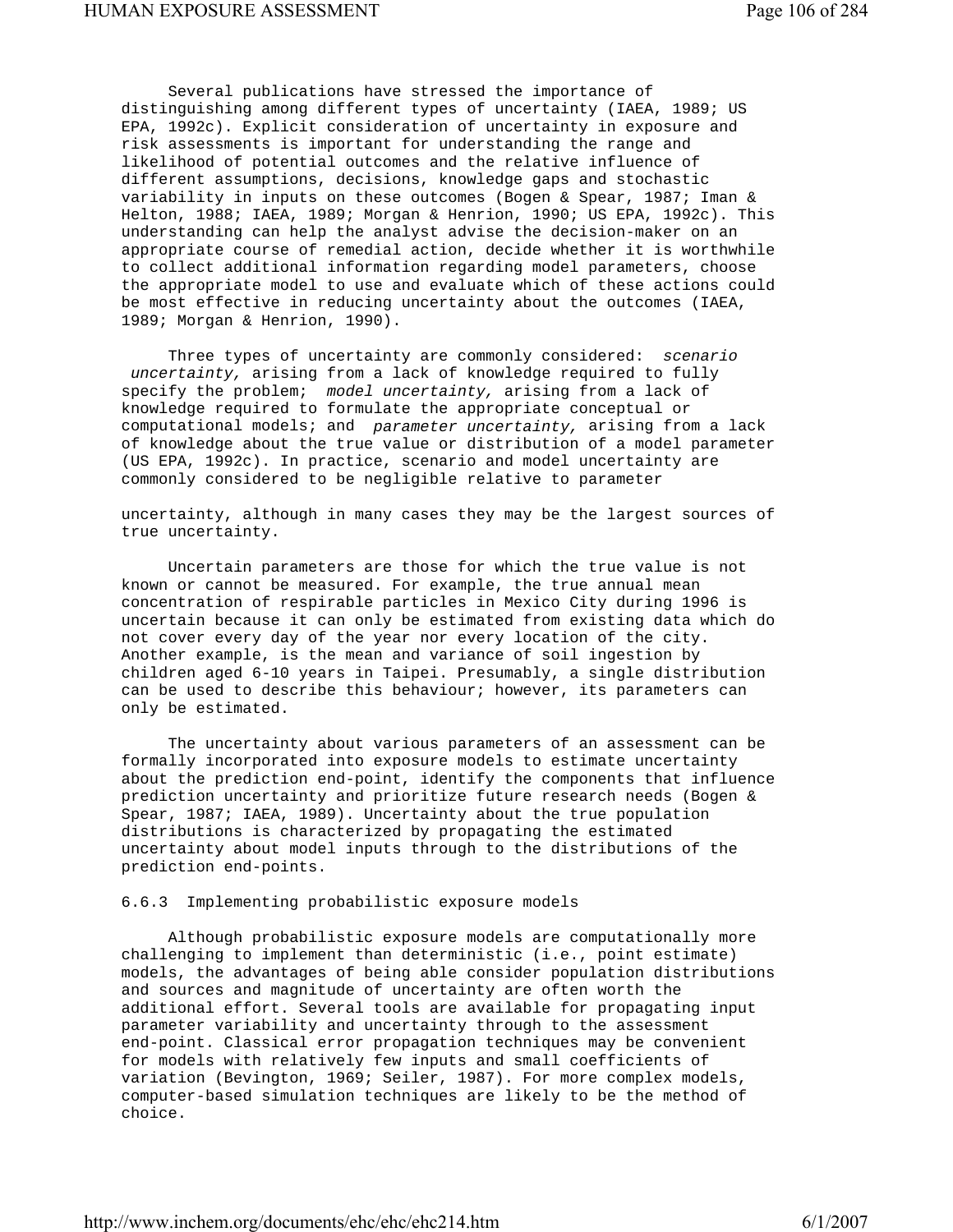Probabilistic exposure models may be run in one or two dimensions. *One-dimensional models* estimate either variability among exposures to individuals or uncertainty about a single exposure metric; for example, the mean 8-h average carbon monoxide exposure for individuals in a specific area. *Two-dimensional simulation models*  may be used to estimate both population distributions (i.e., inter-individual variability) and uncertainty about the population distribution. The IAEA (1989) has suggested a Monte Carlo simulation approach for conducting two-dimensional simulations. In the first phase, a single realization is obtained from the distribution of each uncertain parameter. In the second phase, repeated realizations are obtained from the variable parameters. The entire process of a single sampling from the uncertain parameters, followed by repeated sampling from the variable parameters, is referred to as a *simulation.* A single model run consists of generating *k* simulations each composed of *i* iterations, which produces a family of *k* predicted distributions of population exposures. Prediction uncertainty is

 represented by the distribution of individual estimates for a specific percentile or summary statistic among the family of population distributions. In this way, the type of plot shown in Fig. 23 contains probabilistic information on estimates of both inter-individual variability in the prediction end-point, and uncertainty about any specific percentile of the population distribution.

6.7 A generalized dose model

 The magnitude of exposure (dose) is the amount of agent available at human exchange boundaries (skin, lungs, gastrointestinal tract) where absorption takes place over a specified period of time. Depending upon boundary assumptions, a number of dose questions may be derived. The *average daily dose* (ADD) is one of the most useful approaches, and is applied for exposure to non-carcinogenic compounds (for carcinogens, *lifetime average daily dose,* LADD, is often employed). The ADD is calculated by averaging the potential dose ( *D*pot) over body weight and the appropriate averaging exposure time:

 $ADD = total potential dose/body weight × average time,$ 

 where the potential dose is a product of contaminant concentration *(C)* in the exposure medium contacting the body, intake rate *(IR)*  and exposure duration *(ED)*:

total potential dose = *C* × *IR* × *ED.*

 The intake rate refers the rates of inhalation, ingestion or dermal contact depending on the route of exposure.

 The concentrations in air, water and soil used for an exposure assessment are those measured or estimated to be available in these environmental media at the nearest receptor point to the source (e.g., soil or groundwater at a hazardous waste site). When an environmental concentration is assumed constant over a long time period, the population-averaged potential dose (for ingestion or inhalation pathways) or absorbed dose (for dermal contact) is expressed as an average daily dose (ADD) in mg  $kg^{-1}$  day<sup>-1</sup>: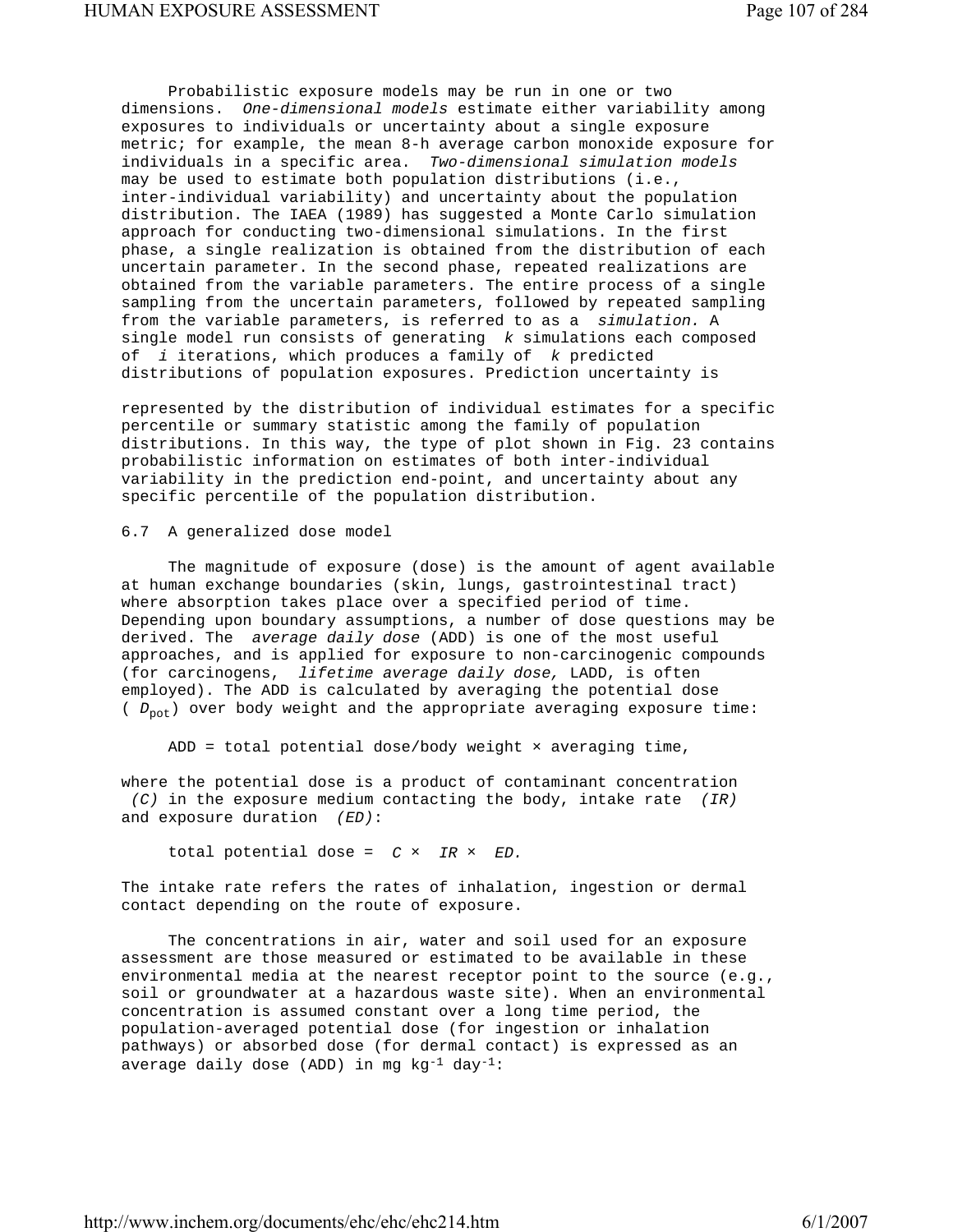$$
ADD = \left[\frac{C_i}{C_k}\right] \times \left[\frac{IU_i}{BW}\right] \times \frac{EF \times ED}{AT} \times C_K
$$

where  $[C_i / C_k]$  is the intermedia-transfer factor, which expresses the ratio of contaminant concentration in the exposure medium *i*  (i.e., personal air, tap water, milk, soil, etc.) to the concentration in an environmental medium *k* (ambient air gases or particles, surface soil, root-zone soil, surface water and groundwater); [ *IU*i / *BW*] is the intake or uptake factor per unit body weight associated with the exposure medium *i.* For exposure through the



Fig. 23. Schematic of procedure for two-dimensional simulations (from MacIntosh et al., 1995) (CDF, cumulative distribution function)

 inhalation or ingestion pathway [ *IU*i / *BW*] is the intake rate per unit body weight of the exposure medium such as  $m^3(air)$  kg<sup>-1</sup> day<sup>-1</sup>, litres(milk)  $kg^{-1}$  day<sup>-1</sup>, or kg(soil) kg<sup>-1</sup> day<sup>-1</sup>. For exposure through the dermal pathway,  $[ I U_i / B W ]$  is replaced by  $U F_i$ , the uptake factor per unit body weight as a fraction of the initial concentration in the applied medium with nominal units [litres(water) kg-1 day-1 or kg(soil) kg-1 day-1]; *EF* is the exposure frequency for the exposed population in days per year; *ED* is the exposure duration for the exposed population in years; *AT* is the averaging time for the exposed population in days; and  $C_k$  is the contaminant concentration in environmental medium *k.* 

 The potential dose factor, PDF( *k*-> *i),* is defined as the ratio of dose to concentration, as expressed in the following equation: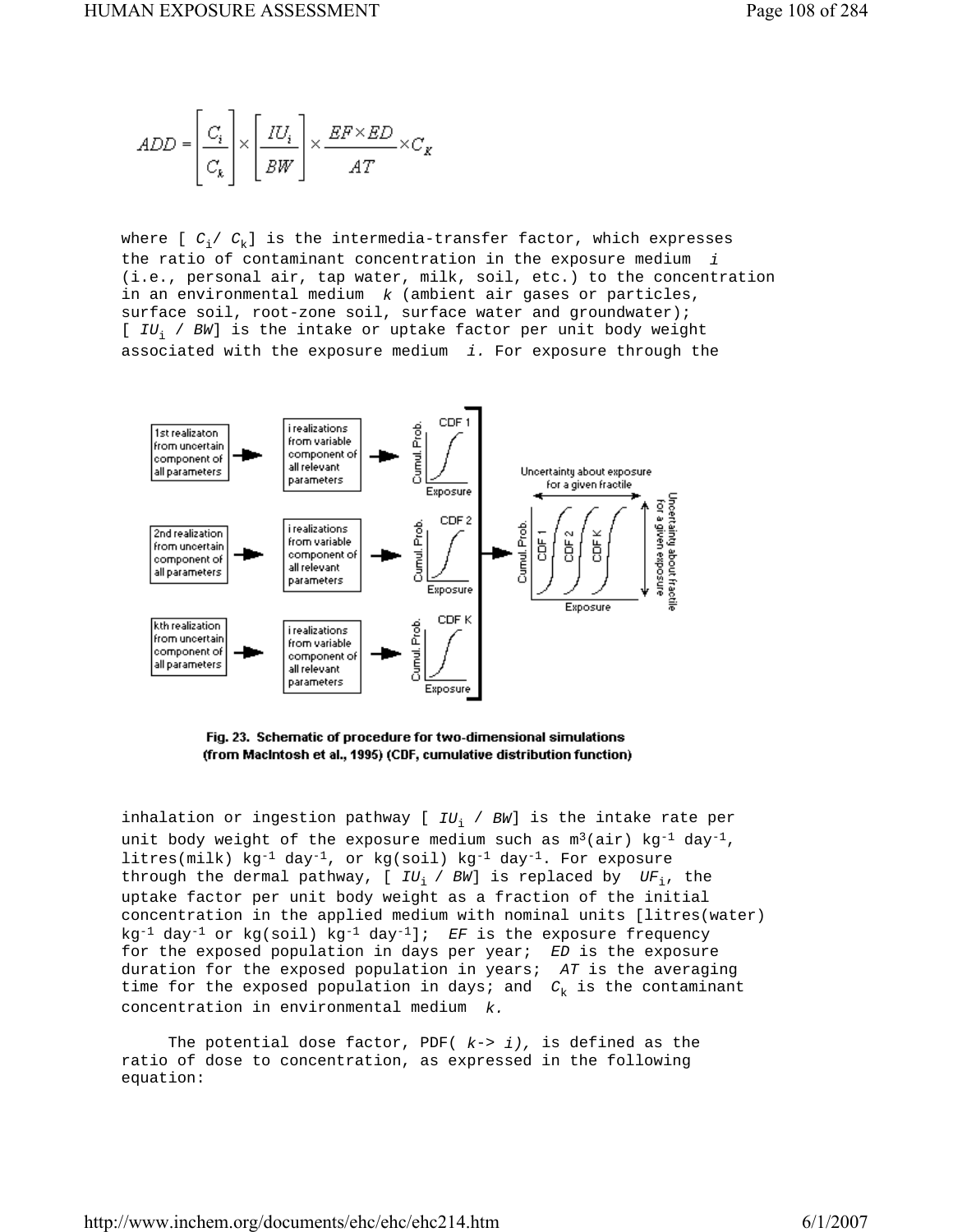$$
PDF(k \rightarrow i) = \frac{ADD}{C_k} = \left[\frac{C_i}{C_k}\right] \times \left[\frac{IU_i}{BW}\right] \times \frac{EF \times ED}{AT}
$$

 The ADD is used to make route and route-to-route comparisons and allows one to consider the relative significance of several exposure routes. With the ADD, we compare inhalation, ingestion or dermal exposures to the same medium such as tap water and compare exposures through indirect pathways (e.g., food-chain transfers) to those from direct pathways (e.g., inhalation or ingestion). As an example, the ADD for the ingestion route for chloroform for a 70-kg individual ingesting 2 litres/day of tap water containing 1 µg/litre chloroform, 365 days/year for a lifetime is 2 µg/day divided by 70 kg or 0.029  $\mu$ g/kg<sup>-1</sup> day<sup>-1</sup>. This ADD can be used as the basis for determining the relative significance of dermal, inhalation, and other ingestion exposures attributable to tap water.

#### 6.8 Physiologically based pharmacokinetic models

 Human exposure to contaminants results in dose to the critical organs. A mass balance on the contaminants that enter the body accounts for the distribution in the various organs, transformation into by-products, and excretion via specific mechanisms. The three major exposure routes by which contaminants enter the human body are inhalation, dermal absorption and ingestion. The vehicle that moves contaminants between organs is blood. Transformations include the metabolism of specific contaminants in specific organs. Mechanisms of excretion include exhaled air, sweat, urine and faeces.

 The above processes that occur in the human body can be modelled by using physiologically based pharmacokinetic (PBPK) principles (Masters, 1991). These principles can be applied at differing levels of complexity. Simple models assume steady states and total absorption

 and estimate dose to critical organs in a gross manner. They can be solved by using linear algebraic relationships. Complex models include time dependency, assume the human body to consist of multiple homogeneous boxes, each representing an organ or a portion thereof, and determine the distribution of contaminants in the different boxes as a function of time. The relationships usually end up as non-linear ordinary differential equations that are solved by using numerical integration techniques. Examples of PBPK models may be found in Cox (1996) for inhalation of benzene, Bookout et al. (1997) for dermal absorption of chemicals and Rao & Ginsberg (1997) for multiple-route exposure to methyl *tert-*butyl ether. A wide array of PBPK models have been developed for other chemicals and chemical classes and may be found in the relevant literature.

 Whatever the complexity of the model representing the human body, the difficulty is interpreting the dose results to characterize risk. Usually, these human models are extrapolated to parallel animal models for which toxicological data are available.

6.9 Validation and generalization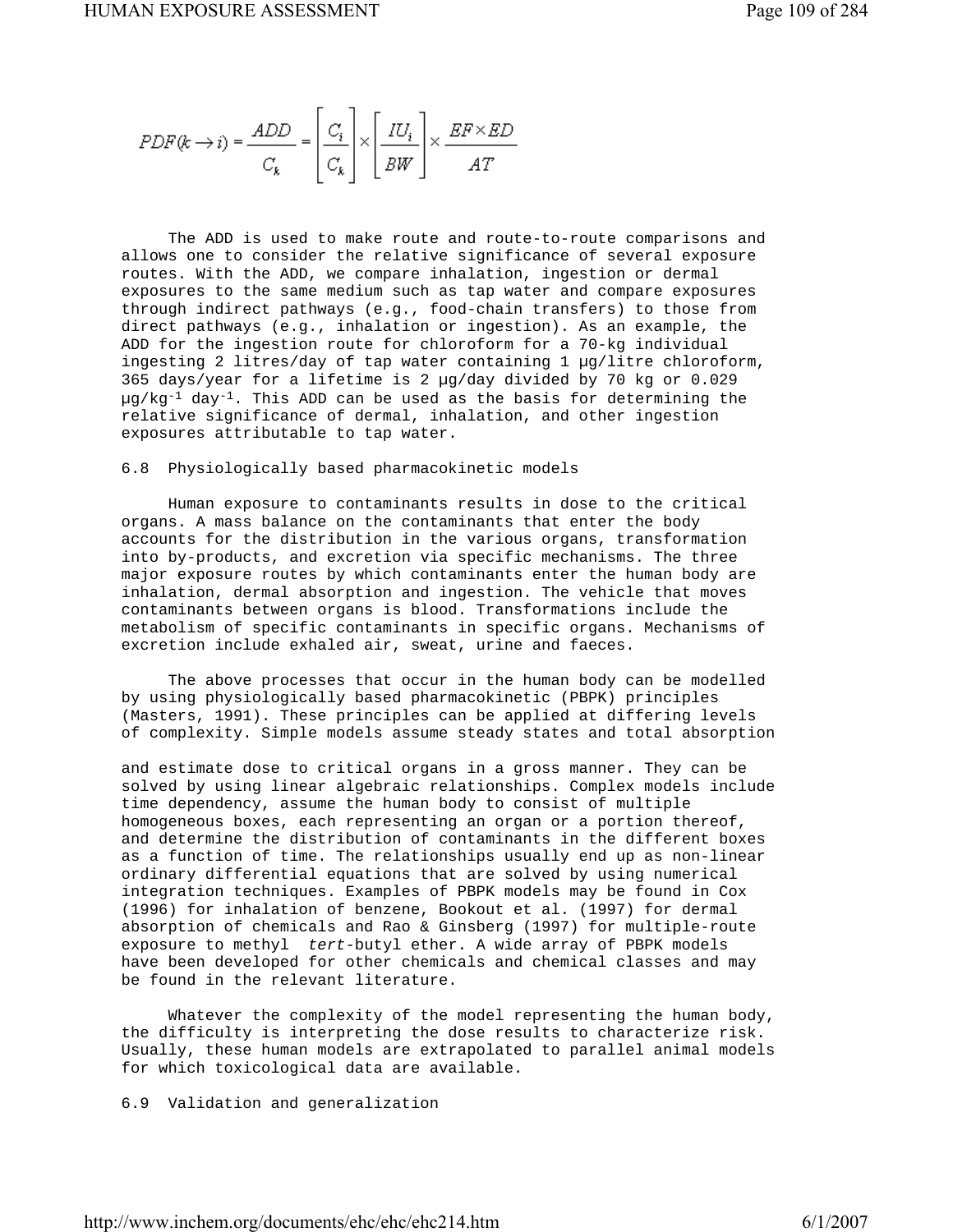The modelling approaches described above are mathematical abstractions of physical reality that may or may not provide adequate estimates of exposure. The preferred way to be sure that a model is capable of providing useful and accurate information is by validation, i.e., comparing model predictions with measurements independent of these used to develop the model. Models can be validated in terms of prediction accuracy and precision by comparing predicted values to those measured in the field. Although measurements are preferable as the "gold standard" in validation of models, comparison of results from different assessment methods or modelling approaches can also be used to evaluate validity, or at least agreement. This may be the only option when measurements are not feasible; for example, in retrospective assessment of exposure. Model validation is a necessary precondition for the generalization of model results to a different or larger population (Ott et al., 1988).

 In the statistical modelling approach, data collection is an integral part of model construction. If the data are known to be from a statistically representative sample of the population, then there is no need for further validation. However, validation is necessary if the results are to be extrapolated beyond the range for which the existing database provides a statistical description. The physical and physical-stochastic modelling approaches must be validated with actual data from separately conducted field studies. Care must be taken that the data used to validate a model are not biased with respect to crucial model parameters. The validation step is useful only to the degree that the sample population is representative of the group to which results will be extrapolated.

 Finally, when modelling environmental-response-health processes, and when validating such models, it is important to realize that in principle perfect modelling is possible only for closed systems, and

 the systems described in this report are very open-ended. The practical implication of this fact is that even the best models need to be validated for each new population and environmental setting before application.

#### 6.10 Summary

 An exposure model is a logical or empirical construct which allows estimation of individual or population exposure parameters from available input data. Exposure models, if supported by adequate observations, can be used to estimate group exposures (e.g., a population mean) or individual exposures (e.g., the distribution of exposures among members of a population). Models may be used to estimate exposure via single or multiple media. The latter is particularly useful for comparing the magnitude of exposures likely to occur from different media and thus for priority-setting. Exposure models may be statistical or deterministic in nature or a combination of both. Probabilistic methods may be applied to all three types as a means to estimate population distributions of exposure, i.e., variability of exposure among individuals. In addition, probabilistic methods may be used to characterize uncertainty in model input parameters and propagate that uncertainty through to the prediction end-point. Evaluation of the accuracy of model results is critical before relying on model output for decision-making.

7. MEASURING HUMAN EXPOSURES TO CHEMICALS IN AIR, WATER AND FOOD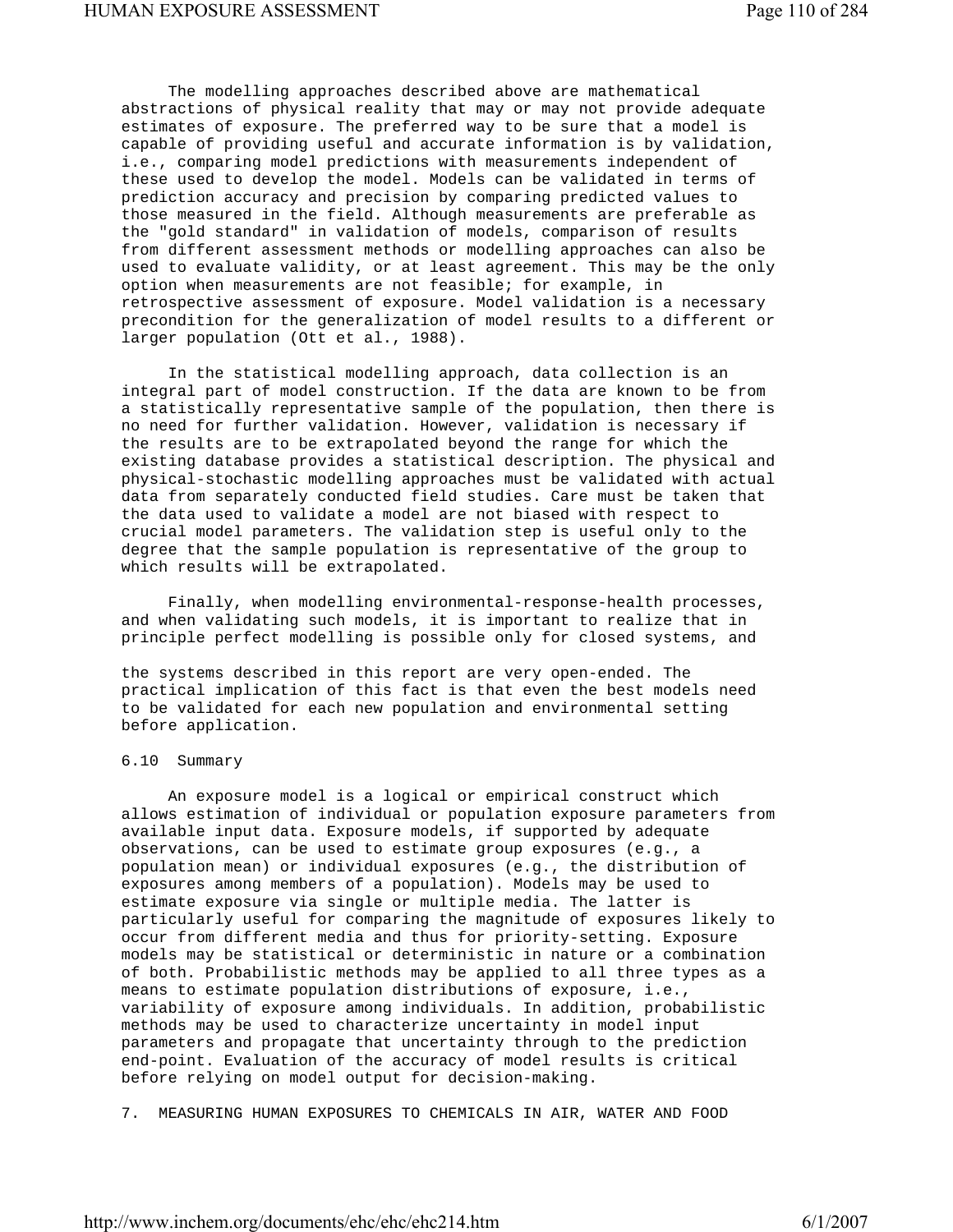### 7.1 Introduction

 This chapter describes sampling methods used in environmental exposure assessment to analyse chemical concentrations in air, water and food. The information presented provides a general description of available sampling methods and guidance for their selection. It is not intended to be comprehensive and the reader should refer to the research literature for specific details.

 Assessment of human exposures to contaminants in environmental media requires establishing measurement strategies and selecting appropriate sampling instruments and analytical methods. Taken together, these three elements define a monitoring programme. Monitoring methods can be used to determine the magnitude, duration and frequency of exposure to an environmental contaminant. Magnitude of exposure is defined as the concentration of a specific pollutant averaged over a predetermined time interval, such as 1 h, 24 h or a lifetime. Different measurement methods have specific characteristics that determine the locations in which they are feasible for use. In the case of air, the method's sensitivity to pollutants determines the averaging times over which it will provide reliable responses. Therefore, a clear understanding of the concentration range anticipated, averaging time of interest, and expected frequency of exposure events is needed to identify appropriate field and laboratory methods. In the absence of any prior information, pilot studies may be performed to obtain the information needed to finalize the design of the monitoring programme.

 Selection of instruments will depend on the target population (e.g., children or adults) and study objectives. In some situations, understanding the distribution or the average population exposure to a contaminant may be sufficient. In fact, most environmental monitoring of contaminants in outdoor air, water at the point of distribution and "market basket" surveys implicitly assumes that indicators of population exposure are more relevant than information at the individual level. Studies assessing individual exposures using such surrogate measures should select sampling instruments and analysis methods based on sensitivity, selectivity, response rate, portability, durability and cost, among other factors. Table 20 summarizes these concepts.

### 7.2 Air monitoring

 Air sampling methodologies should conform to the exposure assessment approach selected, either direct or indirect, as described in Chapter 3.

 Direct monitoring methods for exposure measurements include the use of personal air monitors and/or analysis of human tissue and/or biological fluids. Aspects of biomonitoring are described in Chapter 10. Indirect air monitoring methods can include

Table 20. Selection factors for instruments and methods

Factor Comment

Sensitivity The magnitude and duration of contaminant exposure define th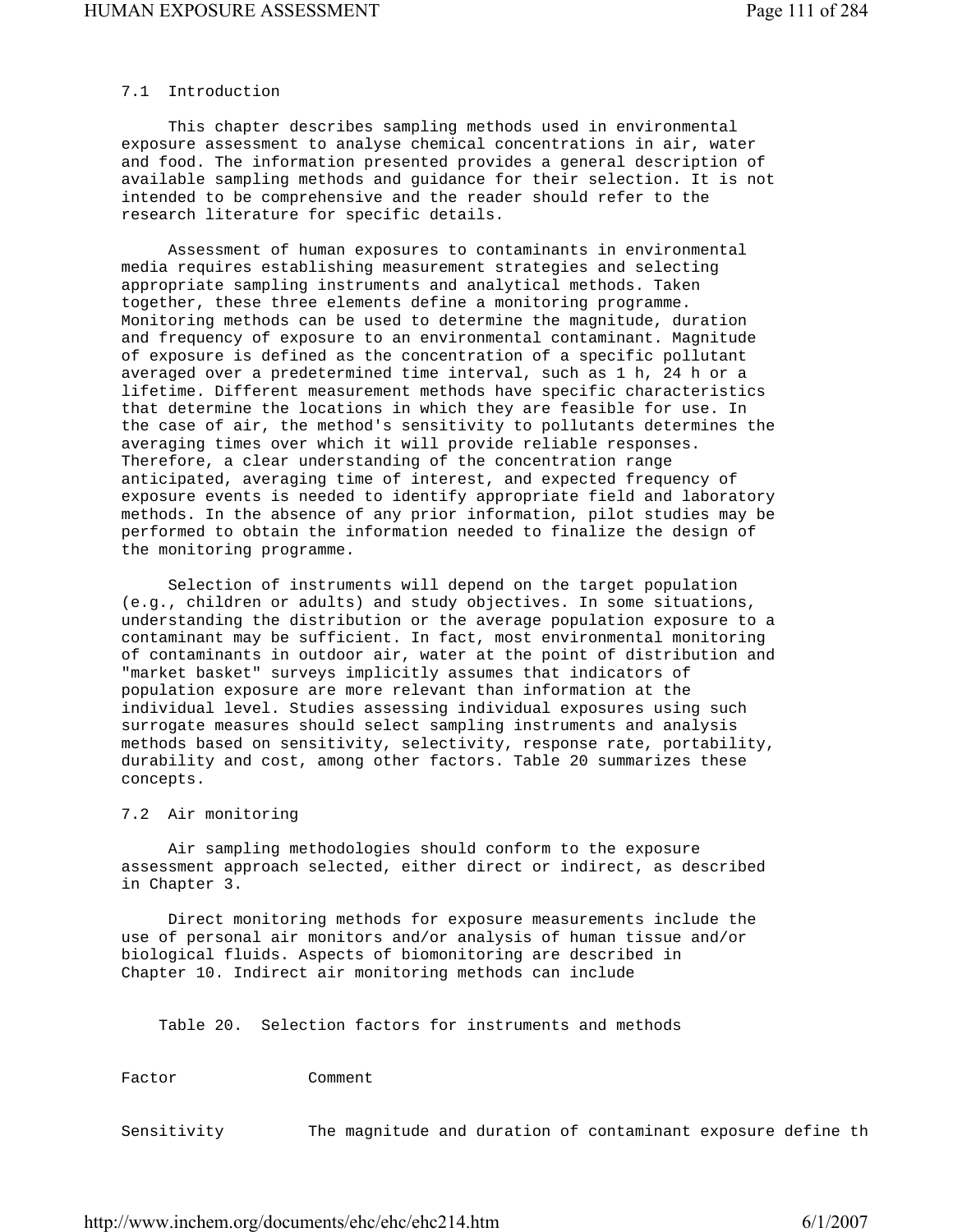guide, one order of magnitude below and above the concentrat Reproducibility (precision) as measured by percentage relati is usually inversely proportional to integration time or amo

- Selectivity Response to a specific compound or analyte without interfere instruments may be appropriate if exposure situation (e.g., Specific or selective response may require more expensive eq analytical procedures
- Response rate There are two aspects of response rate: (i) time required fo step change in concentration; (ii) time required between sam appropriate instrument response rate depends, in part, on th and the health effect of interest. Acute effects may require exposures over intervals of minutes. If health effects from or the metabolic half-life is long, then rapid response is n
- Portability **Instruments and sampling procedures should not modify behavi**  size, weight, noise, power, and safety considerations. Porta usually involves a tradeoff with sensitivity and response ra continuous)
- Durability **Instruments used for air sampling are subjected to a broad r**  and humidity are potentially interferents and are not easily instruments/methods must be fully evaluated
- Cost Instrument cost and analytical expenses will influence study off sample cost for accuracy, precision, and response rate. subject and/or the number of subjects, or relaxing resolutio use of less expensive methods

 microenvironmental sampling in combination with questionnaires and time-activity logs. Ambient air monitors can also be used to estimate exposures when combined with information such as building characteristics, indoor/outdoor contaminant ratios and time-activity patterns.

 The direct approach depends largely on the availability of sensitive, small, quiet, lightweight and portable personal monitors. Personal air monitors can be used for microenvironmental monitoring as well. In addition, microenvironmental monitors with larger sampling flows are used for indoor/outdoor sampling. Ambient monitors are generally high-volume samplers and are not suitable for indoor use. Suitable air monitors must also fulfil several requirements, such as detection limits, interferences, time resolution, easy operation and of course, cost. There are several good references on air monitoring and analysis. The reader is referred to *Air Sampling Instruments for Evaluation of Atmospheric Contamination* (ACGIH, 1995). Additional general publications include US EPA (1994, 1996b), and Lodge (1988). It is important, however, to refer to the published scientific literature for the most appropriate and recent air monitoring methods.

 The following sections describe methods available for air sampling of gases and vapours, airborne particulate matter, SVOCs and reactive gases. The methods are classified into active and passive or continuous monitors. A detailed list of sampling methods, air pollutants for which they are used, sources and other pertinent information is presented in Table 21-24. An indicator of their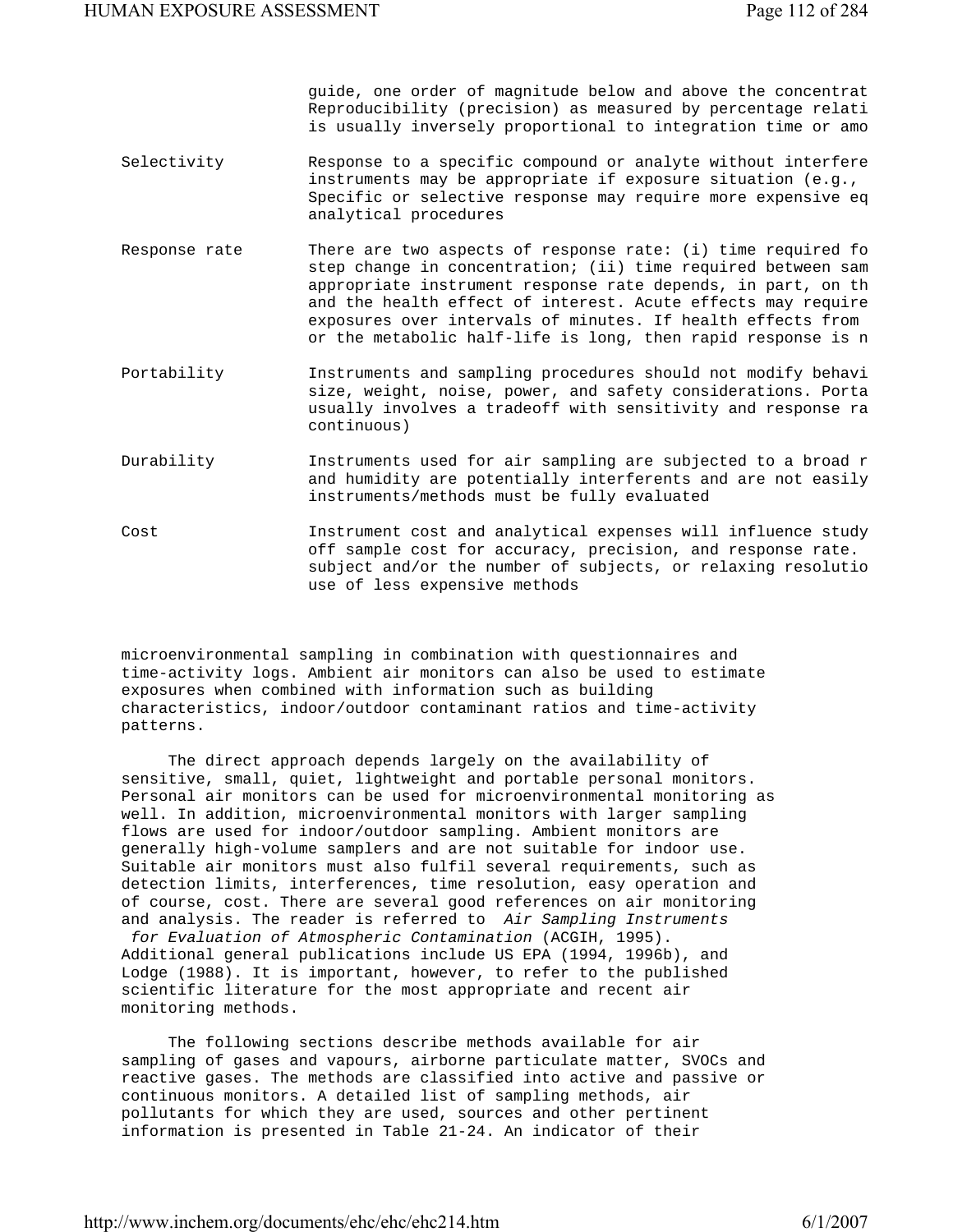suitability for personal, indoor or ambient monitoring is also included.

7.2.1 Gases and vapours

7.2.1.1 Passive samplers

 Commercial passive samplers are available for a variety of air pollutants, including inorganic gases such as carbon monoxide, nitrogen dioxide, sulfur dioxide and ozone, and VOCs (e.g., benzene, toluene, xylene, etc.). Passive air samplers are probably the most convenient tool for conducting large-scale personal exposure assessments because they are small, inexpensive and easy to use. However, sampling rates are of the order of 10-50 ml/min and absorbing capacity is limited. Passive samplers operate on the principle of molecular diffusion. The rate of diffusion is related to the diffusion coefficient of the compound, the cross-sectional area of the absorbing surface and the length of diffusion path. Specific information on the calculation of sampling rates can be obtained from the manufacturers. The collection mechanism relies either on physico-chemical absorption or adsorption or chemical reactions. The samplers for inorganic gases rely on reaction of the contaminant with a chemical coating on the collection surface. The samplers for VOCs typically rely on absorption by a liquid or adsorption by a solid collection medium. Selection and use of passive samplers should take into consideration potential

 sources of error such as wind effects, temperature, humidity and interfering gases.

 In practical applications, personal monitoring is performed by mounting the passive sampler on a participant's collar to estimate air pollution concentrations in the breathing zone. After collection, the adsorbent is removed from the sampler and extracted with the recommended solvent. The extract is then analysed by a suitable method (e.g., spectrophotometry, gas chromatography with specific or unspecific detectors, HPLC, etc.). As with any monitoring procedure, measures should be taken to evaluate sample preservation and integrity. These procedures should be described as part of the quality assurance (QA) protocol and the standard operation procedures (SOPs) (see Chapter 11).

# 7.2.1.2 Active samplers

 There are many commercially available liquid-media samplers for reactive and soluble gases, such as liquid-containing bottles, and solid-sorbent tubes for insoluble and non-reactive gases and vapours, such as activated charcoal, silica gel, porous polymers or other materials. Pollutants are transported with the carrier gas (air), and are captured by collecting media. The most frequently applied mechanisms in the collection of air pollutants in these media are chemical reactions (e.g., acid-base and colour-forming), and absorption/adsorption of the pollutant molecules on collecting media. Solid sorbent collection efficiency depends on contacting surface area, air flow rate, temperature, humidity and presence of interfering compounds.

 The sampling rate, breakthrough volume and method limit of detection are important parameters which need to be considered for an accurate exposure assessment by active samplers. The identification and quantification of collected air pollutants are usually performed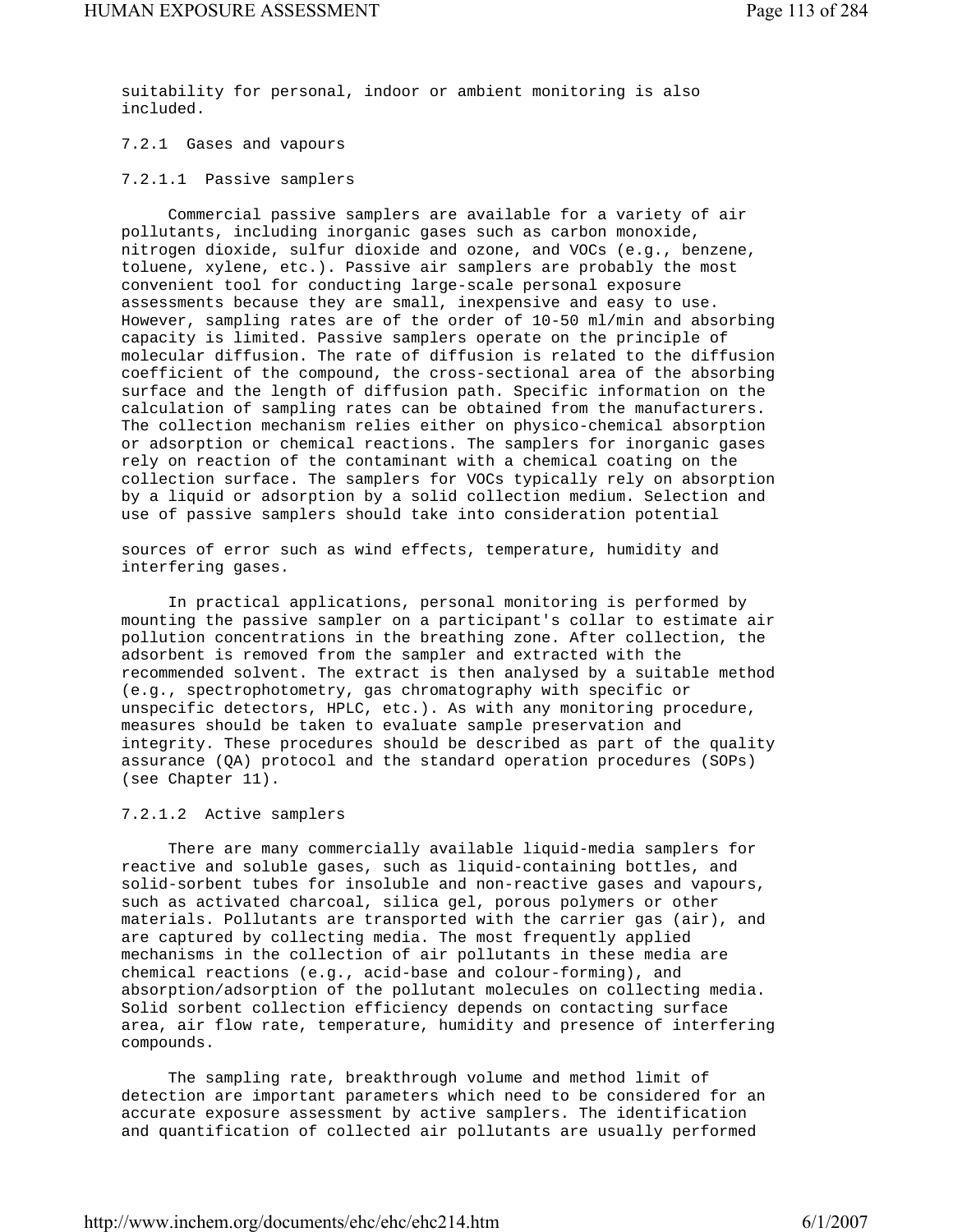by analytical instruments, such as spectrophotometry, gas chromatography with specific or non-specific detectors, HPLC, etc. Although not yet used extensively, small, evacuated canister samplers have been developed for personal monitoring (Pleil & Lindstrom, 1995). These have the advantage of not using sorbents. Analysis is typically done by gas chromatography following thermal desorption.

# 7.2.1.3 Direct-reading instruments

 The concentration of gases and vapours (e.g., carbon monoxide, sulfur dioxide) in an individual's breathing zone can also be determined with the use of portable direct-reading instruments. Commercially available direct-reading instruments have data logging capabilities to store measurements at a rate of  $1 \text{ s}^{-1}$ . Depending on the frequency of measurements, these instruments can operate up to 2 weeks continuously. Instrument software allows for direct calculation of concentrations with different averaging times and statistical analysis of the data.

Table 21. Air sampling methods for inorganic gases

| Carbon monoxide                | Manufacturer           | Comments                                                                                                       |
|--------------------------------|------------------------|----------------------------------------------------------------------------------------------------------------|
| Continuous<br>Electrochemical  | Energetic Sciences     | 0-50, 0-100 ppm; portable and<br>$LOD \sim 2$ ppm                                                              |
|                                | Interscan              | Various ranges; LOD $\sim$ 1 ppm                                                                               |
|                                | Bacharah               | Based on the measurement of Hq<br>from a pellet oxidized by CO.<br>0-20 dl: 1 ppm Sample flowrate<br>litre/min |
| Photometers                    | Beckman Instruments    | Based on dual-isotope fluoresc<br>$LOD = 0.1$ ppm                                                              |
| Passive<br>Diffusion detectors | Lab Safety Supply Co.  | Changes colour; LOD $\sim$ 50 ppm f                                                                            |
|                                | Quantum Group Inc.     | Simple colour change detector                                                                                  |
|                                | 3M Corporation         | Indicates presence of CO by co<br>change                                                                       |
|                                | Wilson Safety Products | Dosimeter badge. Colour change<br>proportional to CO concentrati                                               |
| Active                         | MSA                    | Air is pumped through activate<br>tubes that change colour when                                                |
|                                | Sensidyne              |                                                                                                                |

Table 21. (continued)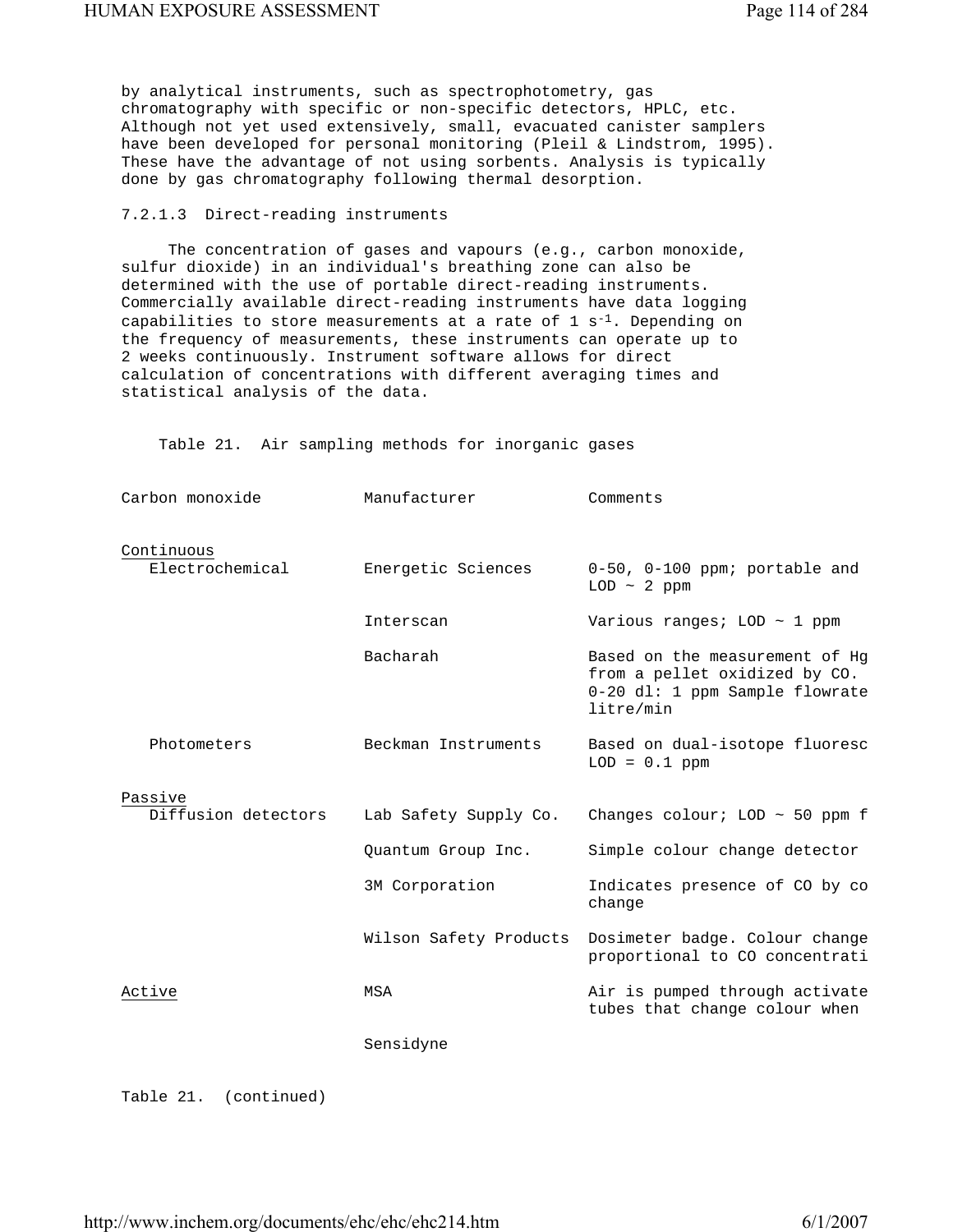# HUMAN EXPOSURE ASSESSMENT Page 115 of 284

| Carbon monoxide               | Manufacturer                        | Comments                                                                                               |
|-------------------------------|-------------------------------------|--------------------------------------------------------------------------------------------------------|
| Continuous                    |                                     |                                                                                                        |
| Infrared                      | GasTech                             | 300-5000 ppm                                                                                           |
|                               | Rosemount Analytical                | Measures CO, $CO_2$ , NO and hydrod                                                                    |
|                               | SKC West                            | Sampling frequency: 8 s to 30                                                                          |
| Electrochemical               | Devco Engineering                   | Based on conductivity in water<br>ionization of gas                                                    |
| Nitrogen oxides<br>Continuous |                                     |                                                                                                        |
| Electrochemical               | Trasducer Research                  | $LOD > 2$ ppb                                                                                          |
|                               | Interscan                           | Various ranges; LOD > 20 ppm                                                                           |
| Chemiluminescence             | Beckman Instruments                 | Range: 0.1-1 ppm. Operates con<br>for 7 days. Analyses NO, $NO2$ , 1<br>on the excitation of molecules |
|                               | Columbia Scientific                 | Uses the chemiluminescence rea<br>with NO. Sampling rate: 1.2 li                                       |
|                               | Rosemount Analytical                | Designed to monitor continuous                                                                         |
| Colorimetric                  | Phillips Electronics<br>Instruments | Set for a variety of chemicals<br>on the electrolyte. Measures c<br>based on a specific chemical r     |
| Table 21. (continued)         |                                     |                                                                                                        |
| Carbon monoxide               | Manufacturer                        | Comments                                                                                               |
| Passive                       |                                     |                                                                                                        |
| Diffusion<br>tubes/badges     | Env Sciences and<br>Physiology      | LOD $\sim$ 500 ppb for a 1-h exposu                                                                    |
|                               | MDA Scientific                      | Palmes sampler is an acrylic t<br>stainless steel grids coated w<br>triethanolamine placed at the      |
|                               | RS Landauer Jr. & Co                | Pen-shaped badge for the colle<br>N <sub>2</sub> O on a molecular sieve. Analy<br>IR                   |
| Active<br>Electrochemical     | MDA Scientific                      | 2-3 ppm; measurement on a 15-m                                                                         |
| Ozone<br>Continuous           |                                     |                                                                                                        |
| Chemiluminescence             | Beckman Instruments                 | Operates continuously for 7 da<br>the reaction of ozone with eth                                       |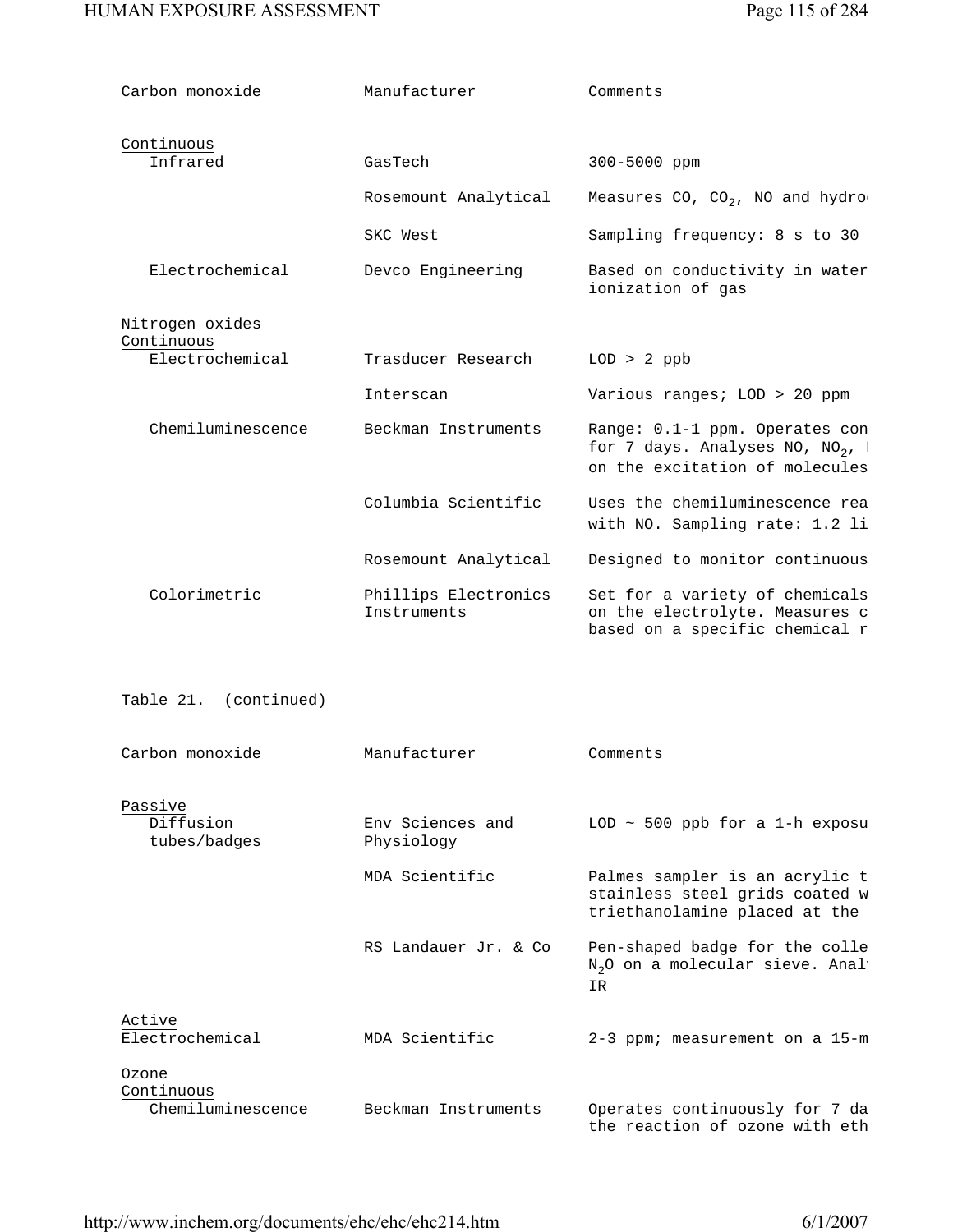|                                                    |       |                                    | produce light Range: 0-0.0025<br>DL: 0.01 ppm                                           |                                         |
|----------------------------------------------------|-------|------------------------------------|-----------------------------------------------------------------------------------------|-----------------------------------------|
|                                                    |       | Philips Electronics<br>Instruments | Operates continuously for 7 da<br>on the reaction of ozone with<br>to produce light     |                                         |
|                                                    |       | Columbia Scientific                | Based on the reaction of ozone<br>ethylene. Ranges: 0-0.1, 0-0.2<br>$0 - 1.0$ ppm       |                                         |
| UV Vis photometer                                  |       | Dasibi Environmental               | Concentration is determined by<br>the absorption level of UV wit<br>of air              |                                         |
| Table 21. (continued)                              |       |                                    |                                                                                         |                                         |
| Carbon monoxide                                    |       | Manufacturer                       | Comments                                                                                |                                         |
|                                                    |       | Mast Development                   | Portable. Sampling rate 2 litr<br>measurement cycle 20 s                                |                                         |
| Passive<br>Diffusion monitors                      | Ogawa |                                    | Uses 2 multitube diffusion bar<br>with collection on glass fibre<br>coated with nitrite |                                         |
| LOD: Level of Detection                            |       |                                    |                                                                                         |                                         |
| Table 22. Air sampling methods for organic vapours |       |                                    |                                                                                         |                                         |
|                                                    |       | Manufacturer                       |                                                                                         | Comment                                 |
| Continuous<br>Photo-ionization detector            |       |                                    | Thermo Environmental Instruments                                                        | Based o<br>detecto                      |
| Flame ionization detectors                         |       | Columbia Scientific                |                                                                                         | variety                                 |
|                                                    |       | Foxboro                            |                                                                                         | Measure<br>equival<br>$20$ ml/m         |
|                                                    |       |                                    |                                                                                         | Mainly<br>equipme<br>ionizat<br>flowrat |
| Thermal ionization<br>detector                     |       | Photovac International             |                                                                                         | Semiqua                                 |
| Infrared photometers                               |       | Foxboro                            |                                                                                         | Miran p<br>to its<br>detect             |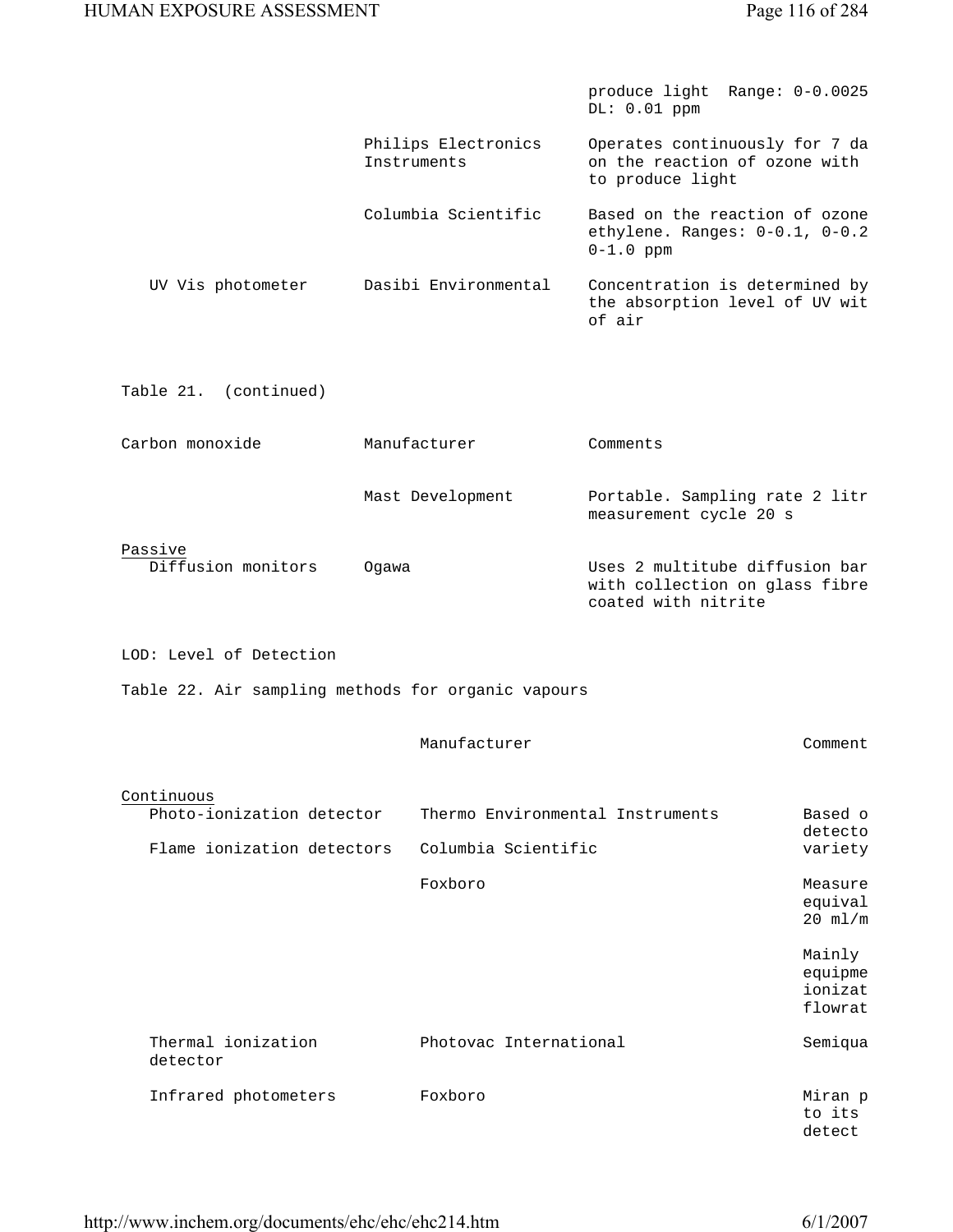|                                |                        | Samplin                                  |
|--------------------------------|------------------------|------------------------------------------|
|                                | Infrared Industries    | 2 model                                  |
| Portable gas<br>chromatographs | Photovac International | Portabl<br>Benzene<br>to ppb             |
|                                | H-Nu Systems           | Portabl<br>differe<br>PID, EC            |
| Table 22. (continued)          |                        |                                          |
|                                | Manufacturer           | Comment                                  |
|                                | Microsensor Systems    | Portabl<br>chromat<br>concent<br>analyse |
| Passive<br>Charcoal badges     | 3M                     | Single                                   |
|                                | <b>SKC</b>             | Samplin<br>of wind<br>Minimum            |
|                                | Gilian Instrument      | $0.2$ ppm                                |
|                                | Perkin Elmer           | Require                                  |
|                                | Pro-Tek                |                                          |
|                                | 3M                     | Two cha<br>breakth                       |
|                                | <b>SKC</b>             | amount.                                  |
|                                | Gilian Instrument      | the num<br>$35 - 70$ c                   |
|                                | Perkin Elmer           | sample:                                  |
|                                | Pro-Tek                | Desorpt<br>the amo                       |
|                                |                        | Require                                  |
| Table 22. (continued)          |                        |                                          |
|                                | Manufacturer           | Comment                                  |
| Active                         |                        |                                          |
| $\sim$ acal tubog              | Dorkin Flmor           | Tha                                      |

| Charcoal tubes | Perkin Elmer     | The mos |
|----------------|------------------|---------|
|                |                  | is acti |
|                | National Draeger | 2 sizes |
|                |                  | 100/50  |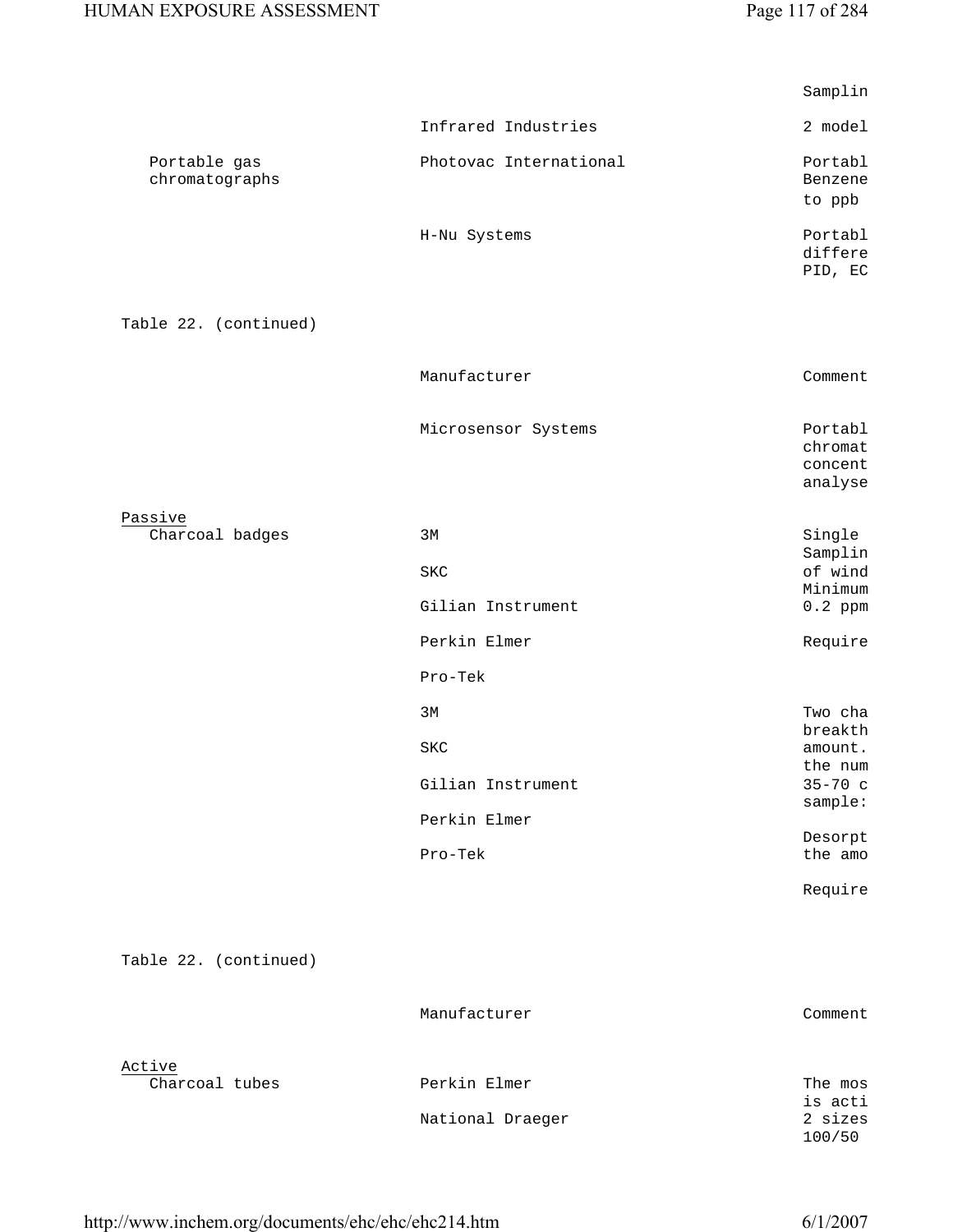|                             | <b>SKC</b>                           |                               |
|-----------------------------|--------------------------------------|-------------------------------|
| Formaldehyde<br>Passive     | GMD Systems                          | LOD > 0                       |
|                             | Interscan                            | Various                       |
|                             | Air Quality Research                 | $LOD \sim 0$                  |
|                             | DuPont                               | $1.6 - 54$                    |
|                             | 3M                                   | $LOD \sim 0$                  |
|                             | <b>SKC</b>                           | Require                       |
|                             | AirScan Environmental Technologies   | Based o<br>nucleat<br>proport |
|                             | Environmental Science and Physiology | $LOD \sim 5$                  |
|                             | Envirometrics Products               | Based o<br>with a             |
| Table 22. (continued)       |                                      |                               |
|                             | Manufacturer                         | Comment                       |
| Gases and Vapours<br>Active |                                      |                               |

| Solid adsorbents              | Barneby Cheney                  | Large n<br>collect |
|-------------------------------|---------------------------------|--------------------|
|                               | Columbia Scientific Instruments | conditi<br>The cho |
|                               | Draeger                         | designe<br>efficie |
|                               | Fischer Scientific              | selecti<br>Approxi |
|                               | Perkin Elmer                    | are ava            |
|                               | 3M                              | treated<br>collect |
|                               | SKC                             | Most tu<br>section |
|                               | Supelco                         | used to            |
|                               | Westvaco                        | Require            |
| Polyurethane foam             | Supelco                         | Collect            |
| Passive<br>Diffusion monitors | 3M                              | In gene            |
|                               |                                 |                    |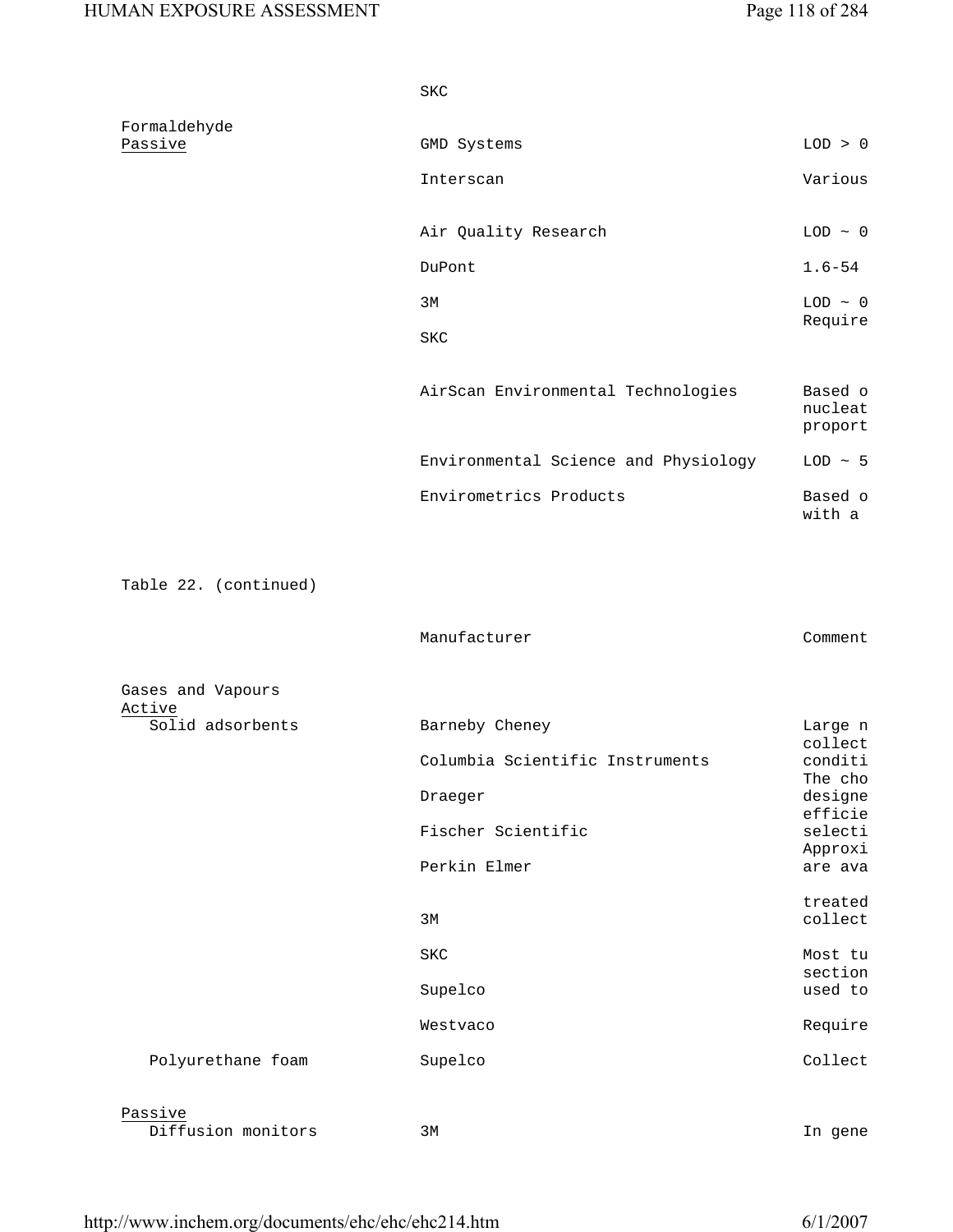| Gilian Instrument | activat<br>screen. |
|-------------------|--------------------|
| SKC               | Some mo<br>used to |
| Supelco           |                    |
|                   | Each co<br>diffusi |

Table 22. (continued)

|                 | Manufacturer                                                                                                                   | Comment                                  |
|-----------------|--------------------------------------------------------------------------------------------------------------------------------|------------------------------------------|
|                 |                                                                                                                                | Require                                  |
|                 |                                                                                                                                | Desorpt<br>with th<br>the cha<br>and typ |
| $-11$ $02$ $-1$ | $\mathbf{a}$ , and $\mathbf{a}$ , and $\mathbf{a}$ , and $\mathbf{a}$ , and $\mathbf{a}$ , and $\mathbf{a}$ , and $\mathbf{a}$ |                                          |

Manufacturer Comments

Table 23. Air sampling methods for particulate matter/aerosols

| Continuous<br>Light-scattering<br>photometers | PPM           | LDL $\sim$ 10 $\mu$ m/m <sup>3</sup> Handheld                                                  |
|-----------------------------------------------|---------------|------------------------------------------------------------------------------------------------|
|                                               | Air Technique | Portable. Sample rate 2<br>Suction: vacuum pump. P<br>collected downstream of                  |
|                                               | Virtis        | Near-forward sampling,<br>litre/min. Suction: vac<br>Particles can be collec<br>of the filter  |
|                                               | Hund          | Measures respirable aer<br>concentration by IR sca<br>detection. Average of 8                  |
|                                               |               | Measures fine dust (0.2)<br>concentration by IR sca<br>detection. Average of 8                 |
|                                               | MIE           | Detects respirable dust<br>Sample rate 2 litre/min<br>Averages measurement ov                  |
|                                               |               | Miniram dust monitor. P<br>instantaneous or 8 h av                                             |
|                                               | Negretti      | Portable dust monitor,<br>$0.01 - 20/0.1 - 200$ mg/m <sup>3</sup> .<br>be collected on a filte |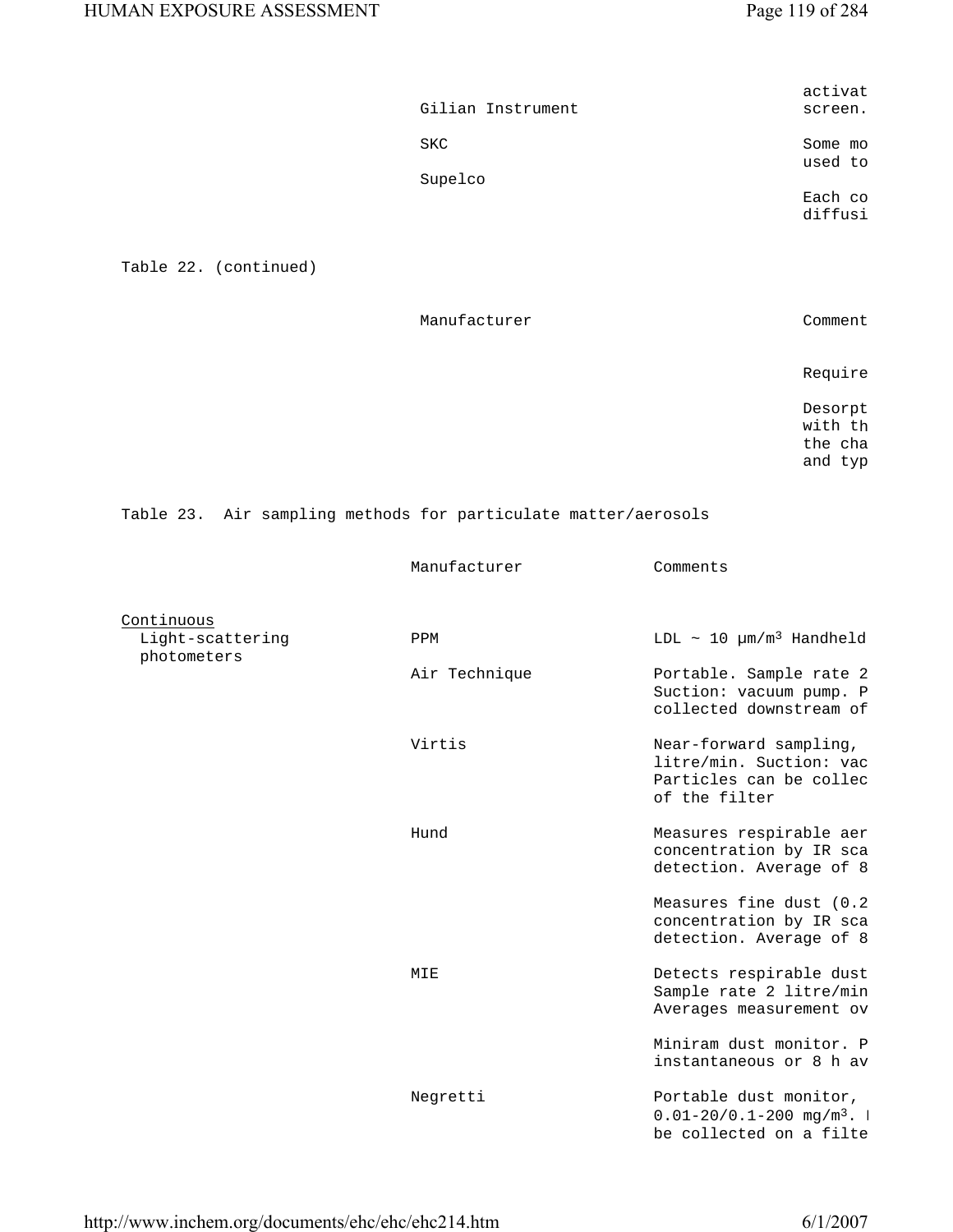Table 23. (continued)

|                                  | Manufacturer                  | Comments                                                                                   |
|----------------------------------|-------------------------------|--------------------------------------------------------------------------------------------|
|                                  | Casella                       | Handheld, Range 0.01-20<br>size > 0.1 µm. Particles<br>on a filter                         |
|                                  | TSI                           | Integrating nephelomete<br>30-s periods. Has diffe<br>depending on the aeroso              |
|                                  |                               | Laser photometer for pa<br>µm diameter. Measures a<br>concentration in $mg/m3$             |
|                                  | Belfort Instruments           | Integrating nephelomete<br>10 litre/min                                                    |
| Instantaneous                    | MIE                           | $0.01-10$ mg/m <sup>3</sup> or $0.1-10$                                                    |
| Condensation nucleus<br>counters | Met One                       | 2 models. Sample flowra<br>litre/min. Ultrafine pa<br>in alcohol vapour conde              |
| Optical particle counters        | Climet Instruments            | 6 models. Flowrate 0.3<br>Size range: $0.3-20 \mu m$ ,<br>channels. Light source:<br>laser |
|                                  | Hiac/Royco                    | 6 models. Flowrate 0.01<br>Range: 0.3-10 µm, 6 siz<br>Light source: white lig              |
| Table 23. (continued)            |                               |                                                                                            |
|                                  | Manufacturer                  | Comments                                                                                   |
|                                  | Met One                       | 3 models. Flowrate 0.1-<br>Range: $0.1-1 \mu m$ , 6 size<br>Light source: white lig        |
|                                  | Particle Measuring<br>Systems | Flowrate $0.1-1.0$ litre/<br>$0.05 - 5 \mu m$ , 4-16 size ch<br>Illumination source: la    |
|                                  | Faley International           | 4 models. Flowrate 0.01<br>Range 0.3-5 µm, 2-5 siz<br>Light source: white lig              |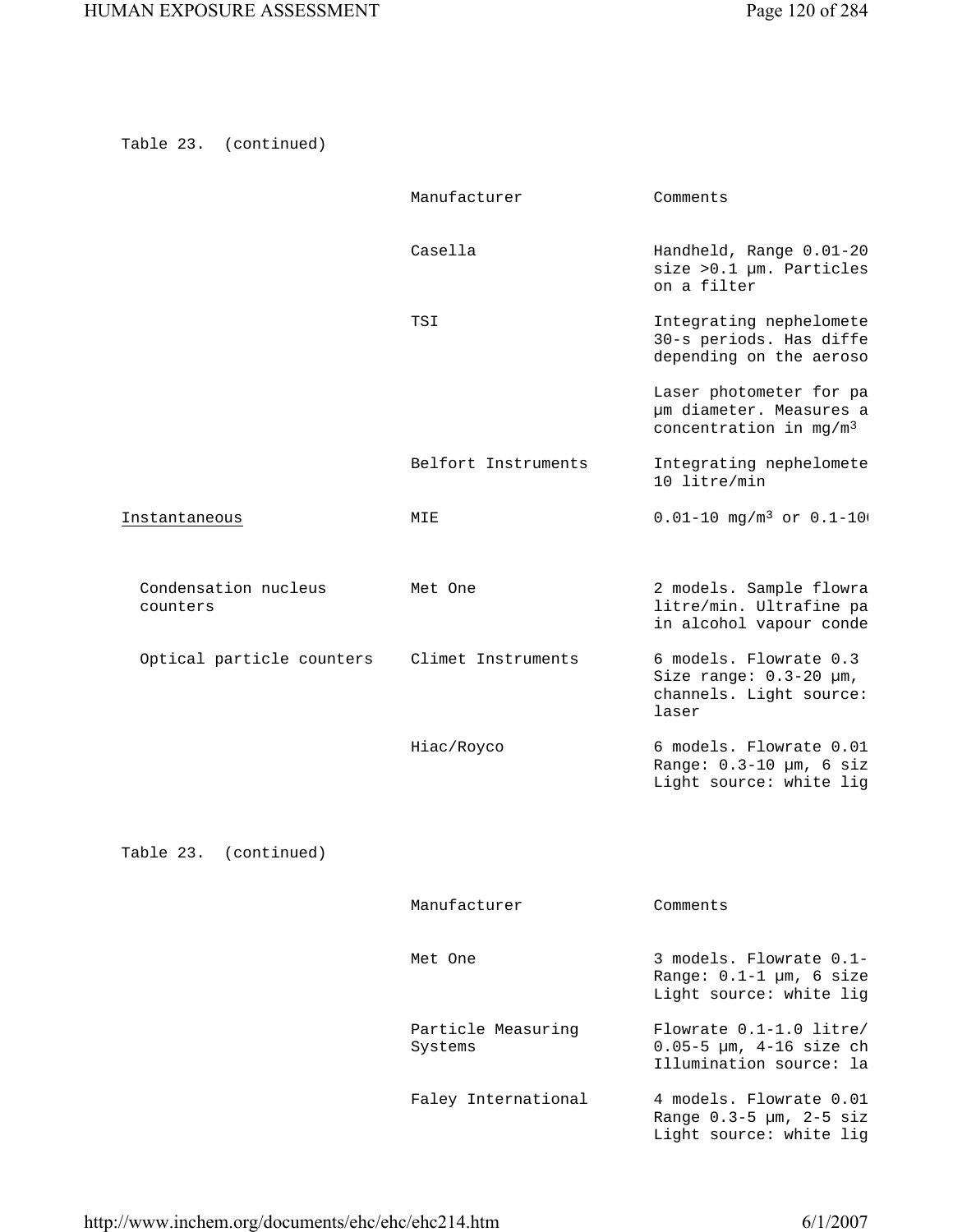|                         | TSI             | $Flowrate: 0.1-1.0$ litre<br>$0.05 - 5$ um; $4 - 16$ size ch            |
|-------------------------|-----------------|-------------------------------------------------------------------------|
| Piezobalance            | TSI             | Less reliable for conce<br>$<$ 10 $\mu$ g/m <sup>3</sup> . Difficult to |
| Beta gauge              | Wedding & Assoc | The particulate collect<br>continuously measured b<br>gamma-radiation   |
| Active (Total)          |                 |                                                                         |
| Open cassette           | <b>SKC</b>      | Air is pulled through a<br>size selection device                        |
| IOM inlet               | <b>SKC</b>      | Samples inhalable dust<br>filter cassettes. Sampl<br>Cut point 100 µm   |
| Active (size selective) |                 |                                                                         |
| $PM_{10}$ impactors     | BGI             | Sampling rate 28.3 litre<br>Suction: pump aerosol s                     |

Table 23. (continued)

|                      | Manufacturer     | Comments                                                        |
|----------------------|------------------|-----------------------------------------------------------------|
|                      | MSP              | Sampling rate 4 or 10 1<br>Suction: pump                        |
|                      |                  | 10-2.5 µm virtual impac<br>Sampling rate 1130 litr              |
|                      | TSI              | Sampling rate 1 litre/m<br>Suction: pump                        |
|                      | MIE              | Sampling rate 2 litre/m<br>Suction: pump                        |
|                      | Air Diagnostics  | Sampling rate 4 litre/m<br>Suction: pump<br>environmental       |
|                      | Graseby Andersen | Virtual dichotomous. Cu<br>and 2.5 µm; sampling ra              |
|                      |                  | High-volume sampler. Sa<br>1100 litre/min                       |
|                      | <b>SKC</b>       | Personal impactor. Sing<br>personal pump. Sampling<br>litre/min |
| $PM_{2.5}$ impactors | URG              | Sampling rate 4 litre/mi<br>collected in filters an             |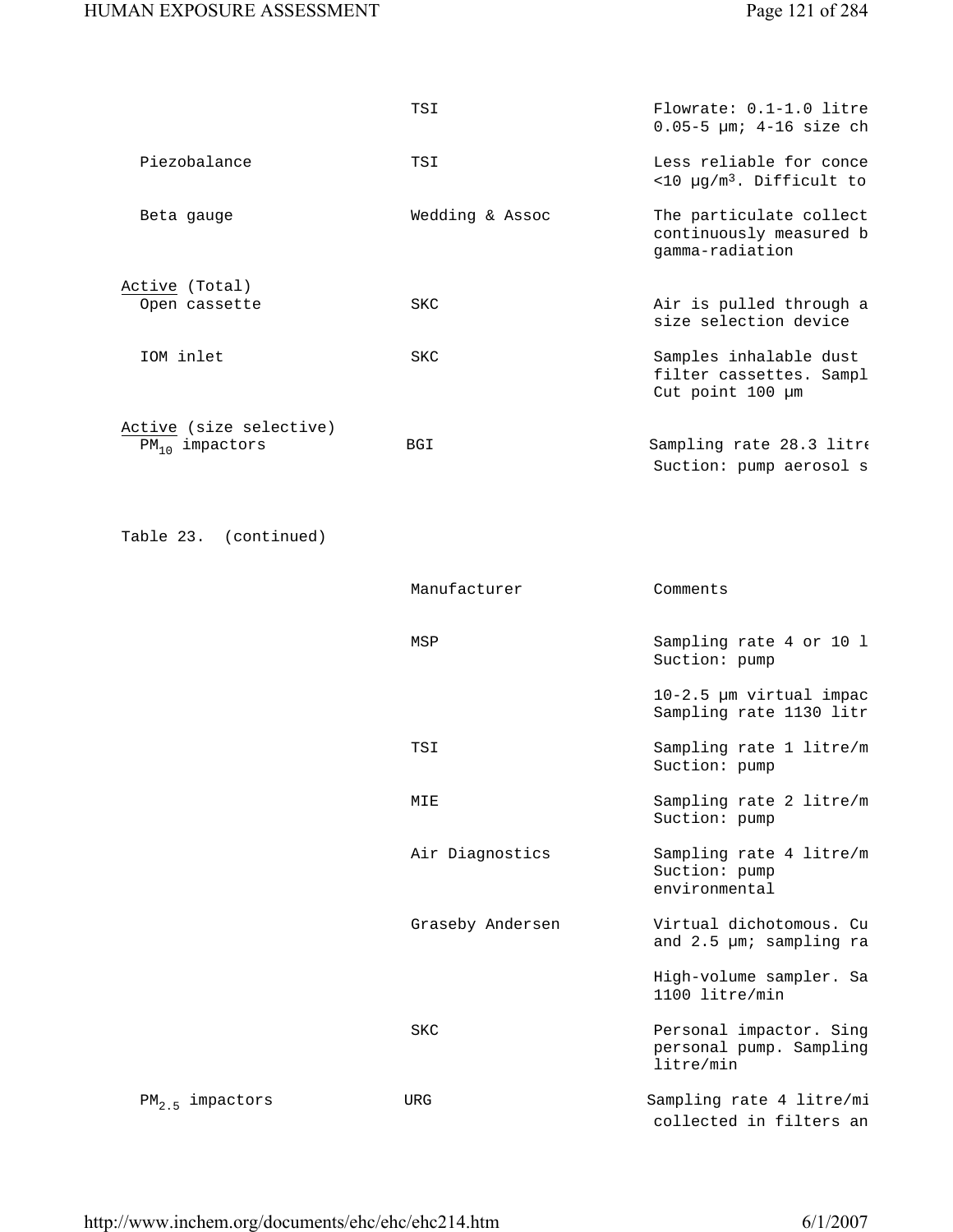MSP Sampling rate 4 or 10 1 Suction: pump

Table 23. (continued)

|                   | Manufacturer     | Comments                                                                       |
|-------------------|------------------|--------------------------------------------------------------------------------|
|                   | SKC.             | Personal impactor. Sing<br>Suction: personal pump.<br>Sampling rate 2, 4 or 1  |
| Cascade impactors | BGI              | 7 stages. Sampling rate<br>Cut points: 32, 16, 8,                              |
|                   | Graseby Andersen | 13 stages; sampling rat<br>Cut points: 13-0.08 µm                              |
|                   |                  | 9 stages; sampling rate<br>Cut points: 18, 11, 4.4<br>$0.53, 0.32, 0.16 \mu m$ |
|                   |                  | 8 stages; sampling rate<br>Cut points 10-0.4 µm                                |
|                   |                  | 7 stages; sampling rate<br>Cut points 6, 4.6, 3.3,                             |
|                   |                  | 6 stages; sampling rate<br>Cut points 0.5-20 µm                                |
|                   |                  | 5 stages; sampling rate<br>Cut points 7.2, 3, 1.5,                             |
|                   |                  | 4, 6 or 8 stages; flowr<br>Cut points 20-0.6 with<br>um with 6, and 20-3.5 w   |
|                   |                  | Radial slot impactor. 6<br>an optional cyclone                                 |
|                   |                  |                                                                                |

Table 23. (continued)

| Manufacturer    | Comments                                                                               |
|-----------------|----------------------------------------------------------------------------------------|
| Hauke KG        | Sampling rate 30 litre/<br>Cut points below 0.1 µm                                     |
| in-Tox Products | 4 models of 7 stages ea<br>Cut points $3.1-0.33 \mu m$<br>4.5-0.32 $\mu$ m @ 1 litre/m |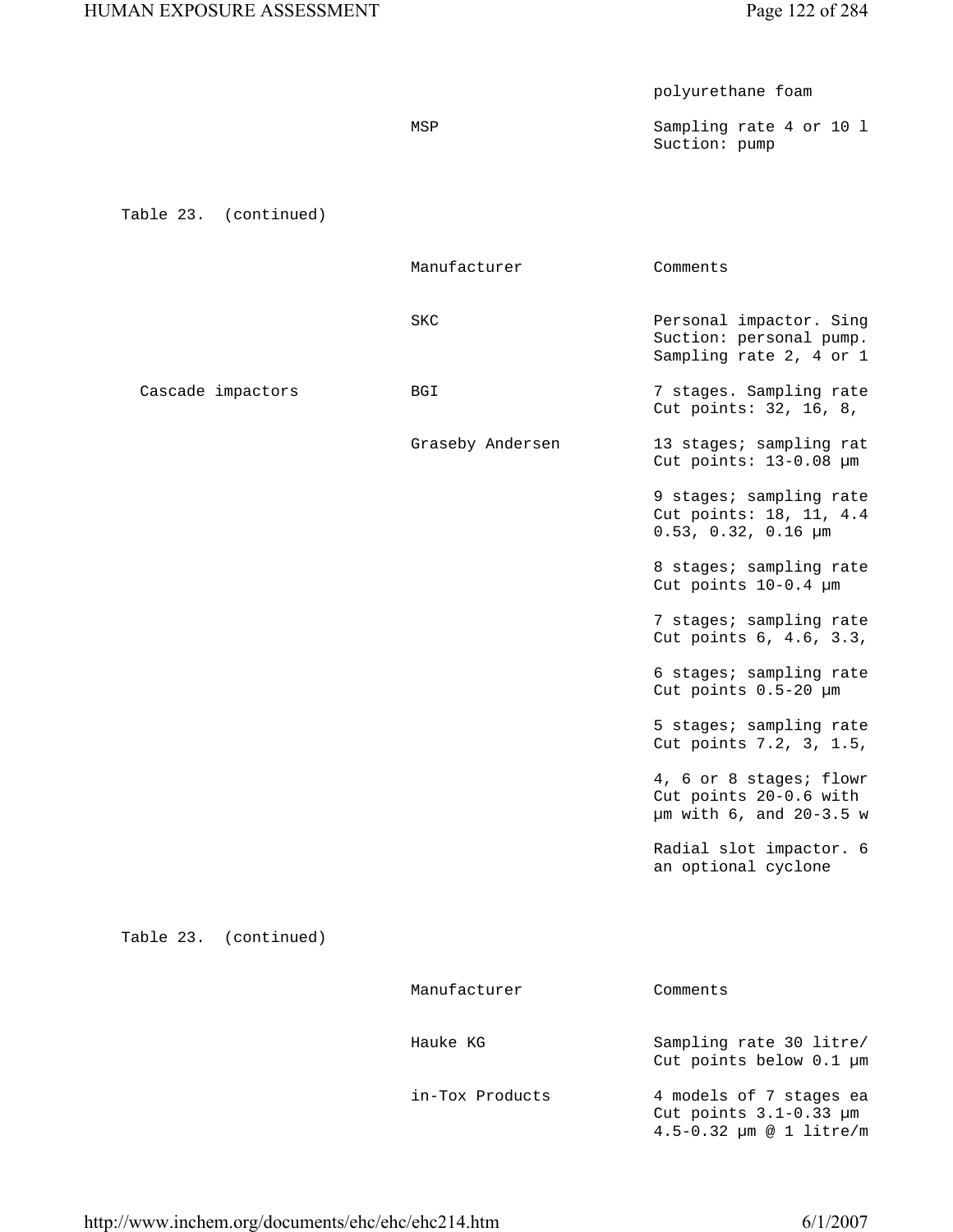|                       |                        | 2 litre/min; $5-0.0.5 \text{ }\mu\text{m}$                                    |
|-----------------------|------------------------|-------------------------------------------------------------------------------|
|                       | MSP                    | 8 stages, Sampling rate<br>Cut points: 10, 5.62, 3<br>0.56, 0.316, 0.178, 0.1 |
| Virtual impactors     | BGI                    | 3 virtual stages, flowr<br>Cut points 1.2, 4 and 1                            |
|                       | Graseby Andersen       | The dichotomous sampler<br>particles in 2 sizes: 1<br>Sampling rate 17.6 litr |
|                       | MSP                    | Sampling rate 30 litre/<br>Cut points below 0.1 µm                            |
|                       |                        | High-volume operates at<br>Cut point 2.5 µm                                   |
| Cyclones              | Mine Safety Appliances | Measures respirable par<br>diameter of $3.5 \mu m \approx 2$                  |
|                       | Sensidyne              | Measures respirable par<br>air @ 240 litre/min                                |
| Table 23. (continued) |                        |                                                                               |
|                       | Manufacturer           | Comments                                                                      |
|                       |                        | Measures respirable par<br>air @ 9 litre/min                                  |
|                       |                        | Measures respirable par<br>1.7 litre/min                                      |
|                       | SKC                    | Measures respirable par<br>point of 3.5 µm @ 1.9 1                            |
| Elutriators           | Casella                | Horizontal elutriator t<br>with a cut point of 3.5<br>of 50 litre/min         |
|                       |                        | Horizontal elutriator t<br>with a cut point of 3.5<br>2.5 litre/min           |

LOD: Level of detection

Table 24. Air sampling methods for reactive gases

Manufacturer Comments

Hydrogen sulfide/sulfur dioxide/ammonia/chloride

http://www.inchem.org/documents/ehc/ehc/ehc214.htm 6/1/2007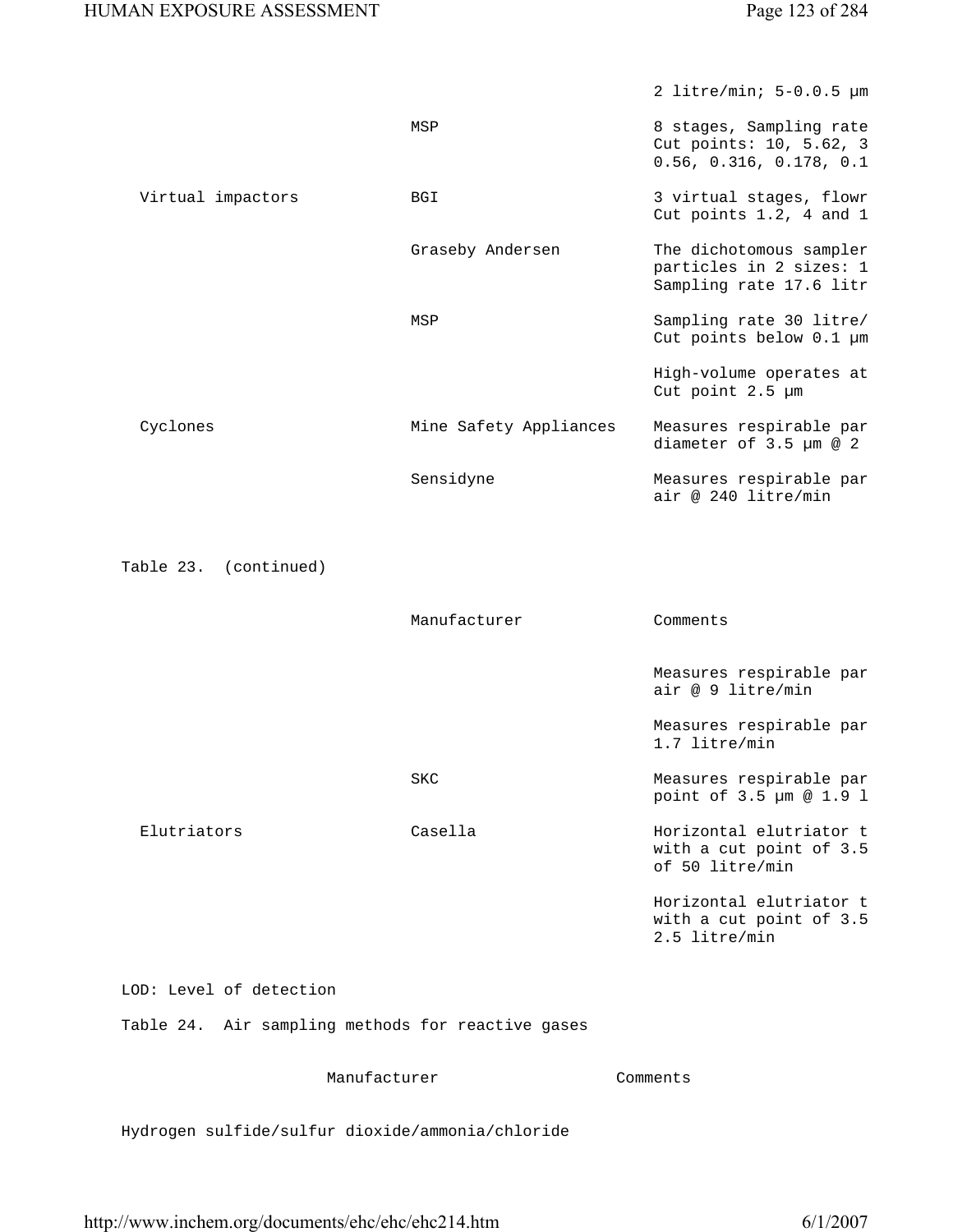| Continuous<br>Electrochemical       | Devco Engineering                   |                                                                                                                                                 |
|-------------------------------------|-------------------------------------|-------------------------------------------------------------------------------------------------------------------------------------------------|
|                                     | CEA Instruments                     |                                                                                                                                                 |
|                                     | Sensidyne                           | All based on conductivity c<br>water due to ionization of                                                                                       |
|                                     | Teledyne                            |                                                                                                                                                 |
|                                     | Bacharah                            |                                                                                                                                                 |
| Colorimetric                        | Phillips Electronics<br>Instruments | Based on the reaction of th<br>the reagent to produce a co<br>product                                                                           |
|                                     | CEA Instruments                     | Each compound has a specifi<br>for its detection                                                                                                |
| Potentiometric                      | AIM                                 | Conductivity of the reagent                                                                                                                     |
|                                     | Calibrated Instruments              | proportion to the concentra<br>gas being sampled and is me                                                                                      |
|                                     | Eitel Manufacturing                 | by an electrode                                                                                                                                 |
| UV and visible<br>light photometers | Barringer Research                  | Based on the correlation wi<br>absorption spectra of $SO2$ in<br>Sensitivity 2 ppm                                                              |
| UV and visible<br>light photometers | Beckman Instruments                 | Based on the fluorescence o<br>under UV light                                                                                                   |
| Table 24. (continued)               |                                     |                                                                                                                                                 |
|                                     | Manufacturer                        | Comments                                                                                                                                        |
|                                     | Rosemount Analytical                | For $SO_2$ uses a non-dispersi<br>"transflectance" analysis                                                                                     |
|                                     | Columbia Scientific                 | Uses a continuous UV source<br>intensity to detect SO <sub>2</sub>                                                                              |
| Passive<br>Solid adsorbents         |                                     |                                                                                                                                                 |
|                                     | Barneby Cheney                      | Large number of chemicals a<br>efficiently collected under                                                                                      |
|                                     | Columbia Scientific<br>Instruments  | variety of conditions<br>Choice of adsorbent is desi<br>maximize collection efficie<br>retaining low selectivity<br>Approximately 50 sorbent ty |
|                                     | Draeger                             | available; some are chemica<br>to facilitate their collect                                                                                      |
|                                     | Fischer Scientific                  | properties<br>Most tubes contain a primar<br>section and a backup bed th                                                                        |
|                                     | Perkin Elmer                        | used to indicate breakthrou                                                                                                                     |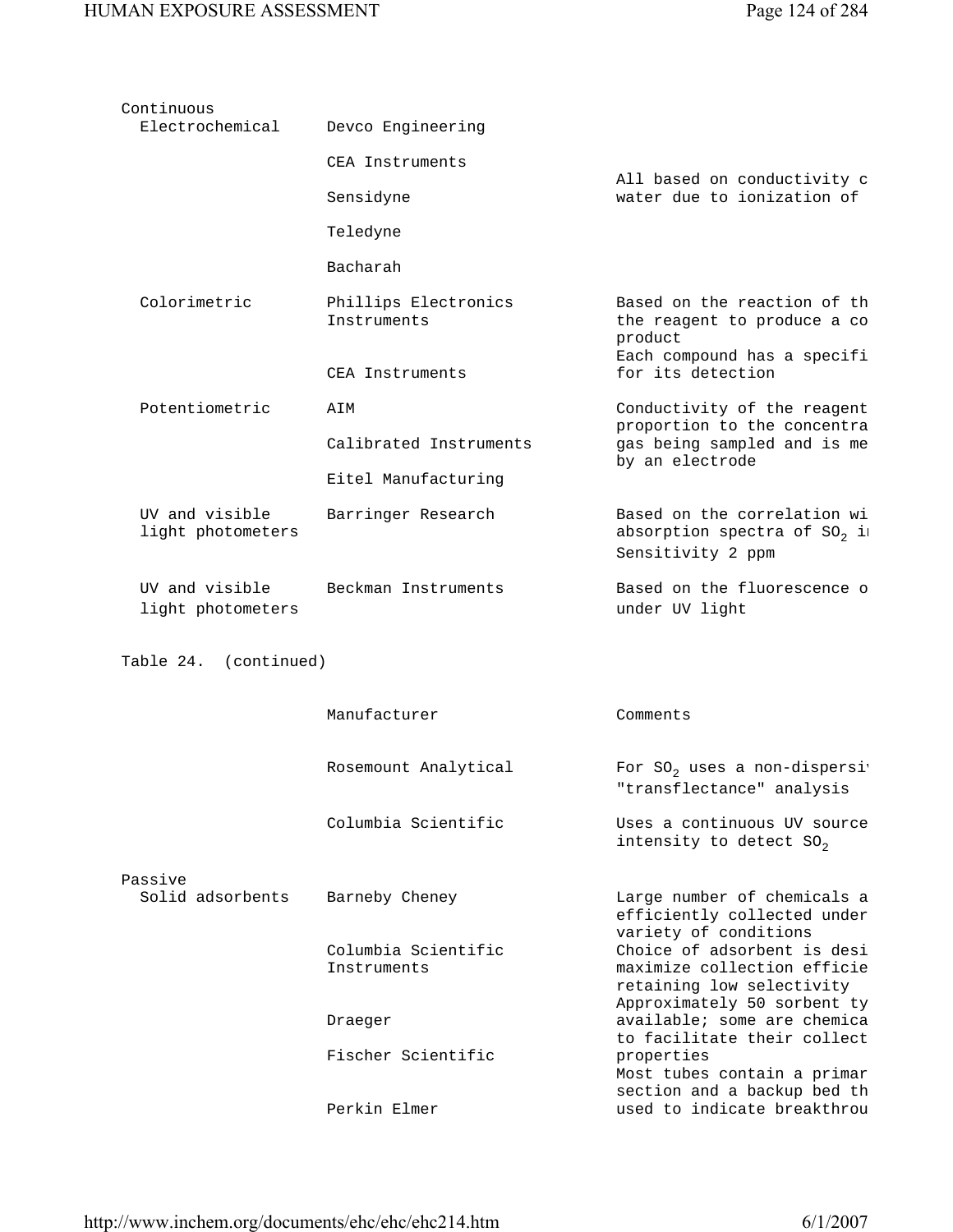3M Require laboratory analysis

**SKC** 

Supelco

Westvaco

Table 24. (continued)

Manufacturer Comments

Active

Annular denuders URG and the URG Different models can be use only gases or gases and par Especially used for acid ae  $H_2SO_4$ ,  $HNO_3$ ,  $(NH_4)$ <sub>2</sub>SO<sub>4</sub>,  $NH_4$ HS

7.2.2 Aerosols

 At present, active sampling is the only feasible way to perform exposure assessments on particulates directly. Active particle samplers operate by drawing aerosols into a sensor or on to a collection surface (e.g., a filter) by means of a pump (Hinds, 1982; Lehtimäki & Willeke 1993). Large stationary samplers that operate with a standard flow rate of approximately 1000 litre/min are available commercially and are useful for collecting large sample volumes. Small stationary samplers that operate with flow rates in the range of 1-10 litre/min are also commercially available. Both sizes are available in configurations that allow for sampling of total suspended particulate matter (i.e., not size separated) or specific size fractions (e.g.,  $PM_{2,5}$  or  $PM_{10}$ ). Personal aerosol samplers that allow collection of total inhalable particulate matter of specific size fractions are also available.

 The cyclone and, particularly, the impactor are the two most commonly used size preselectors. Cyclones can collect suspended particulate matter of various sizes depending on the geometry of the cyclone and the flow rate. It operates on the principle of centrifugal forces that drive particles in the direction of the outer wall of the cyclone (Hinds, 1982). Particles with aerodynamic diameter greater than the cut-point of the cyclone impact upon the wall and/or the bottom of the cyclone. Particles with aerodynamic diameter less than the cut-point remain in the air stream and are collected on a filter downstream.

 Impactors rely on inertial forces to separate particles based on aerodynamic diameter. Air is accelerated through a nozzle or jet and then forced to make a 90° turn around an impaction plate before passing through a filter and exiting the sampler. Depending on their size, particles suspended in the air stream pass through the acceleration nozzle and then either remain entrained in the flow or collide and are retained on the impaction plate. The cut-point of an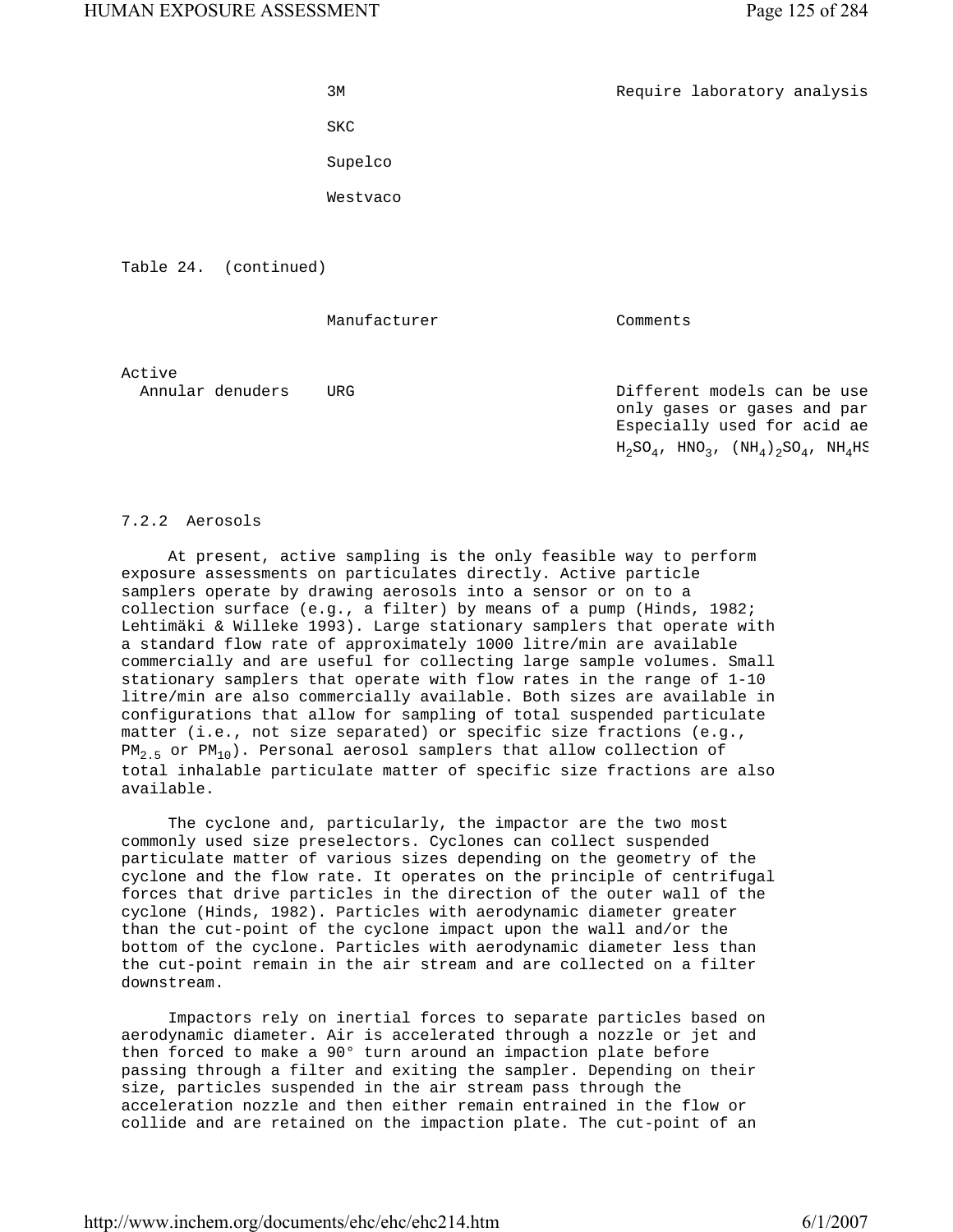impactor is determined by the flow rate, jet size and shape (e.g., the distance between the jet and the impaction surface) (Pastuska, 1988; Lehtimäki & Willeke, 1993). The air flow rate must be calibrated carefully because correct size selection depends largely on precise flow rates.

 Filters are made either from fibre mats of glass, cellulose or quartz or from synthetic membranes (e.g., Teflon). The selection of appropriate filters depends on the pump, filter static pressure, collection efficiency, extraction and analytical requirements, and the potential for sampling artefacts. Filter mass is determined by weighing the filter under controlled temperature and humidity conditions before and after use following a conditioning period of at least 24 h at those same conditions. The collected mass can be extracted and analysed for chemical composition. The extraction and analysis procedures used depend on the analytes of interest. A recent summary of methods for extraction and analysis of components of particulate matter may be found in Koutrakis & Sioutas (1996).

# 7.2.3 Semivolatile compounds

 For airborne contaminants that are present in both the particle and the vapour phase at typical environmental conditions, it is necessary to use a combination of sampling methods. The most common approach consists of an aerosol sampling inlet (with or without size preselector) followed by a sorbent cartridge or tube. Examples of such contaminants include airborne PAHs, pesticides, polychlorinated biphenyls (PCBs), dioxins and furans. Semivolatile sampling systems are commercially available for personal air monitoring. Extraction and analysis of these samples are done separately for the particle and vapour phase and then the results are combined to provide a total concentration. An introduction to sampling and analysis methods for VOCs in air may be found in Binkova et al. (1995), Wallace & Hites (1996), Wallace et al. (1996) and Simonich & Hites (1997).

#### 7.2.4 Reactive gas monitoring

 Certain gases present in air may react with chemicals present in particles. For example, sulfuric acid particles collected on filters can be neutralized by the ammonia gas present in the sample or air stream. The preferred sampling approach to avoid this is to use a denuder to remove the reactive gas before it reaches the downstream filter. In the case of sulfuric acid monitoring, a citric-acid-coated denuder is used to remove the ammonia gas. Small denuder systems are commercially available for personal monitors. Denuder technologies are described in Lodge (1988) and Koutrakis & Sioutas (1996).

#### 7.3 Water

 The sampling and analysis of drinking-water characterizes the extent to which this carrier medium represents a source of specific chemical exposure. Contaminated drinking-water supplies contribute to the human intake of numerous chemical contaminants, including heavy metals, fertilizers, pesticides, aromatic hydrocarbons and organohalogens, among others. In some cases, drinking-water may be the primary source of human exposure. Chemical pollutants in water may originate from one or more of a myriad of sources, as summarized in Table 25. In the selection of measurement and sampling methods, it is important to consider raw water sources, water treatment processes, and distribution and service systems, all of which can either reduce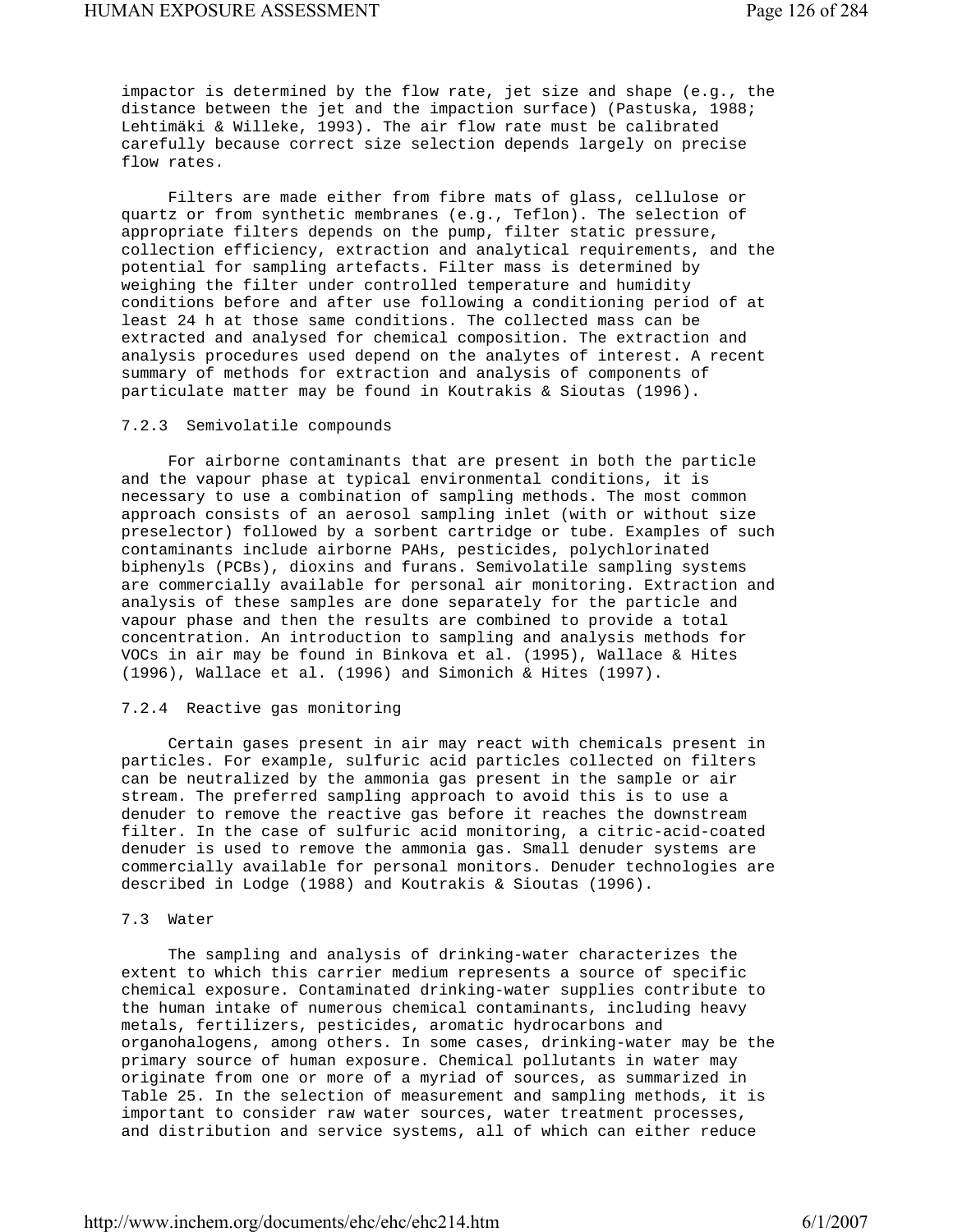or increase the contaminant concentrations in drinking-water.

 Samples collected at the end of the distribution system provide a better measure of potential exposure to individuals than samples collected at the source prior to any removal or treatment that might take place. Numerous texts detail sampling and analytical techniques specific to drinking-water, and these methods can be used to develop comprehensive exposure assessment protocols (UNEP/WHO, 1986; WHO, 1992,1993).

Table 25. Origins of chemicals commonly occurring in drinking-water (Hickman

| Substances affecting the source (raw water)                                                                    |                                                                                                       |
|----------------------------------------------------------------------------------------------------------------|-------------------------------------------------------------------------------------------------------|
| "Naturally occurring"                                                                                          | Leached from geological formati<br>Derived from soil and sediments                                    |
| Pollutants derived from point sources                                                                          | Domestic sewage treatment (e.g.<br>Industrial effluents (e.g., syn<br>Landfill waste disposal (e.g.,  |
| Pollutants derived from non-point sources                                                                      | Agricultural run-off (e.g., fer<br>Urban run-off (e.g., salt, PAHs<br>Atmospheric fall-out (e.g., PAH |
| Substances resulting from treatment<br>Substances formed during disinfection                                   | Trihalomethanes, chlorophenols                                                                        |
| Treatment chemicals                                                                                            | Chloramines, fluorides                                                                                |
| Treatment chemical impurities                                                                                  | Acrylamide monomer, carbon tetr                                                                       |
| Substances arising from the distribution                                                                       |                                                                                                       |
| and service systems<br>Contaminants arising from contact with<br>construction material and protective coatings | Lead, vinyl chloride monomer an<br>cadmium from fittings, PAHs fro                                    |
|                                                                                                                |                                                                                                       |

Substances arising from point-of-use devices Sodium, silver

 In developing countries it is quite common for individuals not to have access to treated water from distribution systems, so analysing water quality solely from distribution systems may not provide a true reflection of exposure. Even if drinking-water is obtained from piped supplies, it may not provide an adequate indication of exposure as many individuals are forced to store water after collection, when gross contamination may occur. In some areas of the world, run-off water is routinely collected from roofs for drinking and cooking needs. Dustfall attributable to traffic, industry, or construction may contribute to variable (potentially high) pollutant concentrations in this source.

 Exposure to contaminants in water is not limited to oral routes. For instance, disinfection by-products and radon gas dissolved in groundwater may be released into an indoor atmosphere providing an inhalation route. Heating water also releases dissolved VOCs. Exposure to contaminants may also occur through inhalation of aerosols from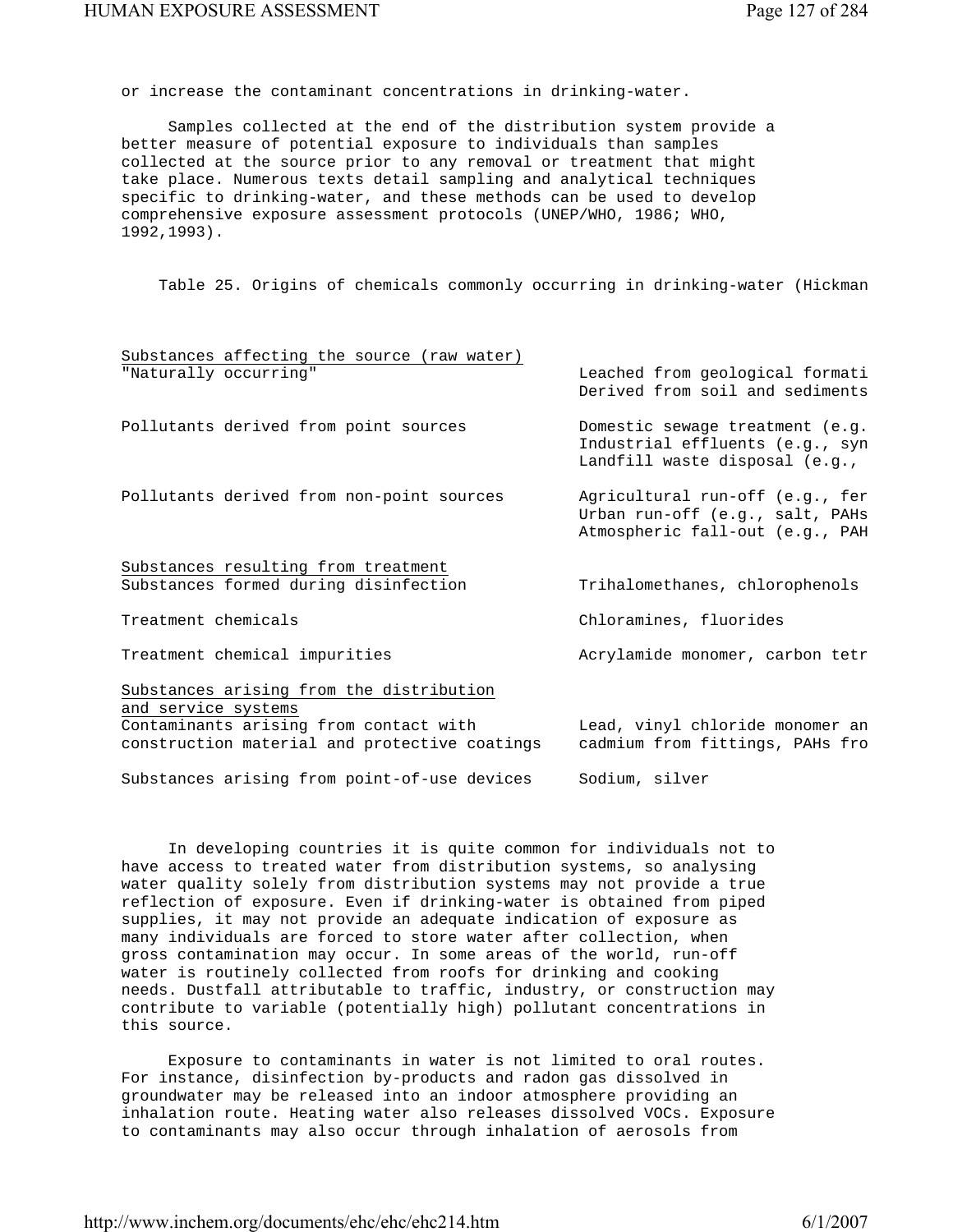irrigation sprays. During other water-based activities (e.g., swimming, showering and bathing), other contaminants may be absorbed via a dermal (percutaneous) route. Although the contribution of non-oral routes is usually much less than that of oral routes, these pathways should not be overlooked in the selection of measurement methods to assess exposure. Methods for modelling exposure through these pathways are discussed in Chapter 6.

7.3.1 Factors influencing water quality

 In order to select appropriate measurement and monitoring methods, it is important to understand the following factors that influence the quality of the water being sampled, and the resultant exposure:

- \* treatment systems
- \* distribution networks
- \* storage practices
- \* spatial and temporal variations
- \* climatic and seasonal changes.

 Water treatment encompasses a variety of processes, ranging from simple screening and filtration to multi-step purification. The latter includes methods for coagulation, aeration, de-aeration, colour removal, softening, disinfection, fluoridation, stabilization and demineralization. Some of these steps constitute "removal", and others involve the "addition" of treatment chemicals to mitigate the hazards of contaminants in water. A list of chemical additives typically used in water treatment systems is shown in Table 26. The reaction of treatment chemicals with other substances present in raw (untreated) water often results in the generation of intermediate reaction products with adverse health significance. For instance, chlorine,

 accepted worldwide for disinfection and oxidation, results in the formation of disinfection by-products such as trihalomethanes (e.g., chloroform).

Table 26. Water treatment chemicals

| Activated alumina            | Sodium bicarbonate                     |
|------------------------------|----------------------------------------|
| Aluminum sulfate             | Sodium calcium magnesium polyphosphate |
| Ammonia                      | (glassy)                               |
| Ammonium hydroxide           | Sodium carbonate                       |
| Bentonite clay               | Sodium chlorite                        |
| Calcium hydroxide            | Sodium fluoride                        |
| Calcium hypochlorite         | Sodium hydroxide                       |
| Calcium oxide                | Sodium metabisulfite                   |
| Carbon (activated, granular, | Sodium polyphosphate (glassy)          |
| and powder)                  | Sodium silicate                        |
| Carbon dioxide               | Sodium siliconfluoride                 |
| Chlorine                     | Sodium tripolyphosphate                |
| Ferric chloride              | Sodium zinc polyphosphate (glassy)     |
| Ferric sulfate               | Sodium zinc potassium polyphosphate    |
| Ferrous sulfate              | (qlassy)                               |
|                              |                                        |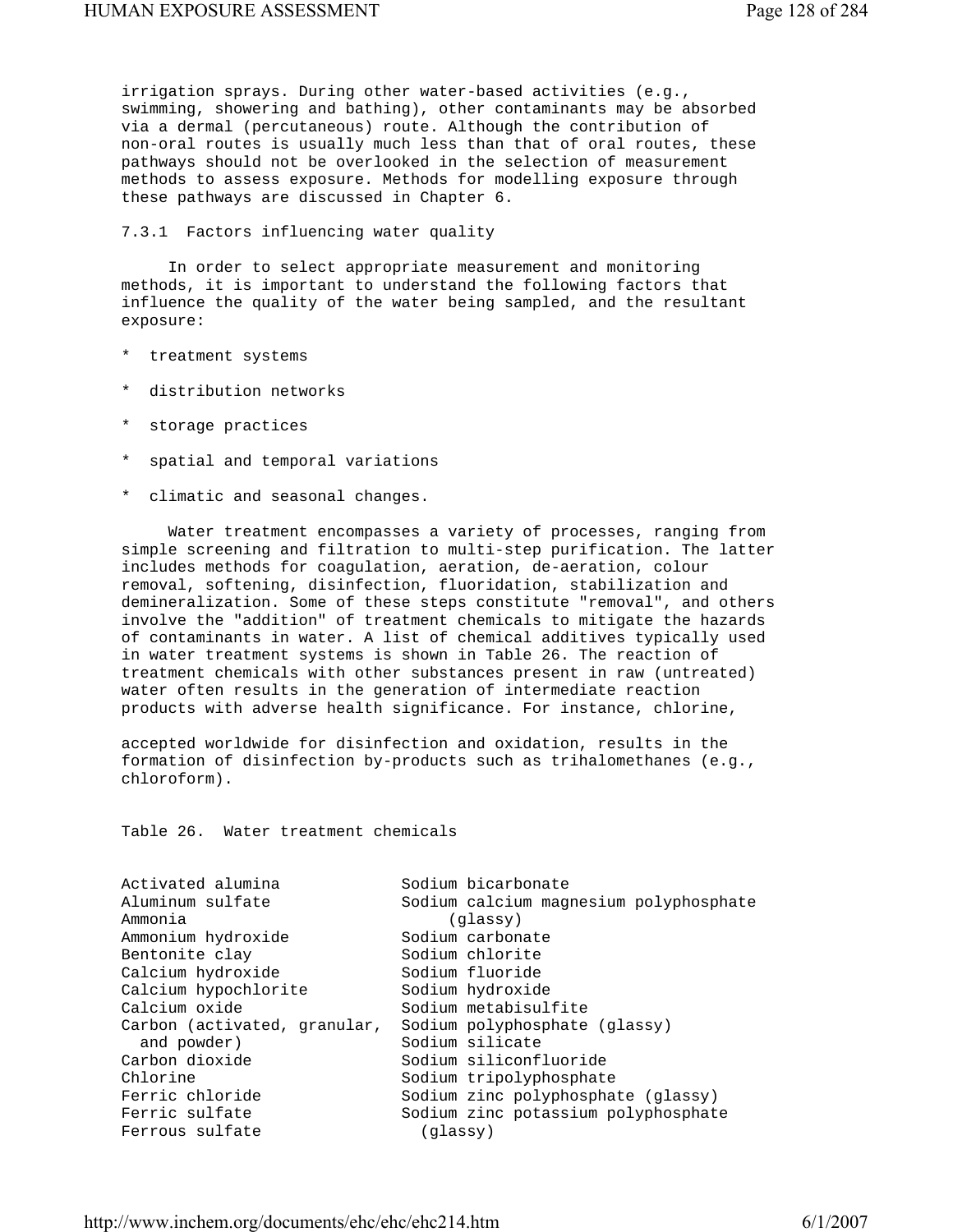Fluosilicic acid Sulfur dioxide Potassium permanganate Sulfuric acid

Sodium aluminate Tetrasodium pyrophosphate

 Distribution networks constitute another potential source of chemical contaminants in drinking-water. The materials used in distribution networks may serve as a pollutant source by leaching into the water over time. Some examples include lead from lead-containing solders and pipes, asbestos fibres from the surface of asbestos-cement pipes and cadmium from metallic fittings. Other contaminants include PAHs from coal-tar-based sealants, plasticizers, stabilizers and solvents used in the manufacture of plastic pipes.

 Water sources experience considerable variations in quality over time and geographic location. The quality of river water may change rapidly during heavy storms, melting snows and droughts. The quality of water in lakes may be affected by climate, season, location or some combination thereof. Groundwater historically has enjoyed the most consistent quality, with relatively constant composition. However, the vulnerability of groundwater to contamination is gaining widespread attention, with particular emphasis on synthetic organic substances, surface impoundments, landfills, agriculture, leaks and spills, land disposal of wastewater, septic tanks and the petroleum/mining production industries.

7.3.2 Water quality monitoring strategies

 There are numerous considerations in the design of a monitoring and measurement strategy for water quality assessment. The International Organization for Standardization (ISO) has provided guidance on a number of issues related to sampling strategies for water quality assessment (Table 27). A sound monitoring methodology must be followed by the appropriate sample storage and transportation, to minimize changes in sample composition. Losses can occur due to several physical, chemical and biological changes, such as ion exchange, adsorption with the container material, oxidation to precipitated forms, loss of volatiles to the vapour space and biochemical conversions. For contaminants at low source concentrations, these changes can introduce significant errors in the analytical results.

Table 27. ISO standards of water quality giving guidance on sampling

|  | ISO standard |  | Title (water quality) |
|--|--------------|--|-----------------------|
|  | number       |  |                       |

| $5667 - 1: 1980$ |            |                      |                                            | Sampling - Part 1: Guidance on the design of sampling |
|------------------|------------|----------------------|--------------------------------------------|-------------------------------------------------------|
|                  | programmes |                      |                                            |                                                       |
| $5667 - 2:1982$  |            |                      |                                            | Sampling - Part 2: Guidance on sampling techniques    |
| $5667 - 3:1985$  |            |                      |                                            | Sampling - Part 3: Guidance on the preservation and   |
|                  |            | handling of samples  |                                            |                                                       |
| $5667 - 4:1987$  |            |                      |                                            | Sampling - Part 4: Guidance on sampling from lakes,   |
|                  |            | natural and man-made |                                            |                                                       |
| $5667 - 5:1985$  |            |                      | Sampling - Part 5: Guidance on sampling of |                                                       |
|                  |            |                      |                                            | drinking-water and water used for food and beverage   |

http://www.inchem.org/documents/ehc/ehc/ehc214.htm 6/1/2007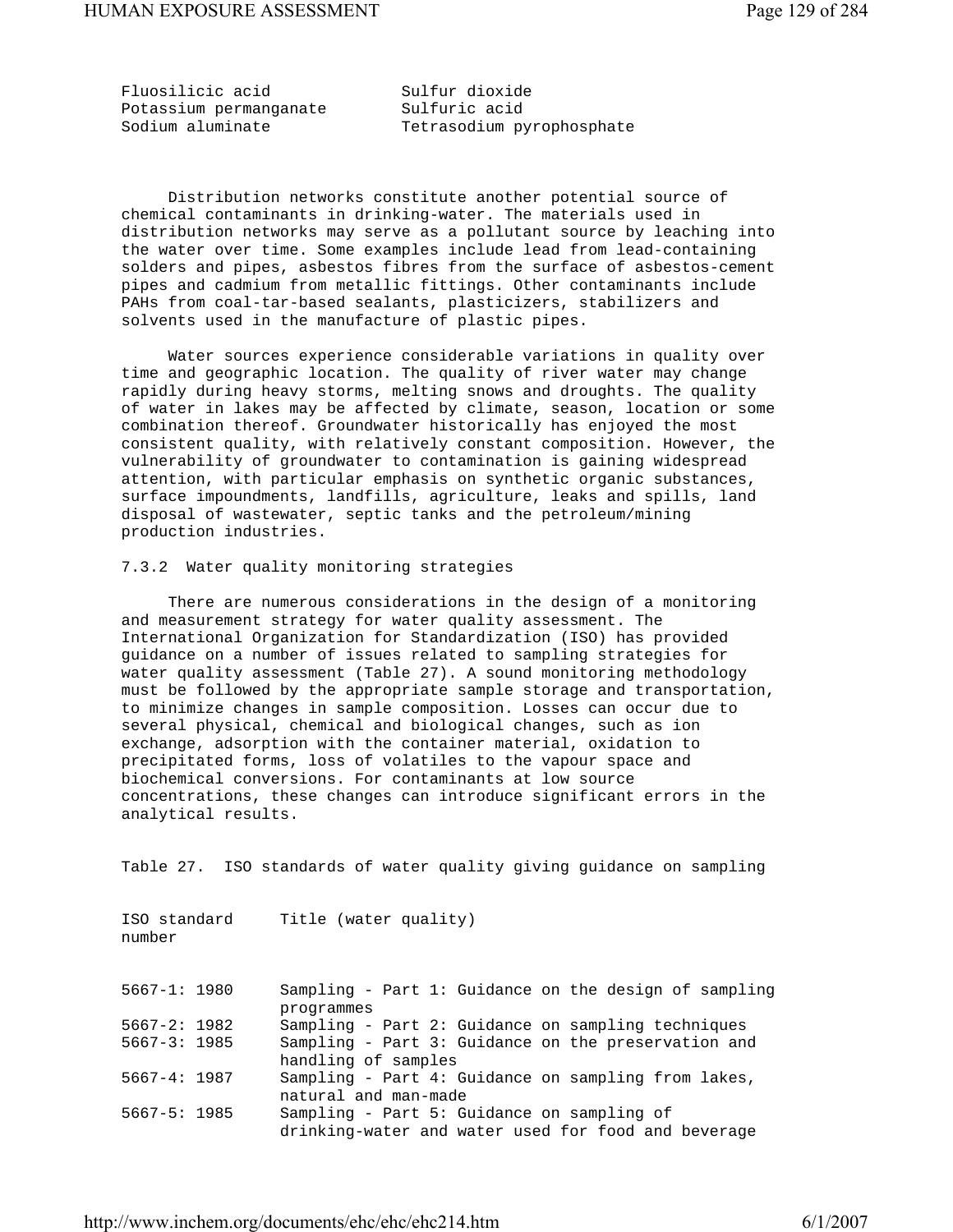processing 5667-6: 1985 Sampling - Part 6: Guidance on sampling of rivers and streams

 The design of a water monitoring programme would be incomplete without consideration of the demographic and socioeconomic characteristics, and also an understanding of the historical development, of the potentially exposed community. The evolution of materials used in distribution systems changes the profiles of pollutants requiring measurement. Cultural and socio-economic factors affect usage patterns, which in turn influence the extent of exposure to contaminants in drinking-water.

 In order to ensure the representativeness and validity of water samples, sampling techniques must be carefully selected (WHO, 1992, 1993). The first step in the design of a sampling programme is to develop concise objectives, accounting for

- \* the nature of the substance to be measured
- \* point of exposure
- \* the duration of time over which measurements will be taken.

 The type and magnitude of spatial and temporal variations in the concentration of water constituents will depend upon both their sources and their behaviour in the distribution and service systems.

Substances can be classified into two main types:

- Type 1. Substances whose concentration is unlikely to vary during distribution. The concentration of these substances in the distribution system is largely governed by the concentration in the water going into the supply, and the substances do not undergo any reaction in the distribution system. Examples of such substances are arsenic, chloride, fluoride, hardness, pesticides, sodium and total dissolved solids.
- Type 2. Substances whose concentrations may vary during distribution. These include
	- substances whose concentration during distribution is dependent mainly on the concentration in the water going into the supply, but which may participate in reactions (which change the concentration) within the distribution system. Examples are aluminium, chloroform, iron, manganese and hydrogen ion (pH).
	- substances for which the distribution system provides the main source, such as benzo *[a]*pyrene, copper, lead and zinc.

 This classification applies only to piped water supplies. In all other types of supply, water constituents should be regarded as type 1 substances. The same substance may belong to different classes in different distribution systems.

7.3.3 Sample collection

The location, frequency and time of sampling is strongly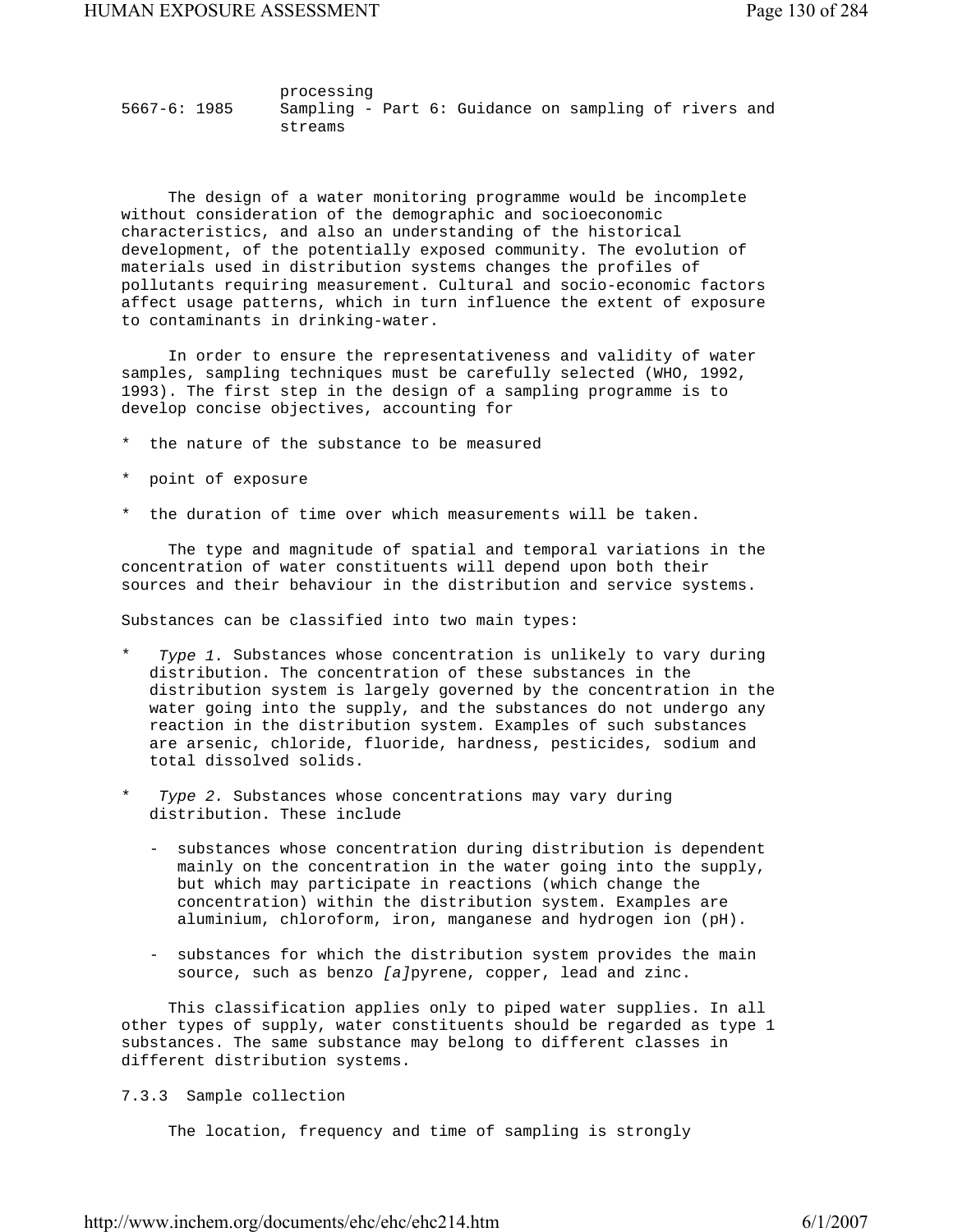dependent on the spatial and temporal variations for the particular pollutant of interest. There are many different methods to collect water samples and measure contaminant concentrations. The choice of a particular technique can have a profound effect on the analytical results. Some conventional measurement methods are briefly described below:

- Grab samples represent a "snapshot" of a situation at a particular time and place. Using samples taken at intervals and analysed individually, this method can characterize variations in source composition.
- \* *First-draw (static) samples* are collections immediately following a stagnation period (e.g., overnight). This reflects the influence of domestic plumbing on the inorganic content of water quality.
- \* *Flushed samples* are taken after taps have been run for a sufficient length of time to eliminate stagnant water.
- \* *Composite samples* involve regular sampling, usually over a 24-h period, followed by pooling of samples and analysis of the composite. This integrated method overcomes the disadvantages inherent in first-draw sampling. Time-composite samples approximate the potential exposure to drinking-water contaminants.

#### 7.4 Assessing exposures through food

 Exposure to chemical compounds in food can be measured directly by analysing duplicate diets or indirectly by analysing foods or total diets, matching food consumption data with information of chemical concentration in the foods or, for certain chemicals, estimating the total amount of the chemical available divided by the population of concern (called *per capita* estimates). The consumption of water and the resulting exposure should also be determined if appropriate (FAO/WHO, 1997). The estimation of exposure to food chemicals is a complex activity and no single approach is suited to all circumstances. The method chosen depends on the information available, the population group of concern, whether acute or chronic effects of the chemical are being assessed, and the intended use of the result (Rees & Tennant, 1993). The Intake Assessment Group which has been added to the Joint FAO/WHO Expert Committee on Food Additives is also examining other means of evaluating dietary exposure assessments for food additives and contaminants.

 Direct approaches tend to consider samples of food as actually consumed because the method by which food is prepared for consumption (e.g., washing, peeling, cooking and commercial processing) can influence contaminant residue levels. For example, malathion concentrations were found to decrease by 99% when raw tomatoes were processed into canned tomatoes (Elkins, 1989). In contrast, concentrations of ethylenethiourea, a carcinogenic degradation product of maneb (manganese ethylene bisdithiocarbamate), rose 94% when turnip greens were washed, blanched, frozen and subsequently sautéed (Elkins, 1989; Houeto et al., 1995). Although cooking may lead to a reduction in the lead content of vegetables, in areas where the lead concentrations in drinking-water are higher than average (e.g., due to lead pipes), cooking water can be a significant source of lead intake (UK MAFF, 1989).Therefore, preparation and processing can alter contaminant levels present in foods, or introduce new contaminants. For these reasons, the concentration of the target analyte in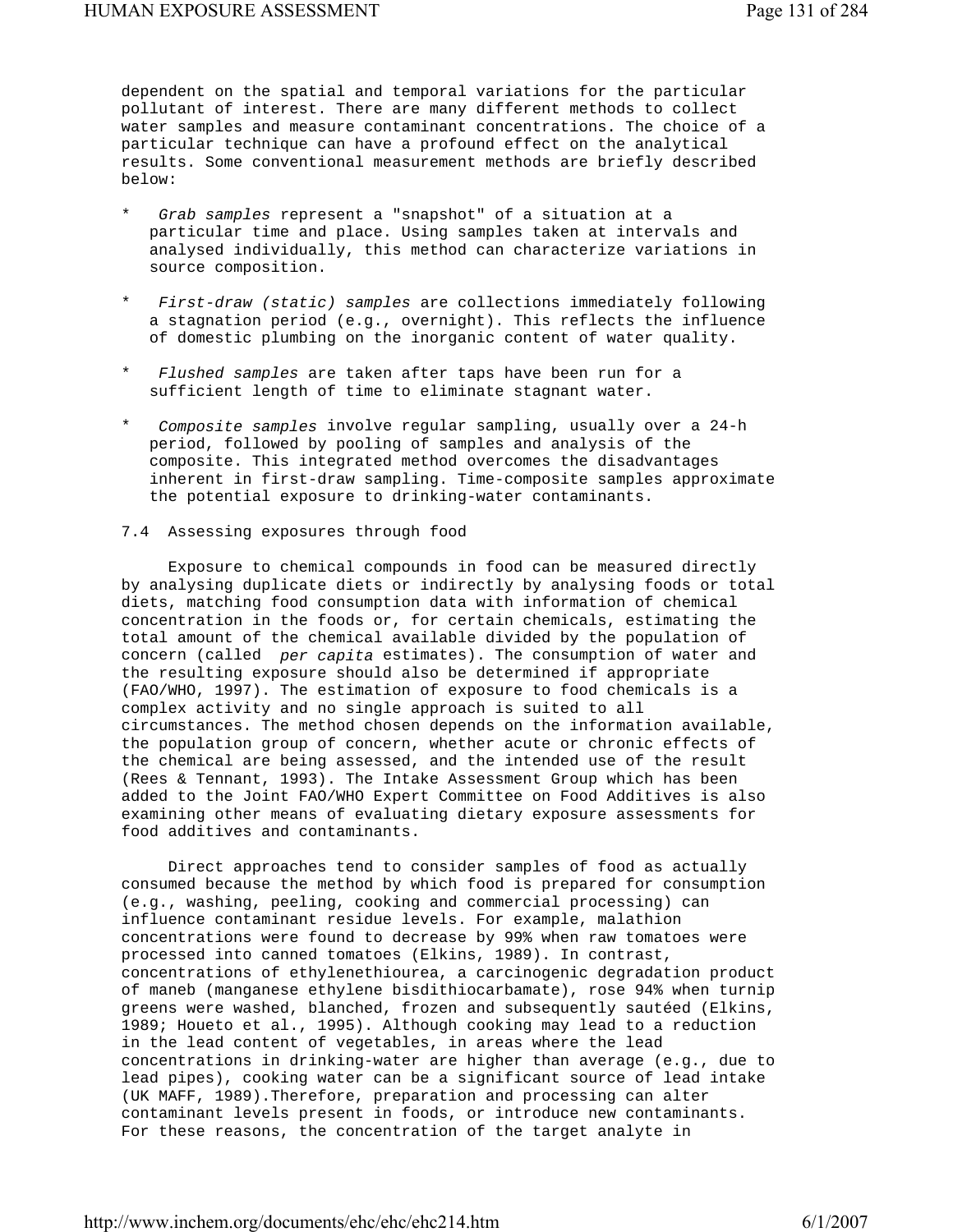*ready-to-eat foods* is the most useful measure for purposes of dietary exposure assessment.

# 7.4.1 Duplicate diet surveys

 Duplicate diet surveys are particularly useful because they reflect the range of preparation habits of the study population. These studies require that respondents save a serving of each meal or components of each meal and store them until collection by the research team. Following collection, the food is composited over predetermined time intervals (e.g., by meal or by day) and analysed for the target analytes. In duplicate diet studies, logistic and cost constraints typically require that foods be composited. The principal disadvantage of composite samples is that they do not allow for identification of the contribution of individual foods to total dietary exposure. A high degree of respondent burden is associated with duplicate diet studies, so they are not conducive to assessing chronic dietary exposures and may underestimate intake. Such approaches are only suitable for chemicals that can be analysed accurately, so direct diet methods are not traditionally used for assessing food additives exposure, for example. A summary of dietary exposure assessments for chemical contaminants in food using the duplicate diet performed worldwide may be found in Thomas et al. (1997).

 There are many indirect methods for estimating exposure to food chemicals because there are a variety of ways to collect consumption data, to express residue levels in the foods concerned (for example, legislative levels, manufacturer or industry use levels, predicted, proposed or analysed levels or any combination of these) and there are several approaches which can be used to combine the information to assess exposure (Rees & Tennant, 1994). Some methods are better than others, depending on the chemical; for example several countries have found it useful to assess food additive exposure by using *per capita* methods (Ito, 1993). More information on these indirect methods is given below, but the reader is strongly advised to refer to more comprehensive documents on dietary survey methodology and dietary exposure assessment approaches (WHO, 1985a, 1997c; FAO/WHO, 1995a,b, 1996, 1997).

7.4.2 Market basket or total diet surveys

 Market basket or total diet surveys utilize food chemical concentrations measured in ready-to-eat foods prepared in the laboratory linked to model diets derived from food consumption data and standard recipe preparation for large populations, households or individuals. Food products or food groups selected for sampling and analysis are generally intended to be representative of those most commonly consumed by the population of interest. Total diet studies have been carried out since the 1960s in many countries. Market basket surveys are often employed by regulatory agencies charged with ensuring and monitoring the safety of a national food supply (FAO/WHO, 1995b). Initially this purpose was to estimate background exposures of the population to pesticides residues and radioactive contaminants. The emphasis has shifted from pesticides to toxic metals and more

 recently has included a variety of trace elements and organic contaminants.

For example, the US FDA Total Diet Study (US TDS) is a market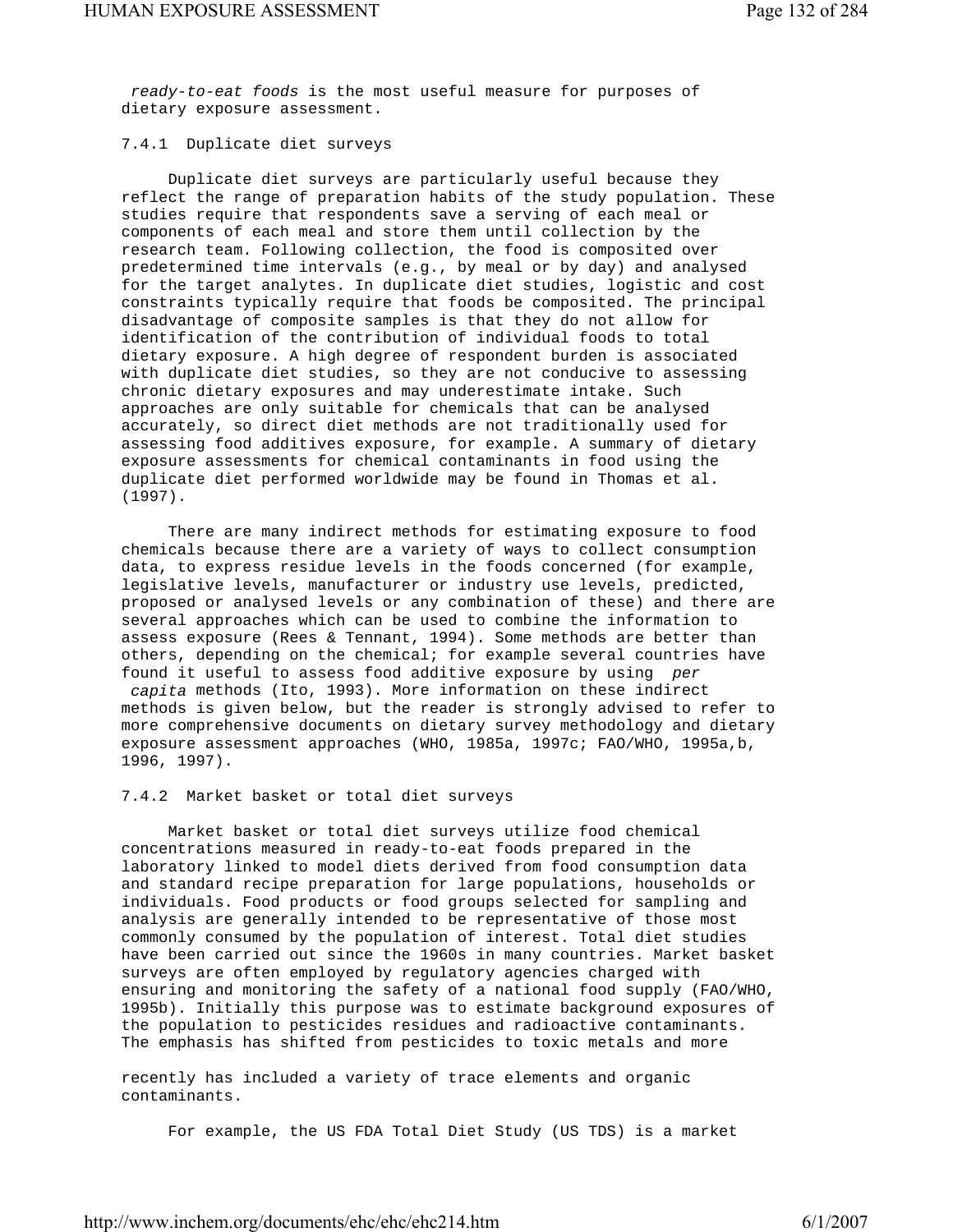basket survey based on heavy metal and pesticide data measured in samples of 234 different ready-to-eat food products selected to be representative of over 4000 foods common in the diet of residents in the USA, and the results of national food consumption surveys (Pennington, 1992). However, more commonly total diet (market basket) studies consider smaller food groups rather than individual foods (UK MAFF, 1985). The main advantage of the total diet (market basket) approach for estimating exposure is the ability to monitor trends without burdening study participants. The total diet approach allows data from separate studies of food consumption and contaminant residues to be combined (e.g., Tomerlin et al., 1996). Moreover, this approach allows analytical chemistry resources to be directed to the foods that are most likely to yield the greatest exposure (e.g., the foods consumed in greatest amounts and foods that are likely to contain the highest residue concentrations). Such foods may be indicated by information available from existing data such as the GEMS/Food (WHO, 1978, 1997c) and the US TDS (Pennington & Gunderson, 1987).

 However, this method cannot be used for all contaminants. This is because the analysis of food groups may be too expensive for some contaminants and may not be feasible for others. Analytical methods may not be sufficiently reliable, the limit of detection may be too high or the grouping of the foods (compositing) may decrease the likelihood of finding the source of the contaminant. Analysis of individual food products affords a detailed examination of contaminant levels in specific commodities -- either raw, processed or prepared. Sampling may be designed to characterize geographic and temporal variability of contaminant levels that may be a result of varying application rates of pesticides, natural levels of elements (e.g., heavy metals), climate and other factors. In addition, samples can be collected at all steps in the process from field to consumer thereby providing insight into the sources and fate of contaminants in food.

 Further information on the strengthens and limitations of each of the approaches described above have been published in the comprehensive *Guidelines for the Study of Dietary Intake of Chemical Contaminants* (WHO, 1985a).

#### 7.4.3 Food consumption

 The FAO/WHO Consultation on Food Consumption and Exposure Assessment of Chemicals (called Exposure Consultation) reviewed current methodology for food additives, contaminants, pesticides, veterinary drugs and nutrients. The Exposure Consultation agreed to expand and revise the regional diets presently used by the GEMS/Food for pesticides and recommended that this consumption data can be used for estimate dietary exposure to certain other chemicals. The regional diets will be based on 1990-1994 FAO Food Balance Sheets which reflect

 a country's amount of raw commodities for consumption, and may not necessarily refer to foods in the forms people consume them. Waste at the household or individual level is not usually considered.

 Major methods for determining food consumption at the national levels were identified as population-based, household-based and individual-based. The report from a FAO/WHO consultation on the preparation and use of food-based guidelines (FAO/WHO, 1996) gives more information on food consumption study designs. The Exposure Consultation supported the concept that an improvement in dietary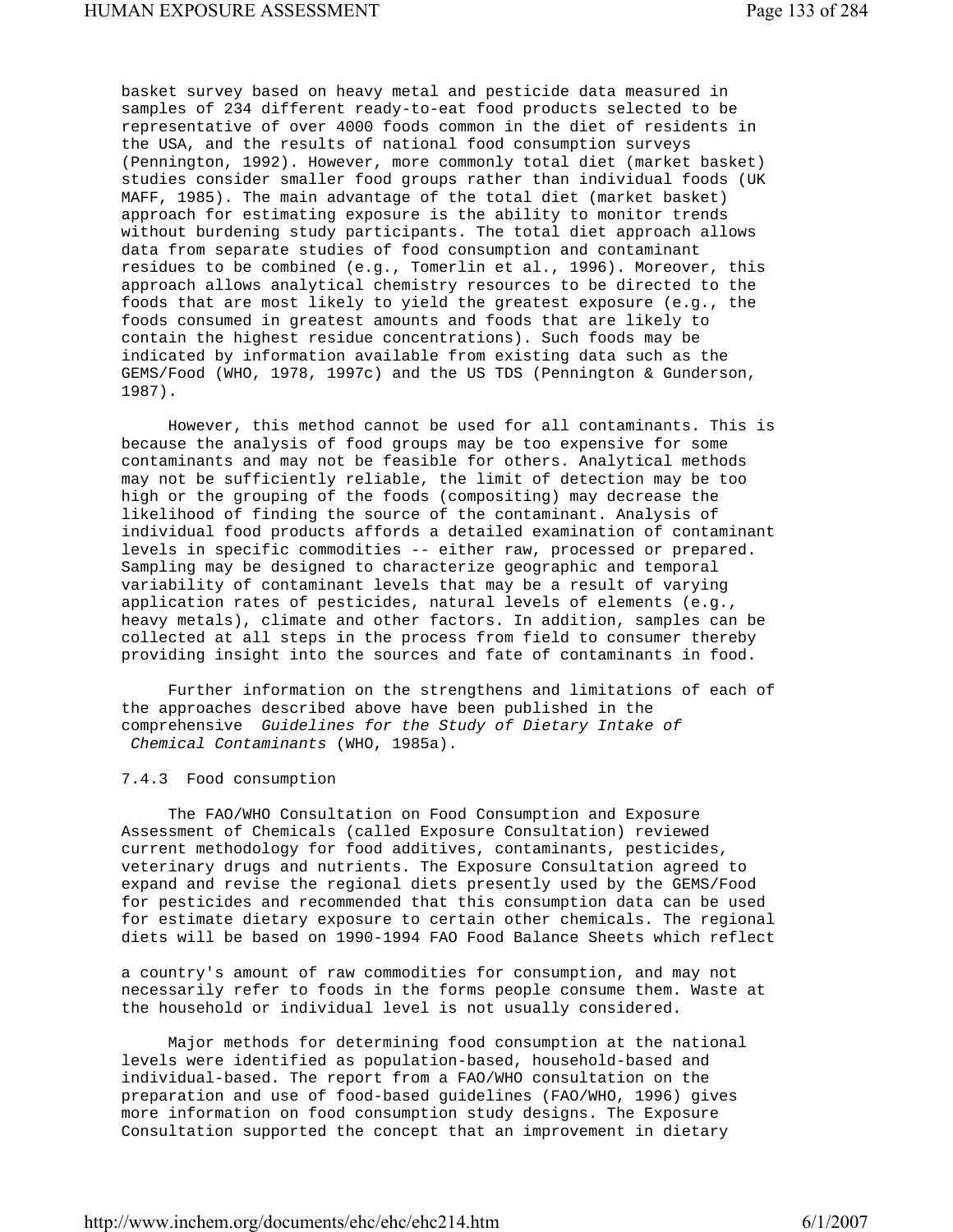exposure assessments can be achieved by refining any combination of the contributing elements: food consumption data, food chemical concentration data or the method used to combine the two. This allows the risk assessor a greater flexibility in selecting cost-effective approaches to refine dietary exposure assessments using the resources available (WHO, 1997c).

 The five basic approaches discussed by the Exposure consultation for describing the diet of individual people are:

- \* food record/diary survey
- \* 24-h recall
- \* food frequency questionnaire
- \* meal-based diet history
- \* food habit questionnaire (WHO, 1997c).

 The 24-h recall is a widely used dietary assessment method and is utilized in many exposure-related studies including the National Health and Nutrition Examination Survey conducted by the US Centers for Disease Control and Prevention (Witschi, 1990).

7.4.3.1 Food diaries

 Food diaries are detailed descriptions of types and amounts of foods and beverages consumed, meal by meal, over a prescribed period, usually 3-7 days. Food diaries and recalls may be presented in numerous formats or combined with food models and weighing procedures to characterize serving size more accurately; however, regardless of the specific details, dietary recording places a substantial burden on the subject (Witschi, 1990).

#### 7.4.3.2 24-h recall

 The short-term nature of the 24-h recall and the facility to consider meal occasions or daily consumption from diary surveys make this method ideal for assessing exposure to substances that can give rise to acute health effects, such as the cholinesterase-inhibiting organophosphate and carbamate pesticides. Diary methods may be used for assessment of long-term exposure but the underlying assumption is

 that the food consumption is representative of usual habits. Probabilistic approaches can be useful to predict consumption and resulting exposure over longer periods of time.

#### 7.4.3.3 Food frequency questionnaires

 Food frequency questionnaires (FFQs) are a standard tool for characterizing food intake over extended periods of time. A food frequency questionnaire consists of two basic components: a list of foods and a frequency response section for respondents to indicate how often a specific serving size of each food is consumed (Table 28). The underlying principle of the food frequency approach is that average long-term diet, for example, intake over weeks, months or years, is important rather than intake on a few specific days. This may not be true for all contaminant-health effect combinations (e.g., acute and reversible effects such as cholinesterase inhibition); however, it is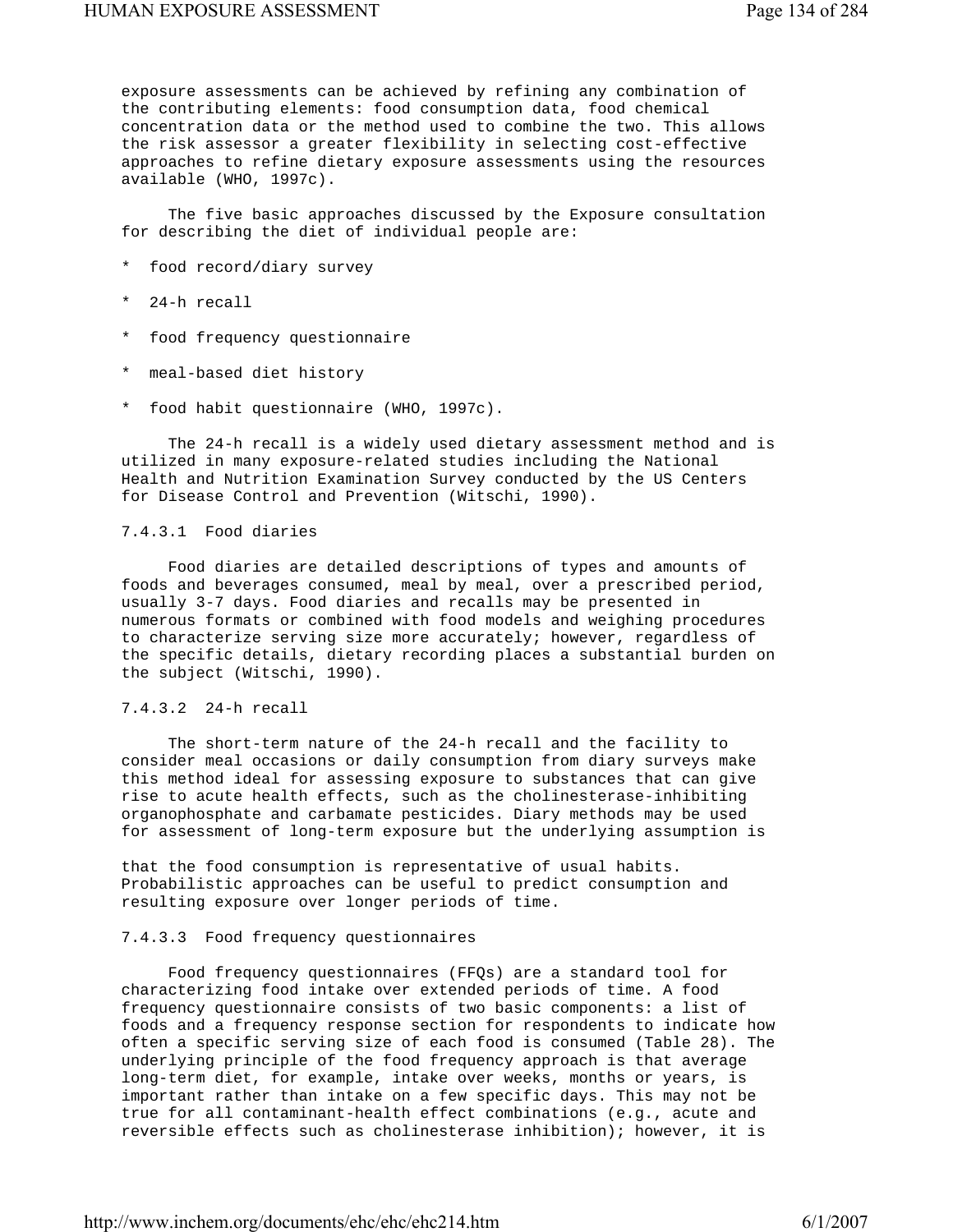reasonable in the context of assessing health effects that may be caused by cumulative exposure, such as cancer, or reproductive and developmental effects that may follow a threshold dose-response curve. Some FFQs include questions on usual food preparation methods, trimming of meats, use of dietary supplements and identification of the most common type or brand consumed. FFQs can be used to rank individuals by exposure to selected chemicals. Although FFQs are not designed to measure absolute exposure, the method may be more accurate than other methods for estimating average exposure to chemicals having large day-to-day variability and for which there are relatively few food sources. FFQs have several disadvantages too: specifically, they are less reliable in estimating consumption of rarely consumed foods and the food lists are often designed to assess nutrients and may require substantial revision to assess chemical exposures.

#### 7.4.3.4 Meal-based diet history

 Meal-based diet history methods are designed to assess usual individual food consumption. It consists of a detailed listing of the types of foods and beverages commonly consumed at each meal over a defined time period which is often a "typical week".

#### 7.4.3.5 Food habit questionnaires

 Food habit questionnaires are designed to collect either general or specific types of information, such as food perception and belief, food likes and dislikes, methods of preparing foods, use of dietary supplements and social setting surrounding eating occasions. This type of information is frequently considered with other methods but may be used on its own.

 Although the last two methods are seldom used in dietary exposure assessments they can contribute very useful background information and may be the only information for specific population group issues (e.g., organic food consumption by vegetarians). They can be targeted to answer specific questions or prioritize issues of concern and provide a cost-effective tool for the risk assessor.

Table 28. An example of food listing and frequency response options of an F

|                                                                          | For each food listed, fill in the<br>circle indicating how often, on | Average use of the last 3 months      |              |              |          |
|--------------------------------------------------------------------------|----------------------------------------------------------------------|---------------------------------------|--------------|--------------|----------|
| average, you have used the amount<br>specified, during the past 3 months |                                                                      |                                       | Per month    |              | Per wee  |
|                                                                          |                                                                      | Never or $1-3$ 1<br>less than<br>once |              |              | $2 - 4$  |
| DAIRY FOODS                                                              | Skim or low-fat milk<br>$(8 \text{ oz glass})$                       | 0                                     | $\Omega$     | $\Omega$     | $\Omega$ |
|                                                                          | Whole milk (8 oz glass)                                              | 0                                     | $\Omega$     | $\Omega$     | $\Omega$ |
|                                                                          | Sherbet or ice milk<br>$(1/2 \text{ cup})$                           | 0                                     | $\Omega$     | $\Omega$     | $\Omega$ |
|                                                                          | Ice cream $(1/2 \text{ cup})$                                        |                                       | $\mathbf{0}$ | $\mathbf{0}$ | 0        |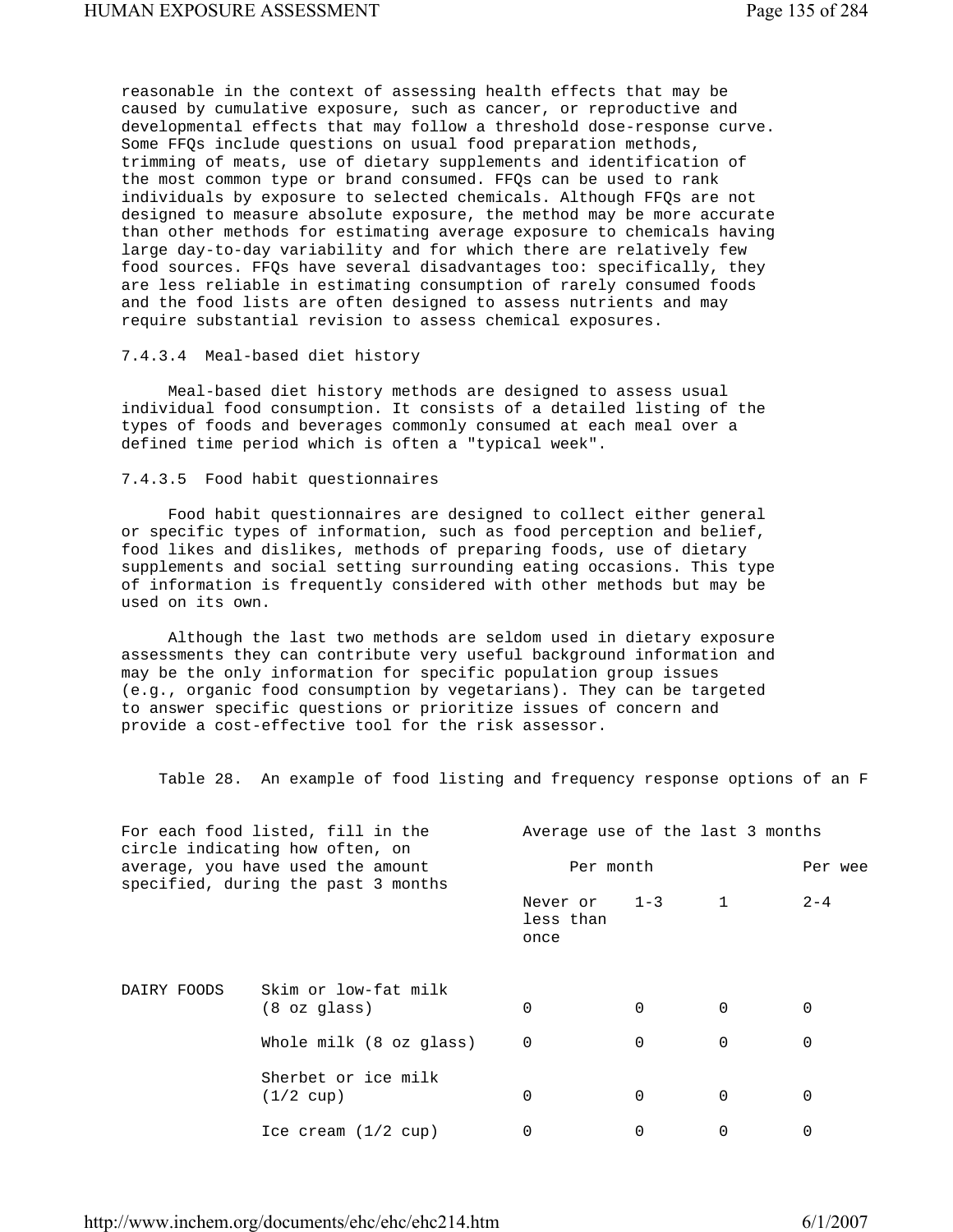Food consumption data is often collected for nutritional or economic purposes, and foods may not be described in the detail required for exposure assessment (e.g., fish consumption may be recorded but the contaminant of interest may be found primarily in fatty fish or fish caught in a particular location). There are number of difficulties using the different types of consumption data. A report from the European Commission provides a good summary of the practical problems in using consumption data to estimate dietary exposure (EC, 1997a).

# 7.4.4 Contaminants in food

 The vast majority of food that is actually consumed has undergone some form of processing, ranging from simple washing to complete reconstitution, as it progresses from the producer to ultimately being ingested by a consumer (FAO/WHO, 1995b). Several factors can influence contaminant concentrations in foods that are ready to eat. These factors include those that may vary by season and/or geographic region, such as food source (e.g., homegrown, locally grown by a small producer, domestically grown by a mass producer and imported), and former or current application of pesticides (US NRC, 1993). The form in which food is consumed (e.g., raw apple, apple sauce, apple juice) can be very different in different subpopulations (e.g., adults, elderly or young children).

 Residue levels measured in raw agricultural commodities collected at the producer, processor or distribution level are unlikely to be an accurate reflection of contaminant concentration in food as actually consumed. With the exception of the GEMS/Food, which collects contaminant and pesticide residue data from member countries, there are no centrally coordinated reference databases for other food chemicals in foods. Potential data sources at the national level may include supervised trial data, government monitoring and surveillance data (Pennington & Gunderson, 1987), national food composition databases (nutrients) and industry funded surveys. A number of analytical methods for contaminants in food have been published by the US FDA, EOAC and US EPA (e.g., US FDA 1997a,b). Different approaches have been used for calculating exposure when the contaminant concentrations fall below the detection limit (e.g., assuming the concentration is zero or some percent of the detection limit).

### 7.5 Summary

 This chapter has introduced available sampling methodology for chemicals in air, water, and food. Common to the selection of these methods are considerations of detection limits, interferences, ease of operation and cost. Personal, microenvironmental and ambient air sampling methods are available for monitoring gases and vapours, both passively and actively, aerosols, SVOCs and reactive gases.

 Sampling considerations for assessing water quality are numerous. An important consideration is that exposure to contaminants is not limited to oral routes and that not all individuals have access to treated water from distribution systems. Guidance for sampling and monitoring programmes is provided.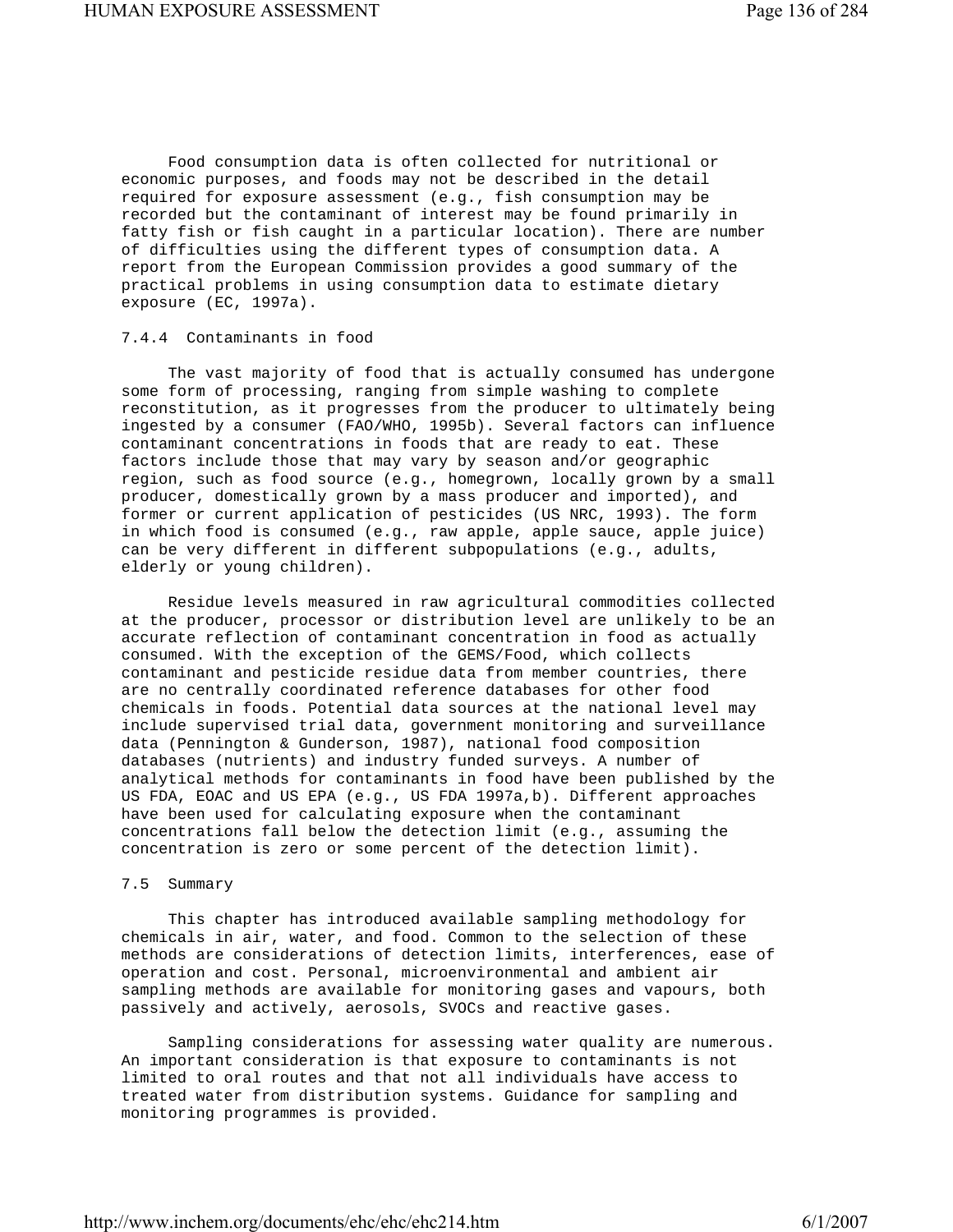There are a number of methods for measuring estimating food consumption and contamination. The method chosen will depend on the information available, the population group of concern, whether acute or chronic effects of the chemical are being expressed, the intended use of the results and available resources. The reader is strongly advised to refer to more comprehensive documents on dietary survey methodology and dietary exposure assessment approaches.

 8. MEASURING HUMAN EXPOSURE TO CHEMICAL CONTAMINANTS IN SOIL AND SETTLED DUST

# 8.1 Introduction

 This chapter is intended to provide the reader with important concepts and a basic understanding of soil and settled dust sampling so that effective sampling strategies can be designed to meet specific research needs. Choices in sampling methods, sampling locations, sampling areas and the sampling time of the sample collection may be particularly important when the results are used for exposure assessment purposes. For these methods to be used successfully, it is important that the investigators understand the basic concepts behind collecting soil and settled dust and the limitations of different methods and strategies. Because this field of research is currently evolving rapidly, it is recommended that researchers consult the literature for new and complete information before designing a study to measure toxic metals, pesticides, PAHs, other products of incomplete combustion, fibres and biological matter. The most appropriate method for sampling soil and settled dust depends on the living conditions of the study population and the target contaminants. The information in this chapter is therefore intended to provide general guidance on approaches that might be taken.

 Soil is a mixture of air, water, mineral and organic components (Horne, 1978). The relative mix of these components determines to a large extent the capacity of a soil for containing chemical contaminants and the potential for it to be an important source of exposure. Settled dust, which may be found outdoors or indoors, is often a complex mixture of material from several sources. Outdoor settled dust is material deposited on roadways, streets and other paved surfaces. Indoor settled dust (house dust) is material deposited on indoor surfaces such as floors, carpets and furniture. Chemical contaminants present in indoor dust can originate from activities in the home or can be tracked into the home from road dust, soil or work sites (US EPA, 1991). Material present in soil, outdoor dust and indoor dust may include clay, sand, bacteria, viruses, allergens, products of incomplete combustion, environmental tobacco smoke, heavy metals, pesticides, asbestos fibres, paint fragments, solvents, flame retardants, cleaners, and residues from synthetic fibres, building products and many other materials and pollutants (Robert & Dickey, 1995).

 Unintentional ingestion of house dust, particularly for children, may be a significant contributor to the total human exposure to many potentially toxic substances, depending on personal living conditions and frequency of contact with this media. Because children spend more time in contact with soil and indoor surfaces than adults and have a greater dose given the same exposure, these exposure pathways are particularly relevant to children. For example, it is likely that children's lead exposure from settled dust is an important contribution to total lead exposure because of the past and present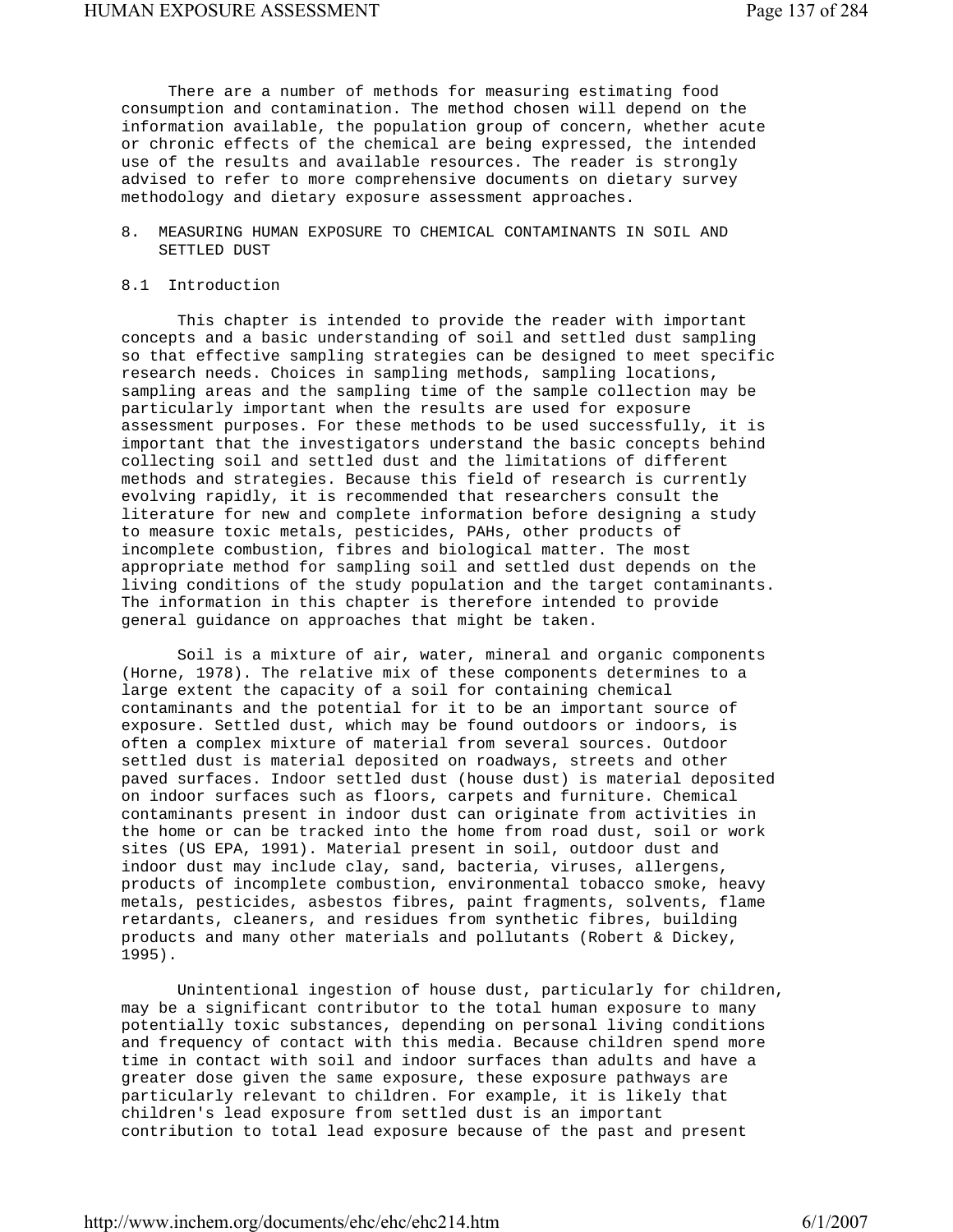use of gasoline, lead-based paint on housing and steel structures, and

 airborne emissions from industrial point sources that settle in residential environments. In the USA, house dust is considered a major source of lead to most children (CDC, 1991; Lanphear & Roghmann, 1997). Older homes are especially susceptible to lead dust exposure if paint is peeling or renovations are being done (Roberts et al., 1992).

 Soil and settled dust can be a significant source of exposure to numerous other toxicants in addition to lead, including pesticides and PAHs. Pesticides, although designed to degrade to different extents through natural environmental processes such as sun, rain and soil microbial activity, may accumulate in soil and dust and persist for long periods of time. Because of the lack of these external degradation processes, pesticides may be particularly persistent in indoor settled dust (Simcox et al., 1995). Studies have shown that in the general population in the USA the highest concentrations and largest number of pesticides are found in house dust as compared to soil, air and food (Whitmore et al., 1993; Lewis et al., 1994). Although many pesticides in house dust come from outdoor sources, many households use pesticides indoors. Because little or no training is provided for users of household pesticides, unnecessary exposures often occur. Pesticides often found in house dust include those used for control of insects; e.g., chlordane and heptachlor in homes treated for termites, pentachlorophenol and lindane in homes where wood preservatives had been used, and other harmful pesticides contained in flea and garden treatment (Roberts et al., 1992).

 Hazardous substances that originate at the worksite may also find their way (e.g., via clothes) into the homes of workers. The US National Institute for Occupational Safety and Health compiled a bibliography of more than 350 published and unpublished accounts of take-home, or "para-occupational" contamination worldwide (NIOSH, 1994). The reports identified by NIOSH document the spread from workplace to home of toxic metals (lead, beryllium, cadmium and mercury), asbestos, and various other potentially hazardous substances. Settled dust was a major source of familial exposure in most of these studies.

8.2 Selected sampling methods

# 8.2.1 Soil

 Soil constitutes a potential exposure pathway through direct contact and ingestion or inhalation of resuspended soil particles. Children's activities make them more likely to be affected by such exposures. In addition, contaminated soil can be tracked inside homes, or may infiltrate indoors when resuspended. In either case, soil may become a component of settled indoor dust. There are no standard collection methods for soil sampling, as discussed later for settled dust (section 8.2.2). This limitation affects the ability to make comparisons of results from soil sampling across studies. However, information on soil contamination can provide insights into the relative importance of multimedia contaminants as they may affect exposure.

# 8.2.1.1 Surface soil collection

 The most commonly used approaches make use of an auger or similar sampler such that a sample is defined by cross-sectional area and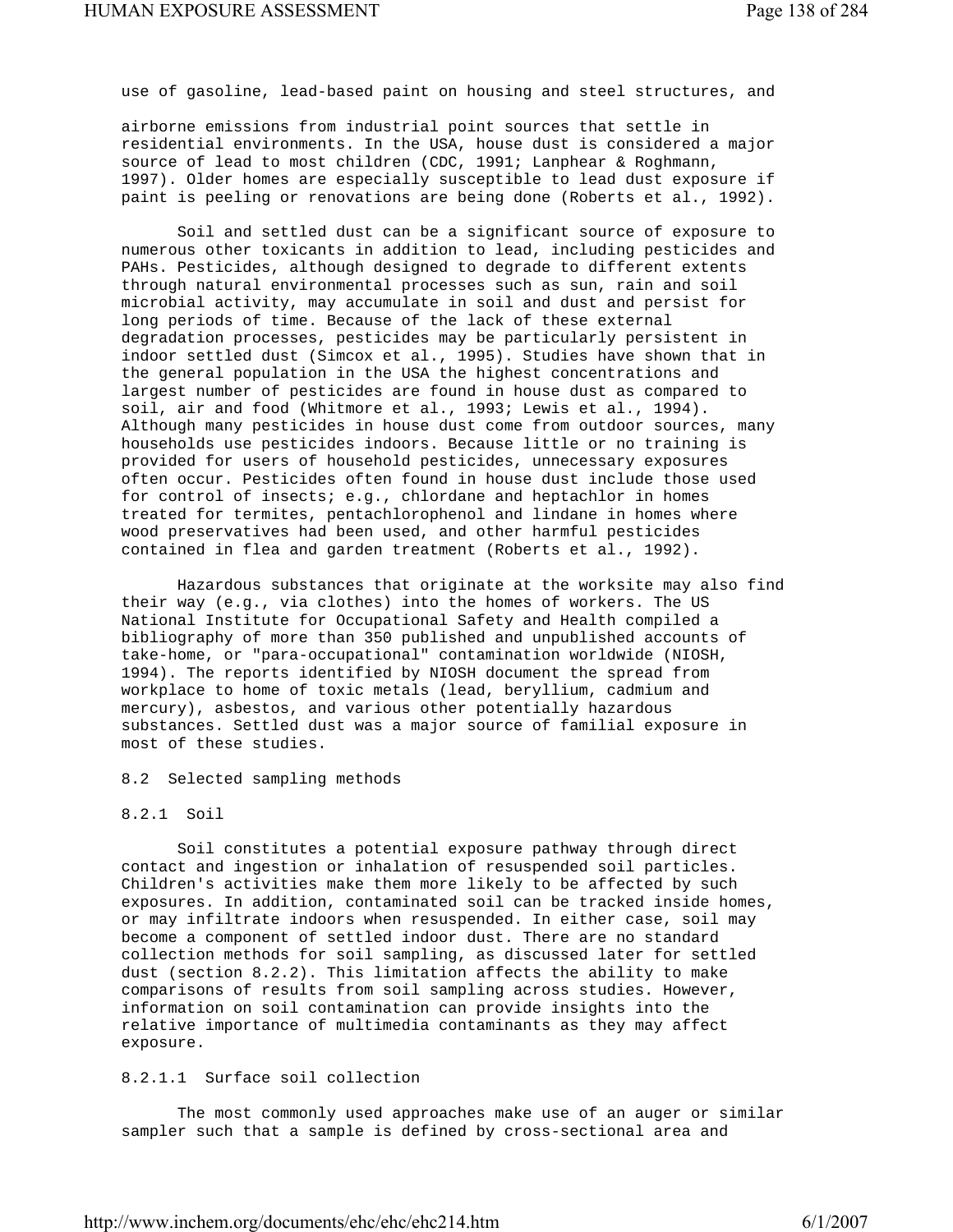predesigned depth of the auger. Alternatively, a predetermined amount of surface soil may be scooped with a small trowel, with less precise definition of sampler depth. In either case, the sample is stored in a clean, inert container and transferred to the laboratory for analysis.

#### 8.2.1.2 Soil contact and intake measurements

 Skin contact has been measured by methods similar to those used for settled dust (e.g., self-adhesive labels, hand wipes), and controlled application followed by recovery of the fraction of deposited soil on the skin (Lepow et al., 1975; Roels et al., 1980; Que Hee et al., 1985). The amount of soil that adheres to the skin depends on a number of variables including soil properties (e.g., water content, particle size, carbon content), region of the body and activity (Kissel et al., 1996). A number of studies have attempted to estimate soil ingestion based on hand adherence estimates and scenarios of activities, as well as analyses of soil tracers (e.g., concentrations of aluminium, silicon or titanium) (e.g., Calabrese et al., 1989, 1990).

### 8.2.2 Settled dust

 Although indoor dust is becoming recognized as a reservoir for many toxic substances and a potentially significant source of human exposure, there is no uniform standard for sampling settled dust. More than 15 methods have been described in the literature to date. Scientists do not yet agree either on the definition of settled dust or on the methods to measure it. This issue is further complicated by the fact that results from one settled dust sampling method may not be directly comparable to results from others. Even with these limitations, settled dust sampling methods have been used effectively and provided valuable insights into the total human exposure paradigm.

 Selected sampling methods are described below to give the reader an indication of the diversity of techniques available. The list is by no means exhaustive. Several of the methods described are simple to use and readily available to researchers worldwide. Brief descriptions of how to use the simpler methods are provided. Other methods require specialized equipment that is relatively expensive and may be difficult to obtain in some regions of the world. The methods are distinct from one another, but most fall into three categories: wipe, vacuum sampling and sedimentation methods. These methods are widely used for sampling settled dust indoors; however, in principle they may be applicable for outdoor settled dust as well. Bulk sample collection methods, such as sweeping, are not covered here. Key features of the various methods for collecting settled dust samples described in this chapter are summarized in Table 29.

Table 29. Comparison of features of different methods for collected settled

| Feature          | Common<br>wipe | HUD<br>wipe | Preweighed<br>sample | Commercial<br>vacuum | <b>DVM</b><br>vacuum | Rota<br>vacu |
|------------------|----------------|-------------|----------------------|----------------------|----------------------|--------------|
| Widely available | Yes            | Yes         | Yes                  | Yes                  | No                   | No           |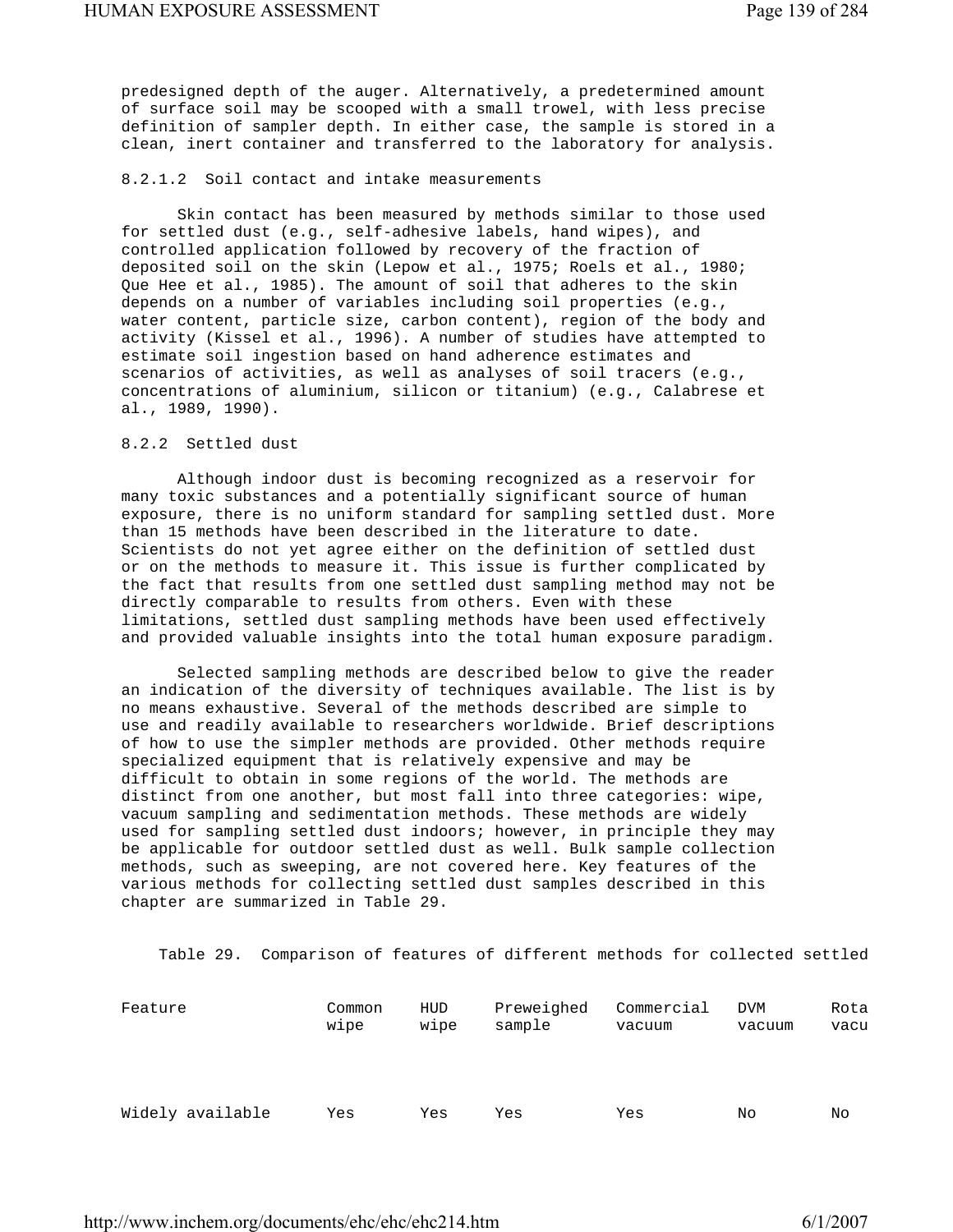| Cost                | Low | Low | Low | Medium | High | High |
|---------------------|-----|-----|-----|--------|------|------|
| Simple method       | Yes | Yes | Yes | Yes    | Yes  | Yes  |
| Loading             | Yes | Yes | Yes | No     | Yes  | Yes  |
| Concentration       | Νo  | No  | Yes | Yes    | Yes  | Yes  |
| Sieving possible    | No  | No  | No  | Yes    | No   | No   |
| Portable            | Yes | Yes | Yes | No     | Yes  | Yes  |
| Samples small areas | Yes | Yes | Yes | Yes    | Yes  | Yes  |
| AC powered          | No  | No  | No  | Yes    | Yes  | Yes  |
| Size selective      | No  | No  | No  | No     | Yes  | No   |

### 8.2.2.1 Wipe sampling methods

 A common wipe sampling method uses *premoistened towelettes* to wipe a measured area defined inside a template placed on the sampling surface (Vostal et al., 1974; US HUD, 1995). Typical sampling areas are in the range of  $0.1 \text{ m}^2$  and masking tape is commonly used as a template. The actual surface area inside the template is not critical as long as it is measured and recorded. However, sampling areas greater than  $0.2$  m<sup>2</sup> are not recommended because larger areas cannot be wiped effectively with one towelette. This method has been used extensively in the USA to measure lead amounts in settled dust, but has also been used to ascertain levels of cadmium, chromium and arsenic, as well as many other metals and organic compounds.

 With the *HUD method,* the person collecting the sample should wear a clean disposable glove on the hand that will come in contact with the towelette. To collect a sample, the surface inside the template is wiped with a towelette back and forth in vertical S-strokes. The exposed side of the towelette is then folded inward, exposing a clean portion, and the same area is wiped with horizontal S-strokes. The towelette is folded once more, again exposing a clean portion, and the area is wiped a final time with additional vertical S-strokes. The towelette is then folded, exposed side in, placed into a clean sealable plastic bag or container, and sent to a laboratory for analysis.

 Several researchers have used *preweighed wipe material,* such as cotton gauze or filter paper, in order to determine the quantity of settled dust collected (Lepow et al., 1974; Stark et al., 1982; Rabinowitz et al., 1985; Levallois et al., 1991). The sampling material is then reweighed in a laboratory after sample collection. Theoretically, the weight of total dust collected can be calculated by subtraction, and toxicant concentration could be determined after analysis on a mass basis.

 An important issue that needs to be addressed when using the preweighed wipe methods is the potential loss of sampling material or dust during handling in the field or laboratory. Furthermore, Chavalitnitikul & Levin (1984) noted that filter paper tends to fall apart when rough surfaces are wiped. Loss of sampling material in the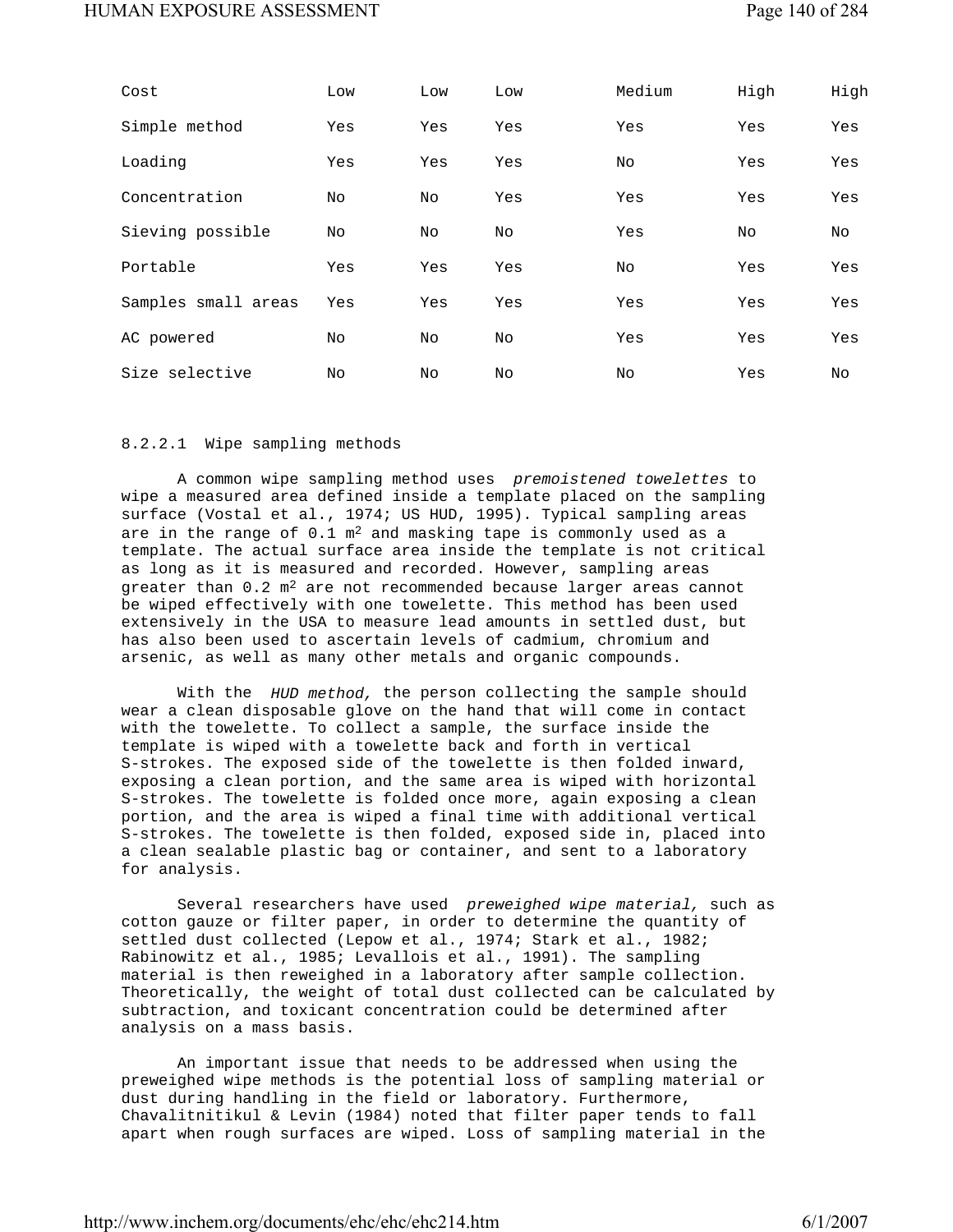field would underestimate the amount of total dust collected when final weights are obtained, which would in turn overestimate the calculated mass concentration results. Because of water loss or gain, changes in humidity may also significantly affect the before and after weights of the samples. These potential sources of error must be carefully controlled to make the results from preweighed wipe methods reliable.

 A specially designed preweighed wipe sampling method has been developed to minimize the potential sources of error mentioned above. This method, known as the *Lioy-Weisel-Wainman* (LWW) method, was developed to quantitatively measure the toxicant concentration (mg/g)

and surface loading  $(mg/m^2)$  of dust on flat surfaces (Lioy et al., 1993). The sampling device is not made from common materials and is at this time only available from the research group that developed it.

# 8.2.2.2 Vacuum methods

 Many researchers have collected samples from commercial household vacuum cleaners, which are often referred to in the refereed literature as research dust samplers. Some researchers state that they sampled only the fine dust that settled to the bottom of the bag. (Kaye et al., 1987; Moffat, 1989; Davies et al., 1990; Thornton et al., 1990; Jensen, 1992). Other researchers modified their vacuum cleaners to hold filters (Diemel et al., 1981; Watt et al., 1983).

 A settled *dust vacuum method,* commonly called the DVM, is constructed from conventional industrial hygiene sampling materials that are likely to be available to researchers worldwide (Que Hee et al., 1985). The sampler consists of a common personal air-monitoring pump, usually operated at 2.5-3.0 litres/min. Sampling areas with this method are typically 25 cm  $\times$  25 cm, and often take more than 5 min to sample completely. A three-sided template is sometimes used on bare floors to vacuum dust that has migrated to the walls. Sampling areas are covered three times with overlapping passes in the horizontal and vertical directions. Que Hee et al. (1985) state that the sampler was designed to collect only small dust particles that would most likely stick to a child's hands, not total lead on a surface. Therefore, the amount of dust collected by this method from a given surface is usually less than collected by other methods. This sampler has been used in numerous studies in the USA and elsewhere, and its use has provided considerable information linking lead in settled dust to lead in children (e.g., Bornschein et al., 1985).

 Researchers have also used laboratory *rotary vane vacuum pumps*  connected to the same three-piece filter cassettes as used with the DVM described above, but with a much higher flow rate. The filter cassette is often used openface or with a wide diameter nozzle so sampling areas can be covered in fewer passes than required for the DVM, thus reducing the time spent collecting samples (Solomon & Hartford, 1976).

 Prpic-Majic et al. (1992) described another vacuum pump sampling method that used a prescreen at its nozzle entrance to prevent coarse particles and small objects from being collected on the membrane filter that served as the sampling surface. Total dust measurement was obtained from the dust particles that reached the membrane filter. There was no mention of potential loss of fine dust trapped in the prescreen, especially after it was loaded with fibres and debris.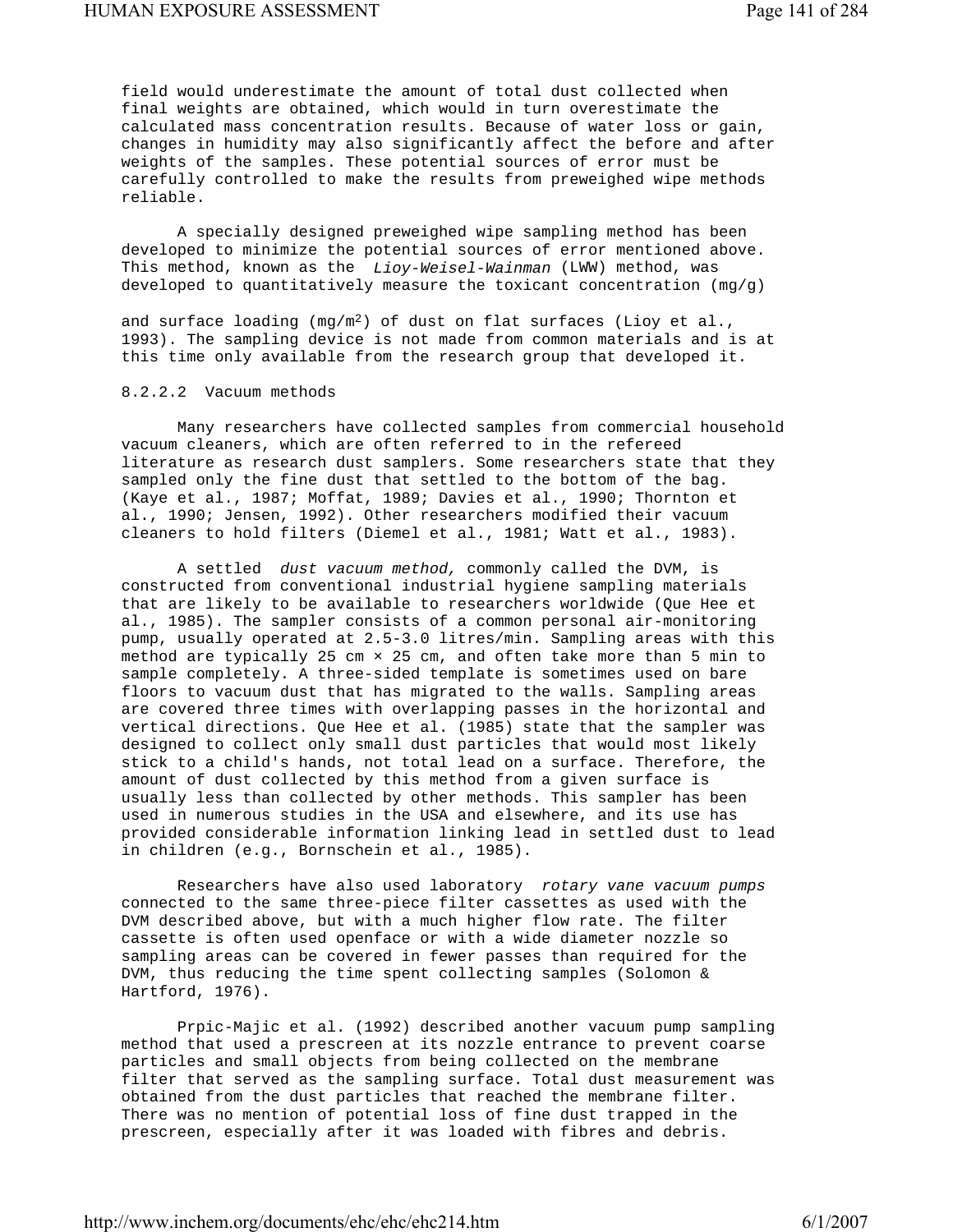A sophisticated vacuum sampling device, called the *HVS3,* was designed to make dust collection efficiency from different surface types as consistent as possible (ASTM, 1993). The HVS3 is a high-powered vacuum cleaner equipped with a nozzle that can be adjusted to a specific static pressure and air flow rate to allow for consistent dust collection. The sampler uses a cyclone to separate particles greater than about 5 mm from the air stream and collects them in a 250 ml sample bottle screwed into the bottom of the cyclone. Smaller particles are not collected. The HVS3 can collect large, representative samples of settled dust from indoor surfaces, such as rugs and bare floors, and dust from outdoor surfaces, such as streets, sidewalks, lawns and bare, packed dirt. However, it cannot be used to sample from small or uneven areas because of the large size of the device. The HVS3 has been used in numerous exposure assessment studies to measure toxic metals and pesticides in settled dust. The sampler is not made from standard materials and is therefore relatively expensive to buy. Interested readers should consult the ASTM standard method (D5438-93) for more information on the specifications and availability of the HVS3 sampling device (ASTM, 1993).

 Farfel et al. (1994) modified the HVS3 by using the same cyclone as in the HVS3 but with a commercially available handheld vacuum to make the device smaller and more portable. These authors also used flexible tubing as the pickup nozzle to allow small surfaces, such as windowsills, to be sampled. This modification, called the *BRM method,* does not allow control of either the sampling flow rate or the static pressure at the pickup nozzle. The ASTM standard method for the HVS3 does not apply to the BRM, except for its description of the cyclone.

 Another settled dust vacuum sampling method that has been used in several research studies, the *Sirchee-Spittler method,* is a hand-held, battery-powered vacuum unit (Rinehart & Yanagisawa, 1993; Weitzman et al., 1993; Aschengrau et al., 1994). The sampler is simple to use, highly portable and can cover large areas in a short period of time. Unfortunately, there are not many Sirchee-Spittler sampling devices in service and its availability to researchers worldwide is therefore limited.

### 8.2.2.3 Sedimentation methods

 Sedimentation methods involve measuring the amount of dust which settles on a clean, preweighed surface over a given period of time. Such procedures can make use of a simple collecting cup (Aurand et al., 1983) or a flat plate (Pellizzari et al., 1995). After a specified period of time, the sample is collected and measured, and the dust is then analysed in a laboratory. Data from the German Environmental Survey (Schulz et al., 1995) on domestic dust precipitation is given in Table 30. Sedimentation methods are useful for collecting samples over a specific period of interest (e.g., a day, week or month). In contrast, the integration times of settled dust samples collected using the wipe or vacuum methods described above are not well characterized.

Table 30. Sedimentation of elements in indoor dust, Germany 1990-1992 (Schu

Element No. of No. of Percentiles Maxim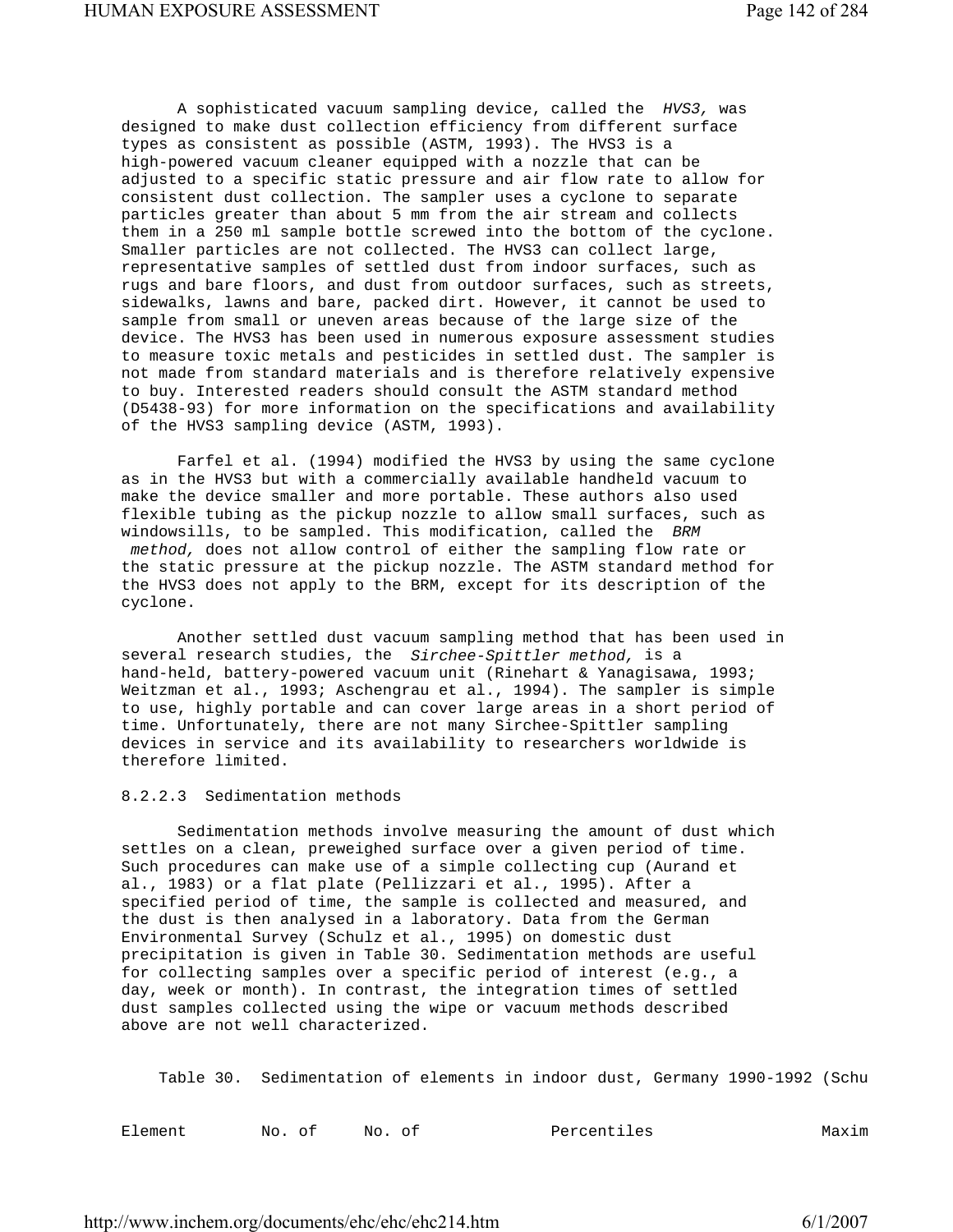|            | samples | values                   |                | value |      |      |
|------------|---------|--------------------------|----------------|-------|------|------|
|            |         | >LOQ                     | 10             | 50    | 95   | (GM) |
| Dustfalla  | 3282    | $\overline{\phantom{0}}$ | 1.4            | 21.0  | 579  | 4.52 |
| Arsenicb   | 3279    | 965                      | < 4            | 33    | 1313 | 5.4  |
| Boron      | 2896    | 511                      | 0.06           | 0.64  | 47.1 | 0.13 |
| Cadmiumb   | 3282    | $\mathsf 0$              | 5              | 44    | 833  | 11.7 |
| Calcium    | 3277    | 25                       | 17             | 273   | 2679 | 51.2 |
| Chromium   | 3282    | 14                       | 0.02           | 0.28  | 3.92 | 0.07 |
| Copper     | 3277    | 1167                     | < 0.3          | 1.5   | 48.8 | 0.33 |
| Iron       | 3277    | 74                       | $\overline{2}$ | 41    | 765  | 7.7  |
| Lead       | 3282    | $\mathsf{O}\xspace$      | 0.11           | 1.17  | 86.6 | 0.29 |
| Magnesium  | 3277    | 26                       | $\overline{a}$ | 25    | 342  | 5.2  |
| Phosphorus | 3277    | 1063                     | < 1.8          | 17    | 542  | 2.8  |
| Zinc       | 3277    | 15                       | 0.9            | 8.6   | 108  | 2.2  |

Units are  $\mu$ g m<sup>-2</sup>d<sup>-1</sup> unless otherwise indicated.

a mg  $m^{-2}d^{-1}$ .

 $^{b}$  ng m<sup>-2</sup>d<sup>-1</sup>.

# 8.3 Sampling design considerations

 Section 8.2.2 describes numerous innovative methods that have been developed and used by researchers to collect settled dust from surfaces. Many more examples can be found in the literature. However, there has been little standardization among the methods. Differences in vacuum pump flow rates, nozzle shapes and sizes, and sampling technique will affect dust-pickup characteristics of vacuum sampling methods and will, therefore, affect the results. Differences in wipe sampling material and technique will also affect the results from wipe samples. Different recovery rates of dust from alternative sedimentation methods can also have a large effect on analytical results. These differences among methods, which are not well documented in the literature, can make interpretations and comparisons between studies difficult. It is important that sampling methods are well described when results from settled dust sampling are reported.

 Sampling design considerations for soil should follow the objectives of the study and consider the particular conditions of the site being monitored. For example, multiple soil samples can be obtained around the perimeter of a house at a sufficient distance so that the soil is representative of material that might be tracked into the home. In this case, the samples might be composited. Backyard soil might vary in the number and amounts of contaminants present, as well as usage and specific activities by residents. The number and location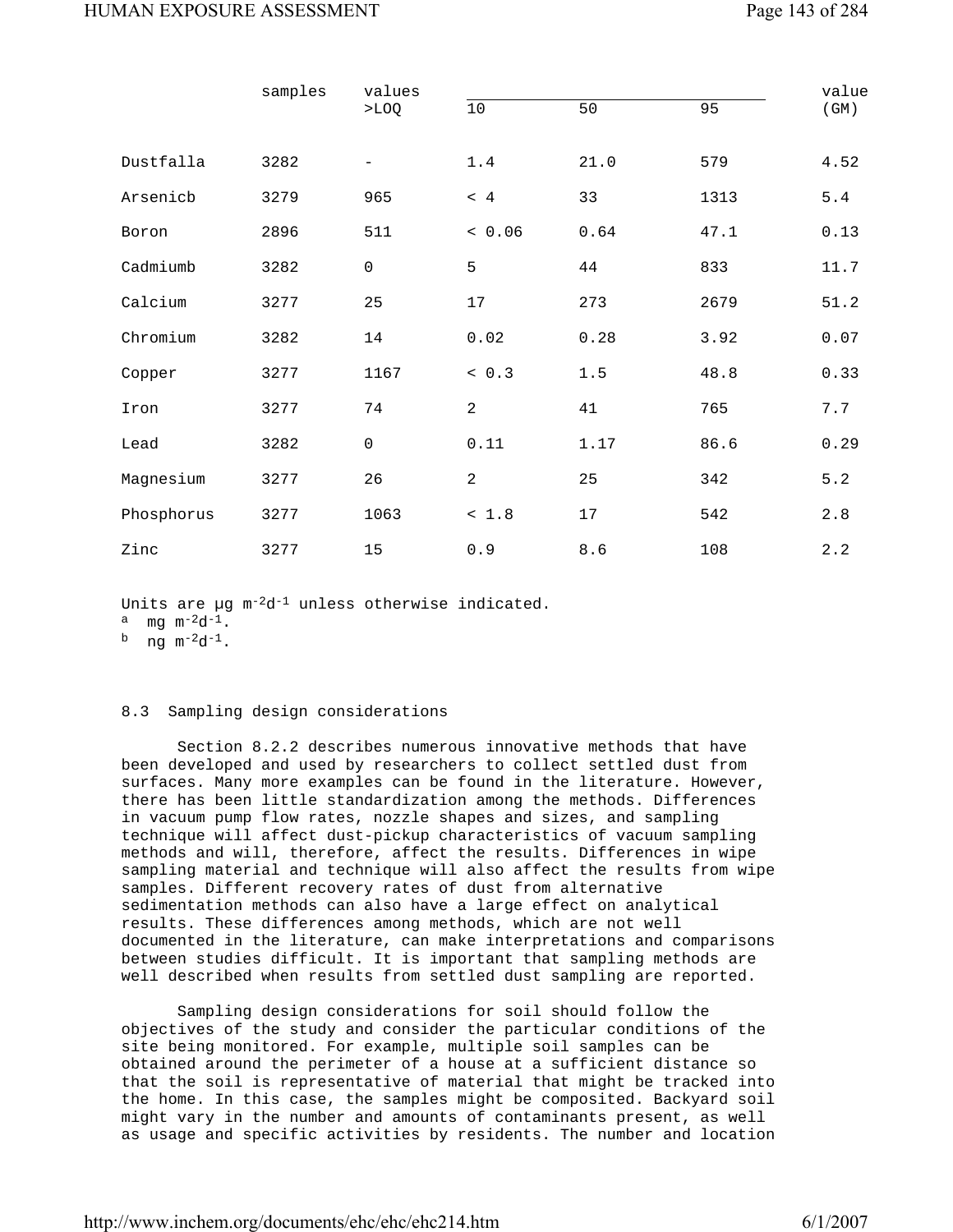of samples to be obtained should be based on these considerations.

# 8.3.1 Concentration and loading

 Almost all settled dust contains measurable levels of common environmental contaminants such as heavy metals and pesticides, and most residential surfaces, such as floors and windowsills, contain settled dust (CDC, 1991). The actual concentration of a target analyte in a sample of settled dust depends on the amount of dust collected that does not contain the analyte and the amount of dust collected that does contain the analyte.

 The analyte concentration, sometimes called a *mass concentration,* is usually expressed as micrograms of analyte per gram of dust  $(\mu g/g)$ . The amount of dust on a surface can be expressed as grams of dust per unit area, such as per square metre, and is usually called *dust loading* (g/m2). The analyte concentration, multiplied by the dust loading on a surface, gives a *analyte loading* value and is commonly expressed as micrograms of analyte per unit area  $(\mu g/m^2)$ . The dust loading and analyte loading measurements are both *area concentrations,* that is, the concentration of dust or contaminant per unit area. In this report, "concentration" refers to mass concentration and "loading" refers to area concentration.

 The example of residential sampling for lead is used to simplify the discussion. Common wipe sampling methods, such as the HUD method, measure lead loading directly, without measuring lead concentration

 and dust loading. Fig. 24 illustrates what common wipe samples can measure, using realistic results collected from floors in a hypothetical residence. Assume that each diagonal line in the figure represents the lead loading results from one wipe sample. The diagonal lead loading lines show the infinite number of lead concentration ( *y* axis) and dust loading ( *x* axis) combinations that might result in the measured lead loading. As mentioned earlier, the product of the two parameters is the lead loading ( $\mu$ g/g × g/m<sup>2</sup> =  $\mu$ g/m<sup>2</sup>). Using a log scale on the *x* and *y* axes ensures that the infinite number of combinations that result in the same lead loading value fall on a straight line. As noted in Chapter 4, the distribution of many measures of environmental exposure is skewed right and may often be approximated by a lognormal distribution. For lognormal distributions, geometric relationships (e.g., factorial) exist among quantiles of the distribution, in contrast to the linear relationships present in measures that follow a normal distribution. As described in Chapter 4, lognormal distributions can be "normalized" in a numerical sense by expressing the data as the log-transformed values or in a graphical sense by plotting data on log scales. This example assumes that lead concentration and dust loading are lognormally distributed and perfectly correlated with each other, i.e., lead loading in µg  $lead/m^2$  is assumed to be constant. A scatter plot of two perfectly correlated and lognormally distributed measures depicted on a normal scale would exhibit a curved relationship, but appears as a straight line when depicted on a log scale.

 Because common wipe sampling measures lead loading directly, but does not measure lead concentration and dust loading, the results from wipe sampling cannot be used to determine which combination of lead concentration and dust loading is present. Similarly, Davies et al. (1990) states that for a given contaminant loading value, the contaminant concentration can range from high where there is little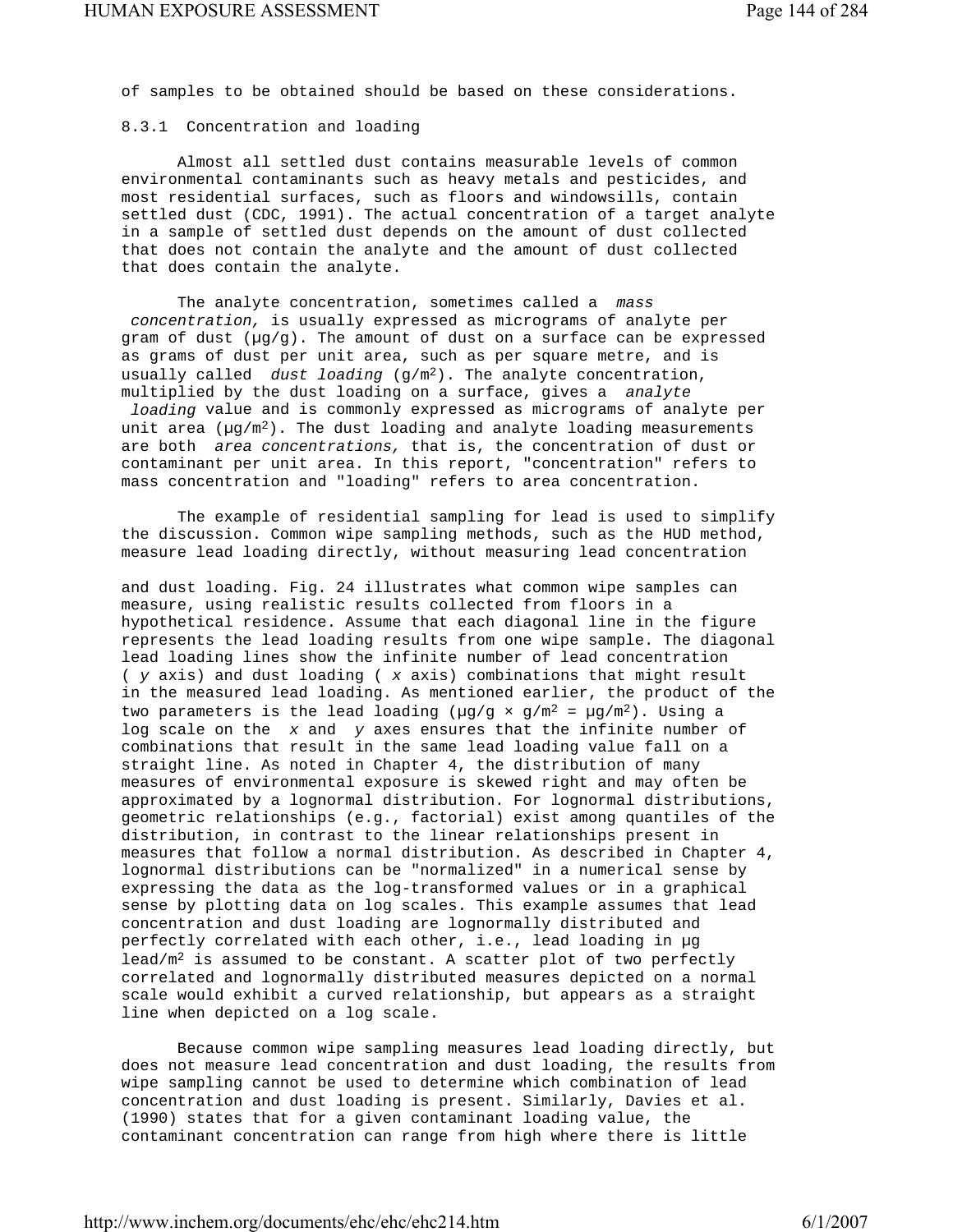dust to, conversely, low where there is a large volume of dust. The only way to measure both lead concentration and dust loading is to collect a house dust sample with one of the vacuum sampling methods, or with one of the preweighed wipe sampling methods. Common wipe sampling methods do not measure lead concentration.

 Although research studies have shown that estimates of both lead concentration and lead loading (area concentration) correlate significantly with children's blood lead levels, it is unclear which measure is better at predicting the true, long-term, lead dust exposures to children. Results from Davies et al. (1990) suggest that the average lead loading (lead area concentration) measured in a child's environment expressed more realistically the exposure of children to lead than did lead concentration (lead mass concentration) measurements. Results from the Lanphear et al. (1995) study also suggest that lead loading measurements correlate better with children's blood lead levels than does lead concentration. However, Bornschein et al. (1985) showed that, for their conditions, lead concentration and lead loading have very similar correlations with





 children's blood lead levels. Laxen et al. (1987) found that blood lead levels did not correlate better with lead dust loading than with concentration.

### 8.3.2 Collection efficiency

 Another important concept to understand is that the type of surface from which the dust is sampled directly affects the efficiency of dust collection from the surface. Furthermore, different sampling methods recover different amounts of total dust from the same sampled surface. These differences are due to different collection efficiencies of the methods. Differences in collection efficiency on different surface types and among sampling devices may influence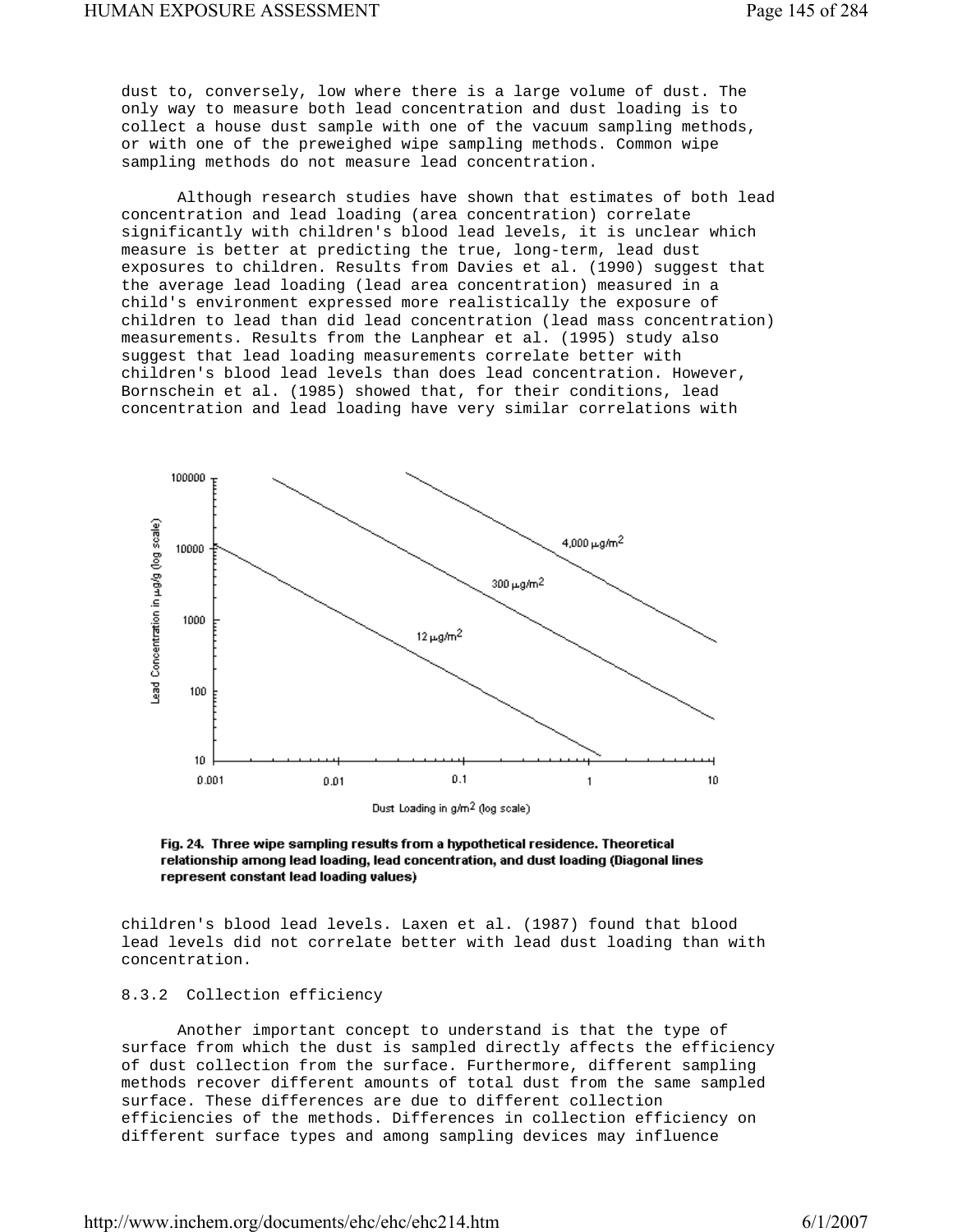measurements of toxicant levels in settled dust.

 Roberts et al. (1991) documented total dust recoveries that ranged from greater than 90% by weight on a smooth painted surface to about 30% on a carpet. Chavalitnitikul & Levin (1984) compared several types of wipe sampling methods. They conducted a laboratory wipe sampling experiment with wipe materials on a smooth surface (Formica) and a rough surface (plywood). The study examined different wipe materials, such as Whatman filters, paper towels and adhesives - paper labels, adhesive cloth and dermal adhesive. The researchers determined that, on smooth surfaces, all techniques were comparable, with about 85-90% recovery with carefully prescribed protocols. On plywood, however, recoveries dropped to less than 43%. They also noted that the Whatman filters fell apart on the rough surface. Other sampling method characterization studies document similar differences (US EPA, 1995a,b).

 Three commonly cited methods used to sample lead in settled dust (the DVM, BRM, and HUD methods) may collect very different amounts of total dust from the same surface (Lanphear et al., 1995). Assuming that a smooth hard surface is sampled, the difference in collection efficiency between the DVM and the other two methods may be greater than a factor of 10, with the DVM consistently collecting less dust than the BRM and HUD methods. The latter two methods would probably collect similar amounts of dust on a smooth hard surface.

 Since contaminant loading is directly related to total dust collected from the sampled surface, the DVM sampler will consistently measure lower contaminant loading values on hard surfaces than the BRM or HUD methods. This does not imply that a high collection efficiency is better than a low efficiency. An argument in favour of the DVM's low collection efficiency is that it measures the more biologically active fraction of leaded dust available to a child (Que Hee et al., 1985). However, results from the only study to use all three methods side by side in children's homes suggest that the BRM and HUD methods correlate slightly better with children's blood lead levels than the DVM method (Lanphear et al., 1995). The same study showed that the BRM collects much more dust from carpeted surfaces than the DVM or HUD methods. The point to note is that lead loading measurements on the same surface differ among sampling methods. Further research is needed

 to determine the importance of collection efficiency for exposure assessment studies.

 As with contaminant loading, differences in collection efficiency on different surface types and among sampling methods may affect measurements of contaminant concentration. Differences in the relative recovery of contaminant-containing dust and non-contaminant-containing dust can result in different contaminant concentration measurements. Theoretically, however, concentration measurements are likely to vary less among methods than are loading measurements. Results from the Lanphear study, which collected hundreds of side-by-side lead dust samples with the DVM and BRM methods, are consistent with this theory. Geometric mean lead levels and the corresponding standard deviations suggest that, on average, side-by-side lead loading measurements differ more between the two sampling methods than do the lead concentration measurements (Lanphear et al., 1995).

8.4 Sampling strategies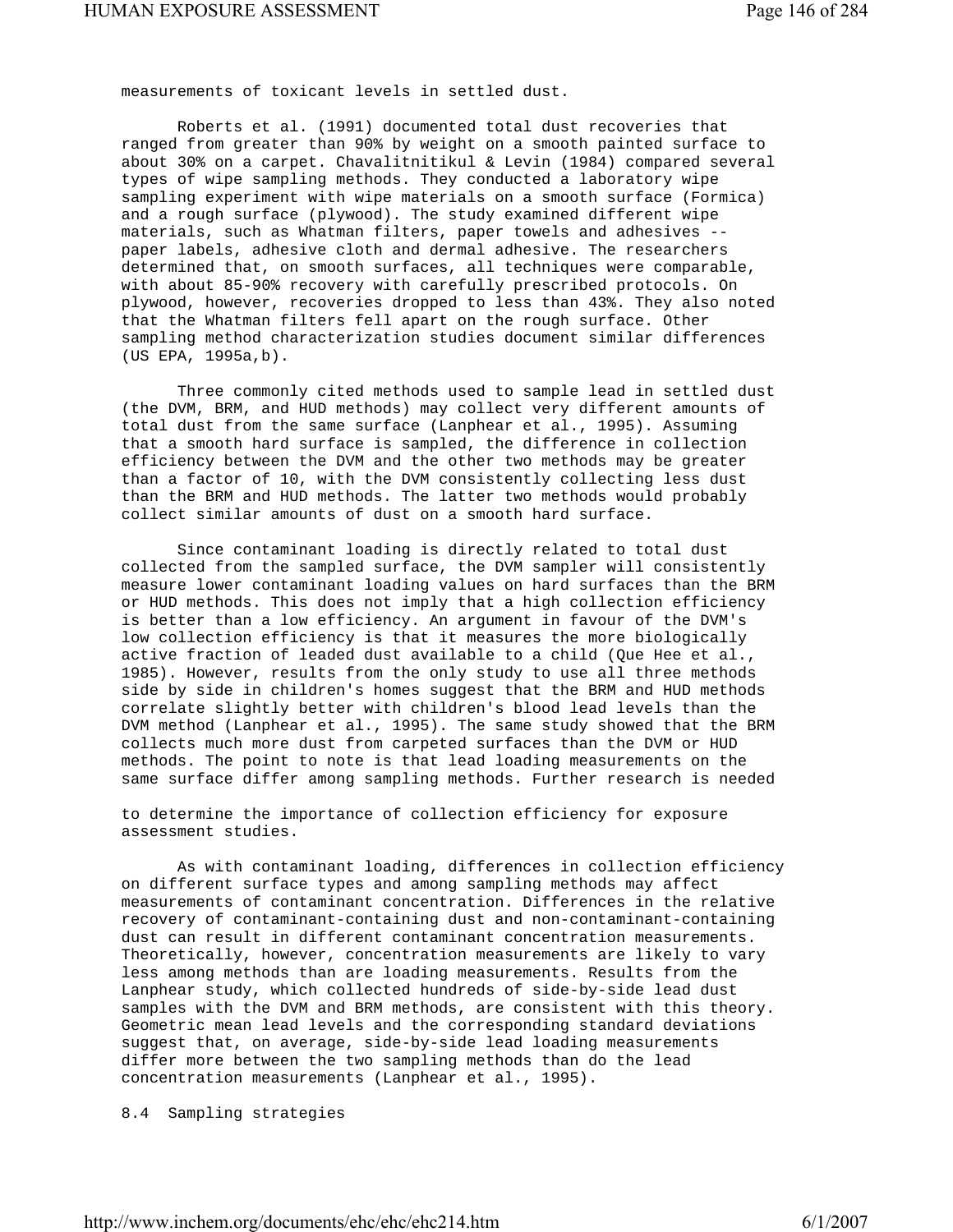Choosing an appropriate sampling method is an important part of designing a study to measure toxicants in house dust. However, it is only part of designing a sampling strategy. The sampling method specifies how to collect settled dust, whereas the sampling strategy specifies the process of sampling. Several of the questions that need to be answered when developing a sampling strategy are:

- What age group is targeted by the study?
- Which surfaces and substrates should be sampled?
- When and how should sampling take place?
- \* Should a composite sample be created?
- \* How will the samples be analysed?

 As noted in the first section of this chapter, young children who play on floors are likely to have higher exposure to settled dust than adults. Children may be also routinely exposed to dust in areas of a residence that adults do not contact. Different sampling strategies may be appropriate for different age groups.

 The potential effect of the surface type and substrate on dust collection should be factored into the strategy because dust collection efficiencies from different surface types can vary greatly. For example, toxicant loading or concentration measurements may correlate relatively well with biological measurements when dust is collected on hard floors or on carpets. However, if the person's relative exposure to dust from floors versus carpets differs from the sampling method's relative collection efficiency on these surfaces, the relationship between biological and settled dust measurements will be different for each surface. Similar differences between a human's exposure and a sampling method's collection efficiency may be found

 between components within a room, such as between a windowsill and a floor.

 Another issue to note is that the sources of dust, its temporal and spatial variability, and accessibility to humans, especially to young children, may vary greatly from person to person, room to room and house to house. However, little research has been done to examine this variability across space and time. Interpretations of house dust sample results may, therefore, be affected by this variation in addition to the variation introduced by the choice of sampling method. Short-term changes in a person's environment before sampling, possibly influenced by sporadic house cleaning practices or by a person who has just returned home from vacation, may offset the dust/biological relationships owing to the timing of sample collection.

 The toxicant levels in settled dust to which a person is exposed may be thought of as a weighted average across the areas where the person has dust contact, with weights roughly proportional to the time a person spends in different areas. From a sampling perspective, the average toxicant level to which a person is potentially exposed may be estimated by collecting many individual samples of settled dust for separate analysis and combining the results by calculating a weighted average after analysis. Or, field composite samples can be collected before laboratory analysis by collecting and physically combining two or more settled dust samples from each of several areas in a dwelling.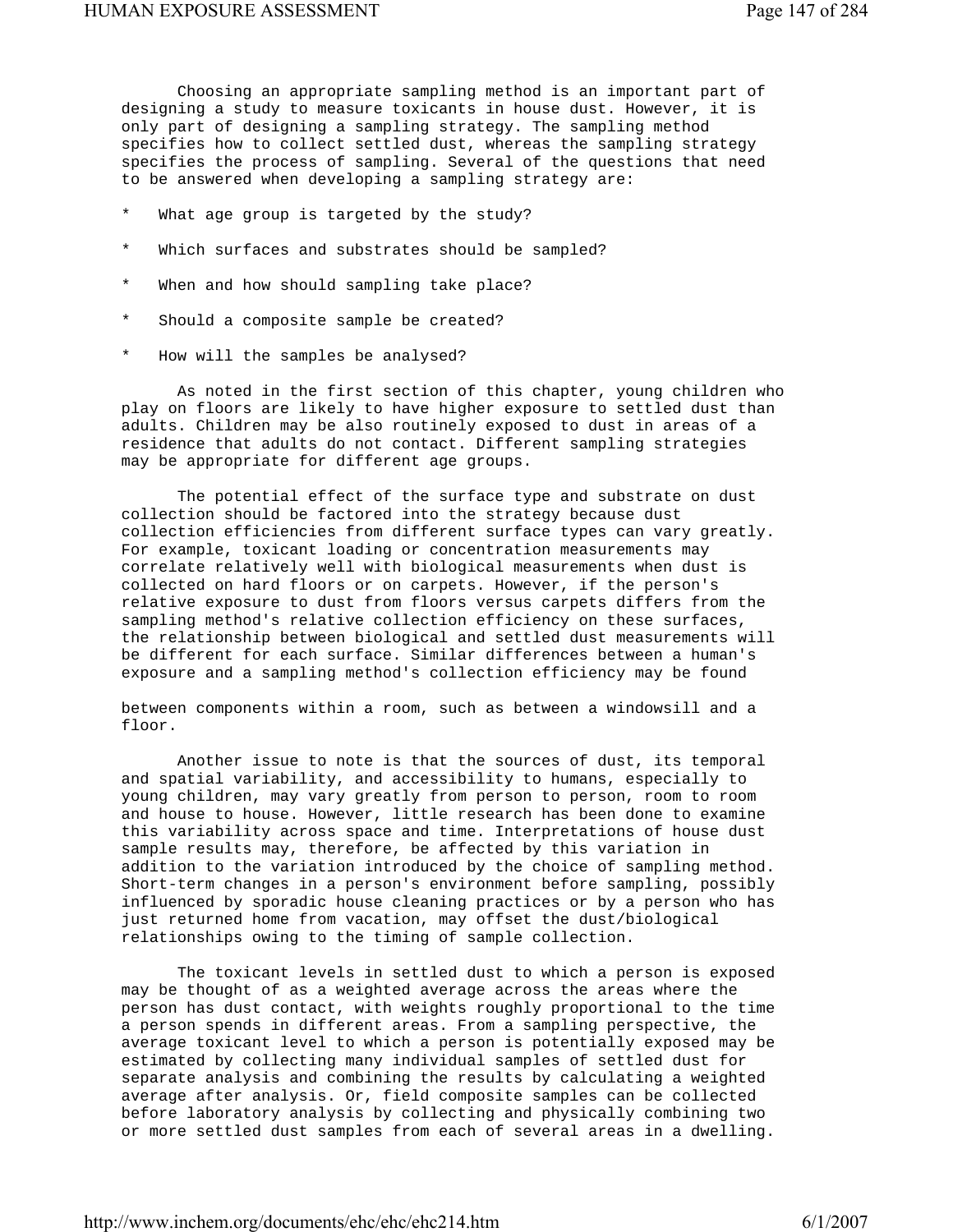Researchers have used both strategies for collecting dust samples (Farfel & Rhode, 1995).

 A common criticism of composite sampling is that toxicant variation across a floor or throughout a residence cannot be determined; toxicant "hot spots" may be missed. It must be acknowledged, however, that any settled dust sampling strategy may miss hot spots. The important issue is how much these hot spots contribute to the total exposure of the average person. This question has not been answered by scientific studies. In any case, the statistical relationship between biological toxicant levels and average toxicant levels in settled dust levels across large areas in which a person may be exposed are likely to be better than the relationship between biological levels and a potential high-dose source of toxicant exposure for a short period of time. Davies et al. (1990) used this assumption to design a sampling strategy that collected settled dust "taken over all the exposed floor surface in the rooms concerned" (thus, the average level was measured in a room) rather than from small areas in the room, and found a relatively high statistical relationship with children's blood lead levels  $(r = 0.46)$ .

 Possibly the best measures of toxicants in settled dust for exposure assessment purposes are averages of dust measurements taken repeatedly over time. If one were to repeat sampling over time, averages across space and time could be obtained. However, most sampling strategies used in previous studies collected settled dust at only one point in time. An obvious advantage to cross-sectional (one

 time) studies is that they are less expensive than longitudinal (repeated measures) studies, which require repeated visits to a dwelling, greater occupant burden, and higher laboratory analysis costs.

 One possible, but untested, approach to strengthening estimates of time-weighted average dust levels in cross-sectional studies may be to measure exposure-weighted average levels based on the activity of the person. This may be done by listing indoor locations where the person spends time, then roughly estimating the percent of time spent actively in each location, rounded to a convenient percentage. Samples can then be composited from the specific areas by adjusting the subsample areas to be proportional to the percent of time spent in each area. An exposure-weighted average toxicant dust level could then be estimated from the result.

 Finally, laboratories performing the chemical analysis should be consulted before settled dust samples are collected. This is particularly true when collecting composite wipe samples. An excess of towelette material may present problems during the laboratory digestion phase of analysis, requiring more reagents and larger beakers than normally used, and potentially reducing the toxicant recoveries owing to matrix effects. Similarly, vacuum sampling may collect more dust than is required for analysis. If this is the case, techniques need to be employed by the laboratory to ensure that the fraction of dust analysed represents the whole. Another potential source of error in the results lies in how the dust is handled after sampling and prior to analysis. If measurements of lead concentration in dust are important for the objectives of the study, sampling methods that present the dust to the laboratory in an easy-to-handle form should be considered over alternate methods. These issues and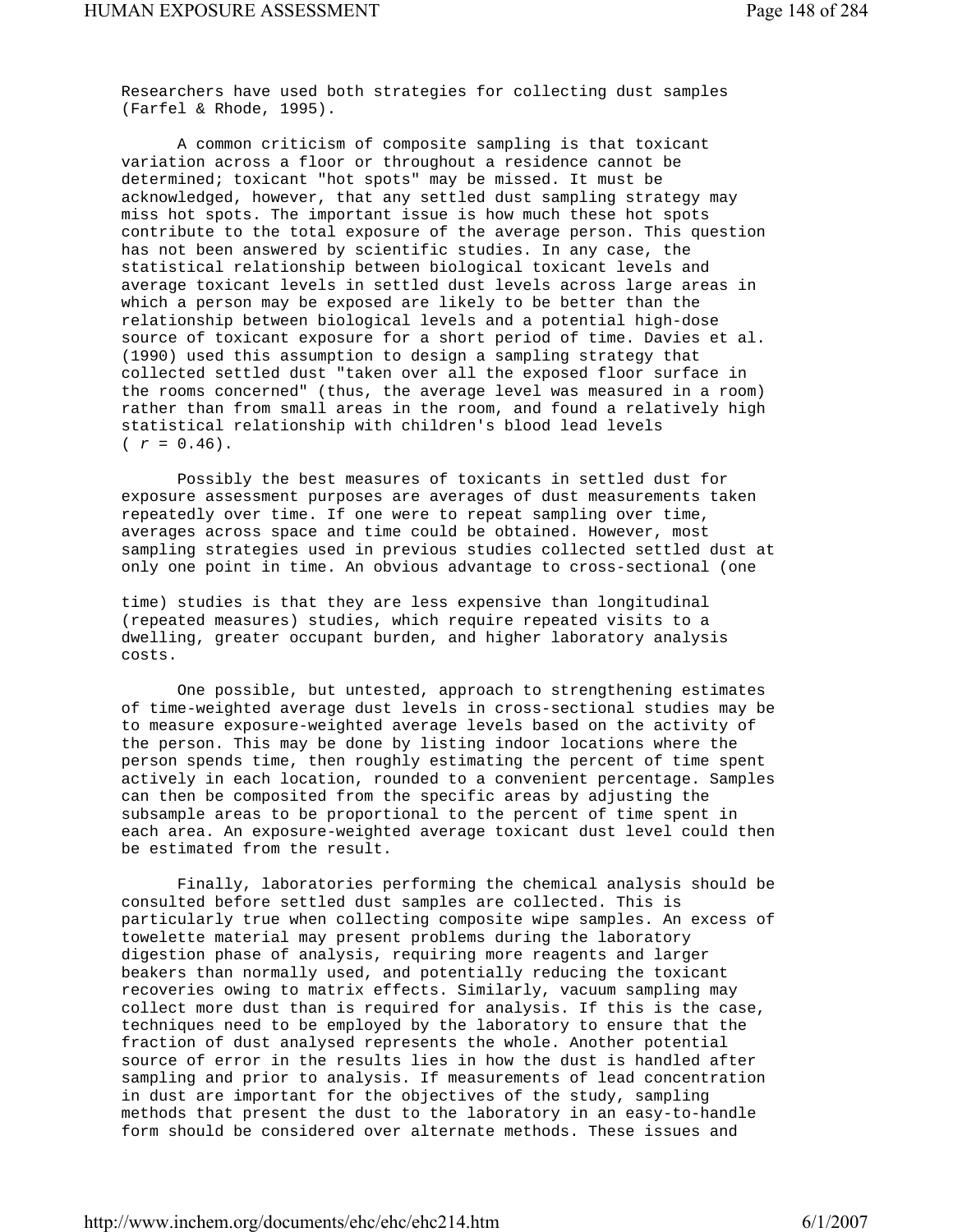others should be well thought out before the commencement of a settled dust sampling effort.

# 8.5 Summary

 Human contact with soil and settled dust can be an important source of exposure to chemical contaminants, especially for children. Although many sampling methods have been developed, no single approach has been demonstrated to be superior to the others. As a consequence, it is difficult to compare results from studies that utilize different sampling methods. Important factors to consider when selecting a sampling method include collection efficiency, differences in human activity patterns, physical variability of soil and dust levels over space and time, surface and substrate sampled, timing of sample collection and analytical methods used to measure toxicants in the laboratory.

#### 9. MEASURING BIOLOGICAL HUMAN EXPOSURE AGENTS IN AIR AND DUST

### 9.1 Introduction

 Microbiological organisms have long played an important role in human ecology. Fungi are critical to the production of cheese and the fermentation of beer, and in some cases are a direct source of nourishment. In the first half of the 20th century, *Penicillium chrysogenum* colonies were discovered to inhibit growth of other organisms. Today pharmaceutical companies, among others, are exploring fungal enzymes for a variety of reasons including new drugs, non-chemical pesticides, biodegradation of waste and possible catalysis of chemical reactions.

 However, natural does not mean benign. Human exposures to microorganisms have resulted in allergic, toxic and infectious disease. As humans have modified the environment through cultivation, landscaping and building structures, ecological balances have been disturbed. The distribution of moisture and nutrients has been altered to a point where it is quite common to encounter reservoirs of fungi, bacteria and algae, and infestations of mites and cockroaches.

 Through airborne dispersion, ingestion or direct contact, humans confront components of microorganisms continuously. We may be affected through an immune reaction requiring sensitization. Predisposed individuals may not experience a reaction for some time after they have been exposed. Once an individual is sensitized, a reaction such as an asthmatic attack might be delayed hours following the exposure event. However, there are many infectious diseases induced by fungi and bacteria that require no period of sensitization before illness develops. There is yet another route whereby microorganisms can evoke irritation and health effects: some metabolites from moulds are carcinogenic (e.g., aflatoxin B) or immunosuppressors; some cause dermatoxic effects; others cause annoyance and irritation by the VOCs they release.

 Table 31 provides basic categories for the microorganisms of primary interest and some possible sources. Assessing exposures to microorganisms is very different in some aspects from assessing exposures to physical or chemical agents. For virtually all microorganisms, exposure-response or dose-response information is currently limited. Nevertheless, exposures to allergens, fungal spores, *Legionella,* and tuberculosis, among many others, are being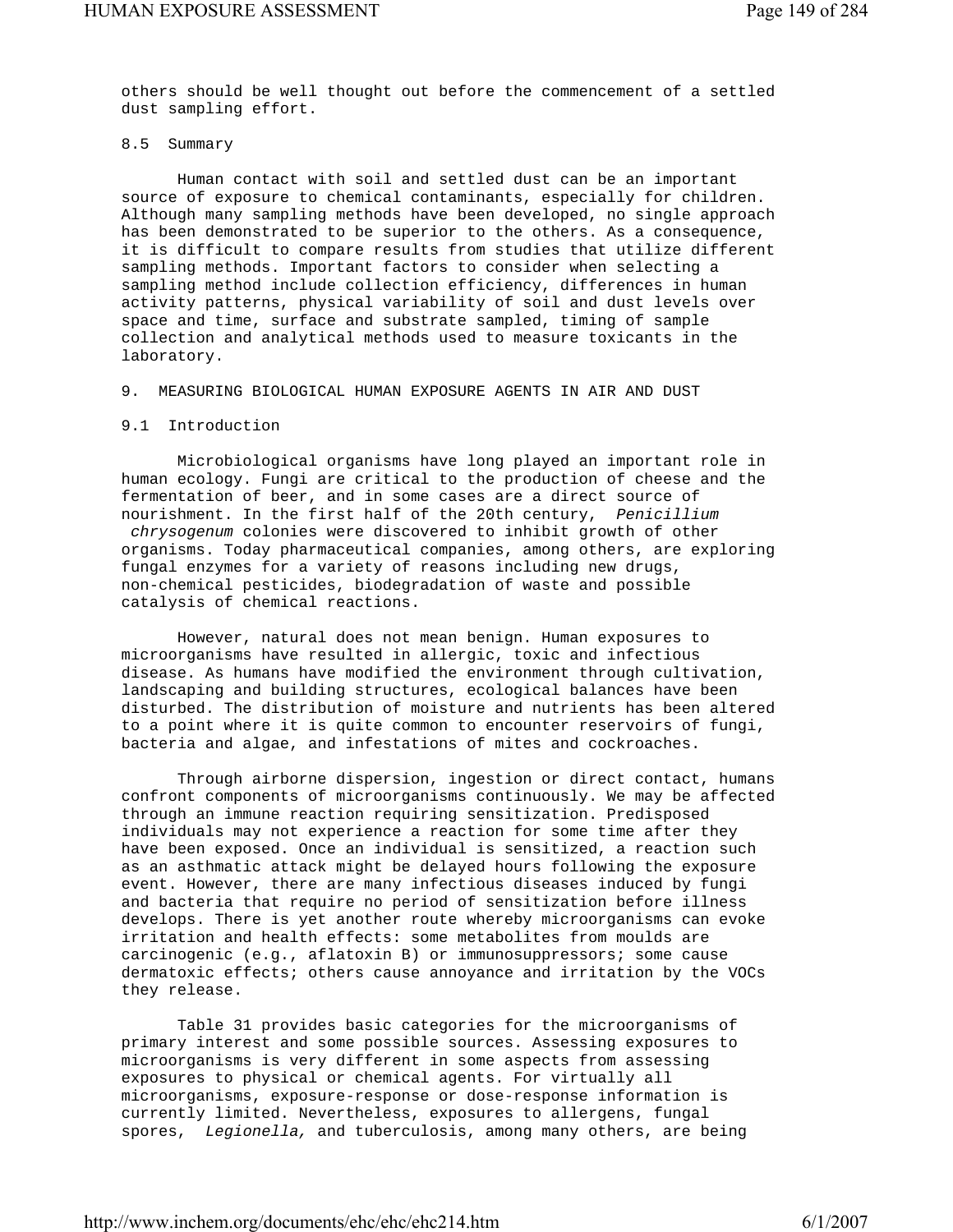inferred from sampling. And, particularly for assayable antigens and endotoxin, dose-response data are accumulating rapidly. Observed increases in tuberculosis and asthma as well as atopy have brought a resurgence of epidemiology and expanded interest in exposure assessment.

Table 31. Common bioaerosols, related diseases and typical sources

| Bioaerosol                                          | Examples of diseases                                                                                                   | Common sources                                                                  |
|-----------------------------------------------------|------------------------------------------------------------------------------------------------------------------------|---------------------------------------------------------------------------------|
| Pollens<br>Spores<br>Plant parts                    | hay fever<br>allergic rhinoconjunctivitis<br>asthma<br>upper airway irritation                                         | plants, trees, gr<br>shiploading                                                |
| Fungi                                               | asthma, allergic diseases<br>infection<br>toxicosis<br>tumours                                                         | plant material, s<br>animal droppings;<br>glues, wool                           |
| Bacteria                                            | endotoxicosis<br>tuberculosis<br>pneumonia, respiratory and wound<br>infections, legionellosis, Q and<br>pontiac fever | humans, birds and<br>dental secretions<br>water sprays and<br>pools, drinking w |
| Other allergen sources<br>Arthropods<br>Vertebrates | asthma<br>dermatitis<br>hypersensitivity<br>pneumonitic                                                                | mite excreta, ins<br>moths, midge)<br>dander and saliva<br>mice and rats, bi    |
| Viruses <sup>a</sup>                                | respiratory infections, colds,<br>measles, mumps, hepatitis A,<br>influenza, chicken pox, Hanta virus                  | infected humans, a<br>insect vectors, p                                         |

a Viruses are included in table for completeness but are not covered in this cha b Protozoa in the form of free-living amoebae can be direct acting pathogens or interact with bacteria (e.g., *Legionella* growth within amoebae). Source: developed from Burge (1995).

 This chapter discusses the strategy and methodology for exposure assessment of five major categories of biological particles:

- house dust mites and their faeces
- \* allergens from pets and cockroaches
- \* allergens and/or toxins derived from
	- fungi
	- bacteria
	- pollen

For each category information will be presented regarding

http://www.inchem.org/documents/ehc/ehc/ehc214.htm 6/1/2007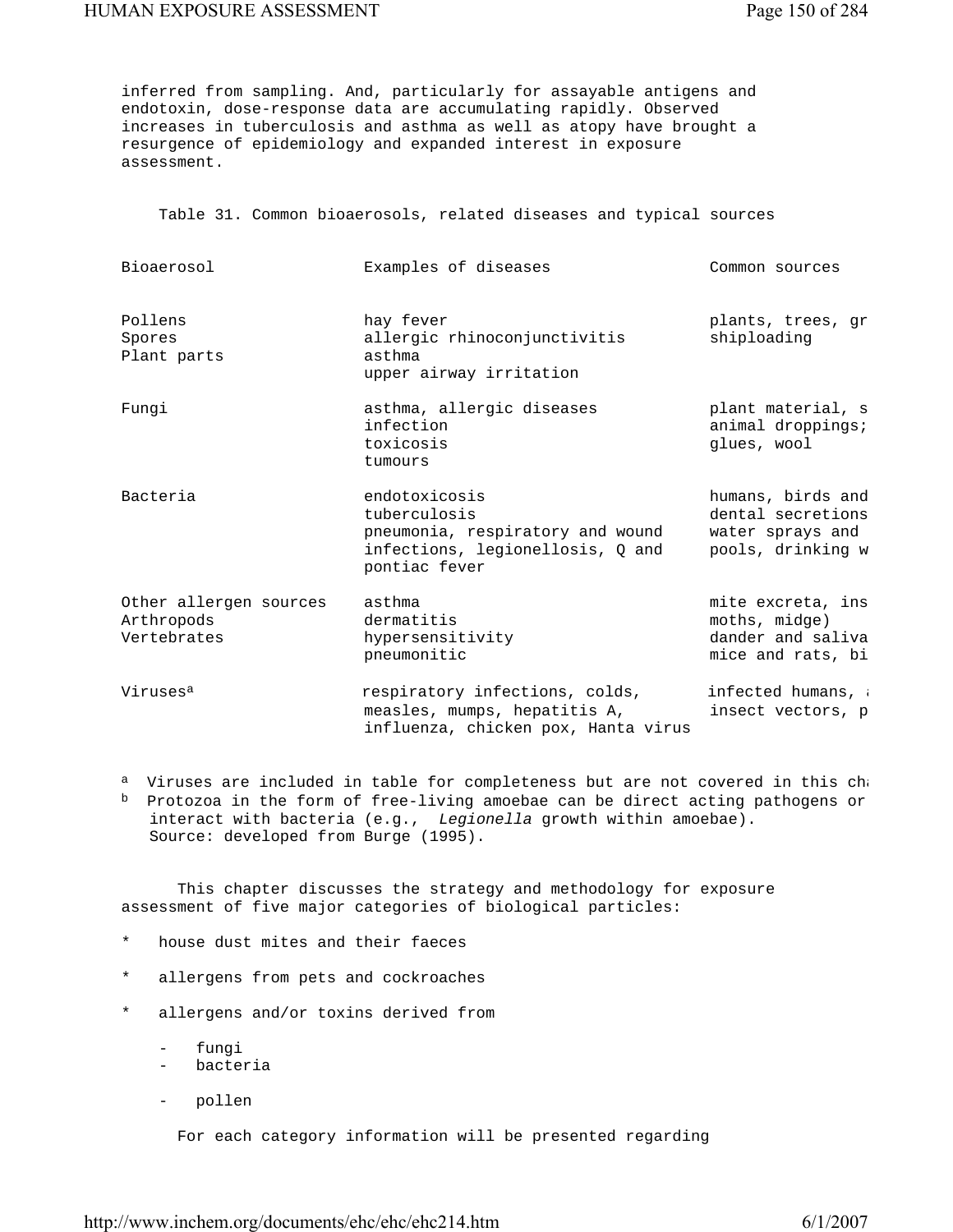sampling methods, methods of analysis, and advantages and drawbacks of the different methods. Seasonal variations in mite allergen and fungi are illustrated by showing the summary results of an extensive survey conducted in Australia. Mite and pollen antigen as well as fungal organisms can vary substantially within homes and buildings, as illustrated in the figures in this chapter. The reader is referred to texts such as ACGIH (1989) and Burge (1995) for details on instrumentations, specific information relevant to the allergenic, infectious and toxigenic properties of many microorganisms and their constituents and metabolic by-products.

 There are three different basic approaches for the exposure assessment of biological particles: observational sampling, reservoir sampling (dust, surfaces, water) and air sampling.

- \* *Observational sampling* means that one uses sensory perception to collect data about potential sources of exposure to biological particles (e.g., visible fungal growth).
- \* *Reservoir sampling* refers to the collection of bulk material (e.g., surface contact, bulk material, water sample or dust sample) to estimate the potential exposure.
- Air sampling is the most likely to be representative of human exposure.

 This chapter will emphasize reservoir (primarily indoor dust) and air sampling of bioaerosols and not gaseous metabolic products.

 Designing a specific sampling programme requires consideration of the aim of the sampling, the nature of the biological particles (including size and expected concentrations) and parameters that influence the actual exposure to these particles. These parameters determine the choice of the sampling and quantification method, the sampling strategy (e.g., location, season, duration and frequency), and approaches for statistical analysis and interpretation of the data. For most situations, the exposure route of interest is inhalation. Therefore, ideally, the exposure should be assessed by

 personal air monitoring. As will become clear from the remainder of this chapter, however, no single sampler fulfils the characteristics of the ideal sampler to measure the total exposure to biological particles. Many of the methods used for estimating environmental concentrations of biological particles are not truly representative of an individual's exposure to these particles. As stated earlier, this is, in part, because the exposure measure of biological importance is not well understood. In addition, the field of environmental aeromicrobiology developed from a laboratory biology base that borrowed sampling techniques and equipment from other fields. Until recently there had been little convention or need for uniformity of methods. It is not surprising, therefore, to find a general lack of data regarding the validity of the methods used to estimate the exposure to biological particles. This situation has certainly changed as those investigating exposure assessment aspects of aerobiology have cooperated with environmental epidemiologists.

 Useful reference texts with regard to sampling and analysis of biological particles include those by the American Conference of Governmental Industrial Hygienists (ACGIH, 1995), the European Commission (EC, 1993), Hamilton et al. (1992), Pope et al. (1993),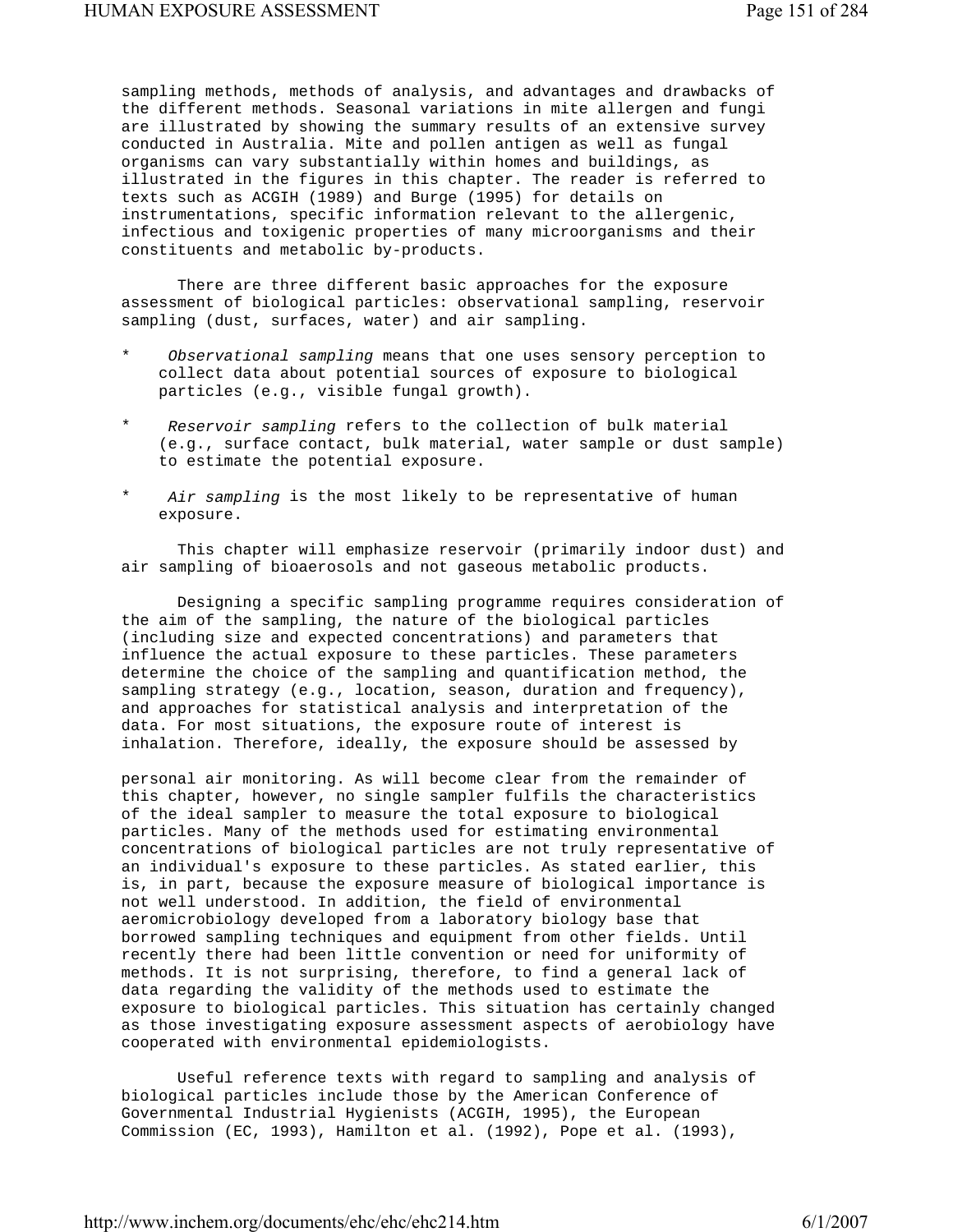Burge (1990, 1995), and Burge & Solomon (1987), Reponen (1994), and Verhoeff (1994a,b).

# 9.2 House dust mites

 House dust mites are members of the arachnid family having eight legs and an exoskeleton. They can be up to 300 µm in length and live off organic debris found in house dust (e.g., skin flakes, hair follicles and fungi) (Colloff, 1991). Because mites absorb water vapour they are critically dependent on the absolute humidity. Survival in the adult stage requires environmental moisture conditions be sustained not lower than  $7-8$  q/m<sup>3</sup> (Korsgaard & Iversen, 1991; Fernandes-Caldas et al., 1994). This is equivalent to a relative humidity of about 50% at 20°C.

 Mite antigen is mainly found in the faecal pellets which may be 10-20 µm in diameter and will not remain suspended for very long. Feather et al. (1993) identified enzymes derived from the mite gut as the source of allergens. These enzymes might remain as potent allergenic material in bedding, mattresses, carpets and furnishings long after the mite population has diminished, further complicating exposure determination.

 Two different approaches, the sampling of air and of settled dust, are available to measure the presence of house dust mites and their allergens as indicators of environmental exposure. The latter is the most commonly used approach.

#### 9.2.1 Air sampling for house dust mites

 Several techniques exist for volumetric sampling of airborne mite allergens, using cascade impactors or high- and low-volume samplers in combination with membrane filters (Swanson et al., 1985; Price et al., 1990; Sakaguchi et al., 1993; Oliver et al., 1995). These techniques have the advantage that they sample airborne allergens and might therefore be more representative of the true exposure than assays of settled dust. The literature is limited, however, on the validity of air sampling as measure of exposure to house dust mite allergens (Swanson et al., 1985; Price et al., 1990; Sakaguchi et al., 1993), and further research is needed.

 Mites themselves are not seen in air samples. Furthermore, in undisturbed rooms amounts of airborne mite allergens are small and difficult to detect, even after prolonged sampling. Most of the mite allergens bind to faecal pellets, which become airborne only as a result of disturbance, and little allergen is associated with particles that remain airborne for more than a few minutes. Therefore, practical disadvantages of airborne sampling of mite allergen are the requirements for long sampling periods (2-24 h) and very sensitive assays (Thien et al., 1994). Price et al. (1990) used a low-volume air sampler (2 litre/min) for 3 h to sample suspended dust mite allergen in homes. They reported that the airborne allergen levels correlated better with sensitization to mites among children than the levels in dust. Further, the air and dust antigen levels were not correlated. Although this is the only study linking atopy to airborne mite allergens, it does suggest potential limitations of using dust sampling as a surrogate exposure measure. In a small number of studies, air sampling and dust sampling were carried out in parallel (Price et al., 1990; Sakaguchi et al., 1993; Oliver et al., 1995). In only one study were significant correlations found between the levels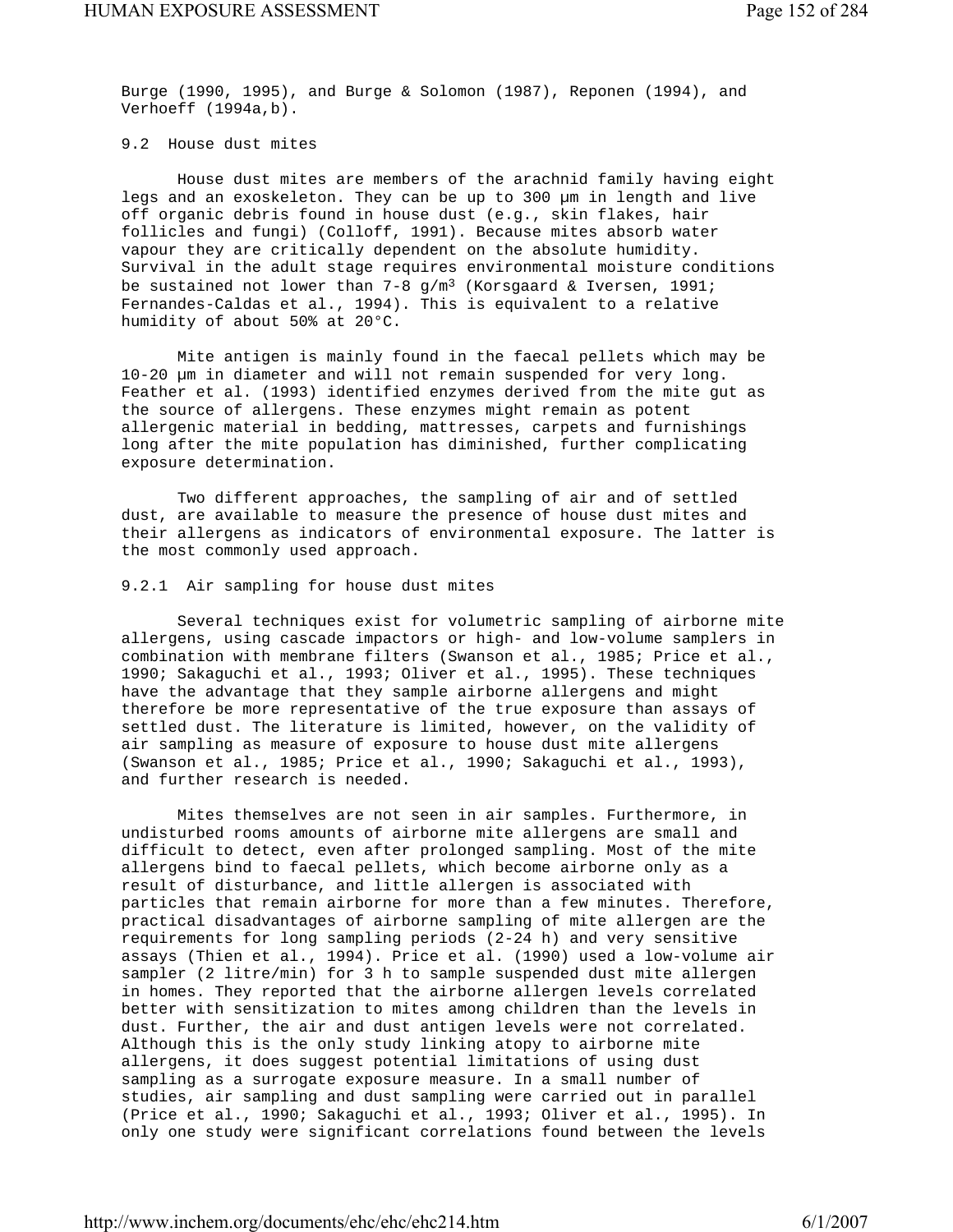of house dust mite allergens in air and dust (Oliver et al., 1995). Allergenic responses to dust mite allergens may be induced by short-duration high-concentration exposure events. Therefore, the clinical importance of integrated air samples may be more relevant in predicting prevalence of atopy to mites rather than predictive of acute health effects.

 At present no reliable information is available that will support adoption of a standardized method for air sampling of house dust mite allergens. According to an international workshop held in 1987 (Platts-Mills & De Weck, 1989) airborne sampling has not been shown to be better than dust sampling to measure the level of mite infestation in homes or schools. This was confirmed by a second international workshop in 1990 (Platts-Mills et al., 1992). It was also stated that there are few or no data showing a relationship between airborne measurements and sensitization to house dust mites or symptoms. In contrast, a relationship is apparent between the concentrations of mite allergens in settled house dust and sensitization or symptoms. Therefore, air sampling was not recommended (Platts-Mills et al., 1992).

### 9.2.2 Dust sampling for house dust mites

 Dust sampling for measurement of the level of mite infestation is accepted and recommended as the best-validated "index of exposure" to house dust mite allergens. The approach assumes that the quantity of allergens released into the air is a function of what is present in settled dust, or, conversely, that the measurement of allergen in settled dust is related to both the long-term dose a person receives and to the short-term airborne levels experienced during events that raise dust.

 Standardized sampling procedures to measure house dust mites and their allergens in house dust have been proposed (Platts-Mills & De Weck, 1989; Platts-Mills et al., 1992; EC, 1993; Dreborg et al., 1995). Sampling sites should be consistent throughout the study and preferably include the upper mattress surface and the floors of the living room and bedroom. Sampling can be conducted with vacuum cleaners equipped with a special attachment to collect dust on a paper filter. Vacuuming  $1 \text{ m}^2$  of surface in 2 min is a commonly used sampling method. Depending on experiences with the amount of dust recovered in specific situations, investigators may have to modify the sampling procedures. Samples can also be obtained from upholstered furniture, soft toys and clothing. Alternative techniques for collecting dust samples include shaking blankets in a plastic bag and scraping flat surfaces higher than floor level with a piece of firm card. However, these techniques are less effective than collection by vacuum cleaner and not standardized. The dust samples may be sieved before analysis to obtain a sample of fine dust that can be weighed accurately. Unfortunately, dust samples may still vary in density after sieving. An alternate method for sampling airborne mite allergens is to collect settling dust on large Petri dishes over a period of 14 days (Tovey et al., 1992; Oliver et al., 1995). Brown (1994) developed a variation on the integrated settling method. A 100-cm2 piece of sticky tape is placed in contact with the surface for 24 h. Under low-power magnification (36×), the trapped mites are counted. Using an empirically derived collection efficiency of 30%, the number of live mites per area is estimated. However, this does not reflect the true extent of exposure to mite allergens (see section 9.2.3.1).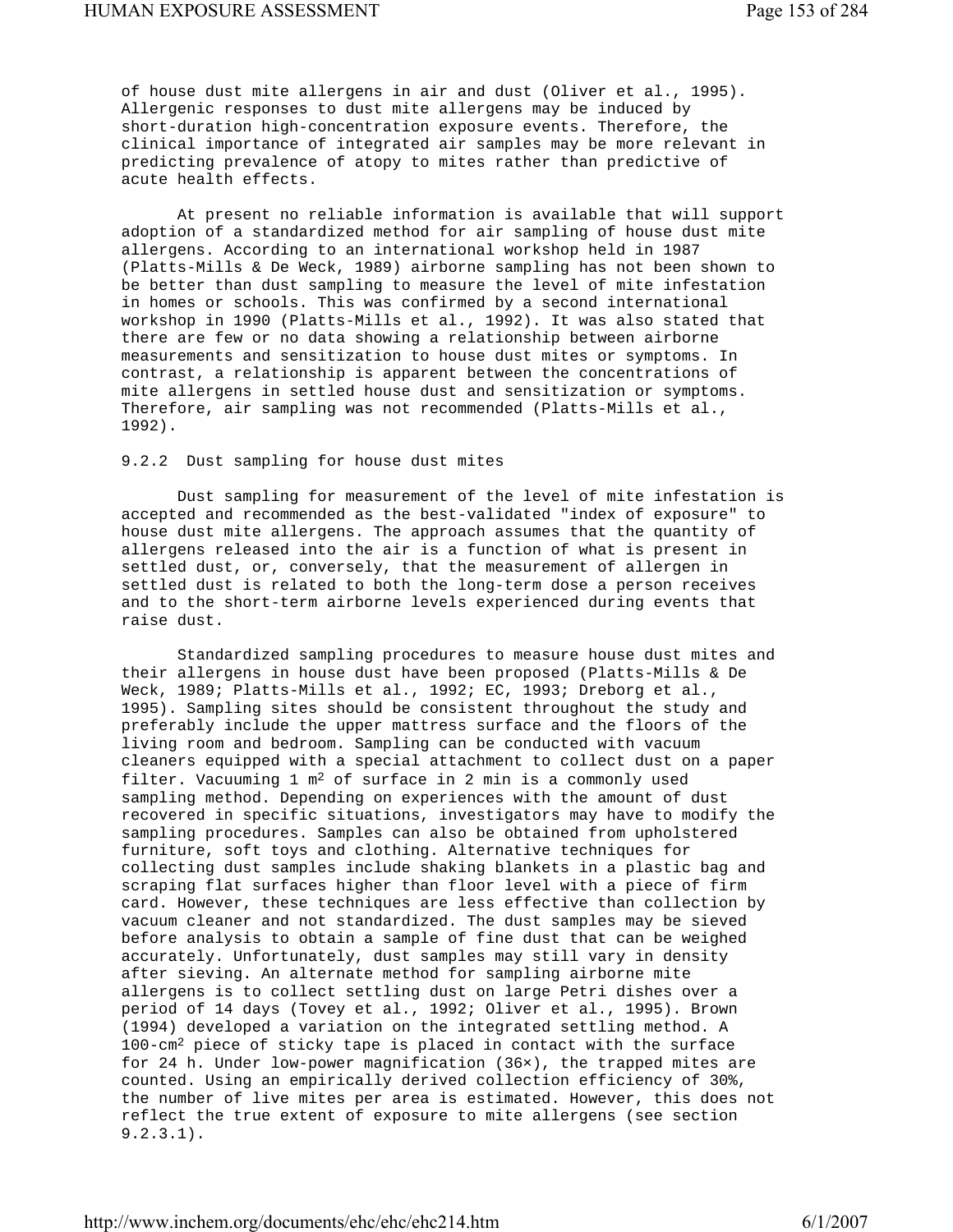9.2.3 Available methods of analysis for house dust mites

 There are three types of method for estimating the concentrations of house dust mites or their allergens in (airborne) dust samples: mite counts, immunochemical assays of mite allergen and guanine determinations. The choice of a particular method depends on the specific purpose of a study.

9.2.3.1 Mite counts

 The prevalence of mites in settled house dust can be determined by counting under a microscope after separation from the dust sample by flotation or suspension. This technique permits the identification

 of the predominant species and the recognition of live, dead, larval or adult types. The disadvantages of this method include:

- the need for training and development of skill in determining different mite species
- the failure to quantify faecal pellets and disintegrated mite bodies and therefore to reflect the true extent of exposure to mite allergen levels
- the unsuitability for large-scale (epidemiological) studies owing to the time-consuming nature of the work (Platts-Mills & De Weck, 1989; EC, 1993).

 A further limitation of this method is variation among the actual extraction techniques. Bischoff et al. (1992) estimates that less than 10% of the mites are removed from the carpet by typical vacuuming techniques, but this number varies with the type of surface, the type of vacuum used and the vacuuming technique.

9.2.3.2 Immunochemical assays of dust mite allergens

 Immunochemical assays are widely used to measure the concentrations of house dust-mite allergens. The dust mite germ is *Dermatophogoides* and allergens have been identified for three species. The conventional labelling of these allergens are denoted by the prefix "Der" followed by a letter indicating the species. These assays are possible because the major allergens produced by house dust mites, i.e., the group 1 allergens (Der p I, Der f I, Der m I) and the group 2 allergens (Der p II, Der f II, Der m II) are well characterized and purified. For immunochemical analysis, the dust sample is extracted (e.g., in a buffered saline solution), and then stored frozen until analysis.

 Total mite allergen content can be assessed by radioallergosorbent tests (RAST). This method provides a good estimate of the relative potency of different allergen extracts, but cannot be used for absolute quantification of mite allergen levels. An advantage of the method is that it measures "relevant" antigenic determinants that have elicited a response in allergic subjects, since human IgE is used. Results vary with the composition of the extract used on the solid phase and with the composition of the serum pool used for detecting bound allergen. However, RAST inhibition results are difficult to reproduce over an extended period of time.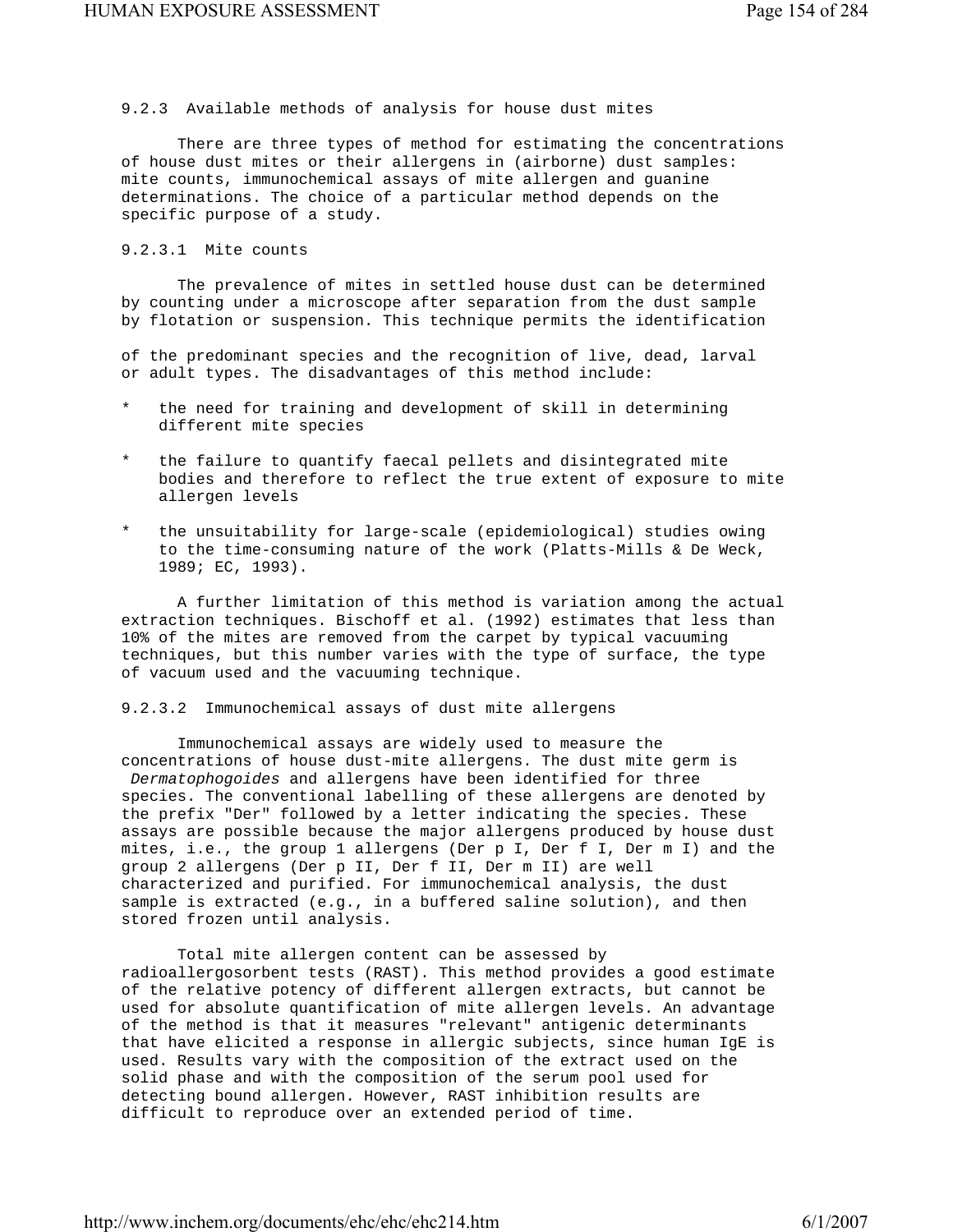Individual mite allergens can be measured with enzyme-linked immunosorbent assays (ELISA) or radioimmunoassays (RIA). Sandwich radio- or enzyme immunoassays employ either rabbit polyclonal or mouse monoclonal antibody for capture, and a second monoclonal antibody for detection (see Fig. 25). These assays are more sensitive than RAST. Those using monoclonal antibodies in particular have also the great potential advantage of long-term reproducibility. Furthermore, ELISA assays have been shown to be highly reproducible (e.g., Munir et al.,



Fig. 25. General diagram of ELISA method for detecting dust mite antigens. This assay uses "designer" antibodies that bind specifically to the allergen of interest

 1993; Van Strien et al., 1994) and can quantify antigen levels to less than 1 ng/mg dust.

 Immunochemical assays are highly specific and the results obtained with these assays can be expressed in absolute units of a defined protein by unit weight of dust or by unit area sampled. They are suitable for large-scale surveys because they can be automated. However, a sophisticated laboratory is required.

### 9.2.3.3 Guanine determination

 The third possibility is the measurement of guanine, which is a nitrogenous excretory product of arachnids, found in house dust. Since mites are predominant among arachnids in house dust, determination of guanine content in the dust is an indirect method for assessing mite allergen levels. Analysis of guanine content is based on a colour reaction between guanine and an azo compound (Le Mao et al., 1989; Hoyet et al., 1991). The amounts of guanine can be measured quantitatively on a weight/weight basis using a spectrophotometer, or semiquantitatively using a commercially available test kit (Pauli et al., 1995). The quantitative assay has been reported to demonstrate a good correlation with the assay of Group 1 allergens (Platts-Mills et al., 1992), whereas the semiquantitative test was found to be less sensitive (Lau et al., 1990).

### 9.2.4 Mite allergens

Sampling strategies may vary depending on objectives but most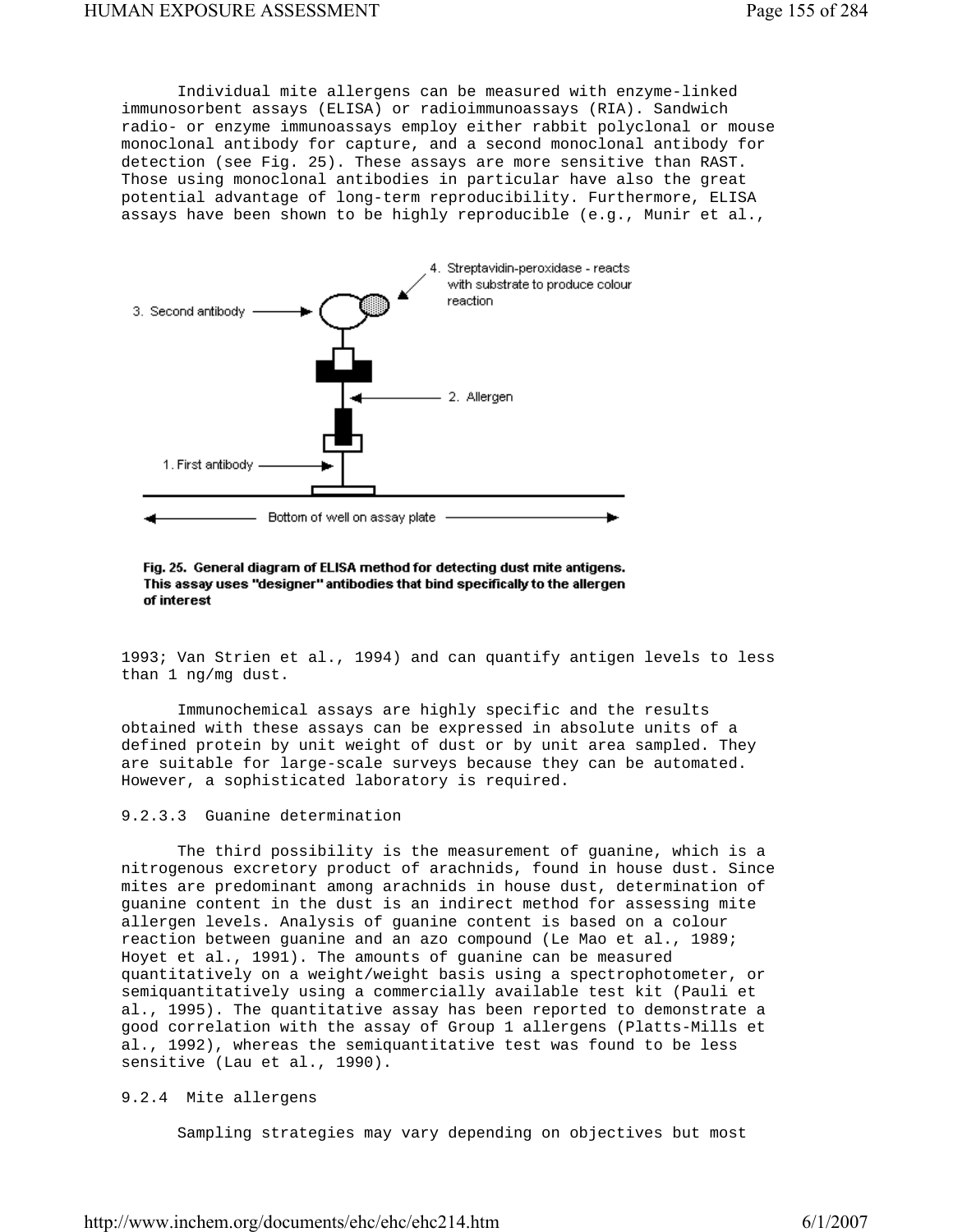studies collect vacuum samples using a protocol that, at least internally, standardizes equipment, area, duration and location. Mites are typically found in higher concentration in bedding. Typical areas

 would include mattresses, pillows, blankets and bedroom floors. Because of spatial variability, mixed floor samples can be used. Other areas of high use include living room, upholstered chairs and couches, and covered floors. Bischoff et al. (1992) describes an approach used to avoid depletion of the dust reservoir during routine and repeated sampling.

 Mite-antigen levels have been shown to vary with season, reflecting the moisture and temperature dependency controlling mite development stages. Garrett (1996) conducted a yearlong study in 80 homes in eastern Australia. Fig. 26 reveals the temporal variation in Der p I, the prominent allergen. The allergen levels in dust collected from the bedroom and living room are higher during the warmer and more humid months of the year. Garrett (1996) has shown that the allergen level for Der p I is consistently higher in dust collected directly from the bedding. The between-home variation is quite apparent, ranging over almost two orders of magnitude. Examining Fig. 27 offers an explanation for the higher levels of greater variability in the allergen levels recovered from the bedding dust. Mites survive better in mattresses with spring cones than in foam rubber. Presumably, less moisture is retained in the hydrophobic foam material. Also, wool sheets and blankets favour the growth and retention of mite antigens more than alternative bedding material. Other studies on mites in wool rugs suggest that the thermal properties of wool help mites to survive fluctuations in temperature and moisture and, perhaps, inhibit their removal.

### 9.3 Allergens from pets and cockroaches

 For estimating the exposure to allergens derived from pets (e.g., cats and dogs), and cockroaches, the same approaches are available as for house dust mites and their allergens (i.e., the sampling of air and dust). The major allergens of the cat (Fel d I), dog (Can f I), the German cockroach (Bla g I, Bla g II), and the American cockroach (Per a I), have been characterized and purified (Chapman et al., 1988; Pollart et al., 1991a; Schou et al., 1991, 1992). Research is still in progress to further unravel the structure of the allergens derived from pets and roaches (and house dust mites) using techniques for allergen cloning and sequencing.

### 9.3.1 Air sampling for allergens from pets and cockroaches

 Cockroaches are year-round inhabitants of homes. They need access to both food and water, so they are often found in kitchens and bathrooms. Unlike mites, where the antigen source is in faecal matter, cockroaches are thought to secrete their allergen on to their bodies and on to surfaces (Vailes et al., 1990). This means that body parts, egg shells, faecal particles and saliva might contain allergens (Lehrer et al., 1991).

 Similarly, a wide range of materials derived from mammals contain potentially allergenic material, including hair, dander, serum, saliva, urine and faecal matter. Direct contact as well as inhalation

 and ingestion can cause allergic reactions (Burge, 1995). Because of the popularity of cats and dogs as domestic pets, they have been the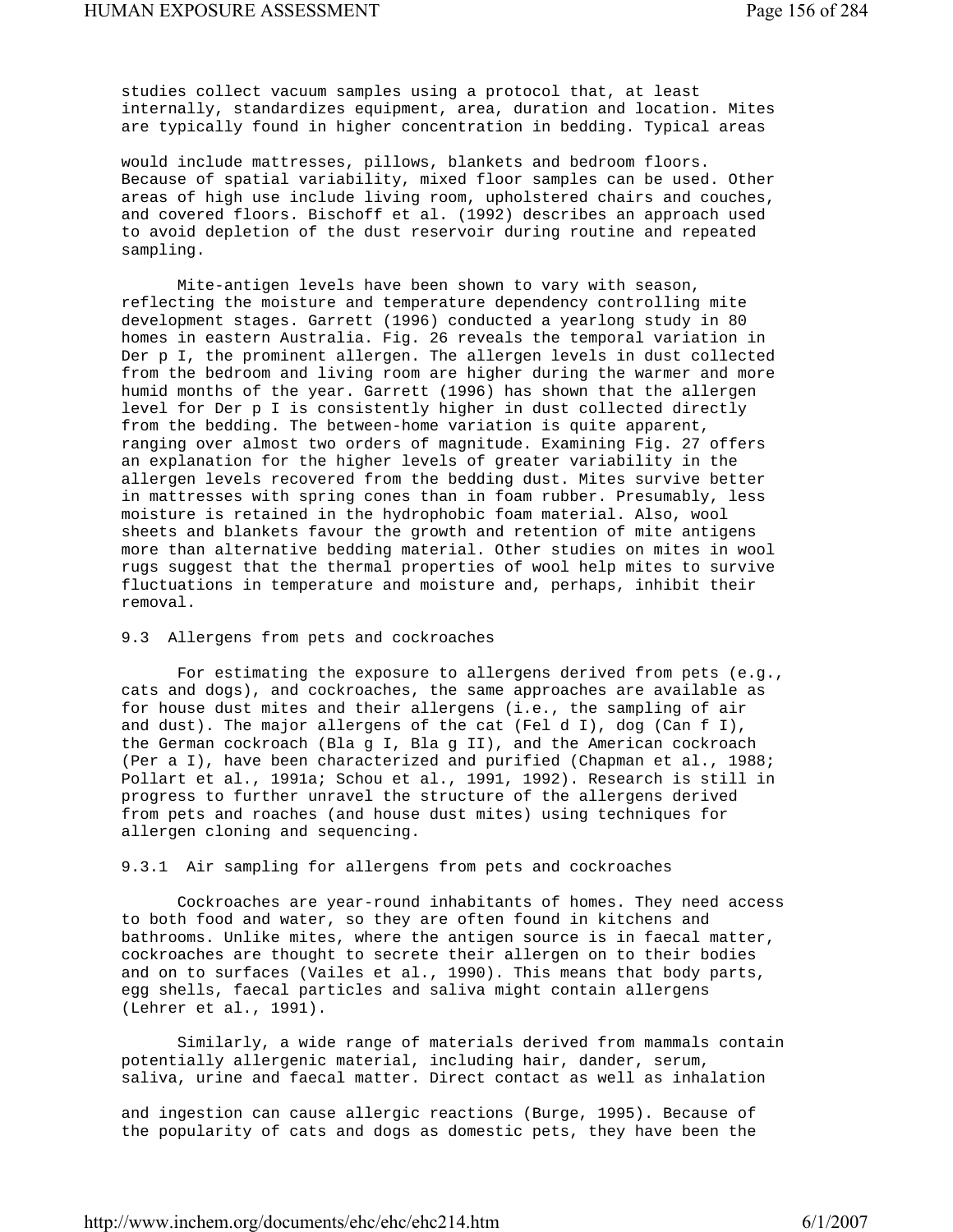subject of much of the work on mammalian allergenic reactions. Cat allergens from saliva and sebaceous gland secretions reside on particles less than 2.5 µm in size. Much of the dog allergen is believed to be associated with dander and hair, but saliva and serum are also important sources.



Fig. 26. Seasonal and between home variations in house dust mite allergen levels in bedding, bedrooms, bedroom floors and living rooms, by sampling period in eastern Australia (from Garrett, 1996)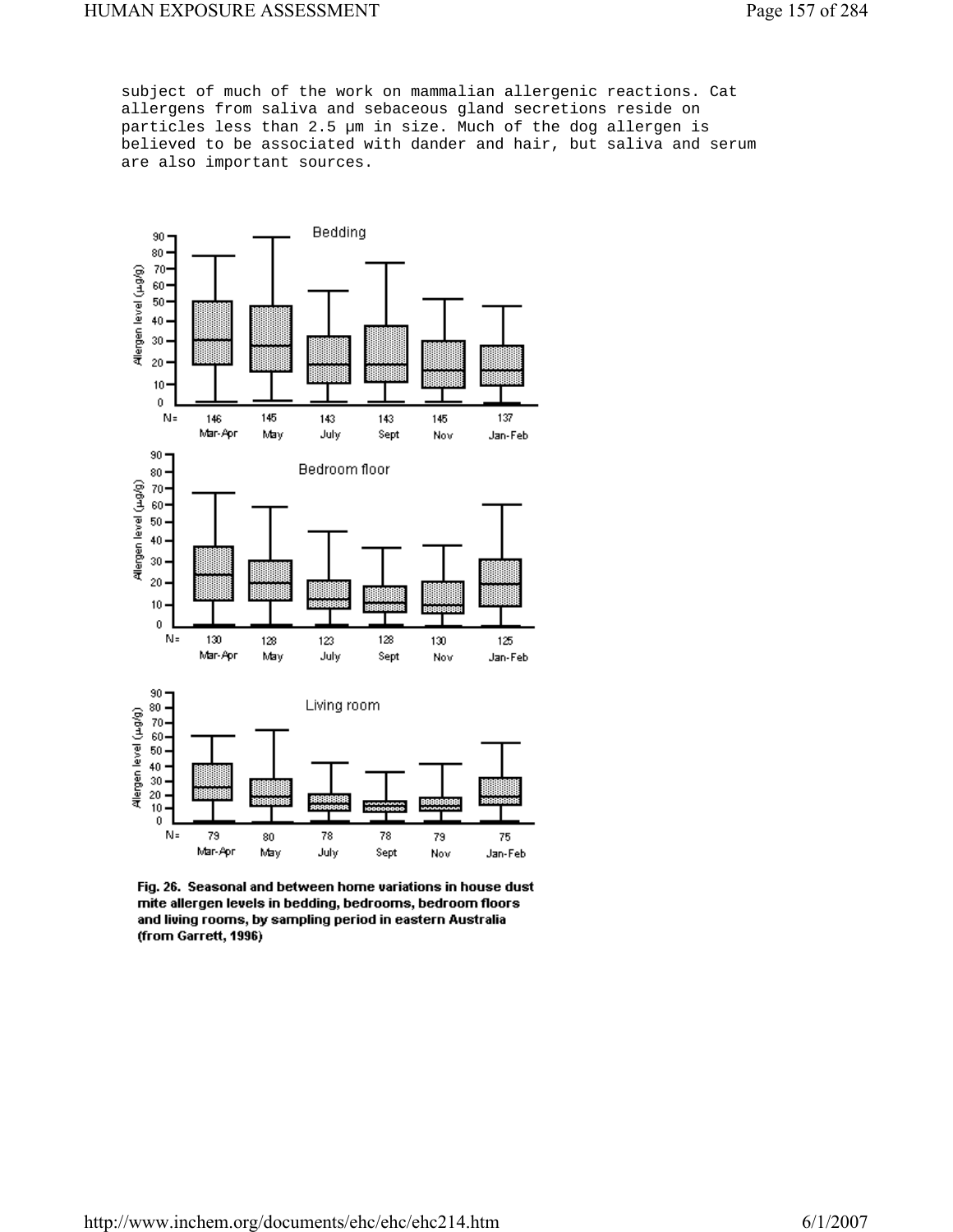



 There are only limited data on the size ranges for airborne allergen particles from dogs, rabbits, rats and other animals. In general, however, saliva sources tend to be small (<2 µm) whereas dander and urine particles are larger (10 µm).

 For the sampling of airborne allergens derived from cats, dogs and cockroaches, the same methods can be used as for the sampling of airborne mite allergens (see section 9.2.1). These allergens have been sampled using cascade impactors (Luczynska et al., 1990; De Blay et al., 1991), high-volume samplers in combination with fibreglass filters (Swanson et al., 1985; Sakaguchi et al., 1993) and liquid impingers (Luczynska et al., 1990).

 As is the case for house dust mite allergens, only limited data have been published on the validity of air sampling as a measure of exposure to allergens derived from pets and cockroaches. At present there is no reliable information to support adoption of a standard method for air sampling of these allergens. Airborne sampling has not yet been shown to be a better estimation of the exposure to these allergens than dust sampling. Therefore, further research to compare the usefulness of air and dust sampling is needed.

9.3.2 Dust sampling for allergens from pets and cockroaches

 The sampling of house dust to investigate the presence of allergens derived from pets and cockroaches can be conducted exactly as for house dust mites and their allergens (see section 9.2.2).

# 9.3.3 Available methods of analysis

 Immunochemical assays (ELISA) are available for detection of the allergens derived from cats (Chapman et al., 1988), dogs (Schou et al., 1992) and cockroaches (Pollart et al., 1991b; Schou et al., 1991) in (airborne) dust samples. The allergens of the American and German cockroach (i.e., Per a I and Bla g I) were demonstrated to be immunologically cross-reactive proteins and can be measured in the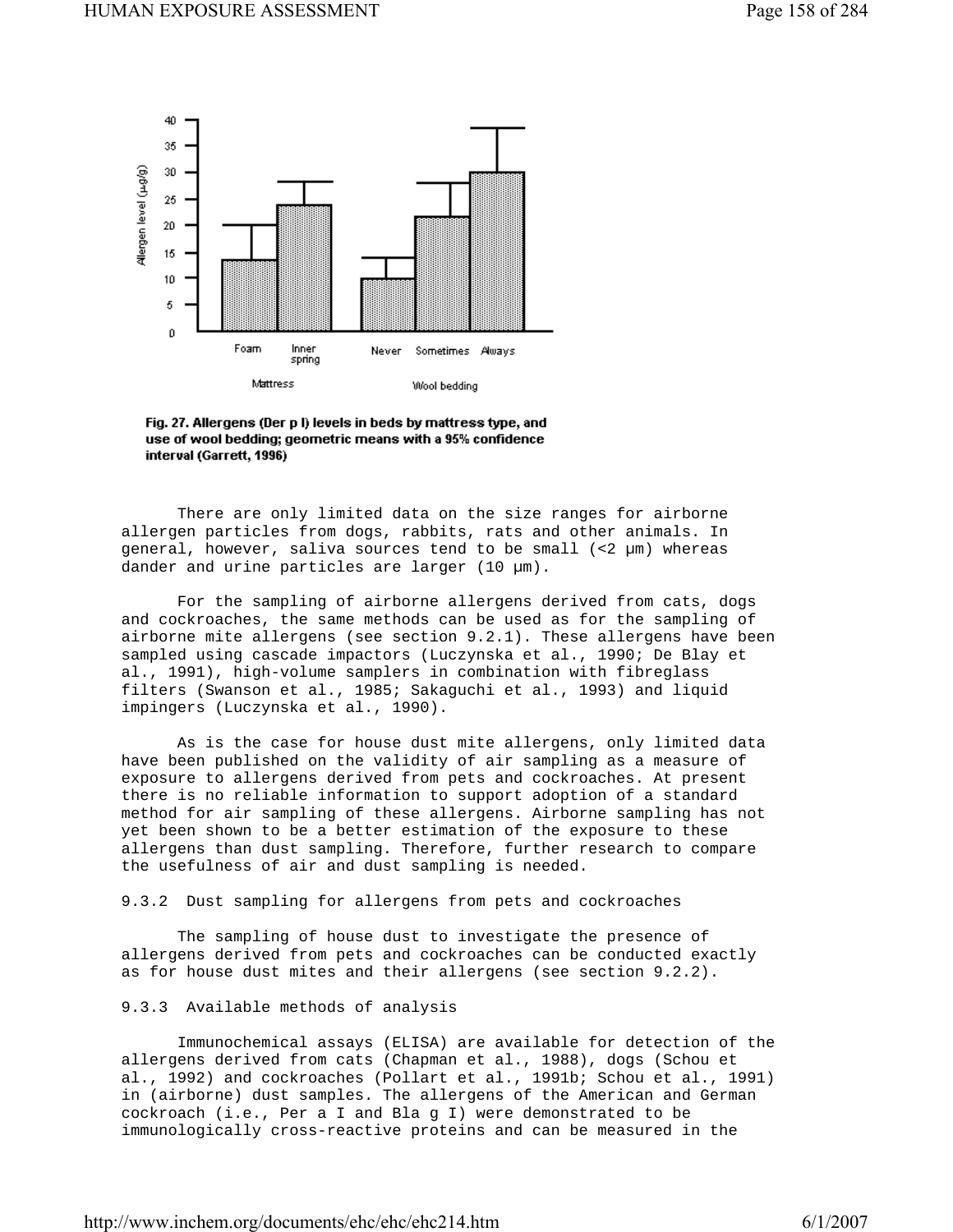same assay (Schou et al., 1991). For immunochemical analysis, the dust sample is extracted (e.g., in a buffered saline solution), and then stored frozen until analysis.

 The ELISA assays for Fel d I and Can f I were found to be highly reproducible (Chapman et al., 1988; Schou et al., 1992). For the Bla g I and Bla g II ELISA assays the intra- and interassay variability were also found to be small (Pollart et al., 1991b).

# 9.3.4 Typical allergen concentrations

 Cat and dog allergens have been reported more often than allergens from other mammals. Homes with cats have dust levels of Fel d I exceeding 10 µg/g, whereas homes without cats have typically less than 1  $\mu$ g/g. A provisional value of 8  $\mu$ g/g of dust has been proposed as indicating significant exposure. Cat antigen has been found in dust samples collected in theatres, offices, aeroplanes, schools and homes without a cat. Because of its small particle size, cat antigen can stick to clothing and be transported to other locations. Dog allergens have not been as extensively examined for non-residential sites. Dybendal et al. (1989) has reported that dog allergen was present in homes and schools where dogs were not kept.

# 9.4 Fungi

 Fungi are a large and diverse class of microorganisms. They live on organic nutrients and have no chlorophyll or internal organs. The cells that make up fungal colonies contain complex carbohydrate macromolecules. Fungi must produce spores or conidia for their reproduction. Spores are usually 2-20 µm in size and oblong in shape. In the appropriate setting, spores reproduce new organisms.

 The two different approaches to assess the exposure to fungal particles are air sampling and dust sampling. For completeness, other approaches to "dust" sampling include lifting spores from a surface with sticky tape or direct contact with culture agar. The most commonly used approach is air sampling of culturable (viable) fungal particles.

# 9.4.1 Air sampling for fungi

 Several techniques have been described for volumetric sampling of fungi in outdoor and indoor environments. Table 32 presents an overview of the techniques most commonly used for the sampling of fungal particles. Detailed information on the different sampling

 devices can be found in ACGIH (1995). Some of the techniques give total counts of all airborne particles, viable and non-viable, whereas others only give counts of viable fungal particles (e.g., propagules or colony forming units (CFU)). A few methods are discussed that provide not only total counts, but also viable counts (e.g., filter samplers). The sampling efficacy of a bioaerosol sampler is both a physical and a biological problem. For air sampling of fungal particles the following physical sampling principles may be distinguished: impaction on to a solid or semi-solid surface (e.g., a culture medium or an adhesive), centrifugal impaction, filtration and liquid impingement.

 Impaction on to a culture medium (e.g., for culturable fungi) is the most widely used technique, particularly in non-industrial indoor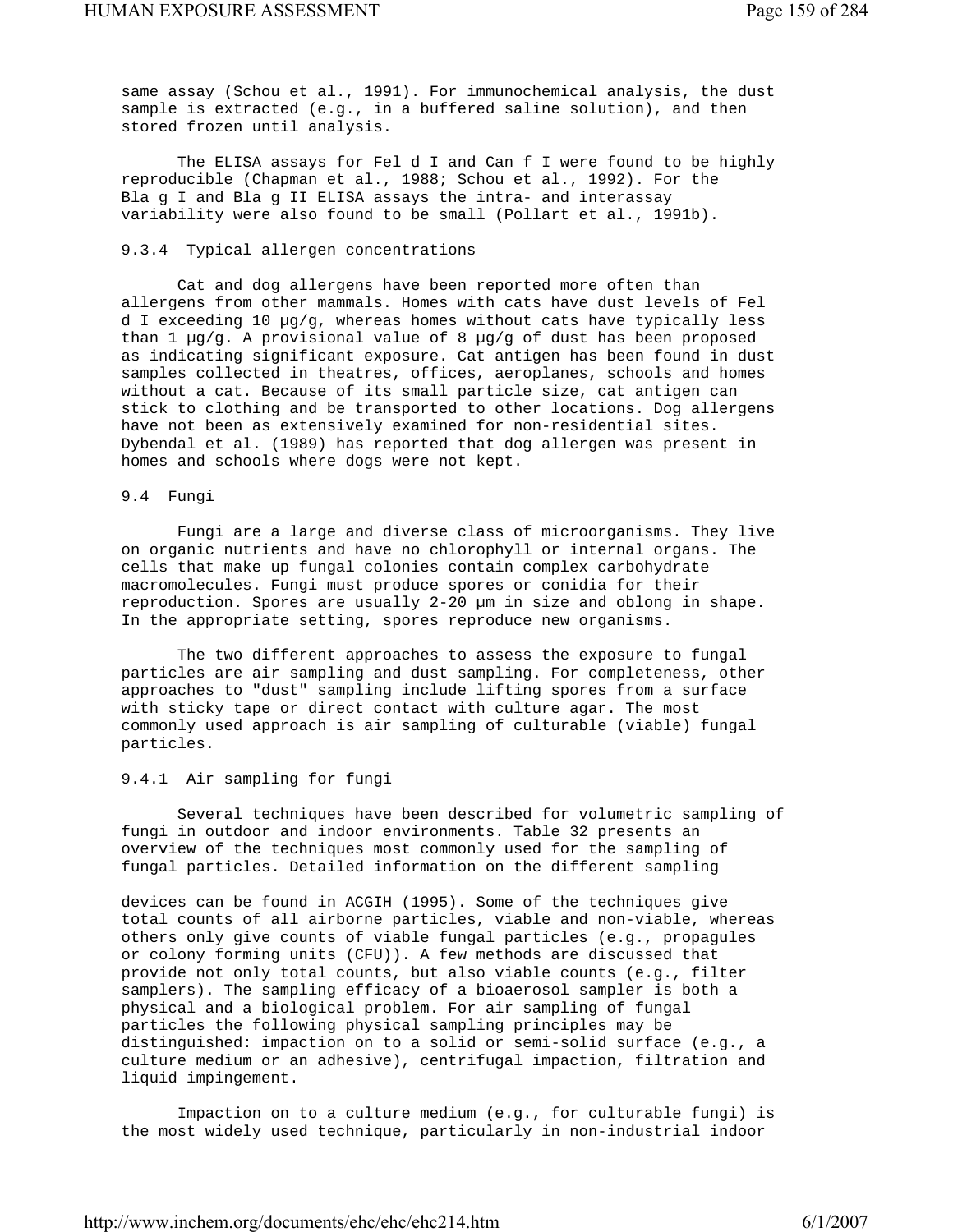environments. This process depends on the inertial properties of the particles, such as size, density and velocity, and on the physical parameters of the impactor, such as inlet-nozzle dimensions and airflow paths. Because of differences in characteristics, samplers differ in cut-off size ( $d_{50}$ ) (e.g., the particle size above which 50% or more of the particles are collected). As most impactors have very sharp cut-off characteristics, almost all particles larger than the  $d_{50}$  are collected and  $d_{50}$  is therefore assumed to be the size above which all particles larger than that size are collected (Nevalainen et al., 1992). No sampler collects all particles with equal efficiency, and it is therefore not surprising that different quantitative and qualitative results are obtained using different sampling devices for culturable fungi (Verhoeff et al., 1990). The choice of the collection (culture) medium also affects the kinds and levels of fungi recovered (Verhoeff et al., 1990). No single collection medium will enable the entire range of viable fungi in the air to be isolated. Media which are generally accepted for aerobiological studies include malt extract agar (MEA), V8 juice agar and dichloran 18% glycerol agar (DG18) (EC, 1993; ACGIH, 1995). MEA and V8 agar are broad spectrum media, whereas DG18 is intended to be a selective medium for xerophilic fungi, but many of the common fungal species in air can also be isolated (Verhoeff et al., 1990).

 Few published data are available on the validity (accuracy and precision) of the measurement of fungi in air as estimate of exposure. All commonly used cultural air samplers use short sampling periods, typically 30 seconds to several minutes (Table 32). The reproducibility of parallel duplicate samples and sequential duplicate samples is only moderate, both in terms of  $CFU/m<sup>3</sup>$  and in terms of species isolated (Verhoeff et al., 1990). More importantly, repeated sampling within weeks has demonstrated that variation in time within homes is much higher than the variation between homes (Verhoeff et al., 1992). This means that a single air sample has only a low predictive value for exposure over time. Furthermore, the use of cultures for quantifying fungal particle concentrations in air samples will give an underestimate of the actual particle concentrations, and may cause significant fungal contamination to be missed altogether. The culturable fungal particles may comprise only a few percent of the

Table 32. Overview of sampling techniques for airborne fungal particles<sup>a</sup>

| Method with examples                                                      | Sampling rate and time     | Rem        |
|---------------------------------------------------------------------------|----------------------------|------------|
| Non-viable, non-volumetric<br>- settling surface, adhesive-coated         | undefined, minutes to days | sem<br>lar |
| Non-viable, volumetric<br>- rotating tape/slide impactors<br>Burkard trap | 10 litre/min, 7 days       | cut        |
| - rotating arm impactors<br>Rotorod sampler                               | 47 litre/min, intermittent | cut        |
| - filter methods<br>cassette filters                                      | 1-4 litre/min, hours       | via        |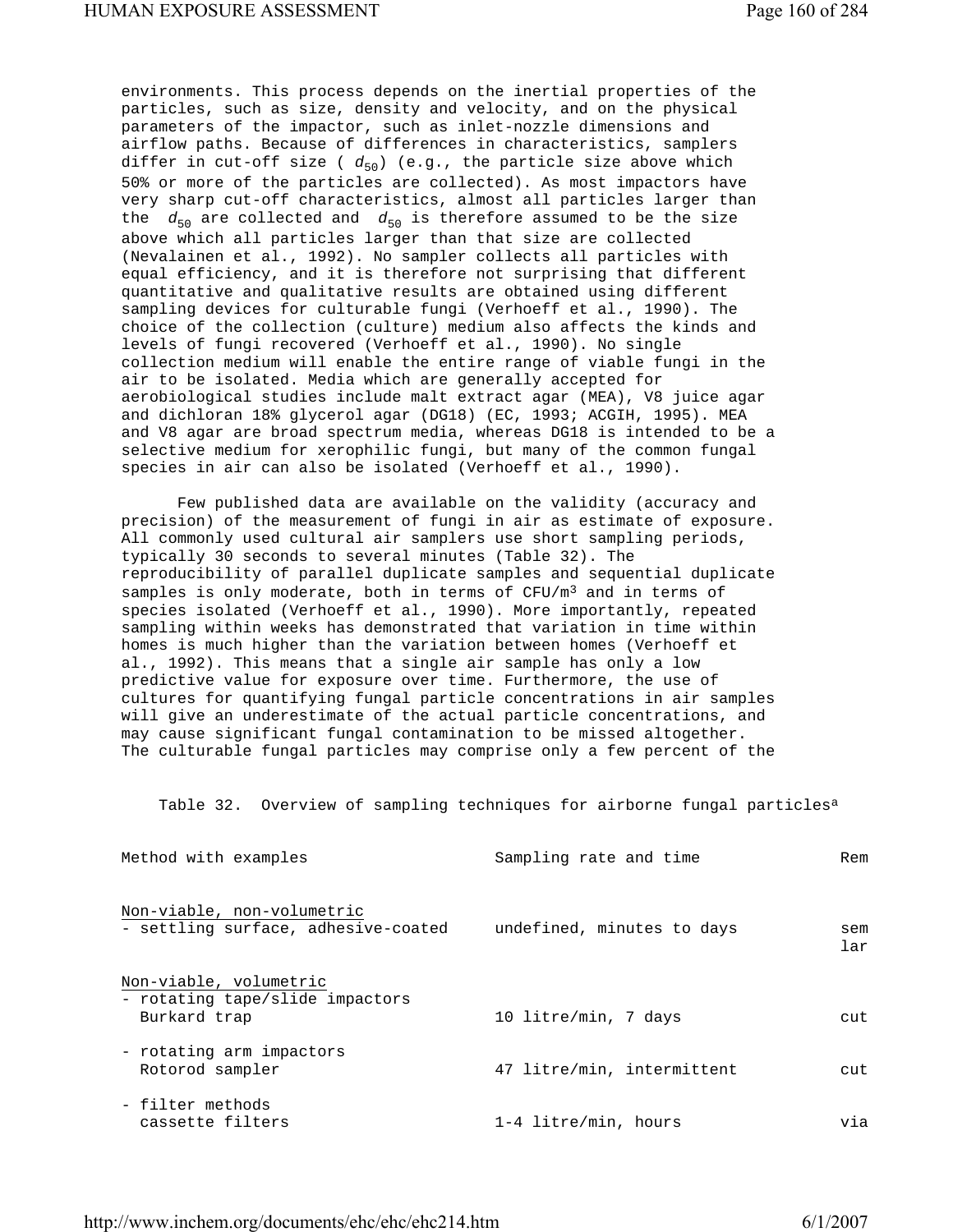| high-volume filters                                   | 150-2000 litre/min, hours      | fro        |
|-------------------------------------------------------|--------------------------------|------------|
| Viable, non-volumetric<br>- settlement plates         | undefined, hours               | sem<br>lar |
| Viable, volumetric                                    |                                |            |
| - multiple hole impactors<br>Andersen 6-stage sampler | 28.3 litre/min, 1-30 min       |            |
| Andersen 2-stage sampler                              | 28.3 litre/min, 1-30 min       | cut<br>cut |
| Andersen 1-stage (N6)                                 | 28.3 litre/min, 1-30 min       | cut        |
| Surface Air System sampler                            | 90/180 litre/min, 20 sec-6 min | cut        |
| Eight-stage personal impactor                         | 2 litre/min, 5-30 min          | cut        |
| Burkard portable sampler                              | $10/20$ litre/min, 1-9 min     | cut        |
| - centrifugal impactors                               |                                |            |
| Reuter Centrifugal sampler (RCS)                      | ca. 40 litre/min, 20 sec-8 min | cut        |
| Reuter Centrifugal Plus (RCS-Plus)                    | ca. 50 litre/min, 30 sec-8 min | cut        |
| Table 32. (continued)                                 |                                |            |
| Method with examples                                  | Sampling rate and time         | Rem        |
| - rotating slit-to-agar impactors                     | 28 litre/min, 5-60 min         | cut        |
| Mattson-Garvin air sampler                            |                                |            |
| - liquid impingers                                    |                                |            |
| single-stage all glass impingers                      | 12.5 litre/min                 | cut        |
| three-stage impingers                                 | 20 litre/min                   | cut        |

a For detailed information see ACGIH (1995).

 total number of fungal particles (Horner et al., 1994). Thus, in order to optimize the information available from air sampling, both types of particle should be sampled. However, even using the best available method, a large number of airborne spores will not grow in culture and cannot be visually identified with available methods.

 At present, there is no standardized method for the sampling of airborne fungi, although the American Conference of Governmental Industrial Hygienists (ACGIH, 1989) and the European Commission (EC, 1993) have given recommendations. An outline for selecting a bioaerosol sampler is presented by the American Conference of Governmental Industrial Hygienists (ACGIH, 1995). Selection criteria include sampling location, form of recovered particles (intact or dispersed), the need for size separation and the expected concentrations of the particles.

9.4.2 Settled dust for fungi

 Settled house dust can be sampled for viable fungi in exactly the same way as for house dust mites and their allergens (see section 9.2.2). The dust samples can be stored at room temperature but the analysis should be performed within a few days.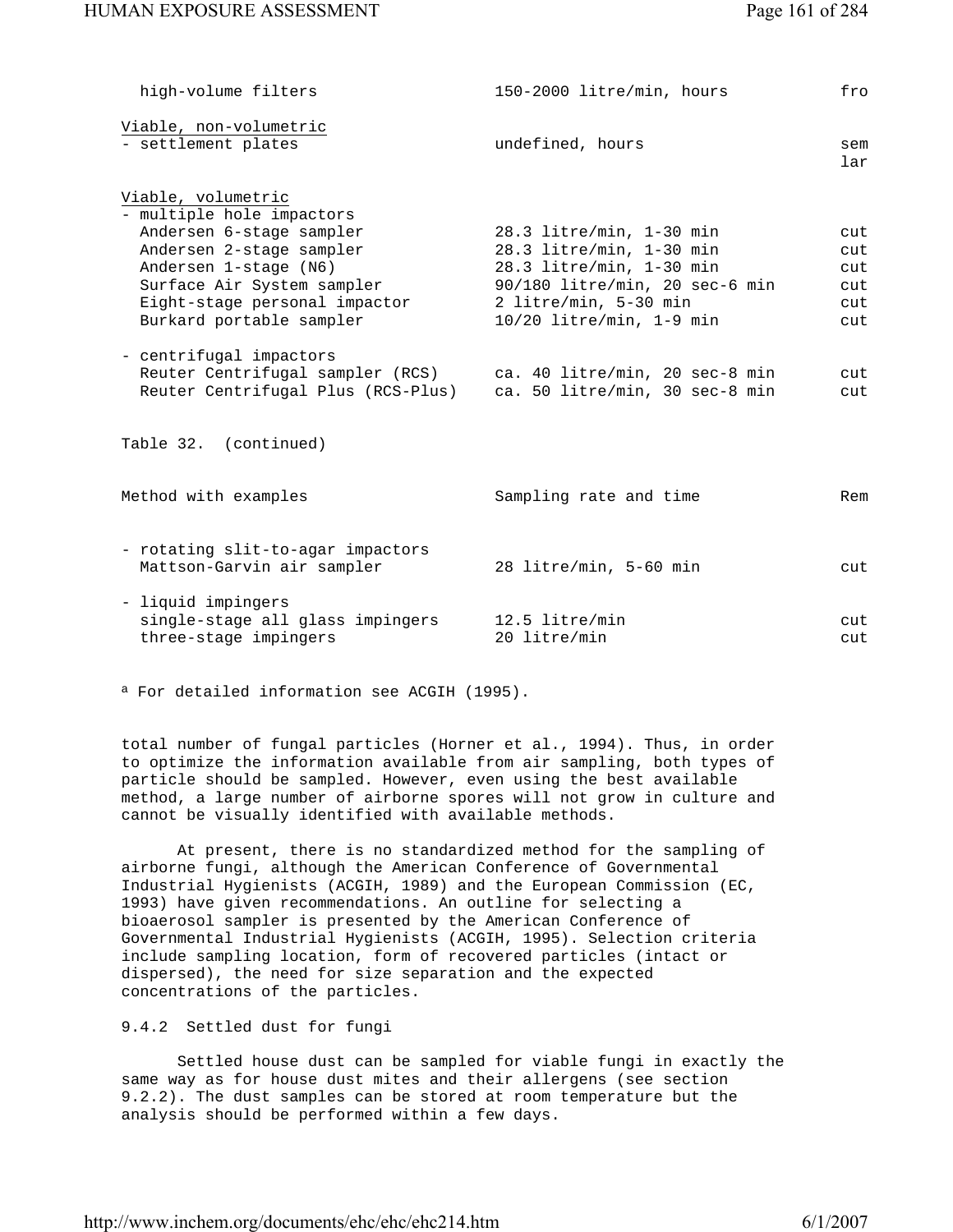Few published data are available on the validity of the measurement of culturable fungi in settled dust as estimate of exposure. The results, both quantitatively and qualitatively, depend on the method of inoculation of the dust and on the culture medium used (Verhoeff et al., 1994a). The reproducibility of duplicate analyses in terms of CFU/g dust is acceptable, but in terms of species isolated only moderate. However, as is the case for air sampling, a single dust sample is a poor estimate of exposure to fungi over time (Verhoeff et al., 1994a).

### 9.4.3 Available methods of analysis for fungi in air

 Air samples obtained with sampling devices collecting total fungal particles can be analysed by direct examination to obtain total counts of fungal particles. Samples collected on culture media have to be incubated to obtain counts of viable fungal particles. Dust can be plated either directly on to a culture medium or suspended and diluted prior to plating. Total counts of fungal particles in dust can also be obtained by partitioning into an aqueous two-phase system followed by epifluorescence microscopy (Strom et al., 1987).

 Samples are incubated for at least 4 days; up to 7 days is the typical time needed for spores to generate identifiable colonies. The temperature at which samples are incubated affects the recovery of culturable fungi. Since most environmental fungi grow well between 20°C and 30°C, the incubation temperature is generally 25°C (EC, 1993).

 Sporulating colonies are identified by colour and texture, by the naked eye or microscopically. Non-sporulating spores might be transferred to different agar and exposed to different lighting in an attempt to colonize them. Fungal genera are sometimes reported and provide important insight into sources and possible health effects. Common outdoor fungi are *Cladosporium, Alternaria, Botrytis* and *Epicoccum. Penicillium, Aspergillus* and *Stachybotrys* can be found in higher concentrations indoors. It is difficult to generalize and there is considerable variability over time so it is important to simultaneously collect outdoor samples. Fig. 28 shows the distribution of viable mould spores collected inside and outside homes in Australia (Garrett, 1996). Outdoor viable spore counts decrease in the winter and so do the indoor levels for homes without substantial sources of sporulating fungi.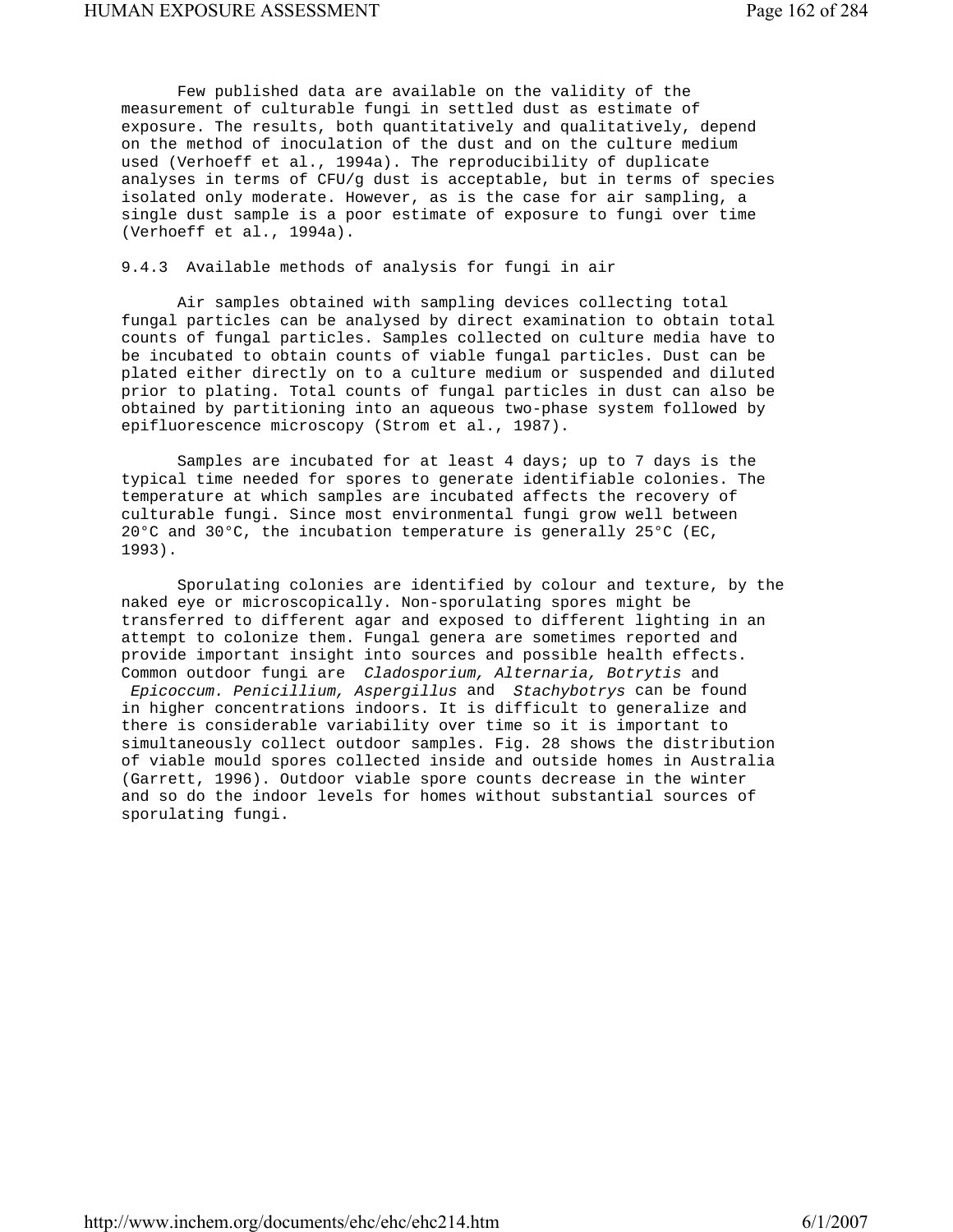

Fig. 28. Viable mould spore concentration (CFU/m<sup>3</sup>) by location and sampling period (southern hemisphere). Outliers are not shown (Garrett, 1996)

 Immunochemical assays for fungal allergens are available for only a few fungi, primarily because fungal allergens are poorly characterized and purified. Alternative indicators of exposure to fungi, to be measured in (airborne) dust, may also be considered. For example, one can assess the levels of cell wall components such as ß-1,3-glucan (Rylander et al., 1992), or ergosterol, a membrane steroid (Horner et al., 1994), or extracellular polysaccharides (EPS) (Kamphuis et al., 1991). Immunochemical assays (ELISA) are presently being developed to measure these components in (airborne) dust. However, in one study by Miller et al. (1988), ergosterol in house dust correlated with  $CFU/m^3$  in the air and Saraf et al. (1997) have shown ergosterolin in house dust correlated with fungal CFU/g in the dust samples. In addition, Abramson et al. (1996) showed an association between ergosterol and atopy in adults.

# 9.4.3.1 Total counts of viable and non-viable fungal particles

 Total counts of fungal particles can be obtained by counting with a light microscope. If more detail is required, the samples can also be viewed with a scanning electron microscope (SEM) or a direct epifluorescence microscope. These techniques cannot be recommended as giving a good assessment of the composition of air spora because only fungi with distinctive spores can be identified. It is often difficult to identify the fungal spores to species or even genus. As indicated above, filter methods may be used not only to give total counts (e.g., by direct epifluorescence microscopy), but also to obtain counts of viable fungal particles by plating washings from the filter. Furthermore, filter samples may be analysed for mycotoxins, EPS and glucans or tested for toxicity. The same applies for samples of settled dust.

# 9.4.4 General considerations for fungi

 Since fungi vary so widely it is difficult to generalize about the presence of fungi in outdoor and indoor air. In temperate climates, outdoor spore counts are highest during and just following the growing season. Tropical climates show less variation by season. Garrett's (1996) doctoral thesis provides a useful comparison of viable mould spores from studies conducted in different climates.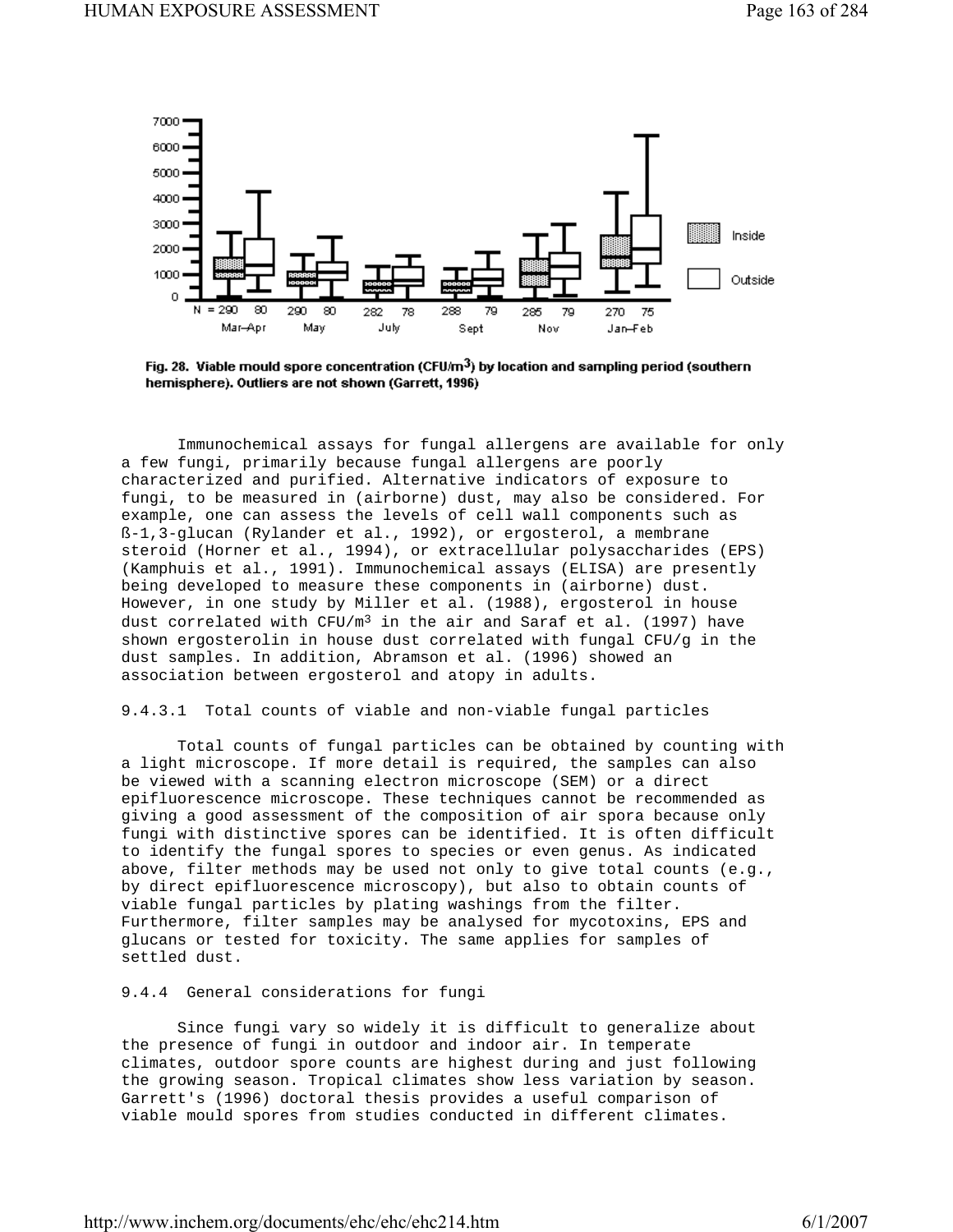Spore counts can vary greatly indoors for several reasons including the presence of colonizing fungi. Fig. 29 illustrates this point. The figure shows the mean values of CFU per culture plate for four fungal taxa and all others collected during the summer in nine Portage, Wisconsin (USA) homes. Living room and bedroom samples reflect the taxa found outdoors. The basement samples show *Penicillium* and *Aspergillus* fungi which grow favourably in damp areas (Burge, 1990).



Fig. 29. Taxon prevalence in air of living rooms (LR), bedrooms (BR), basements (BS), and outside (OUT) of nine homes in Portage, Wisconsin (USA), summer 1987 (from **Burge, 1990)** 

 In addition physical activity, such as vacuuming, starting an air-conditioning fan, children playing on a carpet or changing a filter, might raise spore concentrations by a factor of 10 or more. Even without mechanical disruption, periodic shedding or ejection of spores from growing fungi might similarly elevate concentrations.

### 9.5 Bacteria (including actinomycetes)

 Bacteria are prokaryotic cells. Certain bacteria are infectious and can be transmitted by air and contact, including ingestion. Common contagious airborne diseases include tuberculosis and some forms of pneumonia. Other diseases, such as legionellosis from water, respiratory infections from *Pseudomonas* in humidifiers and several others from handling animals are not transmitted from person to person.

 Sampling and identifying specific bacteria is very important in many settings, especially in hospitals with immune-compromised and immune-suppressed patients. There are numerous other situations where infectious diseases have been transmitted by airborne bacteria. These include tuberculosis transmission in aircraft, and *Legionella*  transmission in hospitals, in hotels, in supermarkets and on cruise ships or even in buildings in locations affected by cooling tower mist. The two approaches available to measure the presence of bacteria as indicators of exposure are sampling of air and sampling of soil, dust or water.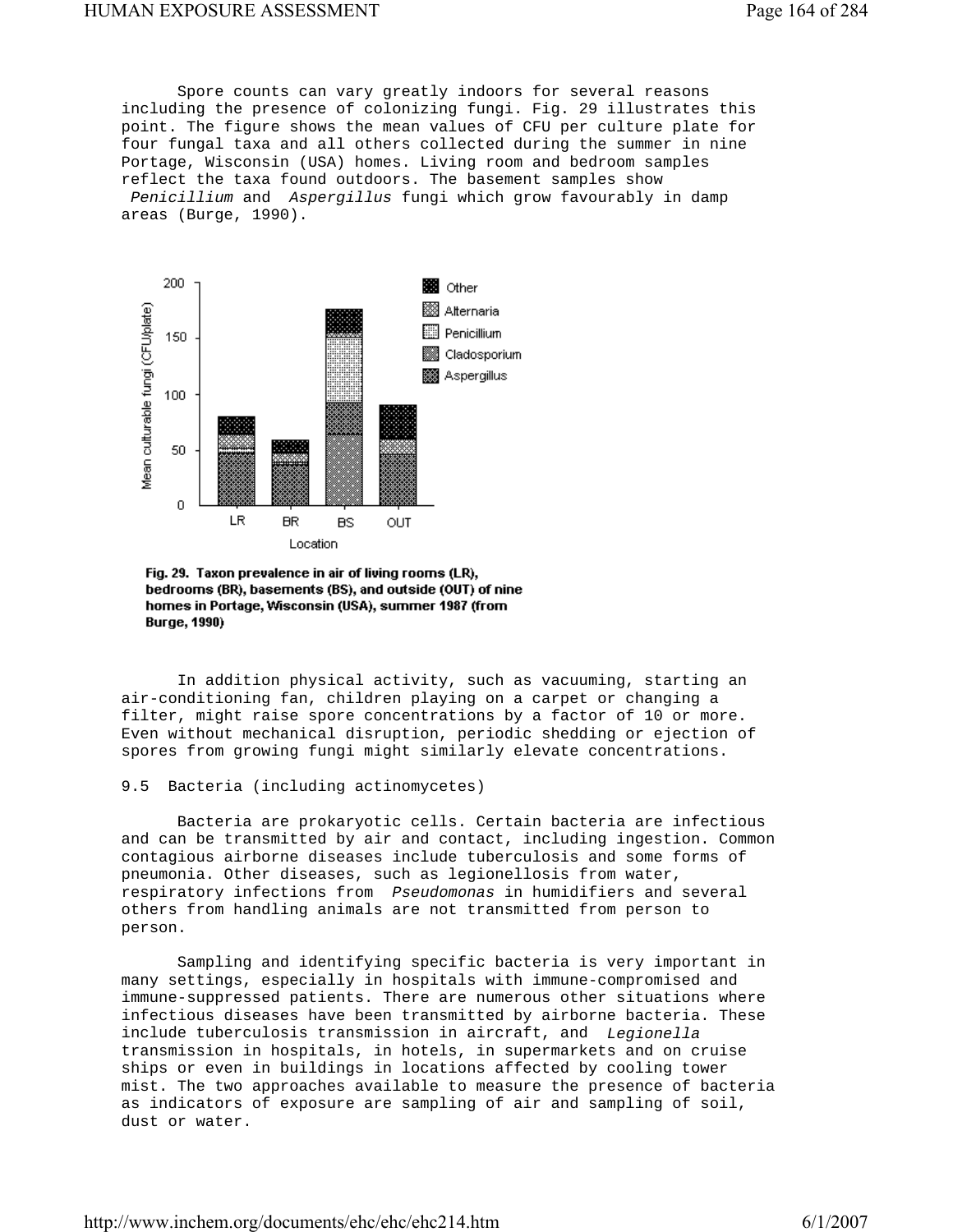# 9.5.1 Air sampling for bacteria

 Most of the air sampling devices listed in Table 32 can also be used for bacteria. The most widely used devices for bacteria include multiple-hole impactors, centrifugal impactors and slit-to-agar impactors, provided with collection media suitable for viable bacteria. For sampling airborne viable bacteria, the same limitations apply as for viable fungal particles. Thus, the results, both quantitatively and qualitatively, will depend on the sampling device and collection medium used. A single air sample has only a low predictive value for exposure over time (EC, 1993). Media that collect viable bacteria include tryptone soya agar, tryptone yeast glucose agar, soybean casein digest agar, and nutrient agar (EC, 1993; ACGIH, 1995). To prevent fungal growth, a suitable antimycotic may be used (e.g., cycloheximide). For specific groups of bacteria, selective media could be employed, such as half-strength nutrient agar for thermophilic actinomycetes.

## 9.5.2 Dust sampling for bacteria

 The sampling of settled house dust for bacteria can be conducted in exactly the same way as for house dust mites and their allergens (see section 9.2.2).

## 9.5.3 Available methods of analysis for bacteria

 Air samples obtained with sampling devices collecting total bacteria can be analysed by direct examination. Samples collected on culture media have to be inoculated to obtain counts of viable bacteria. Dust can be plated either directly on to a culture medium or suspended and diluted prior to plating. Dust can also be analysed for total bacteria counts. Furthermore, an assay is available to measure endotoxin content of (airborne) dust. Gram-negative bacteria contain endotoxins as integral components of their outer membrane. Endotoxins are potent biological agents.

#### 9.5.3.1 Total count of viable and non-viable bacteria

 Total counts of bacteria, with some information on shape, can be obtained from some samples, for example, water and air, using epifluorescence microscopy (most commonly, with acridine orange). This method becomes less reliable as the amount of debris in the sample, both organic and inorganic, increases. More detail on bacterial shape is obtained using a scanning electron microscope but quantitative results are less reliable. Filter samples can also be used to obtain counts of viable bacteria, with subsequent taxonomic differentiation if desirable (using Gram staining and other biochemical tests). Filter samples can be analysed for endotoxin as well (see below).

# 9.5.3.2 Viable bacteria

 Environmental samples are usually incubated for 2-7 days at 25°C or 37°C. For bacteria, as with fungi, the incubation temperature affects the recovery. Most environmental bacteria grow well between 20°C and 30°C, and more species were recovered with incubation at 20°C than at 37°C (Hyvarinen et al., 1991). Therefore, it is recommended that plates be incubated at room temperature (20-25°C) and examined daily for several days (EC, 1993). For isolation of human pathogenic organisms, plates can be incubated at 37°C, and for thermophilic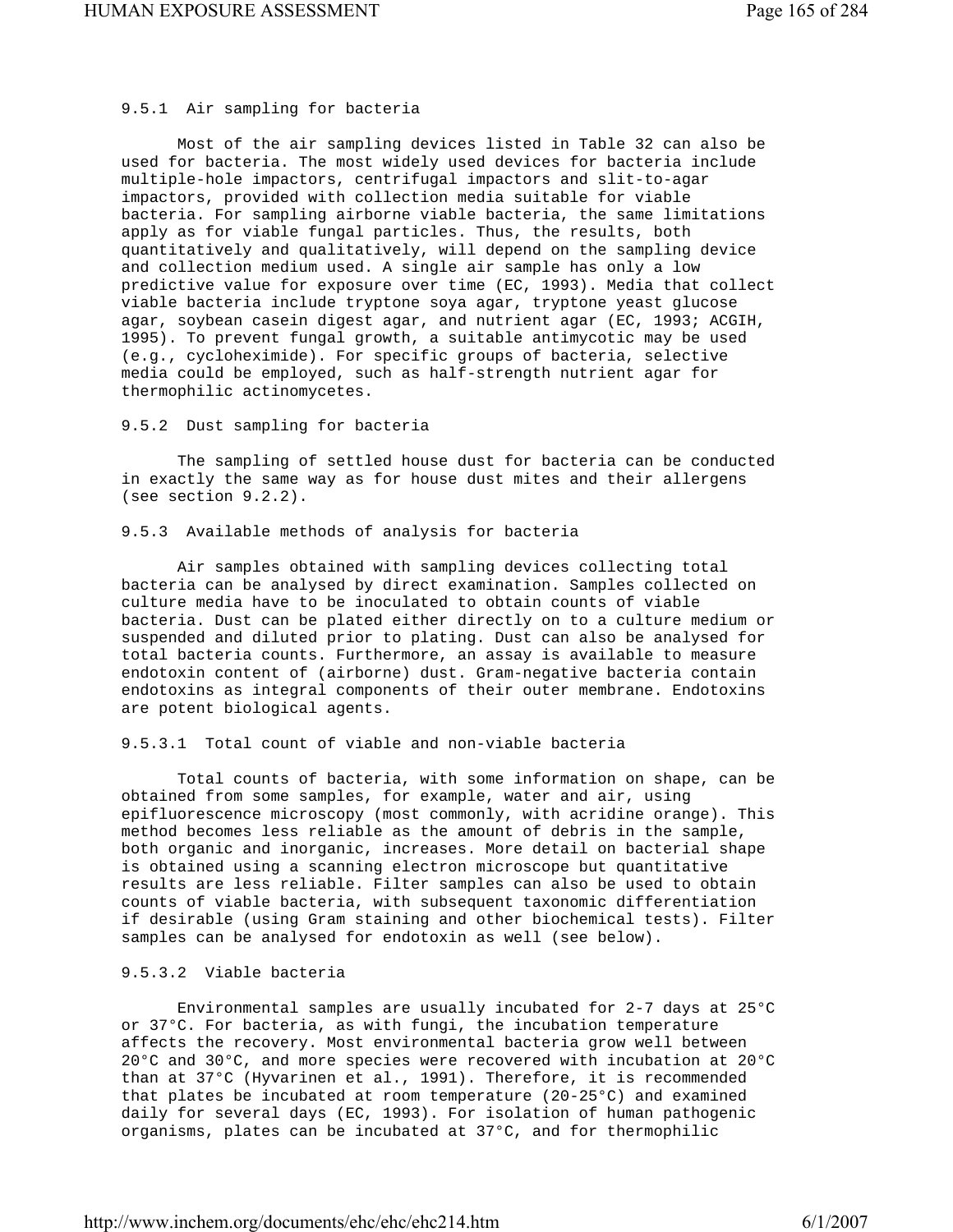actinomycetes at 55°C. After incubation the number of colonies is counted and expressed as CFU/m3.

# 9.5.3.3 Endotoxins

 Endotoxins are a group of lipopolysaccharide (LPS) molecules making up the outer membrane of Gram-negative bacteria. Specific LPS macromolecules that exist in the cells or as fragments of cell structures are known to cause fever, malaise, respiratory distress and a variety of biochemical changes in humans. Endotoxins are ubiquitous in nature but occur in high concentrations in particular industrial and agricultural settings. Cotton mills and industrial processes using recirculating water, waste-water collectors, humidifiers and swine barns are some locations where endotoxin contamination has been associated with respiratory disease (Milton, 1995).

 Airborne and settled dust samples can be examined for the presence of endotoxins. The *Limulus* amoebocyte lysate (LAL) assay is commonly used to quantify environmental endotoxin (Walters et al., 1994; Douwes et al., 1995). The assessment of endotoxin exposure depends strongly on sampling, extraction and storage procedures (Douwes et al., 1995) and further validation studies are needed to adopt standard methods for sampling and analysis. Variation in the LAL reagent from lot to lot and between manufacturers may be a major cause of variation in results within and between laboratories (Saraf et al., 1997).

 In airborne endotoxin, filter material and type of aerosol (e.g., cotton dust, machine oil or saline mist) will affect the binding of endotoxin to the filter. Walters et al. (1994) showed that polycarbonate capillary pore membrane filters were optimal. Any conventional air sampler can be used with filter cassettes. Glass impingers have been used as alternatives to filters. Fluids and bulk samples can be collected directly if care is taken to ensure the use of endotoxin-free glass or plastic ware with low binding affinity. Samples should be analysed promptly and preferably not frozen. Endotoxin (LPS) is removed by solubilizing in a buffer solution (after Milton, 1992). Sonication might be necessary to dislodge particles. Concentrations, as measured by the *Limulus* assay, are expressed as standard endotoxin units (EUs) which are defined as the potency of 0.10 ng of a reference standard endotoxin (EC6, US Pharmacopoeia).

# 9.6 Pollen

 Most people associate pollen with the common experience of hay fever and seasonal allergic rhinitis. Although only 10% of flowering plants shed wind-borne pollen, there are locations and times when the ambient concentrations exceed 1000 pollen grains/m3. Pollen grains generally are spheroidal or somewhat elongated and have a very durable outer wall. Most airborne pollen is between 10 and 70 µm in diameter. Larger pollen grains (>200 µm) are more likely to be transported by insects. Weather conditions such as higher temperature and lower relative humidity and wind promote pollen emissions (Ogden et al., 1969; Hart et al., 1994; Burge, 1995). Plant lifecycle stage, daylight and moisture affect the time and rate of shedding. Flowering of most plants, trees and grasses is seasonal and therefore cyclic.

 Although hay fever in association with plant pollen has been known for 175 years, the association of natural pollen with airway reactions and asthma has not been adequately studied. Most pollen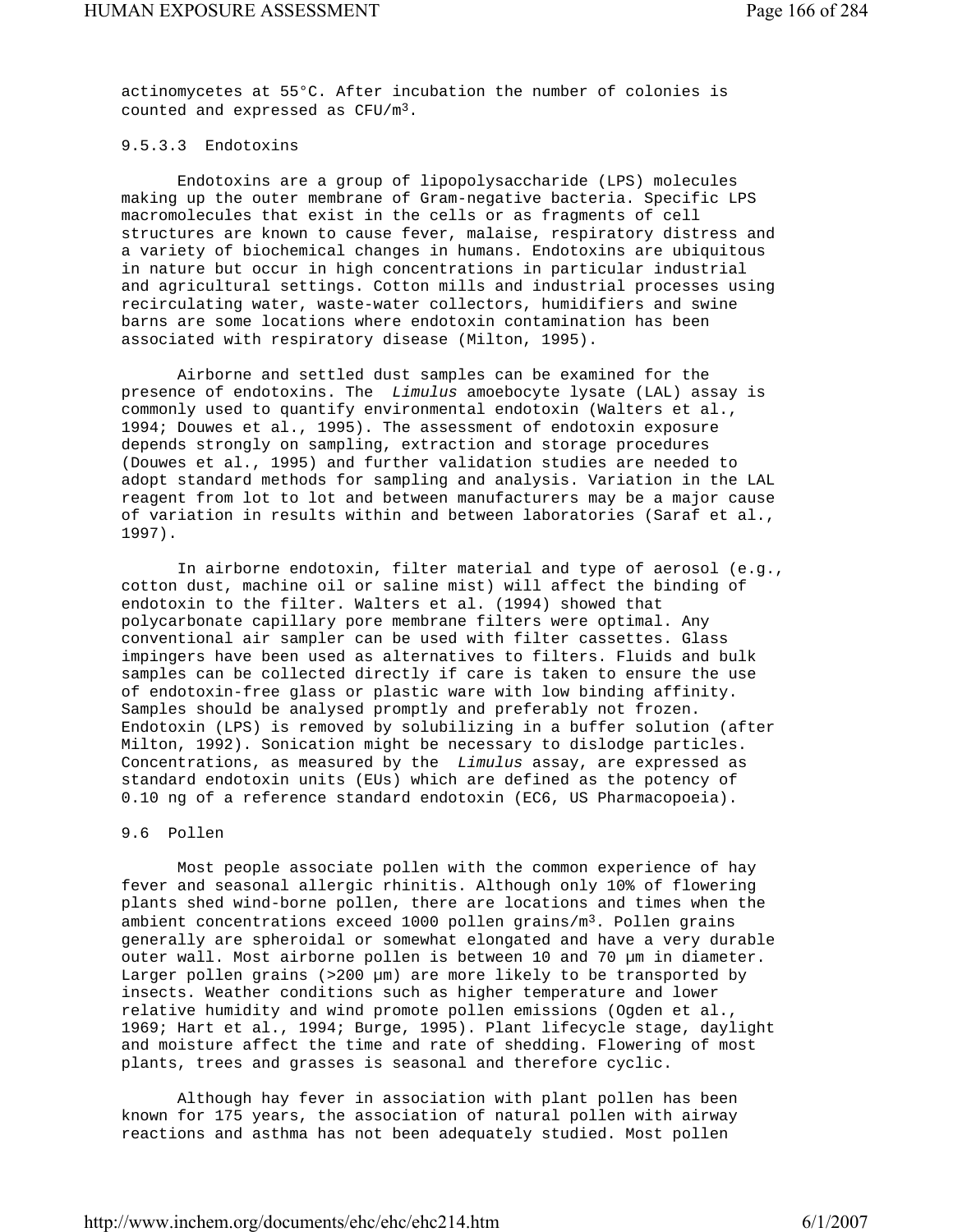measurements have been conducted by independent observers using a variety of samplers.

# 9.6.1 Air sampling for pollen

 Several techniques exist for volumetric sampling of pollen grains in indoor or outdoor air. Table 33 provides an overview of the devices most commonly used for the sampling of pollen. Detailed information on

 the different sampling devices has been published by the American Conference of Governmental Industrial Hygienists (ACGIH, 1995). In all cases, the pollen impacts a semi-solid surface (tape strip or glass slide mounted with an adhesive). The main difference between the devices is that the moving tape/slide impactors provide the possibility of obtaining time-discriminated data, as opposed to the stationary and rotating rod impactors. The sampling devices listed in Table 33 may also be used to sample large fungal spores. Published data on the validity of air sampling to estimate the exposure to pollen are lacking.

9.6.2 Dust sampling for pollen

 The sampling of settled dust to investigate the presence of pollen grains or allergens derived from pollen can be conducted exactly as for house dust mites and their allergens (see section 9.2.2) Dybendal et al. (1989) and Yli-Panula & Rantio-Lehtimäki (1995) describe dust sampling techniques for pollens.

9.6.3 Available methods of analysis for pollen in air

 Analysing air samples for pollen is commonly done by light microscopy, but scanning electron microscopy is also used. Immunochemical assays are not routinely used to assess the presence of pollen allergens in air or dust samples. It should be recognized that optically counted pollen grains may not relate to the pollen antigenic activity because empty grains do not contain allergenic protein material.

 For light microscopic counting and identification of pollen, staining of the sample is recommended. Staining can be done with basic fuchsin and phenosafranin, which stain the exine of the pollen (i.e., the outermost portion of a pollen grain) red and dark pink respectively. The choice of the dye depends on the type of sample to be analysed. Pollen identification rests on the microscopic appearance, using published keys for identification. (Faegri & Iversen, 1989; Nilsson & Praglowski, 1992).

 Immunochemical assays have been used to analyse samples of settled house dust for the content of grass-pollen allergens (ryegrass, Lol p I) by direct RAST (Platts-Mills et al., 1987). Birch (Bet v I) and alder (Aln i I) pollen allergens have been analysed by means of RAST-inhibition (Dybendal et al., 1989). Jensen et al. (1989) have analysed outdoor air samples taken with a high volume sampler for timothy and birch pollen allergens by means of a RAST-inhibition assay. They found a strong correlation between the amounts of allergens and pollen counts obtained with a Burkard trap. As indicated above, immunochemical assays are not routinely used to measure pollen allergens.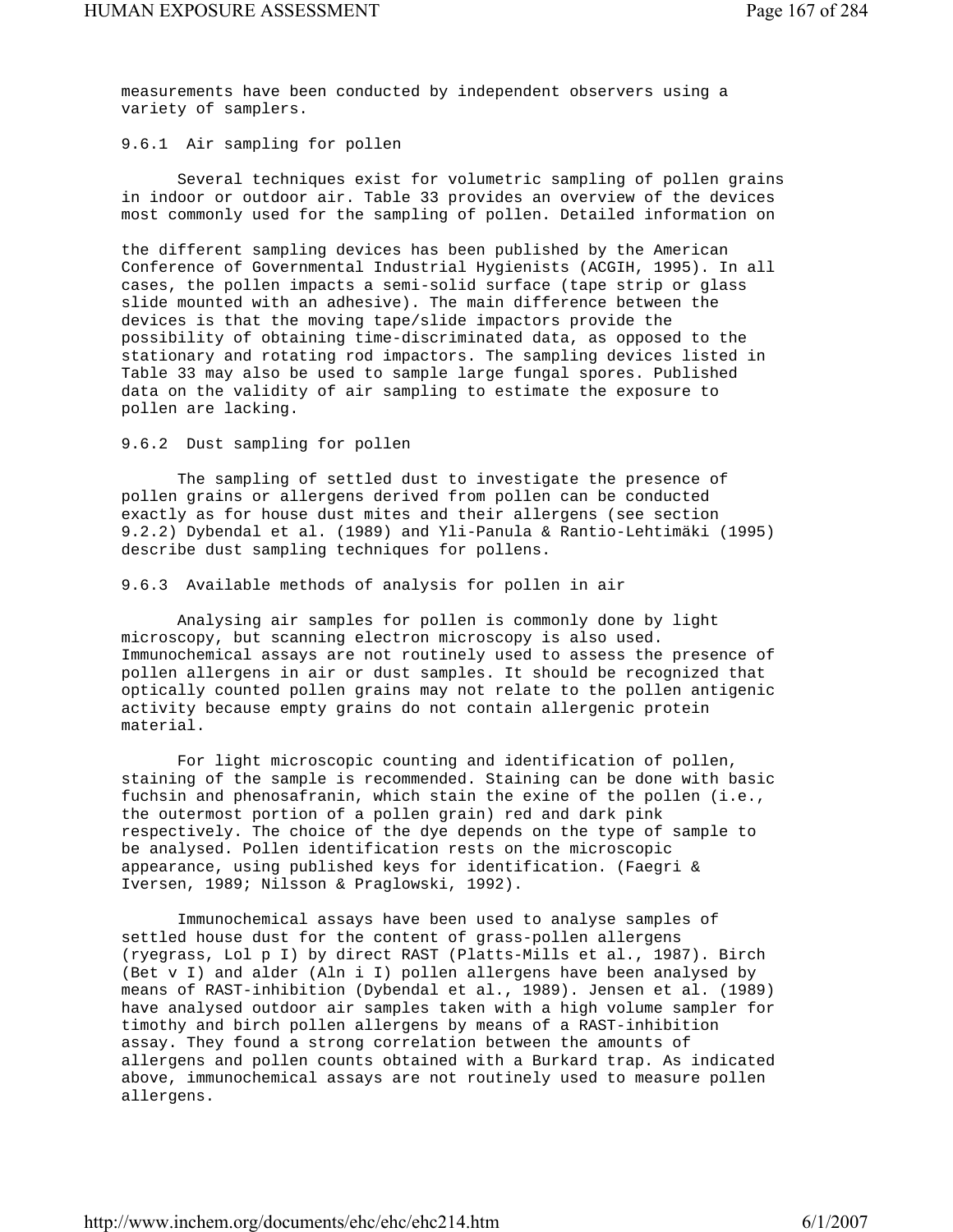Table 33. Overview of sampling techniques for airborne pollen grains<sup>a</sup>

| Method                                                                         | Examples                                                                                 | Sampling rate and ti                                                                         |
|--------------------------------------------------------------------------------|------------------------------------------------------------------------------------------|----------------------------------------------------------------------------------------------|
| Rotating tape/slide impactors                                                  | Burkard trap                                                                             | 10 litre/min, 7 days                                                                         |
| Moving slide impactors<br>Stationary slide impactors<br>Rotating arm impactors | Lanzoni sampler<br>Allergenco air sampler<br>Burkard portable sampler<br>Rotorod sampler | 10 litre/min, 7 days<br>15 litre/min, interm<br>10 litre/min, 1-9 mi<br>47 litre/min, interm |

a for detailed information see ACGIH (1995).

9.6.4 General considerations for pollen sampling

 The source of indoor pollens can be considered as entirely outdoors. Bringing flowers indoors might be a transient source, but only about 10% of flowering plants and trees spread their pollen through the air. Ventilation, footwear and clothing bring outdoor pollens indoors. Yli-Panula & Rantio-Lehtimäki (1995) demonstrated that antigenic activity indoors was lower, and peaked 3 weeks later than outdoors. They inferred that transport by occupants and pets is a more important vector for indoor pollen levels in the Finnish homes they sampled. O'Rourke & Lebowitz (1984) sampled pollen in dust from homes in the dry southwest of the USA (Tucson, Arizona). Higher loadings were found in the dust samples closer to entrances. Both of these studies, as well as others, indicate that indoor pollen allergens may be a major cause of asthma, especially since significant antigenicity can persist more than 2 months after pollen searches at peak outdoors. Once indoors, if not physically removed, pollen grains are protected from "weathering" which will denature the antigenic proteins.

#### 9.7 Summary

 Bioaerosols includes a variety of microorganisms or their components that can become airborne and inhaled. These include viruses, bacteria, pollens, fungi, protozoa and algae as viable organisms that can cause illness. Fragments or metabolic components of bacteria and fungi along with protein structures contained in these organisms as well as in the excreta and parts of insects, animals and arachnids can cause allergenic reactions. This chapter focused on the most ubiquitous bioaerosols commonly found indoors and contributing to allergenic reactions: mites, fungi, bacteria and pollen. Methods and strategies for sampling and analysing these agents in air and settled dust are presented. Examples of how some of these parameters vary indoors and outdoors across time and location are offered.

 Exposure assessment for microbiologicals is as advanced, at this time, as it is for many air contaminants. Personal samplers have not been developed. In fact, many of the techniques for sampling aerobiological agents have been adapted from instruments designed for other purposes. The field is maturing as professional organizations attempt to improve and standardize measurement methods, culturing and analysis protocols and data reporting. These aspects are of critical importance in comparing results reported by different investigators.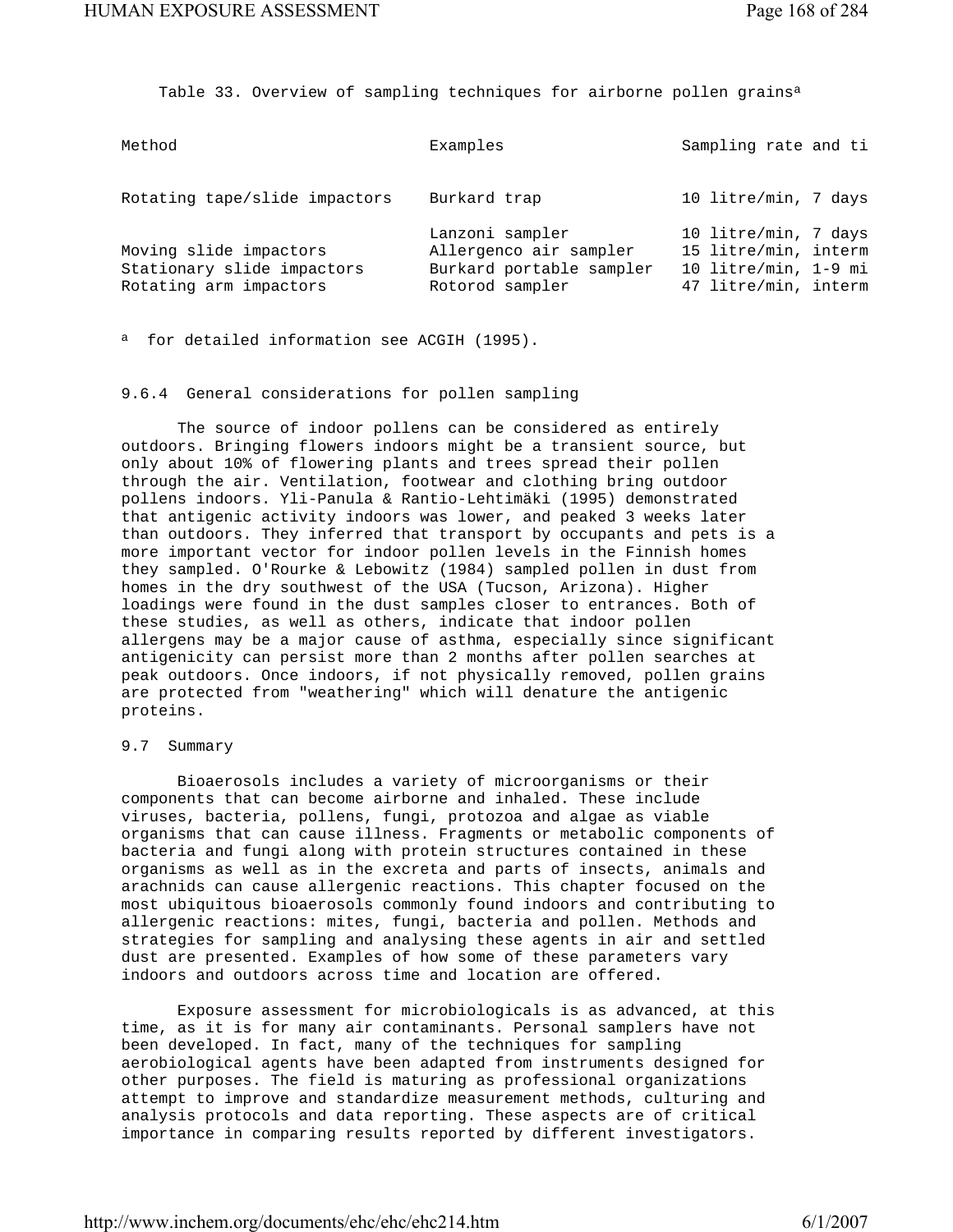By their very nature, bioaerosols have compositions and concentrations that are highly variable. The conditions favourable for growth, reproduction and dispersion vary within a wide range of temperature, moisture and nutrient conditions. These same factors influence by interactions with human and animal activities. Mechanical systems and machines can cause amplification and distribution of biological aerosols. As a result personal exposures are quite variable; this, in turn, has led many investigators to rely on area air sampling and/or bulk sampling of materials. For example, it is

 recommended that a surrogate measure of mite allergen exposure is derived from bedding and floor dust samples. Home samples, whether air or dust is sampled, are often the "exposure" value used in epidemiological investigations.

 Finally, the advancement of aerobiological exposure assessment to eventual use in quantitative risk assessment will require better understanding of relevant dose to cause sensitization and reactivity for many different organisms and/or agents.

### 10. ASSESSING EXPOSURES WITH BIOLOGICAL MARKERS

# 10.1 Introduction

 This chapter presents a summary of the major concepts, definitions, advantages, limitations, sampling, media and uses of biological markers as applied for exposure assessment to environmental contaminants. These exposures are frequently characterized by low contaminant concentrations, multiple sources and multiple types of chemicals. Use of biological markers has been extensively reviewed from both epidemiological and occupational monitoring perspectives as well as their use in risk assessment (Bernard & Lauwerys, 1986; Harris et al., 1987; US NRC, 1987; Hulka & Wilcosky, 1988; Cullen, 1989; Griffith et al., 1989; Henderson et al., 1989; Monster & Zielhuis, 1991a,b; Schulte, 1991; Hulka & Margolin, 1992; IPCS, 1993; Aitio, 1994; Grandjean et al., 1994; Silbergeld & Davis, 1994). The reader should refer to the research literature for a comprehensive and detailed understanding of the complex issues relevant to the development, validation, and application of biomarkers in studies of human exposure. The specific issue of using biological markers in occupational settings is beyond the scope of this chapter.

 It is important to indicate that, to date, very few biomarkers can be effectively used for quantitative estimation of prior environmental exposure to contaminants (e.g., carbon monoxide or lead). In most cases, there are qualitative or semi-quantitative indicators for monitoring such exposures. However, as the field evolves, and knowledge of the pharmacokinetics and pharmacodynamics of xenobiotics develops, the number of quantitatively validated biomarkers of exposure will also increase.

 Biological markers present unique advantages as tools for multimedia exposure assessment. They are highly sensitive indices of an individual's exposure to chemicals, since they provide a measure of the internal dose, account for all routes of exposure and integrate over a variety of sources of exposure (Friberg, 1985; Baselt, 1988; Sim & McNeil, 1992). Therefore, they can represent past exposure (e.g., the presence of lead in shed teeth), recent exposure to an external source (e.g., VOCs in exhaled breath) and even future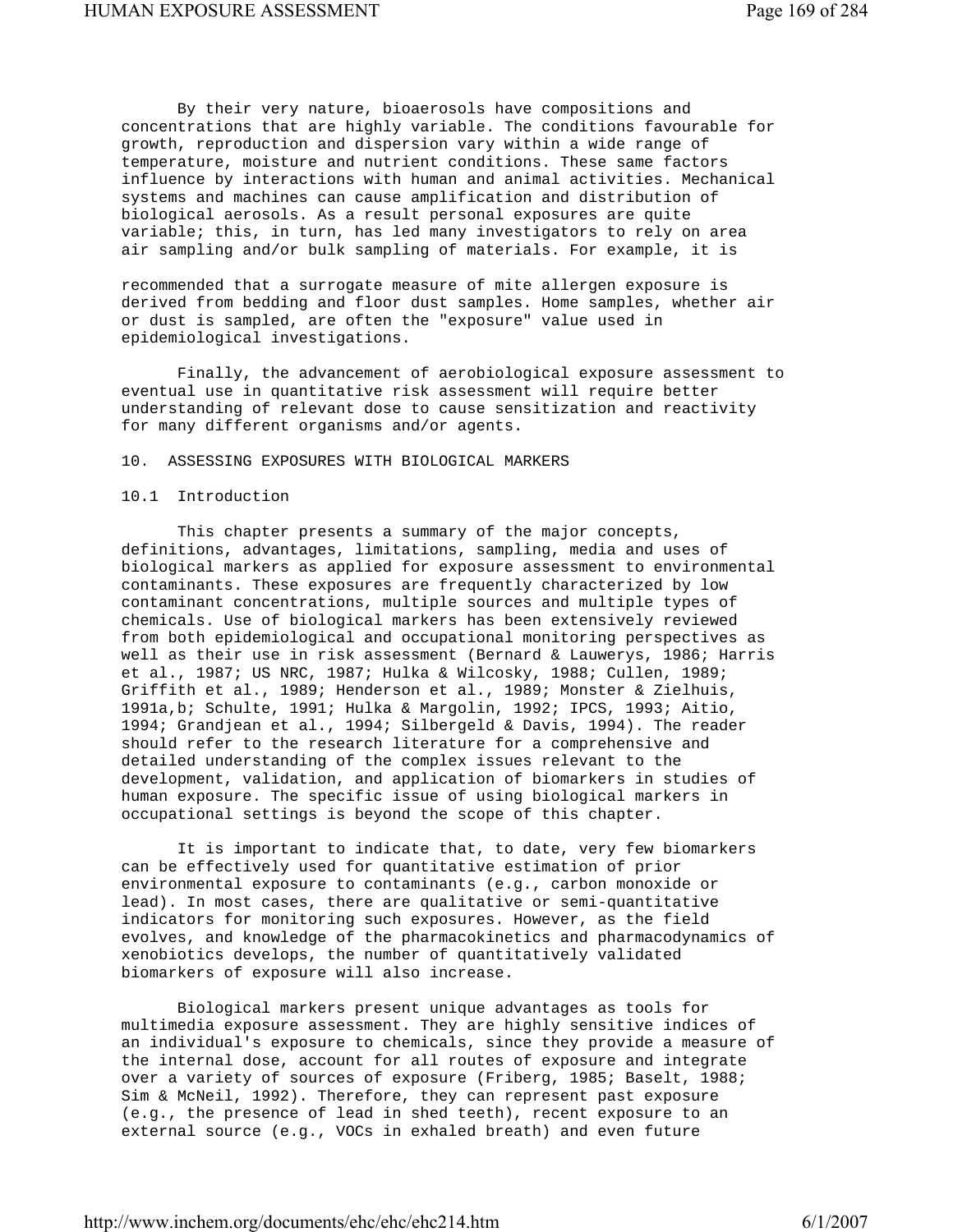internal exposure sources (e.g., pesticides in adipose tissue). Furthermore, their use may result in improved monitoring of total population exposure, characterization of individual and population exposures and evaluation of internal sources of exposure. These markers are also useful surveillance tools for monitoring chemical exposure in both individuals and populations over time.

 Use of biological markers of exposure can improve the risk assessment process by providing a critical link between chemical exposure, internal dose and health impairment (IPCS, 1993). Biological markers of exposure can improve clinical diagnoses where there is a well-established relationship between biological marker and outcome.

# 10.2 General characteristics

 Biological markers represent events or changes in human biological systems as a result of exposure or disease (US NRC, 1991b). They are classified as markers of exposure, effect, and susceptibility and are considered to represent events along a theoretical continuum from causal exposure to resulting health outcome (US NRC, 1987; Schulte, 1989). A biological marker of exposure is defined as a xenobiotic substance or its metabolite(s) or the product of an interaction between a xenobiotic agent and some target molecule(s) or cell(s) that is measured within a compartment of an organism (US NRC, 1989; IPCS, 1993). Biological markers of effect are measurable biochemical, physiological, behavioural or other alterations within an organism that, depending upon the magnitude, can be recognized as associated with an established or possible health impairment or disease (IPCS, 1993). Biological markers of susceptibility are indicators of inherent or acquired abilities of an organism to respond to the challenge of exposure to a specific xenobiotic substance (IPCS, 1993). Although the distinction between some biological markers of exposure and effect may be overlapping, this chapter will focus on those biological markers which can be applied to environmental exposure assessment.

### 10.3 Considerations for use in environmental exposure assessment

 The use of biological markers for exposure assessment represents a different perspective for evaluation of human exposure to a contaminant than traditional exposure assessment. Biological markers of exposure are considered measures of internal dose, whereas exposure is frequently defined as the concentration of an agent at the boundary between an individual and the environment multiplied by time (US NRC, 1991b; IPCS, 1993). Owing to long-term storage of specific contaminants in biological tissues (e.g., bone and fat), some biological markers are markers of both cumulative dose and future internal exposure.

 Biological markers of exposure have been used most frequently in industrial hygiene and occupational medicine (Elkins, 1954, 1967; Lauwerys, 1983; Schulte, 1991). Before widespread application of biological markers for exposure assessment of the general population can occur, it is important to consider the situations which are best suited for biological monitoring. Ideally, a biological marker of exposure should be chemical-specific, detectable in trace quantities, available by non-invasive techniques and inexpensive to assay. Also, it must relate consistently and quantitatively to the extent of exposure and ideally also integrate the exposure over time (Bond et al., 1992). Currently there are very few biological markers that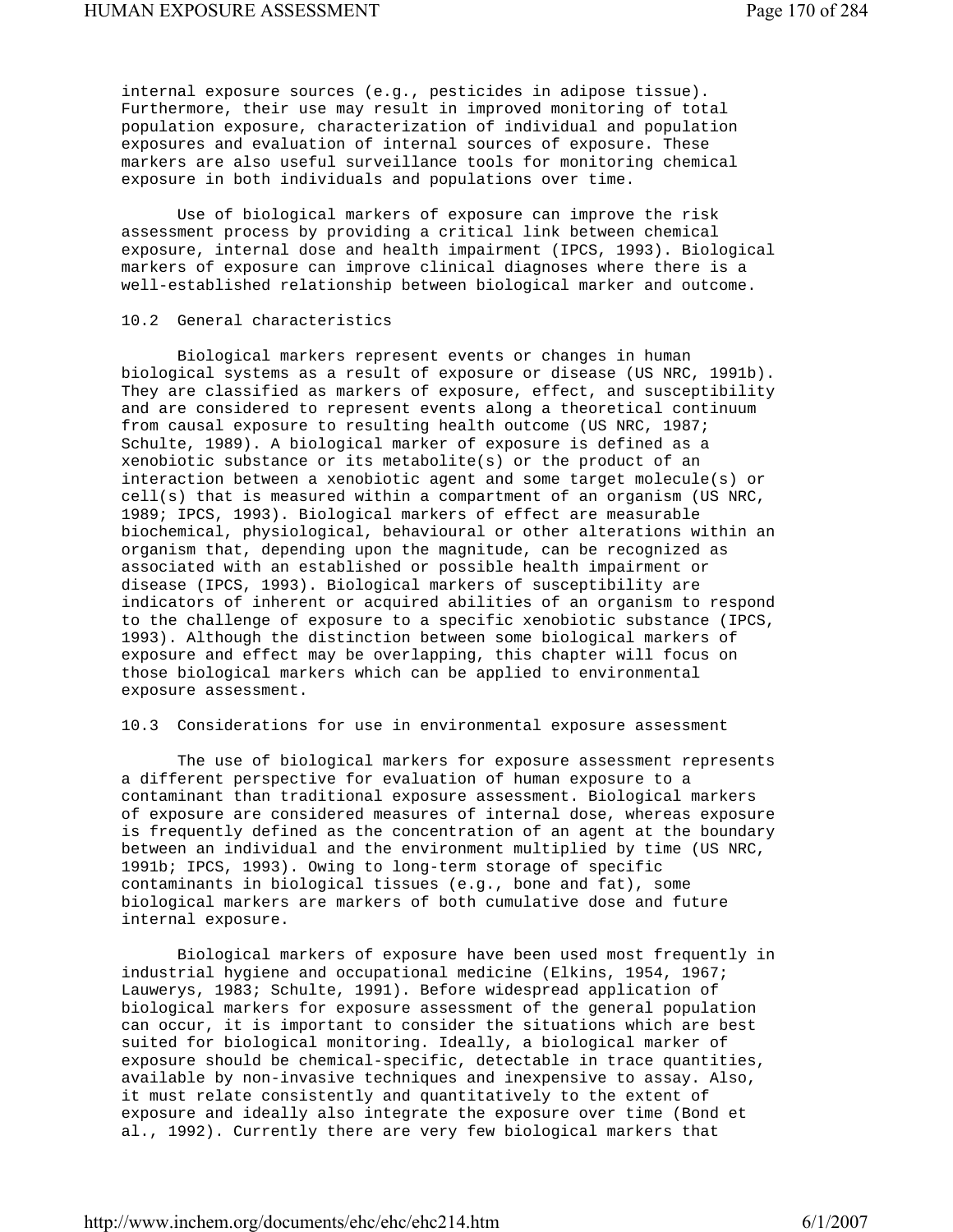possess all these characteristics. However, the use of biological markers for exposure assessment is increasing.

 Biological markers represent one type of monitoring approach available for environmental exposure assessment. Validation of biomarkers is a complex process that should include determination of:

 specificity of the available biological marker, exposure-related toxicokinetics and toxicodynamics, dose-response relationship, biological variation associated with the marker, route of exposure and type of health effect associated with exposure. In addition, validation should consider behavioural factors that influence exposure, participant acceptance, feasibility and cost-effectiveness (Verberk, 1995), as well as biological variability and specificity within a human population of interest, and generation of baseline or normative data for the biological marker. These issues are addressed later in the chapter.

 Collection of samples from humans involves important ethical issues. Ethical concerns may limit the extent of investigations of chemically exposed individuals and populations (IPCS, 1993). Ensuring confidentiality both for subjects and for the obtained individual results is imperative (Schulte, 1992). Subjects have the right to know the implications of their participation, the analyses to be performed, the nature of the sampling procedure, the use of the data collected and the possible ramifications of positive findings. Knowledge of previous exposure or genetic predisposition may have adverse implications for an individual; for example, individuals may be denied health insurance on the basis of presumed future risk. Since biological markers are a relatively new tool, interpretation of results and subsequent health implications is difficult. For many biological markers, little information is available to interpret the result for the subject; this may lead to concern on the part of the individual. For example, knowledge of the presence of pesticides in breast milk may lead an individual to avoid breast-feeding without consideration of its advantages (Vandenberg, 1991; Sim & McNeil, 1992).

### 10.3.1 Toxicokinetics and toxicodynamics

 Toxicokinetics describes the absorption, distribution, metabolism and excretion of a contaminant. Understanding the toxicokinetics and toxicodynamics of the agent is critical for development and use of a biological marker of exposure (Sampson et al., 1994). This information predicts the location and form of the chemical or its metabolite and identifies sources of biological variability in the population (Droz & Wu, 1991; Droz, 1992, 1993). Toxicokinetic modelling may be used to estimate the optimal time for sampling (Saltzman, 1988; Droz & Wu, 1991; Droz, 1993). Differing kinetics determine whether the biological marker reflects recent exposure, historic exposure, or an integrated measure of exposure over time (Bernard, 1995).

 The utility of biological markers for assessing exposure can be evaluated on the basis of timing of sampling relative to the exposure and the biological half-life of the chemical. The parameter which best describes the toxicokinetic behaviour of a chemical in biological systems is the *elimination half-life,* which reflects both the affinity of the chemical for the biological medium and the efficiency of the processes of elimination (Bernard, 1995). For samples taken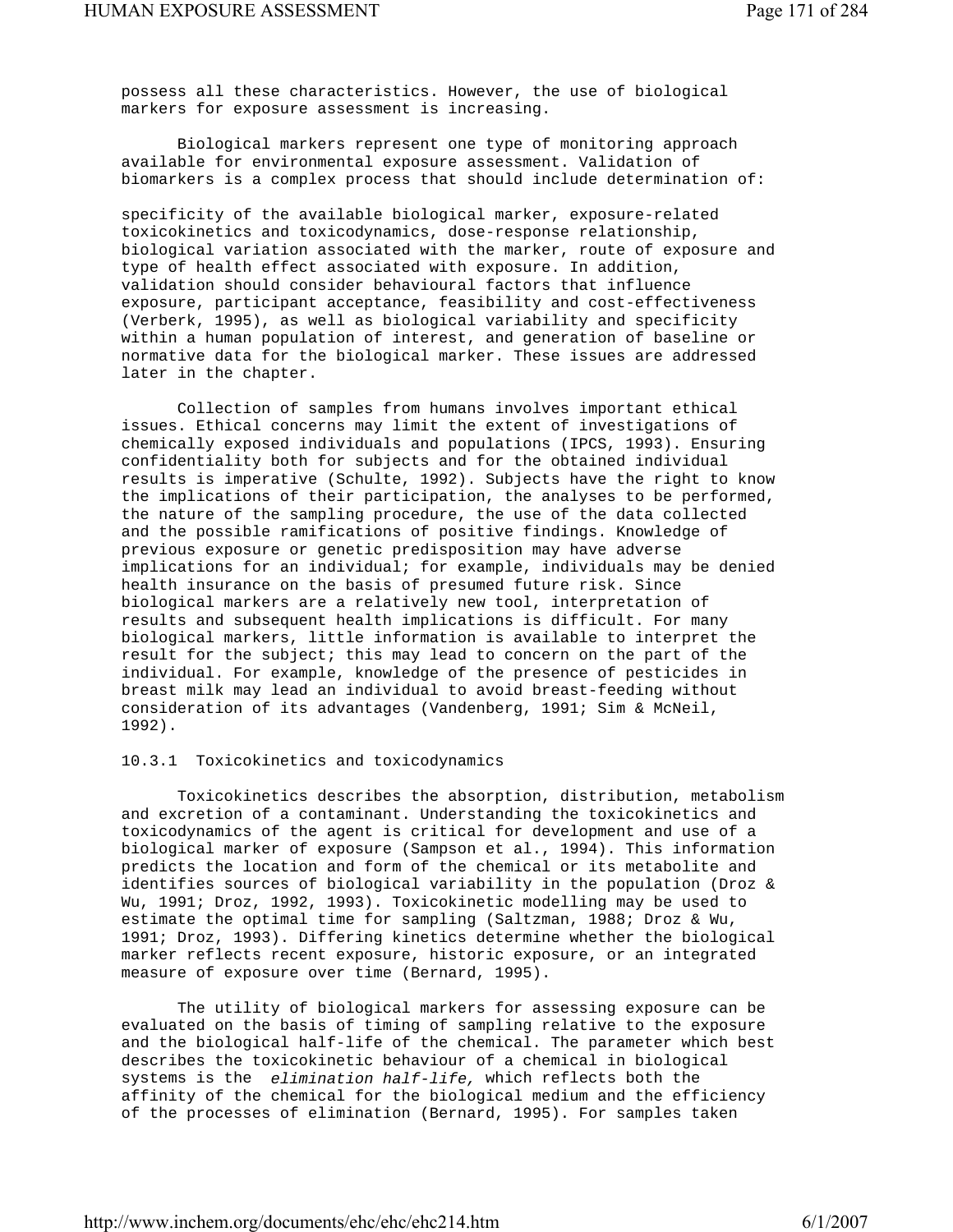immediately following exposure (e.g., solvents in exhaled air, blood and urine), the half-life reflects elimination from the central compartment of blood and vessel-rich tissues. For samples taken days, weeks or even years after exposure, the half-life corresponds to the elimination from those compartments from which chemical clearance is much slower; for example, lead from bone or lipophilic organic chemicals from adipose tissue (Bernard, 1995).

 Toxicokinetic data from animals and humans can aid in the determination of the utility of biological markers in assessing individual or population exposures. Fig. 30 illustrates how toxicokinetic data could be utilized to select biological markers of exposure based on the timing and concentration of exposure (IPCS, 1993). In order to interpret the extent of exposure, it is critical to collect the biological sample after the exposure has reached an equilibrium state. This can be especially important for chemicals with short half-lives, such as benzene in exhaled air with a half-life of 22 h (Bernard, 1995). For example, in occupational settings, biological monitoring has no advantages over environmental monitoring for airborne chemicals with biological half-lives less than 10 h, since the integration time for the marker is too short to allow accurate representation of exposure (Droz, 1993).





### 10.3.2 Biological variability

 The use of biological markers can also be affected by biological parameters. Variation can depict true differences in individual exposures, as represented for example by differing microenvironments or differing behaviour. It may also represent inherent inter-individual differences which affect the biological response to exposure (Droz, 1992). Sources of biological variability include demographic factors (e.g., age and sex), anthropometric characteristics (e.g., body size and fat distribution), behaviour (e.g., activity level or contaminant avoidance behaviours), biological/circadian rhythms and toxicokinetic differences due to genotype (Kompaore & Tsuruta, 1993), previous exposure, lifestyle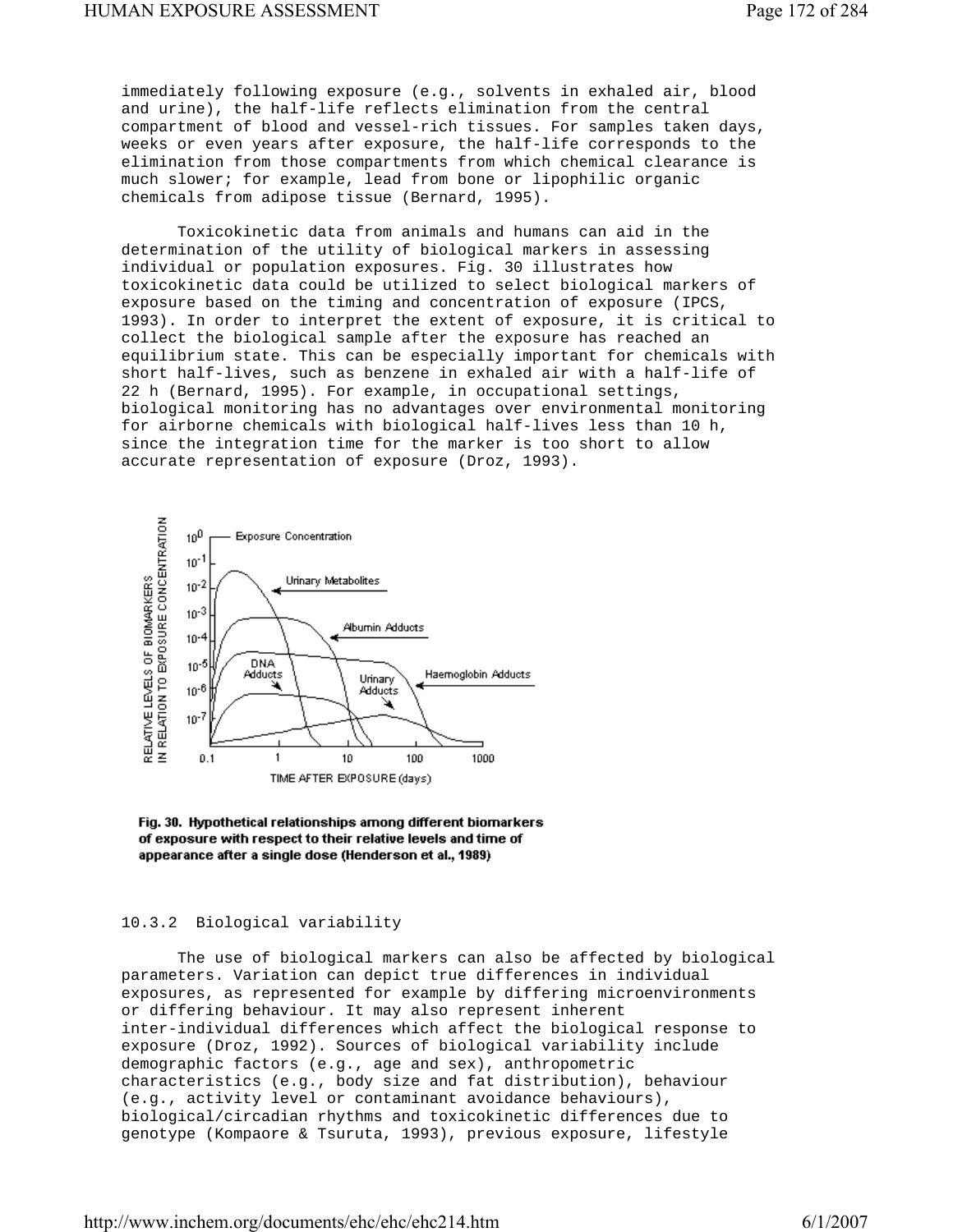factors (e.g., smoking) or dietary habits (Perera & Weinstein, 1982; Droz, 1992). Biological variability can complicate assessment of an individual's exposure using biological markers. However, the factors contributing to biological variability influence the internal dose and may ultimately be informative about potential health effects relating to exposure. For chemicals with large inter-individual variability in biological response to exposure, biological monitoring techniques are more useful for groups than for individuals.

#### 10.3.3 Validation of biological markers

 Validation of biological markers of exposure occurs at three levels.

- The first validation level involves sample collection and determination of sample stability following collection and during transport and storage. Sample collection and handling can influence external contamination both during the sample collection and from the sample collection material. Stability of the sample prior to analysis can be affected by chemical degradation, evaporation, biological activity and interaction between the sample and its container or with other compounds (Bernard, 1995).
- The next level pertains to the analytical method itself and the ability to measure the marker accurately and reproducibly at levels relevant to environmental exposure. Low limits of detection and high analytical sensitivity (i.e., instrument response) are critical for evaluation of environmental exposures.
- The third validation level stems from the sensitivity and specificity of the biological marker itself. The biological marker must demonstrate that an exposure is occurring or has occurred, and separate individuals on the basis of their level of exposure (Hulka, 1991). Components of this level of validation include understanding the temporal relevance of the marker, identifying background variability and determining potential confounding factors (Perera, 1987; Sato, 1993). Temporal relevance is critical since it relates the timing of exposure to the appearance of a measurable biological marker and to the duration of time that the

 biological marker is measurable following the cessation of exposure. This includes both toxicokinetic and toxicodynamic considerations.

 Validation occurs in the laboratory, in pilot studies and in populations (Schulte & Talaska, 1995).

 For environmental exposure assessment, chemical-specific markers of exposure such as blood lead concentrations are preferred. However, for some chemicals, compound-class specific markers (e.g., PAH-DNA adducts) or non-specific markers (e.g., acetylcholinesterase inhibition) may be available. Non-specific markers of contaminants (i.e., some metabolites or non-chemical specific biological changes) as indicators of exposure may be more sensitive than external measures of exposure to predict an individual's total dose (van Welie et al., 1991; Smith & Suk, 1994). However, since non-specific markers are neither source- nor chemical-specific, characterization of the variability in these markers is an important validation component prior to use in exposure assessment. To date, few biomarkers of environmental exposure can be utilized to estimate such exposure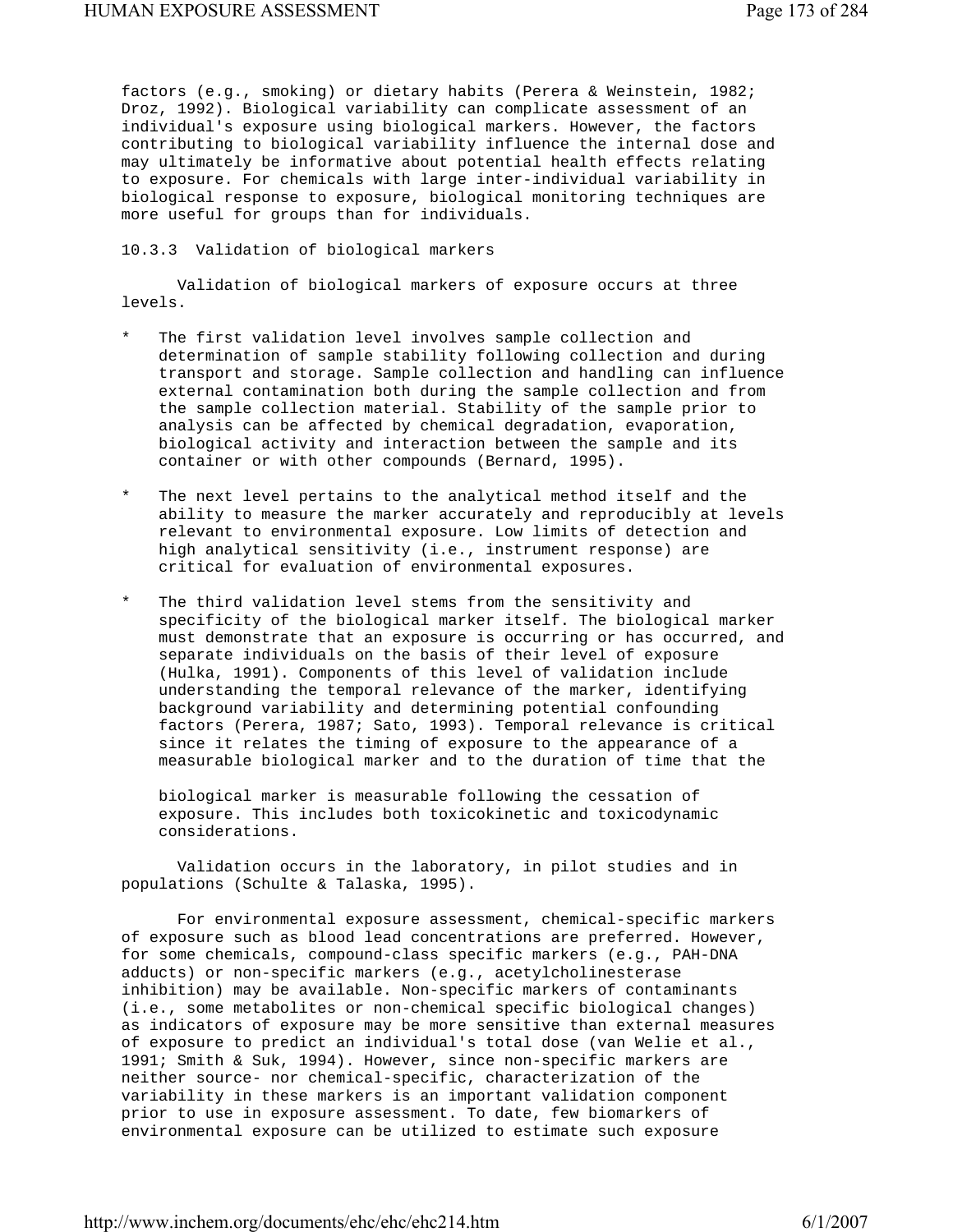quantitatively. In most cases, biomarkers of exposure provide a semi-quantitative or qualitative indication of exposure.

# 10.3.4 Normative data

 Currently many biological markers are being developed for research purposes (Schulte, 1987; Kelsey, 1990; Bond et al., 1992; Fowle & Sexton, 1992). However, collecting population baseline data on these markers is necessary before they can be useful for monitoring and surveillance purposes. Longitudinal and cross-sectional information on normal ranges and correlation with environmental exposures and demographic characteristics are required. Reference ranges are available for some biological markers. For example, blood concentration data for a number of pesticides and metals were collected in a representative sample of the US population in the National Health and Nutrition Evaluation Survey (NHANES IV) and the German Environmental Survey (Krause et al., 1992). The ranges may vary in different exposed populations owing to differing residual levels in the environment (Grandjean, 1986; Alessio, 1993). Data from specimen banks are beginning to provide some exposure information on geographic and demographic parameters (Kemper, 1993).

# 10.4 Advantages of biological markers for exposure assessment

 Biological markers integrate over all sources of exposure, which allows for efficient characterization of exposure to multiple sources and evaluation of past exposures (US NRC, 1991a; Sim & McNeil, 1992). When contaminants are found in many environmental media, biological monitoring can be the most effective way to determine an individual's total exposure. Biological markers may also indicate the presence of additional exposures; for example, biological markers used in occupational settings have been applied to determine if non-occupational exposures to similar agents are occurring (Lauwerys,

 1983). Some biological markers (e.g., PCB concentrations in breast milk) represent cumulative exposure to environmental contaminants. Markers which integrate over long periods of time can be used to evaluate past exposure in a much more accurate manner than historical record review and exposure reconstruction (DeRosa et al., 1993; Sampson et al., 1994). Biological markers can also be the best way to measure recent exposures, especially those where dermal contact is the primary route of entry. Table 34 summarizes the advantages and limitations of using biological markers in exposure assessment.

 Table 34. Advantages and limitations of biological markers for environmenta exposure assessment

| Advantages                                       | Limitations                                          |
|--------------------------------------------------|------------------------------------------------------|
| Demonstrate exposure has occurred                | source and route identification                      |
| Integration over all exposure routes             | kinetics and timing of exposure                      |
| Characterization of individual<br>exposure-doses | biological variability and confounding               |
| Inclusion of internal sources                    | altered response as a result of<br>multiple exposure |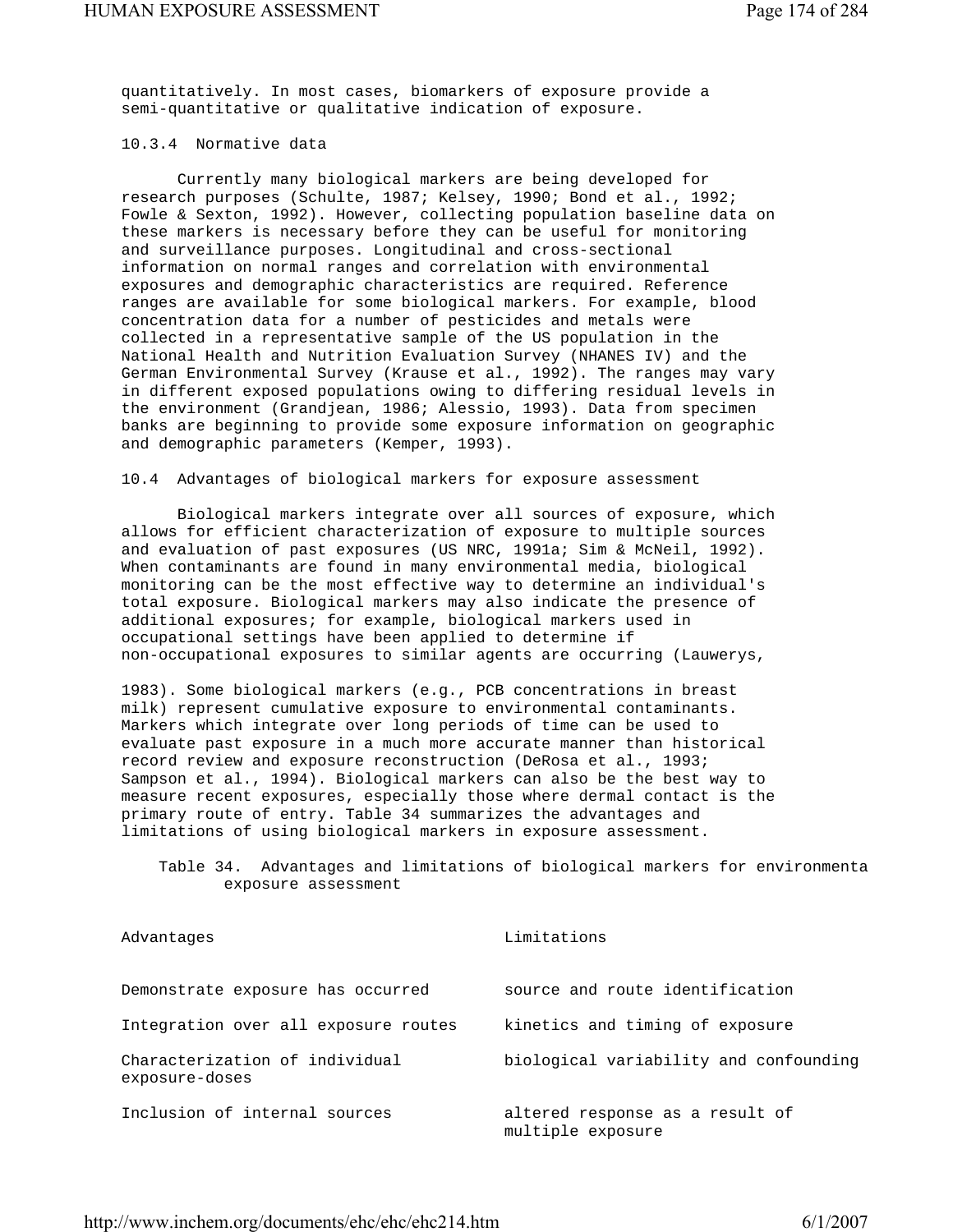| Improved health effects investigations                 | invasive sampling                       |
|--------------------------------------------------------|-----------------------------------------|
| Improved population risk<br>assessment/risk management | availability of human samples           |
|                                                        | specificity/sensitivity                 |
| Validation of exposure models                          | lack of normative values for comparison |

10.4.1 Characterizing inter-individual variability

 A fundamental issue in the quantitative aspect of exposure assessment is the characterization of inter-individual variability in exposure. The pattern of exposure may differ within individuals, groups or populations. For example, workers in the same factory may have different exposures as a result of differing work habits (Rappaport et al., 1993); families living in very airtight houses may have greater exposure to indoor contaminants than families living in draughty homes. Biological markers represent one strategy to assess inter-individual variation in exposures, when measured environmental concentrations do not differ between individuals. Genotype, dietary habits, body size, state of health, lifestyle habits (e.g., smoking) and behaviour may all play a role in determining an individual's

 exposure (Bernard & Lauwerys, 1986). Biological markers of susceptibility may also be used to explore biological variation in response to exposure. For example, phenotypic differences in Delta-aminolaevulinic acid dehydratase (ALAD) may influence both blood lead levels and the health effects of lead (Wetmur, 1994; Milkovic-Kraus et al., 1997). Incorporation of biological markers of both exposure and susceptibility into biological monitoring studies may result in further insight into inter-individual variability.

# 10.4.2 Efficacy of use

 In some situations, biological markers can be more efficacious tools than external exposure measurements for monitoring human exposure in population studies. For example, participant burden may be lower than in traditional monitoring schemes for some activities (e.g., motor vehicle repair) and for some subjects (e.g., children and the elderly) wearing a personal monitor may not be a practical strategy to monitor a subject's exposure. For some exposure routes such as dermal exposure, there is no adequate way to determine the extent of exposure using non-biological methods (Ward et al., 1986; Fiserova-Bergerova, 1987; Hemminki, 1992; Levesque et al., 1994). For example, chloroform in exhaled breath has been used as a biological marker to evaluate dermal exposure while swimming and showering (Levesque et al., 1994). Under certain conditions, wearing a sampling device alters behaviours that may, in turn, affect exposures as measured by a sampling device. Wearing a sampling device may be unduly burdensome in certain populations. Finally, monitoring devices may not exist to evaluate these exposures. In these cases, biological markers could be a preferred method to evaluate exposure.

 Biological markers can improve the evaluation of human health effects associated with environmental exposure to contaminants (Schulte, 1987; US NRC, 1987; Hulka, 1991; Hulka & Margolin, 1992). These markers have been advocated as a means to reduce measurement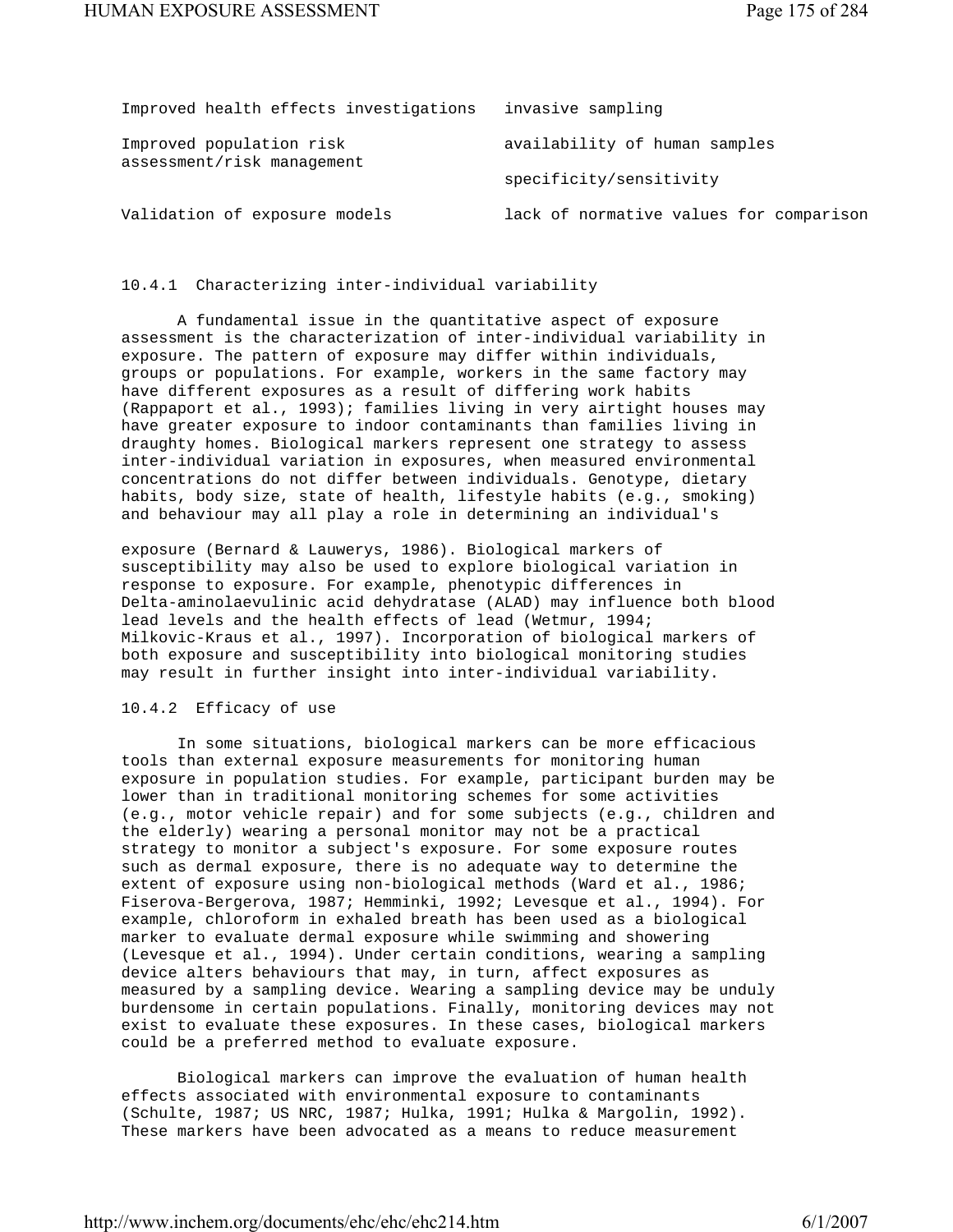error in environmental epidemiology (Schulte, 1987; Hulka & Wilcosky, 1988; Hatch & Thomas, 1993). Since they represent internal dose, they are anticipated to be more predictive of health effects than external measures of exposure (US NRC, 1987; Hulka, 1991) and they can be used to validate population exposure models (Georgopoulos & Lioy, 1994). For risk assessment purposes, biological markers can be useful tools in evaluation of intermediate end-points and improving the transition from environmental exposure assessment and animal dose-response models to actual human health outcomes (Hattis, 1986; IPCS, 1993; Mercier & Robinson, 1993).

## 10.4.3 Internal exposure sources

 Contaminants can be stored long-term in the body and may be produced endogenously. These sources of exposure cannot be characterized without biological markers. Breast milk, bone mineral and adipose tissue as well as blood represent biological media available to assess body burden of contaminants, especially those that concentrate in biological tissue. Mobilization of contaminants from

 internal storage can be assessed using biological markers; for example, pesticide mobilization from adipose tissue can be measured in blood following fasting.

10.5 Limitations of biological markers for exposure assessment

 Although the use of biological markers may result in improved exposure assessment, their use is not without limitations, since few validated markers are currently available. Challenges associated with the use of biological markers include source identification, pharmacokinetics, timing of exposure, biological variability, altered response as a result of exposure, potentially invasive sampling procedures and ethical concerns.

### 10.5.1 Source identification

 Although the ability to integrate over all exposure sources is an advantage for total human exposure assessment, it limits the ability to identify the sources that contribute to exposure. Considerations for source identification include multiple exposure sources, multiple exposure regimes, non-specific biological response to exposure and endogenous production. Multiple sources of exposure can result in multimodal excretion rates because some exposures may be constant whereas additional exposures may be intermittent. Therefore, performing cross-sectional studies may miss multiple exposures (Que Hee, 1993) or changes in exposure patterns and/or concentrations. Some organic chemicals can be produced endogenously; this may result in an overestimate of the impact of external sources of exposure.

#### 10.5.2 Biological variability and altered exposure response

 Variability of biological response is an inherent characteristic of biological markers. Although variability may be associated with exposure levels, genetic differences in toxicokinetics and lifestyle factors such as diet, smoking and alcohol consumption may also result in biological variability. The impact of the inherent biological variability can be reduced by stratified sampling and the use of large sample sizes. Quantification of biological variability is difficult, and without adequate information on sources of variation the interpretation of results for exposure assessment purposes may be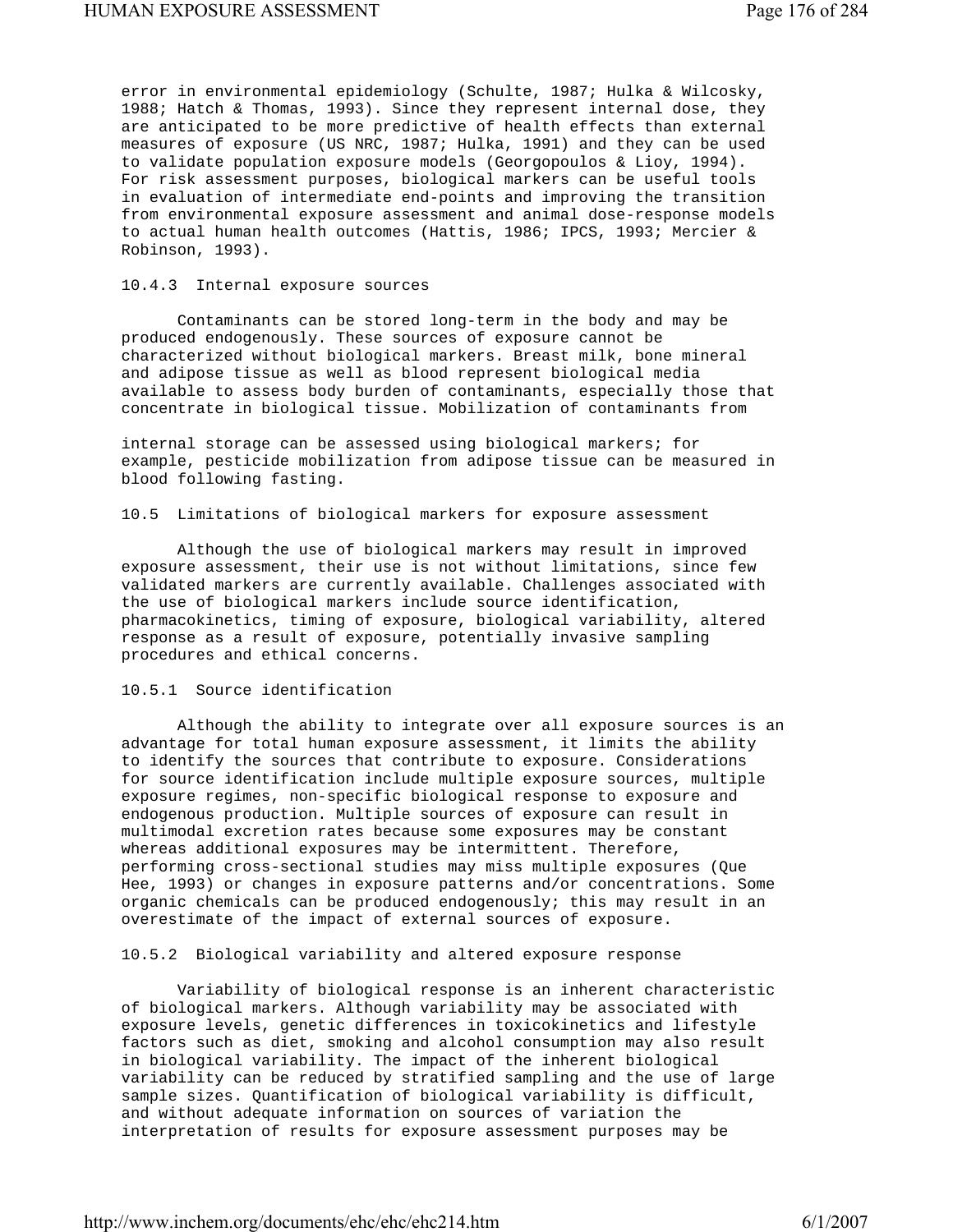limited. Of particular concern is uncharacterized biological variability which may influence uptake, distribution, metabolism or excretion of the contaminant of interest and, therefore, the internal dose. Some authors consider that the influence of genetic variation is limited in comparison to the impact of other susceptibility factors (Perera & Weinstein, 1982). During validation studies, it is necessary to gather information on potential confounding factors. Baseline data on pre-exposure biological marker concentrations and demographic variables should be obtained to assess inter-individual biological variability more accurately.

 Previous exposure and pathophysiological states can change the biological response to current exposure. This is of particular concern in cross-sectional investigations or in studies of individuals with previous or long-term exposure. Previous or concurrent exposure to agents that elicit similar responses to the contaminant of interest may alter metabolic activity in response to exposure. These alterations may lead to an increase or decrease in the rate of metabolism or excretion, or a change in the type or amount of metabolites formed, which thereby alters the internal dose and potentially, the biologically effective dose. Interactions between the exposure of interest and other environmental exposures, diet, medication use, cigarette smoking and alcohol consumption may affect the outcome of the exposure and the interpretation of the biological monitoring results.

 In some cases, exposure to chemicals can cause maladaptive changes and the biological markers of exposure may represent subclinical disease. For example, long-term exposure to metals at high concentrations can result in kidney damage and thereby alter the processing of metals in the kidney. This results in potentially low excretion of metals in urine and subsequent underestimation of exposure (Lauwerys, 1983). In some situations, clinical tests can be conducted at the same time to address issues such as reduced kidney function. Conversely, individuals with long-term exposure may represent those individuals who are least susceptible to the agent's effects; this may be problematic when using workers to validate biological markers at high levels of exposure (Hauser et al., 1995).

# 10.5.3 Participant burden

 Collection of biological media presents challenges different from collection of environmental samples. At the minimum, it requires active participation on the part of the study subject. In designing studies, it is critical to recognize that collection of biological samples can be invasive. Some routine medical procedures, such as collection of a small vial of blood, may be more acceptable to participants than more involved, yet non-invasive, sampling methods such as collection of a 24-h urine specimen or wearing an air sampling pump for a day. Other sampling strategies, such as fat biopsies or collection of large volumes of blood, may be impractical for environmental exposure assessments because of excessive participant burden. Ethical considerations also include how participants should be informed about their results.

### 10.5.4 Biosafety

 Biological media can serve as vectors of infectious disease, such as AIDS and hepatitis. Because of this hazard, special procedures must be used when collecting, transporting, storing, analysing and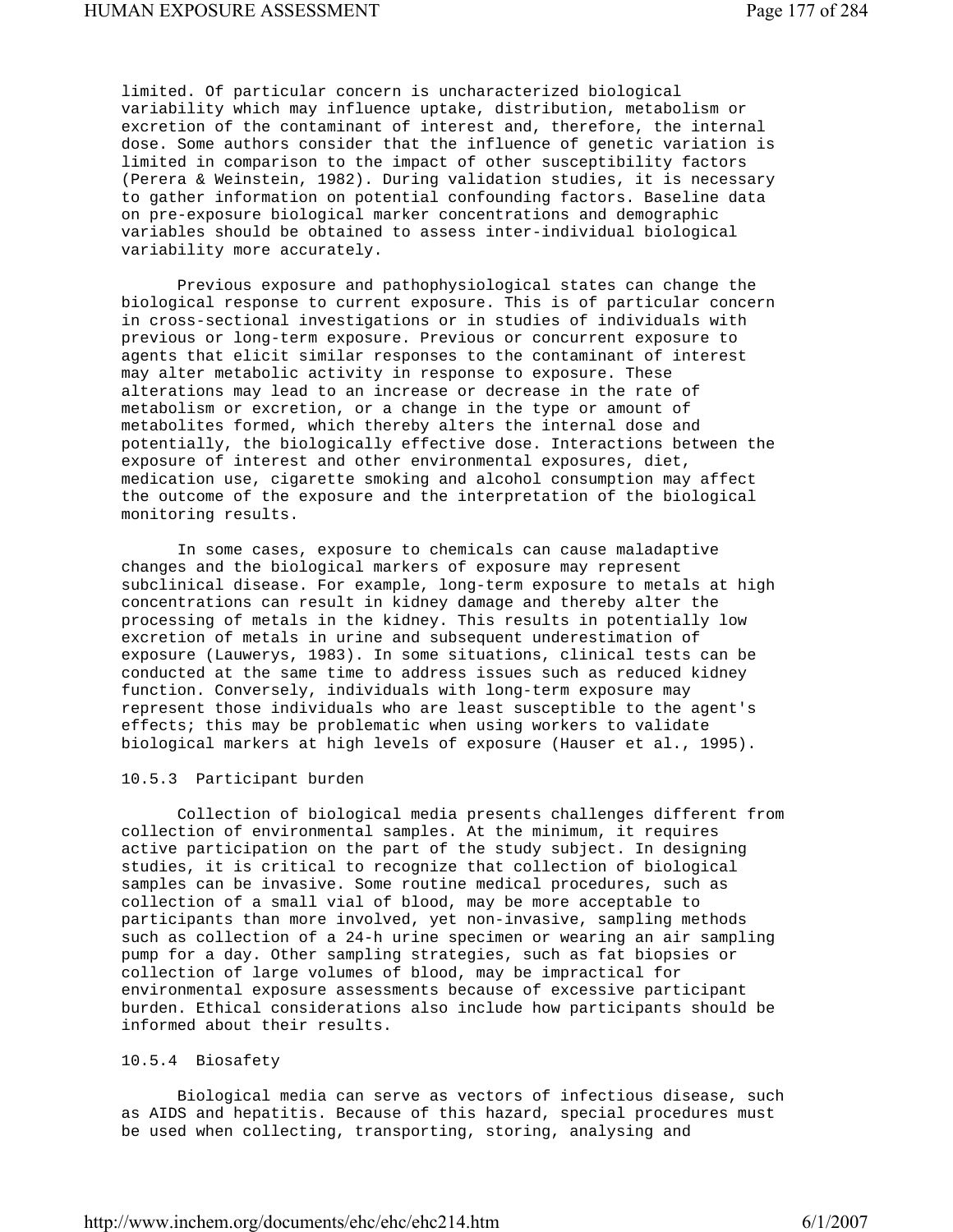disposing of any human biological samples. All personnel must be trained for the proper handling of biological samples and protocols must include instructions for this.

# 10.6 Media available for use

 Numerous biological media are available for use in environmental exposure assessment. Selection of sampling media depends on the contaminant of interest, the pattern of exposure, the timing of exposure, the population studied, ease of collection and storage and participant burden. Biological monitoring is frequently considered invasive; however, several media are available for exposure assessment that can be collected in a non-invasive manner. For occupationally used chemicals, biological exposure indices and monitoring protocols are available (Lauwerys, 1983; ACGIH, 1991; Que Hee, 1993); these may be regarded as starting points for biological sampling in environmental studies.

 Historically, blood and urine have been the primary media for biological exposure markers. Blood and urine, as well as exhaled breath and saliva, can be used to document recent exposures; past exposure can be evaluated using blood and urine as well as keratinized tissues (hair and nails), ossified tissue (teeth and bone), adipose tissue and breast milk. Adipose tissue and bone can also represent future sources of internal exposure. Other media available for biomarker studies include faeces, nasal lavage, tears, sputum, semen, cord blood and buccal cells, which can be feasible means for population exposure monitoring. Other media from cadaver or biopsy specimens (e.g., liver and kidney samples) have been collected in select populations but these cannot be used for exposure assessment of healthy individuals. Table 35 summarizes the media available for use in biological monitoring in environmental settings.

# 10.6.1 Blood

 Blood has been frequently used for biological monitoring, especially in clinical settings such as occupational medicine. Blood can integrate all sources of exposure, including internal sources, and provide an indication of current internal dose. Since blood transports all agents throughout the organism, it represents an opportunity to sample all types of contaminants, such as gases, solvents, metals and fat-soluble compounds. Both specific (e.g., blood lead) and non-specific (e.g., sister chromatid exchange) analyses can be performed. Components of blood available for sampling are whole blood, red blood cells, white blood cells, plasma, serum and blood proteins, primarily haemoglobin and albumin.

- Whole blood consists of all the blood components and is preferable when the distribution of the analyte between plasma and cellular elements is unknown (Que Hee, 1993).
- Red blood cells make up a large portion of blood and their primary role is to transport oxygen via haemoglobin throughout the body. Mature red blood cells contain no nucleus and therefore no DNA, and have a 120-day lifetime. Chemicals that interact with haemoglobin, such as carbon monoxide, are found in red blood cells.

Table 35. Biological media available for sampling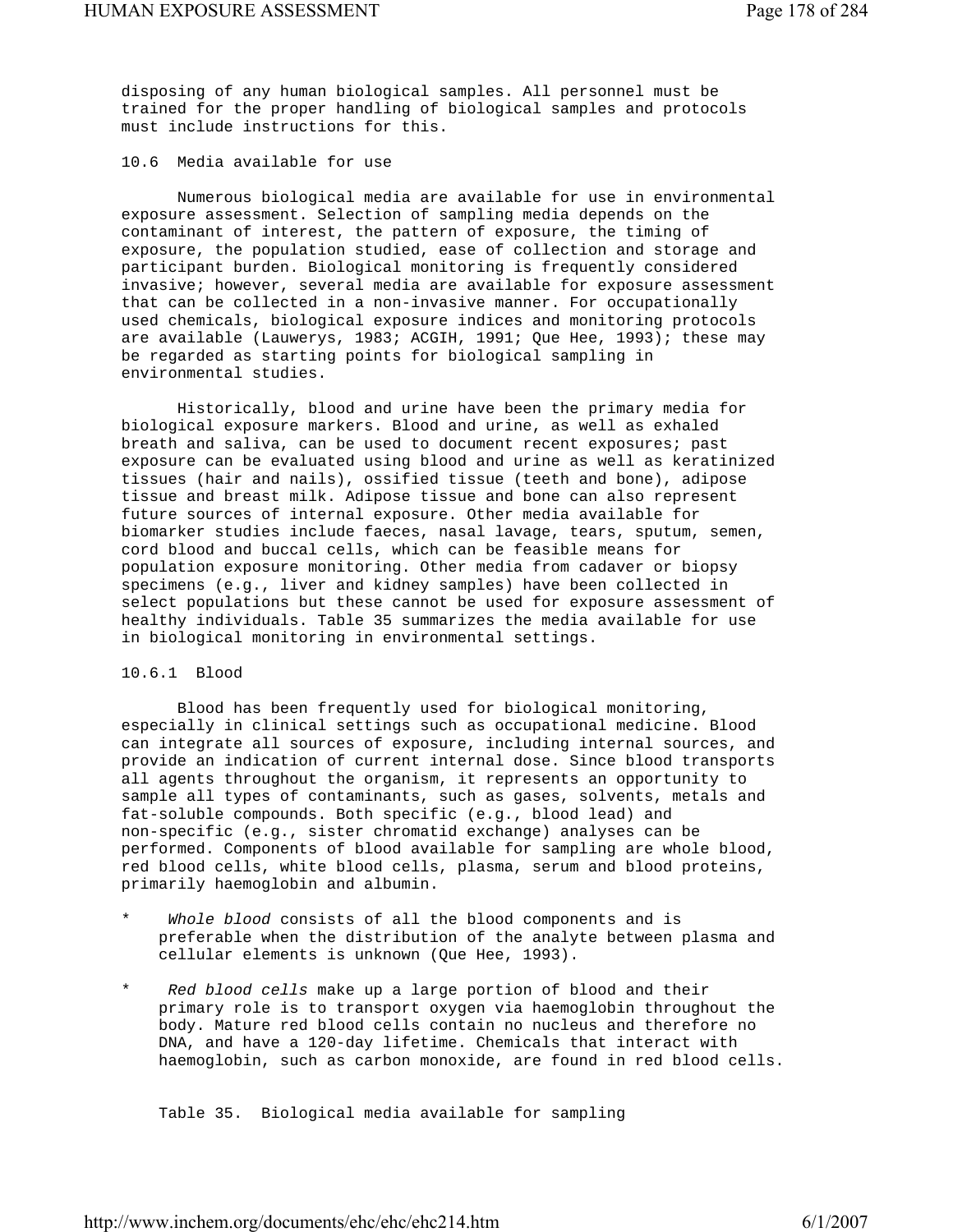# HUMAN EXPOSURE ASSESSMENT Page 179 of 284

| Media             | Chemicals<br>(examples)                                                               | Type of samples                                                           | Collection                                                          | Storag                               |
|-------------------|---------------------------------------------------------------------------------------|---------------------------------------------------------------------------|---------------------------------------------------------------------|--------------------------------------|
| Adipose<br>tissue | lipophilic<br>chemicals,<br>pesticides, PCBs                                          | surgical specimens,<br>fat biopsies                                       | invasive, minor<br>surgical procedure                               | fat sa<br>archiv                     |
| Blood             | gases, metals,<br>pesticides,<br>semivolatile<br>organics, VOCs                       | whole blood, red<br>blood cells, white<br>blood cells, plasma,<br>protein | invasive, quick,<br>requires trained<br>phlebotomist                | for us<br>sample<br>frozen<br>sample |
| Bone              | metals (lead)                                                                         | cortical bone,<br>trabecular bone<br>(X-ray fluorescent<br>spectra)       | non-invasive,<br>30-60 min collection<br>time                       | not ap                               |
| Breast<br>milk    | lipophilic<br>compounds                                                               | fat and aqueous<br>phases                                                 | non-invasive                                                        | sample<br>stored<br>refrig           |
| Breath            | qases,<br>semivolatile<br>organics,<br>volatile organics                              | mixed air, alveolar<br>air                                                | non-invasive, quick,<br>requires air<br>sampling apparatus          | sample<br>analys<br>collec<br>easily |
| Table 35.         | (continued)                                                                           |                                                                           |                                                                     |                                      |
| Media             | Chemicals<br>(examples)                                                               | Type of samples                                                           | Collection                                                          | Storag                               |
| Faeces            | high molecular<br>weight organic<br>compounds,<br>lipophilic<br>substances,<br>metals | faeces                                                                    | non-invasive, poor<br>compliance by<br>subjects                     |                                      |
| Hair              | cotinine,<br>metals, PCBs                                                             | scalp, pubic hair                                                         | non-invasive,<br>important to<br>standardize<br>collection location | sample<br>and ar                     |
| Saliva            | metals,<br>pesticides,<br>semivolatile<br>organics                                    | mixed saliva                                                              | non-invasive, easy<br>for participant                               | sample<br>stored<br>temper           |
| Teeth             | metals                                                                                | shed deciduous teeth                                                      | non-invasive                                                        | sample<br>and ar                     |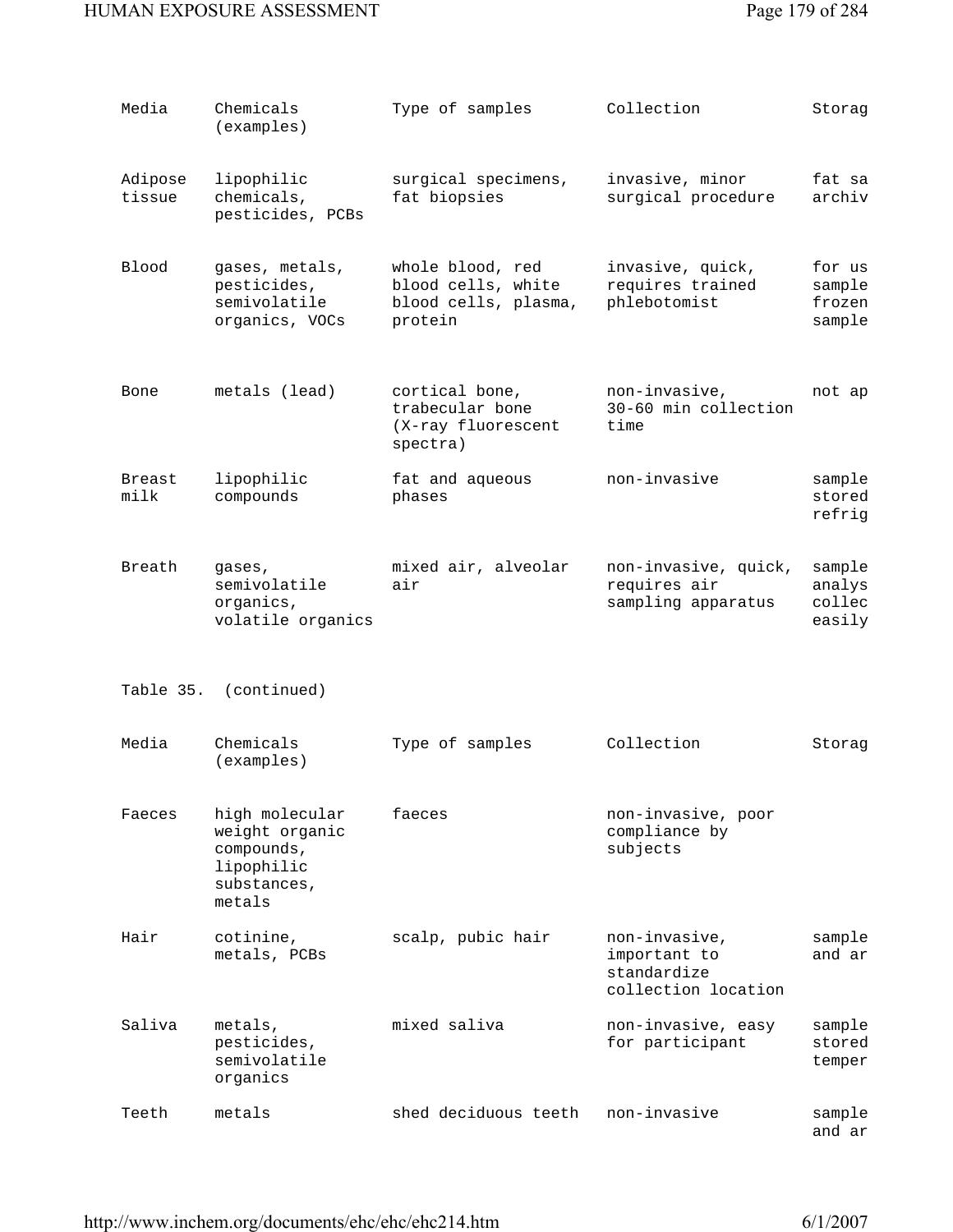| Toenails metals |                                                                                                         | single toenail or<br>composites                                    | non-invasive,<br>requires participant<br>to collect sample                                                | sample<br>and ar |
|-----------------|---------------------------------------------------------------------------------------------------------|--------------------------------------------------------------------|-----------------------------------------------------------------------------------------------------------|------------------|
| Urine           | low molecular<br>weight<br>metabolites,<br>metals, mutagens,<br>pesticides,<br>semivolatile<br>organics | spot or grab samples,<br>first morning void,<br>24-h urine samples | non-invasive, 24-h<br>urine sample requires<br>motivated participant<br>for accurate sample<br>collection | sample           |

 \* Numerous types of *white blood cells* are present in blood. These cells have a half-life ranging from 18-20 days to decades (Carrano & Natarajan, 1988). Since these circulating cells have DNA which can itself be altered or the expression of which can be changed as a result of exposure to a genotoxic agent, they may be used for biomarkers of exposure to genotoxic agents (Carrano & Natarajan, 1988; Kelsey, 1990). Interpretation of genotoxic response is complicated because DNA damage can result in either cell death or removal of the marker by DNA repair, or may alter cell functions (Perera, 1987). Regardless of this, correlations have been seen between environmental exposures and DNA adducts and other cytogenetic responses (Perera et al., 1988; Heddle et al., 1991; Santella et al., 1993; Yager et al., 1993).

 \* *Plasma* and *serum* represent the non-cellular component of blood. Plasma is a straw-coloured aqueous solution of electrolytes, non-electrolytes and macromolecules (including clotting factors); serum is plasma without the clotting factors (Que Hee, 1993). Plasma represents a component of whole blood (approximately 60%), and it may contain the most biologically active fraction of blood borne contaminants, since plasma is in more immediate contact with tissues (Silbergeld, 1993). Plasma can be used for analysis of lipophilic chemicals, thereby avoiding the need for fat sampling.

 \* *Blood proteins* can be sensitive monitoring tools for chemicals that bind to macromolecules including DNA (Osterman-Golkar et al., 1976; Bond et al., 1992). Protein adducts, unlike DNA adducts, are not repaired and may prove to be a useful dosimeter of mutagen exposure (Grassman & Haas, 1993; Que Hee, 1993). Haemoglobin and albumin are two proteins available for use in exposure assessment. Haemoglobin is located in red blood cells in high concentration and has the half-life of red blood cells (120 days); albumin is present in serum and has a half-life of 21 days. Because of their differing biological half-lives, these proteins can be used to investigate the timing of exposure.

 Collection, storage, and shipping of blood samples can be resource-intensive. Blood sampling is invasive to the subject and requires a trained phlebotomist. Two primary methods of blood collection are venipuncture and finger stick. Blood from finger sticks is more subject to surficial contamination, has a higher percentage of red blood cells and is a smaller volume than that collected using venipuncture (Graziano, 1994). However in some populations, such as small children who have veins that are hard to find or who have fears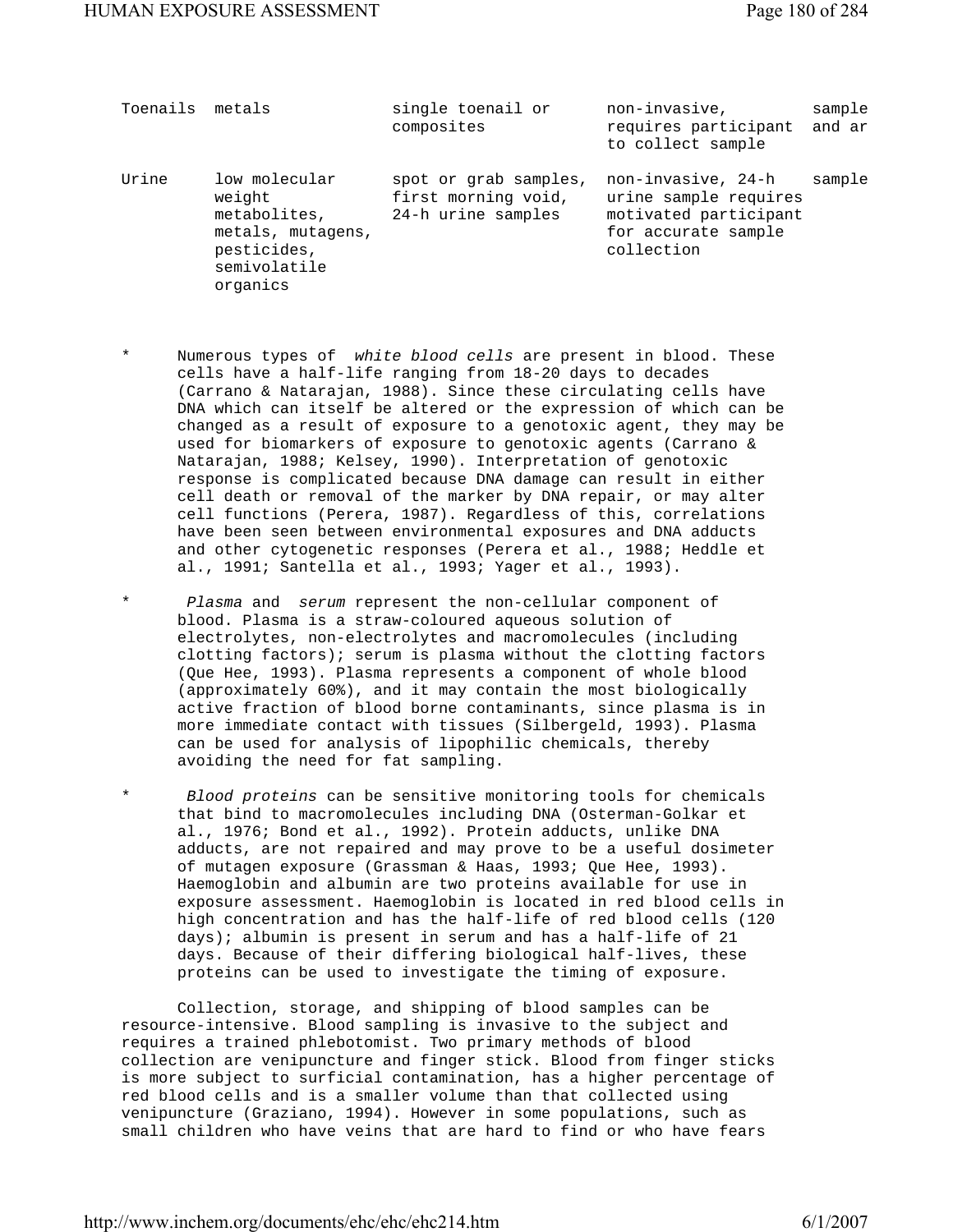of venipuncture, finger sticks can be the collection method of choice.

 The analytes of interest influence the sample collection regimen. Concerns about external contamination, interaction between the analyte and the sample collection vessel, and degradation, bacterial contamination and time until processing should be considered when designing the sampling protocol (Aitio & Järvisalo, 1984). Test tubes, additive agents such as EDTA and sample stoppers all represent

 potential contamination sources. Processing of serum samples should occur in a timely fashion to prevent degradation of the analytes of interest. For example, collection of serum samples for organochlorine pesticide analysis requires that:

- all equipment be solvent-rinsed before collection and processing
- care be taken to avoid contact between the blood and the stopper of the test tube
- the sample be centrifuged within 24 h of collection
- the serum be kept frozen prior to analysis.

 Shipment of frozen samples requires special precautions to prevent thawing during transport. For results to be valid, the biological sample should be analysed within holding time, as required by the specific medium and analyte.

#### 10.6.2 Urine

 Urine is another frequently collected biological medium. The concentrations of compounds found in urine usually reflect time-weighted averages in plasma during collection and storage in the bladder (Que Hee, 1993). The presence of a contaminant or its metabolite in urine generally represents recent exposure, though in some cases it may represent release from storage within the body (Lauwerys, 1983). Urine can be analysed for metabolites of organic chemicals (e.g., benzene and styrene), metals (e.g., arsenic and mercury) and pesticides as well as for mutagenic potential (Lauwerys, 1983; Baselt, 1988; Que Hee, 1993). Since collection of urine samples is non-invasive, some investigators feel that, when validated, urine may be a better sampling medium than blood for monitoring (Smith & Suk, 1994).

 Three types of urine samples are used for biological monitoring: spot urine specimens, first morning voids and 24-h urine specimens (Baselt, 1988).

- Spot urine samples are relatively easy to collect but there may be significant variability with respect to exposure prediction as a result of metabolism, liquid consumption and kidney function.
- First morning void samples have less variability since they are more concentrated than spot samples, but require motivated subjects to collect the samples.
- Twenty-four hour urine samples control much of the intraindividual variability but require highly motivated subjects in order to collect useful samples (Baselt, 1988).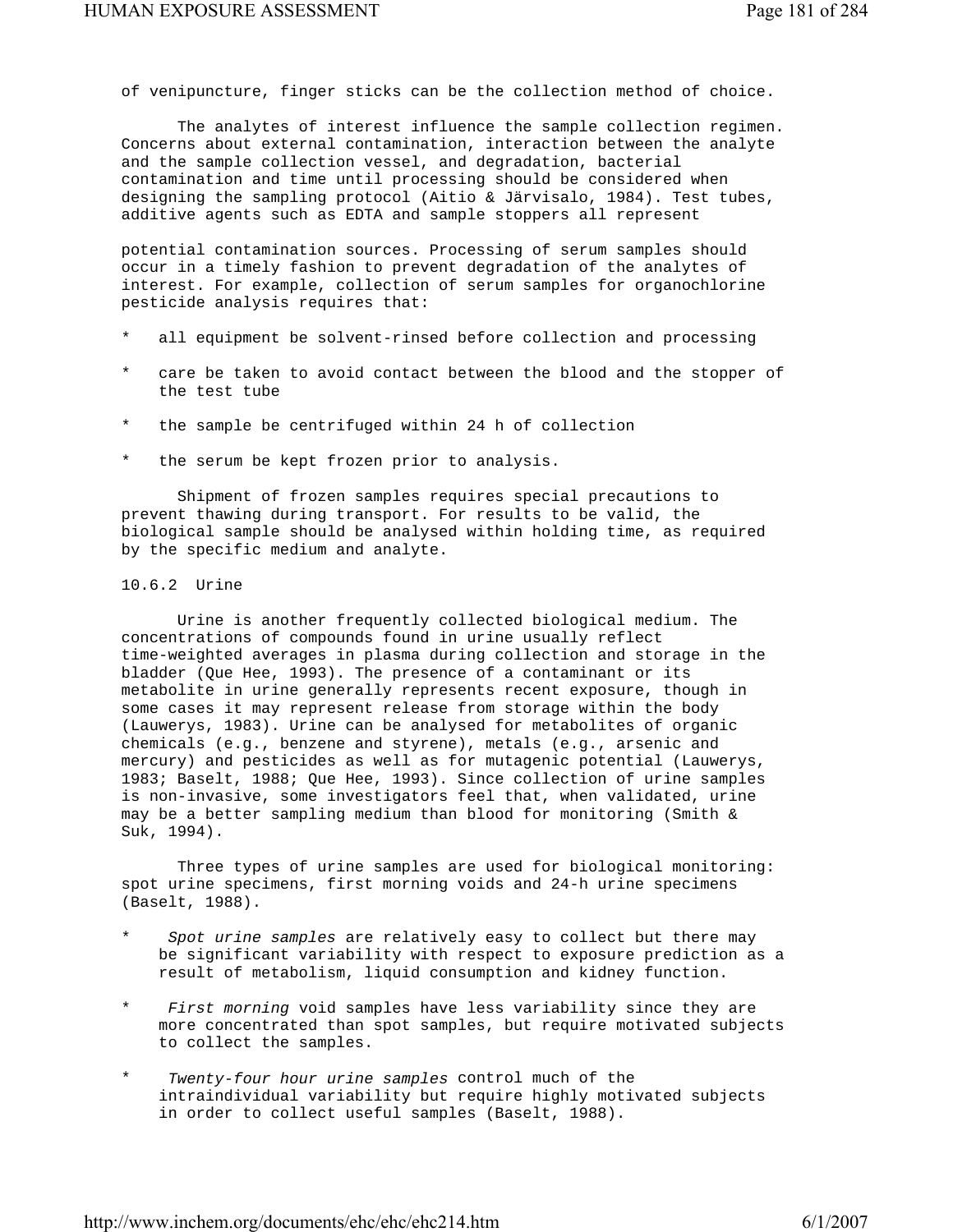The choice of sampling type is dependent upon the analyte of interest, the pattern of exposure, the anticipated concentration and the population. Urine samples should be refrigerated before analysis to reduce biological degradation and bacterial growth. Sample processing and storage should occur as soon as possible after collection in the manner required for the analyte of interest.

 To make the results of urine monitoring comparable between individuals, analytical results are frequently standardized to creatinine concentration or specific weight. Standardization reduces some of the variability of body size and urinary output (Lauwerys, 1983; Sato, 1993). However, kidney damage can alter the creatinine excretion and therefore standardization may not be appropriate in all cases. Clinical data can be used to evaluate kidney function.

#### 10.6.3 Exhaled breath

 Exhaled breath analysis has been used in both occupational and environmental settings. Breath analysis is useful for assessing recent exposure to gases (e.g., carbon monoxide) and organic vapours and solvents (e.g., acetone and toluene). Limited studies have been made on the use of breath analysis for airborne particles and associated PAHs (Sugita et al., 1997). To be useful, breath measurements must relate both to exposure and to blood concentration (Bond et al., 1992). Breath sample concentrations of contaminants can vary as a function of body build, metabolism, sex, physical activity and ventilation rate as well as the exposure route (Que Hee, 1993). Two types of samples are available for collection: mixed exhaled breath and alveolar air, or end-expired air (Wallace, 1987; Wallace et al., 1991a,b; Que Hee, 1993).

- Exhaled breath can be a mixture of inhaled and exhaled air. If the exhaled biological marker is not present in inhaled air, then exhaled breath analysis is an effective means to measure internal exposure. For example, when alcohol has an internal source only (i.e., ingestion) a mixed breath sample is appropriate.
- Alveolar air provides a measure of the air that is in equilibrium with the blood in the deep lung (Bond et al., 1992). For analytes present in inhaled air, it is necessary to collect an alveolar air sample.

 Breath samples can be used to assess microenvironmental exposure as well as exposure to chemicals with short biological half-lives that enter the body through non-inhalation routes (Wallace, 1987; Levesque et al., 1994). A number of methods are available to collect exhaled breath samples for organic and other gaseous contaminants (Wallace, 1987a; Pellizzari et al., 1988; Periago et al., 1992). Exhaled breath collection is quick and easy for the participant, but the actual sample collection can involve complex air collection apparatus to gather a sufficient sample. The sampling tools are similar to those currently employed for sampling of air contaminants. Methods for airborne particles and components thereof have been used to a limited

 extent (Goto et al., 1997, Sugita et al., 1997). Potential sample collection error concerns in sample collection include loss of sample volume, sample storage prior to analysis and cross-reaction among analytes.

10.6.4 Saliva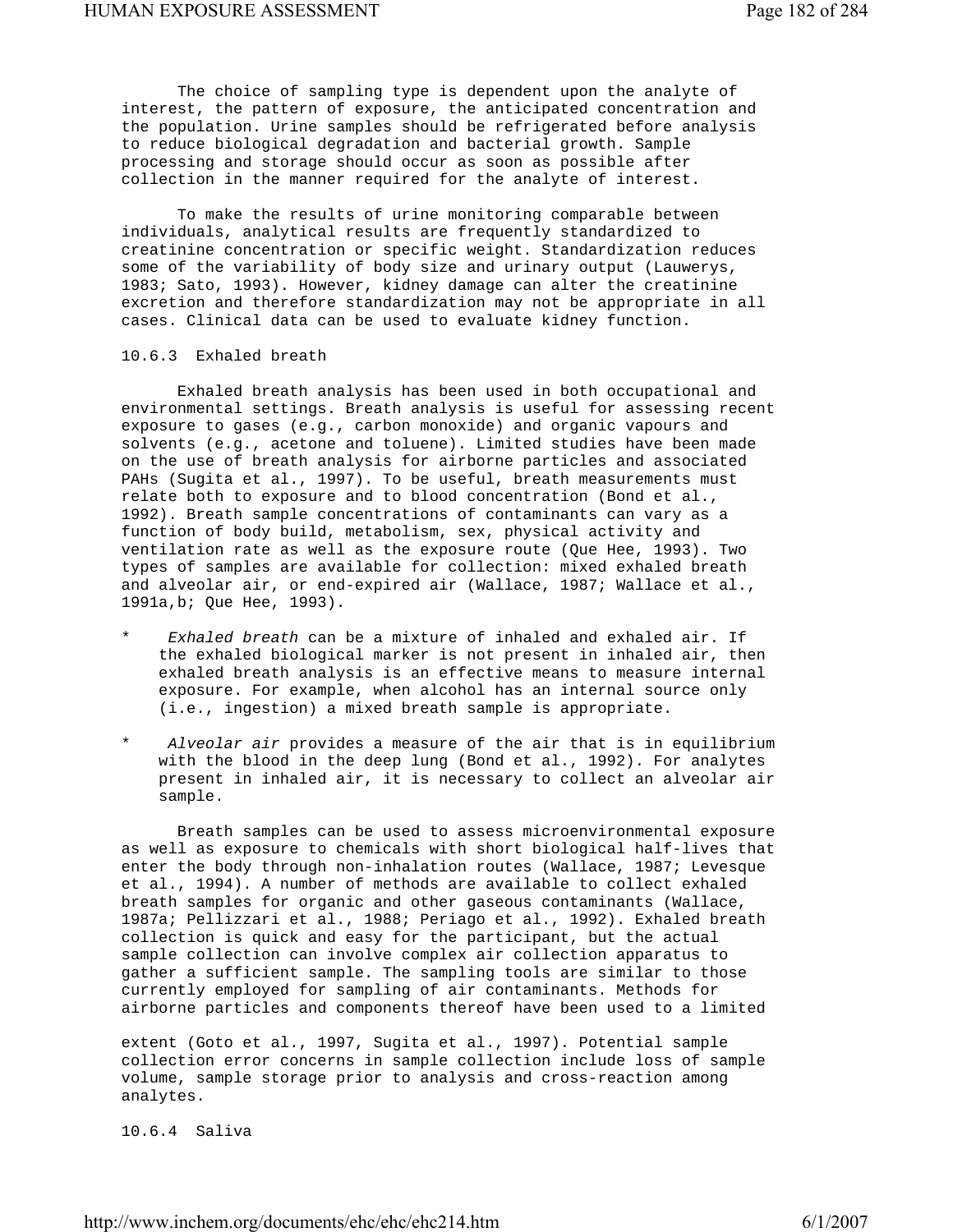Glands at four locations in the mouth produce saliva; the secretion rate varies at each location. Chemicals enter saliva via passive diffusion from plasma. Therefore, saliva may become a useful tool to non-invasively characterize plasma levels of contaminants (Silbergeld, 1993). Social science research has used saliva sampling because of its ease of collection and storage (Dabbs, 1991, 1993). Contaminants found in saliva include cotinine, drugs, metals, organic solvents, pesticides and steroid hormones (Tomita & Nishimura, 1982; Nigg & Wade, 1992; Silbergeld, 1993).

 Collection of saliva is relatively easy. One approach consists of having the subject rinse the mouth and chew on a stimulant, typically a piece of clingfilm or sugar-free gum. The subject then spits into the sampling container. Another method uses pumps to sample from the salivary glands. In either case, care should be taken to minimize contamination from the mouth. Because the concentrations of chemicals in saliva can fluctuate with circadian rhythm, the collection of saliva samples should occur at the same time each day (Dabbs, 1991). Saliva samples are quite stable and can be stored at room temperature for several days (Dabbs, 1991, 1993). However, in order to reduce viscosity from proteins, saliva samples are typically frozen prior to chemical analysis.

10.6.5 Keratinized tissue (hair and nails)

 Keratinized tissues, primarily hair and toenails, are practical sampling media for evaluation of past exposure to metals (Bencko et al., 1986; Bencko, 1991; Subramanian, 1991; Kemper, 1993; Bencko, 1995). Toenails are usually the medium of choice: see below. These media integrate exposures over a period of months, contain relatively larger concentrations of trace elements than blood or urine and are easy to collect, store and transport (Garland et al., 1993; Kemper, 1993). Therefore, archiving specimens for future analyses is a viable option. Since hair and toenails are no longer in contact with the blood supply, they can provide a picture of past exposure. Because of the ease of collection, hair and toenails have been collected in numerous environmental studies, especially of children (DiVincenzo et al., 1985; Bencko et al., 1986; Wilhelm et al., 1989, 1991; Sukumar & Subramanian, 1992; Bustueva et al., 1994; Santos et al., 1994). Hair and toenails have been collected for elemental analyses in both environmental exposure assessment and nutritional evaluation studies (Garland et al., 1993; MacIntosh et al., 1997).

 Hair might be a useful medium to study exposure to environmental tobacco smoke (ETS). For example, in the framework of the German Environmental Survey (Krause et al., 1992) it was concluded that in large population studies nicotine and continine in urine as well as nicotine in hair are useful indicators of exposure for different levels of active and passive smoking. Continine and nicotine concentrations in hair have also been used to study fetal exposure by maternal smoking (Klein et al., 1993). Hair has also successfully been used in studies evaluating exposure to organic mercury (Suzuki et al., 1989) or PCB (Que Hee, 1993).

 One of the major concerns in the use of hair as a sampling medium is the potential for surficial contamination, in part due to the large surface area and the oily nature of hair. Sources of contamination include sweat, cosmetics, dirt and clothes (Doi et al., 1988; Raghupathy et al., 1988). Other potential disadvantages of sampling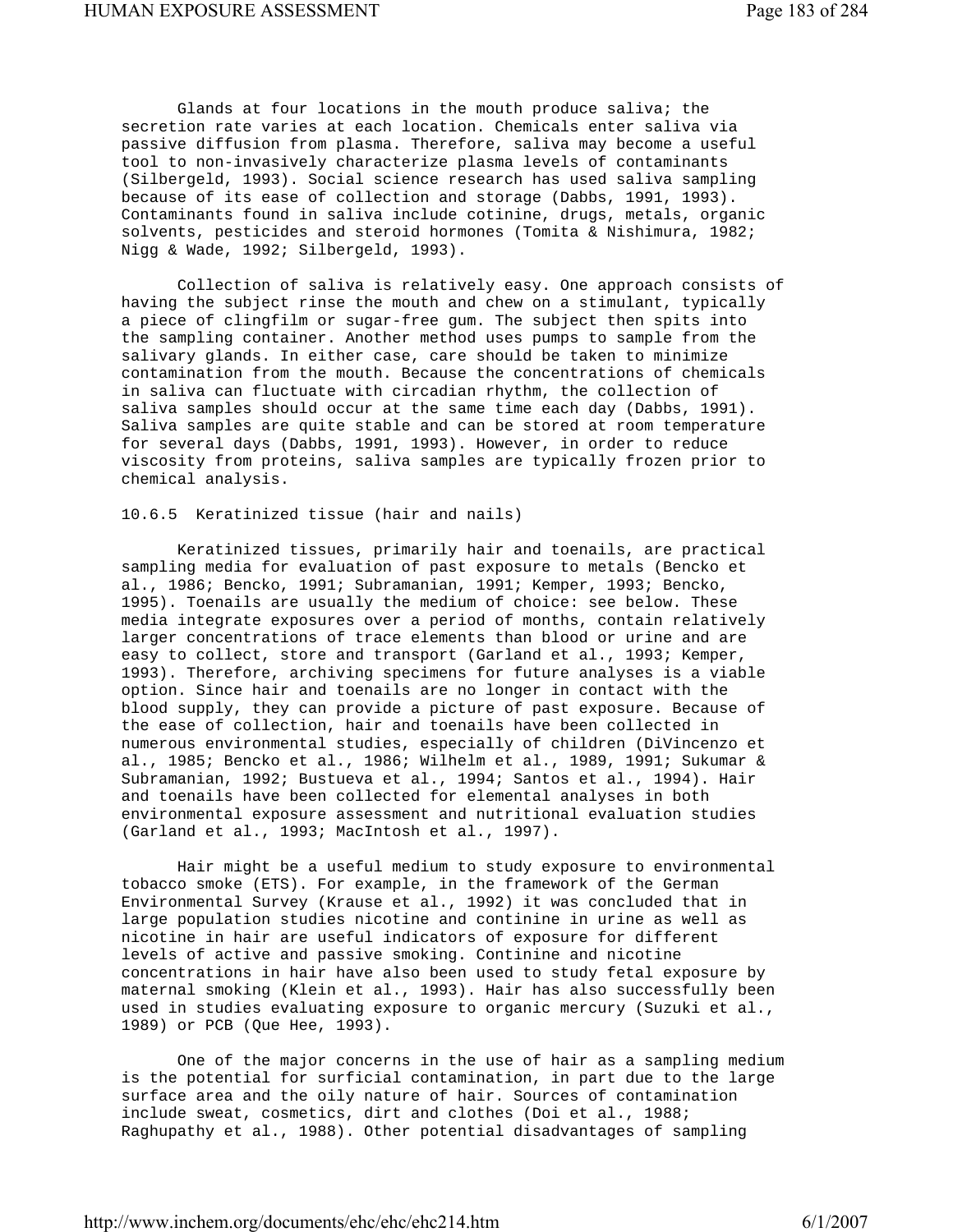hair include sample preparation, differing growth rates at different locations on the body, unknown correlation with biological effects and biological variability (Wilhelm et al., 1990; Kemper, 1993). Hair grows approximately 1 cm/30 days (Que Hee, 1993) and can be evaluated along the shaft to provide a profile of exposure over time. Since growth rates of hair differ based on body location, standardization of sampling location is crucial.

 Because of concerns about contamination, exposure assessors usually prefer toenails to hair; however, some authors prefer hair for exposure assessment based on correlations with concentrations measured in environmental media and ease of collection (Wilhelm et al., 1991). When sampling nails, toenails are usually the medium of choice, since they are thicker and less subject to contamination than fingernails. Toenails can be collected by participants, shipped to distant research sites and stored in paper envelopes prior to analysis. To reduce problems associated with surficial contamination, the outer layer of the toenail can be removed. Each toenail grows at a different rate and therefore each nail may represent a different time period of exposure; long-term average exposure can be evaluated using a composite of all toenails (Garland et al., 1993).

## 10.6.6 Ossified tissue

## 10.6.6.1 Teeth

 Teeth constitute a unique medium for assessment of past exposure. Depending on the tooth type and part of the tooth, one can reconstruct early childhood exposures to bone-seeking elements, such as lead (Rabinowitz et al., 1989). However, sample collection opportunities are limited to shed deciduous teeth in young children. Sample collection and storage are easy; removing the outer layer of the tooth minimizes external contamination.

## 10.6.6.2 Bone

 Bone represents both past exposure to bone-seeking elements and is a source for future internal exposure to these elements. The concentrations of elements in bone represent long-term exposure and storage of contaminants. For example, the half-life of lead in bone is approximately 10-40 years (Rabinowitz, 1991). Although numerous elements can be detected in bone tissue using destructive analyses such as atomic absorption spectroscopy (AAS), *in vivo* measurement of environmental contaminants in bone has been limited to lead (e.g., Somervaille et al., 1988; Hoppin et al., 1995). Lead concentration in bone can be analysed non-invasively using a technique known as X-ray fluorescence (XRF) (Hu et al., 1995). Bone lead concentrations in adults correlate well with integrated measurements of blood lead concentrations (Somervaille et al., 1988; Hu et al., 1995). Sources of variation in bone lead measurement include the degree of bone mineralization, the concentration of lead in bone, the overlying skin thickness and subject movement during the measurement. Lead and other elements can be mobilized from bone during physiological events such as pregnancy, lactation and osteoporosis (Silbergeld, 1991).

## 10.6.7 Breast milk

 Environmental studies have used breast milk to evaluate past exposure to lipophilic chemicals (e.g., pesticides and PCBs) and metals (WHO, 1996b) and to examine potential exposures for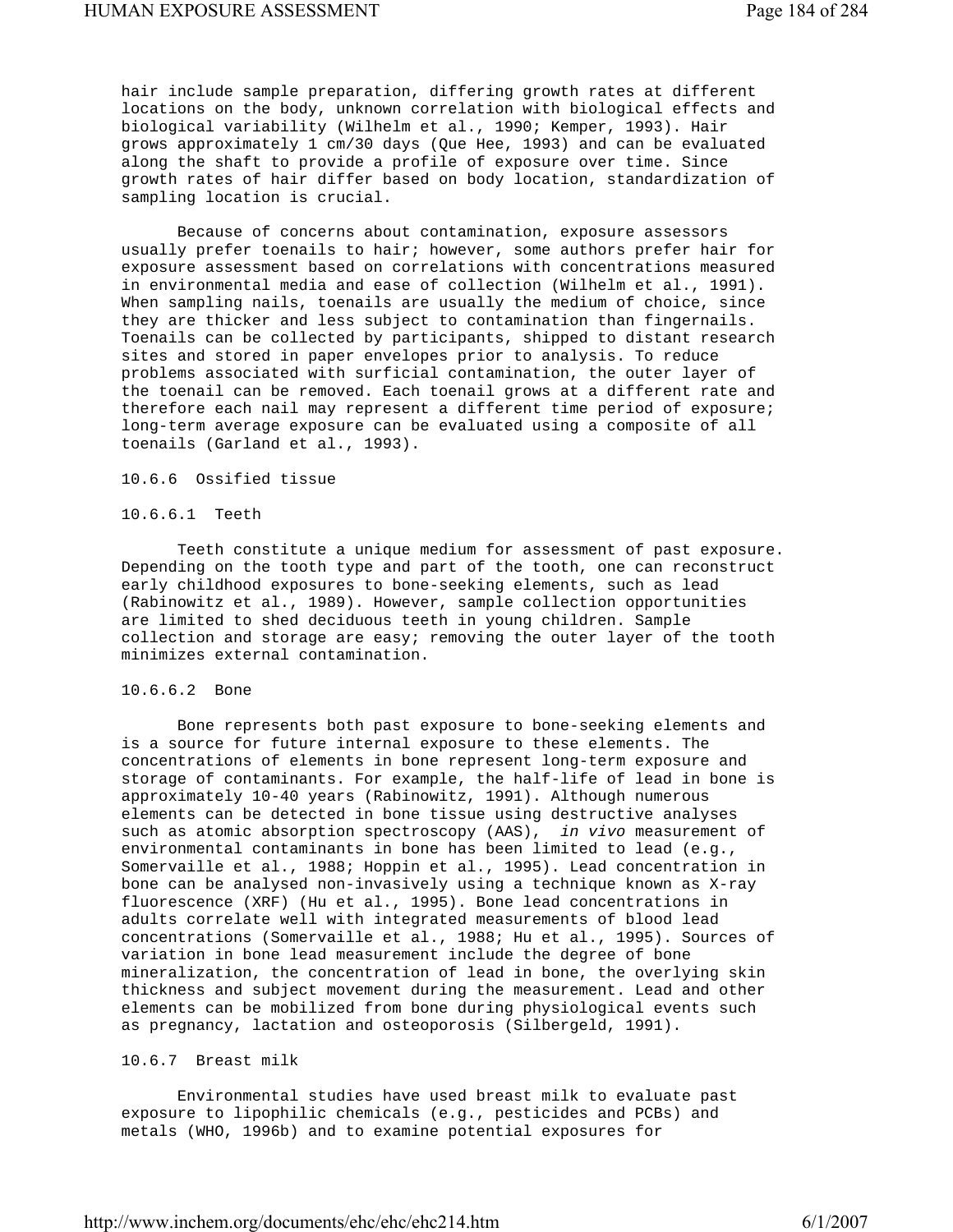breast-feeding infants (Niessen et al., 1984; Davies & Mes, 1987; Sikorski et al., 1990; Sim & McNeil, 1992). Organic chemicals found in breast milk have high lipid solubility, resistance to physical degradation or biological metabolism and slow or absent excretion rates (Rogan et al., 1980). Breast milk represents a major route of excretion of lipophilic chemicals for lactating women (Rogan et al., 1980; Sim & McNeil, 1992). Concentrations of chemicals in breast milk are a function of parity, age, body mass, time of sampling, nutritional status, lactation period and fat content of milk (Rogan et al., 1986; Sim & McNeil, 1992). Breast milk results are generally standardized to milk fat levels.

 Breast milk sampling represents a non-invasive method to estimate body burden of contaminants in adipose tissue. The correlation between contaminant concentrations in the lipid phase of milk and adipose tissue is good (Sim & McNeil, 1992). External contamination is a concern for breast milk samples; all sampling equipment should be cleaned in a manner that will prevent contamination. Although breast milk sampling is an applicable way to estimate population exposure to chemicals that bioconcentrate, sampling is limited to lactating women, who may or may not be representative of the population as a whole.

#### 10.6.8 Adipose tissue

 Exposure assessment studies using adipose tissue have been limited primarily to ecological studies comparing fat from cadavers or surgical specimens to general pollution levels. Adipose tissue represents a long-term reservoir of lipophilic compounds that the body slowly metabolizes and may release into the bloodstream. Unfortunately there is no non-invasive manner to sample fat stores directly, and many subjects see fat sampling as exceedingly invasive. The analytical method and detection limit requirements determine the quantity of adipose tissue necessary. In studies measuring body burden of dioxins in fat, a minor surgical procedure was necessary to collect a 20 g sample from healthy potentially exposed subjects (Patterson et al., 1986). When a smaller sample size is sufficient (200 mg or less), needle biopsies of fat stores in the buttocks can be used (Que Hee, 1993; Kohlmeier & Kohlmeier, 1995).

### 10.6.9 Faeces

 Faeces are a highly fat-soluble medium that provides information on compounds of high-molecular weight that exit the body via biliary excretion and on unabsorbed chemicals that enter the body via ingestion. Metals may also be monitored in faeces; however, it is unclear whether the metals found in faeces represent absorbed or unabsorbed elements (DiVincenzo et al., 1985; Vahter et al., 1991). Although collection of faeces is regarded as non-invasive, very few subjects are sufficiently motivated or interested in their collection (Bihl et al., 1993).

## 10.6.10 Other media

 Several additional biological media have been used for determination of biomarkers of exposure including tears (e.g., Ellegard, 1997), nasal lavage and nasal plugs (Steerenberg et al., 1997), sputum (e.g., Pizzichini et al., 1997) and semen (e.g., Sram et al., 1996). In most cases, these studies have focused on biomarkers of inflammation as indicators of exposure to airborne oxidants.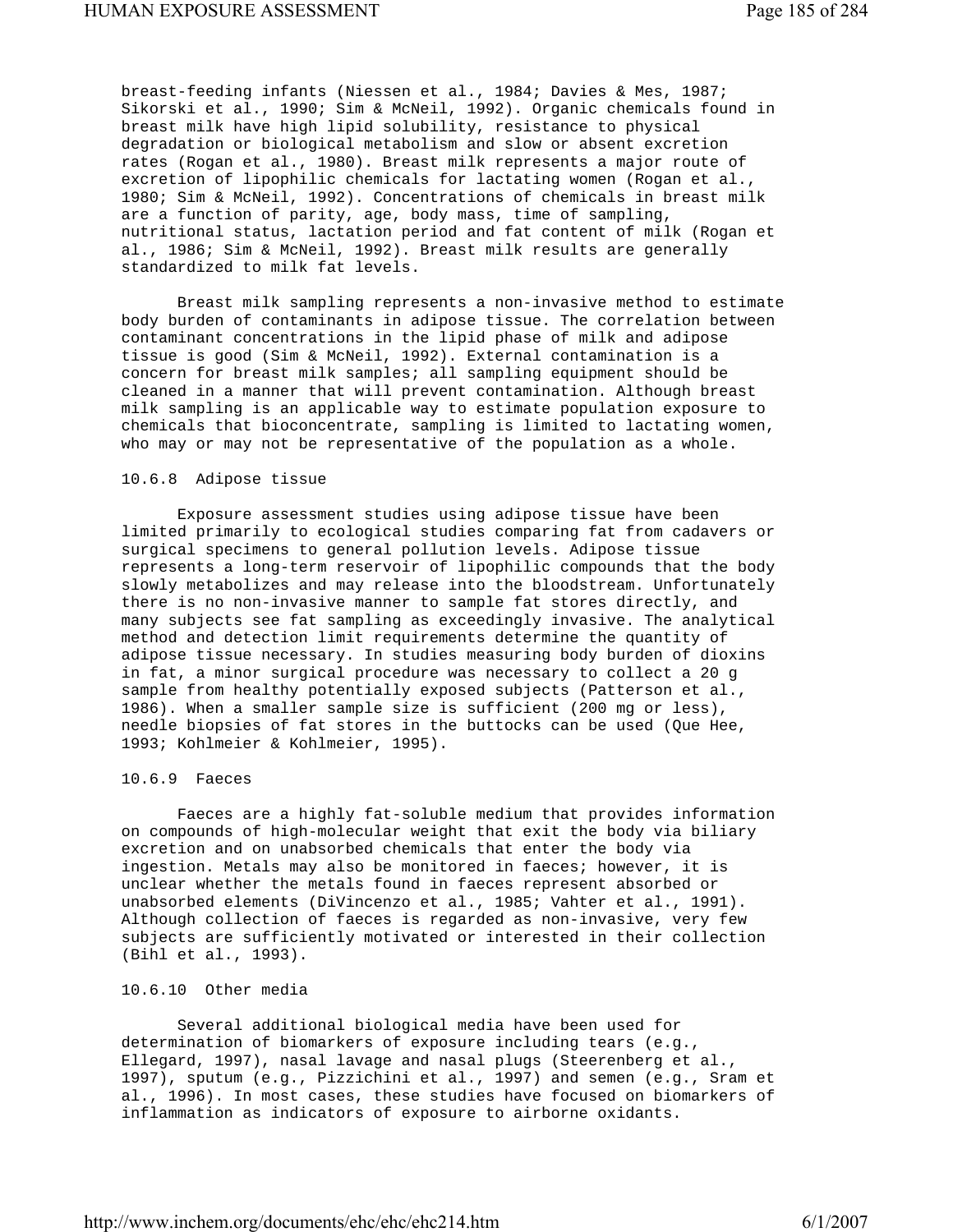## 10.7 Summary

 Biological markers represent a means to monitor environmental exposure by characterizing an individual's total dose of a contaminant from all sources of exposure. The main advantage of this strategy is in evaluation of an individual's total exposure using a measure which integrates over all exposure sources and is influenced by human behaviour. Biological markers are also believed to be more predictive of health effects than external measures of exposure. They address several exposure assessment needs:

- characterizing an individual's or a population's exposure
- \* generating population distributions of dose
- identifying the environmental and demographic determinants of exposure.

 The main disadvantage of biological markers is the difficulty in characterizing the individual sources which contribute to the subject's total exposure. When developing and utilizing biological markers, understanding the toxicokinetics of the contaminant in the system is crucial to characterize the biological variability and to determine whether the biological marker is valid for exposure assessment purposes at the concentration of interest. Biological markers have been crucial in improving our understanding of human exposure to certain contaminants, such as lead. Numerous non-invasive methods are available for biological monitoring, and exposure assessors should try to include these when developing environmental monitoring protocols.

## 11. QUALITY ASSURANCE IN EXPOSURE STUDIES

# 11.1 Introduction

 Human exposure studies are complex and often utilize specialized instrumentation and management of large amounts of data. Consequently, quality assurance (QA) should be applied to all aspects of an exposure study, including its design, implementation and reporting, to ensure the reliability and reproducibility of the results. A successful QA programme will monitor occurrence of potential errors in various components of the study and establish protocols for remedying such errors. In this chapter, important types of potential error in exposure results are described, and tools for identifying them are introduced.

 Exposure studies involve evaluations and comparison of exposures over time, geographical locations and populations. It is important that the results of the study accurately represent the exposures, rather than reflecting bias or error introduced by the study design or method. The reader is referred to the previous chapters on strategies and designs for exposure studies (Chapter 3) and related statistical concepts (Chapter 4) with respect to the principles of designing a high quality exposure study.

 The reader is also referred to *Environmental Health Criteria*  141: Quality Management for Chemical Safety Testing (IPCS, 1992) a monograph which deals explicitly with the organization of a QA programme. A prerequisite for producing data of good quality in exposure studies is the availability of adequate facilities,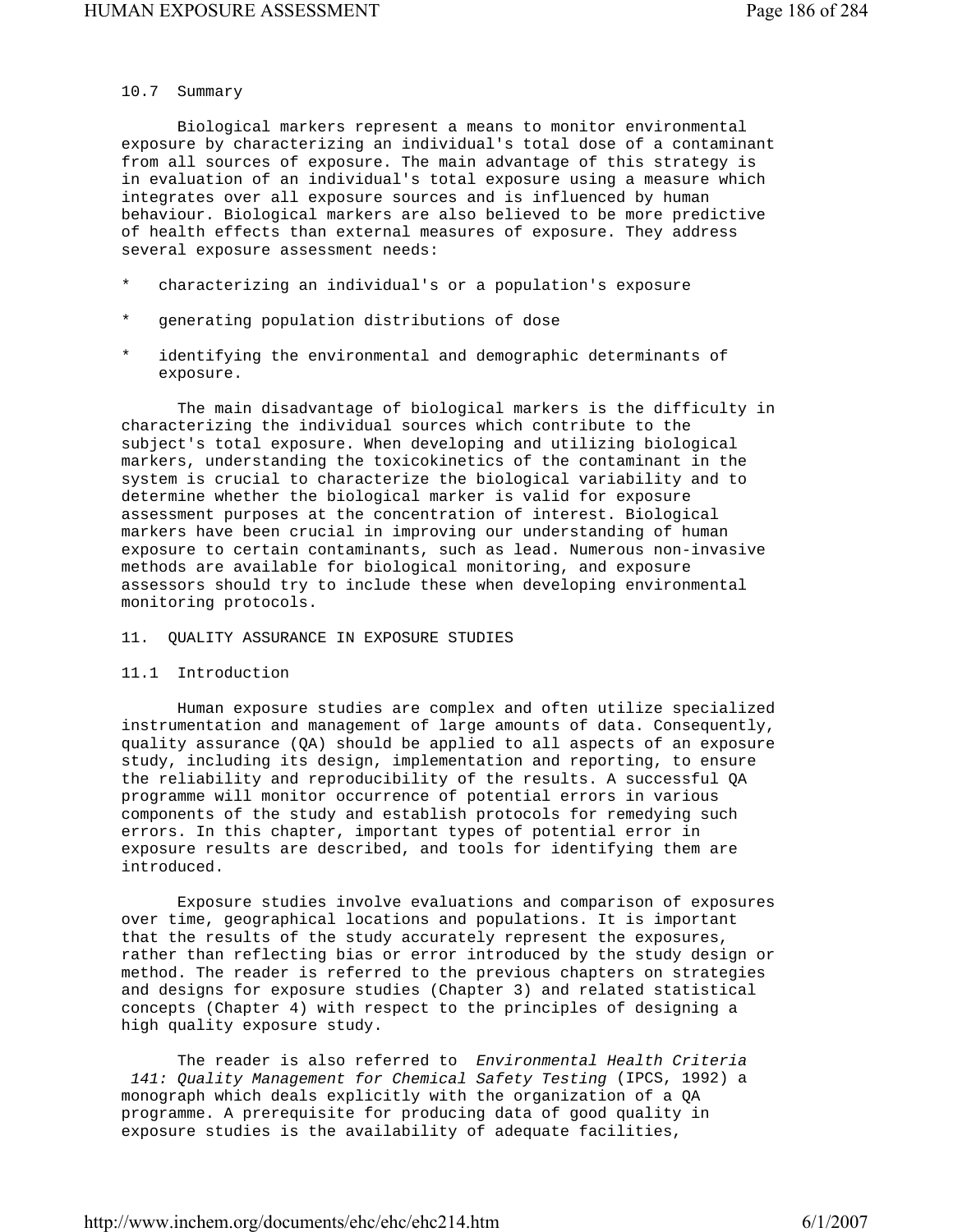equipment, and personnel who are both well educated and trained. Studies need to be adequately designed and planned. Field and laboratory procedures need to be well defined, so that they can be carried out in the most appropriate way and in a consistent and reproducible manner. Other key elements in performing and reporting exposure studies include the final report and, lastly, the archiving and retention of data (IPCS, 1992)

#### 11.2 Quality assurance and quality control

 It is important to distinguish between the related concepts of QA and quality control (QC). QA refers to the overall management and organizational systems instituted to assess and maintain the integrity of the study. It includes independent monitoring that assures end users of the data that facilities, equipment, personnel, methods, practices, records and controls conform to accepted quality management principles. An effective QA programme provides confidence that the overall study meets the pre-established quality standards of accuracy, precision, completeness and clarity. QA should be integrated within the entire study so that the results are valid and that the final report accurately reflects these results (IPCS, 1992). Assessing data periodically is an essential aspect of QA.

 QC is a valuable QA tool that is applied to individual components of the study. Examples of such components are selection of study participants, collection of environmental samples, chemical analysis and analysis of data. The quality of an analytical measurement may be evaluated, for example, by comparing analytical results against a known standard, determining the sensitivity, accuracy, and precision of the analysis and ensuring that the analytical equipment has been properly maintained. These measurements would be part of a QC system (IPCS, 1992).

 Auditing procedures, on the other hand, are used to assess the quality of other aspects of a monitoring operation such as sampling procedure and transport of samples, as well as recording and reporting data. These procedures, although not necessarily quantitative, will generally promote vigilance by the operator against possible errors (WHO, 1986).

11.3 Elements of a quality assurance programme

 All exposure studies must have a QA programme with a corresponding quality assurance plan that describes the implementation of the programme. The US EPA, for example, requires the development of detailed QA project plans that contain a complete description of all elements of the QA programme associated with the collection, measurement, validation and reporting of data. Common elements in QA plans are given in Table 36.

Table 36. Common elements in quality assurance plans

 Organization and personnel Record keeping and data report Standard operating procedures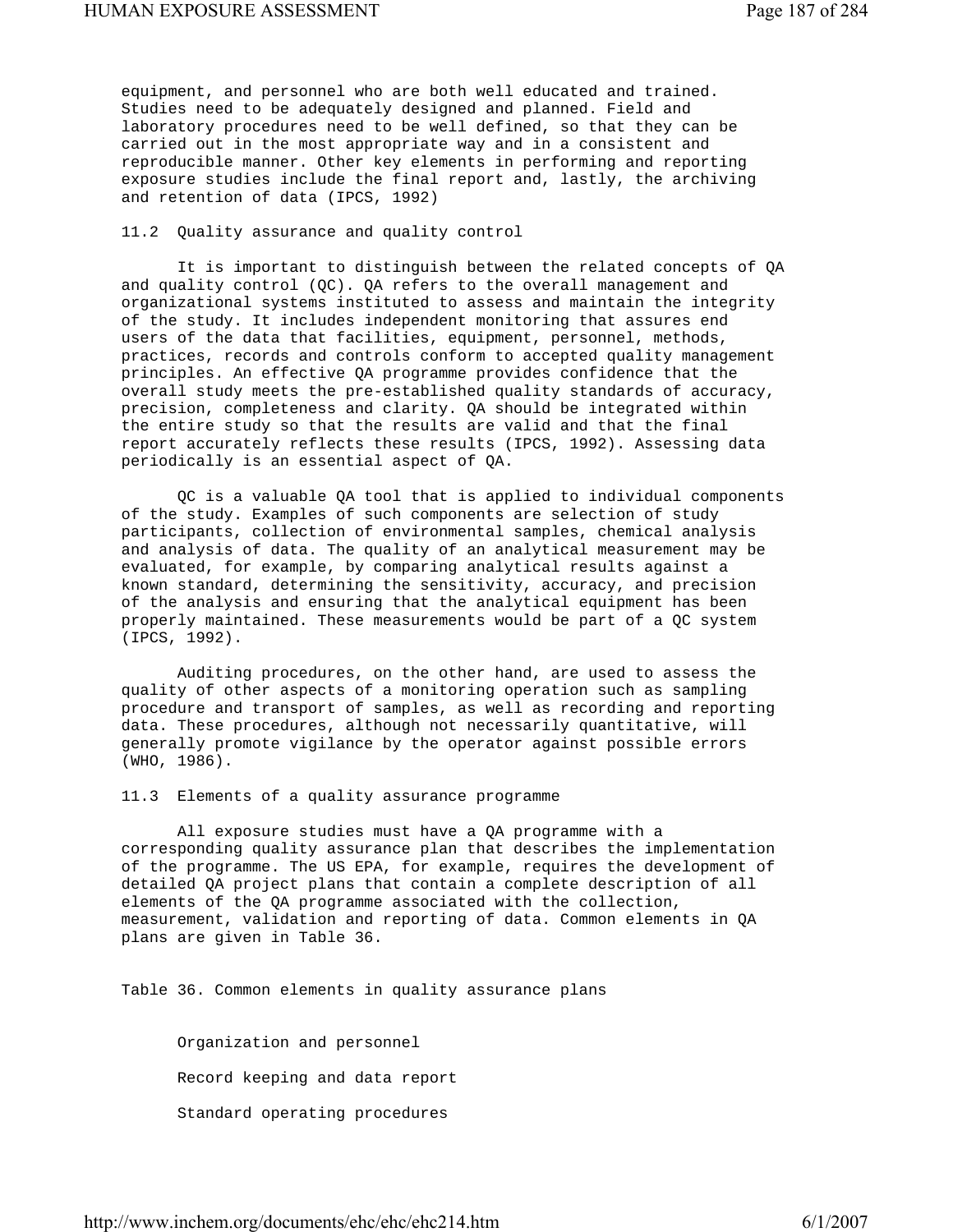Equipment maintenance and calibration Internal audit and corrective action Sample handle management

 A fundamental step in the QA process is the delineation of the study objective and a description of the study design which describes the study population, the data to be collected and the statistical analysis to be performed to meet the objectives. The programme management must be described (which identifies individuals in the programme and defines their responsibility from management, field monitoring, sample handling, sample analysis, data reduction and reporting). All programmes must have a QA officer who is independent of the programme and organization and who has oversight of all QA

 activities. The QA plans must define data quality objectives (accuracy, precision, detection limit, representativeness and completeness) and demonstrate that they are adequate to meet the study objectives. Specific procedures for generating and validating study data are given. An important component of any exposure study is demonstrating the feasibility of all study procedures through a pilot study which should be included in the QA plan. For complex field studies where methods of procedures may require modification in the field, it is important to clearly delineate corrective action procedures. Standard operating procedure (SOPs), detailed protocols for all components of the study, are appended to the QA plan. A description of these are given in section 11.4.3.

### 11.4 Quality assurance programme

 Important elements in assuring that the outcome and data generated from the laboratory is accurate and reliable depends on the QA programme implemented by the laboratory. Key elements are given in the following.

### 11.4.1 Organization and personnel

 It is important for the competent laboratory to establish an organization that can function to best serve the need of the testing facilities, regardless of the specific organization structure, personnel include management, study directors, QA coordinator and support staff. Properly trained personnel are crucial to the conduct of a quality study. The training requirements and procedures should cover professional, technical and support staff, to assure that they have adequate knowledge and skills to carry out their duties.

#### 11.4.2 Record-keeping and data recording

 Detailed records, with dates, should be kept on the introduction of new batches of so-called useable supplies (e.g., filters, reagents, sample containers, plasticware, pipettes, etc). Likewise, any changes in instrumentation or personnel have to be recorded. Afterwards, when identifying the reasons for changed analytical performance, this kind of thorough record-keeping is of utmost importance.

 The risk of introducing errors while transcribing data into record books or entering them into computer files is quite large. These are so-called clerical or human errors which may involve not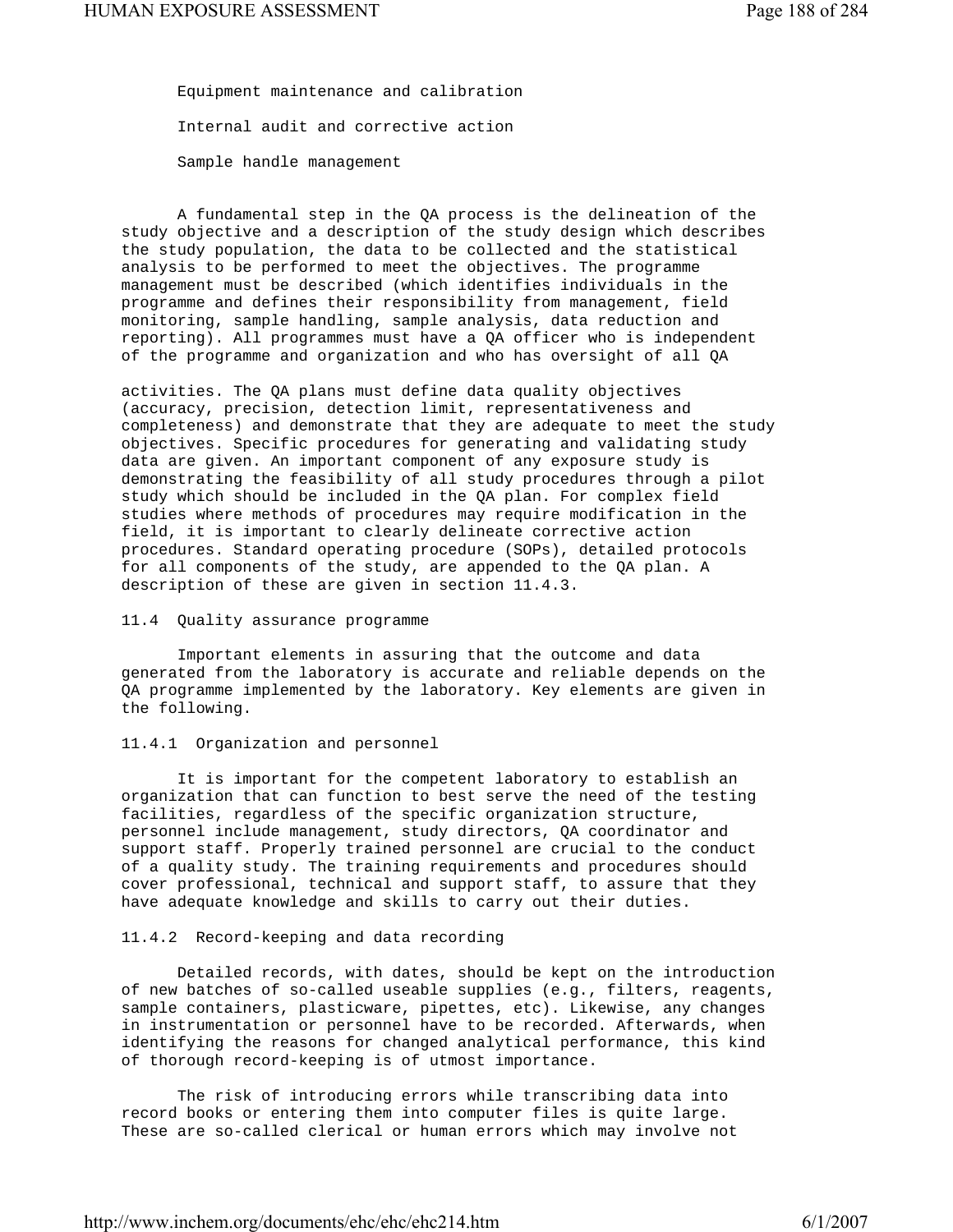only numerical errors but also formatting errors, identification errors, etc., which can lead to a serious bias in the analysis of data. There are several procedures for spotting such errors, from simply reviewing the data visually to computerized procedures which flag questionable data.

 Finally, data sets should be validated, that is approved for analysis. Data validation should form part of QA, and its procedures should be clearly defined. Data validation usually consists of two parts: data entry procedures to identify formatting errors at the time

 of entry, and acceptance procedures which are designed to compare the reported data against specified criteria in order to judge the reasonableness of reported values. Acceptance procedures identify various types of anomalies in the data including impossible values, individual and multiple outliers and entire subsets of incorrect data.

### 11.4.3 Study plan and standard operating procedures

 QA involves the development and use of study plans and SOPs. The study plan (which should be very explicit and detailed) is the most important document for providing information to all participants on all aspects of the study, including information on responsible personnel, sample collection, sample storage and pre-analytical treatment, analytical procedures and data analysis. Deviations from the study plan in, for example, sampling frequency, sampling media or sampled population, necessitate a detailed amendment to the study plan. This is very important since in many monitoring studies sampling occurs on a regular basis, and the data obtained may be worthless if the present sampling scheme is not followed.

 SOPs are written instructions which describe how to perform all field and laboratory activities. These should be available to all personnel involved in the field and laboratory work and be a component of their training programme. SOPs ensure that all personnel associated with study operations will be familiar with and use the same procedures. If different individuals perform important study functions, such as storing samples, preparing solutions, running analytical equipment, or archiving documents, these operations should be performed in the same manner. By standardizing procedures for the conduct of studies, SOPs have a valuable QA function. They prevent the introduction of many potential errors in the generation, collection and reporting of data.

 The development of SOPs includes the following aspects: who should prepare, review and authorize SOPs; which field and laboratory operations require SOPs; and what information the SOPs should contain. The nature of the laboratory work being done and the training and experience of the laboratory personnel at a particular facility should determine exactly how extensive the content needs to be (IPCS, 1992).

### 11.4.4 Collection of samples

 The potential for contamination is a major issue in environmental sampling. The highly sensitive analytical instrumentation currently available permits analysis of very small analyte quantities where the amounts of pollutants or chemicals present in environmental media are often quite low (e.g., parts per billion). The risk of significant contamination is particularly great when monitoring low concentrations of substances ubiquitous in the environment or present in the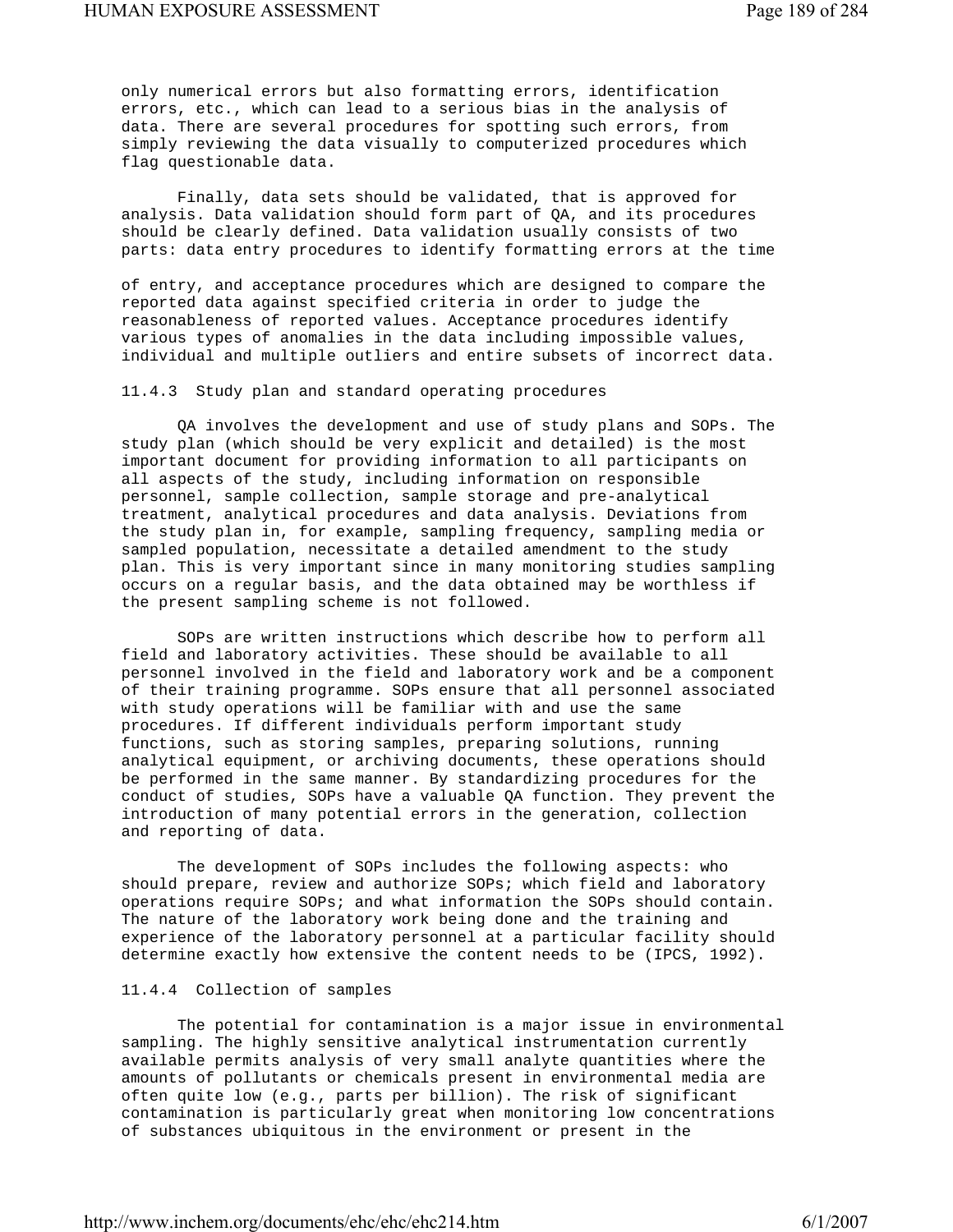materials and tools coming into contact with the samples.

 Samples must be handled and stored in such a way that the level of the substance to be analysed remains stable. Processes that are most likely to decrease sample stability include precipitation, chemical deterioration (e.g., photolysis), surface absorption and evaporation of the analyte. Another factor that could be important is changes in the matrix, which may affect recovery of the analyte.

### 11.4.5 Equipment maintenance and calibration

 Adequate equipment should be available for the receipt, handling, storage and analysis of samples. Its maintenance and calibration is essential to QA practise. Equipment used for analysis must be tested, calibrated and standardized.

11.4.6 Internal audit and corrective action

 Internal audit and corrective action are critical activities in QA management. Audit procedures are to verify that the procedures are conducted the way they were planned and described in the study plan. Non-conformance must to be corrected to attain the study objectives.

11.5 Quality control/quality assurance for sample measurement

## 11.5.1 Method selection and validation

 A chemical compound can usually be analysed by a variety of different methods. Some methods emphasize quality of analysis, i.e., accuracy and precision, whereas others are directed mainly towards practicality and low cost. However, even the best method may give incorrect results if improperly used. Methods are customarily classified according to their main use in the analytical field into definitive, reference and field routine methods. The best approximation of the true value obtained by analysis is the *definitive value,* i.e., the result obtained by the definitive method. The definitive method is, however, generally not considered practicable for daily laboratory use. Therefore, the purpose of a *reference method* is often to serve as a basis for the determination of the accuracy of the field methods. *Field methods* (or *routine methods)* are those in everyday use in the laboratory. They are not necessarily as precise and accurate as reference and definitive methods. Their use is justified, however, because the definitive and reference methods are often too cumbersome and expensive and may not be available. The precision and bias relating to the method should be known for every routine method used.

 The following data quality specifications have to be validated in method selection to meet the requirements and objectives of the exposure assessment project.

# 11.5.1.1 Accuracy

 Accuracy is defined as the closeness of agreement between a test result and the accepted true value. Accuracy or validity of an analysis is primarily determined by the specificity of the method and the analytical recovery.

 Fig. 31A illustrates the ideal case where the reported values correspond exactly to the expected values. However, all analytical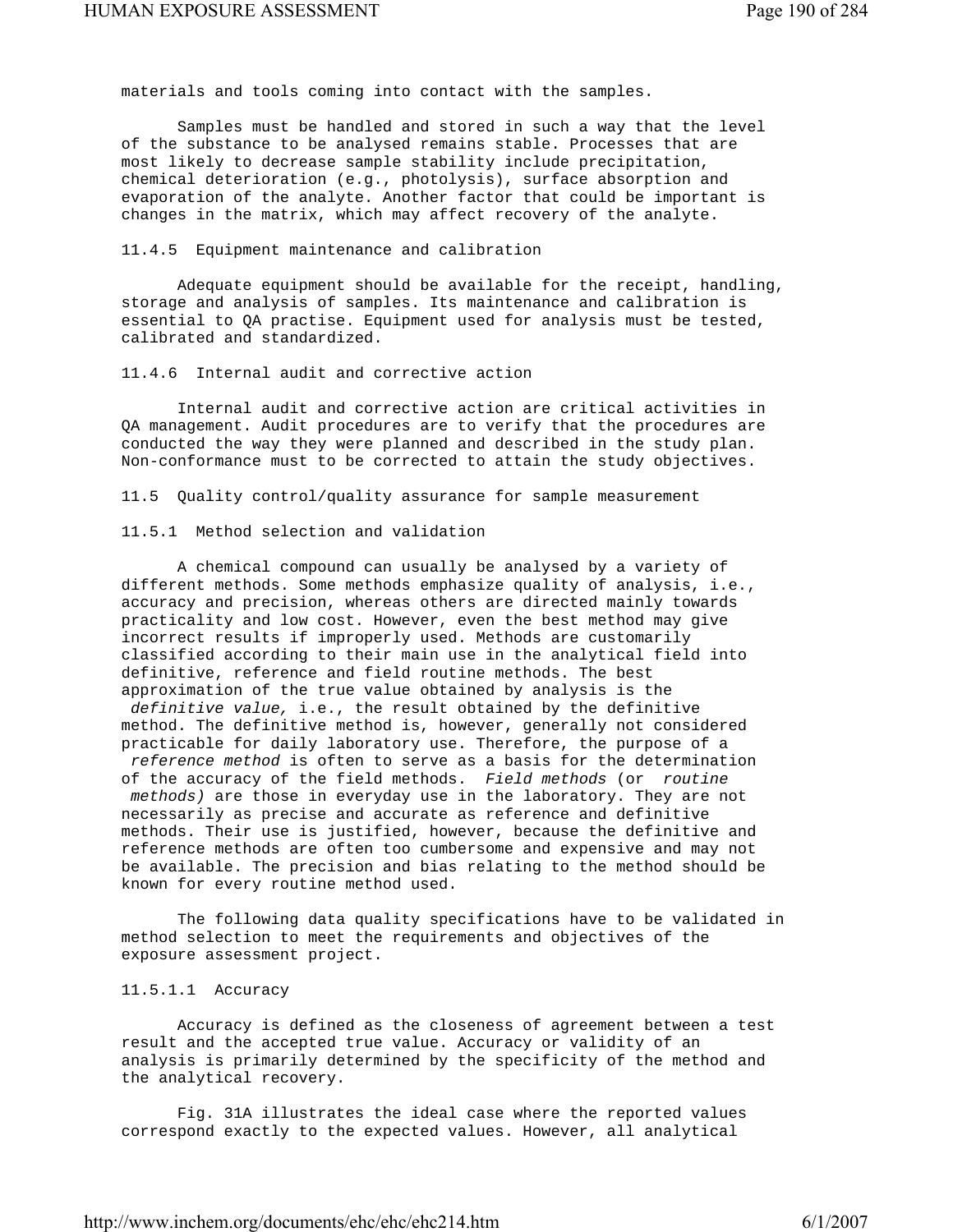procedures are subject to a variety of analytical inaccuracies or biases. Fig. 31B shows the effects of a *proportional bias* in which the reported values are higher than the expected values. This bias is called proportional because the amount of bias increases in direct proportion to the concentration of analyte in the specimen. Fig. 31C illustrates the effect of a *constant bias,* in which the reported values are higher than the expected values by a constant amount, at all concentrations of analyte. The biases shown in Figs. 31B and 31C are positive biases, because the reported values are greater than the expected values. Of course, negative biases may also occur; furthermore, the reported values may fall along a curve rather than a straight line. Fig. 31D illustrates combined positive and negative proportion biases. When combined biases are present, there is frequently one concentration at which the reported value corresponds to the expected value. This phenomenon -- that the reported value at some analyte concentration is the same as the expected value whereas there is disagreement at all other concentrations -- is commonly observed and must be considered when interpreting quality control data. Because of this, it is recommended that reference samples should cover the range of expected measurement values.

### 11.5.1.2 Precision

 Precision or reliability of an analysis refers to the uniformity of the results of replicate analyses irrespective of the true concentration of the analyte. The precision of an analysis may vary depending on many factors, such as the skill and experience of the analyst, the purity of the chemicals, the quality of measuring devices and the time interval between replicate analyses. The precision is determined by calculating the percentage relative standard deviation among replicate analyses. In this manner precision can be defined as the closeness of agreement between independent test results obtained under prescribed conditions.

 The effects of random variation on analyses are illustrated in Figs. 32A and 32B, which show how laboratory's results may, on the average, fall along some operational line even though the individual results are distributed about the line, within certain limits of variability. Fig. 32A illustrates limits of variability that increases in proportion to the mean analyte concentration.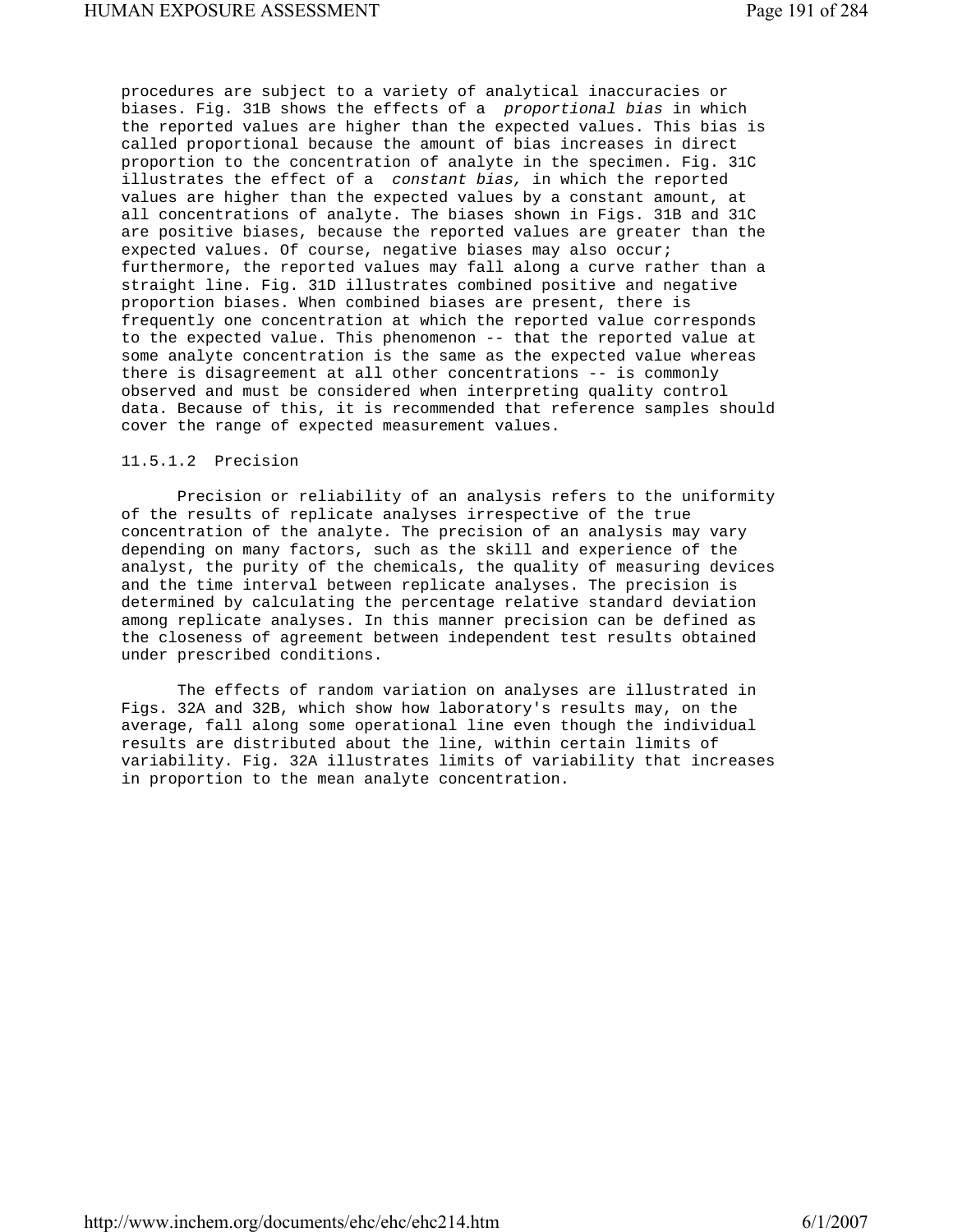

Fig. 31. Illustration of various types of bias (A, no bias; B, proportional positive bias; C, constant positive bias; D, combined positive and negative proportional bias) (from **UNEPAVHO, 1986)** 



Fig. 32. Illustration of random analytical variability (A, variance proportional to concentration; B, variance independent of concentration)

## 11.5.1.3 Sensitivity

 Sensitivity of a test method can be defined and measured as the *limit of detection* (LOD) and the *limit of quantification* (LOQ).

## 11.5.1.4 Detection limits

 Appropriate determinations of detection limits is crucial to exposure data analysis and interpretations. Since there are several types of detection limits, each with its specific applicability, it is important that the methods and procedures to determine such limits be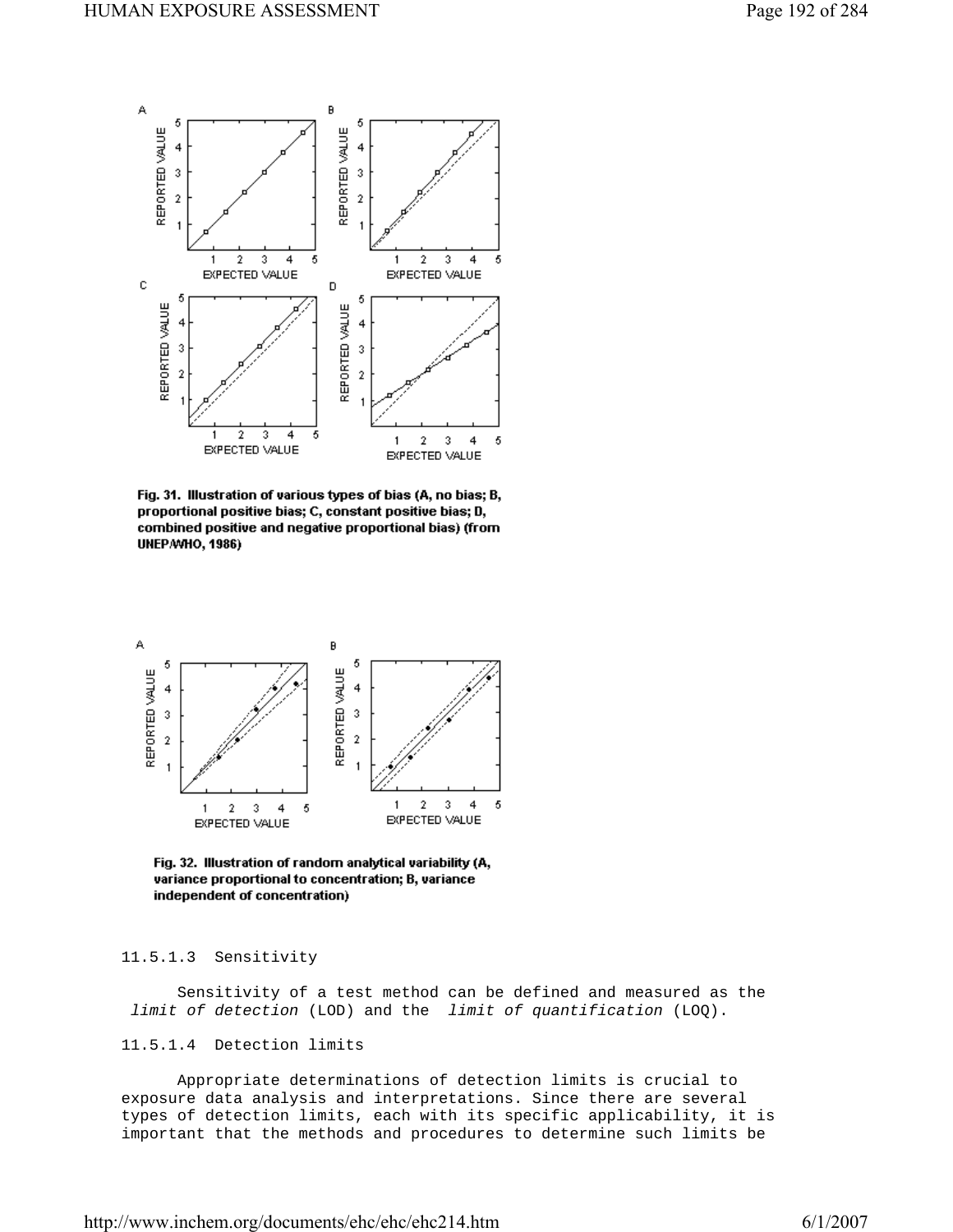clearly presented as part of the QA/QC procedures. The term "lower limit of detection" (LLD) may refer to very different concepts. For example, the instrumental detection limit is defined as a multiple of the noise level of the analytical instrument, usually a factor of 3. However, when sampling and analysing environmental media, the instrumental detection limit constitutes only a fraction of the true limit of detection. The LOD takes into consideration the response of the analytical instrument to the specific analyte in standards of known concentration or, preferably, a matrix similar to that of the sample. Since the response of the instrument to repeated analysis of the same analyte concentration varies, the LOD is estimated as a function of the standard deviation (SD) of the repeated analysis, typically as  $t_{n-0.01} \times SD$ , where *t* is the value of the Student *t* distribution with *n*-1 degrees of freedom, alpha = 0.01 is the type I error and *n* the number of repeated analyses, usually 7.

 However, sampling methods can have a background of one or more of the target analytes. For example, when using solid sorbent for air sampling, the sorbent may contain varying levels of background contamination across samples (e.g., varying benzene concentrations in Tenax). The *method detection limit* (MDL) includes the background contamination in the sampler. It is determined using a similar statistical approach as the LOD, but using field and/or laboratory blanks instead of the known analyte concentrations. The MDL can be defined as the analyte concentration at which we have a given certainty (e.g., 1-alpha = 0.99) that the sample concentration differ from background. Finally, the lower quantification limit (LOQ) is defined as 10 SD, where SD is derived from the LOD determination. LOD, MDL and LOQ differ across laboratories using the same methods. More importantly, they vary over time for the same laboratory.

 The treatment of values below the MDL in statistical analysis of the data can have a strong impact on estimates of exposure distribution parameters. The reader may refer to Gilbert (1987), for more specific information. There also are upper limits of detection, defined by the range of linear response of the analytical method. In that case the detector may be overloaded with the result that it is not working in its linear detection range.

#### 11.5.2 Internal quality control

 The purpose of internal QC is to document that the method is in statistical control and without systematic errors so that the observed sampling results consistently fall within established control limits. Internal QC procedures are used primarily for the control of analytical precision (Taylor, 1988).

#### 11.5.2.1 Control charts

 Sometimes changes in the analytical performance are not abrupt but take place gradually ("drift"). Such gradual changes are difficult to perceive from a single central result, but many become evident with time if the results of control samples are graphically displayed with respect to time or sequence of measurements.

 Control limits are used as criteria for signalling the need for action, or for judging whether a set of data does or does not indicate a state of statistical control. Control limits can be based entirely on the data from the samples, in which case the chart illustrates whether the method or procedure is repeatable. If the control chart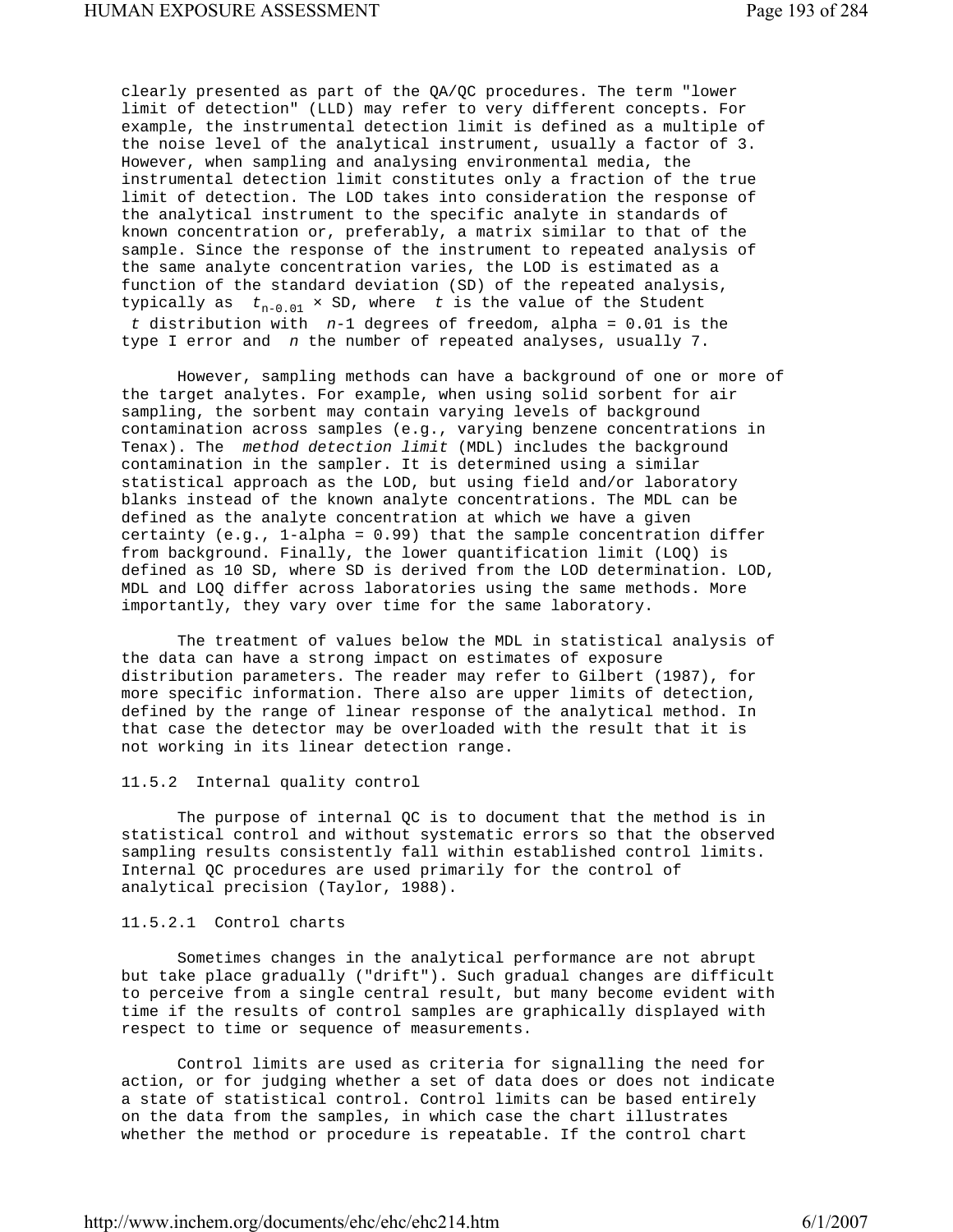contains limits that are based on analytical standards, then the chart is useful for discovering whether the observed measures for a sample value differ from the adopted standard values by an amount greater than should be expected by chance alone. Generally, control charts consist of warning limits and action limits. Warning limits often correspond to ± 2 SD from the mean, whereas action limits are set at ± 3 SD from the mean. Such thresholds mean that as long as the process is in control at the centre value there is a 5% chance that a result will exceed the warning limits and a 0.3% chance that a result will exceed the action limit, thus erroneously signalling an "out of control" message (WHO, 1986; ISO, 1993).

 To set up a Shewhard control chart (Fig. 33), measurements of, for instance, standard solutions, duplicates or spiked samples must be gathered while the analytical procedure is in control. The control parameters most frequently evaluated in Shewhard control charts include the average or median of control measures (average or median charts) and the range (difference) between duplicate analyses on the same test sample (range charts) (UNEP/WHO, 1986; AOAC, 1991; ISO, 1991; Christensen et al., 1994). In a cumulative sum (cusum) chart (Fig. 34) a reference value, usually the intended or expected value, is subtracted from each observation. The cumulative sums of the deviations from the reference value are formed, and these cusums are plotted against the serial numbers of observations. The cusum chart is usually more sensitive to small shifts in level than the Shewhard chart and highlights persistent and recurring differences (Christensen et al., 1994; ISO, 1997).



Fig. 33. The Shewhard chart. The mean of two control measurements are plotted in order of appearance (run number or days of control measurements) (from Christensen et al., 1994)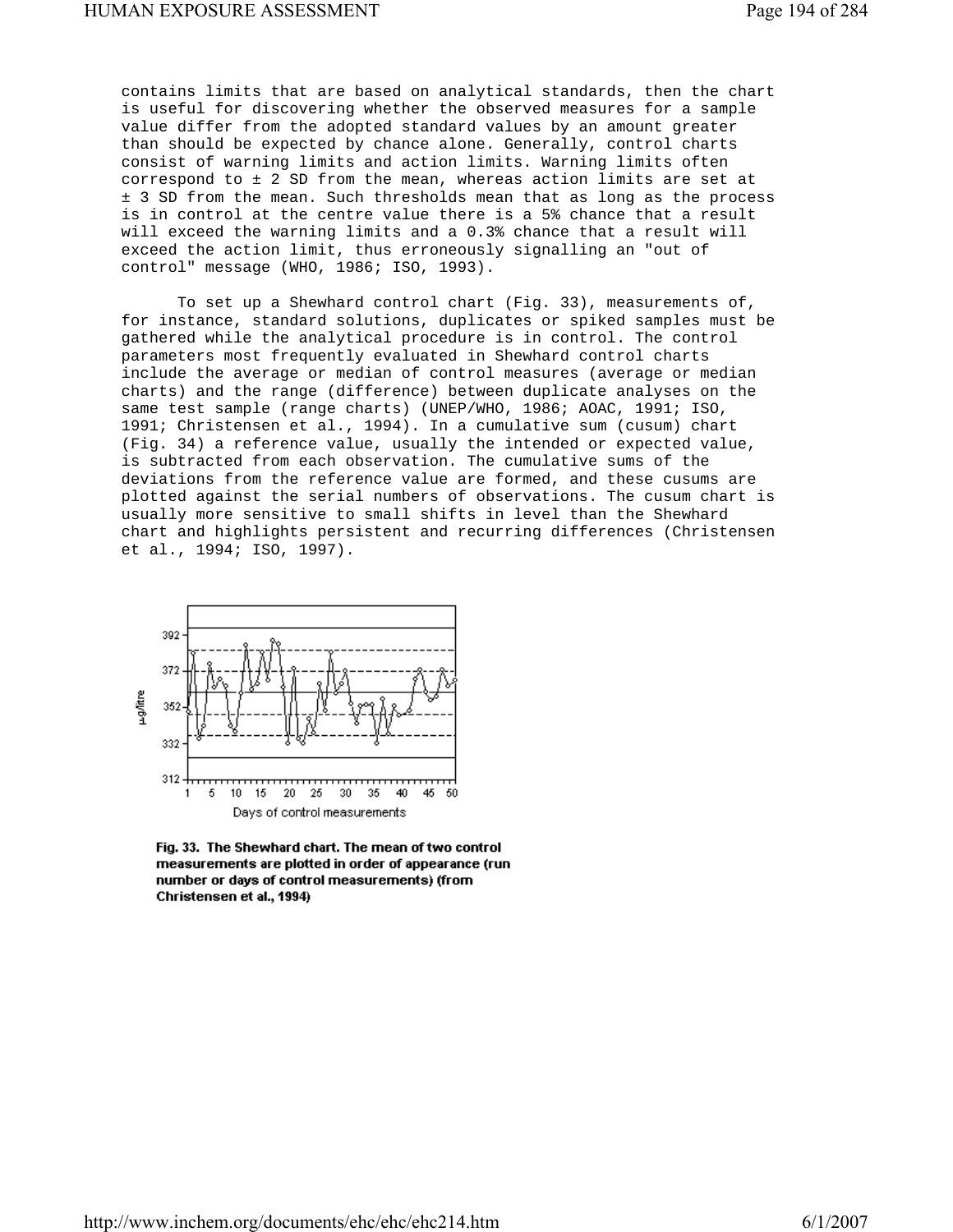

Fig. 34. Cusum control chart calculated on the basis of the previously shown QC plotted in the Shewhard chart (Fig. 33) (Christensen et al., 1994)

 The Shewhard chart has six control limit lines corresponding to ±rhop, ±2rhop, and ±3rhop (rhop = rhoy/ *n*1/2) (rhop, appointed standard deviation in the control chart; rho<sub>y,</sub> estimated standard deviation of the distribution of results; *n,* number of control results) (Christensen et al., 1994).

## 11.5.3 External quality control

 The aim of external QC is to demonstrate that analytical results obtained are accurate and comparable with the results ascertained by other laboratories. Usually, external QC measurements form part of external QA schemes or proficiency testing programmes. In such a scheme or programme, the coordinating laboratory prepares a homogeneous reference sample and distributes portions to the participating laboratories for analysis. Participating laboratories are required to examine the reference samples within a specified time, preferably together with collected samples, and submit the results of the reference samples to the coordinating laboratory which collates the data, performs a statistical analysis and sends an evaluation report back to the participating laboratories. In cases of poor performance, the laboratories may be contacted, and suggestions may made for improving performance.

 External QC schemes offer participating laboratories many advantages. They demonstrate the reliability of laboratory results and provide independent evidence of the quality of laboratory performance and individual analyst proficiency. In addition, external quality schemes allow participating laboratories to compare their own performance with that of other laboratories. Participation in an external QC scheme can encourage self-appraisal and minimization of laboratory errors. It can also be used to reduce the frequency of internal QC efforts when consistently favourable results are achieved on external QC test samples. Furthermore, it can assist in identifying needs for training and changes in laboratory procedures (AOAC, 1991).

 Examples of existing external QC schemes are given in Table 37 (see also Christensen et al. (1994)).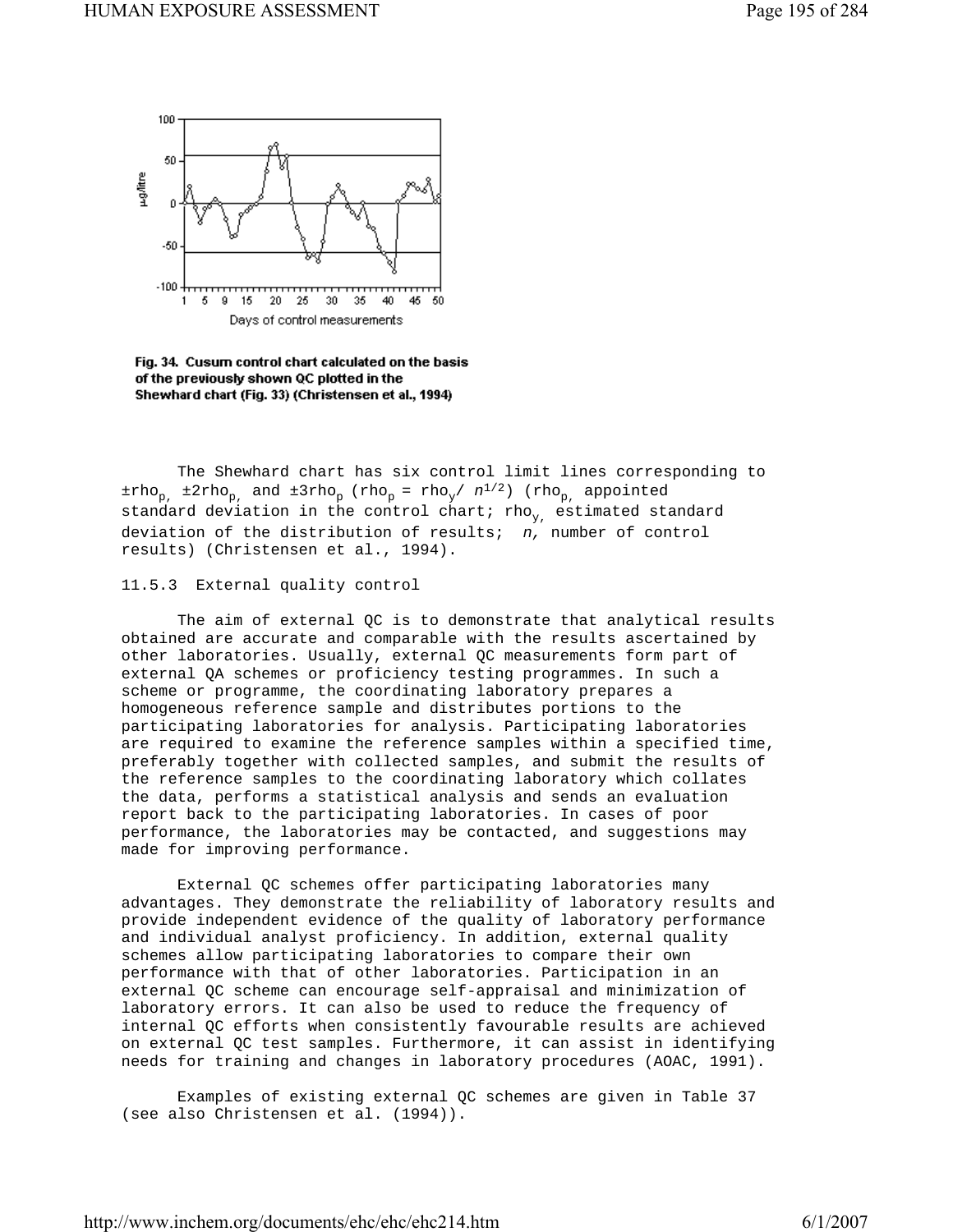A specific example for an approach used in external QC is the UNEP/WHO regression method. The regression method is based on the QC programmes developed in the UNEP/WHO pilot project on assessment of human exposure to pollutants through biological monitoring for the determination of lead in blood and cadmium in kidney cortex (Vahter, 1982). This external QC method was also applied in the UNEP/WHO Human Exposure Assessment Location (HEAL) study. For the studies on lead and cadmium, reference external QC samples of blood, air filter material, dust and diet were sent to participating laboratories (Vahter & Slorach, 1990). The same procedure was also adopted for the HEAL nitrogen dioxide study, using standard sodium nitrite solutions and nitrogen dioxide-exposed sample badges as QC samples (Matsushita & Tanabe, 1991).

Table 37. External QC schemes

| Scheme                                                                                                                           | Country           | Reference                       |
|----------------------------------------------------------------------------------------------------------------------------------|-------------------|---------------------------------|
| Centre de Toxicologie du Ouebec<br>(CTO)                                                                                         | Canada            | Weber, 1988                     |
| Danish External Quality Assessment<br>Scheme (DEOAS)                                                                             | Denmark           | Anglov et al.,<br>1993          |
| External quality control in the<br>toxicological analyses of biological<br>materials, German Society of<br>Occupational Medicine | Germany           | Schaller, 1991                  |
| Japanese External Quality<br>Assessment Scheme                                                                                   | Japan             | Sugita et al.,<br>1990          |
| NIOSH Proficiency Analytical<br>Testing Programme                                                                                | USA               | NIOSH, 1979                     |
| United Kingdom National External<br>Quality Assessment Schemes<br>(UKQAS)                                                        | United<br>Kingdom | UKNEOAS, 1993;<br>Bullock, 1986 |

 The accuracy and precision of the analytical results were evaluated by using a statistical technique known as the maximum allowable deviations (MAD) method (Vahter, 1982; WHO, 1986; UNEP/WHO, 1991). This method is based on the linear regression line of reported versus "true" values and established acceptance criterion on how much the line may deviate from the ideal line where the measured equals the expected value. Acceptance criteria or the MADs have to be decided on separately for each pollutant or for each medium. The stringency of the MAD is primarily based on the required quality of the actual monitoring data and the sensitivity, accuracy and precision of the analytical methods. As in the use of control charts, decision concerning acceptance and rejection of results is based on statistical criteria, i.e., on the probability of making right or wrong decisions. A laboratory may be erroneously rejected when in fact its methodology is satisfactory, or it may be erroneously accepted when its methodology is not satisfactory. Power analysis is done to determine the probability of including an unsatisfactory laboratory. The concept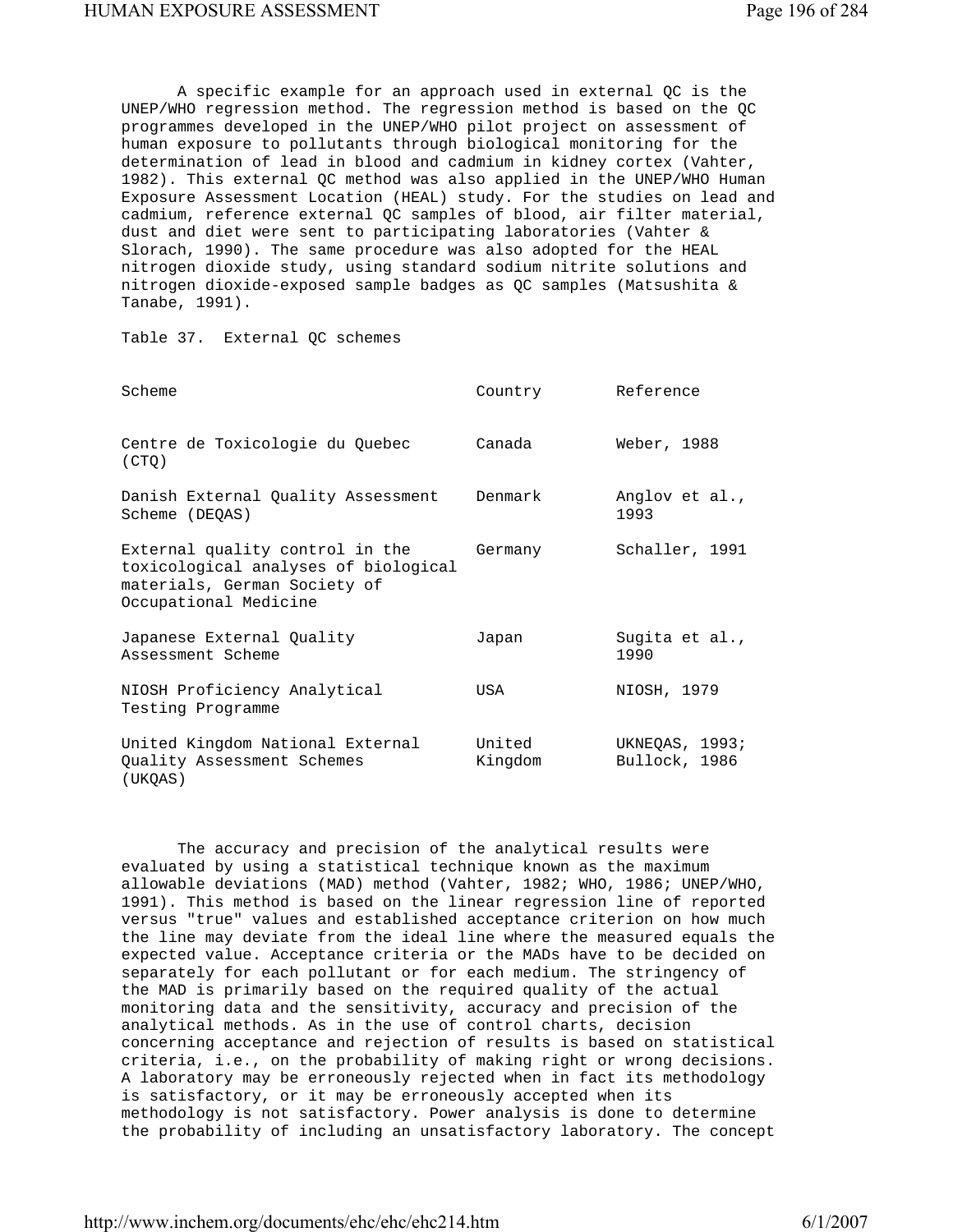of statistical power is described more fully in Chapter 4.

 On the basis of the power analysis, acceptance intervals (AI) can be calculated for a laboratory. The AI will be narrower than the interval between the MAD lines and the AI lines will be closer to the MAD lines with increasing number of QC samples. Also, methods with inherently smaller errors will decrease the difference between the MAD

 lines and the AI. Fig. 35 shows the regression line for the reported results of analysis of six QC samples versus the reference values. The MAD interval is indicated by solid lines and the acceptance interval by broken lines (Vahter, 1982). Fig. 36 shows the results of lead in blood from one laboratory during the training phase in the global UNEP/WHO Project on Assessment of Exposure to Lead and Cadmium through Biological Monitoring. The results of QC 2 and QC 3 were rejected, i.e., the regression lines fall outside the acceptance lines when evaluated between the reference values 100 and 400 µg/litre (Lind et al., 1987).

 The experience from the QA programme of the WHO/UNEP HEAL Programme shows that detailed protocols, instructions, and control activities covering the whole process, from sampling to analysis and data reporting, are essential if reliable data are to be obtained. The results clearly demonstrated that good analytical performance for a pollutant in one medium (e.g, lead in blood) is no guarantee of good performance for the same pollutant in another medium (e.g., lead in air filters). Similarly, good analytical performance at one concentration is no guarantee of good performance at higher or lower concentrations. It is, therefore, important that the QC samples have a matrix similar to that of the monitoring samples and that the concentrations of the QC samples cover the expected range of concentrations. One, or a few, reference samples are not sufficient for the evaluation of the evaluation of analytical performance using rigorous MAD criteria (Vahter & Slorach, 1990).

#### 11.5.4 Reference materials

 Reference materials are important means of ensuring comparability of analytical results across laboratories, over time, among populations and among studies. Reference samples for internal as well as external QA have been used in the analysis of environmental media, such as air, water and food, as well as for biological tissues and body fluids, such as internal organs, blood and urine. It is important that reference materials have a matrix which is the same or very similar to the matrix the "real" monitoring samples are comprised of. Matrix effects may seriously invalidate analytical results. The concentrations of a substance to be measured should also cover the same range as is expected in the monitoring samples. For several substances, the chemical forms in which they may exist must be taken into consideration. For example, arsenic, mercury, tin and several other metals occur in a number of different valence states and in organic and inorganic forms which vary in stability.

 Various types of reference samples are commercially available. The International Atomic Energy Agency (IAEA) conducted a survey on analytical reference materials of biological and environmental origin. The IAEA database presently contains over 10 000 analyte values for 455 substances in 650 reference materials produced by 30 different suppliers (IAEA, 1995, 1996). It is expected that this survey will help analysts to select reference materials for QA purposes that match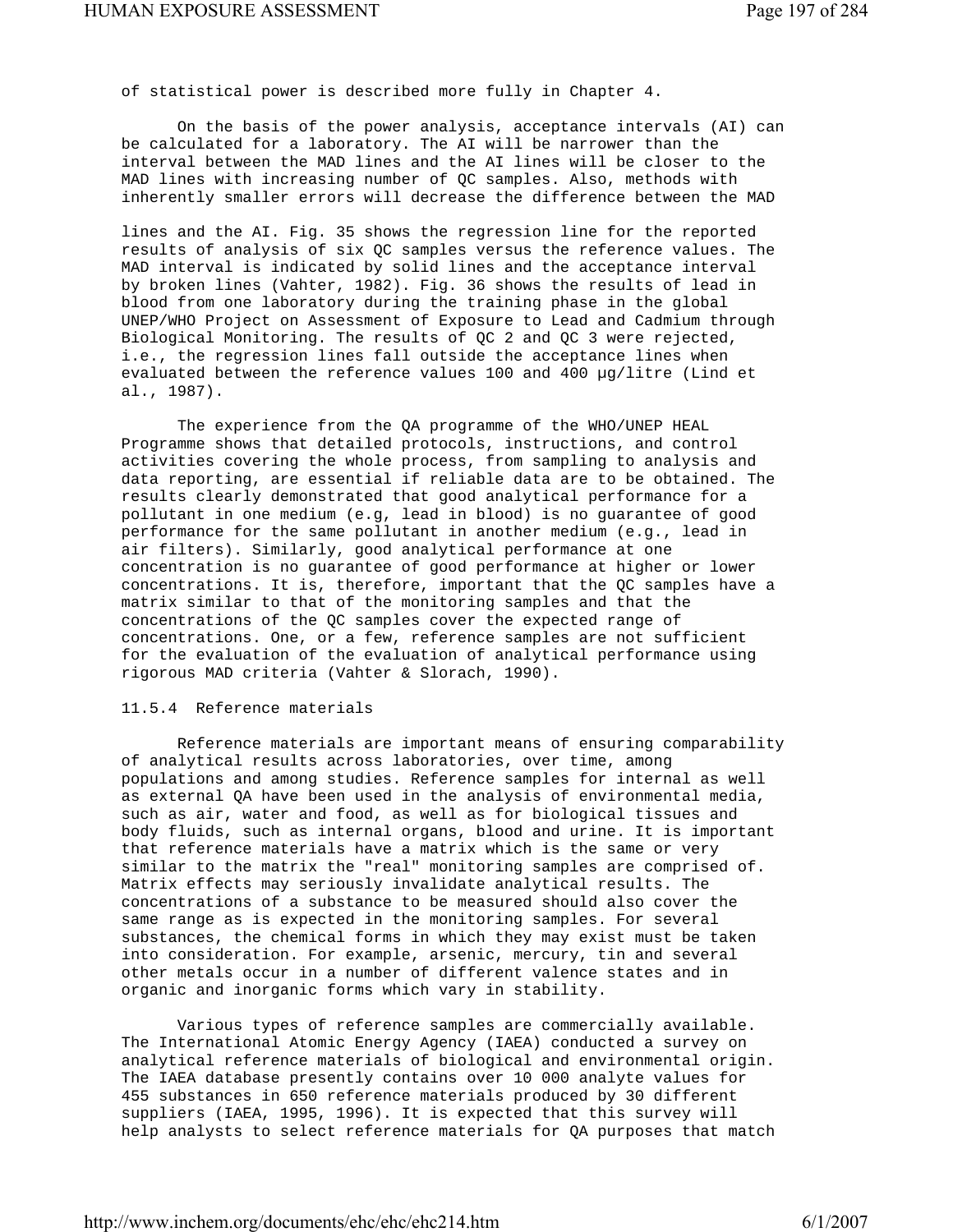

Fig. 35. Regression for the reported results of analysis of six QC samples versus the reference values. The MAD interval is indicated by solid lines and the AI by broken lines. MAD lines which are not including the operating error of the methods or Als which include the operational error represent a power of 90%, which means that the probability of accepting an unsatisfactory performance is 10% (Vahter, 1982).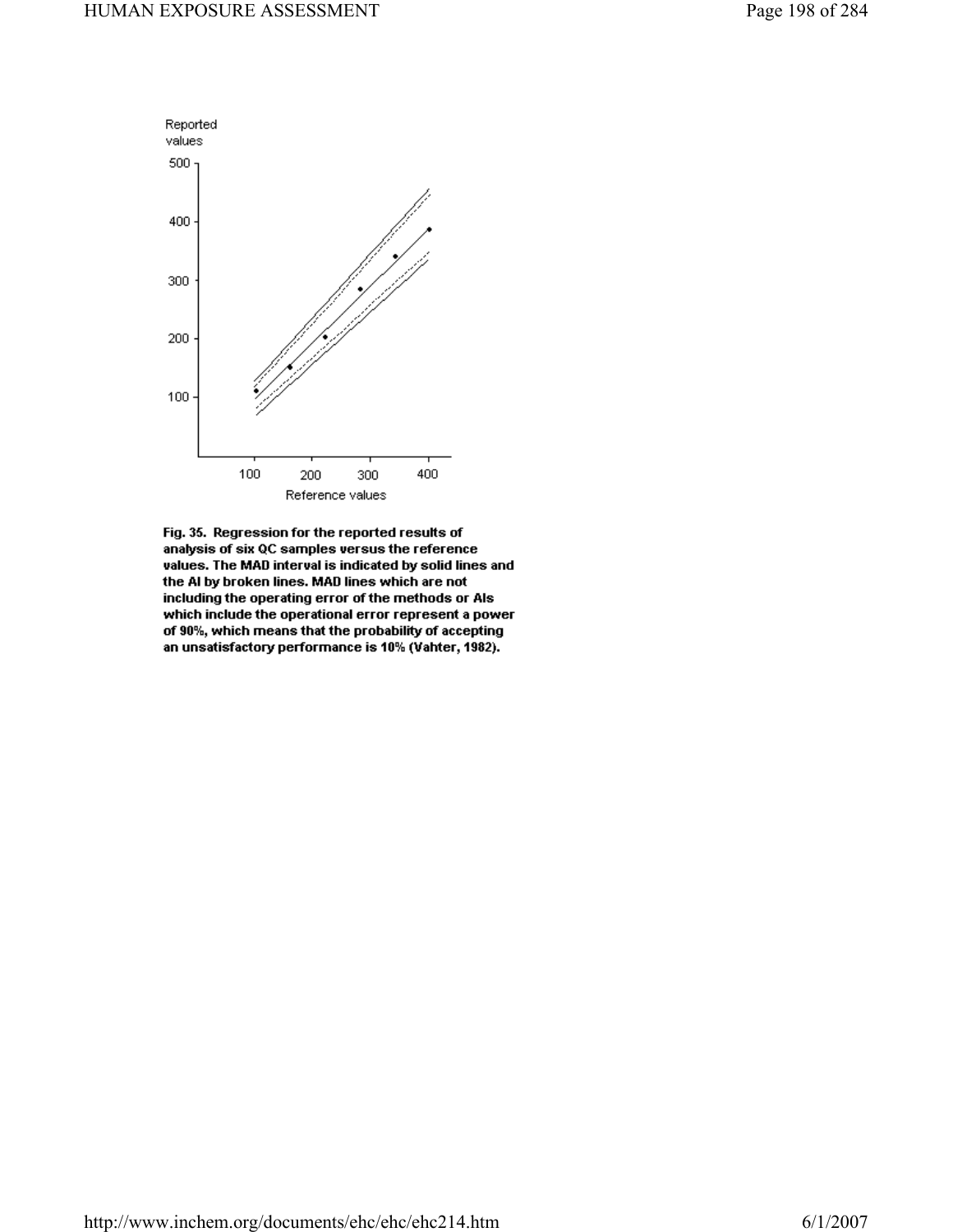

Fig. 36. An example of lead results from QC runs in the UNEP/WHO assessment of Human exposure to lead and cadmium through biological monitoring study. QC runs 2 and 3 (QC 2 and QC 3) were rejected. x-axis, reference values (ug/litre); y-axis, reported values (ug/litre).

 as closely as possible, with respect to matrix type and concentrations of the samples and analytes of interest.

 The availability of certified reference materials is still limited, however. In addition, owing to their relatively high cost, these materials can only occasionally be used for QC. Alternatively, a laboratory may prepare control materials calibrated against and, therefore, traceable to certified reference materials, or a conventional true value may be established by one or more reference laboratories, preferably using a validated definitive method (ISO, 1994).

 11.6 Quality assurance and control issues in population-based studies

 Population-based studies present specific challenges to QA/QC programmes that are not common to more conventional exposure investigations. A description of the potential problems and alternative approaches to address them, avoid them and estimate the biases that they may introduce in the results should therefore be part of the study plan. Study design, including QA/QC procedures, should consider methodologies that address configurations as they occur in the field, and provide for modifications that will not compromise the stated objectives.

 Among the most important considerations in human population studies are the potential differences in cultural, geographical or social class framework between the exposure assessment study team and the target population. The investigators should be cognizant of local culture and conditions and include those considerations in the study design. For example, perceptions and customs with regard to the importance of time in daily life varies across cultures and even among subpopulations within the same country. As a result, appointments for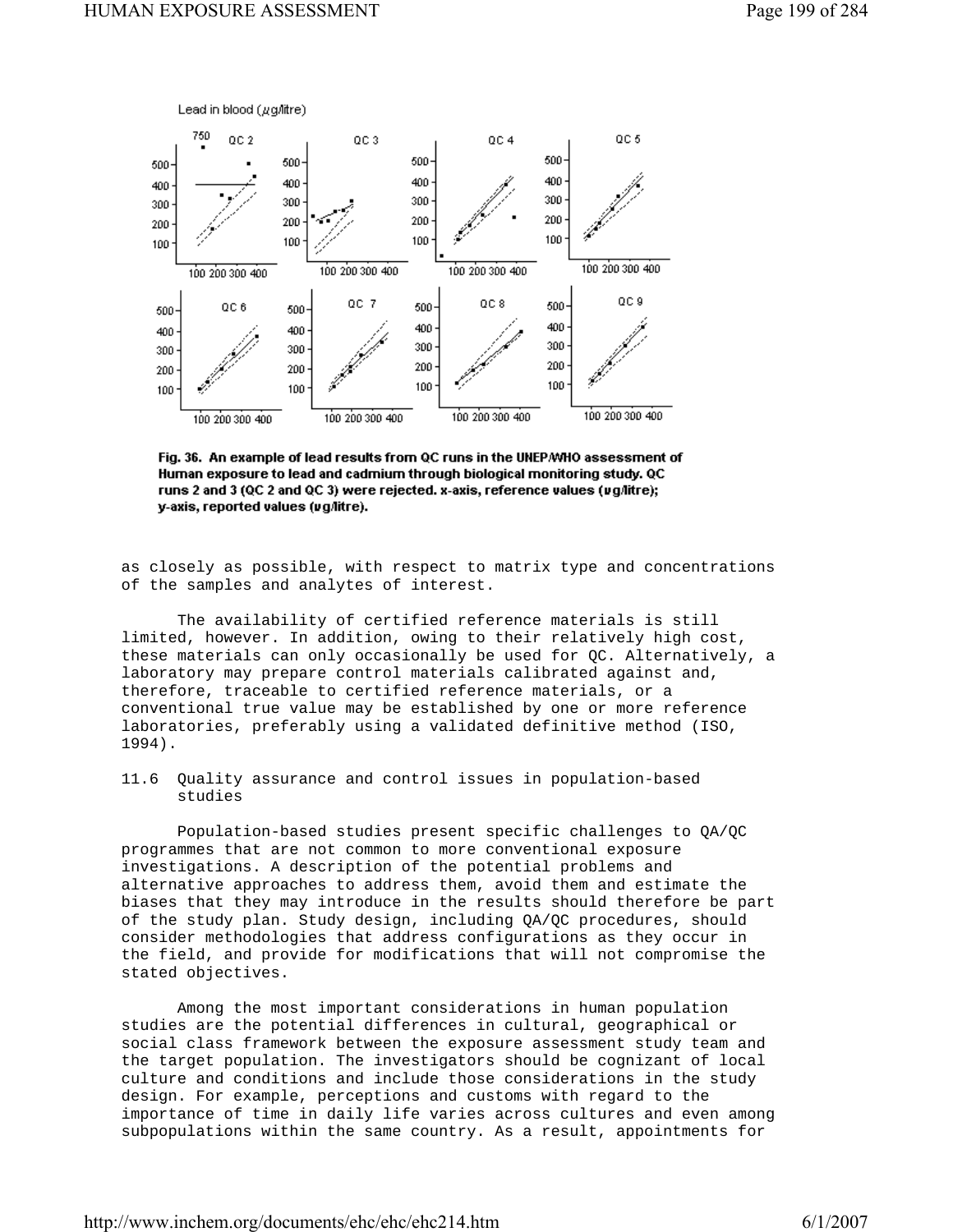household visits and interviews may not be kept as the field personnel expect.

 A good approach for identifying problems and alternatives is the use of pilot studies before full implementations of the field component of a study. In pilot studies, trained staff perform the complete set of SOPs established for the full investigation on a small subset of the sample population. Thus, pilot studies also have the purpose of effectively providing final training of all field personnel. The information collected during these studies is very useful for adjusting the study plan and SOPs for local conditions. It is important that all personnel participating in a field study, i.e., study design personnel, principal and co-investigators, laboratory staff and field personnel require practical experience with the local field conditions. Pilot studies provide the means to obtain such experience.

 Another potential confounder in population studies is the *Hawthorne effect;* that is, the alteration of behaviour patterns that

 might affect exposures as a result of participation in the study. For example, many population-based field studies provide compensation to individuals who agree to participate. Monetary compensation could alter behaviour patterns that may affect exposure: for example, the participant may decide not to go to work (a typical activity) the day he receives the payment and instead spend the time performing an activity that is not customary. This problem can be resolved by offering the payment a short time after the participants have completed the monitoring period. The presence of an environmental monitor (e.g., an air sampling inlet and pump) may cause participants to avoid situations in which they may feel conspicuous, such as their place of employment. An innovative approach for assessing the influence of this effect is to expand the study to include a subsample of participants who engage in only a portion of the study (e.g., a time-activity questionnaire) and to compare the results for this group to those for the remainder of the population that completed the full monitoring programme.

### 11.7 Summary

 QA includes independent study monitoring that assures laboratory management and users of data that facilities, equipment, personnel, methods, practices, records and controls confirm to accepted quality management principles. Errors in exposure data may be due to analytical variation as well as changes that may take place during sample collection and handling, preparation and storage of samples, and data keeping and data recording. Analytical variation can be divided into two major categories: accuracy, which refers to the agreement between the amount of analyte measured and the amount actually present, and precision, which refers to the random variability or reproducibility of the method.

 The study plan is the most important document for providing information on the critical components of an investigation, e.g., responsible personnel, sample collection, sample storage and pre-analytical treatment, analytical procedures and data analysis. SOPs are appended to the study plan and contain written detailed instructions on how to perform certain routine field and laboratory activities. The study plan and SOPs can be seen as management directives designed to ensure that all personnel associated with study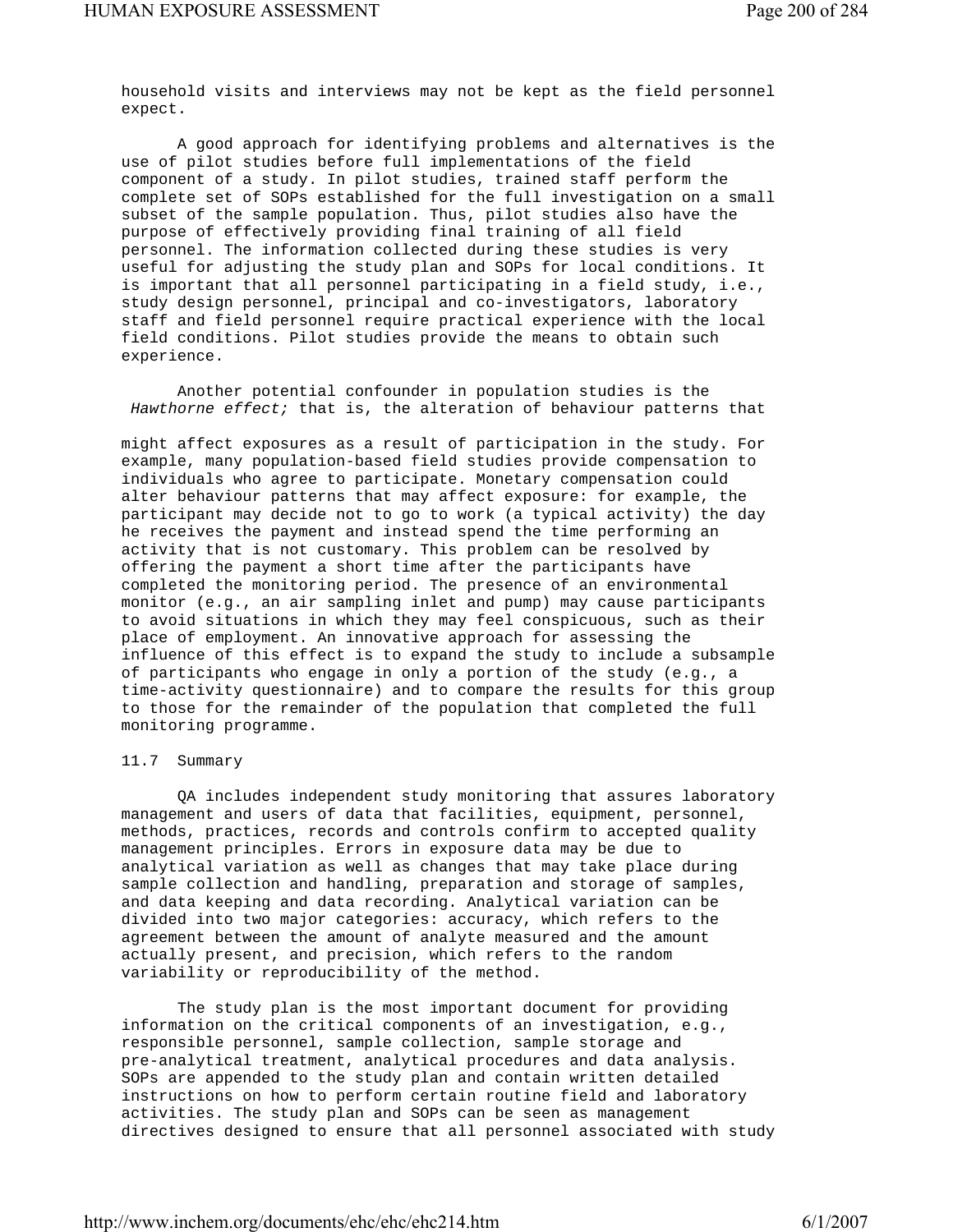operations will be familiar with and use the same procedures.

 QC refers specifically to the quality of the laboratory results. It has two components. Internal QC is a set of procedures used by staff of a laboratory for continuously assessing results as they are produced. External QC is a system for objective checking of laboratory performance by an independent agency. Internal QC includes displaying results of control samples in control charts (e.g., Shewhard and cusum charts), and use of control limits as criteria for signalling the need for action, or for judging whether a set of data does or does not include a state of statistical control. External QC, on the other hand, provides independent evidence of the quality of laboratory performance and individual analyst proficiency. Usually, a

 coordinating laboratory distributes samples of known concentration to the participating laboratories. Participating laboratories examine the reference samples and submit the results to the coordinating laboratory for performance evaluation.

 Reference samples used in internal and external QC should have a matrix and pollutant concentration which is similar to the real sample. In addition, for several substances it is necessary to take into consideration the chemical form in which they may exist.

 Finally, interactions with human populations present a unique set of study design and QA considerations that should be carefully evaluated together with the conventional issues of sampling analysis and procedures.

#### 12. EXAMPLES AND CASE STUDIES OF EXPOSURE STUDIES

### 12.1 Introduction

 Exposure studies have helped to establish a subdiscipline of environmental science. Exposure analysis is now essential to environmental epidemiology and quantitative risk assessment. Exposure studies have called attention to practices, locations and populations subjected to higher risk owing to environmental contamination. However, the full promise of exposure analysis has not been realized. Exposure information can influence public opinion and policy and offer cost-effective innovative strategies for those looking for alternatives to current regulatory approaches. Our current practice is to partition problems into specific media (air, water, soil and food) and structure our management as restrictive commands limiting discharge. Exposure analysis is an integrated and more comprehensive approach for dealing with risk management.

 Kirk Smith discusses the potential of human exposure assessment for air pollution regulation (in WHO, 1995a). He argues that for developing countries, without the investment in monitoring, regulation and control infrastructures, exposure reduction strategies "may provide a much more efficient pathway of control over time than the path followed by the currently developed countries". Structuring a regulatory control programme that bases performance on the reduction of human exposure while also considering cost should appeal to market economies in both developed and developing countries. In order to implement such strategies effectively one must have the ability to quantitatively assess the relative contribution of various sources to human exposure and risk by measurement or modelling. With the development of exposure science, trading exposures among sources and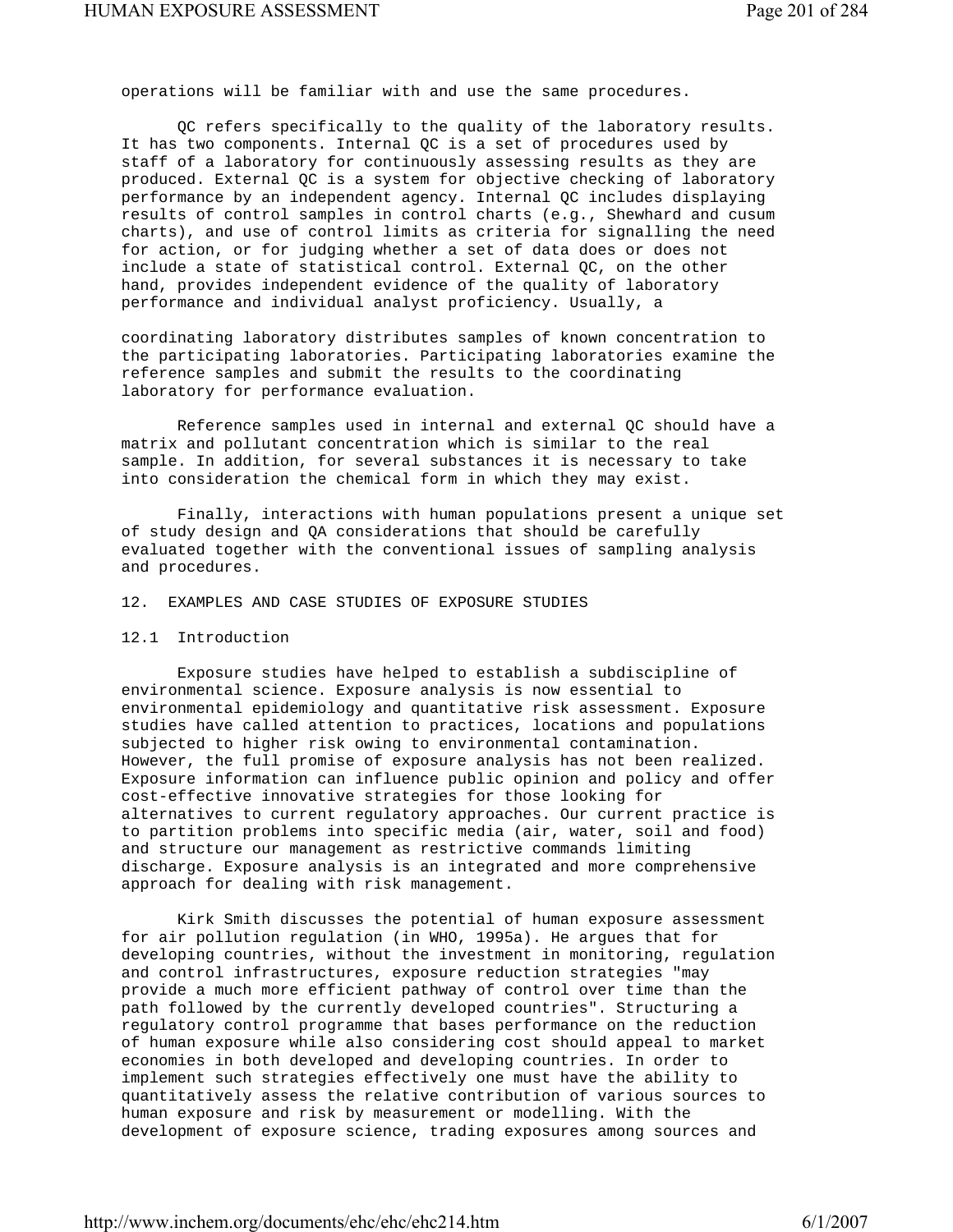pathways results in the possibility of integrating the concept of *product stewardship,* which would include extraction, manufacturing, consumer use and disposal. If society sets the performance goal of exposure minimization both for humans and for the ecosystem, the commercial and governmental institutions can devise more cost-effective responses. For example, a company might receive credit for reformulating a product that reduces exposures to VOCs in the home. The cost to the company might be far less in terms of exposure reduction *per capita* than equipping the manufacturing site with emissions control equipment that reduces local concentrations.

 Before exposure trading across media, across pollutants or between employees and the general public can seriously be considered, the science of exposure assessment must mature. A great deal more must be learned about risk-producing behaviours and activities, about variation in individual susceptibility, and about the chronic as well as acute implications of mixtures of pollutants. Progress has been made in these areas, and studies are continuing. Perhaps the contribution of exposure assessment to environmental epidemiology best exemplifies its advancements in recent years. As environmental epidemiology is practised today, quantification of exposure measures play a significant role vital to study design and to interpretation.

 Linet et al.'s article (1997) on residential exposures to magnetic fields and acute lymphoblastic leukemia in children is an excellent case in point. They measured magnetic field strength in the current and former housing in over 1200 cases and controls. No associations were reported for direct measures of magnetic field strength exposures in this study, although some previous studies had found association between childhood leukemia and surrogate indicators of exposures to magnetic fields (power line classification schemes).

 Exposure information has influenced risk management and public policy. A well-known example involves materials containing asbestos. In the USA, as a result of US EPA's response to actions regarding the handling of asbestos-containing material in schools as well as numerous legal suits on behalf of asbestos industry workers, there was a costly and widespread effort to remove all asbestos from buildings. Eventually the review and public dissemination of studies showing insignificant exposures to asbestos to building occupants in the vast majority of situations resulted in a clarification of US EPA's policy and an end to the indiscriminate removal of all asbestos-containing material regardless of its condition (HEI, 1991; Camus et al., 1998).

 We now see the concern for protecting the public from environmental risk requiring more information about exposures. Recently, the US Congress passed the Food Quality and Protection Act. For the first time legislation has explicitly recognized the problem of multiple source exposure. The Act requires that EPA and other agencies account for aggregate or multiple sources of exposure when setting maximum allowable levels (i.e., tolerances) for pesticides in food. In this case, regulations are ahead of the science as current knowledge on the numerous pathways of pesticide exposure is not sufficient to establish a standardized methodology.

 So in recent years, we have seen exposure analysis gain status. In 1998 the International Society of Exposure Analysis (ISEA) held its 8th annual conference in conjunction with the International Society for Environmental Epidemiology. ISEA has a journal with more than 500 subscribers worldwide. The European Commission in 1995 published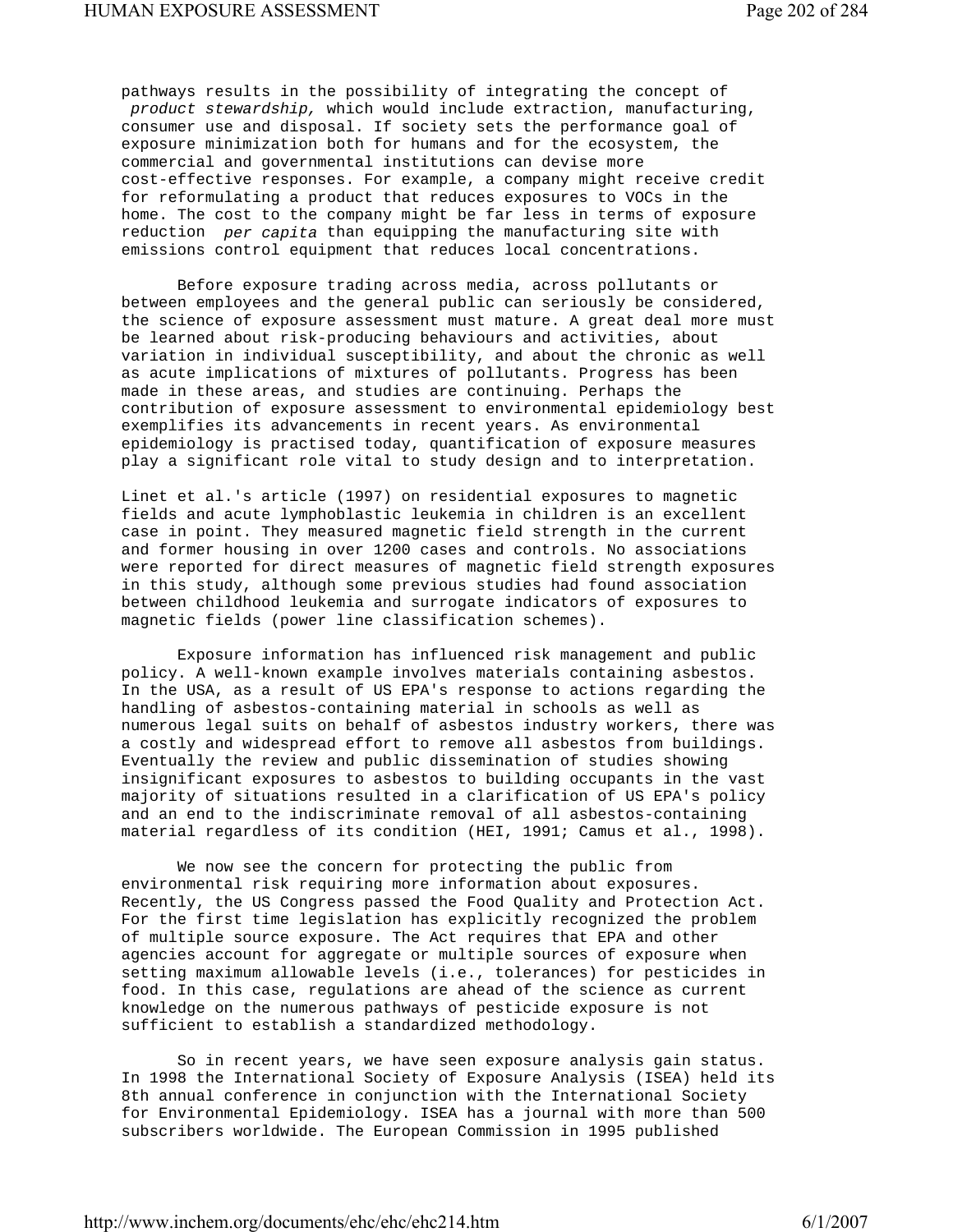reports on *Exposure Assessment* (EUR 14356EN) and *Time-activity Patterns in Exposure Assessment* (EUR 15892EN) along with a report on *Study Design* (EUR 15095EN) for air pollution epidemiology in which exposure assessment was featured.

 The US EPA (1996a) updated its 1989 *Exposure Factors Handbook*  (EPA/600/8-89/043) with a comprehensive three-volume compilation of statistical data on various factors used in assessing exposure. The updated document incorporates new information available from the late 1980s through the first half of the 1990s. Used by risk assessors in conjunction with the revised *Guidelines for Exposure Assessment* (US EPA, 1992a), the new *Exposure Factors Handbook* gives point estimates for many parameters along with distributional information. The median as well as the high end of individual and population risk can be calculated using these inputs and appropriate concentration data.

 As described earlier in the book, the WHO has been promoting exposure assessment methodology and investigations for almost 20 years. The HEAL project has provided training, documents and assistance to investigators worldwide. Notable successes of HEAL have been the establishment of high-quality measurements for metals such as lead and cadmium (see Foreword and Chapter 11).

 A number of professional organizations have contributed to the promotion of exposure sciences through conferences, workshops and publications. Although a comprehensive description of all these efforts is beyond the scope of this chapter, readers may find some of the publications listed in Table 38 useful.

#### 12.2 Exposure studies

 Exposure studies described in this chapter serve as examples of the variety of approaches and purposes such investigations have taken. Exposure studies are conducted for different reasons. Some were designed for the simple purpose of demonstrating methodology for generating hypotheses. Other studies were components of epidemiological studies. Still others were designed for regulatory purposes to determine possible exposure routes and dose rates for specific products or applications. Such studies may have participants adhere to a certain regime. There are also examples of large and expensive studies recruiting representative populations to provide generalizable exposure and risk estimates. Brief descriptions of different types of studies are presented in this chapter. Those included illustrate a variety of design strategies. The following discussion is not intended as a comprehensive review but may give the reader the sense of how exposure assessment can serve a variety of purposes.

#### 12.3 Air pollution exposure studies

 Perhaps the most numerous examples of exposure studies are in the field of air pollution. This section briefly presents examples of air pollution studies performed for a variety of purposes.

### 12.3.1 Particle studies

 Particle exposures have taken a new importance in light of a substantial and growing literature on morbidity and mortality effects of ambient particulate matter (Wilson & Spengler, 1996). In 1986, the US Congress mandated that the US EPA Office of Research and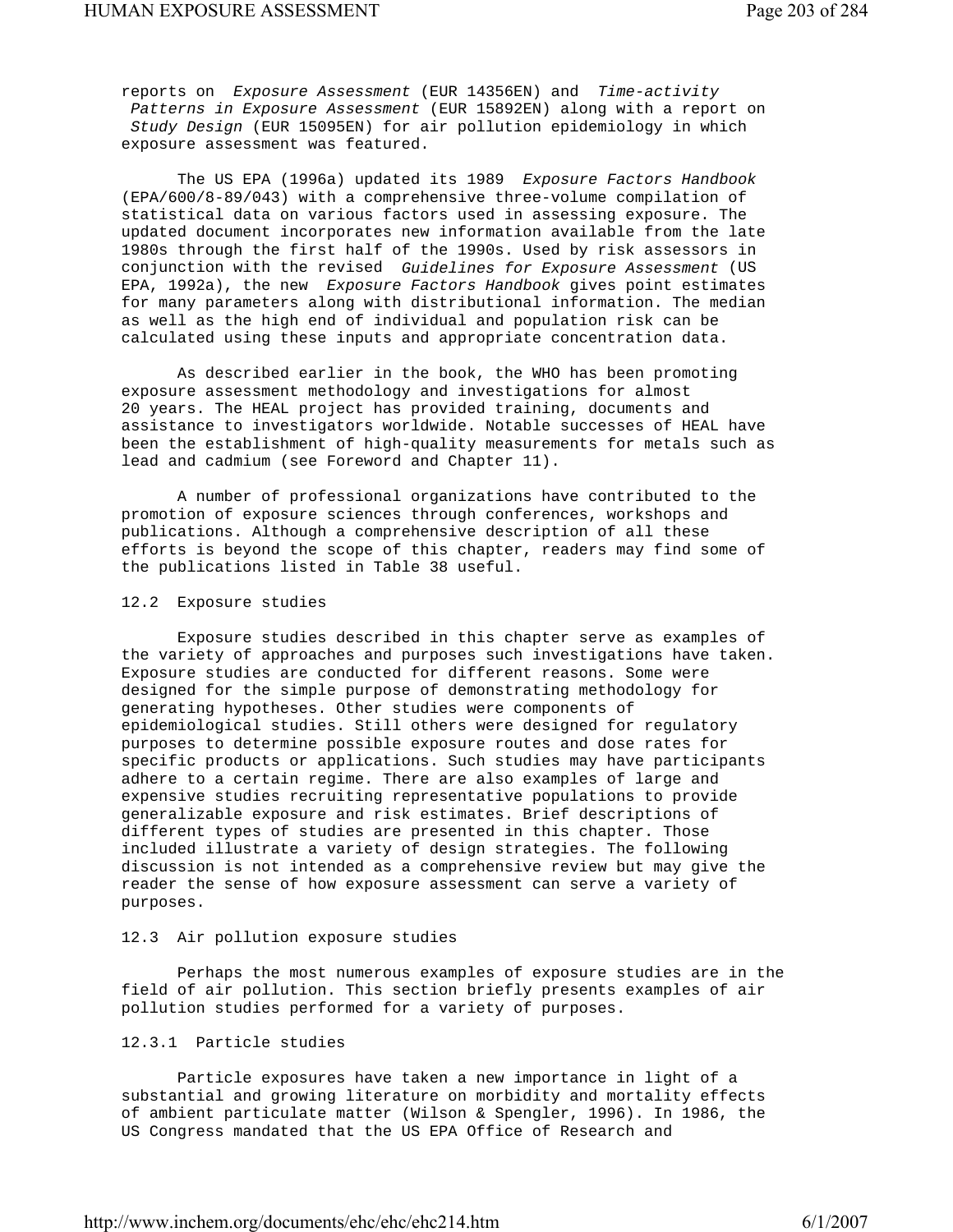Development "carry out a TEAM study of human exposure to particles." The EPA Atmospheric Research and Exposure Assessment Laboratory joined with California's Air Resources Board to sponsor a Particle Total Exposure Assessment Methodology (PTEAM) study in the Los Angeles Basin. The study was carried out primarily by the Research Triangle Institute and the Harvard University School of Public Health. The main goal of the study was to estimate the frequency distribution of exposures to particles for residents of Riverside, California, a city of approximately 250 000 inhabitants located 75 km east of downtown Table 38. Guide to documents on exposure assessment The Potential of Human Exposure Assessment for Air Pollution Regulation (WHO, 1995a) Human Exposure Assessment for Airborne Pollutants: Advances and Opportunities (US NRC, 1991b) Methods for Assessing Exposure of Human and Non-human Biota (Tardiff & Goldstein, 1991) Biological Monitoring of Metals (IPCS, 1992) Guidelines for Exposure Assessment (US EPA, 1992a) Dermal Exposure Assessment: Principles and Applications (US EPA, 1992b) Methodology for Assessing Health Risks Associated with Indirect Exposure to Combustion Emissions (US EPA, 1990) Estimating Exposures to Dioxin-Like Compounds (US EPA, 1994) Superfund Exposure Assessment Manual (US EPA, 1988a) Selection Criteria for Models Used in Exposure Assessments (US EPA, 1987, 1988b) Standard Scenarios for Estimating Exposure to Chemical Substances During Use of Consumer Products (US EPA, 1986a) Pesticide Assessment Guidelines, Subdivisions U and K (US EPA, 1984, 1986b) Methods for Assessing Exposure to Chemical Substances, Volumes 1-13 (US EPA, 1983-1989) Assessment of Human Exposure to Lead: Comparison between Belgium, Malta, Mexico and Sweden (Bruaux & Svartengren, 1985) Guidance on Survey Design for Human Exposure Assessment Locations (HEAL) Studies (Kollander, 1993) Air pollution in African villages and cities (Koning de, 1988) Exposure Monitoring of Nitrogen Dioxide. An international pilot study within the WHO/UNEP Human Exposure Assessment Location (HEAL) Programme (Matsushita & Tanabe, 1991) Assessment of Human Exposure to Selected Organochlorine Compounds Through Biological Monitoring (Slorach & Vaz, 1983) Assessment of Human Exposure to Lead and Cadmium Through Biological Monitoring (Vahter, 1982) Global WHO/UNEP: Environment Monitoring System. Exposure Monitoring of Lead and Cadmium (Vahter & Slorach, 1990) Human Exposure to Carbon Monoxide and Suspended Particulate Matter in Zagreb, Yugoslavia (WHO, 1982a) Human Exposure to SO2, NO2 and Suspended Particulate Matter in Toronto (WHO, 1982b) Human Exposure to Suspended Particulate Matter and Sulphate in Bombay (WHO, 1984) Human Exposure to Carbon Monoxide and Suspended Particulate Matter in Beijing, People's Republic of China (WHO, 1985c). Guidelines for integrated air, water, food and biological exposure monitoring (WHO/UNEP, 1986) Indoor Air Quality Study Maragua Area, Kenya (WHO/UNEP, 1987)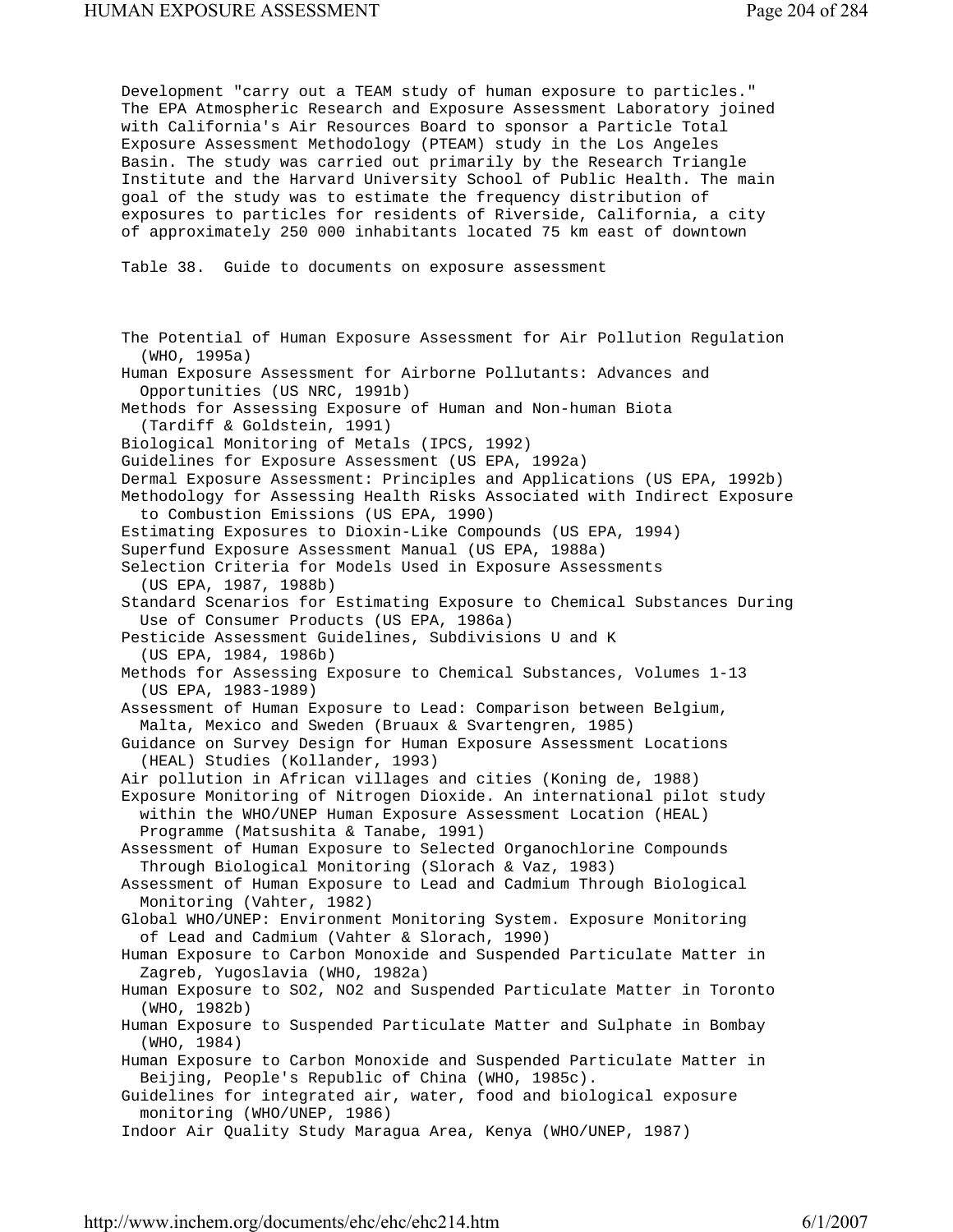Indoor Air Quality in the Basse Area, The Gambia (WHO/UNEP, 1988)

Table 38. (continued)

 An introductory guide to human exposure field studies: survey methods and statistical sampling (WHO/UNEP, 1992a) Endemic fluorosis: a global health issue (WHO/UNEP, 1992b) Human Exposure to Pollutants. Report on the pilot phase of the Human Exposure Assessment Locations Programme (UNEP/WHO, 1991)

 Los Angeles. Another goal was to determine particle concentrations in the participants' homes and immediately outside the homes.

 The study had a three-stage probability sampling procedure (Ozkaynak et al., 1996). Ultimately 178 residents of Riverside, took part in the study in the fall of 1990. Respondents represented 139 000 ± 16 000 (SE) non-smoking Riverside residents aged 10 and above. Their homes represented about 60 000 Riverside homes.

 Each participant wore a personal exposure monitor (PEM) for two consecutive 12-h periods. Concurrent  $PM_{10}$  and  $PM_{2.5}$  samples were collected by a stationary indoor monitor (SIM) and stationary outdoor monitor (SAM) at each home. The SIM and SAM were essentially identical to the PEM. A total of 10 particle samples were collected for each household (day and night samples from the  $PEM_{10}$ ,  $SIM_{2.5}$ ,  $SIM_{10}$ ,  $SAM_{2,5}$ ,  $SAM_{10}$ ). Air exchange rates were also determined for each 12-h period.

 Up to 4 participants per day could be monitored, requiring 48 days to conduct the study. A central outdoor site was maintained over the entire period (22 September-9 November 1990). The site had 2 high-volume samples with 10 µm inlets (actual cut-point about 9.0 µm), 2 dichotomous  $PM_{10}$  and  $PM_{2.5}$  samples (actual cut-point about 9.5  $\mu$ m), 1 PEM<sub>10</sub>, 1 SAM<sub>10</sub> and 1 SAM<sub>25</sub>.

 More than 2750 particle samples were collected, about 96% of those attempted. All filters were analysed by XRF for a suite of 40 metals. More than 1000 12-h average air exchange rate measurements were made. A complete discussion of the quality of the data is found in Thomas et al. (1993a). LODs, based on 3 times the standard deviation of the blanks, were of the order of  $7-10 \text{ µg/m}^3$ . All field samples exceeded the LOD. Duplicate samples ( *n* = 363) showed excellent precision for all types of particle samplers at all locations, with median relative standard deviations ranging from 2 to 4%.

Daytime mean personal PM<sub>10</sub> concentrations (150  $\mu$ g/m<sup>3</sup>) were more than 50% higher than either indoor or outdoor levels (95  $\mu$ g/m<sup>3</sup>). Overnight mean personal PM<sub>10</sub> concentrations (77  $\mu$ g/m<sup>3</sup>) were similar

to the indoor (63  $\mu g/m^3$ ) and outdoor (86  $\mu g/m^3$ ) levels. The higher personal concentrations do not appear to be due to skin flakes or clothing fibres; many skin flakes were found on filters (up to an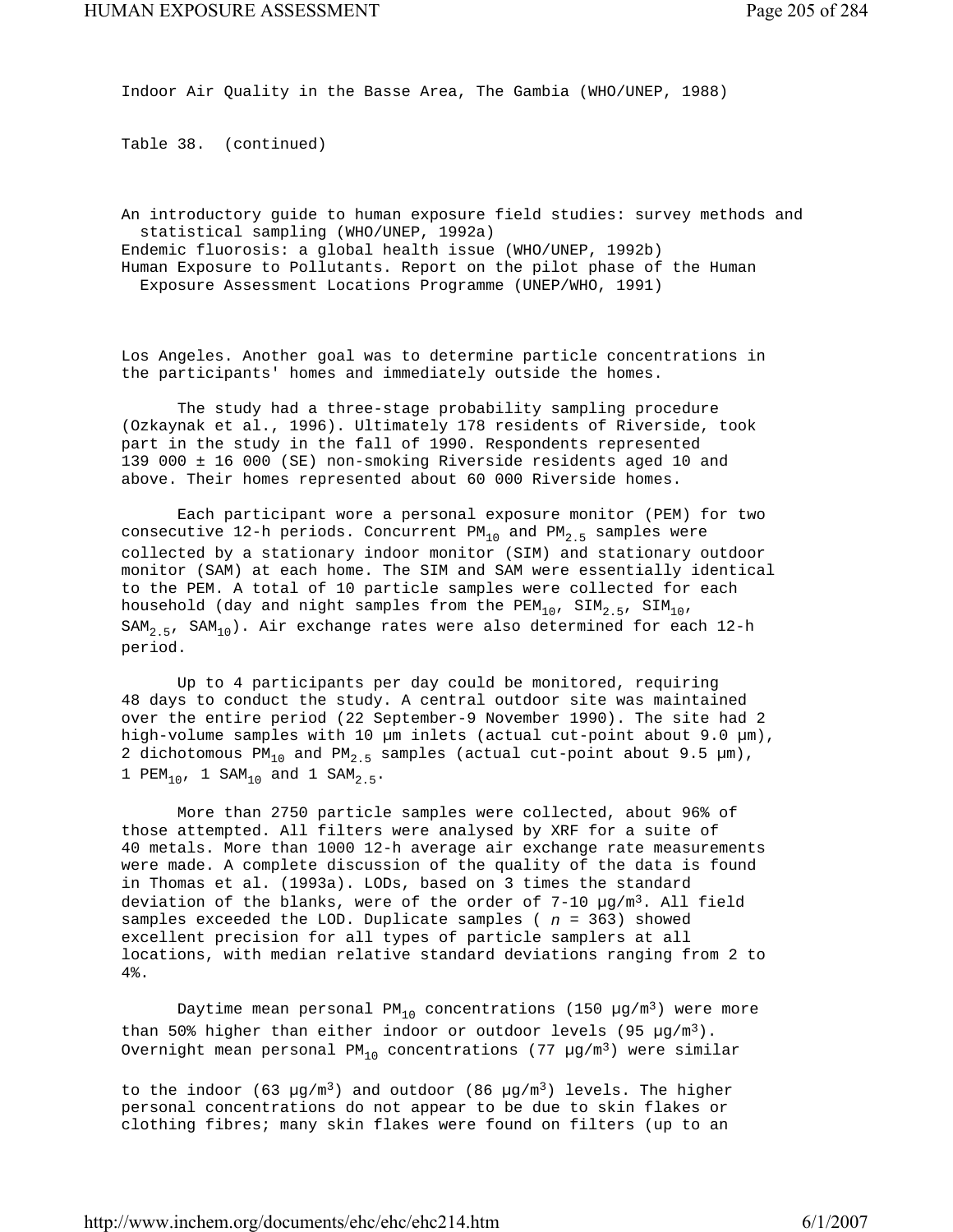estimated 150 000 per filter) in subsequent scanning electron microscope (SEM) analyses, but their mass does not appear to account for more than 10% of the excess personal exposure (Mamane, 1992).

Mean  $PM_{2.5}$  daytime concentrations were similar indoors (48  $\mu$ g/m<sup>3</sup>) and outdoors (49  $\mu$ g/m<sup>3</sup>), but indoor concentrations fell off during the sleeping period (36  $\mu$ g/m<sup>3</sup>) compared to 50  $\mu$ g/m<sup>3</sup> outdoors. Thus the fine particle contribution of  $PM_{10}$  concentrations averaged about 51% during the day and 58% at night both indoors and outdoors. Unweighted distributions are displayed in Fig. 37 for 24-h average  $PM_{10}$  personal, indoor and outdoor concentrations. About 25% of the population of Riverside was estimated to have 24-h personal  $PM_{10}$  exposures exceeding the 150  $\mu$ g/m<sup>3</sup> 24-h US National Ambient Air Quality Standard (NAAQS) for ambient air. Central-site PM<sub>2</sub><sup>5</sup> and PM<sub>10</sub> concentrations agreed well with backyard concentrations. Overall, the data strongly suggest that a single central-site monitor can represent well the PM<sub>2.5</sub> and PM<sub>10</sub> concentrations throughout a wider area such as a town or small city, at least in the Los Angeles basin.

 Stepwise regressions resulted in smoking, cooking, and either air exchange rates or house volumes being added to outdoor concentrations as significant predictors of personal exposure. Smoking added about 30  $\mu$ g/m<sup>3</sup> to the total PM<sub>2.5</sub> concentrations. Cooking added 13  $\mu$ g/m<sup>3</sup> to the daytime PM<sub>2.5</sub> concentration, but was not significant during the overnight period. At night, an increase in air exchange of one air change per hour resulted in a small increase of about 4.5  $\mu$ g/m<sup>3</sup> to the PM<sub>2.5</sub> concentration, but was not significant during the day. The house volume was not significant at night, but was significant during the day, with larger homes resulting in smaller PM<sub>2.5</sub> concentrations. Since air exchange and house volume were weakly correlated (negatively), they were not included together in the same regression.

 Following Koutrakis et al. (1992), a non-linear least squares regression equation was used to estimate penetration factors, decay rates and source strengths for particles and elements from both size fractions (Ozkaynak et al.1996). Penetration factors were very close to unity for nearly all particles and elements. The calculated decay rate for fine particles (<  $PM_{2,5}$ ) was 0.39 ± 0.16 h-1, and for  $PM_{10}$ was  $0.65 \pm 0.28$  h<sup>-1</sup>. Since PM<sub>10</sub> contains the PM<sub>2.5</sub> fraction, a separate calculation was made for the coarse particles (PM<sub>10</sub> - PM<sub>2.5</sub>) with a resulting decay rate of  $1.01 \pm 0.43$  h-1. Decay rates for elements associated with the fine fraction were generally lower than for elements associated with the coarse fraction, as would be expected, due to their lower settling velocities. For example, sulfur, which is associated with the fine fraction of aerosols in the form of sulfate, had calculated decay rates of  $0.16 \pm 0.04$  and  $0.21 \pm 0.04$  h-1 for  $PM_{2.5}$  and  $PM_{10}$  fractions, respectively. The crustal elements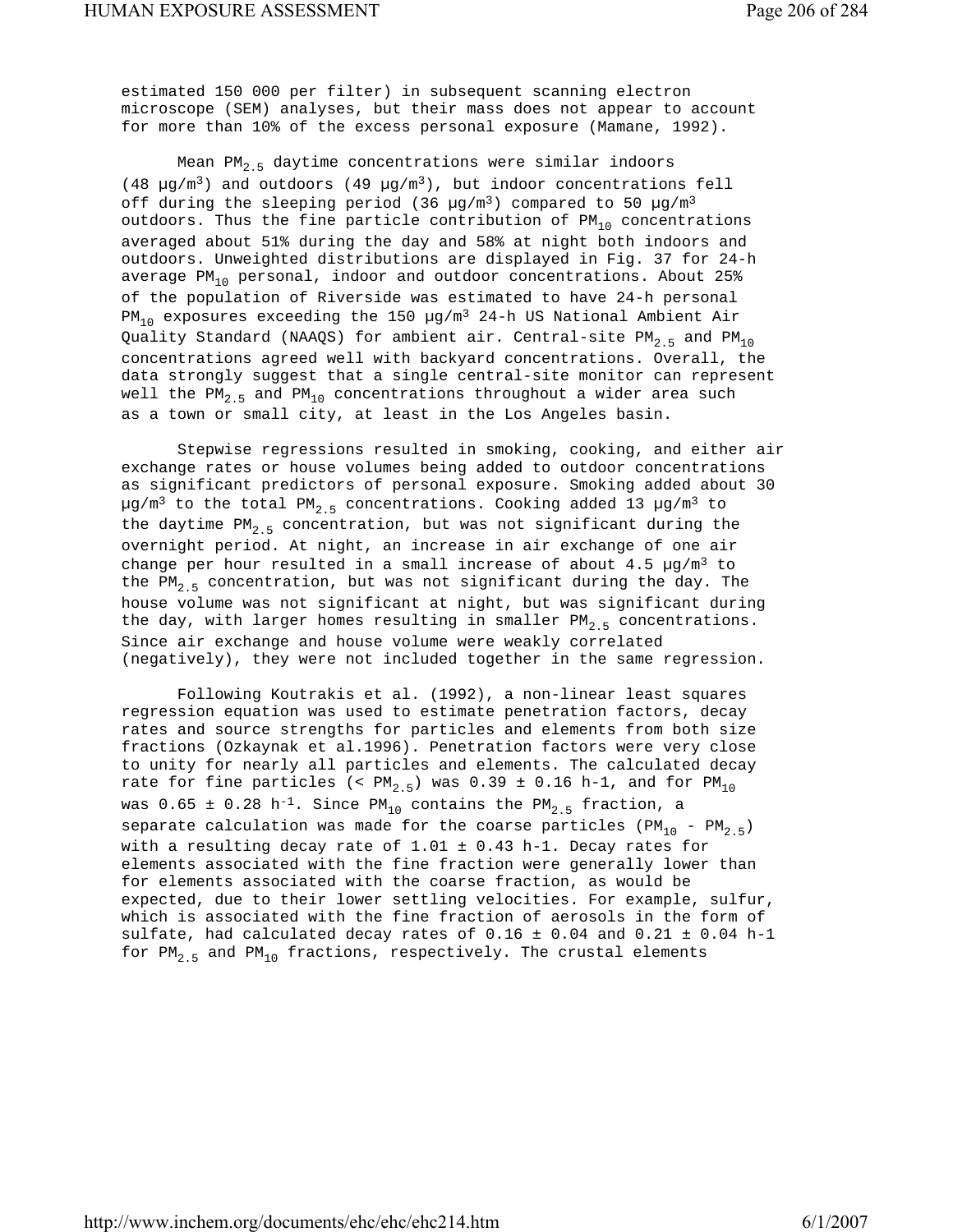

Fig. 37. PM<sub>10</sub>: Daytime levels, PTEAM study, Riverside, California (from Thomas et al., 1993a)

 (calcium, aluminium, manganese, iron) on the other hand, had decay rates ranging from 0.6 to 0.8 h-1. Each cigarette emitted 22 ± 8 mg of  $PM_{10}$  on average, about two-thirds of which (14 ± 4 mg) was in the fine fraction. Cooking emitted 4.1  $\pm$  1.6 mg/min of PM<sub>10</sub> particles, of which about 40% (1.7  $\pm$  0.6 mg/min) was in the fine fraction. All elements emitted by cooking were limited almost completely to the coarse fraction; presumably carbon or other elements not measured by XRF were contained in the fine fraction. Sources other than cooking and smoking emitted about 5.6  $\pm$  3.1 mg/h of PM<sub>10</sub>, of which only about 1.1 mg/h ± 1.0 (20%) was in the fine fraction (see Figs. 38 and 39).

 Based on the mass-balance model, outdoor air was the major source of indoor particles in Riverside, providing about 75% of fine particles and 65% of inhalable particles in the typical home. It was also the major source for most elements, providing 70-100% of the observed indoor concentrations for 12 of the 15 elements. Unidentified indoor sources accounted for most of the remaining particle and elemental mass collected on the indoor monitors. The nature of these sources is not yet understood. They do not include smoking, other combustion sources, cooking, dusting, vacuuming, spraying or cleaning, since all these sources together account for less than the unidentified sources. For example, the unidentified sources accounted for 26% of the average indoor  $PM_{10}$  particles, whereas smoking accounted for 4%, and cooking for 5%. Of the identified indoor sources, the two most important were smoking and cooking. Smoking was estimated to increase 12-h average indoor concentrations of  $PM_{10}$  and  $PM_{2.5}$  by 2 and 1.5  $\mu$ g/m<sup>3</sup> per cigarette, respectively. Most of this increase was in the fine fraction. Cooking increased indoor concentrations of  $PM_{10}$  by about 6  $\mu$ g/m<sup>3</sup> per min of cooking, with most of the increase in the coarse particles. Other household activities such as vacuuming and dusting appeared to make smaller contributions to indoor particle levels. An interesting finding was that commuting and working outside the home resulted in lower daytime particle exposures than for persons staying at home.

Multivariate calculations in two separate studies resulted in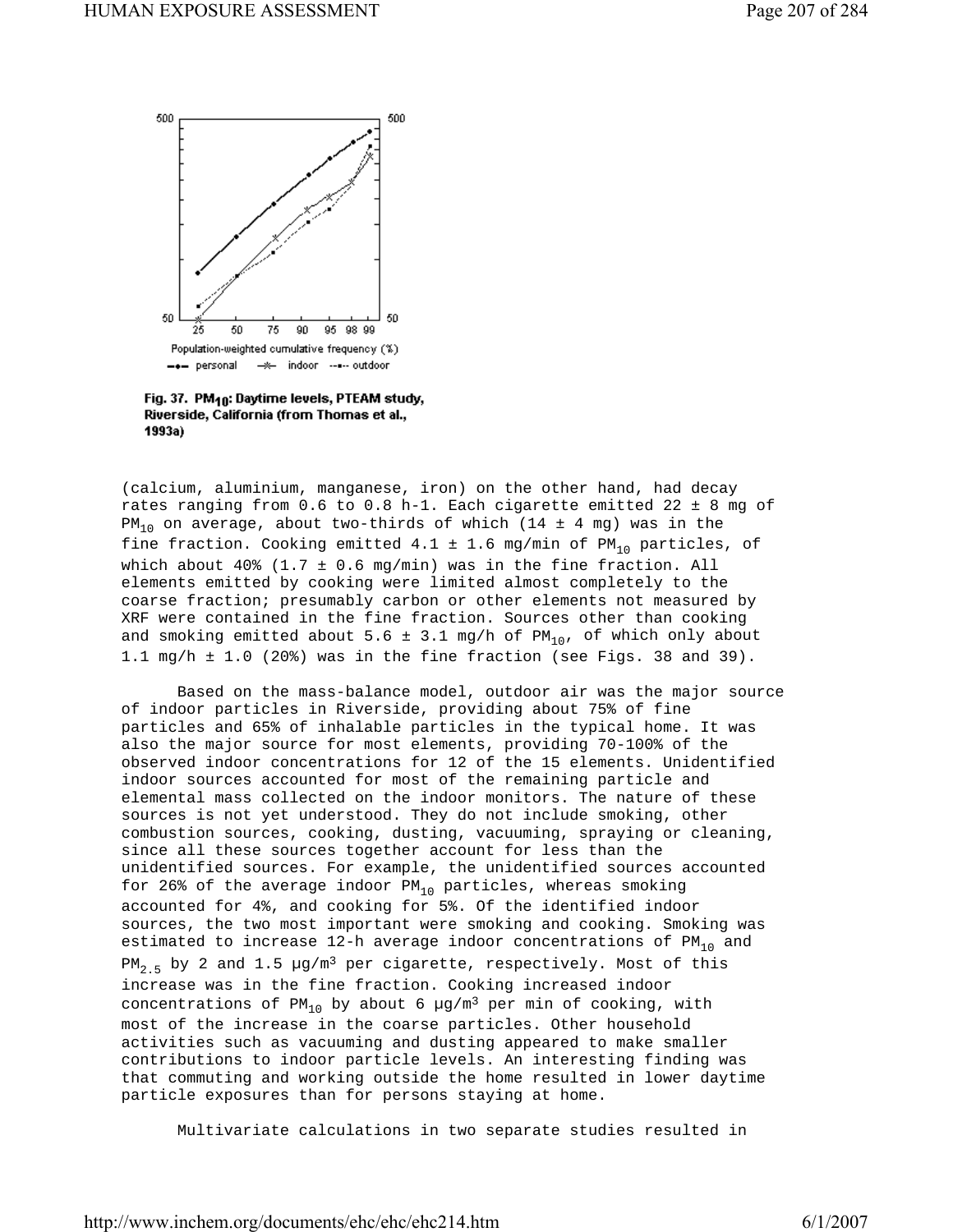rather similar estimates of the effect of smoking on indoor fine particle concentrations. Spengler et al. (1981) estimated an increase of about 20 µg/m3 per smoker, or 25 µg/m3 per smoking home, based on 55 residences monitored over a year in 6 US cities. In another study, a smoking effect of about 32  $\mu$ g/m<sup>3</sup> was estimated for smoking homes based on data collected in Tennessee, USA (Spengler et al., 1985).

### 12.3.2 Carbon monoxide

 The largest personal monitoring study of carbon monoxide exposures was carried out by US EPA in Washington, DC and Denver, Colorado in the winter of 1982-1983 (Johnson, 1983; Hartwell et al.,



N = 61 Samples from 31 homes

Fig. 38. Sources of fine (PM2,5) Particles (top) and inhalable (PM40) particles (bottom) in 31 homes with smoking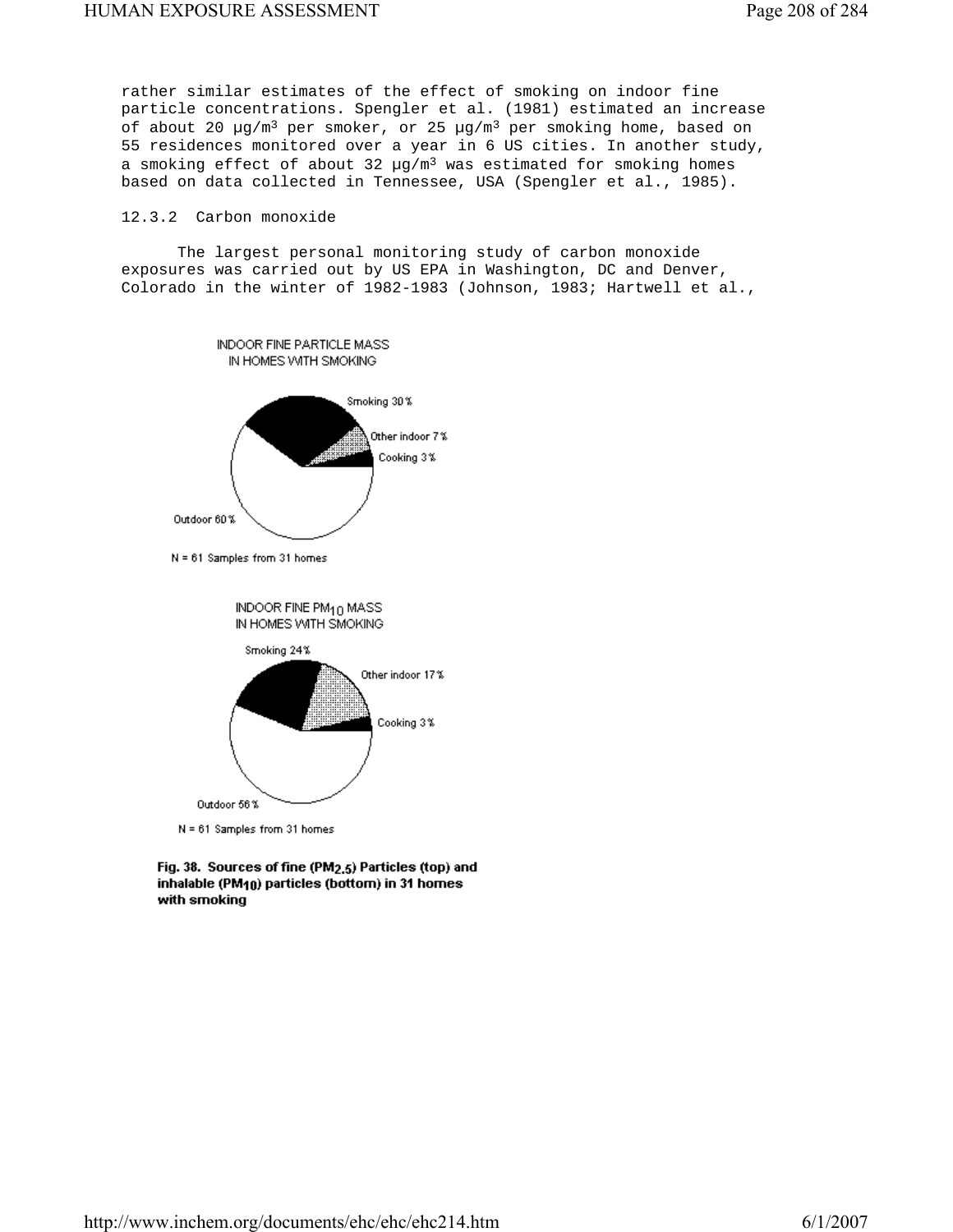

N = 62 Samples from 33 homes





N = 62 Samples from 33 homes

### Fig. 39. Sources of fine (PM2.5) particles (top) and inhalable (PM<sub>10</sub>) particles (bottom) in 33 homes with cooking

 1984; Akland et al., 1985; Johnson et al., 1986). About 800 people in DC and 450 in Denver were monitored for 24 h (48 h in Denver) using electrochemical carbon monoxide monitors with specially designed data loggers. The data loggers were capable of sampling the current from the monitor about 4 times a second. They were equipped with buttons that the subject could press when one activity ended and the next began; at that point, the logger would average all preceding values from the time the activity began. (There was also an automatic averaging every hour.) The result was an extraordinarily rich database, with approximately 1200 people averaging 40 activities per day, each with an associated average carbon monoxide level. At the end of the monitoring period, each subject provided a breath sample. Major findings of the study included the following:

- Commuters had the highest exposures to carbon monoxide in general, averaging up to 13  $\mu$ g/g. Parking garages had the highest carbon monoxide levels of any microenvironment, with churches and schools among the lowest.
- The main indoor sources of carbon monoxide were gas stoves and cigarettes. Gas stoves increased levels by about 2.5 µg/g when being used; homes with smokers had increases of about 1.5 µg/g on average.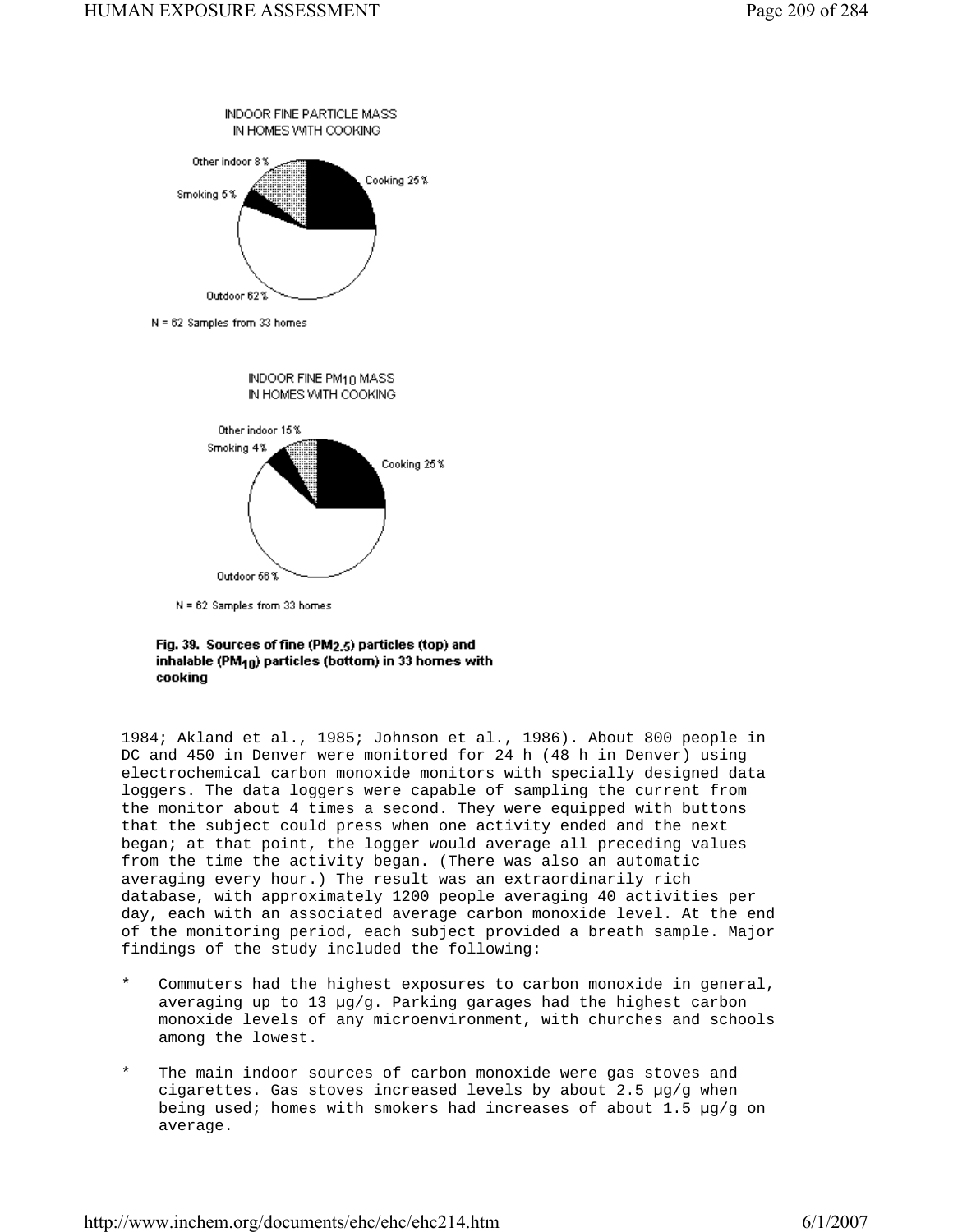Personal exposures were higher than would be predicted by measurements at fixed monitoring stations. About 10% of DC residents appeared to exceed the 8-h standard of 9 µg/g, as determined by their breath concentrations, although only 1 of the 11 fixed stations exceeded the standard during the monitoring period.

 A study of California homes (Wilson et al., 1993a,b, 1995; Colome et al., 1994), each monitored for 48 h, indicated that 13 of 277 homes (about 5%) had indoor 8-h averages exceeding 9 µg/g (the outdoor standard). Since the outdoor standard is to be exceeded only once per year, it is clear that the fraction of homes with 8-h indoor averages exceeding 9 µg/g more than once per year would be larger than the 5% observed in the single 48-h monitoring period. Homes with gas stoves and gas furnaces had indoor source levels for carbon monoxide that were about 3 times higher than homes without such sources. Homes with wall furnaces had higher levels of carbon monoxide than homes with forced-air gas furnaces. Homes with smokers ( *n* = 85) had levels of carbon monoxide about  $0.5 \mu g/g$  higher than homes without smokers ( *n* = 190). Malfunctioning gas furnaces were a major cause of elevated concentrations of carbon monoxide. However, the homes with the highest carbon monoxide levels also included some with electric cooking stoves and electric heat, suggesting that other sources of carbon monoxide were present in these homes. Such sources could include cars idling in attached garages or unvented gas or kerosene space heaters.

## 12.3.3 Nitrogen dioxide

 Nitrogen dioxide is a ubiquitous respiratory irritant for which air quality standards have been established in many countries (WHO, 1997d). It is emitted by industrial processes and mobile sources, but also by indoor combustion appliances such as gas cooking stoves and furnaces. Several studies in the 1970s suggested that children in homes with gas stoves suffered more infectious disease than children in homes with electric stoves; a possible connection with nitrogen dioxide (in lowering resistance) was postulated (Samet & Spengler, 1991). Also, exposure is likely to be higher for those living closer to roadways.

 A study in Helsinki, Finland, explored weekly nitrogen dioxide exposure of preschool children as well as between- and within-children variances of repeated personal exposure measurements. The study tested the hypothesis that exposure to the low levels of nitrogen dioxide in Helsinki increases the risk of respiratory symptoms in preschool children (Mukala et al., 1996).

 The parents of 246 children, aged 3-6 years, returned a letter of consent to participate in a personal nitrogen dioxide exposure study. The children spent their days at one of three daycare centres, two located in the downtown area and one in a suburban area. All children carried personal Palmes tubes on outdoor clothing one week at a time during six consecutive weeks in winter (14 January-4 March 1991) and seven consecutive weeks in spring (8 April-27 May 1991). Weekly concentrations of nitrogen dioxide were also measured inside and outside each daycare centre to assess the usefulness of the stationary measurements in estimating the variation of exposures. Ambient concentrations of nitrogen dioxide were monitored at three fixed sites of the Helsinki Metropolitan Area council network with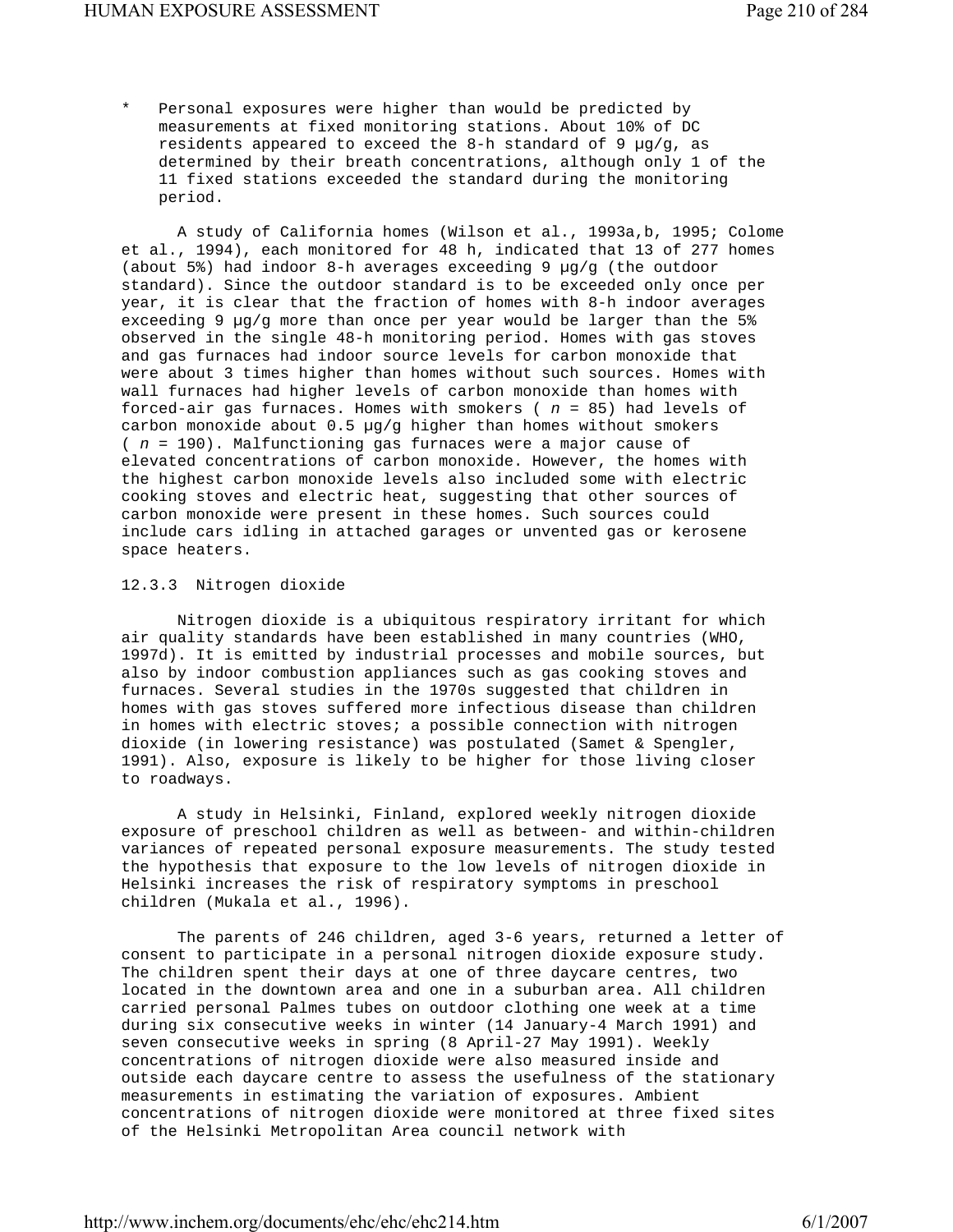chemiluminescence monitors. The distance from each daycare centre to the nearest monitoring site varied from 0.5 to 11 km.

 The geometric mean of personal nitrogen dioxide exposure levels of in the total 13-week period was 26.5  $\mu$ g/m<sup>3</sup> in the downtown area and 17.5  $\mu q/m^3$  in the suburban area. These exposure levels were significantly lower than ambient air levels of nitrogen dioxide in the same areas. Gas cooking stove or/and smoking at home significantly increased personal exposure to nitrogen dioxide. The weekly exposures averaged over all children in each daycare centre correlated poorly with the fixed site ambient air levels ( $r^2 = 0.37$ ), but much better with the nitrogen dioxide levels inside and outside the daycare centres ( $r^2 = 0.88$  and 0.86, respectively). In the suburban and downtown groups the between-child variances in nitrogen dioxide exposures were only 14% and 28% of the total variances, which were dominated by the within-child variances.

 Stationary measurements at the ambient air fixed sites and inside and outside the daycare centres explained the variations in personal nitrogen dioxide exposures of the children well during the spring, but

 not during the winter. A statistical model, where data from outside daycare centre measurements, fixed ambient air monitors, residential area and home characteristics (i.e., gas cooking stove, smoking inside at home, type of dwelling) were included, explained only 32% of the personal exposure variations in winter, but 67% in spring.

 There were significantly more days with stuffed nose (26% versus 20%) and cough (18% versus 15%) in the downtown area than in the suburban area. The observed risk of cough was highest and statistically significantly increased compared to the levels of personal nitrogen dioxide. Also, when using daycare centre measurements or fixed site ambient air data for exposure assessment, there was a positive trend between nitrogen dioxide exposure and cough in winter these associations were, however, weaker and non-significant.

 According to the result of the study, exposure to nitrogen dioxide should be measured using personal exposure measurements when studying health effects of the gas in non-symptomatic children in areas with low nitrogen dioxide levels. Even personal exposure measurements using weekly averages, however, may not adequately reflect all biologically relevant exposure, e.g., short-term peak concentrations. The most significant determinants of the personal nitrogen dioxide exposures of the children in Helsinki are living in downtown rather than in a suburban area, gas versus electric cooking stove and smoking in the home. However, even all risk factors together did not increase the personal exposures of downtown children up to suburban outdoor air levels.

### 12.3.4 Ozone

 The UC Berkeley Ozone project (USA) is an example of an epidemiological study addressing long-term effects of lifetime ambient oxidant pollution on pulmonary function (Tager et al., 1998a,b). A major purpose was to address the feasibility of improving ozone exposure assignment by means of collecting lifetime information on relevant time-activity patterns to exposure, in combination with fixed site ambient air monitoring data. Individual factors considered to be relevant for exposure were: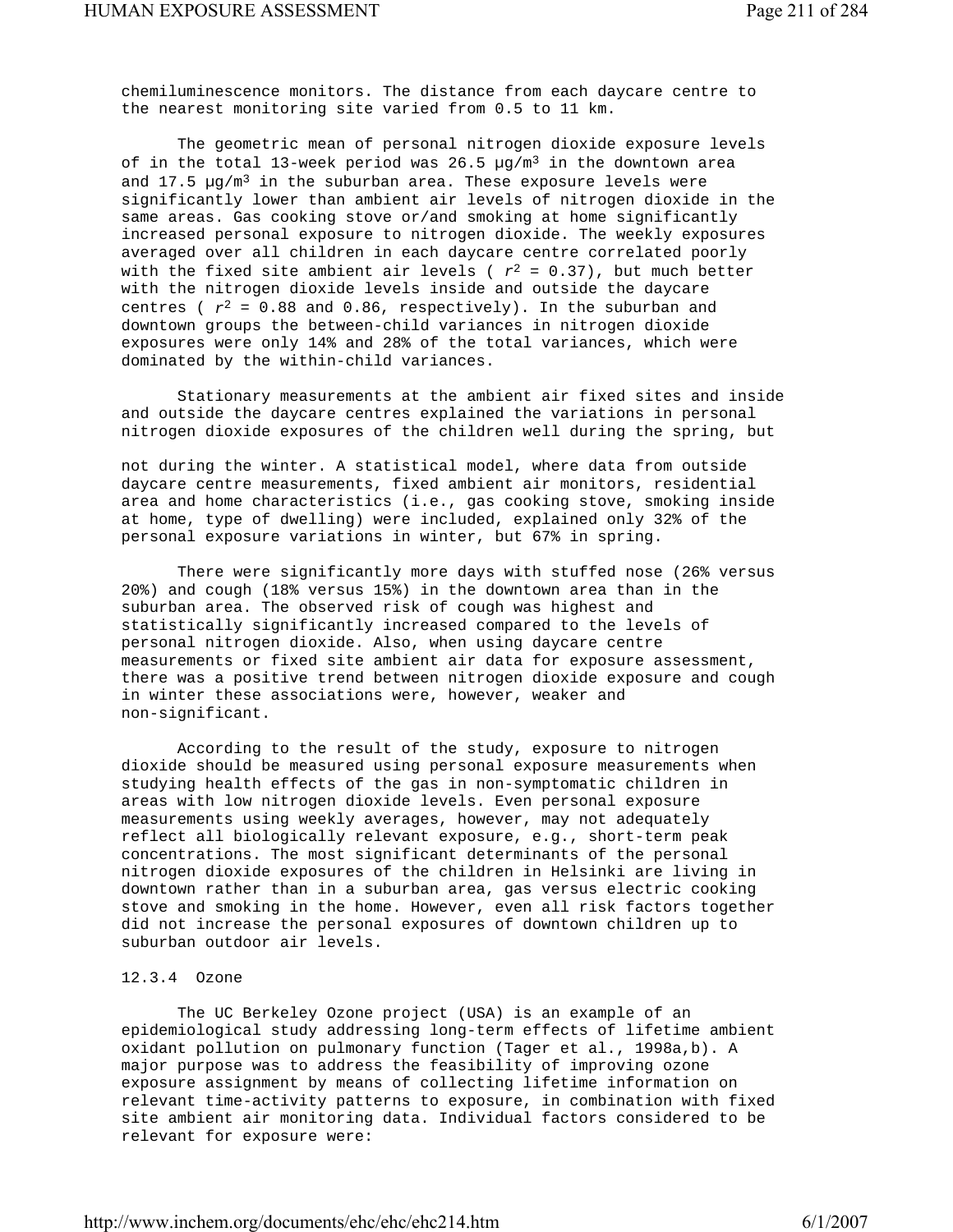- \* lifetime residential history
- time spent outdoors in different age periods
- time spent in outdoor physical activities in each lifetime residence.

 To test the reliability of the retrospective assessment, a test-retest design was chosen. The study included a convenience sample of 168 non-smoking UC Berkeley college freshmen who had to be lifetime California (USA) residents (San Francisco Bay Area or Los Angeles Basin). It was shown that retrospective lifetime residential history is highly reliable (Künzli et al., 1996). Using pollution monitor

 data, averaged over lifetime across all respective residential locations, may in fact improve the health effects assessment., compared with mere reliance on the ambient monitor data from the last or actual residence only (Künzli et al., 1997a). Three retrospective approaches to assess outdoor physical activity patterns have been tested and two methods gave rather reliable overall estimates for time spent in outdoor heavy or moderate activities, during summer. For the activity table format (see Fig. 19), only 13% of the total variance was attributed to reporting variability (test-retest). The categorization into heavy and moderate activities based on published data regarding energy expenditure (Ainsworth et al., 1993). Ambient long-term mean daytime concentrations of ozone were weighted by the duration and exertion level of the reported long-term average outdoor physical activity. This "effective exposure", therefore, may be considered a surrogate measure of ozone dose. Although the study had some promising results regarding the feasibility of retrospectively assessing exposure relevant surrogates over long periods of time, validity of the time-activity data cannot be directly assessed. Neither could the study answer the open question of whether time-activity data may be needed in the assessment of long-term effects of air pollution (Künzli et al., 1997a).

## 12.3.5 Combined exposure studies

 The WHO, in a number of studies termed the Global Environmental Monitoring System (GEMS), sponsored several studies of combustion related air pollutants. GEMS, now renamed as the Air Management Information System (AMIS), continues to coordinate the gathering of data on levels of ambient air pollution in cities around the world. GEMS also conducted a series of exposure studies to examine the assumptions that fixed ambient monitoring accurately reflected personal exposures. Studies were carried out in Toronto, Canada (WHO, 1982b); Beijing, China (WHO, 1985c); Zagreb, Croatia (WHO, 1982a); and Bombay, India (WHO, 1984).

 Through the GEMS, WHO and UNEP later formed the HEAL project. The goal was to improve exposure monitoring internationally, using direct measurements of human exposure with activity information, and provide guidelines for techniques that could be used uniformly around the world. Another goal was to increase the accuracy of risk assessment studies with the goal of better protection of human health.

 A study in Kenya was carried out to attempt to determine the risk of acute respiratory infection by quantifying indoor air pollution levels caused by home combustion sources (WHO, 1987). The study was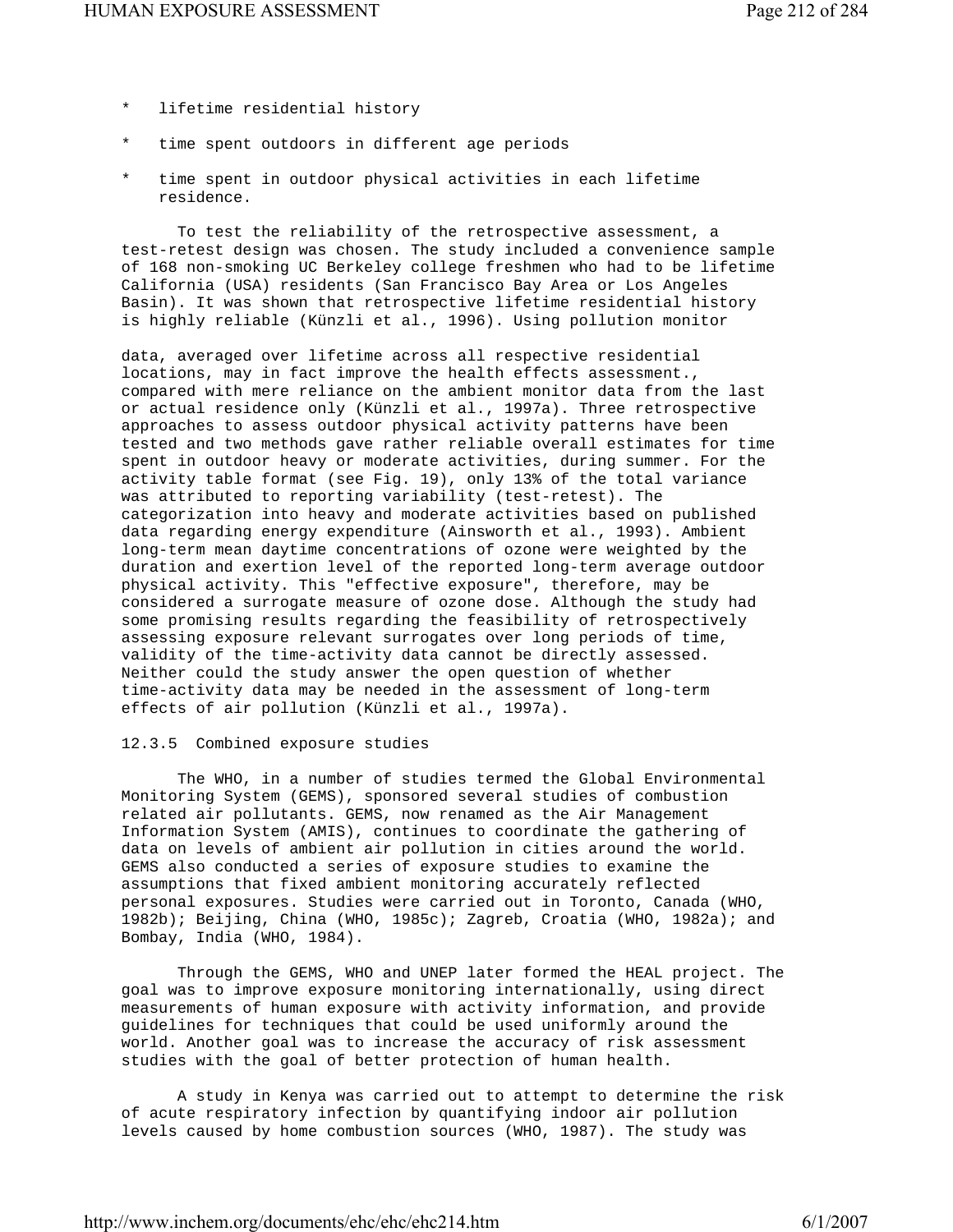carried out in 36 randomly chosen households that used biomass as fuel. It compared concentrations of particles, carbon monoxide, nitrogen dioxide and formaldehyde inside the home with outdoor pollution levels.

 The mean 24-h concentration of respirable particles was 1400  $\mu$ g/m<sup>3</sup>, and the estimated levels in areas where cooking and heating fires were used was 3000-4000  $\mu q/m^3$ . Although elevated levels of carbon dioxide and nitrogen dioxide were found in the homes, the levels were below those found in previous studies of indoor air pollution in developing countries. Little correlation was seen between indoor and outdoor levels, confirming that the source of the excess levels was combustion.

 The excessive levels of particulate, which included a large concentration of PAHs, suggested that individuals spending a significant amount of time indoors (e.g., women and small children) were at greater risk owing to exposure to smoke. Because the levels observed were homogeneous across the samples, leaving no unexposed control group, the researchers were unable to reach conclusions about the effect of the levels on occurrence of acute respiratory infections.

12.3.6 Assessing ambient pollution impacts indoors

 Santiago, Chile, a city of 5.2 million inhabitants in 1997 (40% of the Chilean population), has chronic high concentrations of certain air pollutants. For example, in 1995 the Chilean air quality standards for  $PM_{10}$ , carbon monoxide and ozone were exceeded on more than 200 days. Annual PM<sub>10</sub> levels surpassed 100  $\mu$ g/m<sup>3</sup> in the 1990s and levels of 300  $\mu$ g/m<sup>3</sup> are common during the winter, especially when an inversion layer is formed.

 In many countries when pollutants in the outdoor air exceed standards, the population is advised to remain indoors, but if infiltration occurs and indoor sources are generating pollutants, indoor air quality (IAQ) might be even worse than outdoors. A study was designed to evaluate the contribution of outdoor pollution to IAQ in Santiago and in a small rural town (Curocori). Carbon monoxide,  $PM_E$  and PAHs were monitored simultaneously indoors and outdoors along heavy traffic roadways in Curocori and in Santiago. The methodology used is described in Gil & Adonis (1997).

 In downtown Santiago, carbon monoxide concentrations ranged from 1.9 to 73 µg/g outdoors; indoor levels were 0.5-93 µg/g. Although levels were slightly higher indoors (but not significant, *p* > 0.05) than outdoors, changes in outdoor levels (which were always related to vehicular traffic) simultaneously produced changes in indoor levels. A typical carbon monoxide profile is shown in Fig. 40 for outdoor and indoor levels in an office. Outdoor and indoor levels showed a high correlation ( *r* = 0.89) with the higher values occurring during the rush hour.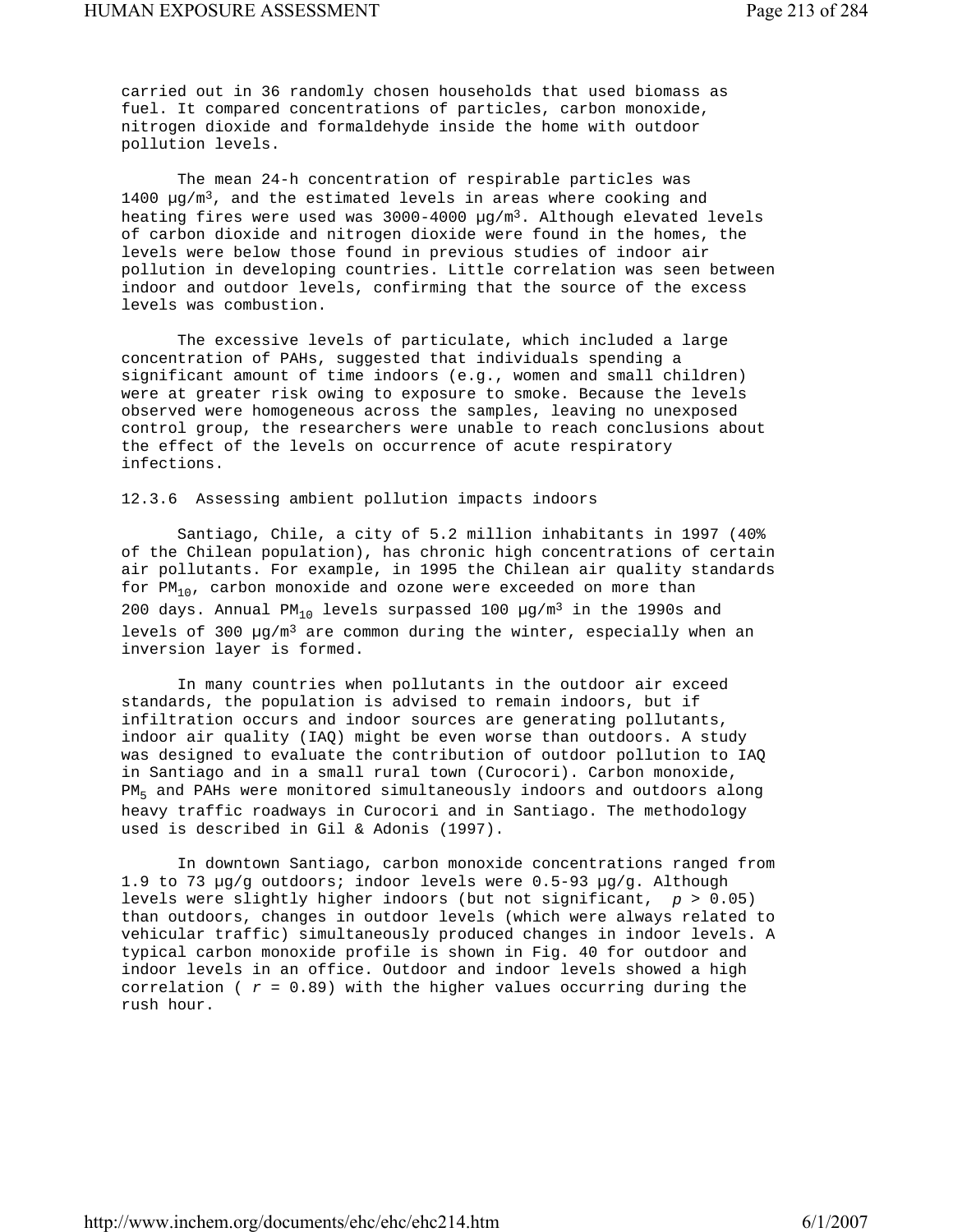

Exterior



Fig. 40. Carbon monoxide indoor and outdoor levels in Santiago (Chile) on 14-15 July 1994

Levels of total PAHs, carcinogenic PAHs and PM<sub>5</sub> were very high and showed no statistically significant differences indoors and outdoors ( $p > 0.05$ ). Highest PM<sub>5</sub> levels were 260 and 280  $\mu$ g/m<sup>3</sup> for indoors and outdoors respectively. Levels of benzo *[a]*pyrene indoors and outdoors were highly correlated ( *r* = 0.869). For restaurants which usually work with open doors, the correlation between indoor and outdoor levels was even higher ( *r* = 0.99). In Curocori, levels (a town with little vehicular traffic) were almost identical indoors and outdoors. Levels of carbon monoxide  $PM_{5}$ , total PAHs and carcinogenic PAHs were considerably lower in this rural town and indoor/outdoor correlations were also much lower than those obtained in Santiago.

 These results confirm the importance of ambient pollution to population exposures when outdoor pollution levels are high. Only when the contribution of penetrating ambient pollution is lowered can the indoor contributions be more readily assessed.

### 12.3.7 Volatile organic compounds

 Human exposure to VOCs occurs mainly through inhalation, although some VOCs are ingested as contaminants in drinking-water, food and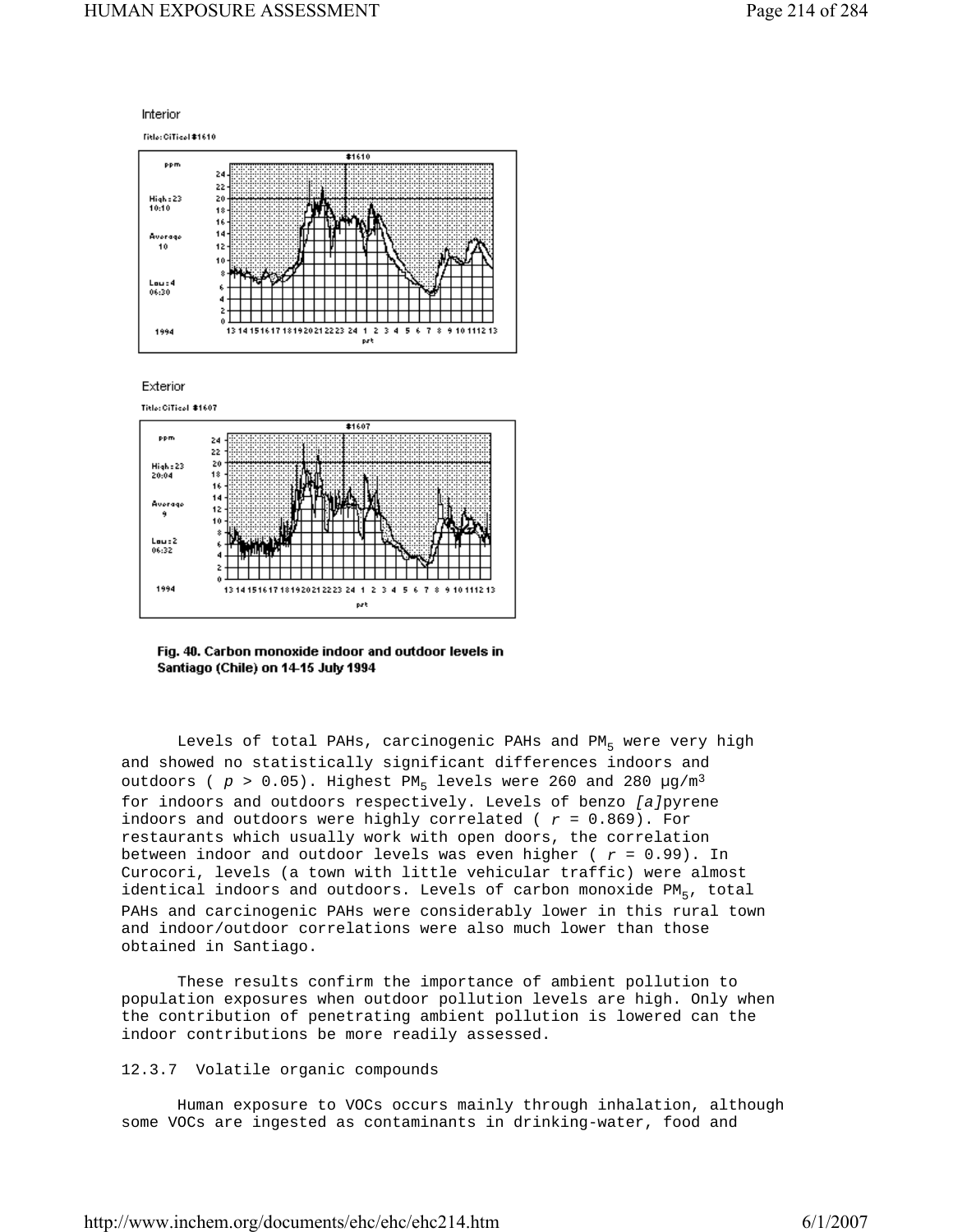beverages. Some hydrocarbons are known carcinogens or mutagens (e.g., benzene). Almost all cause eye irritation, coughing, drowsiness, clumsiness and loss of alertness. Acute effects from industrial exposures at the parts per million (µg/g) level include skin reactions, dizziness and fainting. Sick building syndrome (SBS) and multiple chemical sensitivity (MCS) have been associated with relatively low (ng/g, parts per billion) concentrations of VOCs.

 Between 1979 and 1987, the US EPA carried out the TEAM studies to measure personal exposures of the general public to VOCs in several geographic areas in the USA (Pellizzari et al., 1987; Wallace et al., 1987a). About 20 target VOCs were included in the studies, which involved about 750 people, representing 750 000 residents of the areas. Each participant carried a personal air quality monitor containing 1.5 g Tenax. A small battery-powered pump pulled about 20 litres of air across the sorbent over a 12-h period. Two consecutive 12-h personal air samples were collected for each person. Concurrent outdoor air samples were also collected in the participants' backyards. In the 1987 studies, fixed indoor air samplers were also installed in the living room of their homes.

 The initial TEAM pilot study (Wallace et al., 1982) in Beaumont, Texas and Chapel Hill, North Carolina indicated that personal exposures to about a dozen VOCs exceeded outdoor air levels, even though Beaumont has major oil producing, refining and storage facilities. These findings were supported by a second pilot study in Bayonne-Elizabeth, New Jersey (another major chemical manufacturing and petroleum refining area) and Research Triangle Park, North Carolina (Wallace et al., 1984a). A succeeding major study of 350 people in Bayonne-Elizabeth (Wallace et al., 1984b) and an additional

 50 people in a non-industrial city and a rural area (Wallace et al., 1987a) reinforced these findings (Table 39). A second major study in Los Angeles and in Antioch-Pittsburgh, California (Wallace et al., 1988), with a follow-up study in Los Angeles in 1987 (Wallace et al., 1991a,b) added a number of VOCs to the list of target chemicals with similar results (Table 40). Major findings of these TEAM studies included the following:

- Personal exposures exceeded median outdoor air concentrations by factors of 2-5 for nearly all of the 11 prevalent VOCs (Fig. 41). The difference was even larger (factors of 10 or 29) when the maximum values were compared. This is so despite the fact that most of the outdoor samples were collected in areas with heavy industry (New Jersey) or heavy traffic (Los Angeles).
- Major sources are consumer products (bathroom deodorizers, moth repellents); personal activities (smoking, driving); and building materials (paints and adhesives). In the USA, one chemical (carbon tetrachloride) has been banned from consumer products and exposure is thus limited to the global background of about 0.7 µg/m3.
- Traditional sources (automobiles, industry, petrochemical plants) contributed only 20-25% of total exposure to most of the target VOCs (Wallace, 1991a,b). No difference in exposure was noted for persons living close to chemical manufacturing plants or petroleum refineries.

 The results of the VOC TEAM study encouraged investigators to explore the causes for higher personal exposures. In a study designed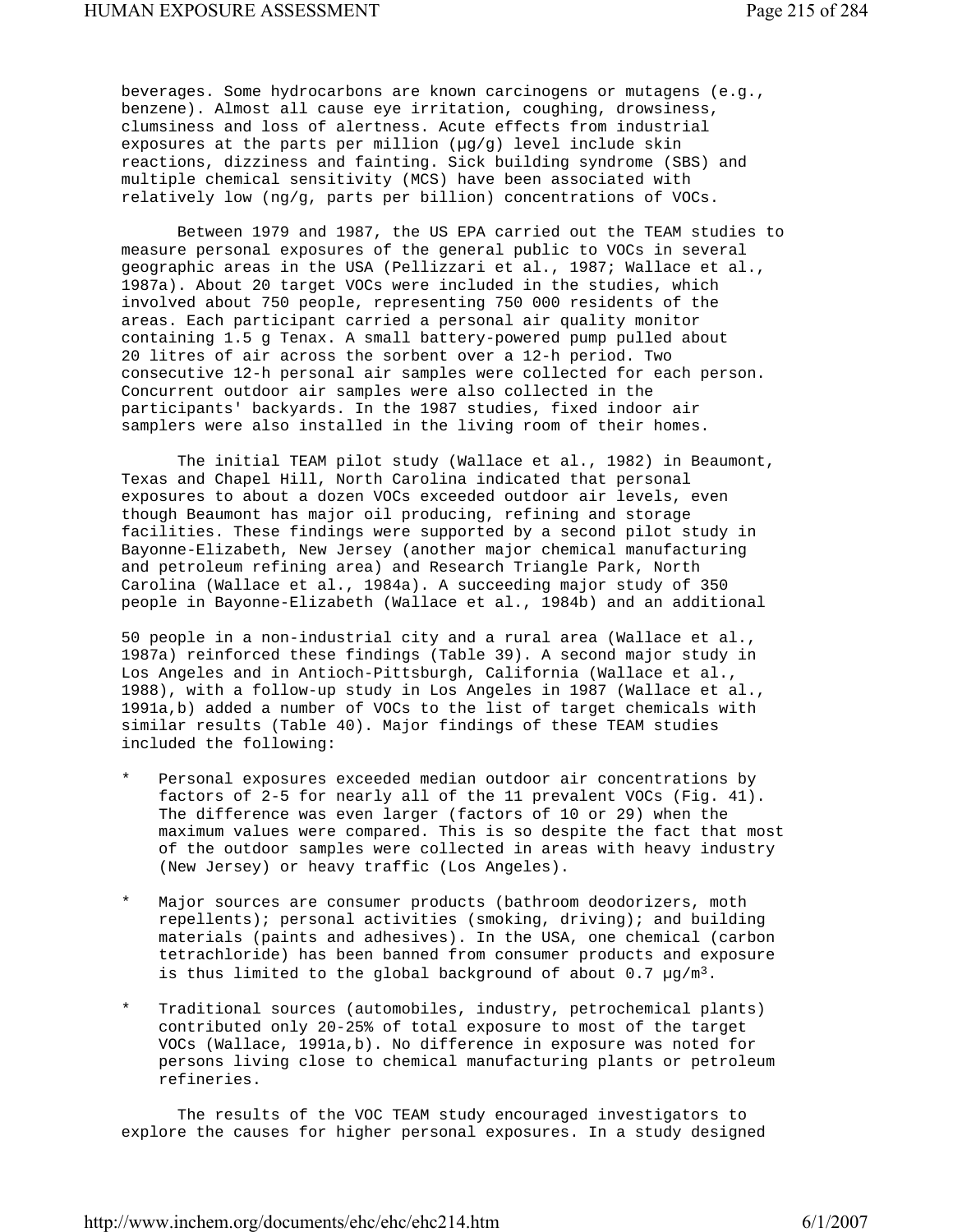to better understand the VOC contributions of specific sources, Wallace et al. (1989) had 7 volunteers undertake about 25 activities. A number of these activities (using bathroom deodorizers, washing dishes, cleaning an automobile carburettor) resulted in 10-1000-fold increases in 8-h exposures to certain VOCs.

 A recent study of benzene and toluene in 293 California homes (Wilson et al., 1993a, b; 1995; Colome et al., 1994) resulted in some interesting differences between the two agents. For benzene, 48-h average indoor concentrations correlated fairly well with outdoor levels, but for toluene almost no correlation was observed. This is probably due to the much wider use of toluene in consumer products. Major variables associated with higher net indoor benzene levels were presence of a gas heating furnace and having two cars parked in an attached garage. For toluene, a particular brand of furnace had the highest partial correlation with net indoor toluene concentrations; apartments also had higher concentrations.

 A study of 170 homes in Avon, England found mean indoor levels of benzene to be 8  $\mu$ g/m<sup>3</sup>, compared to outdoor concentrations of 5  $\mu$ g/m<sup>3</sup> (Brown & Crump, 1996). The study employed passive Tenax tubes to collect 28-day indoor and outdoor samples. These results were in good agreement with the levels of 10  $\mu$ g/m<sup>3</sup> indoors and 6  $\mu$ g/m<sup>3</sup> outdoors at 50 homes in Los Angeles measured over two seasons in 1987 (Wallace et al., 1991).

| Compound              | Personal<br>air<br>$(n = 340)$ | Fall<br>outdoor<br>air<br>(86) | Breath<br>(300) | Personal<br>air<br>(150) | Summer<br>outdoor<br>air<br>(60) |
|-----------------------|--------------------------------|--------------------------------|-----------------|--------------------------|----------------------------------|
| 1,1,1-Trichloroethane | 94a                            | 7.0 <sup>a</sup>               | 15 <sup>b</sup> | 67                       | 12                               |
| m, p-Dichlorobenzene  | 45                             | 1.7                            | 8.1             | 50                       | 1.3                              |
| m, p-Xylene           | 52                             | 11                             | 9.0             | 37                       | 10                               |
| Tetrachloroethylene   | 45                             | $6.0$                          | 13              | 11                       | 6.2                              |
| Benzene               | 28                             | 9.1                            | 19              | $\rm{NC}^{\rm{c}}$       | NC                               |
| Ethylbenxene          | 19                             | 4.0                            | 4.6             | 9.2                      | 3.2                              |
| o-Xylene              | 16                             | 4.0                            | 3.4             | 12                       | 3.6                              |
| Trichloroethylene     | 13                             | 2.2                            | 1.8             | 6.3                      | 7.8                              |
| Chloroform            | $8 \, . \, 0$                  | 1.4                            | 3.1             | 4.3                      | 13                               |
| Styrene               | 8.9                            | 0.9                            | 1.2             | 2.1                      | 0.7                              |
| Carbon tetrachloride  | 9.3                            | 1.1                            | 1.34            | 1.0                      | 1.0                              |

 Table 39. Weighted estimates of air and breath concentrations of 11 prevale residents (fall 1981); 110 000 residents (summer 1982); and 49 000 re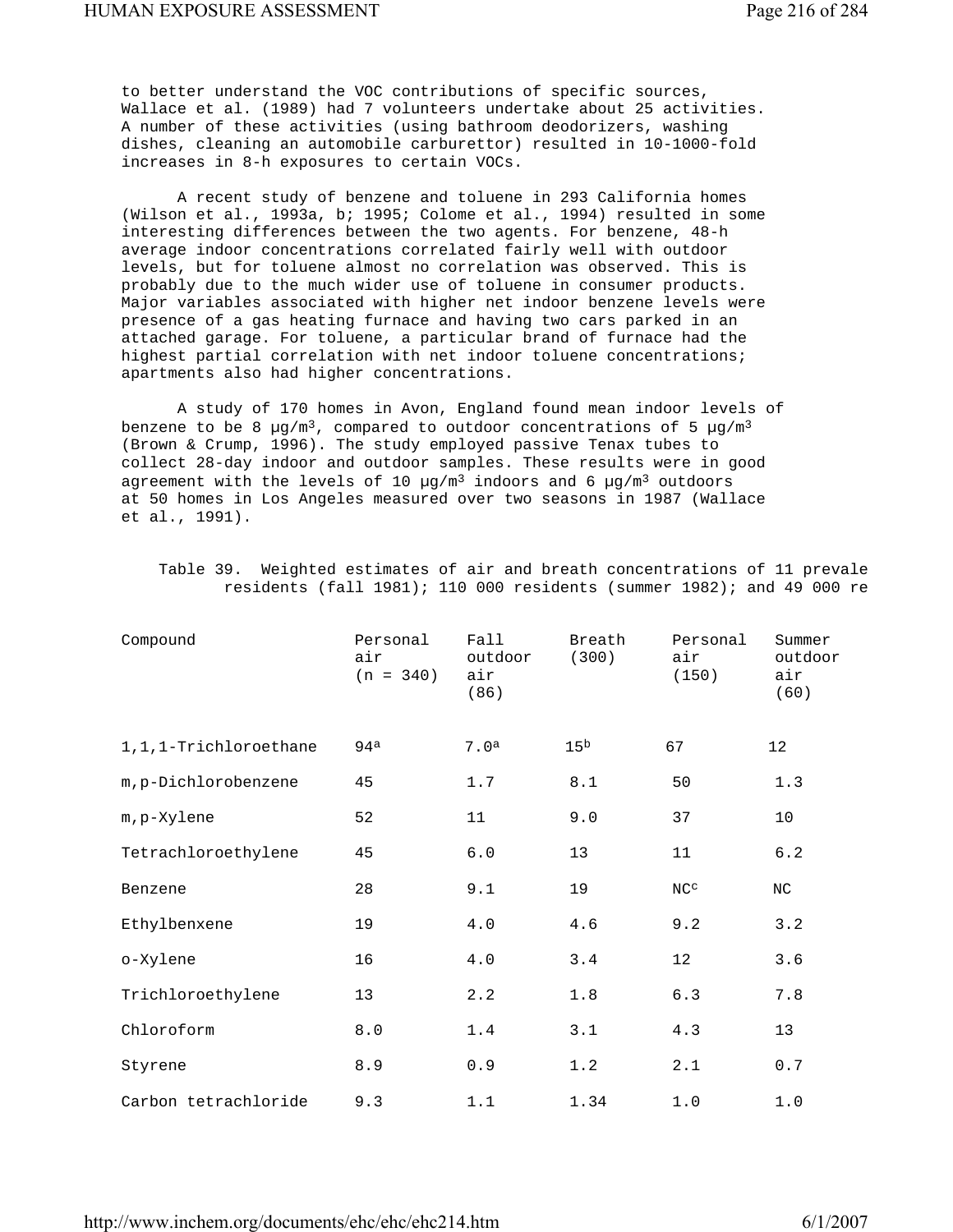# HUMAN EXPOSURE ASSESSMENT Page 217 of 284

| Total 11 (compounds) |  |  |  |  |  |
|----------------------|--|--|--|--|--|
|----------------------|--|--|--|--|--|

```
<sup>a</sup> Average of arithmetic means of day and night 12-h samples (\mu g/m^3).
```
b Arithmetic mean.

```
 c Not calculated-high background contamination.
```
d Not detected in most samples.





 Another study of benzene in four New Jersey homes was focused on the extent of contamination from attached garages (Thomas et al., 1993b). Each home was monitored for either 6 or 10 consecutive 12-h periods. At all four homes, garage levels of benzene were higher than outdoors, and at three of the four homes the garage levels were higher than in the living area. Air exchange measurements made it possible to calculate the amount of benzene transferred from the garage to the living area in the four homes; in the home without elevated benzene levels in the garage, the total air flow between the garage and the living area was extremely small. Benzene concentrations in the garages ranged from 5 to 200  $\mu q/m^3$ , and the 12-h average source strength estimates ranged from 730 to 26 000 µg/h. The mere presence of an attached garage was not a significant factor in affecting benzene concentrations in the living area. However, the total number of hours the car was parked in the garage had a significant effect on living-area benzene concentrations, as did the mass flow rate of benzene from the garage to the home.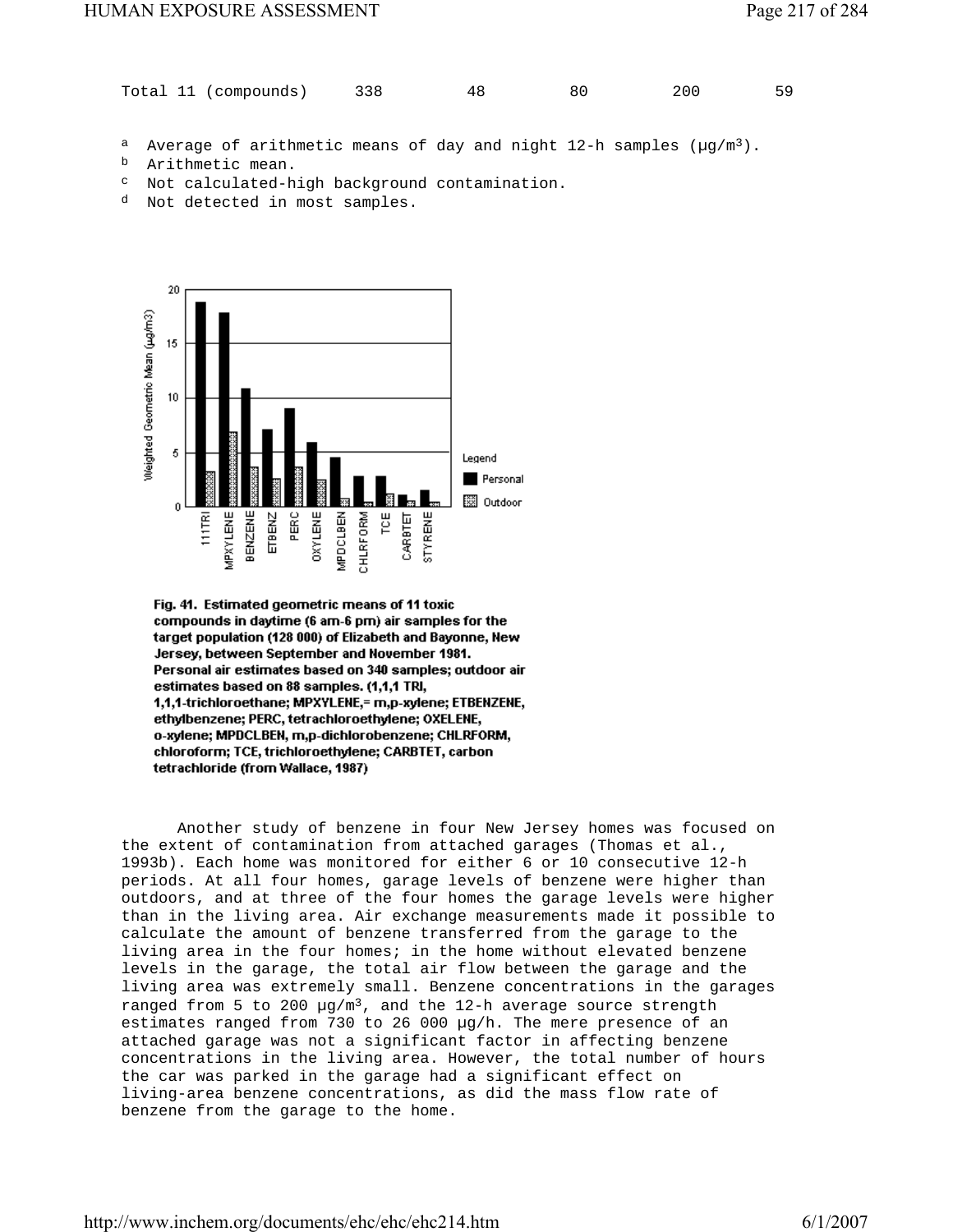In 1991 a subsample of the German Environmental Survey (see Chapter 2.6) of 113 people took part in a study to assess exposure to VOCs by personal sampling. The subjects wore passive samplers (OVM-3500, 3M Company) for 7 consecutive days and simultaneously

 documented the length of time spent indoors, the room characteristics and any specific exposure such as that caused by renovation activities. Seventy-four VOCs were analysed by gas chromatography (Ullrich, 1992).

 The results of personal sampling showed, for example, that from the various types of environments the workplace has the highest impact on exposure to  $C_8$ - and  $C_9$ -aromatic hydrocarbons (Figs. 42 and 43). Other important factors that need to be considered are renovation activities, use of paints and lacquers and the frequent reading of newspapers and journals (printing inks contain many VOCs). Smoking contributes significantly to human VOC exposure. In the case of benzene, the multivariate model contained five variables: two related to smoking exposure indoors, two related to vehicle traffic and the residential density (Fig. 44). The two smoking variables alone accounted for 20% out of a total variance of 40% that could be explained (Hoffmann et al., 1996; Ullrich et al., 1996).

 Three large studies of VOCs, involving 300-800 homes, have been carried out in the Netherlands (Lebret et al., 1986), Germany (Krause et al., 1987) and the USA (Wallace, 1987). A small study of 15 homes was carried out in Northern Italy (De Bortoli et al., 1986). Observed concentrations were remarkable similar for most chemicals, indicating similar sources in these countries. One exception is chloroform, present at typical levels of  $1-4 \text{ µg/m}^3$  in the USA but not found in European homes. This is to be expected, since the likely source is volatilization from chlorinated water (Wallace et al., 1982; Andelman, 1985a,b); Germany and the Netherlands do not chlorinate their water.

## 12.3.8 Commuter exposures

 In crowded urban areas it is not uncommon to find substantial populations living near busy roads. Still others make their living working among cars or vending goods along busy streets. Around the world the routine of commuting between home and workplace exposes most of the urban population to motor vehicle exhaust (carbon monoxide, oxides of nitrogen, PAHs, VOCs and lead, in many cases) on a daily basis. There have been several studies designed to assess exposures to vehicle exhaust.

 In a study conducted in Stockholm, Sweden, Bostrom et al. (1991) demonstrated that nitrogen oxides can be used as tracers for VOCs originating from vehicular traffic. The most important sources of VOCs in Swedish cities are motor vehicles. Also, some 80-90% of  $NO<sub>x</sub>$  (nitric oxide and nitrogen dioxide) in large Swedish cities originates from motor vehicle traffic. Quantitative relationships were developed between NO<sub>x</sub> and individual hydrocarbons, independent of traffic intensity and time of year. For instance, a PAH/NO<sub>x</sub> ratio of 2.0  $\times$  $10^{-2}$  was reported for Gothenburg, Sweden, and a benzene/NO<sub>x</sub> ratio of 0.16 was reported for Stockholm.

 Chan et al. (1991) assessed in-vehicle levels of carbon monoxide in Raleigh, North Carolina, USA during the summer of 1988. The ratio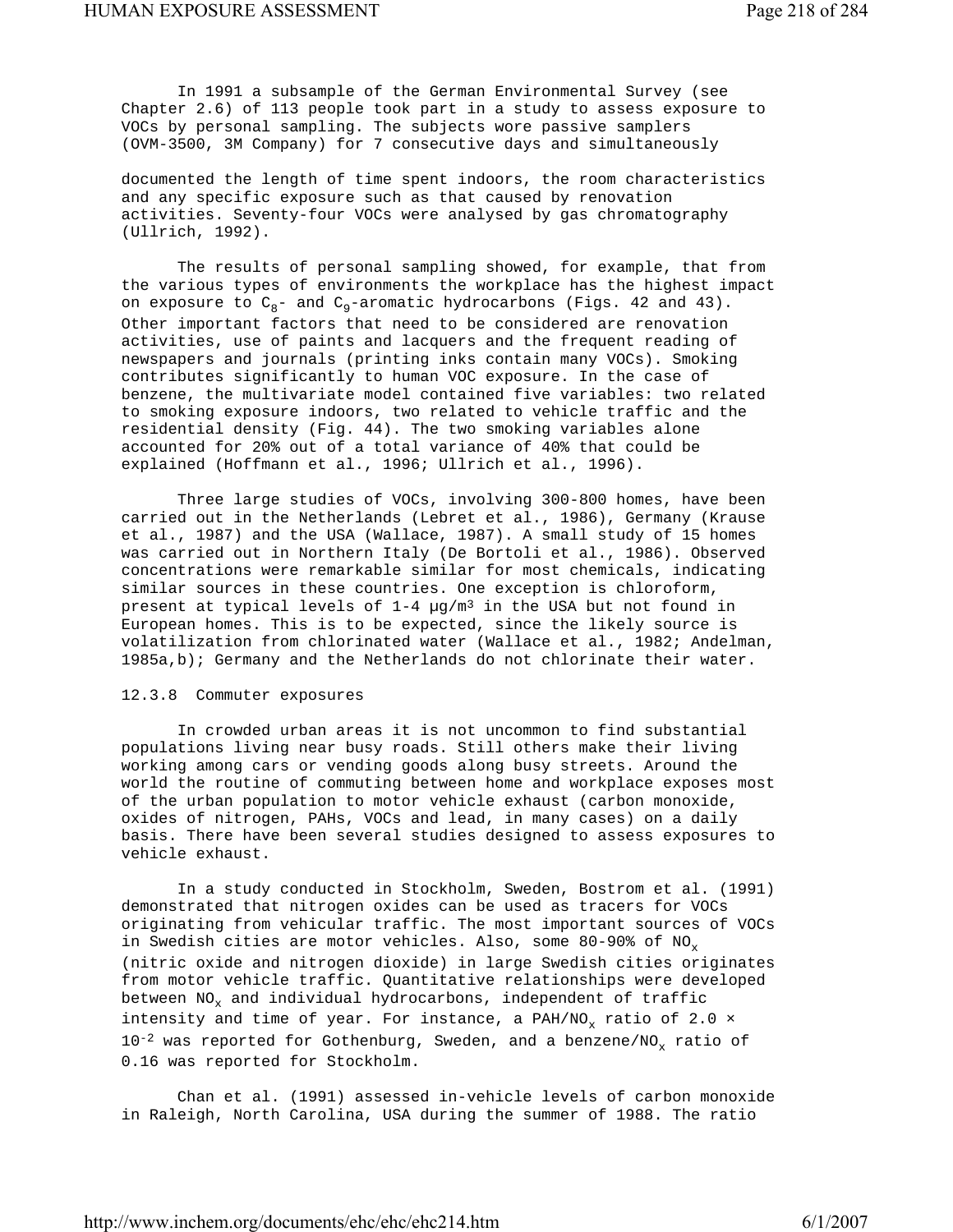

Fig. 42. Sources of exposure to Cg-aromatic hydrocarbons (modified from Hoffmann et al., 1996)



Fig. 43. Sources of exposure to C<sub>8</sub>-aromatic hydrocarbons (modified from Hoffmann et al., 1996)



Fig. 44. Sources of exposure to benzene (modified from Hoffmann et al., 1996)

 of mean concentrations of carbon monoxide inside and outside the vehicle was 1 : 1, and the ratio of mean concentrations inside the vehicle to a fixed-site location was about 5. The ratio of in-vehicle concentrations under three different driving conditions, urban/ interstate/rural, was roughly 3.3 : 2.8 : 1. An investigation of carbon monoxide concentrations inside private and public transport vehicles in Mexico City in 1993 (Fernandez-Bremauntz & Ashmore, 1995a,b) found an average ratio of in-vehicle : ambient concentrations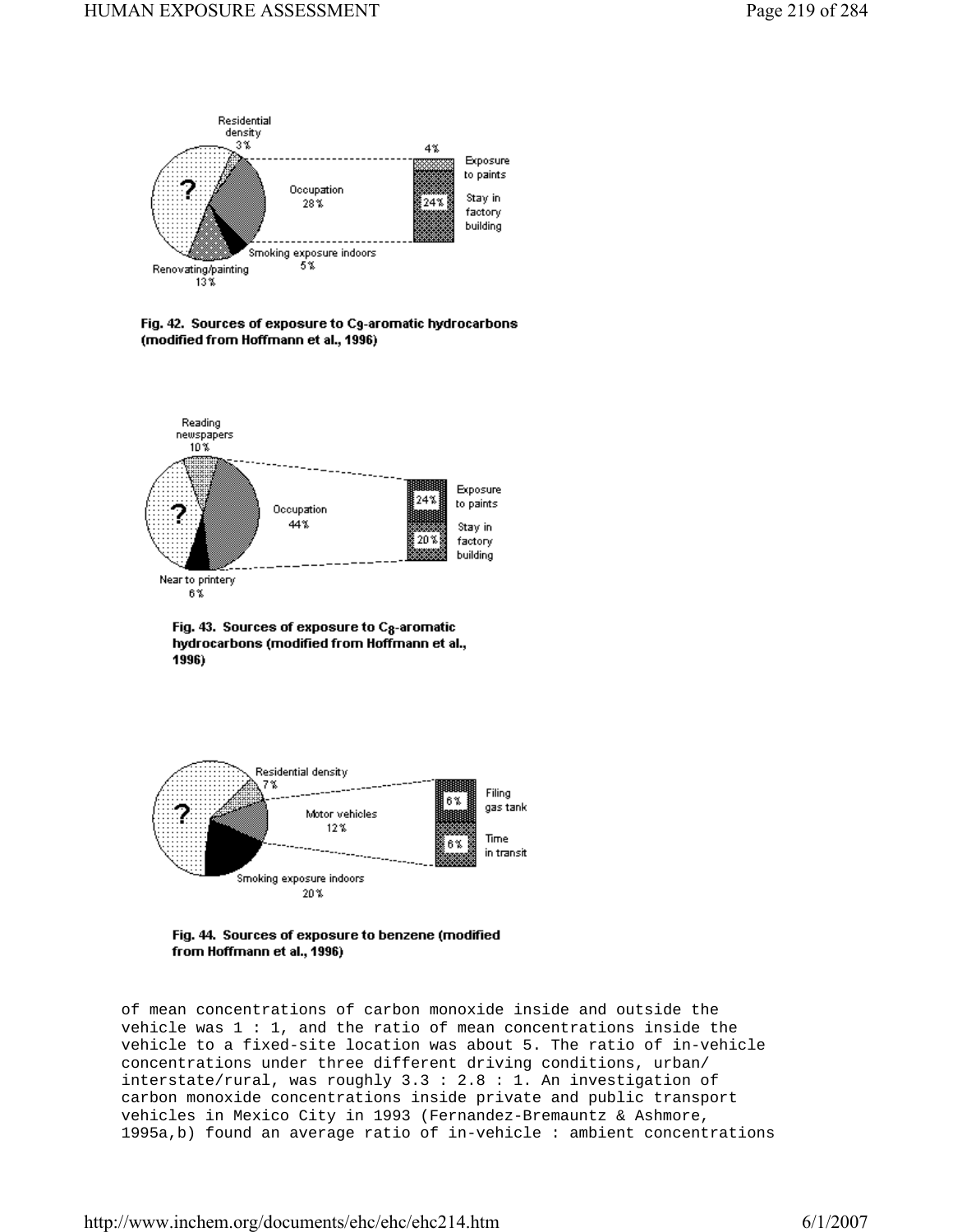of 2 : 1 for the metro and 5 : 2 for cars.

 Liu et al. (1994b) conducted a study of carbon monoxide exposure among Taipei commuters (adults and students) in 1990. Roadside and in-vehicle measurements were made at the same time that commuters' personal exposure was assessed. Concentrations of carbon monoxide were measured for three transportation modes (bus, private car and motorcycle) and three times of day (morning rush hour, midday and evening rush hour). The ratio of in-vehicle to ambient concentrations of carbon monoxide was roughly 6 : 5, overall.

 As part of their study of carbon monoxide exposure, Liu et al. performed a survey of commuting patterns in Taipei, for students and adults. Adults had a significantly longer average commuting time than students (1.4 h versus 0.8 h). Students commuted typically by walking (58%) or by riding on public buses (29%). Adults commuted to work by motorcycle (28%), public bus (26%), or in private cars (26%). Commuters using public buses had the longest commuting times (1.8 h for adult workers, and 1.2 h for students).

WHO recommended guidelines for carbon monoxide are 30 mg/m<sup>3</sup> as a 1-h mean, 60 mg/m<sup>3</sup> for a 30-min mean, and 100 mg/m<sup>3</sup> as a 15-min mean. These guidelines are designed to prevent carboxy-haemoglobin levels in the bloodstream from surpassing 2.5-3.0% in the non-smoking population, and to protect people who are prone to heart problems. According to the 1992 UNEP report of air pollution in megacities of the world, the 1-h WHO guideline is routinely exceeded by a factor of 2-3 times in several cities in Asia (Amman, Bangkok, Jakarta, Peshawar, Shanghai) and Latin America (Mexico City, Santiago, Lima) (UNEP/WHO, 1992). Considering the exposure studies conducted in Mexico City and Taipei, the stationary monitors are an underestimate of the population at risk of elevated carbon monoxide levels.

12.4 Exposures and biomarkers

## 12.4.1 Exposure to lead and cadmium

 Dose-response relationships exist for lead toxicity in children and adults, and demonstrate that subtle effects begin at levels as low as 1 µg/dl of lead in blood. Severe toxicity is associated with blood-lead levels of 70 µg/dl or higher in children, and 100 µg/dl or higher in adults. Toxicity symptoms include poisoning of the central nervous system, causing convulsions, coma, and deep, irreversible mental retardation. Functional changes in the peripheral nervous system and anaemia can also occur at levels below 40 µg/dl.

 Particulate lead present in gasoline (from the octane enhancer tetraethyl lead) and bromine (from the lead scavenger ethylene dibromide) have traditionally been used as tracers for mobile sources. The WHO recommended ambient air quality guideline for lead is  $1 \mu g/m^3$ , a level routinely exceeded in many large Asian cities today where lead is still permitted in gasoline. This guideline value is based on the assumption that 98% of the general population will be maintained below a blood level of 20 µg/litre, which is considered the maximum acceptable concentration in blood.

 Jimenez & Velasquez (1989) conducted a study in Manila, Philippines to measure blood lead concentrations in children. In a sample of 544 children, the average blood lead level was 22.8 µg/dl, with approximately 8% of the children having levels greater than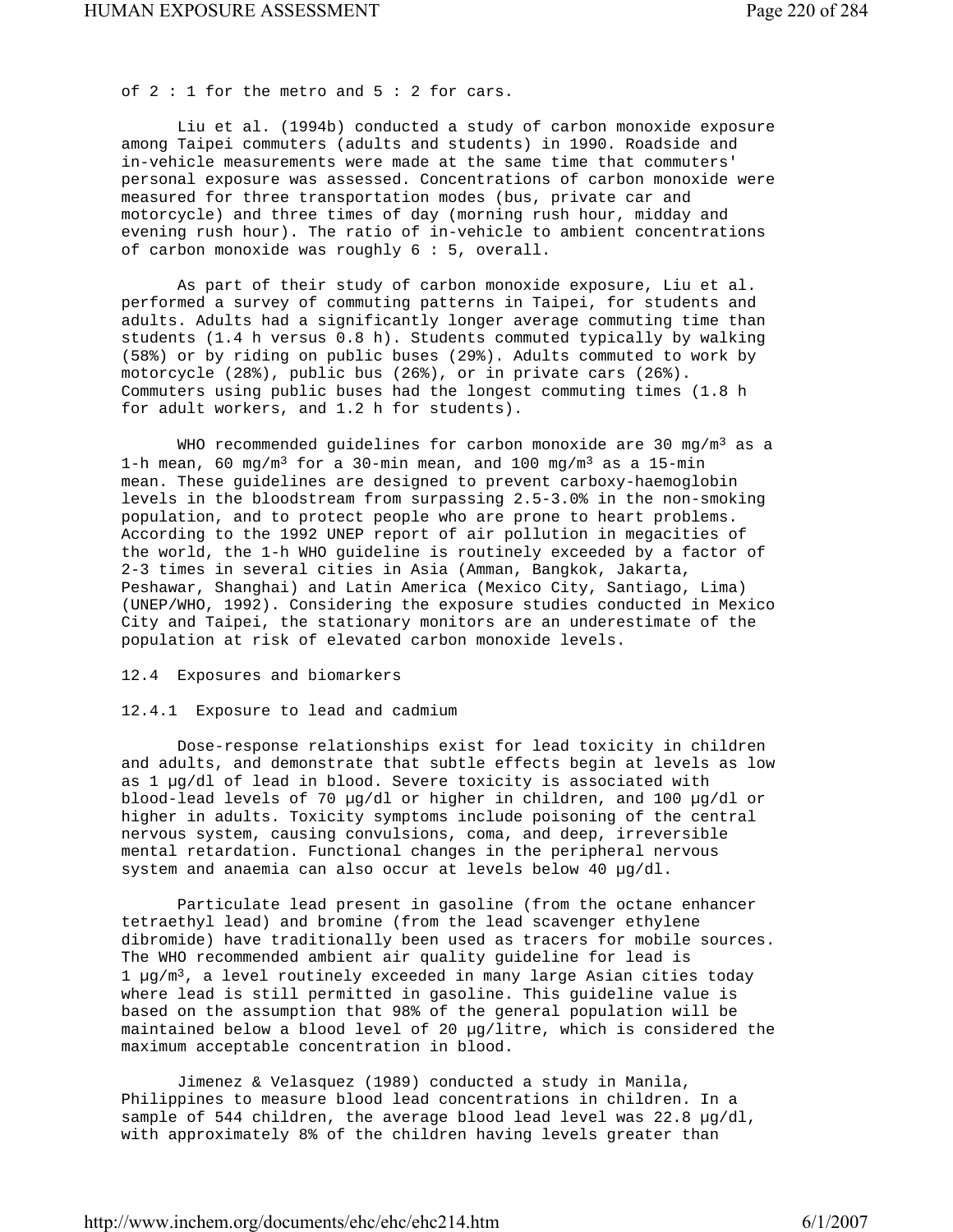30 µg/dl. The study also found a significant correlation between high blood lead levels and proximity of the household to dense traffic. In a 1990-1991 study of exposure to lead among schoolchildren in Manila, Subida & Torres (1991) found that mean blood lead concentrations were 14 µg/dl ( *n* = 387), with 10% having levels over 10 µg/dl. The same study measured blood lead levels among child street vendors. Mean blood lead level for a sample of 101 vendors was 17.8 µg/dl, with 33% having levels over 20 µg/dl.

 Muangnoicharon (WHO, 1995b) reports on a lead exposure study of bus drivers in Bangkok. The study was a cooperation between the WHO HEAL Project and the Department of Medical Science, Ministry of Public Health of Thailand and was designed to assess exposure in a high risk group. Subjects were bus drivers assigned to traffic routes in Bangkok where ambient lead levels exceeded  $1 \mu g/m^3$ . Lead was analysed in 24-h air samples, duplicate food for each meal for 6 days and faeces for 5 days, as well as blood collected on the day 7.

Average personal air exposures were  $0.117 \text{ µg/m}^3$ , which yielded an estimated 0.936 µg/day absorption by inhalation at an estimated absorption rate of lead via inhalation of 40% and 20  $m^3$ /day respiratory air. Intake by food was 87.92 µg/day (27.32 SD). Thus, the estimated average lead absorption from air, food and water was 13.325 µg/day at an estimated absorption rate via ingestion of 10%. Researchers suggested that meals consumed from roadside restaurants and food stands resulted in higher than expected lead levels in food. Blood lead levels for bus drivers ranged between 5 and 12 µg/dl.

 The results for the Thai study were compared to other HEAL sponsored studies in China, Sweden and Yugoslavia (Table 41).

 One of the HEAL projects investigated lead and cadmium exposure among small groups of non-smoking women (Vahter & Slorach, 1990). Subjects kept activity diaries. Duplicate portions of food and corresponding faeces samples were collected along with personal air samples. Food was found to be the main source of both lead and cadmium. Faecal concentrations could be used for validation of the duplicate portion samples because of the low uptake in the

 Table 40. Weighted estimates of air and breath concentrations of 19 prevale residents (February 1984); 330 000 Los Angeles residents (May 1984); (June 1984)

| Compound              |  |                 | (February)<br>LA1 |                 |                 |                | $LA2$ (May) |  |  |
|-----------------------|--|-----------------|-------------------|-----------------|-----------------|----------------|-------------|--|--|
|                       |  | Personal<br>air | Outdoor<br>air    | Breath          | Personal<br>air | Outdoor<br>air | B           |  |  |
|                       |  | $(n = 110)$     | (24)              | (110)           | (50)            | (23)           |             |  |  |
| 1,1,1-Trichloroethane |  | 96a             | 34a               | 39 <sup>b</sup> | 44              | 5.9            | 23          |  |  |
| m, p-Xylene           |  | 28              | 24                | 3.5             | 24              | 9.4            | 2           |  |  |
| m, p-Dichlorobenzene  |  | 18              | 2.2               | 5.0             | 12              | 0.8            | 2           |  |  |
| Benzene               |  | 18              | 16                | 8.0             | 9.2             | 3.6            | 8           |  |  |
| Tetrachloroethylene   |  | 16              | 10                | 12              | 15              | 2.0            | 9           |  |  |
| o-Xylene              |  | 13              | 11                | 1.0             | 7.2             | 2.7            | 0           |  |  |
| Ethylbenxene          |  | 11              | 9.7               | 1.5             | 7.4             | 3.0            | 1           |  |  |
| Trichloroethylene     |  | 7.8             | 0.8               | 1.5             | 6.4             | 0.1            |             |  |  |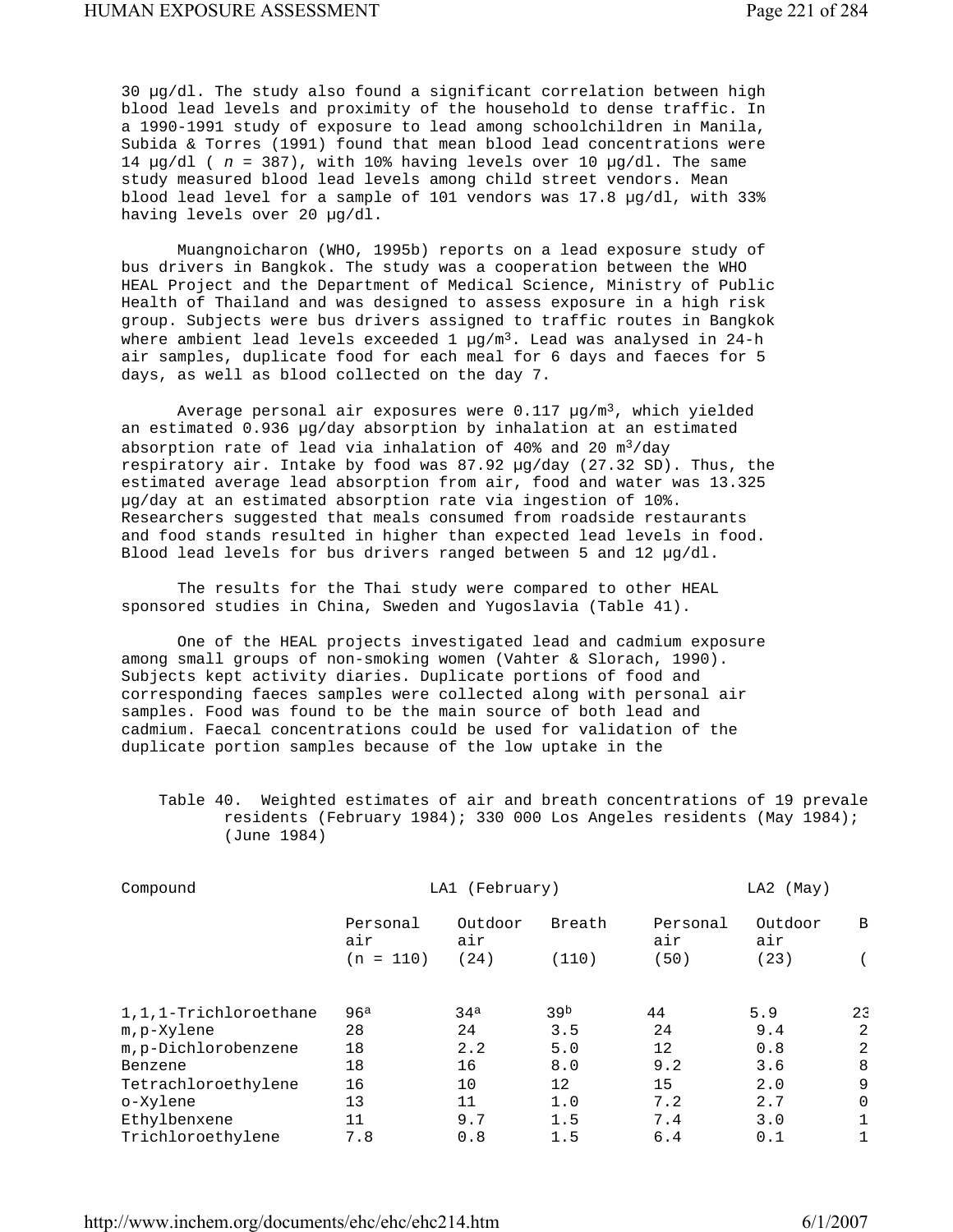## HUMAN EXPOSURE ASSESSMENT Page 222 of 284

| n-Octane     | 5.8 | 3.9 | 1.0 | 4.3 | 0.7        |   |
|--------------|-----|-----|-----|-----|------------|---|
| n-Decane     | 5.8 | 3.0 | 0.8 | 3.5 | 0.7        | 0 |
| n-Undecane   | 5.2 | 2.2 | 0.6 | 4.2 | 1.0        | Λ |
| n-Dodecane   | 2.5 | 0.7 | 0.2 | 2.1 | 0.7        | O |
| alpha-Pinene | 4.1 | 0.8 | 1.5 | 6.5 | 0.5        |   |
| Styrene      | 3.6 | 3.8 | 0.9 | 1.8 | data<br>no | n |
| Chloroform   | 1.9 | 0.7 | 0.6 | 1.1 | 0.3        | ∩ |
|              |     |     |     |     |            |   |

<sup>a</sup> Average of arithmetic means of day and night 12-h samples ( $\mu$ g/m<sup>3</sup>).

b Arithmetic mean.

 Table 41. Results of lead HEAL exposure pilot studies in Bangkok, Thailand; Beijing, China; Stockholm, Sweden and Zagreb, Croatia

| Sample         | Unit           | Thailand<br>$(n = 24)$ | China<br>$(n = 10)$ | Sweden<br>$(n = 15)$ | Croatia <sup>a</sup><br>$(n = 17)$ |
|----------------|----------------|------------------------|---------------------|----------------------|------------------------------------|
| Breathing zone | $u \alpha/m^3$ | 0.117                  | 0.116               | 0.064                | 0.412                              |
| Food           | $\mu q$ /day   | 89.72                  | 46.0                | 26.0                 | 15.0                               |
| Faeces         | $\mu q$ /day   | 60.57                  | 42.0                | 23.0                 | 49.0                               |
| <b>Blood</b>   | $\mu q/dl$     | 8.83                   | 7.3                 | 2.9                  | 5.0                                |

 gastrointestinal tract. Inhalation was found to account for a few percent of the total exposures of cadmium. Inhalation contributed more than 70% of total lead exposure. On the other hand, where air lead levels were high, as in Zagreb, Croatia, inhalation contributed twice as much to total exposure as the ingestion route (see Fig. 45).

 These pilot studies illustrated that without thorough analytical QC it was not possible to compare results between countries. The pilot study, although expensive, identified problems in collection and analysis. The need to exchange standards in the various media and training in analytical methods and procedures were important components for the success of the studies.

 In a study conducted on Swedish women the bioavailability of dietary cadmium was contrasted for different diets. Dietary intake and uptake of cadmium were studied in non-smoking women, 20-50 years of age, consuming a mixed diet low in shellfish ( *n* = 34), or with shellfish once a week or more ( *n* = 17), or a vegetarian diet rich in fibre ( *n* = 23) (Berglund et al., 1994b; Vahter et al., 1996). The objectives were to identify important factors, dietary and other, influencing cadmium exposure and dose.

 Duplicate portions and corresponding faeces (using a coloured marker to indicate start and end of duplicate portion collection) were collected for four consecutive days (including weekdays and weekends), for the determination of cadmium intake. Blood and 24-h urine samples were collected for determination of total cadmium exposure. The women kept detailed dietary records for identification of significant sources.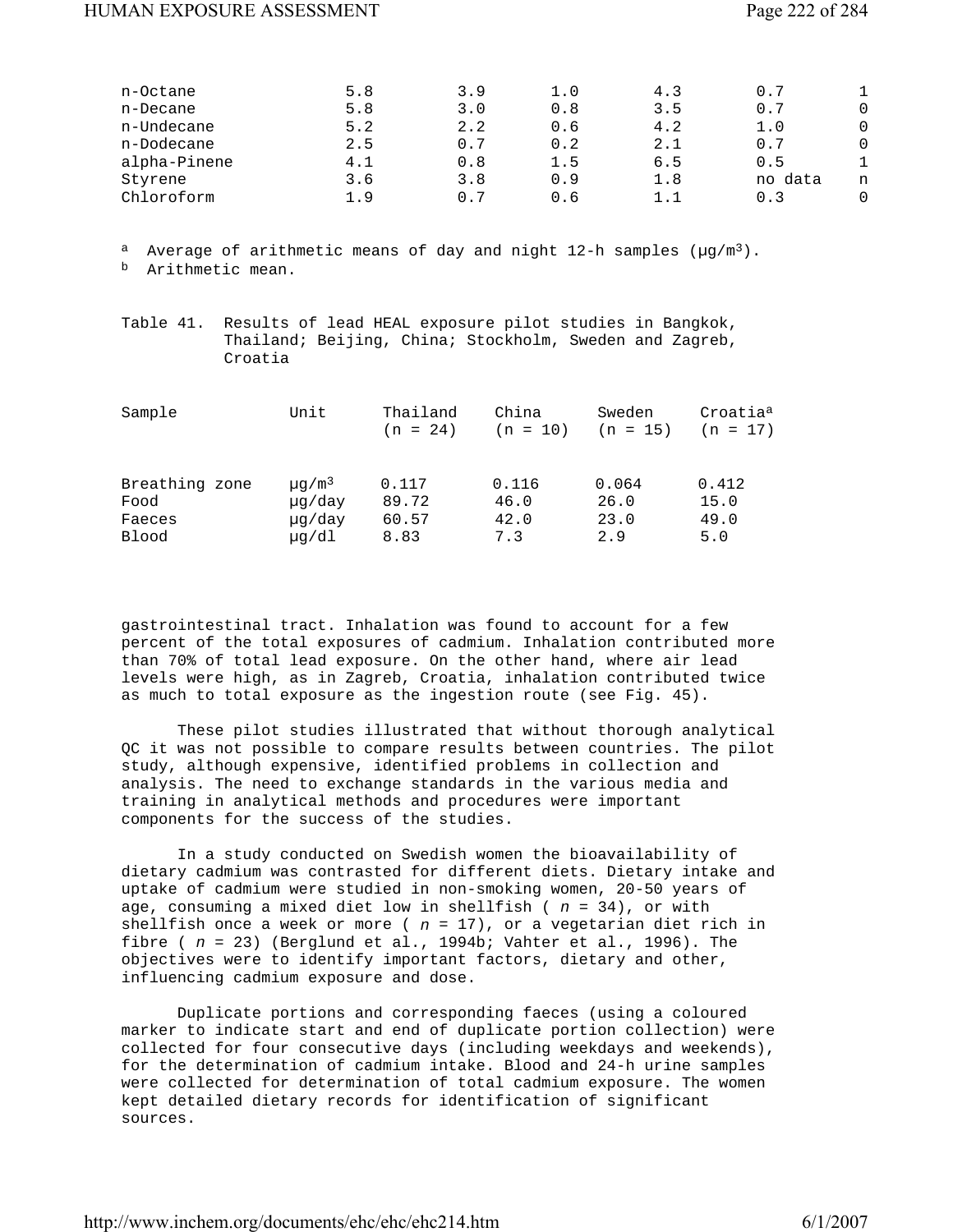The shellfish diets contained twice as much cadmium (22 µg/day) as the mixed diets (10  $\mu$ g/day). The high fibre diets were intermediate (13 µg/day). The content in faeces were on the average 100%, 99% and 98% of intake in the shellfish group, the mixed diet group and the fibre group, receptively, indicating a low average absorption of dietary cadmium. Despite the differences in cadmium intake there were



Fig. 45. Daily absorption of lead and cadmium estimated from the amounts in air, duplicate diets and faeces (UNEPAVHO, 1990)

 no significant differences in blood cadmium (about 0.25 µg/litre) or urine (0.1 µg/litre), indicating a lower absorption of cadmium in shellfish and in high fibre foods compared to the mixed diet (low in shellfish and cereals) or a difference in the kinetics. A higher cadmium absorption in the mixed diet and the fibre diet group compared to the shellfish group could partly be explained by lower body iron stores (measured as serum ferritin). Low body iron stores in women of reproductive age are very common. Serum ferritin levels were negatively correlated with blood cadmium concentration, indicating an increased absorption of cadmium at reduced body iron stores (defined as serum ferritin below 30 µg/litre).

12.4.2 Exposure to furans, dioxins and polychlorinated biphenyls

 Dioxins, furans and PCBs are persistent compounds found in industrial discharges and incinerator air emissions, and as trace contaminants in many products. These compounds accumulate in fat and undergo amplification in marine and terrestrial food chains. People consuming large amounts of contaminated seafood may have higher concentrations of organochlorine compounds in their tissues than the general population.

 For 35 years a magnesium-producing factory in the inner part of a fjord in southern Norway had discharged 50-100 kg TCDD toxic equivalents (TEQ) to the fjord area. PCDDs/Fs and PCBs were monitored in sediments and marine organisms in 1986, 1989-1990 and 1992. In spite of a reduction by >98% in the discharge from 1990 to 1992,

 levels were still very high. Restrictions in commercial fishing and advice to the general public regarding consumption were established.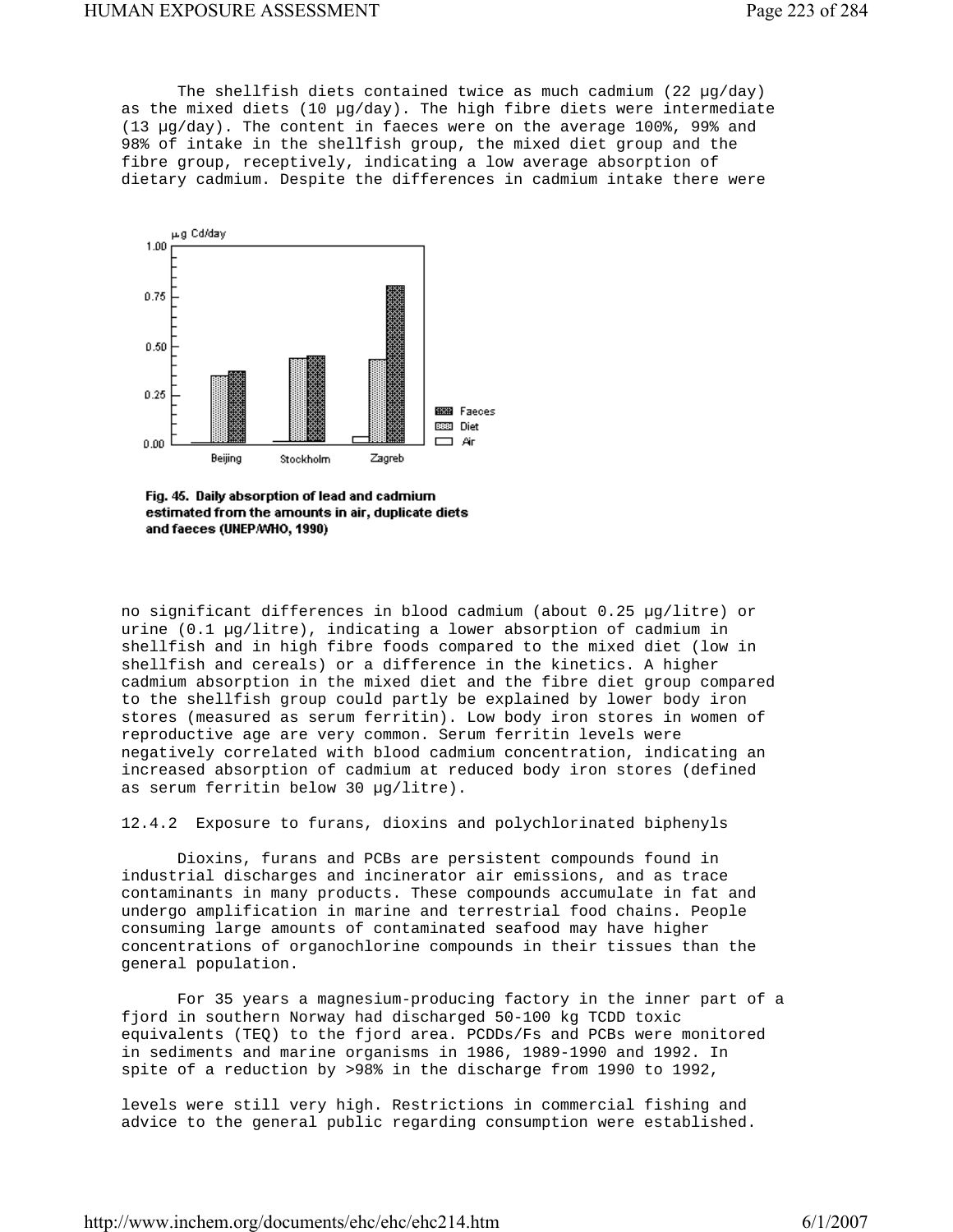Some residents still catch and consume considerable amounts of local fish and shellfish, particularly crabs, during summer and autumn. The crabs contain high concentrations of PCDDs/Fs with a predominance of tetra- and hexa-CDFs and PCB-209.

 In the study by Johansen et al. (1996), 24 male crab consumers were recruited non-randomly from news announcements and 10 controls were drawn randomly from the population register. PCDDs/Fs and PCBs were measured in blood samples. Information on crab and fish consumption and intake of fatty food items were collected and the fishing site reported. The study was designed to determine if consumption of crabs from the contaminated fjord area led to increased body burden of PCDDs/Fs and PCBs. From the patterns of PCDDs/Fs and PCBs congeners in crabs, can congeners in blood be inferred sources? Finally, can exposure estimates based on blood levels be predicted by reported crab intake of location? A considerable increase of PCDDs/Fs in blood was found upon consumption of contaminated crabs. A direct relationship was found between blood level and the number of crabs times contamination level. See Fig. 46 from Johansen et al. (1996). The PCDD/F profile in the high intake group clearly reflected the profile found in the crab hepatopancreas. PCB-209 does not appear to be absorbed since it did not increase after crab consumption.

 Using a simplified toxicokinetic calculation, good correlation ( *r* = 0.61) was reported between estimated yearly intake based on blood values and intake based on reported intake and the fishing site. The intake calculated for the controls was 9.7 pg TEQ/kg body weight per week, in good agreement with estimated intake from food in Norway (8-10 pg TEQ/kg body weight per week). The average exposures of the moderate and high-intake groups were 31 (10-61) pg/kg body weight per week and 62 (24-114) pg/kg body weight per week. Most individuals in the high-intake group exceeded the recommended Nordic tolerable weekly intake (TWI) of 35 pg/kg body weight per week

12.4.3 Exposure to volatile organic compounds and urinary metabolites

 In Tokyo, Nakahama et al. (1997) measured personal VOC exposures over 12 h and the metabolites in urine. Thirteen men and 17 women participated. The VOCs 1,1,1-trichloroethane, trichloroethylene and tetrachloroethylene were sampled with passive absorbent badges. Trichloroethanol and trichloroacetic acid corrected for creatinine were measured in urine. Personal exposures were well correlated ( *r* = 0.80) with urinary metabolites. Interestingly, women inhaled twice as much VOCs as men, perhaps because of increased exposure to household chemicals and cosmetics.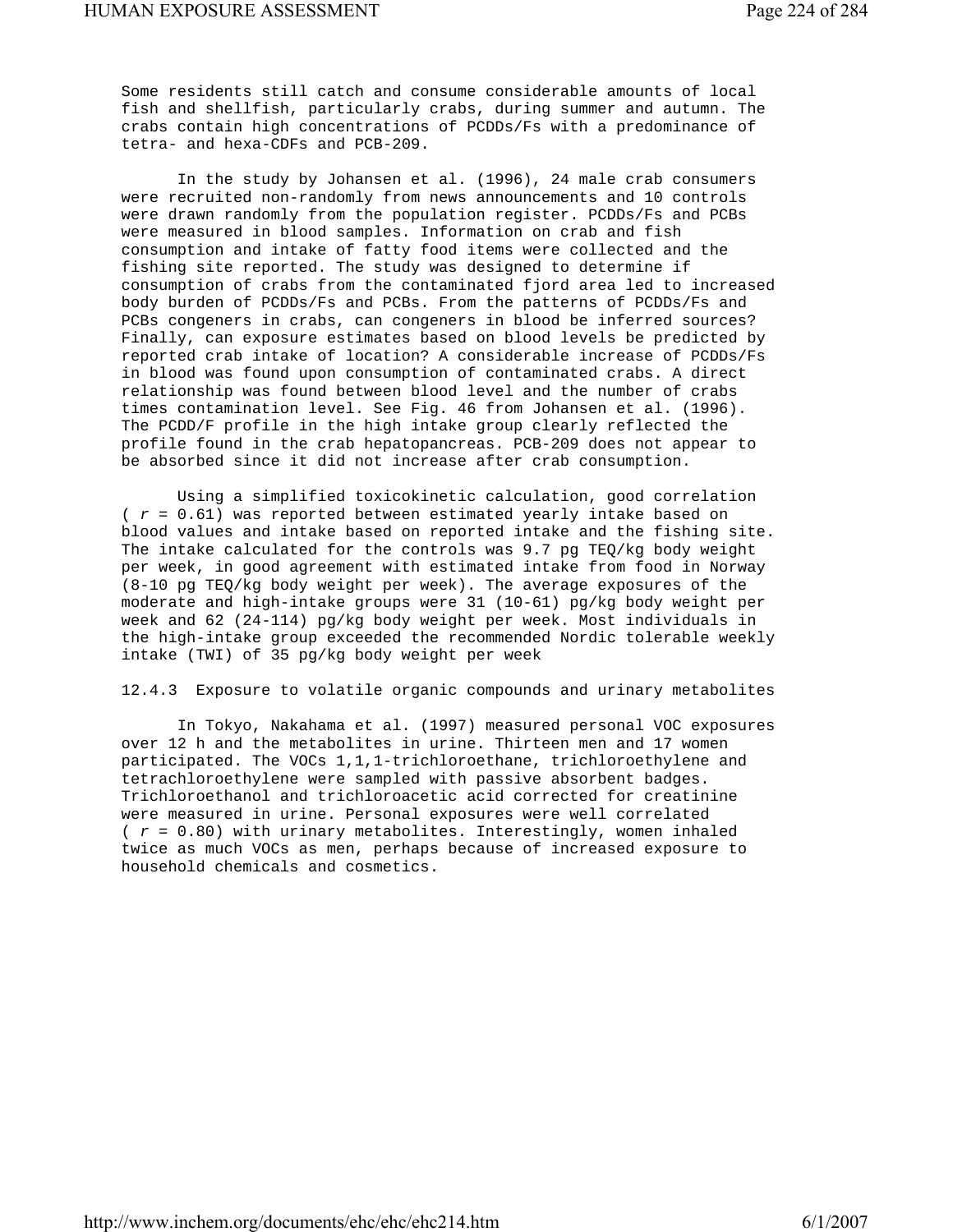

Fig. 46. Relationship between intake of crab equivalents and blood concentrations of PCDDs and PCDFs (pg TEQ/g fat) in 34 subjects ( $r = 0.75$ ) (from Johansen et al., 1996)



Fig. 47. Age-specific incidence rates of cancer of the lung among men and of the breast among women in municipalities in lowa, 1969-1978, classified according to mean radium-226 in the water supply (Bean et al., 1982)

#### 12.5 Exposure to contaminants in drinking-water

 The health effects of exposure to natural background radiation, specifically radon, through inhalation have been explored, but drinking-water is another source of natural background radiation that may contribute to cancer incidence. Elevated rates of bone cancer have been hypothesized as potential outcomes of exposure to radium-226 and radium-228 because of their accumulation in the bone (Bean et al., 1982). These two isotopes are found in some deep aquifers. Previous to the study 300 000 residents of Iowa were found to have levels of radium-226 in their municipal drinking water that exceeded the US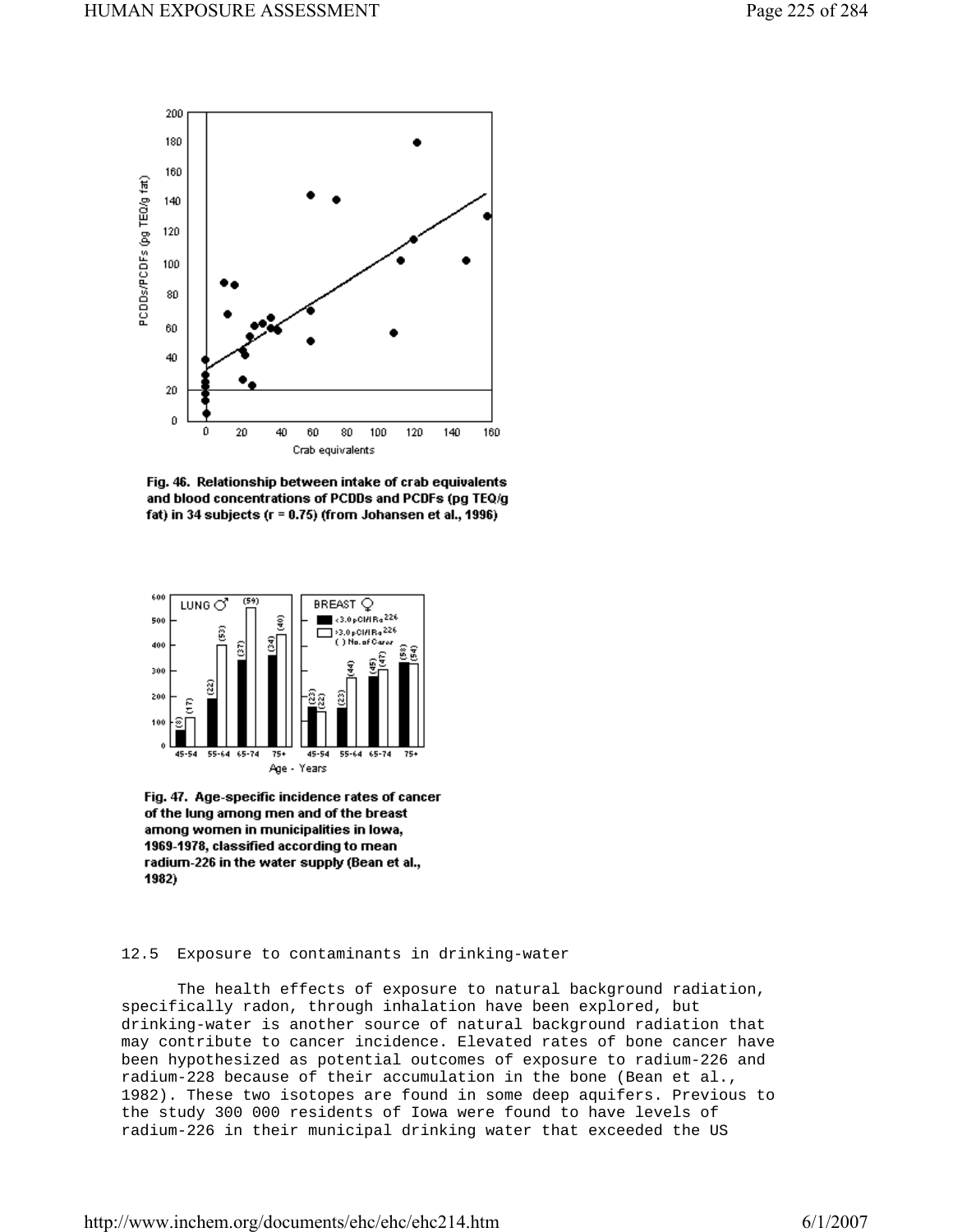Public Health Service's 1962 drinking water standard of 3 pCi/litre. The time periods 1969-1971 and 1973-1978 were studied for all 28 municipalities in Iowa. After testing each town for radium-226 levels, the towns were divided into three groups, with respectively 0-2, 2-5 and >5 pCi/litre of radium-226 in the water supply. In towns level > 5.0 pCi/litre, the incidence of lung and bladder cancer in men and lung and breast cancers among women was higher (Fig. 47). Although 77% of the individuals in the study had been on the same water supply for at least 10 years, misclassification due to uncertainties about past concentrations and past residential histories create problems for the study.

 A Taiwanese study of a population that used artesian wells suggests that there may be a link between high arsenic levels in drinking water and the incidence of internal cancers, particularly bladder cancer (Chiou et al., 1995). Levels above the maximal permitted level of 50 µg/litre occur in some locations in the western USA. In 1978 a study was done in Utah of individuals between the ages of 21 and 84. Concentrations of arsenic in the water ranged from 0.5 to 160 µg/litre (mean 5.0 µg/litre). Two indexes of exposure were used, both of them assuming constant past levels in the water supply:

- total cumulative exposure was calculated using the duration of time spent in the town, the rate of water consumption, and the 1978 levels of arsenic in the drinking-water
- intake concentration was calculated using the above measurements, as well as the total fluid intake, to approximate the arsenic concentration in the urine to which the bladder is exposed (Bates et al., 1995).

 Overall, no association between arsenic exposure and bladder cancer was seen with either index (Table 42). The only odds ratio (3.32) significantly different from 1 was for smokers with a cumulative dose greater than 53 mg. This suggests that smoking potentiates the relationship between arsenic and bladder cancer.

 That drinking-water can be a main source of exposure could be shown in the framework of German Environmental Survey (see Chapter 2.6). Drinking-water (first draw and grab samples, see Chapter 7.3.2) was analysed in approximately 4000 German households. A significant correlation was observed between the lead content in drinking water and the lead content in the blood of the population (Nöllke et al., 1995; Becker et al., 1997).

## 12.6 Exposure to microbes

 Examination of biological contamination involves a different approach, as discussed in Chapter 9. Bioaerosol samples are widely used and rely on impaction on to culture medium. The cut-off size of the samplers limits the ability to capture all bioaerosols, and no one culture medium and growth temperature is appropriate for all viable bacteria in the air. Therefore, the numbers from the impactor will be less than those actually present in the air because of limited power of detection. Chemical assay for endotoxin is independent of the ability to grow the bacteria, but it is sensitive to sampling and storage procedures.

 Previous studies of bioaerosols in the occupational setting have examined levels of airborne bacteria. A study of bioaerosols at water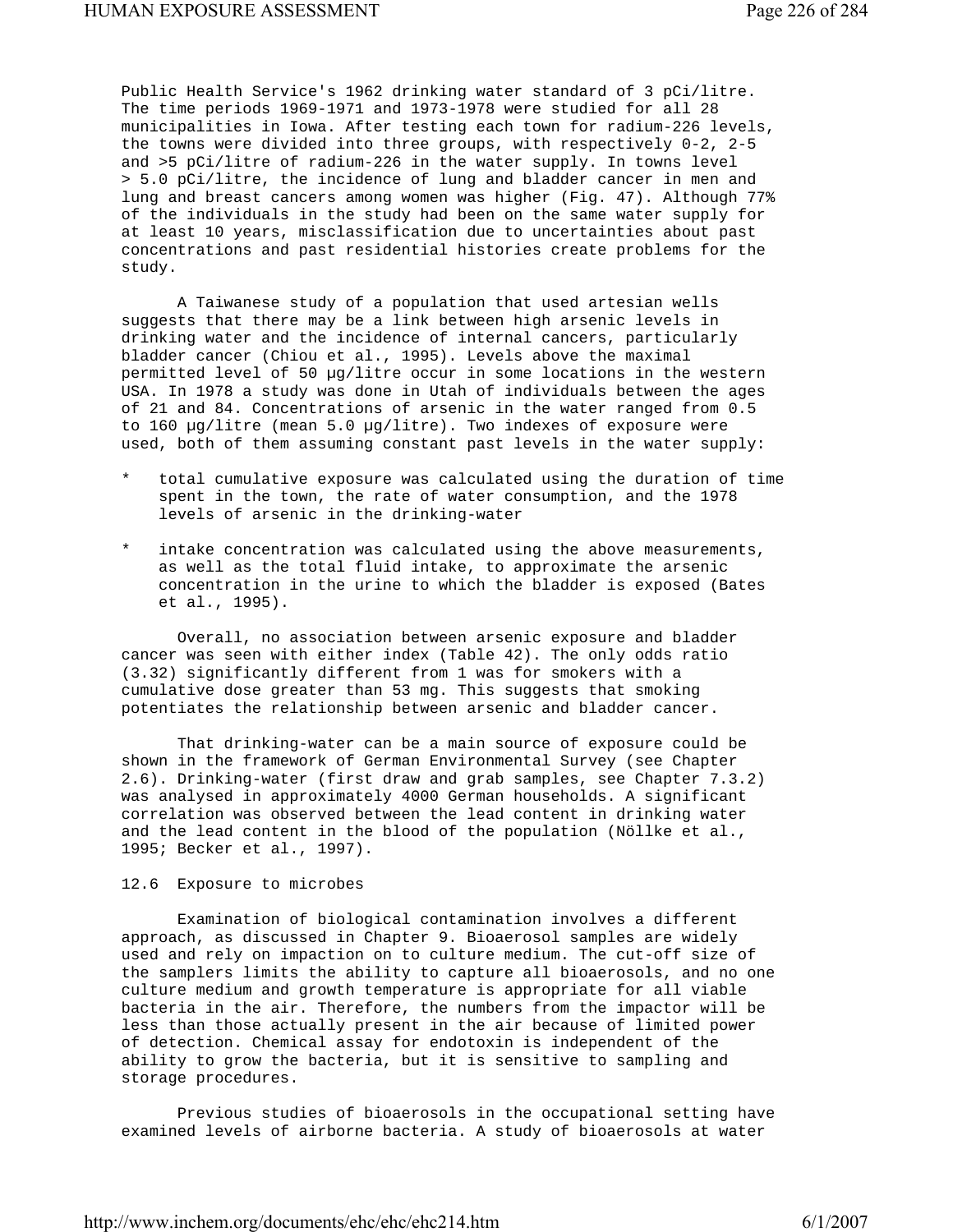treatment plants was planned to go beyond previous studies and examine concentrations of both bacteria and endotoxin (Laitinen et al., 1994). Endotoxin (bacterial toxin not freely liberated into the surrounding medium) can cause fever, eye inflammation, fatigue and/or respiratory difficulties if inhaled, and may be a more reliable measure of

 Table 42. Adjusted odds ratios (OR) and 90% confidence intervals (CI) for b enrolled into the National Bladder Cancer Study in Utah in 1978 who h living in study towns (Bates et al., 1995)

| Exposure <sup>a</sup>                   | All subjects |          |                 |             | Never smoked   |                          |      |              |
|-----------------------------------------|--------------|----------|-----------------|-------------|----------------|--------------------------|------|--------------|
|                                         | Cases        | Controls | OR <sup>b</sup> | 90% CI      | Cases          | Controls OR <sup>b</sup> |      | $\mathsf{S}$ |
| Exposure index (cumulative dose (mg)    |              |          |                 |             |                |                          |      |              |
| $19$                                    | 14           | 47       | 1.00            |             | 10             | 25                       | 1.00 |              |
| $19 - < 33$                             | 21           | 36       | 1.56            | $0.8 - 3.2$ | 10             | 19                       | 1.09 |              |
| $33 - 53$                               | 17           | 39       | 0.95            | $0.4 - 2.0$ | 7              | 20                       | 0.68 |              |
| , 53                                    | 19           | 38       | 1.41            | $0.7 - 2.9$ | $\overline{4}$ | 17                       | 0.53 |              |
| Exposure index $(mg/litre \times year)$ |              |          |                 |             |                |                          |      |              |
| $<$ 33                                  | 18           | 42       | 1.00            |             | 11             | 19                       | 1.00 |              |
| $33 - 53$                               | 16           | 42       | 0.69            | $0.3 - 1.5$ | 3              | 19                       | 0.21 |              |
| $53 - < 74$                             | 16           | 40       | 0.54            | $0.3 - 1.2$ | 6              | 24                       | 0.25 |              |
| $\geq$ 74                               | 21           | 36       | 1.00            | $0.5 - 2.1$ | 11             | 19                       | 0.91 |              |

a Cut-points based on exposure quartiles of all subjects in the table.

 $b$  Adjusted for sex, age, smoking, (all subjects and smokers only), years of expo of bladder infection, educational level, urbanization of the place of longest high-risk occupation.

 biological exposure because it is independent of the ability to culture the microorganism.

 The treatment area, control room and outside were sampled at nine industrial waste water treatment plants. Bacteria were collected using an impactor which sampled on to agar plates. After incubation for 2 days, the number of colonies of each plate were counted, and translated into numbers of  $CFU/m^3$  of air. Endotoxin was sampled on to sterile filters using a suction pump, and was reported as  $\log/\mathfrak{m}^3$ . Levels of bacteria and endotoxin were correlated. Concentrations of endotoxins in the work areas of the treatment plant were assessed by collection on to glass fibres that were than tested using the *Limulus* endotoxin assay. The measured levels of endotoxin ranged between  $0.1$  and  $350 \text{ ng/m}^3$ , and the 8-h time-weighted average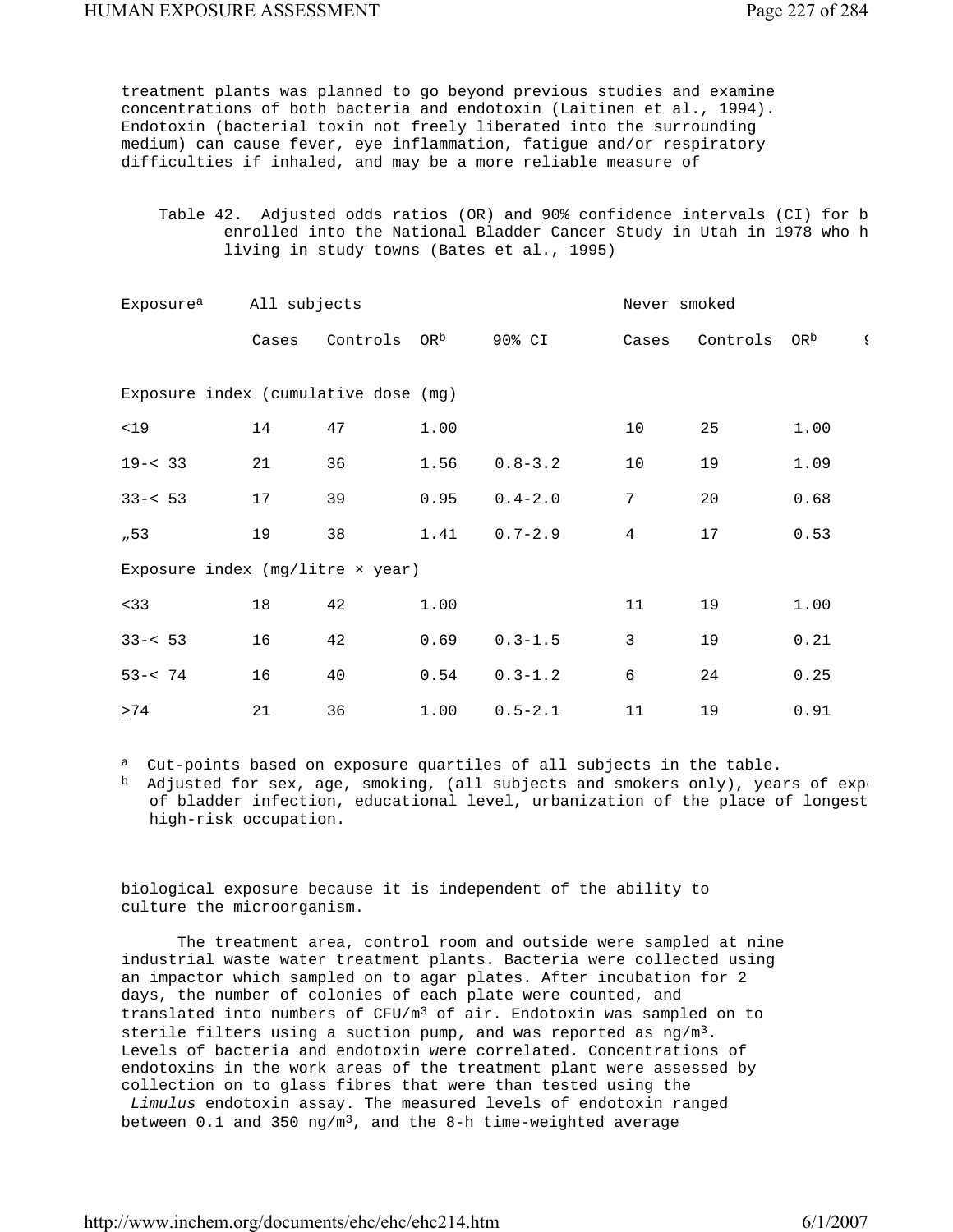concentration was greater than the exposure limit of 30  $\text{ng/m}^3$  at some of the plants. Bacterial levels were between 10 and 10<sup>5</sup> CFU/m<sup>3</sup> (Table 43).

 Sixteen male workers with a mean exposure duration of 10 years were examined for symptoms related to exposure to bacteria and endotoxin. The workers' occupational history and symptoms were evaluated using written questionnaires. Symptoms were found in 6 workers; 4 reported fever, shivering and eye irritation, and 3 a cough. Although the number of subjects was too low for epidemiological conclusions based on the symptoms, the levels in some locations were high. Excessive levels of contamination were restricted to certain areas of the plant, suggesting that exposure levels should be minimized by changing the physical layout of those work areas and improving hygienic practices by individuals after working in those locations.

 Previous work has established that both settled and airborne house dust contains allergens such as dust mites, animal dander, and fungi. The connection between home dampness, fungus levels and respiratory symptoms was investigated in 60 homes as part of a Netherlands case-control study (Verhoeff et al., 1994b). A relationship between dust levels and exposure to moulds was hypothesized, as was a relationship between characteristics of homes (e.g., dampness and type of flooring).

 The level of viable fungal propagules present in settled dust was chosen as the sampling parameter; dust was collected from the floor and mattresses using a vacuum cleaner with a cellulose fibre filter. The presence and number of fungal propagules was determined by plating the dust on to agar growth medium. A checklist and a questionnaire on the residence type and occupant behaviour were filled out for each home.

 The geometric mean of the number of dust sampled from the floor was 8990 CFU/g and it was significantly higher in samples from carpeted floors (12 880 CFU/g) than from smooth floors (3550 CFU/g). The level from mattresses was 7660 CFU/g. In rooms where damp spots

| Phase                                      |     | Endotoxin<br>$(nq/m^3)$ |               |      | Gram-negative bacteria<br>$(10^3 \text{ CFU/m}^3)$ |              |  |
|--------------------------------------------|-----|-------------------------|---------------|------|----------------------------------------------------|--------------|--|
|                                            | AM  | MD                      | Range         | AΜ   | MD                                                 | Range        |  |
| Wastewater pumping                         | 16  | 18                      | $< 0.04 - 30$ | 0.56 | 0.08                                               | $0.01 - 1.6$ |  |
| Screening                                  | 30  | 31                      | $3.6 - 55$    | 5.0  | 6.3                                                | $0.63 - 7.9$ |  |
| Wastewater entering<br>sedimentation basin | 130 | 140                     | $100 - 140$   | 7.5  | 6.3                                                | $6.3 - 10$   |  |
| Sedimentation basin<br>(indoor)            | 7.1 | 1.6                     | $1.0 - 19$    | 0.5  | 0.2                                                | $0.05 - 1.3$ |  |
| Aeration basin (indoor)                    | 73  | 83                      | $17 - 110$    | 11   | 5.6                                                | $1.0 - 32$   |  |

Table 43. Concentrations of endotoxin and bacteria (Laitinen et al., 1994)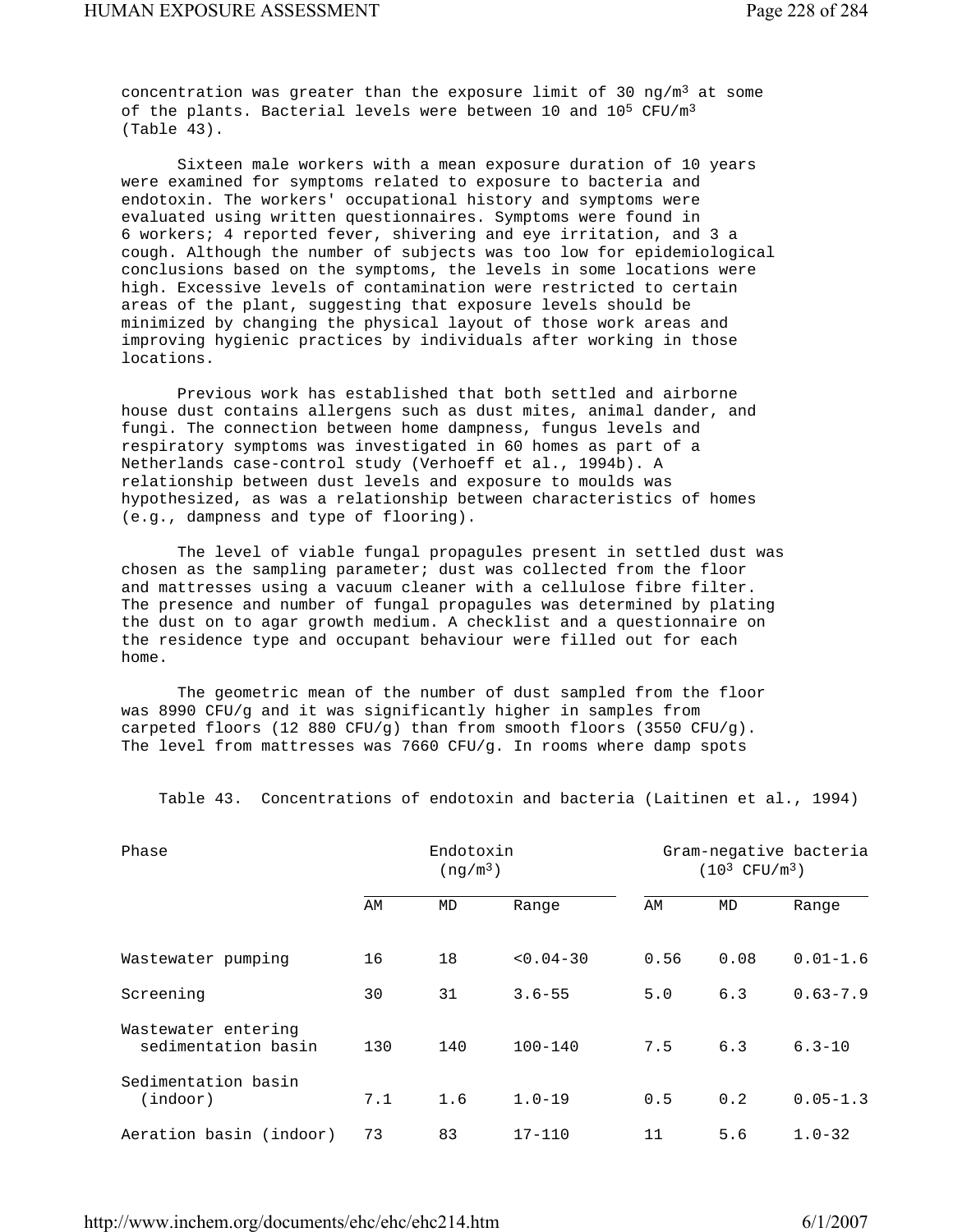| Aeration basin (outdoor) 8.7 |     | 1.7 | $0.8 - 36$     | 1.8  | 0.5  | $0.1 - 6.3$   |
|------------------------------|-----|-----|----------------|------|------|---------------|
| Biofilter tower              | 38  | 38  | $4.8 - 71$     | 13   | 13   | $10 - 16$     |
| Sludge treatment             | 140 | 97  | $9.2 - 350$    | 25   | 13   | $1.3 - 63$    |
| Control room                 | 3.5 | 1.4 | $< 0.04 - 13$  | 0.17 | 0.2  | $< 0.002 - 0$ |
| Outdoors                     | 0.6 | 0.3 | $< 0.04 - 3.0$ | 0.02 | 0.01 | $< 0.002 - 0$ |

 were observed the levels were higher, but not significantly, and the number was not related to the average relative indoor humidity. The hypothesized association between the presence of fungi in the dust and respiratory symptoms was not observed. Home characteristic and occupant behaviour were therefore seen as poor predictors of fungal levels, with the exception of floor type.

12.7 Exposure studies and risk assessment

#### 12.7.1 The German Environmental Survey

 Much of the research into better exposure assessment strategies has come from the desire to more accurately estimate risks associated with environmental exposure in order to better protect human health: for instance, the HEAL studies, including the development of personal monitors and the use of biomarkers. The German Environmental Survey is a unique study providing a database of exposures to pollutants on a representative basis for the general population in Germany. The results of human biomonitoring provide important reference data for evaluating results of smaller studies addressing specific problems. The data of the study were also used for a number of risk assessments, for example in the case of liver cirrhosis in early childhood caused by copper in drinking water (Becker et al., 1997).

 Using the German Environmental Survey data and multiple regression analysis it was possible to identify relevant factors that influence the body burden of pollutants of the general population.

12.7.2 The National Human Exposure Assessment Survey

 The National Human Exposure Assessment Survey (NHEXAS) was created in order to design an exposure surveillance programme covering the population of the USA (Sexton et al., 1995c). NHEXAS is concerned with policy issues that include differentiation between high and low risk exposure groups and individuals in society. Understanding expected values in the "normal" population is essential for use in comparing to contaminant levels for those who live in a polluted area.

 NHEXAS is conducted by researchers in the academic, private and governmental areas of science working in cooperation. The studies are coordinated; they share a common questionnaire on activity and sociodemographics, examine the same exposure sources and send samples for analysis to the same laboratory. The studies are unique in the degree of characterization of exposures of individuals. Multiple chemicals, chemical classes, exposure pathways and routes will be examined for each individual for each study. NHEXAS is conducted as four projects: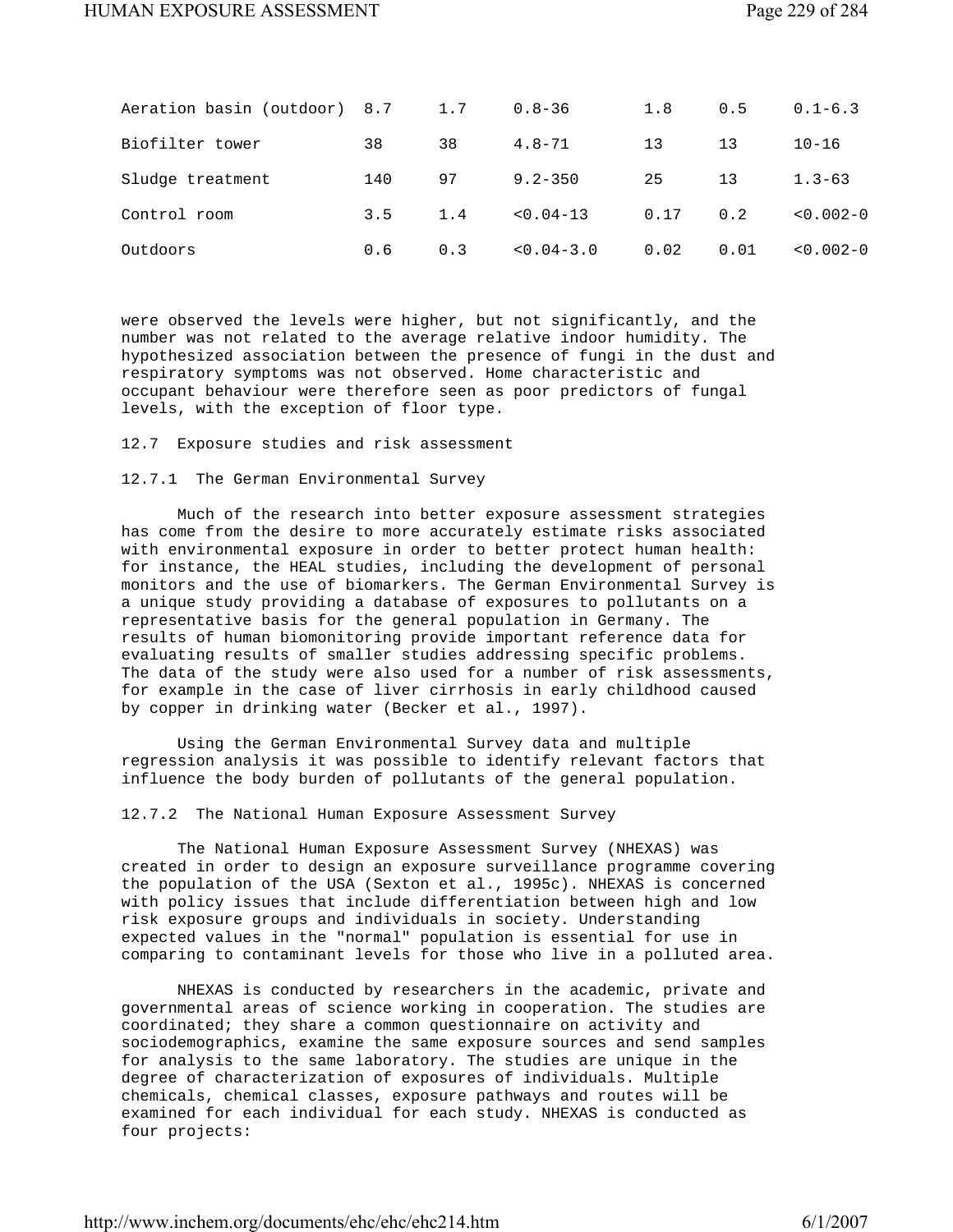- Population study in Arizona of exposures to metals, VOCs and pesticides carried out by the University of Arizona, Batelle Columbus and the Illinois Institute of Technology.
- A study of population exposure measurements of metals, pesticides, PAHs and VOCs in two random populations drawn from the EPA's region 5, which includes the industrial northern states of the USA.
- The relationship between long-term and short-term exposures of individuals to metals, PAHs, pesticides and VOCs is being studied on a population of 50 urban and suburban residents in the Baltimore, Maryland area.
- Parallel to the field studies is a modelling exercise, where existing information is used in Monte Carlo simulation routines to estimate exposure distributions. A preliminary study of the regions in the first two projects for exposure to pesticides, metals and VOCs is being carried out by the Harvard School of Public Health.

12.7.3 Windsor, Canada exposure and risk study

 The Ontario Ministry of Environment in Canada conducted a pioneering study to assess air pollution exposure risks to populations living in Southern Ontario downwind of Detroit, Michigan, a large city in the USA.

 Windsor, Canada has a long history of air pollution monitoring dating back to the 1940s. The city's environmental concerns increased when an incinerator was built in Detroit, Michigan. At that time, Detroit had several steel mills in operation. Concern for transboundary transport of pollutants continues today.

 The Ontario government performed a study between 1991 and 1993 in order to determine the level of risk associated with air pollution and to limit the exposure of residents of Windsor to airborne toxics (Bell et al., 1994). After examination of concentrations of local airborne toxic pollutants, 10 compounds were chosen for study due to their persistence, bioaccumulation, and toxicity in the environment:

- metals: cadmium, chromium (VI), mercury
- VOCs: benzene, 1,3-butadiene, carbon tetrachloride, 1,4-dichlorobenzene, formaldehyde
- \* PAHs: benzo *[a]*pyrene
- SVOCs: dioxins, furans.

 The study first identified the exposure levels by emissions monitoring, fixed site ambient air monitoring, mobile air monitoring, personal exposure measurements, and soil and garden produce survey. Data on emissions from fixed, area, and mobile sources were placed on to a grid with  $1 \text{ km } \times 1$  km squares, including both the Windsor and the Detroit areas. Ambient monitors in the Windsor area showed levels for most of the toxics to be lower than federal guidelines, with the exception of benzo *[a]*pyrene. Dioxin and furan levels were below regulatory levels, but were higher than in other Canadian cities. A

mobile monitoring system travelled to find potential hot spots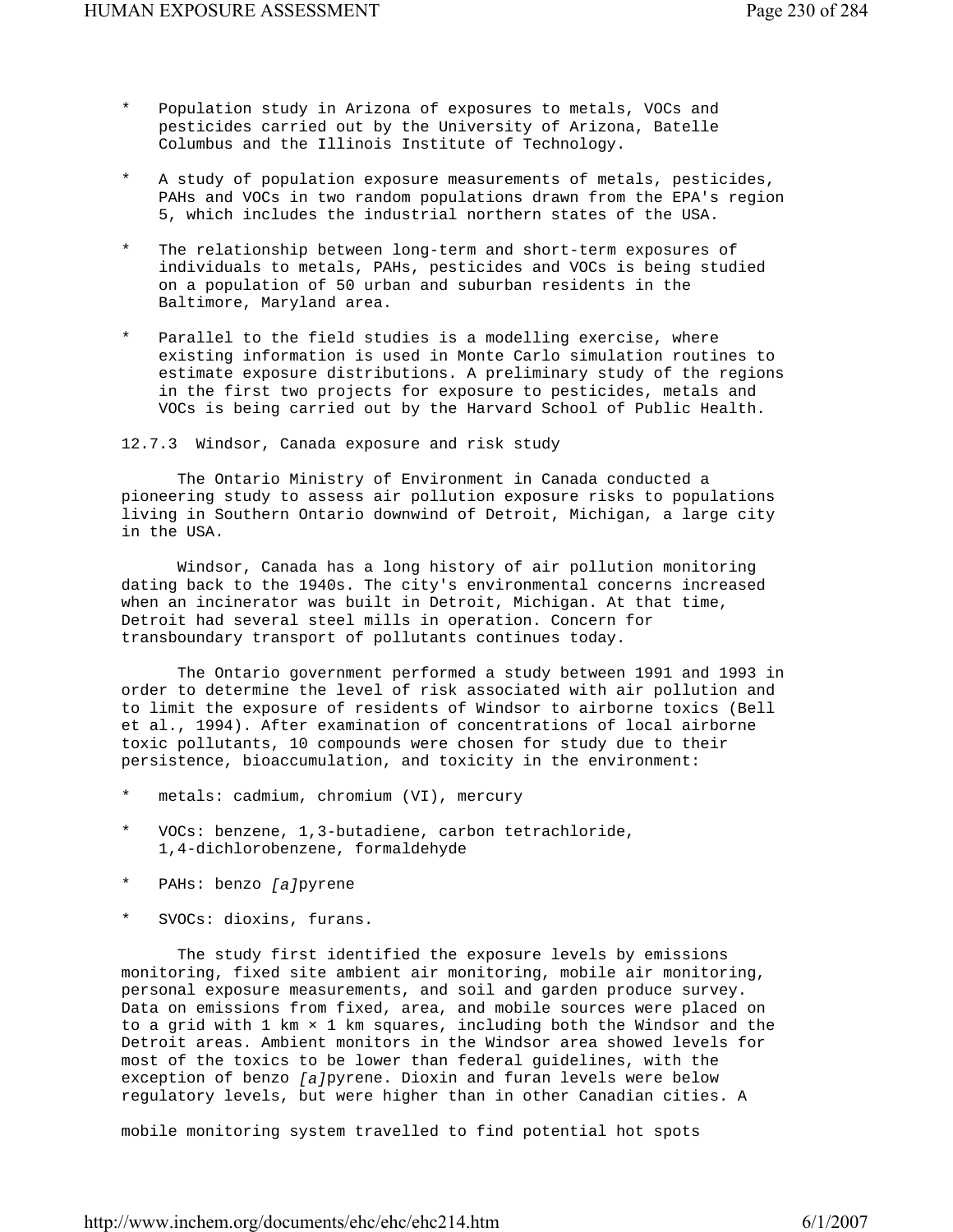downwind of potential sources of toxins. The toxins were found to be below regulatory levels, with the exception of hydrogen fluoride and hydrogen chloride.

 Fifty-six VOCs and 8 airborne trace metals were sampled at residences, office, cars and recreation areas. Each personal exposure study had a 24-h exposure profile prepared using the concentrations in each environment and the time spent in that environment. It was found that the period of highest exposure to VOCs was during the commute, with outdoors the lowest. The highest exposure to heavy metals was inside the home.

 Heavy metal concentrations in garden produce and soil were below regulatory limits, but cadmium and mercury levels were higher in the Windsor area than in rural areas. Indoor air exposure had disproportionately higher health risk than did outside air. Inhalation was found to be more important than dermal absorption and ingestion for these compounds.

 The exposures to dioxins and furans were each less than one quarter of the tolerable daily dose. Mercury was 60% of the tolerable daily dose, and could be a health risk because of its persistence in the environment and bioaccumulation. The additive risks for all of the studied air pollutants were approximately  $1 \times 10^{-5}$ .

#### 12.7.4 Pesticide exposure study

 The Non-Occupational Pesticide Exposure Study (NOPES) was designed to examine human exposure to 32 pesticides and pesticide degradation products in two cities in the USA: Springfield, Massachusetts and Jacksonville, Florida (Whitemore et al., 1994). The two goals of the project were to develop instrumentation, laboratory procedures and surveys needed for a study of non-occupational exposure to pesticides and to determine non-occupational exposure to pesticides.

 The NOPES study used TEAM in determining exposure levels. A probability sampling design was used to make statistical conclusions on the health risks of the pesticides. More participants were chosen from high-exposure groups in order to facilitate estimation of risk levels. Jacksonville was chosen as the high-use region and Springfield as the low-use area. The two sites were studied during the summer of 1986 (Jacksonville only), the spring of 1987 and the winter of 1988. The study population varied between 49 and 72 people. The study examined skin, food and water as routes of exposure, but focused on air as the primary route of exposure. Twenty-four-hour personal, indoor and outdoor samples were collected on polyurethane foam and analysed by gas chromatography/mass spectrometry and gas chromatography/electron capture detection. Personal samples were used as well as fixed monitors inside and outside the home. A questionnaire was administered after the end of the 24-h period to determine the activities of the subjects.

 The lowest concentrations were found in the winter and the highest concentrations in the summer, with the spring levels intermediate. Readings from the indoor monitors were correlated with personal monitors, but neither was comparable to the lower measurements from the outdoor monitors. The relative importance of dietary and respiratory routes of exposure varied between pesticides: most of the chemicals had the diet as the main routes of uptake, but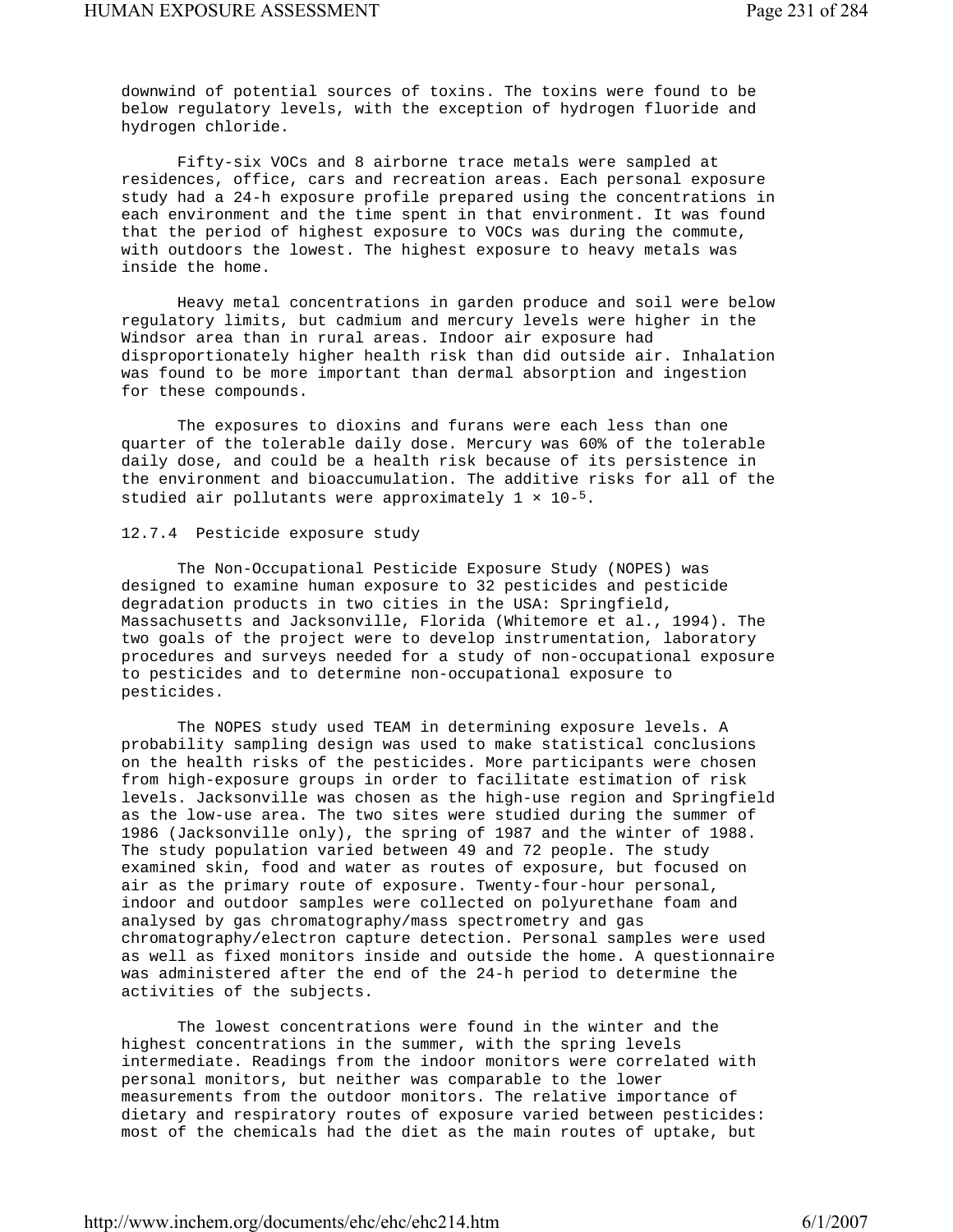pesticides used indoors were mainly taken via inhalation.

 The chlorinated hydrocarbons chlordane, heptachlor, aldrin and dieldrin were calculated to have the largest risk for health effects, although all but heptachlor and aldrin had negligible risks. Heptachlor and aldrin had excess lifetime cancer risks of  $2 \times 10^{-4}$ and  $1 \times 10^{-4}$  respectively in Jacksonville, despite having been banned for many years.

12.7.5 Czech study of air pollution impact on human health

 The aim of the Teplice programme has been to conduct a multi-end-point air monitoring and human biomonitoring study to assess the impact of air pollution on population health in the district of Teplice, Czech Republic (Sram et al., 1996). Particulate and gaseous air pollutants were measured in Teplice and in the control region Prachatice.  $PM_{2.5}$  and  $PM_{10}$  composition and toxic metals as well as concentrations of PAHs were measured daily in winter and periodically during the spring/summer season. The concentrations of all pollutants measured were significantly higher in winter compared to spring and summer. Average fine particle mass in Teplice was  $122 \mu g/m^3$  compared to 44  $\mu$ g/m<sup>3</sup> in Prachatice during the winter of 1993, and 28.7  $\mu$ g/m<sup>3</sup> and 17  $\mu$ g/m<sup>3</sup> respectively, in spring/summer. Total PAH concentrations in Teplice in winter were approximately twice as high as in Prachatice (278 versus 163 ng/m3). Evaluation of the benzo *[a]*pyrene to lead ratio in Teplice over time indicated the presence of at least two sources of PAHs. During the summer when mobile sources are the major contributor to benzo *[a]*pyrene, the ratio was about 0.01. During winter, when the ratio was 0.05 to 0.15, emission from inefficient combustion of brown coal in domestic heating systems is considered to be the most likely source of PAHs.

 Personal exposure and biomarkers were measured with the objective of simultaneously evaluating personal exposure to air pollution and internal measures of dose and genetic effects and susceptibility using a series of biomarkers. PAHs were selected as the pollutant marker for monitoring personal exposure. A group of 30 women working outdoors in Teplice district was compared with a group of 30 women from the Prachatice district. Personal exposure monitoring (PM<sub>2.5</sub>) was conducted for the 24-h period prior to collection of blood and urine. High correlation were observed between the mass of fine particles and personal exposure to total carcinogenic PAHs and benzo *[a]*pyrene. Significant correlations were observed between the personal exposures to PM<sub>2.5</sub> or carcinogenic PAHs and blood lead and blood selenium. The urinary PAH metabolites, adjusted for creatinine content, were also

significantly correlated with  $PM_{2.5}$  or PAHs. Significant correlations were found between personal exposure to carcinogenic PAHs and white blood cell DNA adduct level.

 The results consistently suggested that elevated levels of airborne fine particle pollution could result in measurable uptake, metabolism and cellular DNA damage in a population exposed to high concentrations, even for a short-term winter inversion period.

## REFERENCES

 ACGIH (1989) Guidelines for the assessment of bioaerosols in the indoor environment. Cincinnati, Ohio, American Conference of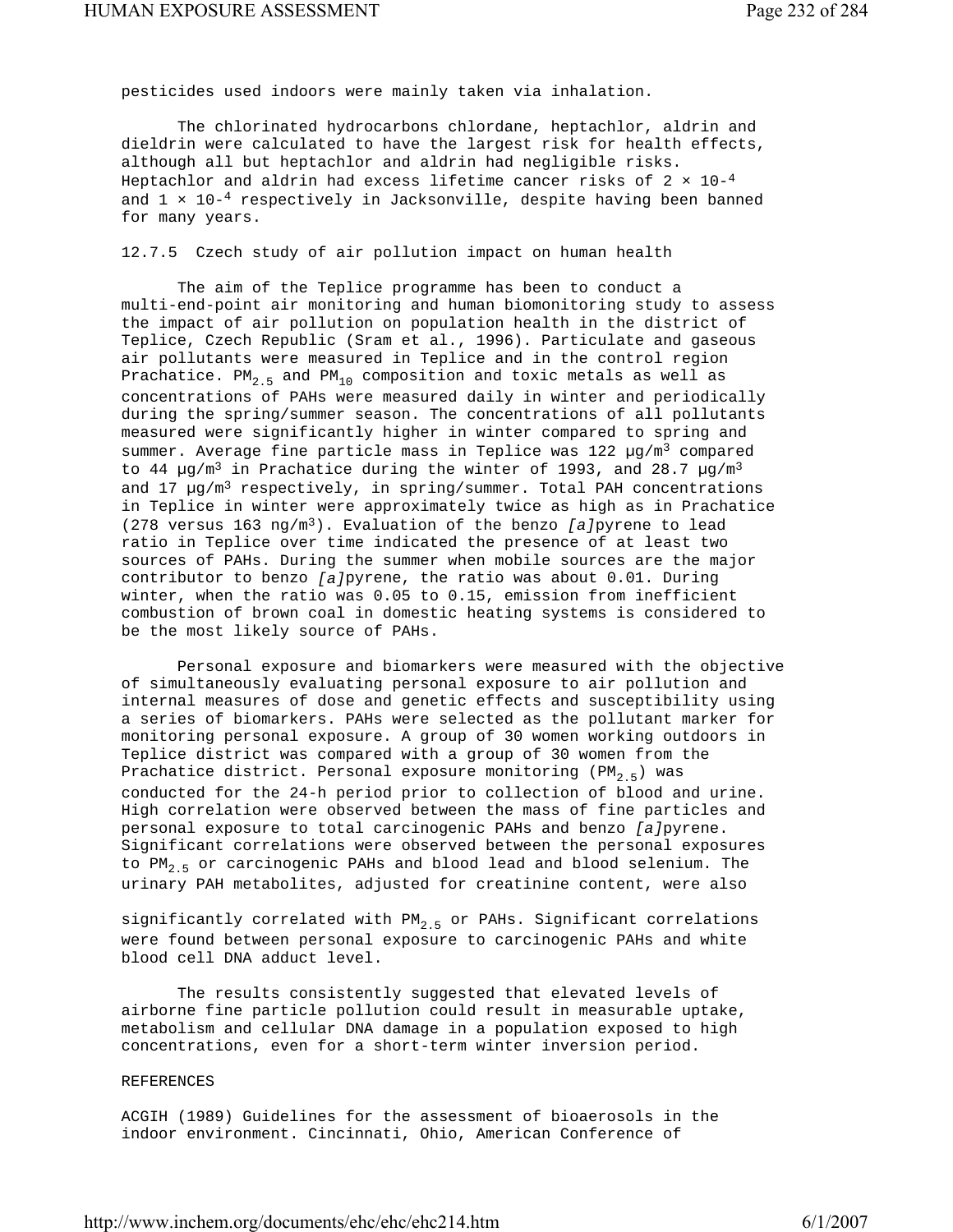Governmental Industrial Hygienists.

 ACGIH (1991) Documentation of the threshold limit values and biological exposure indices, 6th ed. Cincinnati, Ohio, American Conference of Governmental and Industrial Hygienists.

 ACGIH (1995) Air sampling instruments for evaluation of atmospheric contaminants, 8th ed. Cincinnati, Ohio, American Conference of Governmental Industrial Hygienists.

 Adair J & Spengler JD (1989a) In: Starks ed. Assessing activity patterns for air pollution exposure research -- Proceedings of the Research Planning Conference on Human Activity Patterns. Las Vegas, Nevada, US Environmental Protection Agency (EPA/600/4-89/004).

 Adair J & Spengler JD (1989b) Time/activity and exposure assessment: The six city indoor air quality experience -- Proceeding of the 82nd Annual Meeting of the Air and Waste Management Association. Anaheim, California, Air and Waste Management Association.

 AIHC (1994) Exposure factors source book. Washington, DC, American Industrial Health Council.

 Ainsworth B, Haskell W, Leon A, Jacobs DR Jr, Montoye HJ, Sallis JF, & Paffenbarger RS Jr (1993) Compendium of physical activities: classification of energy costs of human physical activities. Med Sci Sports Exerc, 25: 71-80.

 Aitio A (1994) Biological monitoring today and tomorrow. Scand J Work Environ Health, 20(special issue): 46-58.

 Aitio A & Järvisalo J (1984) Collection, processing and storage of specimens for biological monitoring of occupational exposure to toxic chemicals. Pure Appl Chem, 56: 549-566.

 Akland G, Hartwell TD, Johnson TR, & Whitmore R (1985) Measuring human exposure to carbon monoxide in Washington, DC, and Denver, CO during the winter of 1982-83. Environ Sci Technol, 19: 911-918.

 Alessio L (1993) Reference values for the study of low doses of metals. Int Arch Occup Environ Health, 65: S23-S27.

 Andelman JB (1985a) Human exposures to volatile halogenated organic chemicals in indoor and outdoor air. Environ Health Perspect, 62: 313-318.

 Andelman JB (1985b) Inhalation exposure in the home to volatile organic contaminants of drinking water. Sci Total Environ, 47: 443-460.

 Anglov T, Holst E, & Christensen M (1993) Danish external quality assessment scheme: an interlaboratory comparison study on lead, cadmium and chromium in lyophilized human blood concentrate. Int Arch Occup Environ Health, 64: 431-438.

 AOAC (1991) In: Garfield FM ed. Quality assurance principles for analytical laboratories. Washington, DC, Association of Official Analytical Chemists.

Armstrong RW (1985) The geography of specific environments of patients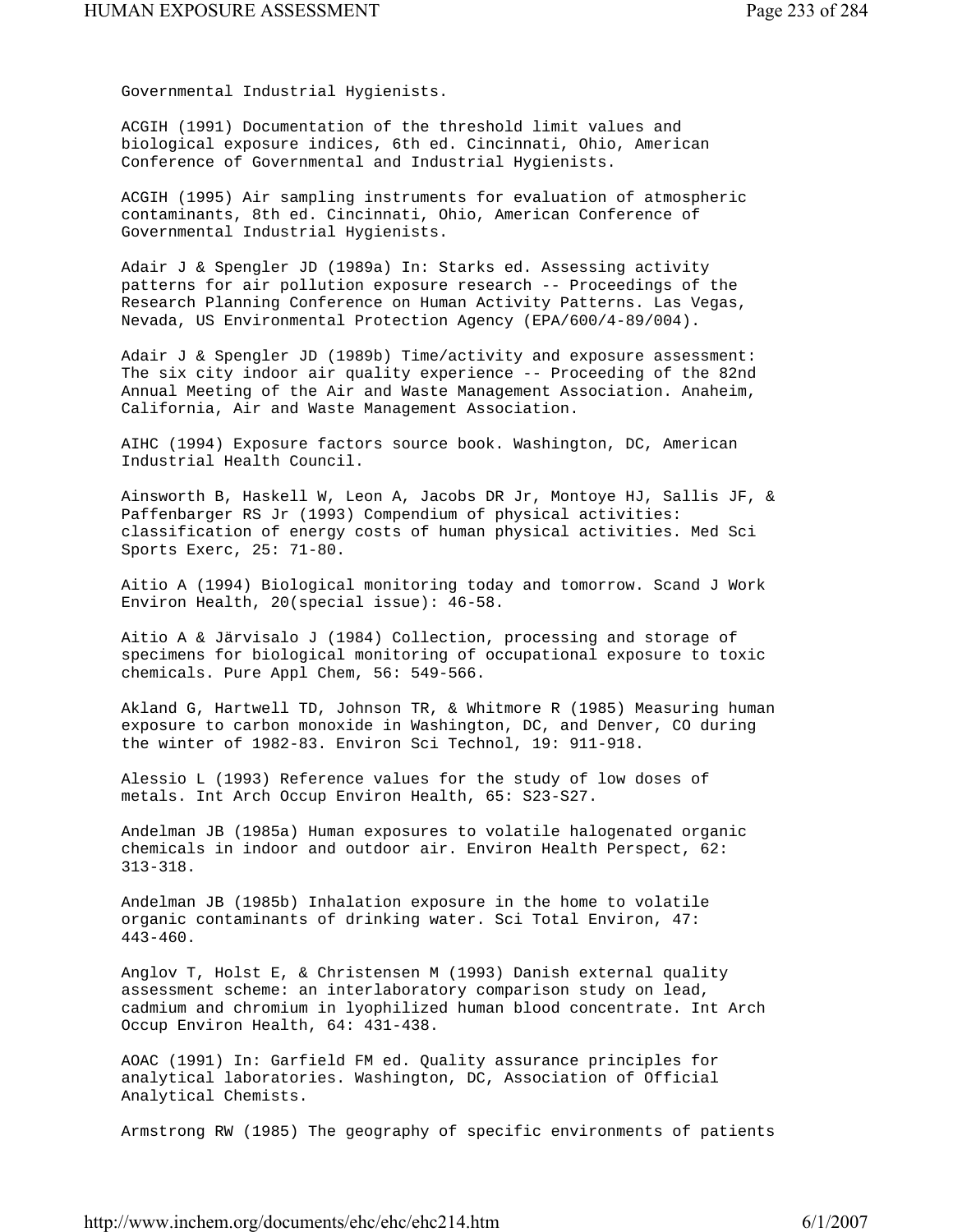and nonpatients in cancer studies, with a Malaysian example. Econ Geogr, 52: 161-167.

 Aschengrau A, Beiser A, Bellinger A, Copenhafer D, & Weitzman M (1994) The impact of soil lead abatement on urban children's blood lead levels: Phase II results from the Boston lead-in-soil demonstration project. Environ Res, 67(2): 125-148.

 ASTM (1993) Standard practice for collection of dust from carpeted floors for chemical analysis, Method D 5438-93. Philadelphia, Pennsylvania, American Society for Testing and Materials.

 Aurand K, Drews M, & Seifert B (1983) A passive sampler for the determination of the heavy metal burden of indoor environments. Environ Technol Lett, 4, 4333-4440.

 Baselt RC (1988) Biological monitoring methods for industrial chemicals, 2nd ed. Littleton, Massachusetts, PSG Publishing Company Inc.

 Bates MN, Smith AH, & Cantor KP (1995) Case-control study of bladder cancer and arsenic in drinking water. Am J Epidemiol, 141(6): 523-530.

 Beaglehole R, Bonita R, & Kjellstrom T (1993) Basic epidemiology. Geneva, World Health Organization.

 Bean J-JA, Isacson P, Hahne RM, & Kohler J (1982) Drinking water and cancer incidence in Iowa. II. Radioactivity in drinking water Am J Epidemiol, 116: 924-932.

 Bear J & Verruijt A (1987) Modelling groundwater flow and pollution. Dordrecht, The Netherlands, Reidel D. Publishing Company.

 Becker K, Müsslig-Zufika M, Hoffmann K, Krause C, Meyer E, Nöllke P, Schulz C, & Seiwert M (1997) [Environmental survey (GerES) 1990/92 -- Volume V. Drinking water: Trace elements in drinking water used by the German population.] Berlin, Institute for Water, Soil and Air Hygiene (in German).

 Bell RW, Chapman RE, Kruschel BD, & Spencer MJ (1994) Windsor air quality study: personal exposure survey results. Windsor, Ontario, Queen's Printer.

 Bellinger D, Leviton A, Rabinowitz M, Needleman H, & Waternaux C (1986) Correlates of low level lead exposure in urban children. Pediatrics, 77: 826-833.

 Bencko V (1991) Biological monitoring of environmental pollution and resulting human exposure to trace metals by hair analysis. In: Dillon HK & Ho MH ed. Biological monitoring of exposure to chemicals: Metals. New York, John Wiley & Sons, pp 243-254.

 Bencko V (1995) Use of human hair as a biomarker in the assessment of exposure to pollutants in occupational and environmental settings. Toxicology, 101: 29-39.

 Bencko V, Geist T, Arbetova D, Dharmadikari DM, & Svandova E (1986) Biological monitoring of environmental pollution and human exposure to some trace elements. J Hyg Epidemiol Microbiol Immunol, 30: 1-10.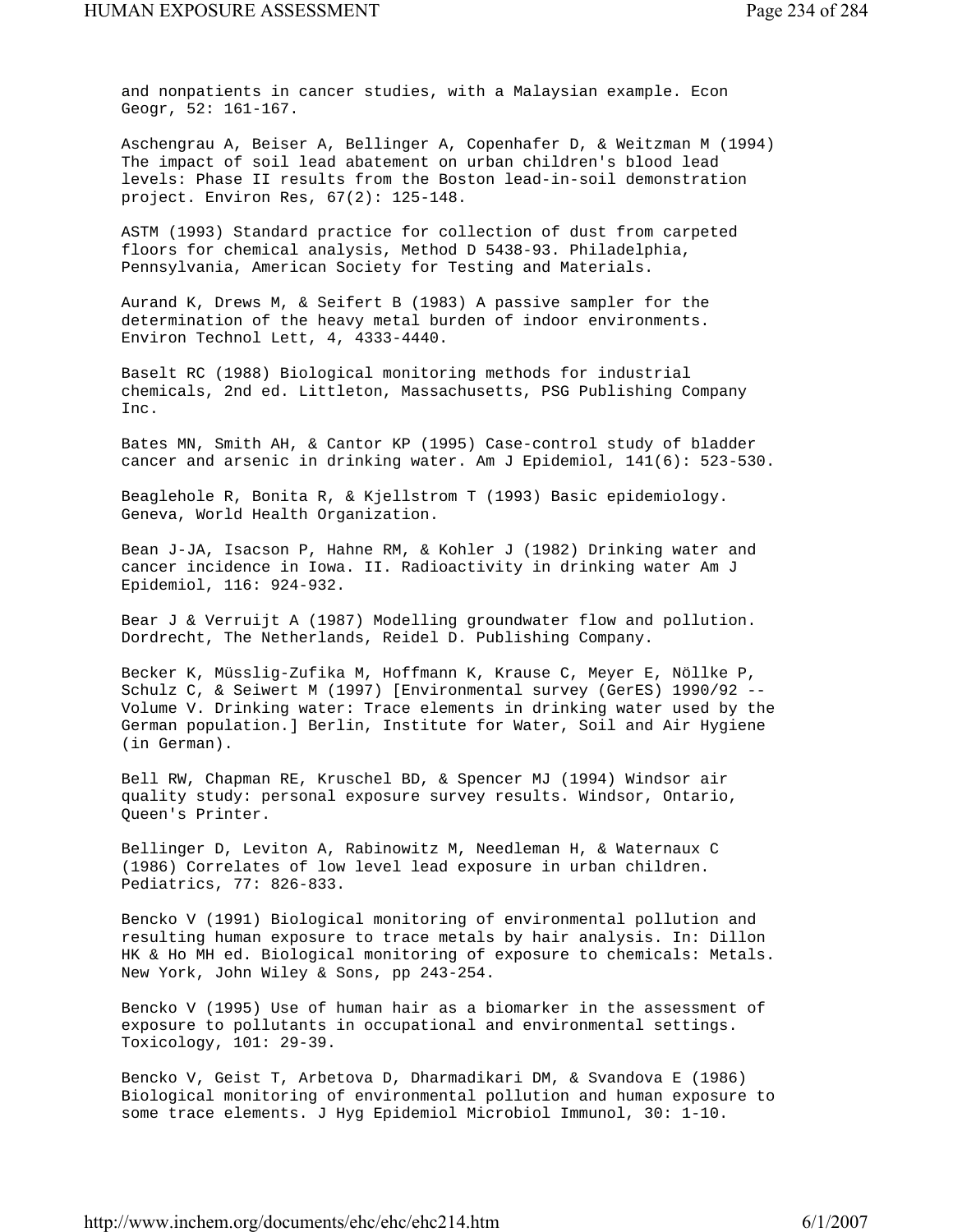Bercini DH (1992) Pretesting questionnaires in the laboratory: an alternative approach. J Expo Anal Environ Epidemiol, 2(2): 241-248.

 Berglund M, Braback L, Bylin G, Jonson JO, & Vahter M (1994a) Personal NO2 exposure monitoring shows high exposure among ice-skating schoolchildren. Arch Environ Health, 49: 17-24.

 Berglund M, Akesson A, Nermell B, & Vahter M (1994b) Intestinal absorption of dietary cadmium in women depends on body iron stores and fiber intake. Environ Health Perspect, 102: 1058-1066.

 Bernard AM (1995) Biokinetics and stability aspects of biomarkers: recommendations for applications in population studies. Toxicology, 101: 65-71.

 Bernard AM & Lauwerys RR (1986) Assessment of human exposure to chemicals through biological monitoring. In: Kopfler FC & Craun GF ed. Environmental epidemiology. Chelsea, Michigan, Lewis Publishers Inc., pp 17-28.

 Berry M (1992) Strategy for a dietary exposure research program. J Expo Anal Environ Epidemiol, 1(suppl): 97-110.

 Bevington PR (1969) Data reduction and error analysis for the physical sciences. New York, McGraw-Hill, pp 57-65.

 Bihl DE, Buschbom RL, & Sula MJ (1993) Experience with a routine fecal sampling program for plutonium workers. Health Phys, 65: 550-5.

 Binder S, Sokal D, & Maughan D (1986) Estimating soil ingestion: The use of tracer elements in estimating the amount of soil ingested by young children. Arch Environ Health, 41: 341-345.

 Binkova B, Lewtas J, Miskova I, Lenicek J, & Sram R (1995) DNA adducts and personal air monitoring of carcinogenic polycyclic aromatic hydrocarbons in an environmentally exposed population. Carcinogenesis, 16(5):1037-1046.

 Bischoff ERC, Fischer A, & Liebenberg B (1992) Assessment of mite numbers: new methods and results. Exp Appl Acarol, 16: 1-14.

 Bogen KT & Spear RC (1987) Integrating uncertainty and interindividual variability in environmental risk assessment. Risk Anal, 7(4): 427-436.

 Bond JA, Wallace LA, Osterman-Golkar S, Lucier GW, Buckpitt A, & Henderson RF (1992) Assessment of exposure to pulmonary toxicants: Use of biological markers. Fundam Appl Toxicol, 18: 161-174.

 Bookout RL, Quinn DW, & McDougal JN (1997) Parallel dermal subcompartments for modelling chemical absorption. SAR QSAR Environ Res, 7(1-4): 259-279.

 Bornschein RL, Succop P, Dietrich KN, Clark CS, Que Hee S, & Hammond PB (1985) The influence of social and environmental factors on dust lead, hand lead, and blood lead levels in young children. Environ Res, 38(1): 108-118.

 Bostrom C, Spengler JD, Özkaynak H, & Lefkopoulou M (1991) Commuter exposures to VOCs in Boston, Massachusetts. J Air Waste Manage Assoc,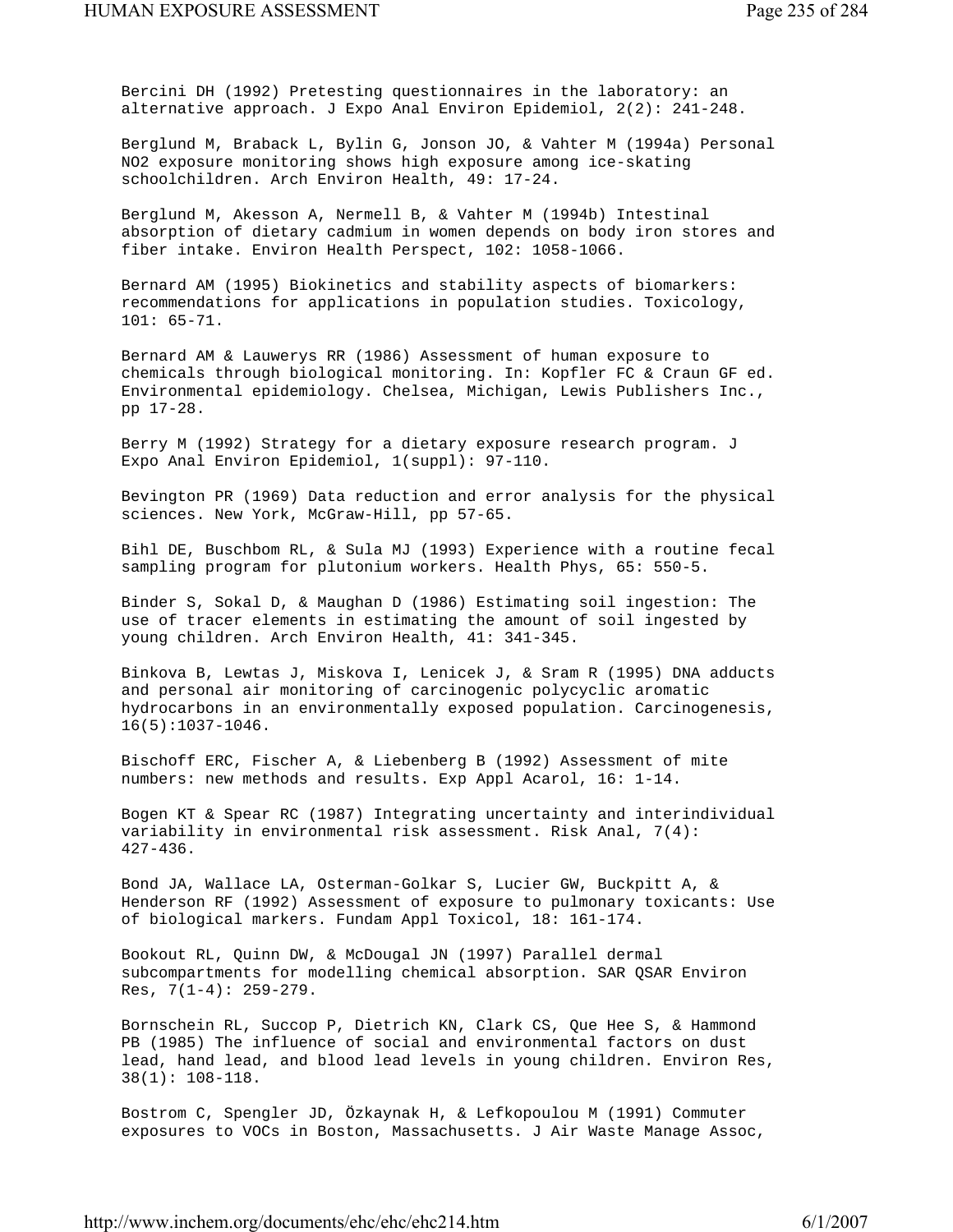41: 1594-1600.

 Boudet C, Künzli N, Zmirou D, Oglesby L, & Expolis Team (1997) Subjects adapt time-activity patterns during participation in a personal exposure assessment study. Proceedings of the Annual Meeting of the International Society of Exposure Analysis (ISEA), Research Triangle Park, North Carolina, USA.

 Brown SL (1987) Exposure assessment. In: Tardiff RG & Rodricks JV ed. Toxic substances and human risk. New York, Plenum Press, pp 377-390.

 Brown SK (1994) Optimization of a screening procedure for house dust mite numbers in carpets and preliminary applications to buildings. Exp Appl Acarol, 18: 423-434.

 Brown VM & Crump DR (1996) Volatile organic compounds. In: Berry RW, Brown VM, Coward SKD, Crump DR, Gavin M, Grimes CP, Higham DF, Hull AV, Hunter CA, Jeffery LG, Lea RG, Llewellyn JW, & Raw GJ ed. Indoor air quality in homes -- Part I: The building research establishment indoor environment study. London, Construction Research Communication.

 Bruaux EP & Svartengren M (1985) Global environmental monitoring assessment (GEMS) -- Assessment of human exposure to lead: Comparison between Belgium, Malta, Mexico and Sweden. Stockholm, Sweden, National Institute of Environmental Medicine and Department of Environmental Hygiene, Karolinska Institute/Brussels, Belgium, Institute of Hygiene and Epidemiology, Ministry of Health.

 Brunekreef B, Noy D, Biersteker K, & Boleij J (1983) Blood lead levels of Dutch city children and their relationship to lead in the environment. J Air Pollut Control Assoc, 33: 872-876.

 Bullock DG, Smith NJ, & Whitehead TP (1986) External quality control of assays of lead in blood. Clin Chem, 32(10): 1884-1889

 Burge HA (1990) Bioaerosols: prevalence and health effects in the indoor environment. J Allergy Clin Immunol, 86: 687-701.

 Burge HA ed. (1995) Bioaerosols. Boca Raton, Florida, Lewis Publishers.

 Burge HA & Solomon WR (1987) Sampling and analysis of biological aerosols. Atmos Environ, 21: 451-456.

 Burke T, Anderson H, Beach N, Colome S, Drew RT, Firestone M, Hauchman FS, Miller TO, Wagener DK, Zeise L, & Tran N (1992) Role of exposure databases in risk management. Arch Environ Health, 47(6): 421-429.

 Bustueva KA, Revich BA, & Bezpalka LE (1994) Cadmium in the environment of three Russian cities and in human hair and urine. Arch Environ Health, 49: 284-288.

 Calabrese EJ, Pastides H, Barnes R, Edwards C, Kostecki P, Stanek E, Venman P, & Gilbert CE (1989) How much soil do children ingest: An epidemiologic study. Regul Toxicol Pharmacol, 10: 1-15.

 Calabrese EJ, Stanek EJ, Gilbert CE, & Barnes RM (1990) Preliminary adult soil ingestion estimates: Results of a pilot study. Regul Toxicol Pharmacol, 12: 88-95.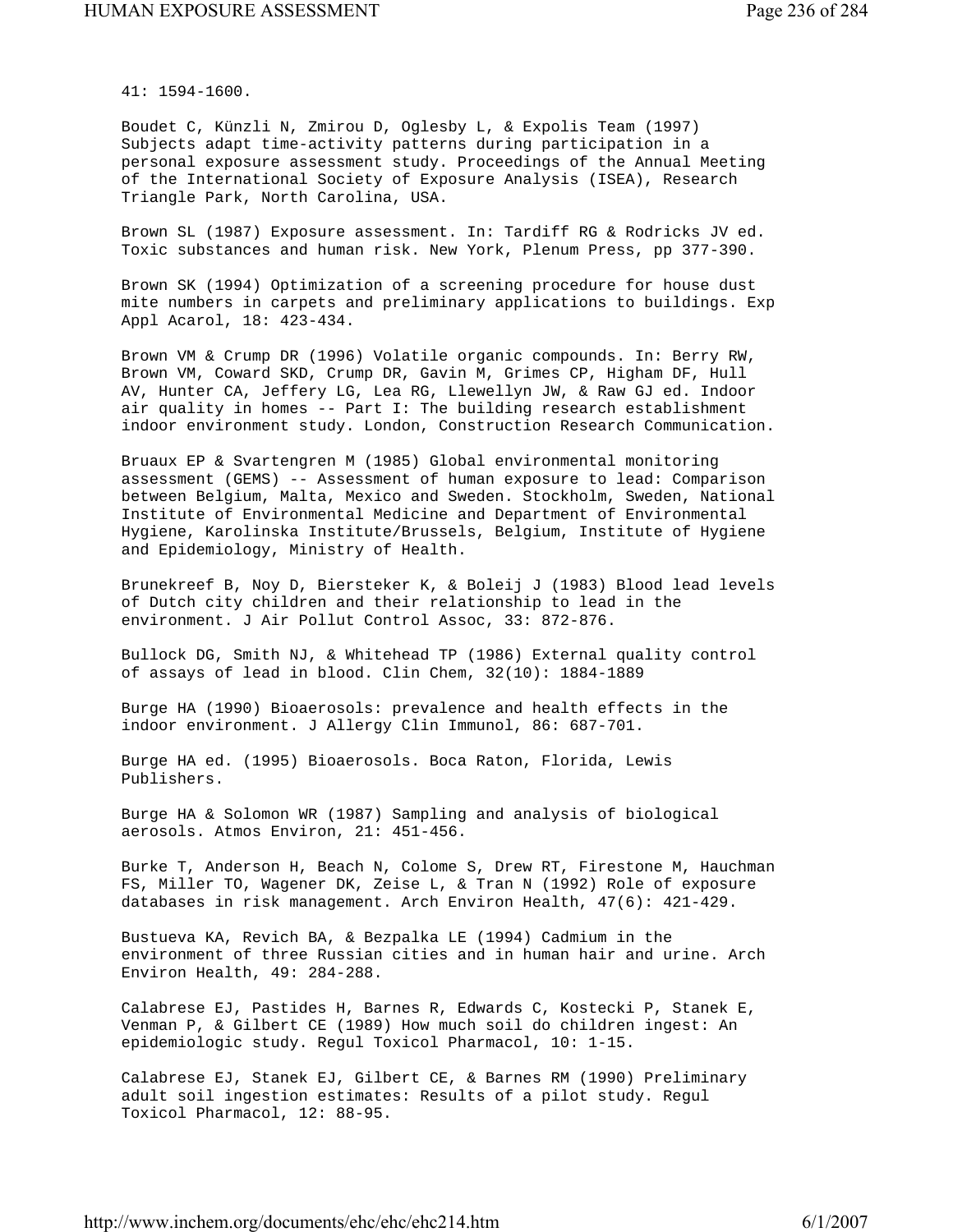Callahan MA & Bryan EF (1994) Exposure assessment. In: Milman HA & Weisburger EK ed. Handbook of carcinogen testing. Park Ridge, New Jersey, Noyes Publications, pp 651-671.

 Callahan MA, Clickner RP, Whitmore RW, Kalton G, & Sexton K (1995) Overview of important design issues for a national human exposure assessment survey. J Exp Anal Environ Epidemiol, 5(3): 257-282.

 Camus M, Siemiatycki J, & Meek B (1998) Nonoccupational exposure to chrysotile asbestos and the risk of lung cancer. N Engl J Med, 338: 1565-1571.

 Carlin B & Louis T (1996) Bayes and empirical methods for data analysis. London, Chapman & Hall.

 Carrano AV & Natarajan AT (1988) Considerations for population monitoring using cytogenetic techniques (ICPEMC Publication No. 14). Mutat Res, 204: 379-406.

 CDC (1991) Strategic plan for the elimination of childhood lead poisoning. Atlanta, Georgia, US Department of Health and Human Services, Public Health Service, Centers for Disease Control.

 Chan C, Özkaynak H, Spengler JD, & Sheldon L (1991) Driver exposure to volatile organic compounds, CO, ozone and NO2 under different driving conditions. Environ Sci Technol, 25(5): 964-972.

 Chapin FS Jr (1974) Human activity patterns in the city. New York, John Wiley & Sons.

 Chapman MD, Aalberse RC, Brown MJ, & Platts-Mills TAE (1988) Monoclonal antibodies to the major feline allergen Fel d I. II. Single step affinity purification of Fel d I, N-terminal sequence analysis, and development of a sensitive two-site immunoassay to assess Fel d I exposure. J Immunol, 140: 812-818.

 Charney E, Sayre J, & Coulter M (1980) Increased lead absorption in inner-city children: Where does the lead come from. Pediatrics, 65: 226-231.

 Chase KM & Shields PG (1990) Medical surveillance of hazardous waste site workers exposed to polychlorinated biphenyls (PCBs). Occup Med State Art Rev, 5: 33-37.

 Chavalitnitikul C & Levin L (1984) A laboratory evaluation of wipe testing based on lead oxide surface contamination. Am Ind Hyg Assoc J, 45(5): 311-317.

 Chiou HY, Hsueh YM, Liaw KF, Horng SF, Chiang MH, Pu YS, Lin JS, Huang CH, & Chen CJ (1995) Incidence of internal cancers and ingested inorganic arsenic: a seven-year follow-up study in Taiwan. Cancer Res, 55(6): 1296-1300.

 Christensen JM, Poulsen OM, & Anglov T (1994) Method evaluation, quality control, and external quality assurance systems of analytical procedures. In: Seiler HG, Sigel A, & Sigel H ed. Handbook on metals in clinical and analytical chemistry. New York, Basel, Hong Kong, Marcel Dekker, Inc.

Cleveland W (1993) Visualizing data. Murray Hill, New Jersey, Hobart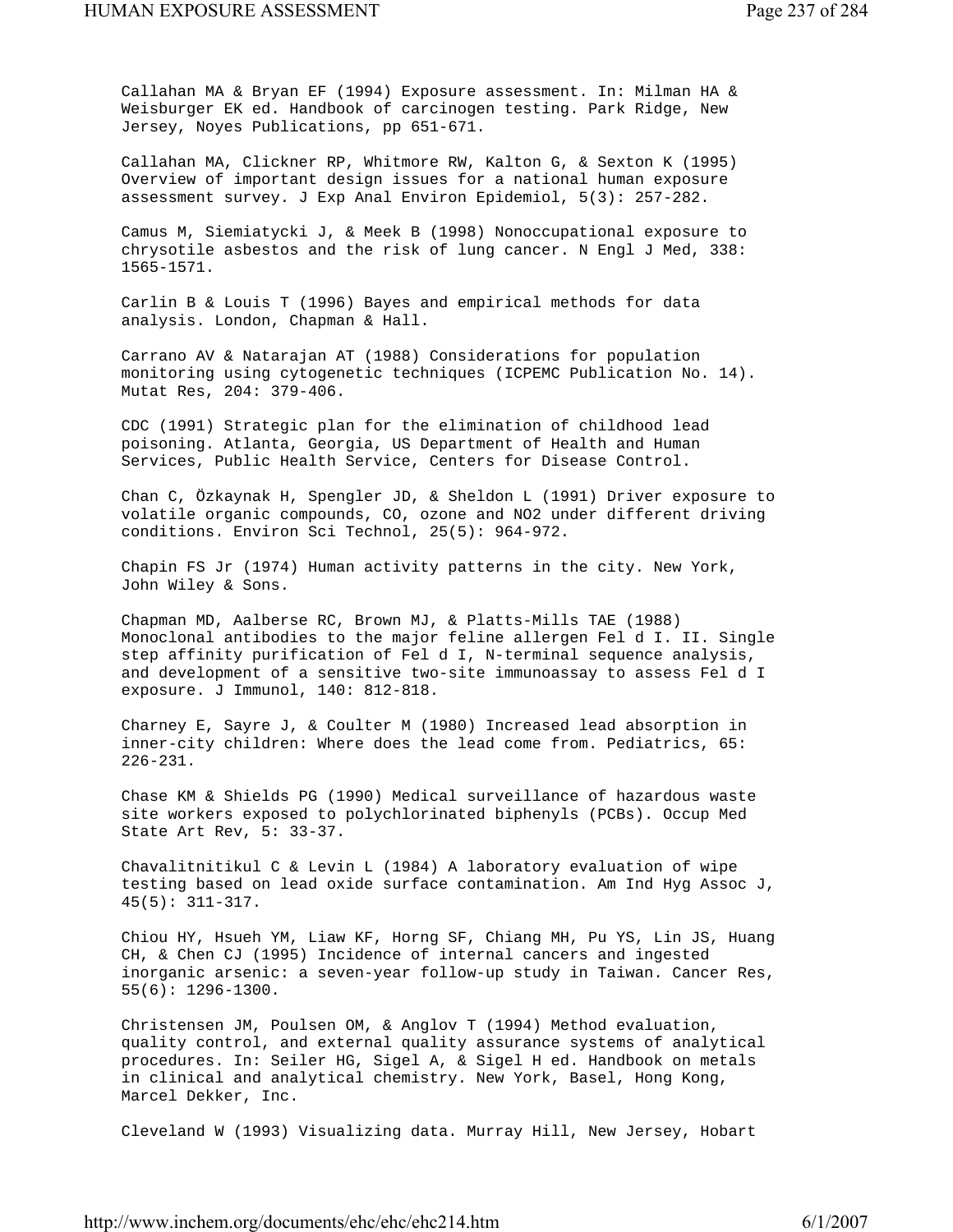Press.

 Cochran WG (1977) Sampling techniques, 3rd ed. New York, John Wiley & Sons.

 Cohen Y & Ryan PA (1985) Multimedia modelling of environmental transport: Trichloroethylene test case. Environ Sci Technol, 9: 412-417.

 Cohen Y, Tsai W, Chetty SL, & Mayer GL (1990) Dynamic partitioning of organic chemicals in regional environments: A multimedia screening-level approach. Environ Sci Technol, 24: 1549-1558.

 Colloff MJ (1991) Practical and theoretical aspects of the ecology of house dust mites (Acari: Pyroglyphidae) in relation to the study of mite-mediated allergy. Rev Med Vet Entomol, 79: 611-630.

 Colome SC, Wilson AL, & Tian Y (1994) California residential indoor air quality study -- Volume 2: Carbon monoxide and air exchange rate: a univariate and multivariate analysis. Irvine, California, Integrated Environmental Services.

 Connell DW, Hawker DW, Warne MS, & Vowles PP (1997) Basic concepts of environmental chemistry. Boca Raton, Florida, CRC Press Inc.

 Cooke TF (1991) Indoor air pollutants: A literature review. Rev Environ Health, 9(3): 137-160.

 Cox LA (1996) Reassessing benzene risks using internal doses and Monte Carlo uncertainty analysis. Environ Health Perspect, 104(suppl 6): 1413-1429.

 Cullen MR (1989) The role of clinical investigations in biological markers research. Environ Res, 50: 1-10.

 Dabbs JM (1991) Salivary testosterone measurements: collecting, storing, and mailing saliva samples. Physiol Behav, 49: 815-817.

 Dabbs JM (1993) Salivary testosterone measurements in behavioral studies. Ann NY Acad Sci, 694: 177-183.

 Daisey JM, Cheney JL, & Lioy PJ (1986) Profiles of organic particulate emissions from air pollution sources: status and needs for receptor source apportionment modelling. J Air Pollut Control Assoc, 36(1): 17-33.

 Davies D & Mes J (1987) Comparison of the residue levels of some organochlorine compounds in breast milk of the general and indigenous Canadian populations. Bull Environ Contam Toxicol, 39: 743-749.

 Davies DJA, Thornton I, Watt JM, Culbard EB, Harvey PG, Delves HT, Sherlock JC, Smart GA, Thomas JFA, & Quinn MJ (1990) Lead intake and blood lead in two-year-old UK urban children. Sci Total Environ, 90: 13-29.

 Dean AG, Dean JA, Coulombier D, Brendel KA, Smith DC, Burton AH, Dicker RC, Sullivan K, Fagan RF, & Arner TG (1995) Epi Info, version 6: A word-processing, database, and statistics program for public health on IBM-compatible microcomputers. Atlanta, Georgia, US Department of Health and Human Services, Public Health Service,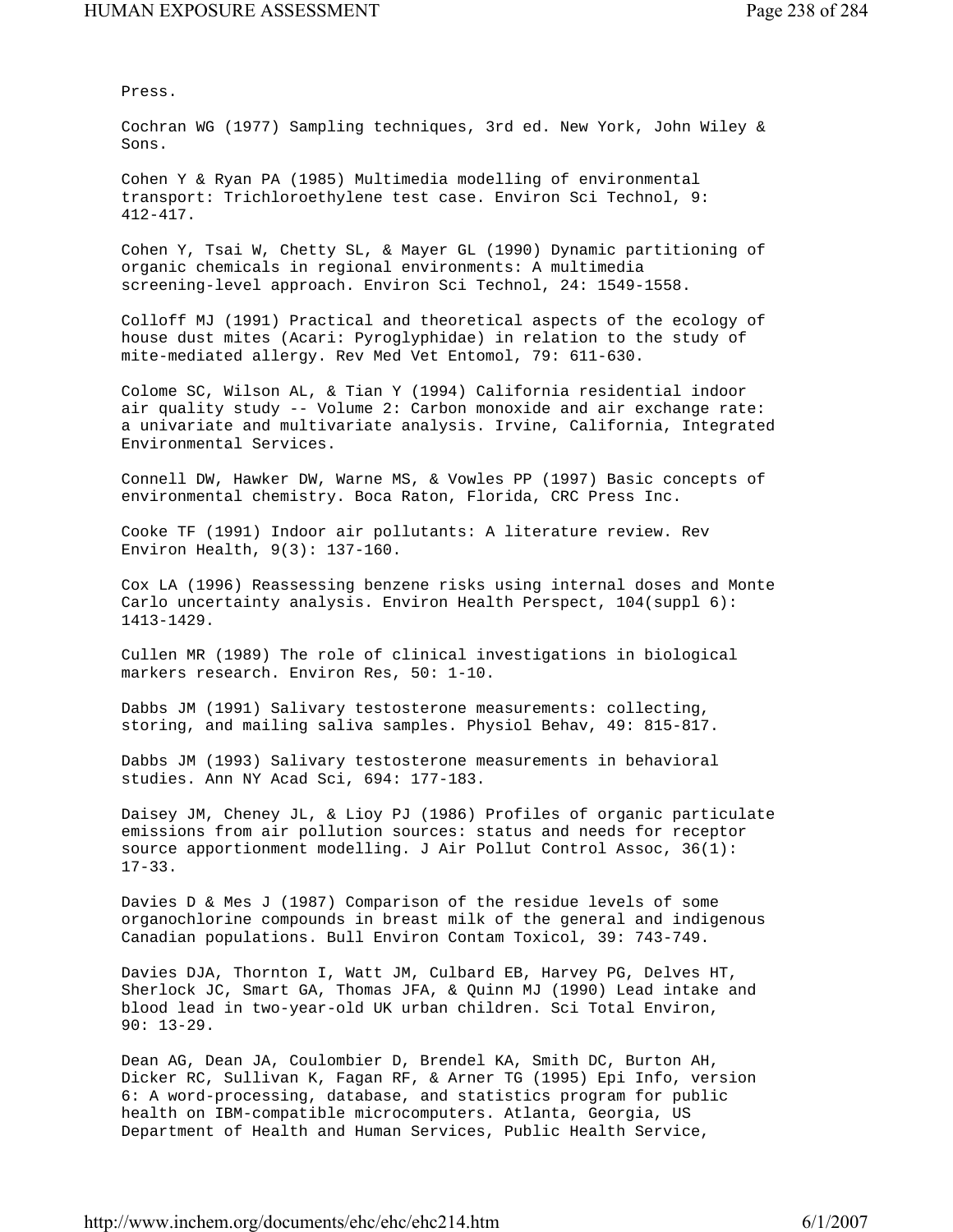Centers for Disease Control. Atlanta, Georgia, Centers for Disease Control and Prevention.

 De Blay F, Chapman MD, & Platts-Mills TAE (1991) Airborne cat allergen (Fel d I): Environmental control with the cat in situ. Am Rev Respir Dis, 143: 1334-1339.

 De Bortoli M, Knoeppel M, Pecchio E, Peil A, & Rogora L (1986) Measurement of indoor air quality and comparison with ambient air: A study in 15 homes in Northern Italy. Gov Rep Announc Index, 8.

 DeRosa CT, Stevens Y-W, Wilson JD, Ademoyero AA, Buchanan SD, Cibulas W Jr, Duerksen-Hughes PJ, Mumtaz MM, Neft RE, Pohl HR, & Williams-Johnson MM (1993) The Agency for Toxic Substances and Disease Registry's role in development and application of biomarkers in public health practice. Toxicol Ind Health, 9: 979-994.

 Diemel JAL, Brunekreef B, Boleij JSM, Biersteker K, & Veenstra SJ (1981) The Arnhem lead study. II. Indoor pollution, and indoor/outdoor relationships. Environ Res, 25: 449-456.

 DiVincenzo GD, Giordano CJ, & Schriever LS (1985) Biologic monitoring of workers exposed to silver. Int Arch Occup Environ Health, 56: 207-215.

 Doi R, Raghupathy L, Ohno H, Naganuma A, Imura N, & Harada M (1988) A study of the sources of external metal contamination of hair. Sci Total Environ, 77: 153-161.

 Douglas A (1973) Home-based trip end models -- A comparison between category analysis and regression analysis procedures. Transportation, 2: 53-70.

 Douwes J, Versloot P, Hollander A, Heederik D, & Doekes G (1995) Influence of various dust sampling and extraction methods on the measurement of airborne endotoxin. Appl Environ Microbiol, 61: 1763-1769.

 Dreborg S, Einarsson R, Lau S, Munir AKM, & Wahn U (1995) Dust sampling for determination of allergen content. Allergy, 50: 188-189.

 Driver JH, Konz JJ, & Whitmyre GK (1989) Soil adherence to skin. Bull Environ Contam Toxicol, 43(6): 814-820.

 Droz PO (1992) Quantification of biological variability. Ann Occup Hyg, 36: 295-306.

 Droz PO (1993) Pharmacokinetic modelling as a tool for biological monitoring. Int Arch Occup Environ Health, 65: S53-S59.

 Droz PO & Wu MM (1991) Biological monitoring strategies. In: Rappaport SM & Smith TJ ed. Exposure assessment for epidemiology and hazard control. Chelsea, Michigan, Lewis Publishers, pp 251-270.

 Duan N (1982) Models for human exposure to air pollution. Environ Int, 8: 305-309.

 Dybendal T, Vik H, & Elsayed S (1989) Dust from carpeted and smooth floors: II. Antigenic and allergenic content of dust vacuumed from carpeted and smooth floors under routine cleaning schedules. Allergy,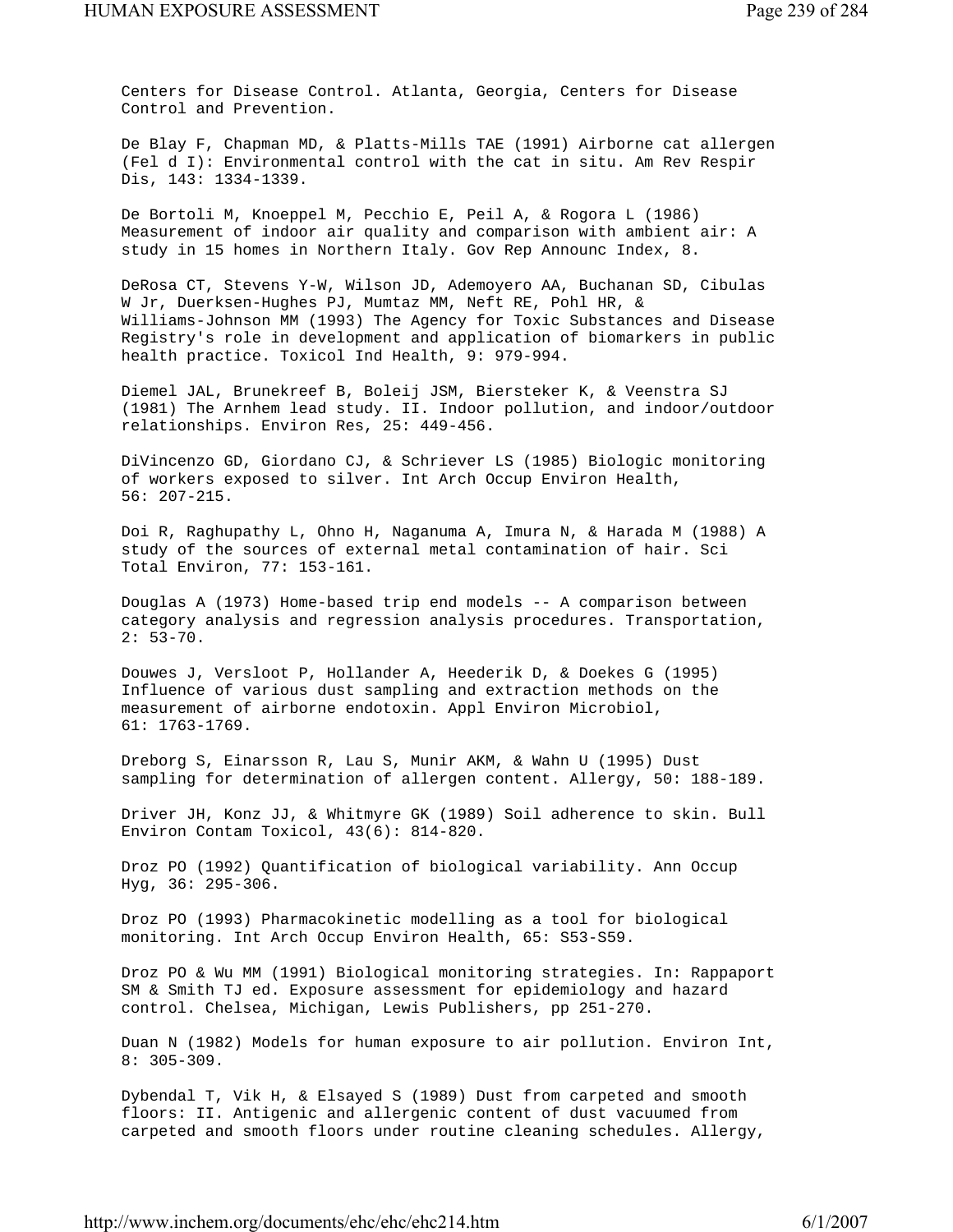44: 401-411.

 EC (1993) European collaborative action indoor air quality and its impact on man: Biological particles in indoor environments. Luxembourg, Office for Official Publications of the European Commission (ECSC-EEC-EAEC) (Report No. 12).

 EC (1996) Technical guidance documents in support of the Commission Directive 93/67/EEC on risk assessment for new and notified substances and the Commission Regulation (EC) 1488/94 on risk assessment for existing substances. Luxembourg, Office for Official Publications of the European Community (Publication No. EC/CR-48-96-001/002/003/004-EN-C)

 EC (1997a) Report on tasks for scientific cooperation: Improvement of knowledge of food consumption with a view to protection of public health by means of exchanges and collaboration between database managers. Luxembourg, Office for Official Publications of the European Commission (ISBN No. 92-827-9716-3).

 EC (1997b) EUSES - the European Union system for the evaluation of substances. Ispra, Italy, European Commission, European Chemicals Bureau, Joint Research Centre.

 Edgerton SA & Shah JJ (1991) Assessing total exposure to gasoline vapor using the source exposure model. J Exp Anal Environ Epidemiol,  $2(1): 109-115.$ 

 Eisenberg JNS & McKone TE (1998) Decision tree method for the classification of chemical pollutants: Incorporation of across-chemical variability and within-chemical uncertainty. Environ Sci Technol, 32(21): 3396-3404.

 Elkins HB (1954) Analyses of biologic materials as indices of exposure to organic solvents. Arch Ind Hyg Occup Med, 9: 212-222.

 Elkins HB (1967) Excretory and biological threshold limits. Am Ind Hyg Assoc J, 128: 305-314.

 Elkins ER (1989) Effect of commercial processing on pesticide residues in selected fruits and vegetables. J Assoc Off Anal Chem, 72 (3): 533-535.

 Ellegard A (1997) Tears while cooking: an indicator of indoor air pollution and related health effects in developing countries. Environ Res, 75(1): 12-22.

 Faegri K & Iversen J (1989) Textbook of pollen analysis. New York, John Wiley & Sons, p 327.

 FAO/WHO (1995a) Recommendations for the revision of guidelines for predicting dietary intake of pesticide residues. Report of the Joint FAO/WHO Expert Consultation, Geneva, Switzerland, 13-17 March 1995. Geneva, World Health Organization.

 FAO/WHO (1995b) Application of risk analysis to food standard issues. Report of a Joint FAO/WHO Consultation, York, UK, 2-6 May 1995. Geneva, World Health Organization (Document WHO/FNU/FOS/95.11).

FAO/WHO (1996) Preparation and use of food-based dietary guidelines.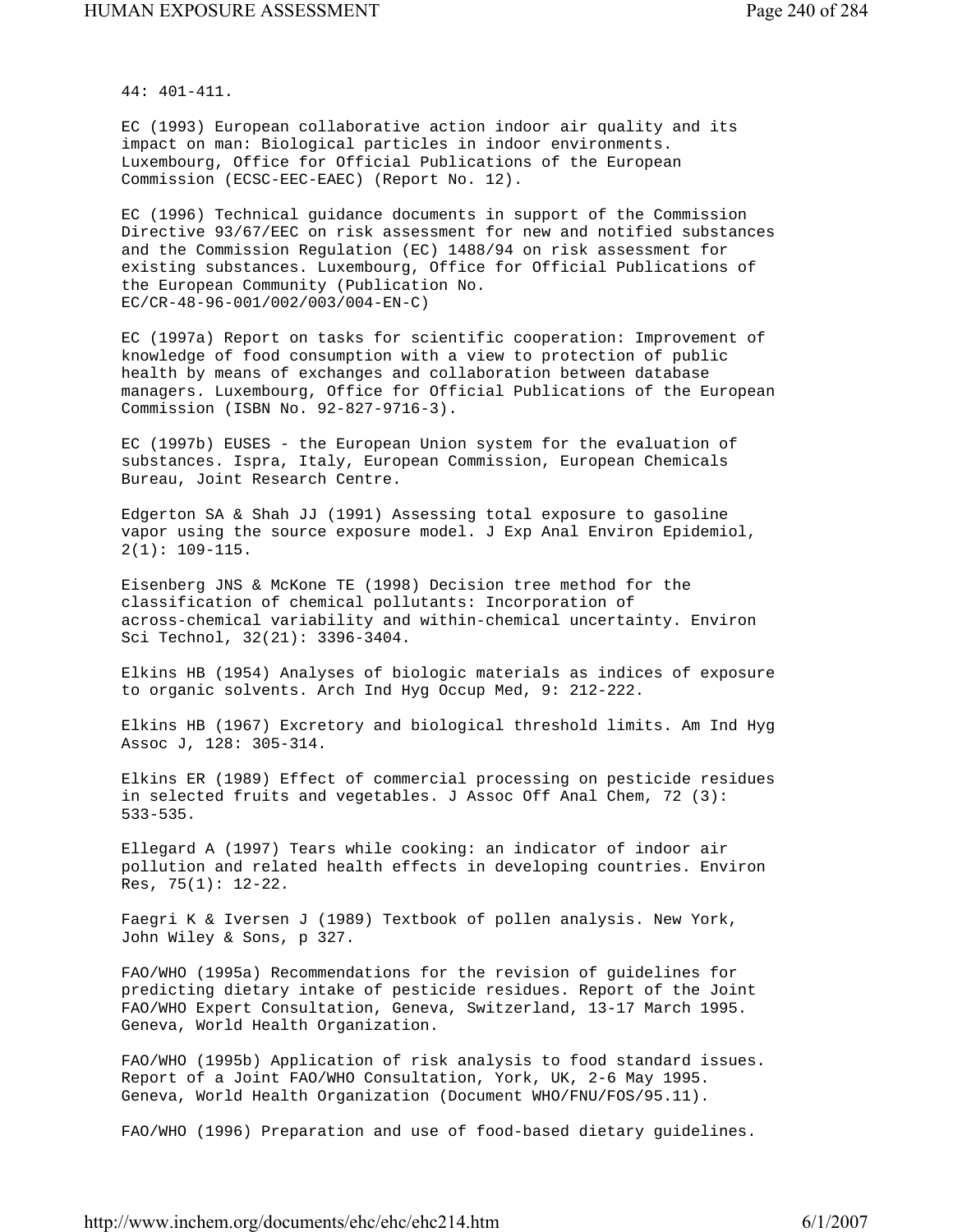Report of a Joint FAO/WHO Consultation, Nicosia, Cyprus, 2-7 March 1995. Geneva, World Health Organization (Document WHO/FNU/NUT/96.6).

 FAO/WHO (1997) Report of the Joint FAO/WHO Consultation on Food Consumption and Exposure Assessment of Chemicals, Geneva, 10-14 February 1997. Geneva, World Health Organization (Document WHO/FSF/FOS/97.5).

 Farfel MR & Rhode CA (1995) Determination of environmental lead, using compositing of house dust samples. In: Breen JJ & Stroup CR ed. Lead poisoning -- exposure, abatement, and regulation. Boca Raton, Florida, CRC Press Inc., chapter 26.

 Farfel MR, Lees PSJ, Bannon D, Lim BS, & Rohde CA (1994) Comparison of two cyclone-based collection devices for the evaluation of lead-containing residential dusts. Appl Occup Environ Hyg J, 9(3): 212-217.

 Feather IH, Warner JA, Holgate ST, Thompson PJ, & Stewart GA (1993) Cohabiting with domestic mites. Thorax, 48: 5-9.

 Fenske RA (1993) Dermal exposure assessment techniques. Ann Occup Hyg, 37(6): 687-706.

 Fenske RA, Leffengwell JT, & Spear RC (1986a) A video imaging technique for assessing dermal exposure: I. Instrument design and testing. Am Ind Hyg Assoc J, 47: 764-770.

 Fenske RA, Leffengwell JT, & Spear RC (1986b) A video imaging technique for assessing dermal exposure: II. Fluorescent tracer method. Am Ind Hyg Assoc J, 47: 771-775.

 Fenske RA, Curry PB, Wandelmaier F, & Ritter L (1991) Development of dermal and respiratory sampling procedures for human exposure to pesticides in indoor environments. J Expo Anal Environ Epidemiol,  $1(1): 11-30.$ 

 Fernándes-Caldas E, Trudeau WL, & Ledford DK (1994) Environmental control of indoor biological agents. J Allergy Clin Immunol, 94: 404-412.

 Fernandez-Bremauntz A & Ashmore MR (1995a) Exposure of commuters to carbon monoxide in Mexico City II: Comparison of in-vehicle and fixed-site concentrations. J Exp Anal Environ Epidemiol, 5(4): 497-510.

 Fernandez-Bremauntz A & Ashmore MR (1995b) Exposure of commuters to carbon monoxide in Mexico City: II. Measurement of in-vehicle concentrations. Atmos Environ, 29(4): 525-532.

 Finley BL, Scott PK, & Mayhall DA (1994a) Development of a standard soil-to-skin adherence probability density function for use in Monte Carlo analyses of dermal exposure. Risk Anal, 14(4): 555-569.

 Finley BL, Proctor D, Scott P, Harrington N, Paustenbach D, & Price P (1994b) Recommended distributions for exposure factors frequently used in health risk assessment. Risk Anal, 14(4): 533-553.

 Fiserova-Bergerova V (1987) Development of biological exposure indices (BEIs) and their implementation. Appl Ind Hyg, 2: 87-92.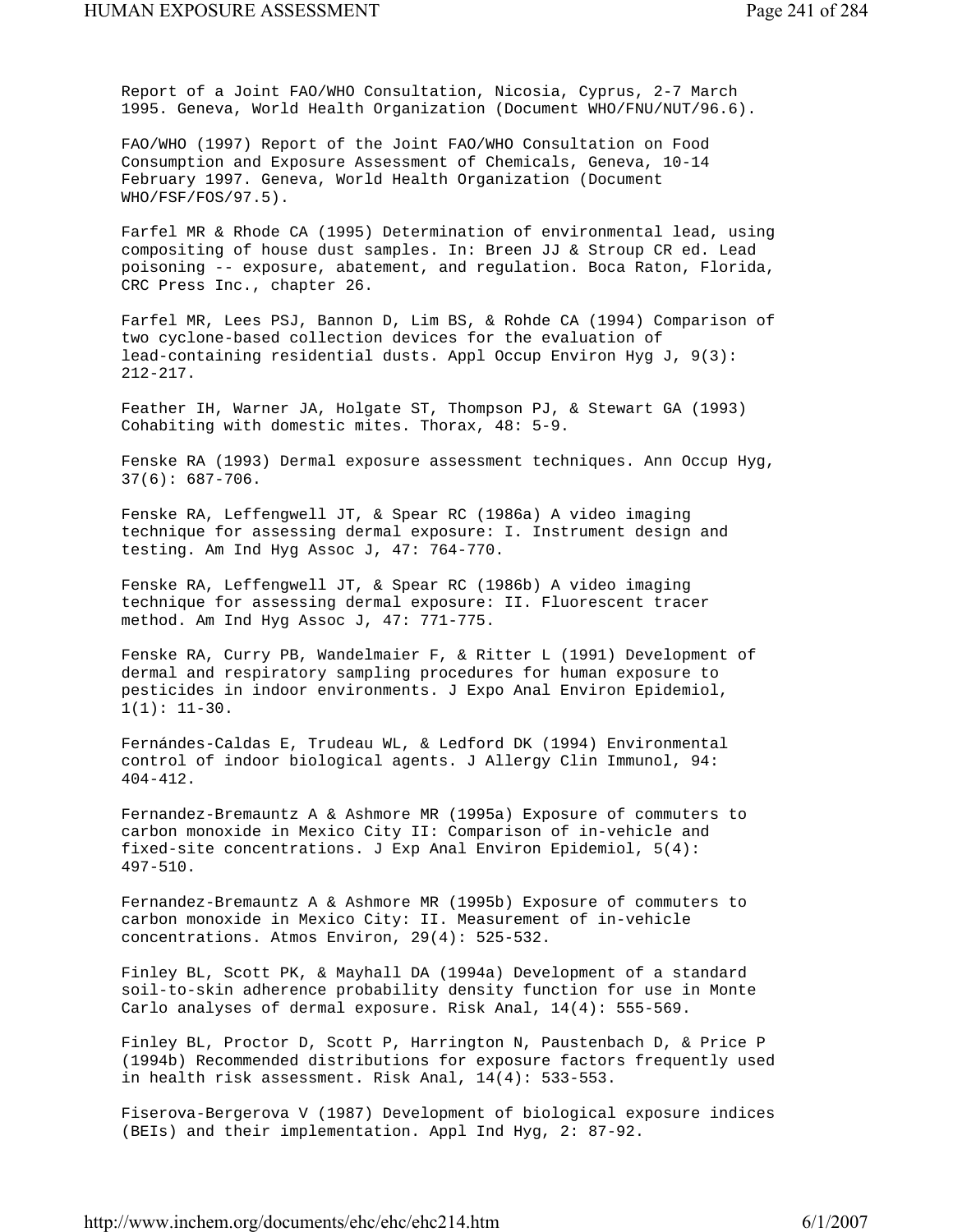Fowle JR & Sexton K (1992) EPA priorities for biologic markers research in environmental health. Environ Health Perspect, 98: 235-241.

 Fox MB (1983) Working women and travel: The access of women to work and community facilities. J Am Plan Assoc, 49: 156-170.

 Freeman NC, Ettinger A, Berry M, & Rhoads G (1997) Hygiene and food related behaviors associated with blood lead levels of young children from lead-contaminated homes. J Expo Anal Environ Epidemiol, 7(1): 103-118.

 Freeze RA & Cherry JA (1979) Groundwater. Englewood Cliffs, New Jersey, Prentice-Hall.

 Friberg L (1985) The rationale of biological monitoring of chemicals -- with special reference to metals. Am Ind Hyg Assoc J, 46: 633-642.

 Fries GF (1995) A review of the significance of animal food products as potential pathways of human exposures to dioxins. J Anim Sci, 73(6): 1639-1650.

 Garland M, Morris JS, Rosner BA, Stampfer MJ, Spate VL, Baskett CJ, Willett WC, & Hunter DJ (1993) Toenail trace element levels as biomarkers: reproducibility over a 6-year period. Cancer Epidemiol Biomarkers Prev, 2: 493-497.

 Garrett MH (1996) Indoor environment and asthma in children. Victoria, Australia, Monash University, School of Applied Science (Ph.D Thesis).

 Geno PW, Camann DE, Harding HJ, Villalobos K, & Lewis RG (1996) Handwipe sampling and analysis procedure for the measurement of dermal contact with pesticides. Arch Environ Contam Toxicol, 30: 132-138.

 Georgopoulos PG & Lioy PJ (1994) Conceptual and theoretical aspects of human exposure and dose assessment. J Exp Anal Environ Epidemiol, 4: 253-285.

 Gifford FA & Hanna SR (1973) Modelling urban air pollution. Atmos Environ, 7: 131-136.

 Gil L & Adonis M (1997) Influence of atmospheric air pollution on indoor air quality: comparison of chemical pollutants and mutagenicity levels in Santiago (Chile). Indoor Built Environ, 6: 320-330.

 Gilbert RO (1987) Statistical methods for environmental pollution monitoring. New York, Van Nostrand Reinhold Company.

 Glantz SA (1987) Primer of biostatistics. New York, McGraw-Hill Book Co., pp 287-330.

 Glover DM, Hopke PK, Vermette SJ, Landsberger S, & D'Auben DR (1991) Source apportionment with site specific source profiles. J Air Waste Manage Assoc, 41(3): 294-305.

 Goldman LR, Gomez M, Greenfield S, Hall L, Hulka BS, Kaye WE, Lybarger JA, McKenzie DH, Murphy RS, Wellington DG, & Woodruff T (1992) Use of exposure databases for status and trends analysis. Arch Environ Health, 47(6): 430-438.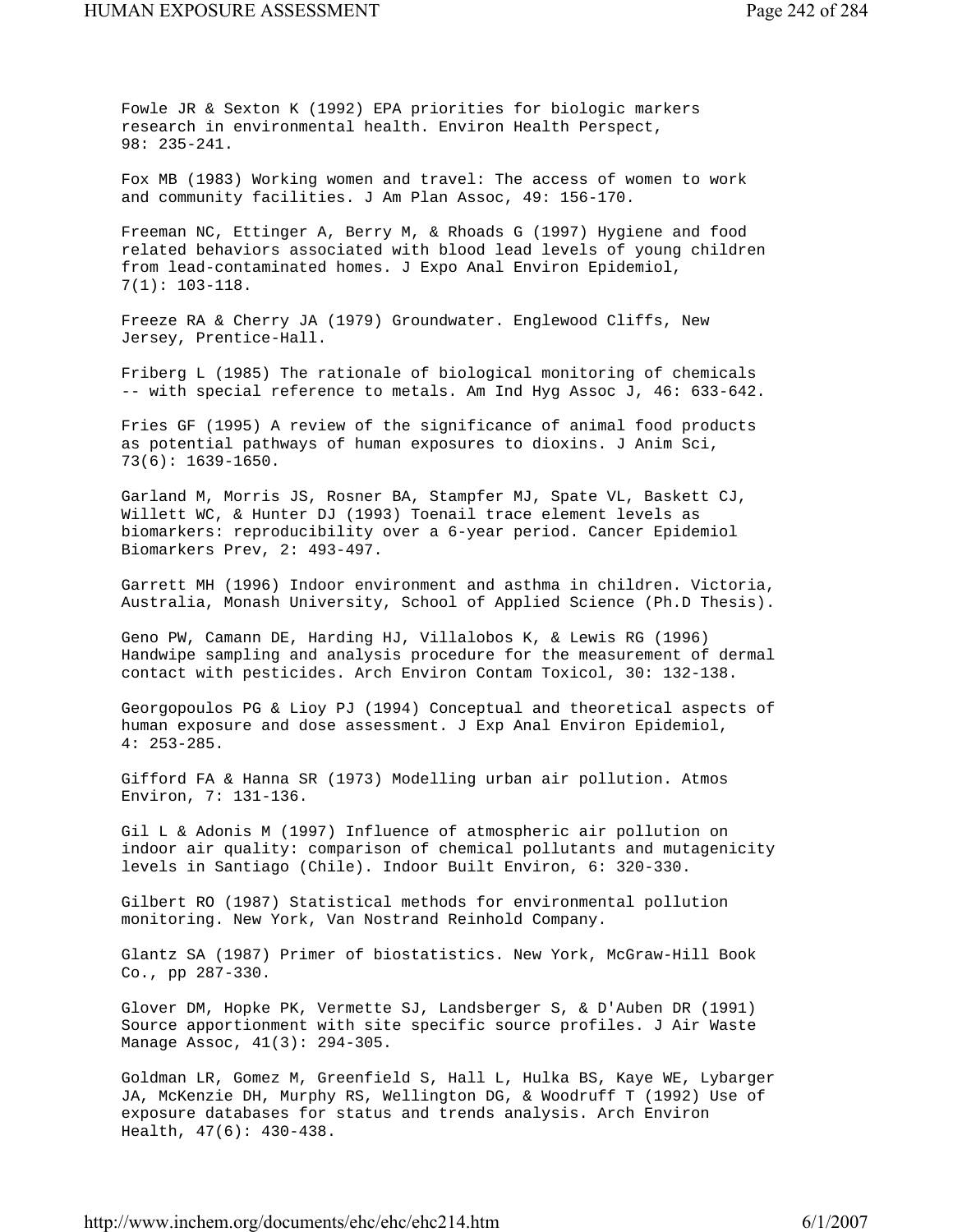Goldstein IF, Hartel D, Andrews LR, & Weinstein AL (1986) Indoor air pollution exposure of low-income inner-city residents. Environ Int, 12: 211-219.

 Goldstein IF, Andrews LR, & Hartel D (1988) Assessment of human exposure to nitrogen dioxide, carbon monoxide, and respirable suspended particulates in New York City residents. Atmos Environ, 22: 2127-2139.

 Gordon SM, Wallace LA, Callahan PJ, Kenny DV, & Brinkman MC (1998) Effect of water temperature on dermal exposure to chloroform. Environ Health Perspect, 106(6): 337-345.

 Goto S, Sugita K, Endo O, Takagi Y, Matsushita H, & Lewtas J (1997) Method of determining the inhalation deposition of mutagenic components in environmental tobacco smoke aerosol. Jpn J Toxicol Environ Health, 43: 123-128.

 Graham J, Walker KD, Berry M, Bryan EFM, Callahan MA, Fan A, Finley B, Lynch J, McKone T, Ozkaynak H, & Sexton K (1992) Role of exposure databases in risk assessment. Arch Environ Health, 47(6): 408-420.

 Grandjean P (1986) Reference intervals for toxic metals: Problems and prospects. Ann Clin Lab Sci, 16: 67-74.

 Grandjean P, Brown SS, Reavey P, & Young DS (1994) Biomarkers of chemical exposure: State of the art. Clin Chem, 40: 1360-1362.

 Grassman J & Haas R (1993) Development of an immunoassay to detect hemoglobin adducts formed by benzene exposure. Int Arch Occup Environ Health, 65: S147-S150.

 Graziano JH (1994) Validity of lead exposure markers in diagnosis and surveillance. Clin Chem, 40: 1387-1390.

 Griffith J, Duncan RC, & Hulka BS (1989) Biochemical and biological markers: Implications for epidemiologic studies. Arch Environ Health, 44: 375-381.

 Haan M, Kaplan GA, & Camacho T (1987) Poverty and health: Prospective evidence from the Alameda County study. Am J Epidemiol, 125(6): 989-998.

 Hall JV, Winer AM, Kleinman MT, Lurmann FW, Brajer V, & Colome SD (1992) Valuing the health benefits of clean air. Science, 255: 812-817.

 Hamilton RG, Chapman MD, Platts-Mills TAE, & Adkinson NF (1992) House dust aeroallergen measurements in clinical practice: a guide to allergen-free home and work environments. Immunol Allergy Pract, 14: 58-74.

 Hansen MH, Hurwitz WN, & Madow WG (1953) Sample survey methods and theory. New York, John Wiley & Sons.

 Hanson S & Hanson P (1981) The travel-activity patterns of urban residents: Dimensions and relationships to sociodemographic characteristics. Econ Geogr, 57: 332-347.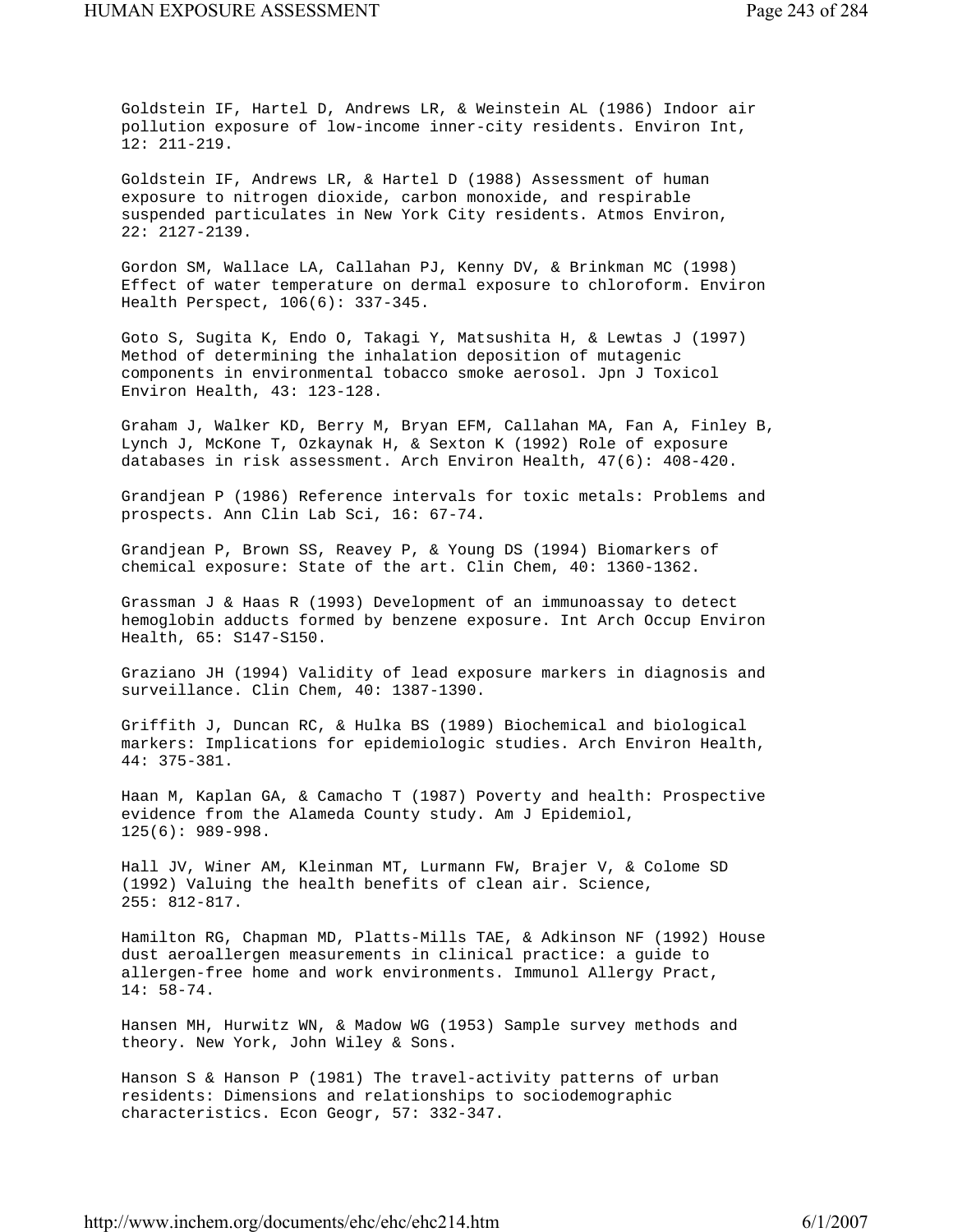Harris CC, Weston A, Willey JC, Trivers GE, & Mann DL (1987) Biochemical and molecular epidemiology of human cancer: Indicators of carcinogen exposure, DNA damage, and genetic predisposition. Environ Health Perspect, 75: 109-119.

 Hart ML, Wentworth JE, & Bailey SD (1994) The effects of trap height and weather variables on recorded pollen concentration at Leicester. Grana, 33: 100-103.

 Hartwell TD, Clayton CA, Michie RM, Whitmore RW, Zelon HS, & Whithurst DA (1984) Study of carbon monoxide exposure of residents in Washington, DC and Denver, CO. Research Triangle Park, North Carolina, US Environmental Protection Agency (EPA-600/4-84-031).

 Hatch M & Thomas D (1993) Measurement issues in environmental epidemiology. Environ Health Perspect, 101(suppl 4): 49-57.

 Hattis DB (1986) The promise of molecular epidemiology for quantitative risk assessment. Risk Anal, 6: 181-193.

 Hauser R, Elreedy S, Hoppin JA, & Christiani DC (1995) The upper airway response in workers exposed to fuel oil ash: nasal lavage analysis. Occup Environ Med, 52: 353-358.

 Hawley JK (1985) Assessment of health risk from exposure to contaminated soil. Risk Anal, 5: 289-302.

 Heddle JA, Cimino MC, Hayashi M, Romagna F, Shelby MD, Tucker JD, Vanparys P, & MacGregor JT (1991) Micronuclei as an index of cytogenetic damage: past, present, and future. Environ Mol Mutagen, 18(4): 277-291.

 HEI (1991) Asbestos in public and commercial buildings: a literature review and synthesis of current knowledge. Cambridge, Massachusetts, Health Effects Institute.

 Hemminki K (1992) Use of chemical, biochemical, and genetic markers in cancer epidemiology and risk assessment. Am J Ind Med, 21: 65-76.

 Henderson RF, Bechtold WE, Bond JA, & Sun JD (1989) The use of biological markers in toxicology. Crit Rev Toxicol, 20: 65-82.

 Hickman JR, McBain DC, & Armstrong (1982) The contribution of drinking water to exposure to toxic substances in Canada. Environ Monit Assess, 2: 71-83.

 Hinds WC (1982) Aerosol technology: properties, behavior, and measurement of airborne particles. New York, John Wiley &Sons.

 Hinton D (1990) Wearable personal activity logger. Proceedings of the First International Symposium on Total Exposure Assessment Methodology: A new horizon, Las Vegas, Nevada, 1989. Pittsburgh, Pennsylvania, Air and Waste Management Association.

 Hoffman FO & Hammonds JS (1994) Propagation of uncertainty in risk assessments: the need to distinguish between uncertainty due to lack of knowledge and uncertainty due to variability. Risk Anal, 14(5):707-712.

Hoffmann K, Schwabe R, Krause C, Schulz C, Seifert B, &Ullrich D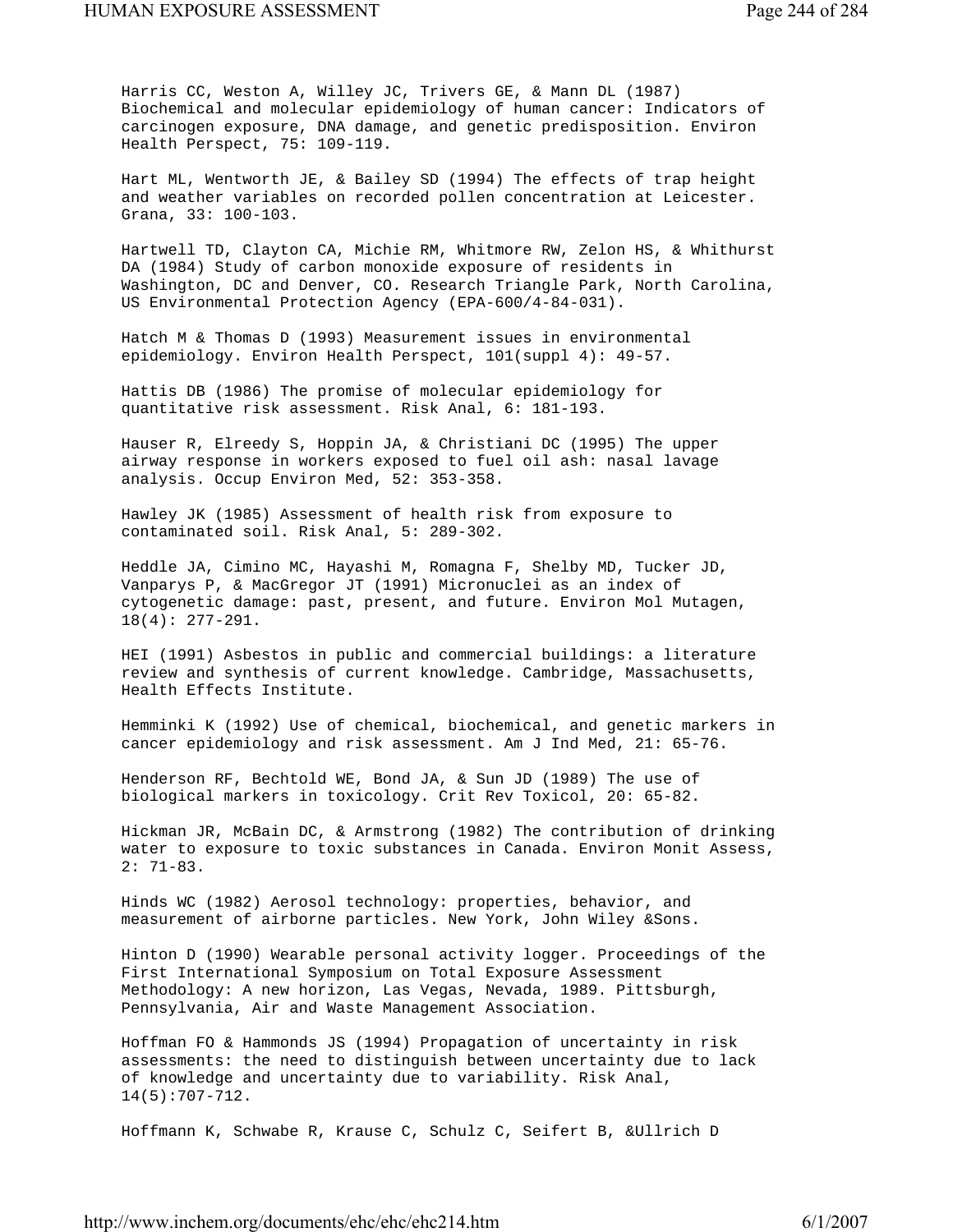(1996) [Environmental survey (GerES) 1990/91- Volume IV: Personal exposure to volatile organic compounds in West Germany.] Berlin, Institute for Water, Soil and Air Hygiene (WaBoLu No. 4/1996) (in German).

 Hoppin JA, Aro ACA, Williams PL, Hu H, & Ryan PB (1995) Validation of K-XRF bone lead measurement in young adults. Environ Health Perspect, 103: 78-83.

 Horne RA (1978) The chemistry of our environment. New York, Wiley-Interscience, pp 596-593.

 Horner WE, Lehrer SB, & Salvaggio JE (1994) Fungi. Immunol Allergy Clin North Am, 14: 551-556.

 Houeto P, Bindoula G, & Hoffman JR (1995) Ethylenebisdithiocarbamates and ethylenethiourea: possible human health hazards. Environ Health Perspect, 103(6): 568-573.

 Hoyet C, Bessot JC, Le Mao J, Quoix E, & Pauli G (1991) Comparison between Der p I plus Der f I content determinations and guanine measurements in 239 house dust samples. J Allergy Clin Immunol, 88: 678-680.

 Hu H, Aro ACA, & Rotnitsky A (1995) Bone lead measured by X-ray fluorescence: epidemiologic methods. Environ Health Perspect, 103(suppl 1): 105-110.

 Hulka B (1991) Epidemiological studies using biological markers: Issues for epidemiologists. APSO Distinguished achievement award lecture. Cancer Epidemiol Biomarkers Prev, 1: 13-19.

 Hulka BS & Margolin BH (1992) Methodological issues in epidemiologic studies using biologic markers. Am J Epidemiol, 135: 200-209.

 Hulka BS & Wilcosky T (1988) Biological markers in epidemiologic research. Arch Environ Health, 43: 83-89.

 Hyvarinen AM, Martikainen PJ, & Nevalainen AI (1991) Suitability of poor medium in counting total viable airborne bacteria. Grana, 30: 414-417.

 IAEA (1989) Evaluating the reliability of predictions made using environmental transfer models. Vienna, International Atomic Energy Agency (Safety Series No. 100).

 IAEA (1995) Survey of reference materials -- Volume 1: Biological and environmental reference materials for trace elements, nuclides and microcontaminants. A report prepared by the International Atomic Energy Agency in co-operation with the United Nations Environment Programme. Vienna, International Atomic Energy Agency (Document IAEA-TECDOC-854).

 IAEA (1996) Survey of reference materials -- Volume 2: Environmentally related reference materials for trace elements, nuclides and microcontaminants. A report prepared by the International Atomic Energy Agency in co-operation with the United Nations Environment Programme. Vienna, International Atomic Energy Agency (Document IAEA-TECDOC-880).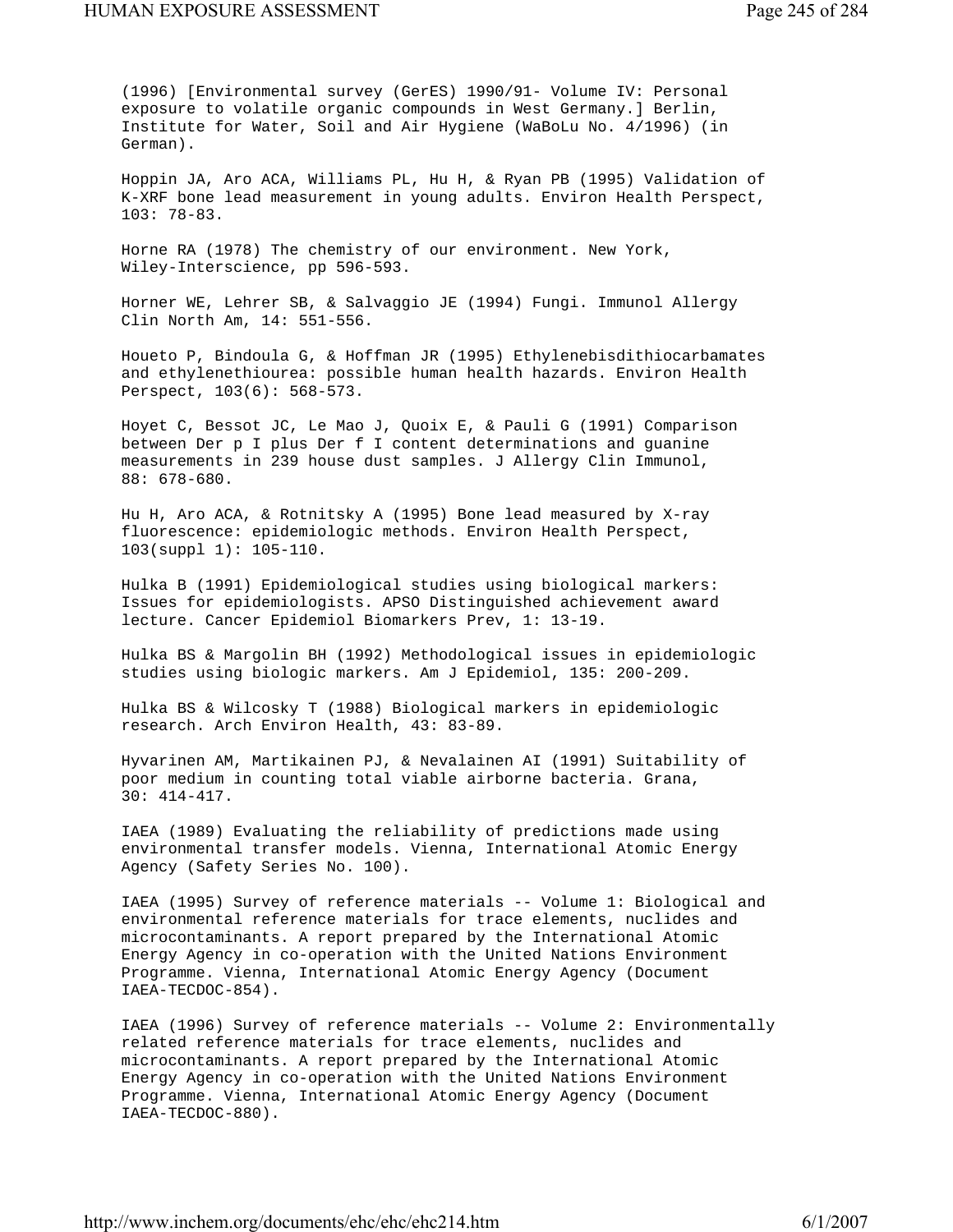Iman RL & Helton JC (1988) An investigation of uncertainty and sensitivity analysis techniques for computer models. Risk Anal,  $8(1): 71-90.$ 

 IPCS (1992) Environmental health criteria 141: Quality management for chemical safety testing. Geneva, World Health Organization, International Programme on Chemical Safety.

 IPCS (1993) Environmental health criteria 155: Biomarkers and risk assessment: Concept and principles. Geneva, World Health Organization, International Programme on Chemical Safety.

 IPCS (1994) Environmental health criteria 170: Assessing human health risks of chemicals: The derivation of guidance values for health-based exposure limits. Geneva, World Health Organization, International Programme on Chemical Safety.

 IPCS (1997d) Environmental health criteria 188: Nitrogen dioxide, 2nd edition. Geneva, World Health Organization, International Programme on Chemical Safety.

 ISO (1991) International standard 8258: Shewhart control charts. Geneva, International Organization for Standardization.

 ISO (1993) International standard 7870: Control charts -- General guide and introduction. Geneva, International Organization for Standardization.

 ISO (1994) International standard 5725: Accuracy (trueness and precision) of measurement methods and results -- Part 1: General principles and definitions. Geneva, International Organization for Standardization.

 ISO (1997) International standard 7871: Cusum charts. Geneva, International Organization for Standardization.

 Ito Y (1993) [The history of the investigating group on the per capita intake/day of food additives in Japan.] Foods Food Ingred J, 157: 4-21 (in Japanese).

 James IR & Knuiman MW (1987) An application of Bayes methodology to the analysis of diary records from a water use study. J Am Stat Assoc, 82(399): 705-711.

 Jantunen M, Hänninen O, Katsouyanni K, Knöppel H , Künzli N, Lebret E, Maroni M, Saarela K, Sram R, & Zmirou D (1998) Air pollution exposure in European cities: The EXPOLIS-Study. J Expo Anal Environ Epidemiol, 8(4): 495-518.

 Jenkins P, Phillips TJ, Mulberg EJ, & Hui SP (1992) Activity patterns of Californians: Use of and proximity to indoor pollutant sources. Atmos Environ, 26A.

Jensen H (1992) Lead in household dust. Sci Total Environ, 114: 1-6.

 Jensen J, Poulsen K, Mygind K, Weeke ER, & Weeke B (1989) Immunochemical estimations of allergenic activities from outdoor aero-allergens, collected by a high-volume sampler. Allergy, 44: 52-59.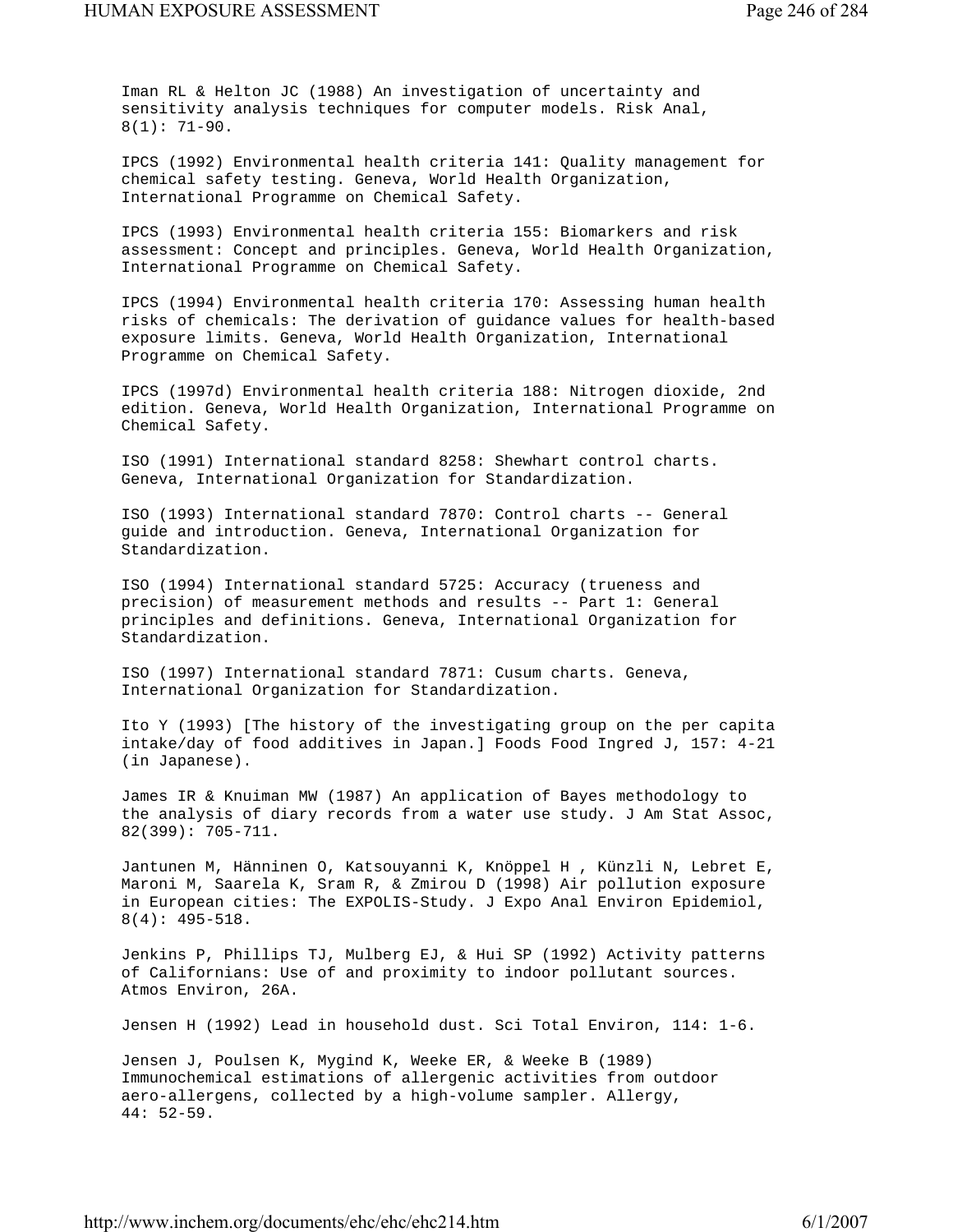Jimenez RD & Velasquez A (1989) Metropolitan Maniza: A framework for its sustained development. Environ Urban, 1(1): 51-58.

 Johansen HR, Alexander J, Rossland OJ, Planting S, Lovik M, Gaarder PI, Gdynia W, Bjerve KS, & Becher G (1996) PCDDs, PCDFs, and PCDs in human blood in relation to consumption of crabs from a contaminated fjord area in Norway. Environ Health Perspect, 104: 756-764.

 Johnson T (1983) A study of personal exposures to carbon monoxide in Denver, CO -- Final report (US EPA Contract No. 68-02-3755). Research Triangle Park, North Carolina, US Environmental Protection Agency.

 Johnson T (1984) A study of personal exposure to carbon monoxide in Denver, CO. Research Triangle Park, North Carolina, US Environmental Protection Agency (EPA-600/4-84-014).

 Johnson T (1989) Human activity patterns in Cincinnati, Ohio. Palo Alto, California, Electric Power Research Institute (Report EPRI EN-6204, Project 940-6).

 Johnson NL & Kotz S (1970a) Continuous univariate distributions: I. Boston, Massachusetts, Houghton Mifflin Co.

 Johnson NL & Kotz S (1970b) Continuous univariate distributions: II. New York, John Wiley & Sons.

 Johnson T, Capell J, & Wijnberg L (1986) Selected data analyses relating to studies of personal carbon monoxide exposure in Denver and Washington, DC -- Final report (US EPA Contract No. 68-02-3496. Research Triangle Park, North Carolina, US Environmental Protection Agency.

 Johnson T, Paul RA, Capel JE, & McCurdy T (1990) Estimation of ozone exposure in Houston using a probabilistic version of NEM: Proceedings of the 83rd Annual Meeting of the Air and Waste Management Association. Pittsburgh, Pennsylvania, Air and Waste Management Association (Paper 90-150.1).

 Jury W, Spencer W, & Farmer W (1983) Behavior assessment model for trace organics in soil: I. Model description. J Environ Qual, 12: 558-564.

 Juster FT (1985a) Conceptual and methodological issues involved in the measurement of time use. In: Juster FT & Stafford FP ed. Time, goods, and well being, pp 19-32.

 Juster FT (1985b) The validity and quality of time use estimates obtained from recall diaries. In: Juster FT & Stafford FP ed. Time, goods, and well being, pp 63-91.

 Kalton G (1983) Introduction to survey sampling. New York, John Wiley & Sons.

 Kalton G & Kasprzyk D (1986) The treatment of missing survey data. Surv Methodol, 12: 1-16.

 Kamphuis HJ, Notermans SHW, Veeneman GH, Van Boom JH, & Rombouts FM (1991) Extracellular polysaccharides of moulds and their immunological activity. In: Fungal cell wall and immune response. Berlin, Heidelberg, New York, Springer-Verlag, vol H35, pp 157-167.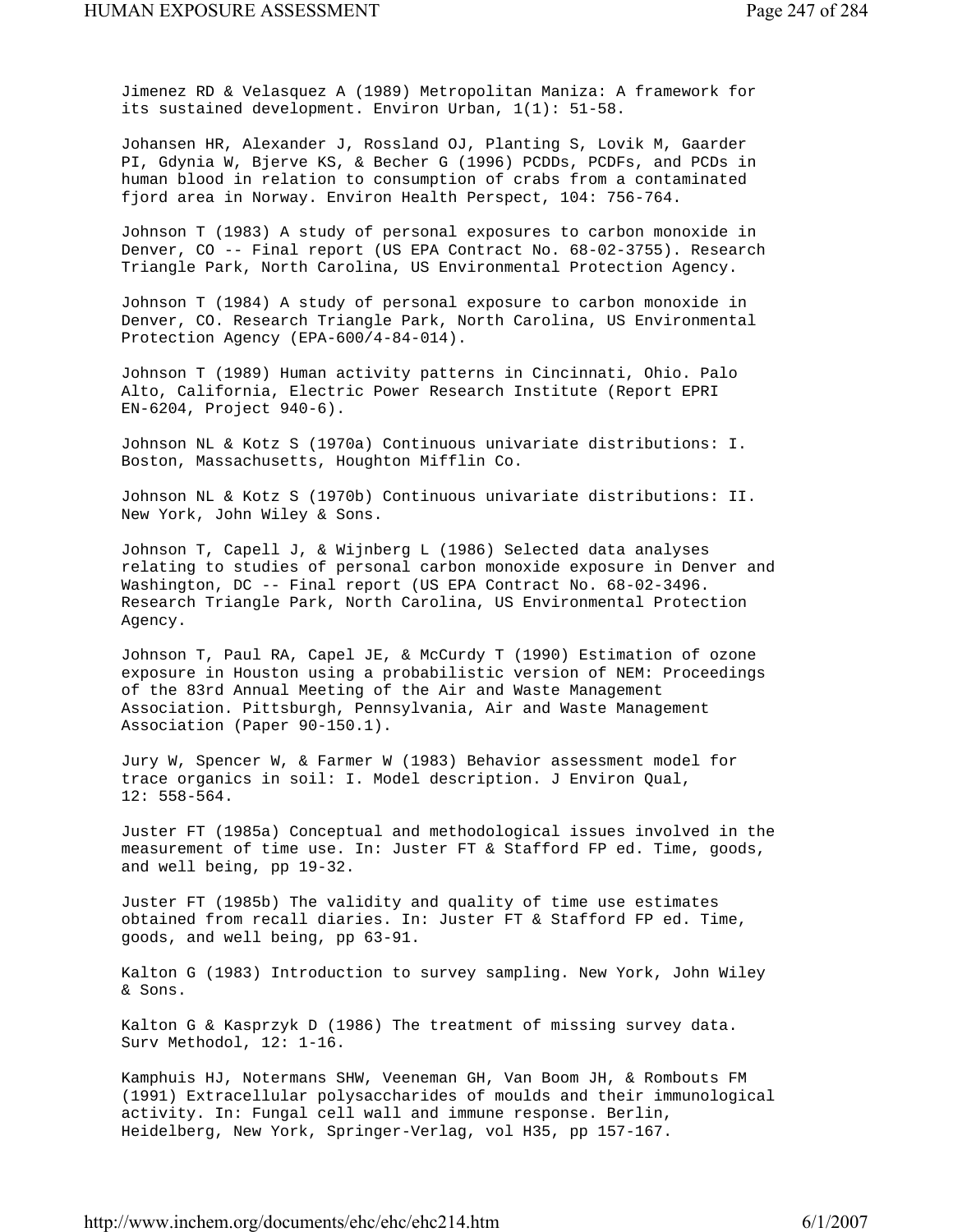Kaye WE, Novotny TE, & Tucker M (1987) New ceramics-related industry implicated in elevated blood lead levels in children. Arch Environ Health, 42(2): 161-164.

 Kelsey KT (1990) Cytogenetic techniques for biological monitoring. Occup Med, 5: 39-47.

 Kemper FH (1993) Human organ specimen banking: 15 years of experience. Sci Total Environ, 139/140: 13-25.

Kish L (1965) Survey sampling. New York, John Wiley & Sons.

 Kissel JC, Richter KY, & Fenske RA (1996) Factors affecting soil adherence to skin in hand-press trials. Bull Environ Contam Toxicol, 56(5): 722-728.

 Klein J, Chitayat D, & Koren G (1993) Hair analysis as a marker for fetal exposure to maternal smoking. N Engl J Med, 328: 66-67.

 Kleinbaum DG, Kupper LL, & Muller KE (1988) Applied regression analysis and other multivariable methods. Boston, Massachusetts, PWS-Kent Publishing Co., pp 88-90.

 Kohlmeier L & Kohlmeier M (1995) Adipose tissue as a medium for epidemiologic exposure assessment. Environ Health Perspect, 103 (suppl 3): 99-106.

 Kollander M (1993) Guidance on survey design for human exposure assessment location (HEAL) studies. Geneva, World Health Organization (Document WHO/PEP/92.6)

 Kompaore F & Tsuruta H (1993) *In vivo* differences between Asian, Black and White in the stratum corneum barrier function. Int Arch Occup Environ Health, 65: S223-S225.

 Koning de HW (1988) Air pollution in African villages and cities. Geneva, World Health Organization

 Korsgaard J & Iversen M (1991) Epidemiology of house dust mite allergy. Allergy, 46 (suppl 11): 14-18.

 Koutrakis P & Sioutas C (1996) Physico-chemical properties and measurement of ambient particles. In: Wilson R & Spengler J ed. Particles in our air: Concentrations and health effects. Cambridge, Massachusetts, Harvard University Press, pp 15-40.

 Koutrakis P, Briggs SLK, & Leaderer BP (1992) Source apportionment of indoor aerosols in Suffolk and Onondaga counties, New York. Environ Sci Technol, 26(3): 521-527.

 Krause C, Mailahn W, Nagel R, Schulz C, Seifert B, & Ulrich D (1987) Occurrence of volatile organic compounds in the air of 500 homes in Federal Republic of Germany. In: Proceedings of the 4th International Conference on Indoor Air Quality and Climate. Berlin, Institute for Water, Soil and Air Hygiene, vol I, pp 102-106.

 Krause C, Chutsch M, Henke M, Leiske M, Schulz C, Schwarz E, & Seifert B (1992) Heavy metals in the blood, urine and hair of a representative population sample in the Federal Republic of Germany 1985/86. In: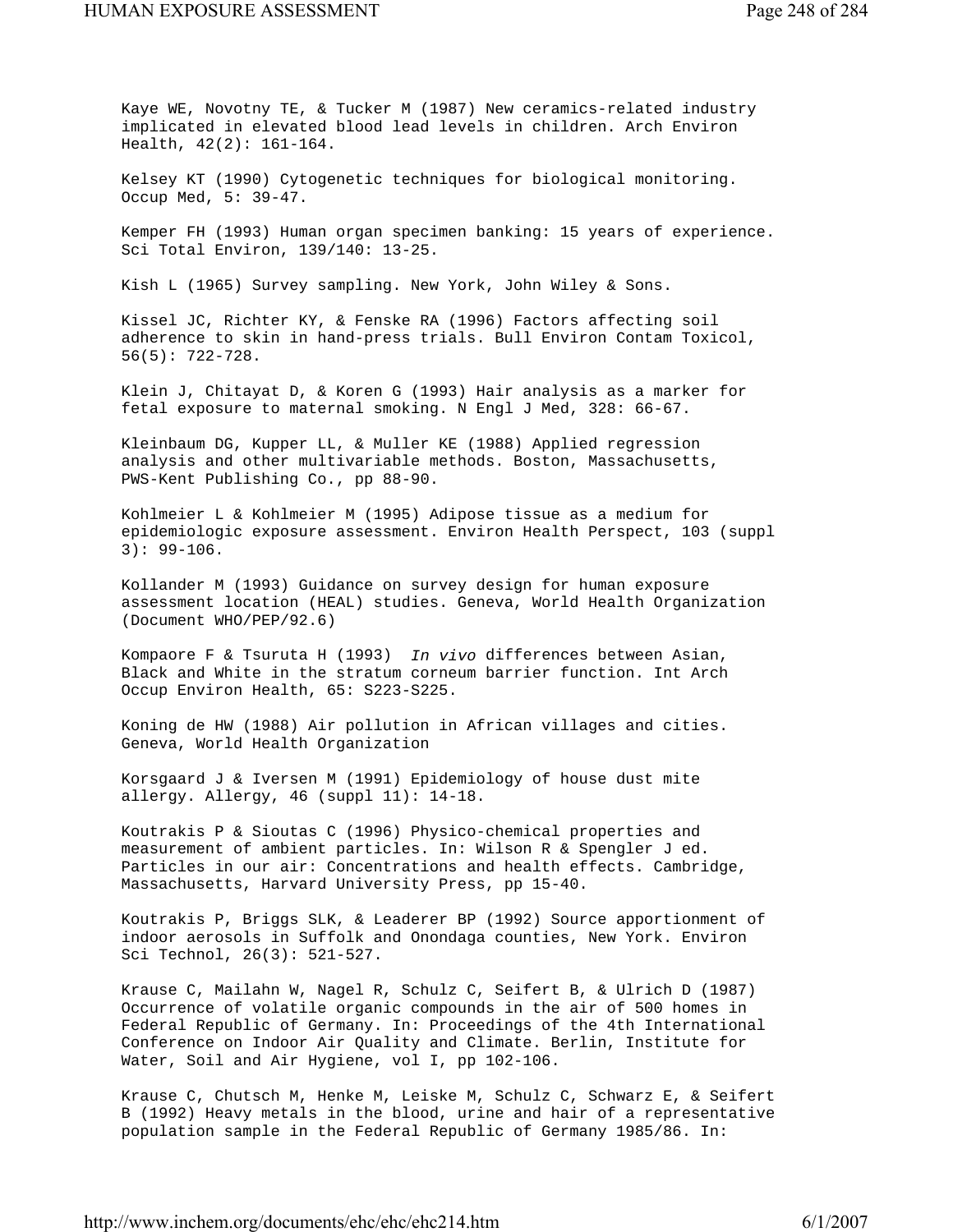Seemayer NH & Hadnagy W ed. Environmental hygiene -- Volume III: Proceedings of the 3rd European Meeting of Environmental Hygiene, Düsseldorf, 25-27 June 1991. Berlin, Heidelberg, New York, Springer Verlag, pp 159-162.

 Künzli N, Lurman F, Segal M, Ngo L, Balmes J, & Tager I (1996) Reliability of life-time residential history and activity measures as elements of cumulative ambient ozone exposure assessment. J Exp Anal Environ Epidemiol, 6: 289-310.

 Künzli N, Lurman F, Segal M, Ngo L, Balmes J, & Tager I (1997a) Association between life-time ambient ozone exposure and pulmonary function in college freshman: Results of a pilot study. Environ Res, 72: 8-23.

 Künzli N, Kelly T, Balmes J, & Tager IB (1997b) Reproducibility of retrospective assessment of outdoor time-activity patterns as an individual determinant of long-term ambient ozone exposure. Int J Epidemiol, 26: 1258-1271.

 Laitinen S, Kangas J, Kotimaa M, Liesivuori JM, Martikainen PJ, Nevailanen A, Sarantila R, & Husman K (1994) Workers' exposure to airborne bacteria and endotoxins at industrial wastewater treatment plants. Am Ind Hyg Assoc J, 55: 1055-1060.

 Lanphear BP & Roghmann KJ (1997) Pathways of lead exposure in urban children. Environ Res, 74(1):67-73.

 Lanphear BP, Emond M, Jacobs DE, Weitzman M, Tanner M, Winter NL, Yakir B, & Eberly S (1995) The relationship of lead-contaminated house dust and blood lead levels among urban children. Environ Res, 68(2): 114-123.

 Laporte RE, Montage HJ, & Caspersen CJ (1985) Assessment of physical activity in epidemiologic research: Problems and prospects. Public Health Rep, 100: 131-146.

 Lau S, Rusche A, Weber A, Werthmann I, Büttner-Götz P, & Wahn U (1990) [Comparison of the determination of house dust mite allergens ELISA and guanine.] Allergologie, 13: 12-15 (in German).

 Lauwerys RR (1983) Industrial chemical exposure: Guidelines for biological monitoring. Davis, California, Biomedical Publications.

 Laxen DPH, Raab GM, & Fulton M (1987) Children's blood lead and exposure to lead in household dust and Water: A basis for an environmental standard for lead in dust. Sci Total Environ, 66: 235-244.

 Lebowitz D, Quackenboss JJ, Kollander M, Soczek ML, & Colome S (1989) The new standard environmental inventory questionnaire for estimation of indoor concentrations. J Air Pollut Control Assoc, 39: 1411-1419.

 Lebret E, Van de Weil HJ, Noji D, & Boleij JSM (1986) Volatile hydrocarbons in Dutch homes. Environ Int, 12(1-4): 323-332.

 Lehrer SB, Horner WE, Menon P, & Stankus RB (1991) Comparison of cockroach allergenic activity in whole body and fecal extracts. J Allergy Clin Immunol, 87(2): 574-580.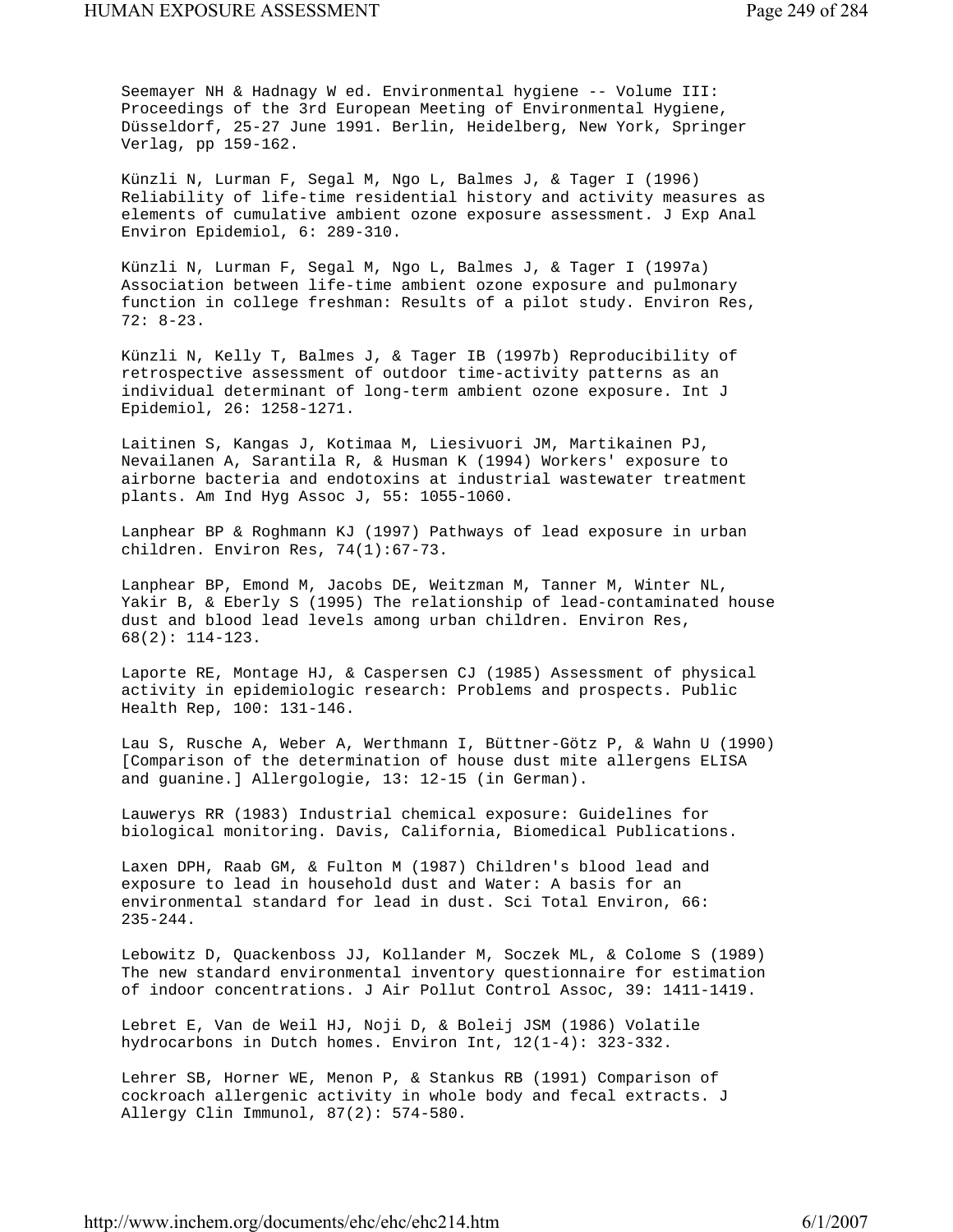Lehtimäki M & Willeke K (1993) Measurement methods. In: Willeke K & Baron P ed. Aerosol measurement: Principles, techniques and applications. New York, Van Nostrand Reinhold, pp 112-129.

 Le Mao J, Pauli G, Tekaia F, Hoyet C, Bischoff E, & David B (1989) Guanine content and Dermatophagoides pteronyssinus allergens in house dust samples. J Allergy Clin Immunol, 83: 926-933.

 Lemeshow S, Hosmer DW Jr, Klar J, & Lwanga SK (1990) Adequacy of sample size in health studies. New York, John Wiley & Sons.

 Lepow ML, Bruckman L, Gillette M, Markowitz S, Robino RA, & Kapish J (1975) Investigations into sources of lead in the environment of urban children. Environ Res, 10(3): 415-426.

 Lepow ML, Bruckman L, Rubino RA, Markowitz S, Gillette M, & Kapish J (1974) Role of airborne lead in increased body burden of lead in Hartford children. Environ Health Perspect, 7: 99-102.

 Leuenberger P, Schwartz J, Ackermann-Liebrich U, Blaser K, Bolognini G, Bongard JP, Brandli O, Braun P, Bron C, & Brutsche M (1994) Passive smoking exposure in adults and chronic respiratory symptoms (SAPALDIA study). Swiss study on air pollution and lung diseases in adults, SAPALDIA team. Am J Respir Crit Care Med, 150: 1222-1228.

 Levallois P, Lavoie M, Goulet L, Nantel AJ, & Gingras S (1991) Blood lead levels in children and pregnant women living near a lead-reclamation plant. Can Med Assoc J, 144(7): 877-885.

 Levesque B, Ayotte P, LeBlanc A, Dewailly E, PrudHomme D, Lavoie R, Allaire S, & Levallois P (1994) Evaluation of dermal and respiratory chloroform exposure in humans. Environ Health Perspect, 12: 1082-1087.

 Lewis RG, Fortman RC, & Camann DE (1994) Evaluation of methods for monitoring the potential exposure of small children to pesticides in the residential environment. Arch Environ Contam Toxicol, 26: 1-10.

 Lichtenstein CH, Roth HD, & Wyzga RE (1989) In: Starks TH ed. An activity pattern survey for asthmatics: Proceedings of the Research Planning Conference on Human Activity Patterns. Las Vegas, Nevada, US Environmental Protection Agency (EPA/600/4-89/004).

 Lind B, Elinder C-G, Friberg L, Nilsson B, Svartengren M, & Vahter M (1987) Quality control in the analysis of lead and cadmium in blood. Fresenius Z Anal Chem, 326: 647-655

 Linet MS, Hatch EE, Kleinerman RA, Robinson LL, Kaune WT, Friedman DR, Severson RK, Haines CM, Hartsock CT, Shelley N, Wacholder S, & Tarone RE (1997) Residential exposure to magnetic fields and acute lymphoblastic leukemia in children.. N Engl J Med, 337(1): 1-7.

 Lioy PJ, Wainman T, & Weisel C (1993) A wipe sampler for the quantitative measurement of dust on smooth surfaces: Laboratory performance studies. J Expo Anal Environ Epidemiol, 3(3): 315-330.

 Liu L-JS, Olson MP III, Allen GA, & Koutrakis P (1994a) Evaluation of the Harvard ozone passive sampler on human subjects indoors. Environ Sci Technol, 28(5): 915-923.

Liu J, Chan C, & Jeng F (1994b) Predicting personal exposure levels to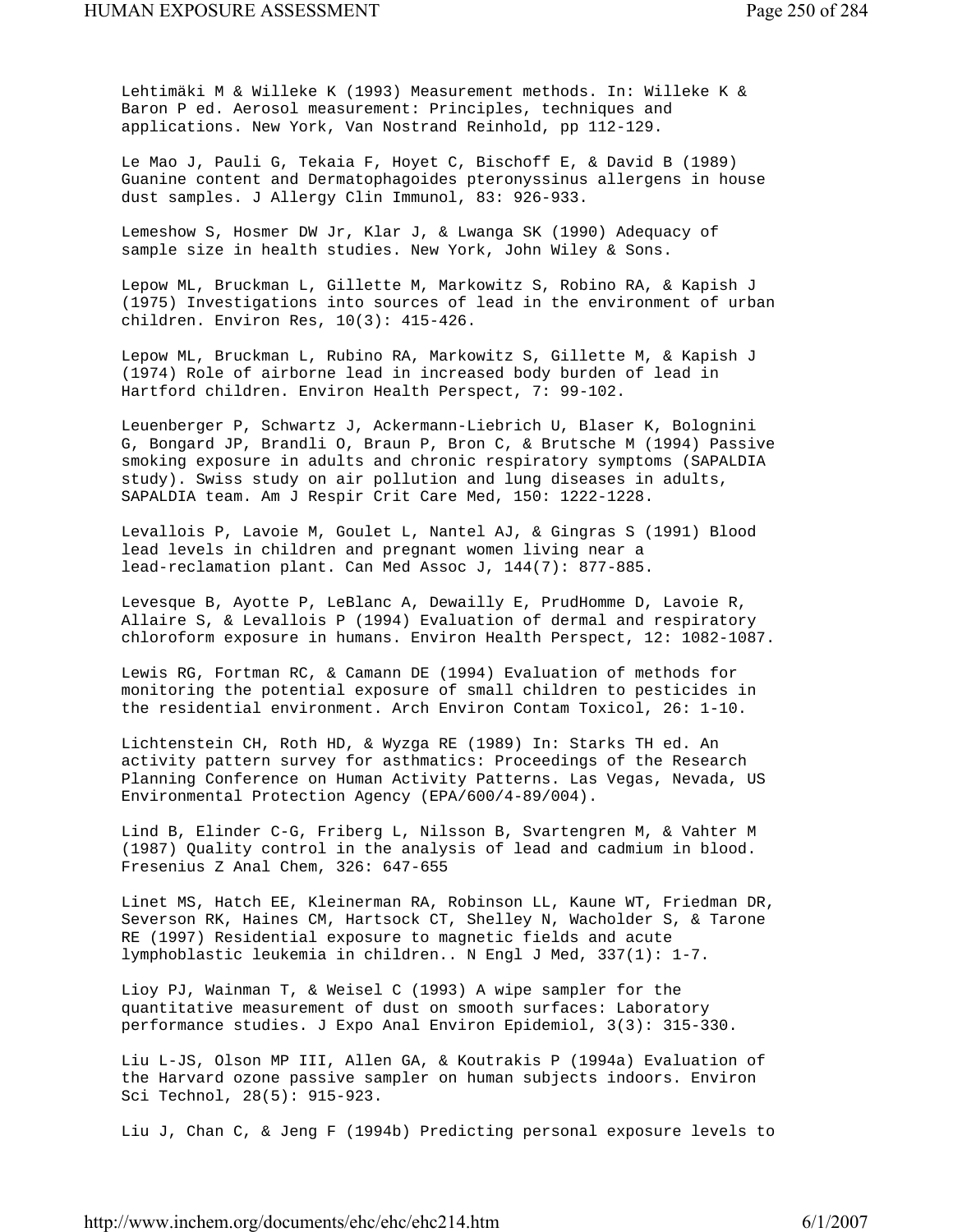carbon monoxide (CO) in Taipei, based on actual CO measurements in microenvironments and Monte Carlo simulation method. Atmos Environ, 28(14): 2361-2368.

 Lodge JP Jr (1988) Methods of air sampling and analysis. Boca Raton, Florida, Lewis Publishers.

 Luczynska CM, Li Y, Chapman MD, & Platts-Mills TAE (1990) Airborne concentrations and particle size distribution of allergen derived from domestic cats (Felis domesticus): Measurements using cascade impactor, liquid impinger, and a two-site monoclonal antibody assay for Fel d I. Am Rev Respir Dis, 141: 361-367.

 Lyman WJ, Reehl WF, & Rosenblatt DH (1990) Handbook of chemical property estimation methods: Environmental behavior of organic compounds. Washington, DC, American Chemical Society.

 McCullagh P & Nelder J (1990) Generalized linear models, 2nd ed. London, Chapman & Hall.

 MacIntosh DL, Suter GW, & Hoffman FO (1994) Uses of probabilistic exposure models in ecological risk assessments of contaminated sites. Risk Anal, 14(4): 405-420.

 MacIntosh DL, Xue J, Ozkaynak H, Spengler JD, & Ryan PB (1995) A population-based exposure model for benzene. J Expo Anal Environ Epidemiol, 5(3): 375-403.

 MacIntosh DL, Spengler JD, Ozkaynak H, Tsai L, & Ryan PB (1996) Dietary exposures to selected metals and pesticides. Environ Health Perspect, 104(2): 202-209.

 MacIntosh DL, Williams PL, Hunter DJ, Sampson LA, Morris SC, Willett WC, & Rimm EB (1997) Evaluation of a food frequency questionnaire-food composition approach for estimating dietary intake of inorganic arsenic and methylmercury. Cancer Epidemiol Biomarkers Prev, 6(12):1043-1050.

 Mackay D (1979) Finding fugacity feasible. Environ Sci Technol, 13: 1218-1223.

 Mackay D (1991) Multimedia environmental models, the fugacity approach. Chelsea, Michigan, Lewis Publishers.

 Mackay D & Paterson S (1981) Calculating fugacity. Environ Sci Technol, 15: 1006-1014.

 Mackay D & Paterson S (1982) Fugacity revisited. Environ Sci Technol, 16: 654-660.

 McKone TE & Layton DW (1986) Screening the potential risk of toxic substances using a multimedia compartment model: estimation of human exposure. Regul Toxicol Pharmacol, 6: 359-380.

 McKone TE, Gratt LB, Lyon MJ, & Perry BW (1987) GEOTOX multimedia compartment model user's guide. Livermore, California, Lawrence Livermore National Laboratory (UCRL-15913).

 Madden NA, Russo DC, & Cataldo MF (1980) Environmental influences of mouthing in children with lead intoxication. J Pediatr Psychol,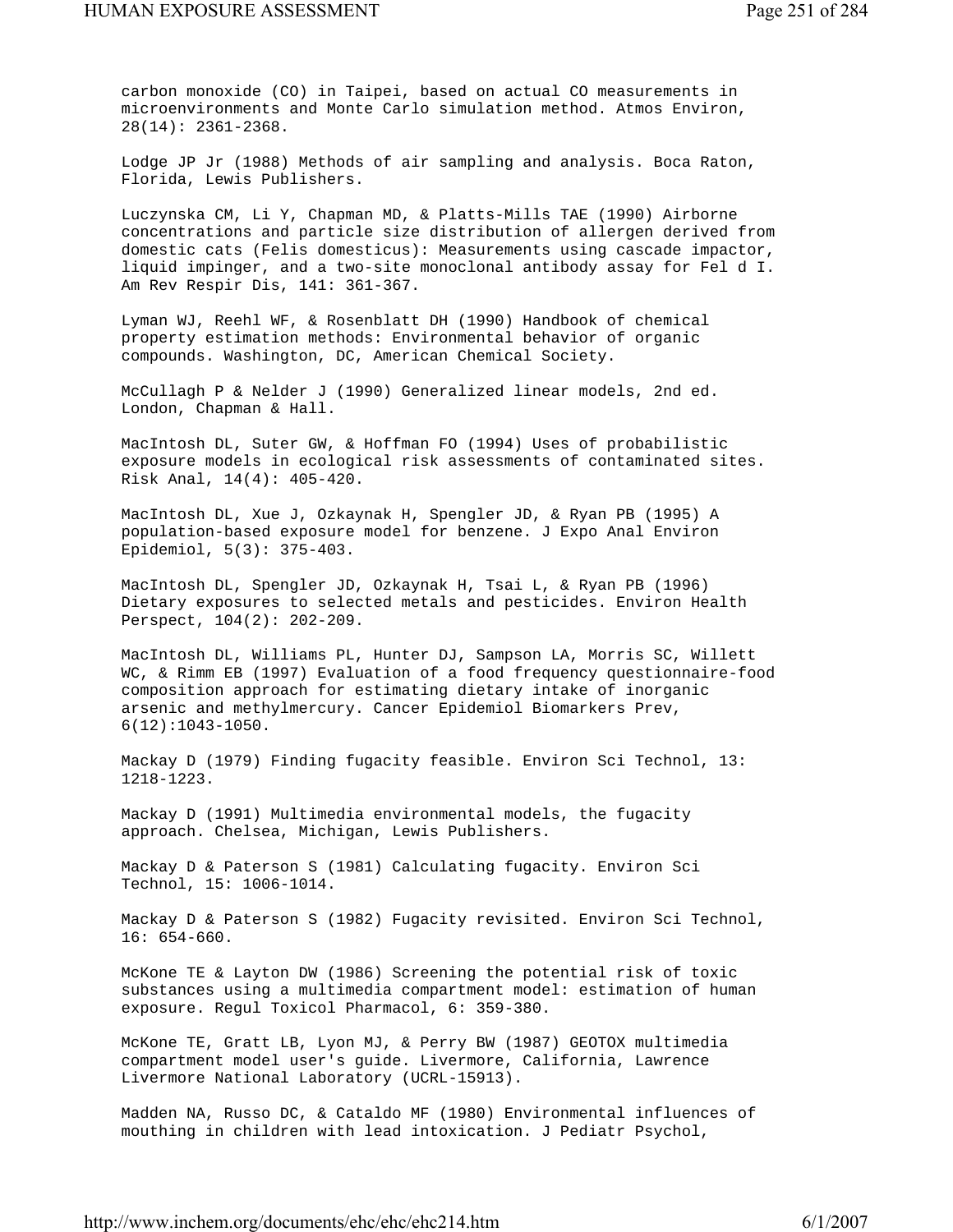5: 207-216.

 Mamane Y (1992) Characterization of PTEAM indoor aerosol samples (electron microscopy analysis). Research Triangle Park, North Carolina, Atmospheric Research and Exposure Assessment Laboratory.

 Masters GM (1991) Introduction to environmental engineering and science. New York, Van Nostrand Reinhold.

 Matanoski G, Selevan SG, Akland G, Bornschein RL, Dockery D, Edmonds L, Greife A, Mehlman M, Shaw GM, & Elliott E (1992) Role of exposure databases in epidemiology. Arch Environ Health, 47(6): 439-446.

 Matsushita H & Tanabe K (1991) WHO/UNEP Global Environment Monitoring System: Exposure monitoring of nitrogen dioxide -- An international pilot study within the WHO/UNEP Human Exposure Assessment Location (HEAL) project. Geneva, World Health Organization.

 Mercier MJ & Robinson AG (1993) Use of biologic markers for toxic end points in assessment of risks from exposure to chemicals. Int Arch Occup Environ Health, 65: S7-S10.

 Milkovic-Kraus S, Restek-Samarzija N, Samarzija M, & Kraus O (1997) Individual variation in response to lead exposure: A dilemma for the occupational health physician. Am J Ind Med, 31: 631-635.

 Miller JD, Laflamme AM, Sobol Y, Lafontain P, & Greenhalg R (1988) Fungi and fungal products in some Canadian houses. Int Biodeter Biodegrad, 24: 103-120.

 Milton DK (1992) Endotoxin in metal working fluids: Report to United Auto Workers , General Motors Joint National Committee on Occupational Health and Safety.

 Milton DK (1995) Endotoxin. In: Burge HB ed. Bioaerosols. Boca Raton, Florida, Lewis Publishers, pp 77-86.

 MMWR (1997) Update: blood lead levels - United States, 1991-1994. Morbib Mortal Wkly Rep, 46(7): 141-146.

 Moffat WE (1989) Blood lead determinants of a population living in a former lead mining area in southern Scotland. Environ Geochem Health,  $11(1): 3-8.$ 

 Monster AC & Zielhuis RL (1991a) Biological exposure and/or effect limits, facts, fallacies and uncertainties: General principles. J Soc Occup Med, 41: 55-59.

 Monster AC & Zielhuis RL (1991b) Biological exposure and/or effect limits, facts, fallacies, and uncertainties: Practical aspects. J Soc Occup Med, 41: 60-63.

 Morgan MG & Henrion M (1990) Uncertainty: a guide to dealing with uncertainty in quantitative risk analysis. Cambridge, United Kingdom, Cambridge University Press.

 Moschandreas D & Relwani S (1991) The shadow sensor: An electronic activity pattern sensor. J Expo Anal Environ Epidemiol, 1: 357-367.

Mosteller F & Rourke R (1973) Sturdy statistics: nonparametrics and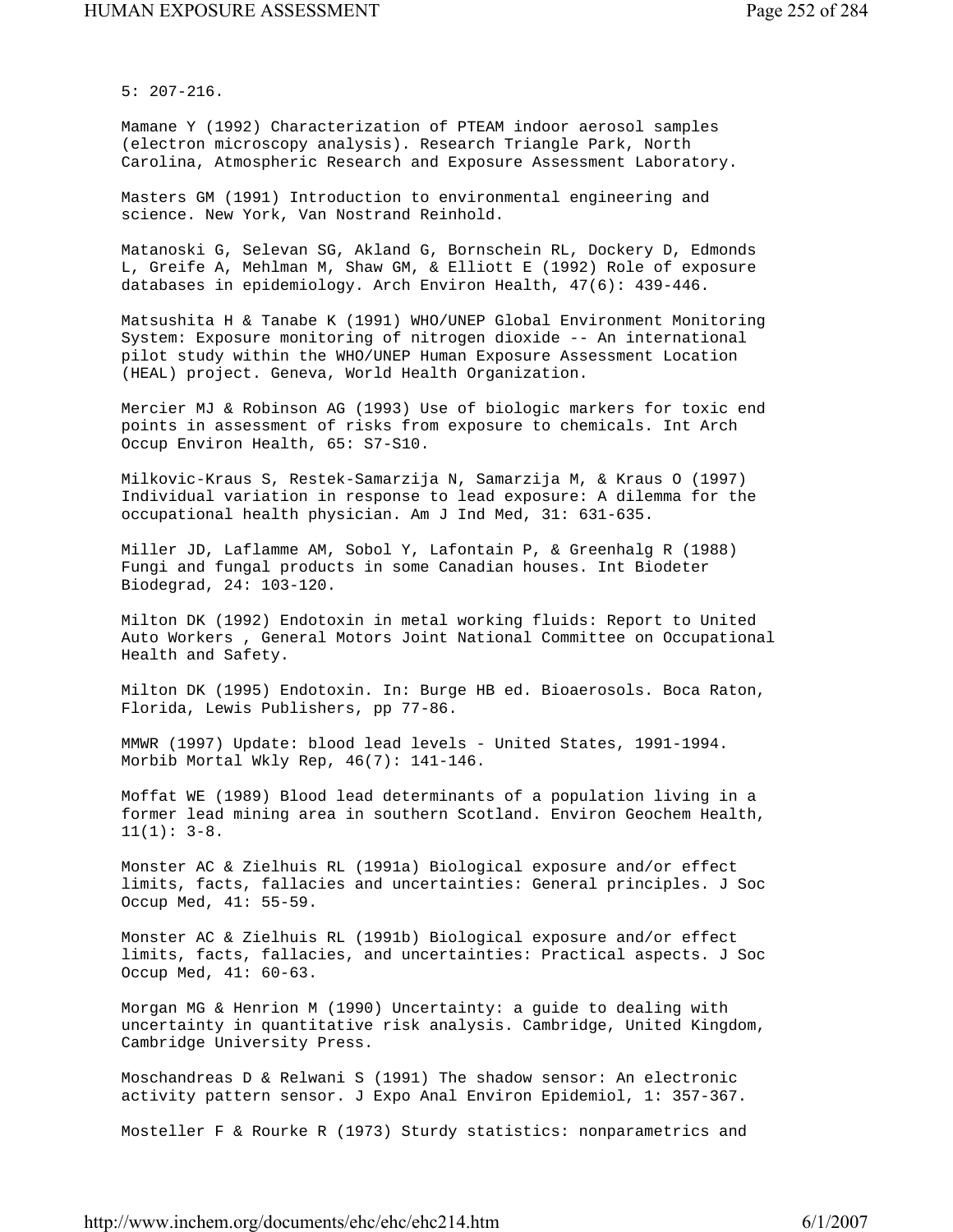order statistics. Reading, Massachusetts, Addison-Wesley.

 Mukala KJ, Pekkanen P, Tiittanen P, Alm S, Salonen RO, Jantunen M, & Tuomisto J (1996) Seasonal exposure to NO2 and respiratory symptoms in preschool children. J Expo Anal Environ Epidemiol, 6: 197-210.

 Munir AK, Einarsson R, Kjellman N-IM, & Bjorksten B (1993) Mite (Der p I, Der f I) and cat (Fel d I) allergens in the homes of babies with a family history of allergy. Allergy, 48: 158-163.

 Mushak P & Crocetti AF (1995) Risk and revision is in arsenic cancer risk assessment. Environ Health Perspect, 103(7-8): 684-689.

 Nakahama T, Fukuhara M, & Inouye Y (1997) Volatile halogenated hydrocarbons in ambient air and the metabolites in human urine in an urban area. Jpn J Toxicol Environ Health, 43(5): 280-284.

 Nessel CS, Butler JP, Post GB, Held JL, Gochfeld M, & Gallo MA (1991) Evaluation of the relative contribution of exposure routes in a health risk assessment of dioxin emissions from a municipal waste incinerator. J Expo Anal Environ Epidemiol, 1(3): 283-307.

 Nevalainen A, Pastuszka J, Liebhaber F, & Willeke K (1992) Performance of bioaerosol samplers: collection characteristics and sampler design considerations. Atmos Environ, 26A: 531-540.

 Niessen KH, Ramolla J, Binder M, Brugmann G, & Hofmann U (1984) Chlorinated hydrocarbons in adipose tissue of infants and toddlers: Inventory and studies on their association with intake of mother's milk. Eur J Pediatr, 142: 238-243.

 Nigg HN & Wade SE (1992) Saliva as a monitoring medium for chemicals. Rev Environ Contam Toxicol, 129: 95-119.

 Nilsson S & Praglowski J (1992) Erdtman's handbook of palynology. Copenhagen, Denmark, Munksgaard, 580 pp.

 NIOSH (1979) Chemical reference laboratory proficiency analytical testing program. Cincinnati, Ohio, National Institute for Occupational Safety and Health (Publication No. 79-128).

 NIOSH (1994) Para-occupational bibliography. Cincinnati, Ohio, National Institute for Occupational Safety and Health.

 Nöllke P, Becker K, Bernigau W, Hoffmann K, Krause C, Seiwert M, Schulz C, & Schwabe R (1995) Trace elements in domestic tap water in the FRG. Environ Surv Epidemiol, 6(4): 23.

 Noren K (1993) Contemporary and retrospective investigations of human milk in the trend studies of organochlorine contaminants in Sweden. Sci Total Environ, 139-140: 347-355.

 Ogden EC, Hayes JV, & Raynor GS (1969) Diurnal patterns of pollen emission in Ambrosia, Phleum, Zea and Ricinus. Am J Bot, 56(1): 16-21.

 Oglesby L, Krütli P, Künzli N, & Jantunen M (1998) Better air - better participation? Evaluation of selection bias in the European Air Pollution Exposure Study EXPOLIS. Epidemiology, July (abstract).

Oliver J, Birmingham K, Crewes A, Weeks J, & Carswell F (1995)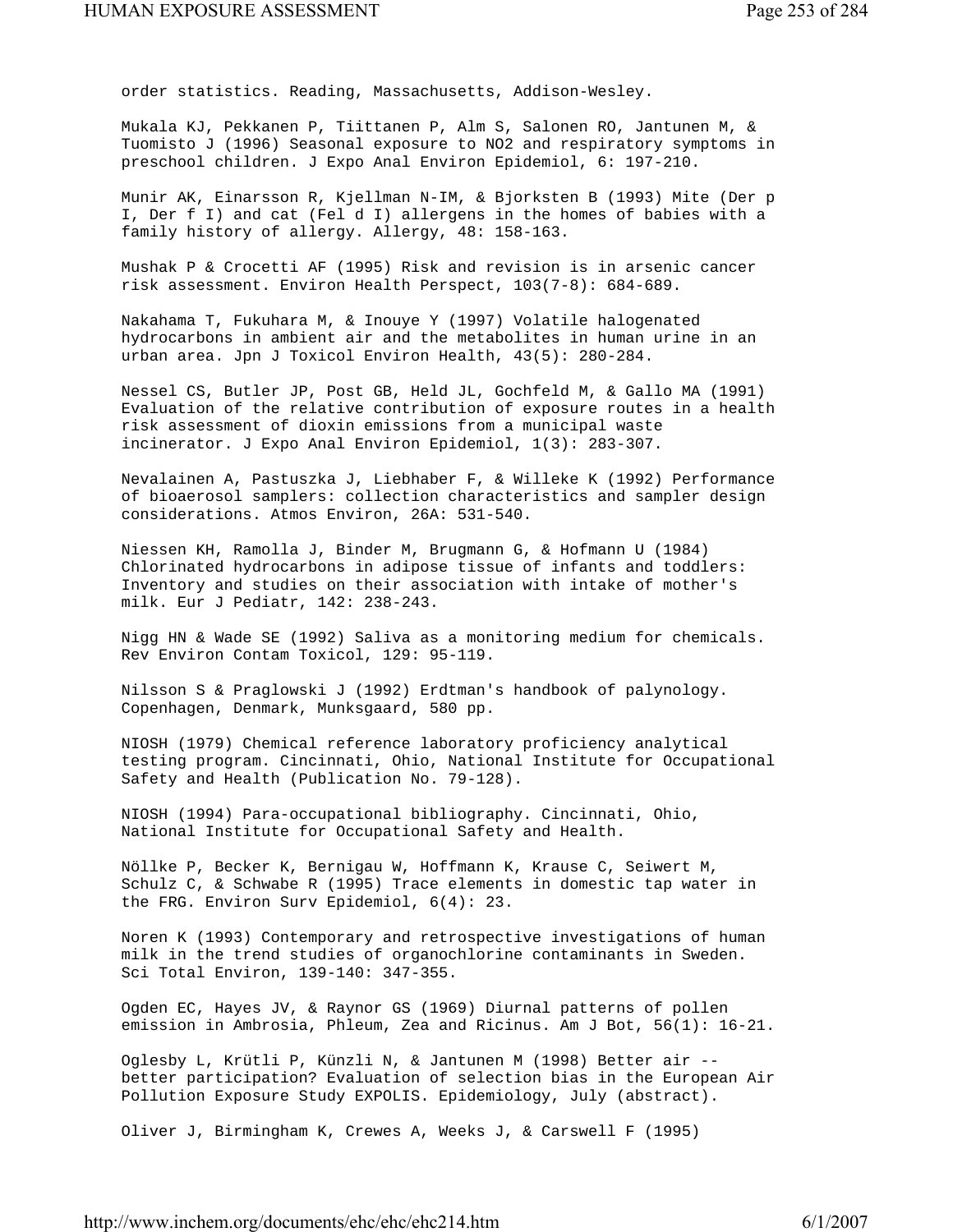Allergen levels in airborne and surface dust. Int Arch Allergy Immunol, 107: 452-453.

 O'Rourke MK & Lebowitz (1984) A comparison of regional atmospheric pollen with pollens collected at and near homes. Grana, 23: 55-64.

 Osterman-Golkar S, Ehrenberg L, Segerback D, & Hallstrom I (1976) Evaluation of genetic risks of alkylating agents: II. Haemoglobin as a dose monitor. Mutat Res, 34: 1-10.

 Ott W (1989) In: Starks TH ed. Human activity patterns: A review of the literature for estimating time spent indoors, outdoors, and in-transit. Proceedings of the Research Planning Conference on Human Activity Patterns. Las Vegas, Nevada, US Environmental Protection Agency (EPA/600/4-89/004).

 Ott WR (1990) Total human exposure: Basic concepts -- EPA field studies, and future research needs. J Air Waste Manage Assoc, 40(7): 966-975.

 Ott W (1995) Environmental statistics and data analysis. Boca Raton, Florida, CRC Press Inc.

 Ott WR & Roberts JW (1998) Everyday exposure to toxic pollutants. Sci Am, 2: 1-7.

 Ott WR, Thomas J, Mage D, & Wallace L(1988) Validation of the simulation of human activity and pollutant exposure (SHAPE) model using paired days from the Denver, Colorado, carbon monoxide field study. Atmos Environ, 22: 2101-2113.

 Ozkaynak H, Xue J, Spengler JD, Wallace L, Pellizzari E, & Jenkins P (1996) Personal exposure to airborne particles and metals: results from the particle TEAM study in Riverside, California. J Expo Anal Environ Epidemiol, 6(1): 57-78.

 Ozolins G (1989) Global efforts to produce accurate human exposure data: the challenge ahead. In: US EPA/Air and Waste Management Association Symposium on Total Exposure Assessment Methodology. Las Vegas, Nevada, US Environmental Protection Agency, pp 11-16.

 Pasquill F (1961) The estimation of the dispersion of windborne material. Meteorol Mag, 90: 33-49.

 Pastuska JS (1988) Inertial impaction. In: Spurny K ed. Advances in aerosol filtration science. Boca Raton, Florida, CRC Press Inc.

 Patterson DG, Hoffman RE, Needham LL, Roberts DW, Bagby JR, Pirkle JL, Falk H, Sampson EJ, & Houk VN (1986) 2,3,7,8-Tetracholorodibenzo-p-dioxin levels in adipose tissue of exposed and control persons in Missouri: An interim report. J Am Med Assoc, 256: 2683-2686.

 Pauli G, de-Blay F, Le Mao J, & Bessot JC (1995) Importance of measuring exposure to principal indoor allergens in allergic asthma. Bull Natl Acad Med, 179(1): 67-75 (discussion 75-77).

 Pellizzari ED, Perritt K, Hartwell TD, Michael LC, Whitmore R, Handy RW, Smith D, & Zelon H (1987) Total exposure assessment methodology (TEAM) study: Volume II -- Elizabeth and Bayonne, New Jersey; Devils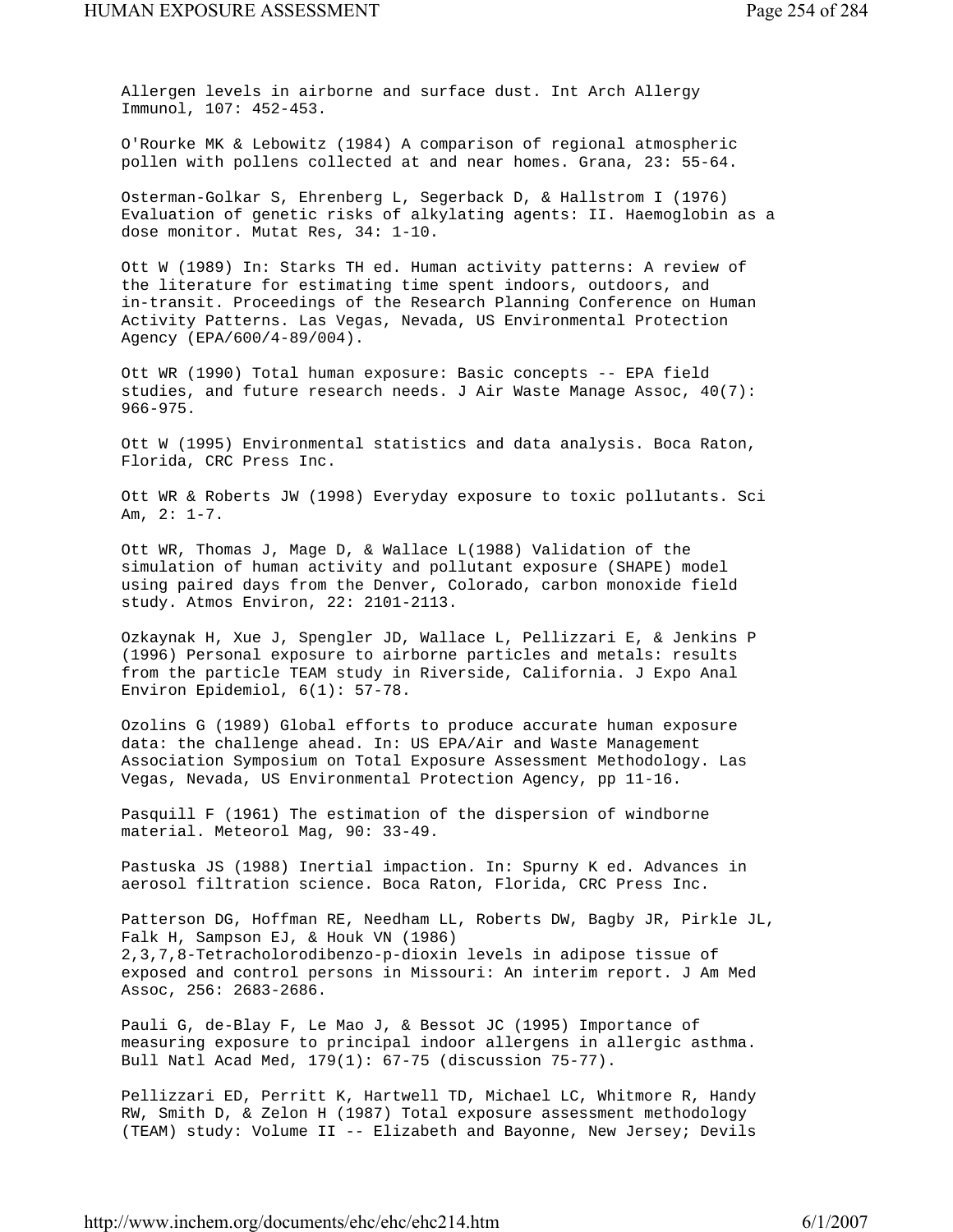Lake, North Dakota; and Greensboro, North Carolina. Washington, DC, US Environmental Protection Agency.

 Pellizzari ED, Zweidinger RA, & Sheldon LS (1988) Methods for industrial and ambient monitoring: Method 4 -- Breath sampling. Lyon, International Agency for Research on Cancer, pp 255-266 (IARC Scientific Publications No. 85).

 Pellizzari E, Lioy P, Quackenboss J, Whitmore R, Clayton A, Freeman N, Waldman J, Thomas K, Rhodes C, & Wilcosky T (1995) Population-based exposure measurements in EPA region 5: A phase I field study in support of the national human exposure assessment survey. J Expo Anal Environ Epidemiol, 5(3): 327-358.

 Pennington J (1992) The 1990 revision of the FDA total diet study. J Nutr Educ, 24 (4): 173-178.

 Pennington J & Gunderson EL (1987) History of the food and drug administration's total diet study-1961 to 1987. J Assoc Off Anal Chem, 70(5): 772-782.

 Perera FP (1987) Molecular cancer epidemiology: a new tool in cancer prevention. J Natl Cancer Inst, 78: 887-898.

 Perera FP & Weinstein IB (1982) Molecular epidemiology and carcinogen-DNA adduct detection: New approaches to studies of human cancer causation. J Chron Dis, 35: 581-600.

 Perera FP, Hemminki K, Young TL, Brenner D, Kelly G, & Santella RM (1988) Detection of polycyclic aromatic hydrocarbon-DNA adducts in white blood cells of foundry workers. Cancer Res, 48: 2288-2291.

 Periago JF, Luna A, Morente A, & Zambudio A (1992) Design and evaluation of an exhaled breath sampler for biological monitoring of organic solvents. J Appl Toxicol, 12: 91-96.

 Phoon W, Lee HS, & Ho CK (1990) Biological monitoring of workers exposed to inorganic lead in Singapore. Singap Med J, 31(2):127-130.

 Pizzichini E, Pizzichini MM, Efthimiadis A, Dolovich J, & Hargreave FE (1997) Measuring airway inflammation in asthma: Eosinophils and eosinophilic cationic protein in induced sputum compared with peripheral blood. J Allergy Clin Immunol, 99(4): 539-544

 Platts-Mills TAE & De Weck AL (1989) Dust mite allergens and asthma: a world wide problem. International workshop report. J Allergy Clin Immunol, 83: 416-427.

 Platts-Mills TAE, Hayden ML, Chapman MD, & Wilkins SR (1987) Seasonal variation in dust mite grass-pollen allergens in dust from the houses of patients with asthma. J Allergy Clin Immunol, 79: 781-791.

 Platts-Mills TAE, Thomas WR, Aalberse RC, Vervloet D, & Chapman MD (1992) Dust mite allergens and asthma: report of a second international workshop. J Allergy Clin Immunol, 89: 1046-1060.

 Pleil JD & Lindstrom AB (1995) Measurement of volatile organic compounds in exhaled breath as collected in evacuated electropolished canisters. J Chromatogr Biomed Appl, B665(2): 271-279.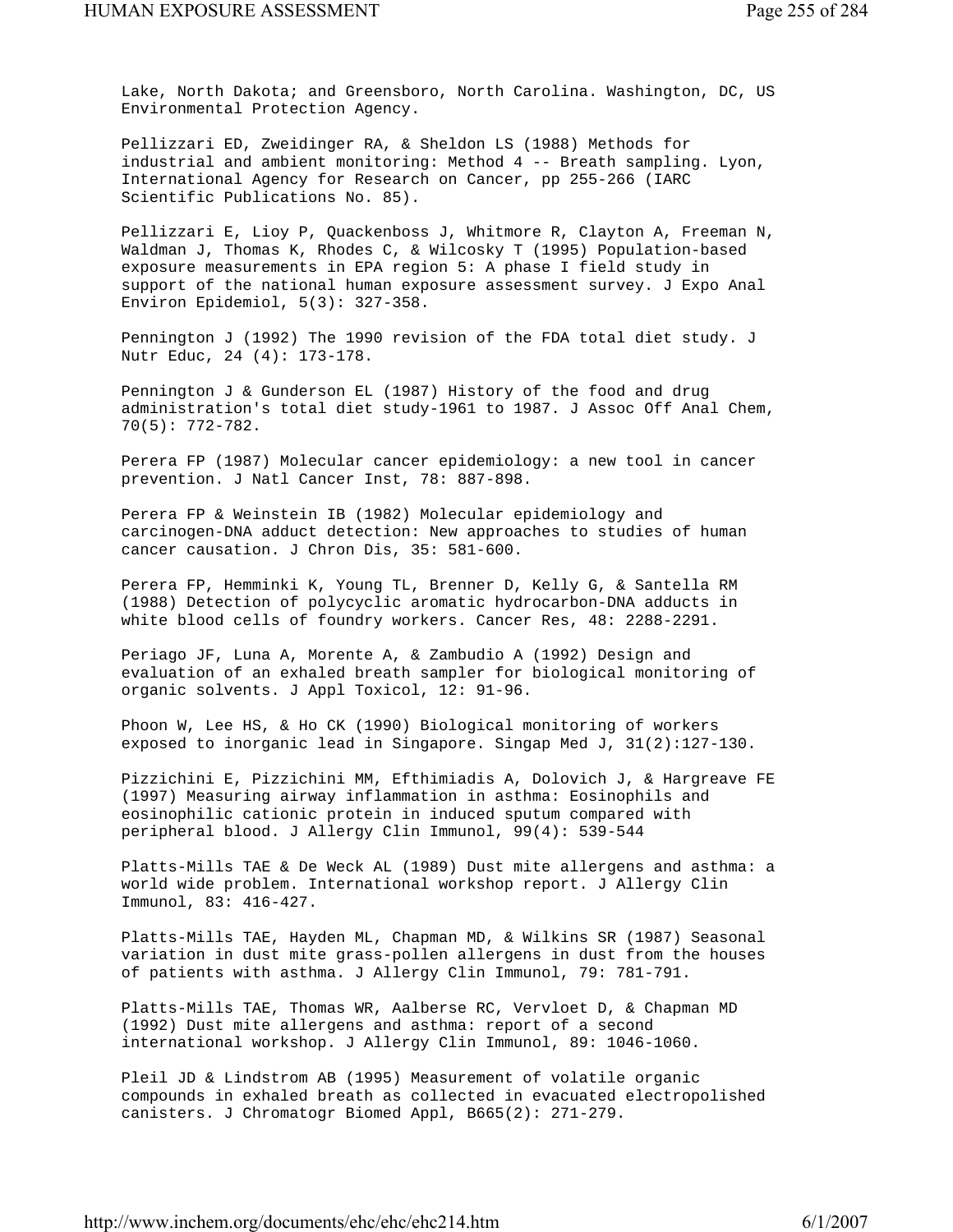Pollart SM, Mullins DE, Vailes LD, Hayden ML, Platts-Mills TAE, Sutherland WM, & Chapman MD (1991a) Identification, quantification and purification of cockroach allergens using monoclonal antibodies. J Allergy Clin Immunol, 87: 935-946.

 Pollart SM, Smith TF, Morris EC, Gelder LE, Platts-Mills TAE, & Chapman MD (1991b) Environmental exposure to cockroach allergens: Analysis with monoclonal antibody-based enzyme immunoassays. J Allergy Clin Immunol, 87: 505-510.

 Pope AM, Patterson R, & Burge H (1993) Indoor allergens: Assessing and controlling adverse health effects. Washington, DC, National Academic Press.

 Price JA, Pollock I, Little SA, Longbottom JL, & Warner JO (1990) Measurement of airborne mite antigen in homes of asthmatic children. Lancet, 336: 895-897.

 Prpic-Majic D, Pongracic J, Hrsak J, & Pizent A (1992) A follow-up study in a lead smelter community following the introduction of an effective pollution control system. Isr J Med Sci, 28(8-9): 548-556.

 Quackenboss JJ & Lebowitz MD (1989) The utility of time/activity data for exposure assessment: Summary of procedures and research needs. In: Proceedings of the 82nd Annual Meeting of the Air and Waste Management Association. Pittsburgh, Pennsylvania, Air and Waste Management Association, pp 89-100.

 Quackenboss JT, Spengler JD, Kanaek MS, Letz R, & Duffy CP (1986) Personal exposure to NO2: Relationship to indoor/outdoor air quality and activity patterns. Environ Sci Technol, 20: 775-783.

 Que Hee SS (1993) Biological monitoring: An introduction. New York, Van Nostrand Reinhold.

 Que Hee SS, Peace B, Clark CS, Boyle JR, Bornshein RL, & Hammond PB (1985) Evolution of efficient methods to sample lead sources, such as house dust and hand dust, in the homes of children. Environ Res, 38: 77-95.

 Rabinowitz MB (1991) Toxicokinetics of bone lead. Environ Health Perspect, 91: 33-37.

 Rabinowitz MB & Bellinger DC (1988) Soil lead -- blood lead relationship among Boston children. Bull Environ Contam Toxicol, 41: 791-797.

 Rabinowitz M, Leviton A, Needleman H, Bellinger D, & Waternaux C (1985) Environmental correlates of infant blood lead levels in Boston. Environ Res, 38: 96-107.

 Rabinowitz MB, Leviton A, & Bellinger DC (1989) Blood lead -- tooth lead relationship among Boston children. Bull Environ Contam Toxicol, 43: 485-492.

 Raghupathy L, Harada M, Ohno H, Naganuma A, Imura N, & Doi R (1988) Methods of removing external metal contamination from hair samples for environmental monitoring. Sci Total Environ, 77: 141-151.

Raizenne ME & Spengler JD (1989) Dosimetric model of acute health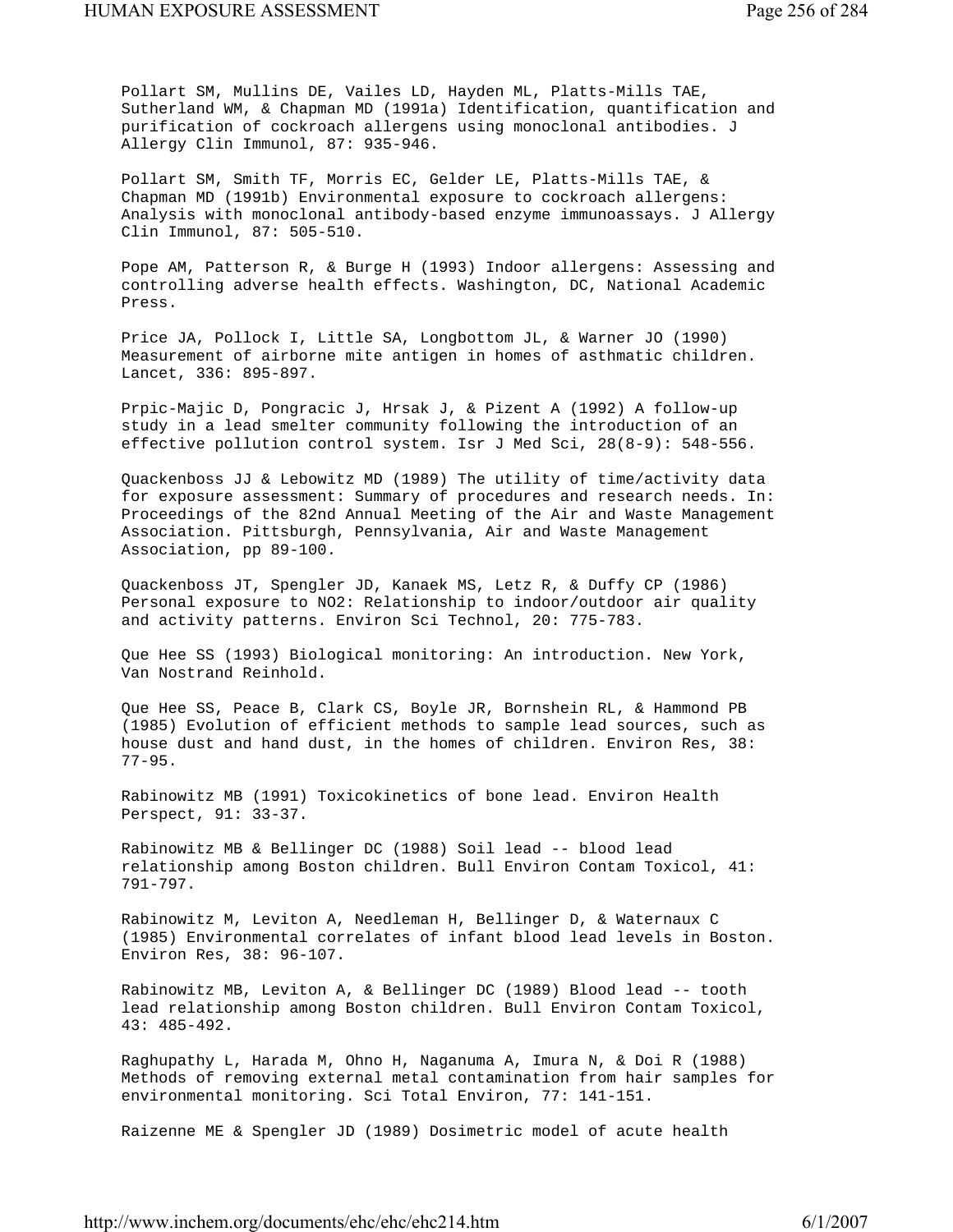effects of ozone and acid aerosols in children. In: Atmospheric ozone research and policy implications. Amsterdam, Oxford, New York, Elsevier Science Publishers, pp 319-329.

 Rao HV & Ginsberg GL (1997) A physiologically-based pharmacokinetic model assessment of methyl t-butyl ether in groundwater for a bathing and showering determination. Risk Anal, 17(5): 583-598.

 Rappaport SM, Kromhout H, & Symanski E (1993) Variation of exposure between workers in homogeneous exposure groups. Am Ind Hyg Assoc J, 54: 654-662.

 Rees N & Tennant D (1993) Estimating consumer intakes of food chemical contaminants. In: Watson D ed. Safety of chemicals in food. London, Ellis Horwood.

 Rees N & Tennant D (1994) Estimation of food chemical intake. In: Kotsons FN, Mackey M, & Hjelle J ed. Nutritional toxicology. New York, Raven Press Ltd.

 Reiss R, Ryan PB, Tibbetts SJ, & Koutrakis P (1995) Measurement of organic acids, aldehydes, and ketones in residential environments and their relationship to ozone. J Air Waste Manage Assoc, 45(10): 811-822.

 Reponen T (1994) Viable fungal spores as indoor aerosols. Kuopio, Finland, Kuopio University, Natural and Environmental Sciences (Academic Dissertation C25).

 Rimm EB, Giovannucci EL, Stampfer MJ, Colditz GA, Litin LB, & Willett WC (1992) Reproducibility and validity of an expanded self-administered semiquantitative food frequency questionnaire among male health professionals. Am J Epidemiol, 135: 1114-1126.

 Rinehart RD & Yanagisawa Y (1993) Para-occupational exposures to Pb and Sn carried by electric cable splicers. Am Ind Hyg Assoc J, 54(120): 593-599.

 Roberts JW & Dickey P (1995) Exposure of children to pollutants in house dust and indoor air. Rev Environ Contam Toxicol, 143: 59-78.

 Roberts JW, Budd WT, Ruby MG, Bond AE, Lewis RG, Weiner RW, & Camann DE (1991) Development and field testing of a high volume sampler for pesticides and toxins in dust. J Expo Anal Environ Epidemiol, 1(2): 143-155.

 Roberts JW, Budd WT, Ruby MG, Camann DE, Fortmann RC, Lewis RG, Wallace LA, & Spittler TM (1992) Human exposure to pollutants in the floor dust of homes and offices. J Expo Anal Environ Epidemiol, 1(suppl): 127-146.

 Robinson J (1977) How Americans use time: A social psychological analysis of everyday life. Ann Arbor, Michigan, University Microfilms (Monograph Series).

 Robinson J (1985) Validity and reliability of diaries versus alternative time use measures. In: Juster FT & Stafford FP ed. Time, goods, and well being, pp 33-62.

Robinson J (1988) Time-diary research and human exposure assessment: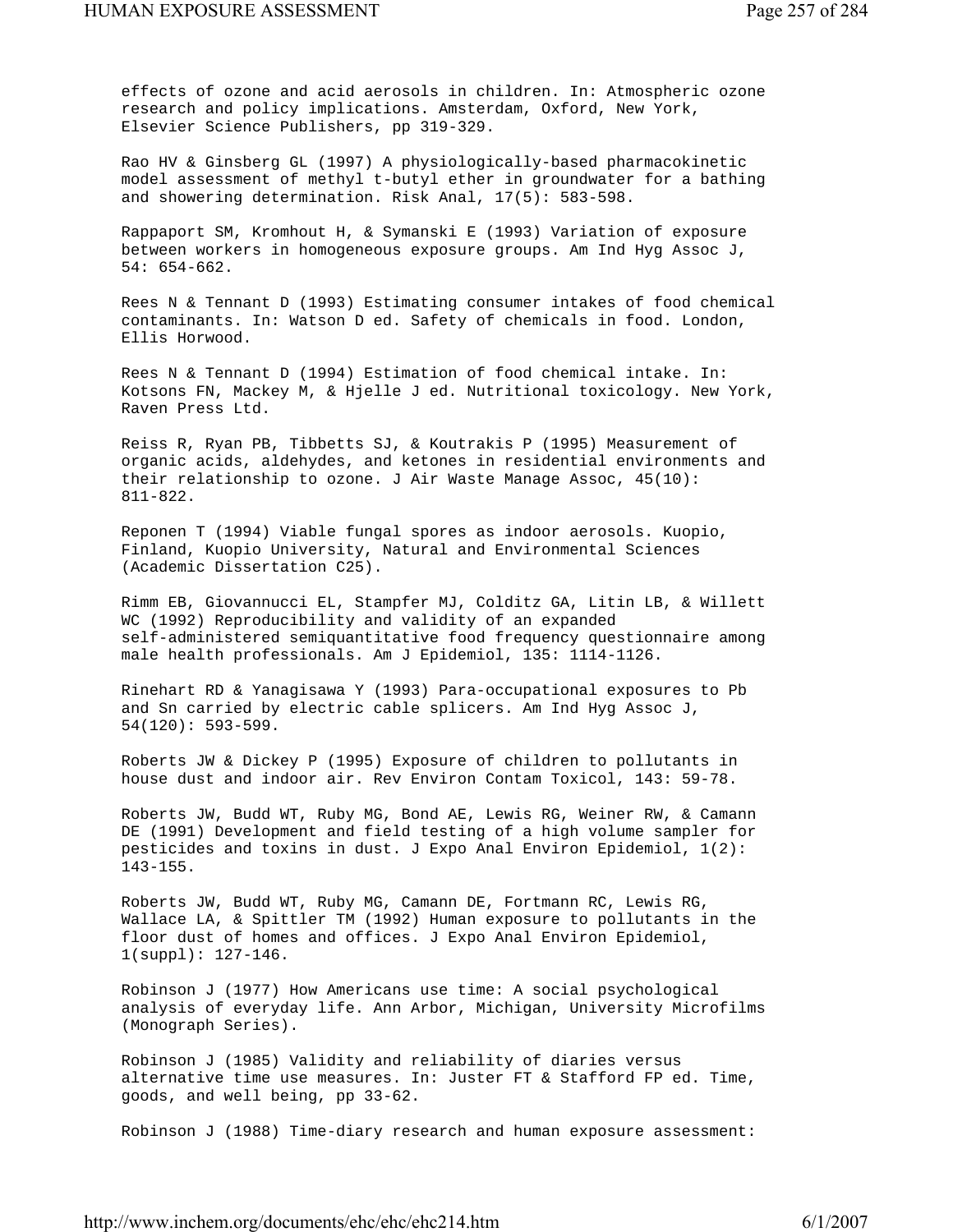Some methodological considerations. Atmos Environ, 22: 2085-2092.

 Roels M, Buchet JP, & Lauwerys RR (1980) Exposure to lead by the oral and pulmonary route of children living in the vicinity of a primary lead smelter. Environ Res, 22: 81-94.

 Rogan WJ, Bagniewska A, & Damstra T (1980) Pollutants in breast milk. N Engl J Med, 302: 1450-1453.

 Rogan WJ, Gladen BC, McKinney JD, Carreras N, Hardy P, Thullen J, Tingelstad J, & Tully M (1986) Polychlorinated biphenyls (PCBs) and dichlorophenyl dichloroethene (DDE) in human milk: Effects of maternal factors and previous lactation. Am J Public Health, 76: 172-177.

 Roseberry AM & Burmaster D (1992) Lognormal distributions for water intake by children and adults. Risk Anal, 12(1): 99-104.

 Ryan PB, Spengler JD, Schwab M, & Soczek ML (1990) Personal monitoring for nitrogen dioxide: Boston personal monitoring. Proceedings of the First International Symposium on Total Exposure Assessment Methodology: A New Horizon, Las Vegas, Nevada, November 1989. Pittsburgh, Pennsylvania, Air and Waste Management Association.

 Rylander R, Persson K, Goto H, Yuasa K, & Tanaka S (1992) Airborne beta-1,3-glucan may be related to symptoms in sick buildings. Indoor Environ, 1: 190-193.

 Sachs L (1986) A guide to statistical methods and to the pertinent literature. Berlin, Heidelberg, New York, Springer Verlag.

 Sakaguchi M, Inouye S, Irie T, Miyazawa H, Watanabe M, Yasueda H, Shida T, Nitta H, Chapman MD, Schou C, & Aalberse RC (1993) Airborne cat (Fel d I), dog (Can f I), and mite (Der I and Der II) allergen levels in the homes of Japan. J Allergy Clin Immunol, 92: 797-802.

 Saltzman BE (1988) Linear pharmacokinetic models for evaluating unusual work schedules, exposure limits and body burden of pollutants. Am Ind Hyg Assoc J, 49: 213-225.

 Samet JS & Spengler JD ed. (1991) Indoor air pollution: A health perspective. Baltimore, London, The John Hopkins University Press.

 Samet JM, Lambert WE, Skipper BJ, Cushing AH, McLaren LC, Schwab M, & Spengler JD (1992) A study of respiratory illnesses in infants and NO2 exposure. Arch Environ Health, 47: 57-63.

 Sampson EJ, Needham LL, Pirkle JL, Hannon WH, Miller DT, Patterson DG, Bernert JT, Ashley DL, Hill RH, Gunter EW, Paschal DC, Spierto FW, & Rich MJ (1994) Technical and scientific developments in exposure marker methodology. Clin Chem, 40: 1376-1384.

 Santella RM, Hemminki K, Tang D-L, Paik M, Ottman R, Young TL, Savela K, Vodickova L, Dickey C, Whyatt R, & Perera FP (1993) Polycyclic aromatic hydrocarbon -- DNA adducts in white blood cells and urinary 1-hydroxypyrene in foundry workers. Cancer Epidemiol Biomarkers Prev, 2: 59-62.

 Santos PL, Gouvea RC, & Dutra IR (1994) Concentrations of 210Pb and 210Po in hair and urine of workers, of the uranium mine at Pocos de Caldas (Brazil). Sci Total Environ, 148: 61-65.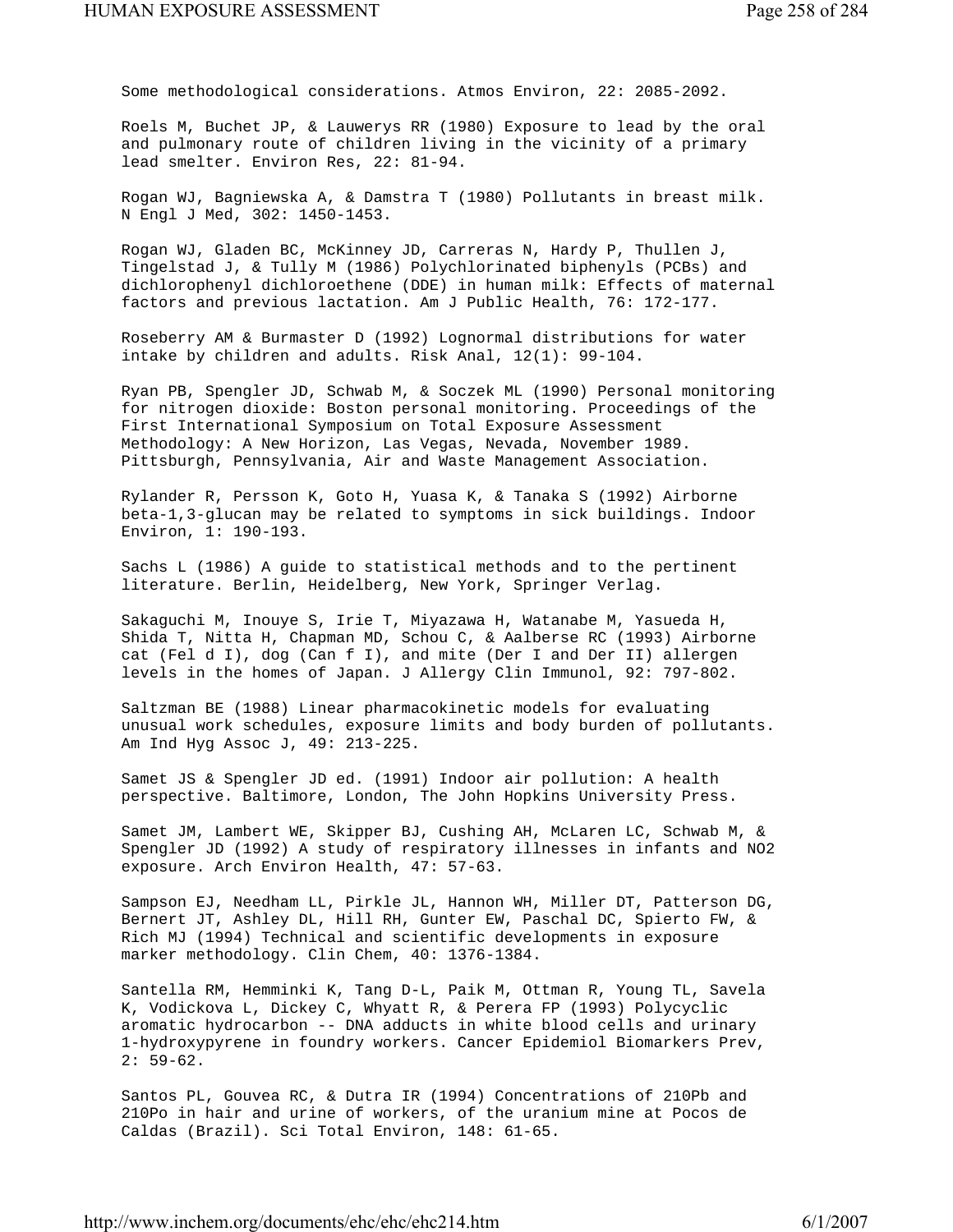Saraf A, Larsson L, Burge H, & Milton D (1997) Quantification of ergosterol and 3-hydroxy fatty acids in settled house dust by gas chromatography-mass spectrometry: comparison with fungal culture and determination of endotoxin by Limulus amebocyte lysate assay. Appl Environ Microbiol, 63(7): 2554-2559.

 Sato A (1993) Confounding factors in biological monitoring of exposure to organic solvents. Int Arch Occup Environ Health, 65: S61-S67.

 Schaller KH, Angerer J, & Lehnert G (1991) Internal and external quality control in the toxicological analysis of blood and urine sample in the Federal Republic of Germany. Int Arch Occup Environ Health, 62: 537-542.

 Schnoor JL (1981) Fate and transport of dieldrin in Coraville Reservoir: Residues in fish and water following a pesticide ban. Science, 211: 840-842.

 Schnoor JL & MacAvoy DC (1981) A pesticide transport and bioconcentration model. J Environ Eng Div Am Soc Civil Eng, 107: 1229-1245.

 Schou C, Fernandez-Caldas E, Lockey RF, & Lowenstein H (1991) Environmental assay for cockroach allergens. J Allergy Clin Immunol, 87: 828-834.

 Schou C, Hansen GN, Lintner T, & Lowenstein H (1992) Assay for the major allergen, Can f I: investigation of house dust samples and commercial dog extracts. J Allergy Clin Immunol, 88: 847-853.

 Schulte PA (1987) Methodologic issues in the use of biological markers in epidemiological research. Am J Epidemiol, 126: 1006-1016.

 Schulte PA (1989) A conceptual framework for the validation and use of biologic markers. Environ Res, 48: 129-144.

 Schulte PA (1991) Contribution of biological markers to occupational health. Am J Ind Med, 20: 435-446.

 Schulte PA (1992) Biomarkers in epidemiology: Scientific issues and ethical implications. Environ Health Perspect, 98: 143-147.

 Schulte PA & Talaska G (1995) Validity criteria for the use of biological markers of exposure to chemical agents in environmental epidemiology. Toxicology, 101: 73-88.

 Schulz C, Becker K, Bernigau W, Hoffmann K, Krause C, Nöllke P, Schwabe R, & Seiwert M (1995) The 1990/92 environmental survey in the old and new States of the Federal Republic of Germany. Ann Clin Lab Sci, 25: 561

 Schwab M, Colome SD, Spengler JD, Ryan PB, & Billick IH (1990) Activity patterns applied to exposure assessment: data from a personal monitoring study in Los Angeles. J Toxicol Ind Health Expo Assess Sect, 6: 517-532.

 Schwab M, Terblanche APS, & Spengler JD (1991) Self-reported exertion levels on time/activity diaries: Application to exposure assessment. J Expo Anal Environ Epidemiol, 1(3): 339-356.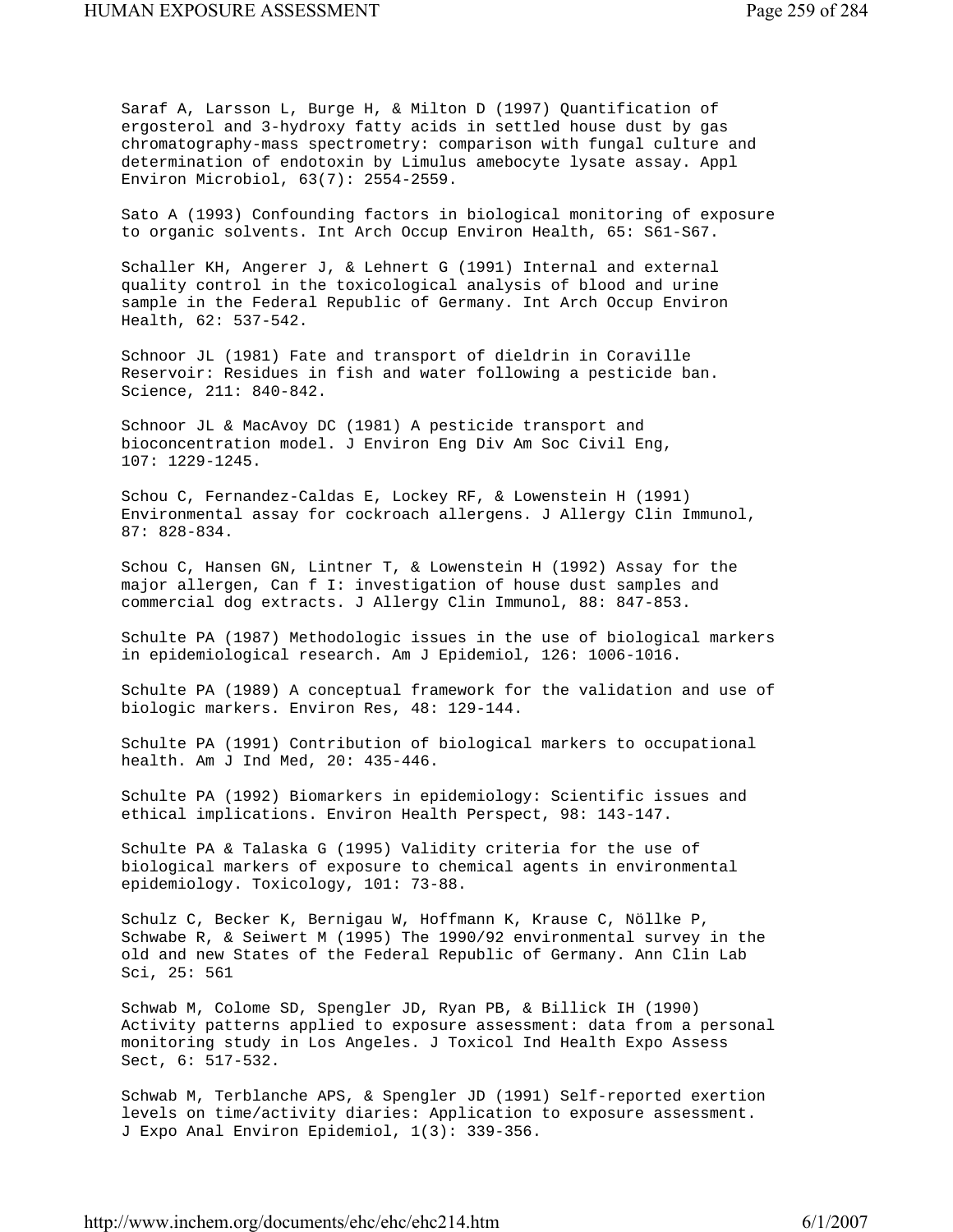Schwab M, McDermott A, & Spengler JD (1992) Using longitudinal data to understand children's activity patterns in an exposure context: Data from the Kanawha Valley Health Study. Environ Int, 18: 173-189.

 Seiler F (1987) Error propagation for large errors. Risk Anal, 7(4): 509-518.

 Sexton K (1992) The role of scientific research in risk assessment and risk management decisions. Otolarnygol Head Neck Surg, 106(6): 635-641.

 Sexton K (1993) An introduction to risk-based priority setting: Toward a conceptual framework for analysis. In: Proceedings of the Symposium on Comparative Risk Analysis and Priority Setting of Air Pollution Issues, Keystone, CO, June 1993. Pittsburgh, Pennsylvania, Air and Waste Management Association

 Sexton K & Ryan PB (1988) Assessment of human exposure to air pollution: Methods, measurements, and models. In: Watson AY, Bates RR, & Kennedy D ed. Air pollution, the automobile, and public health. Cambridge, Massachusetts, Health Effects Institute.

 Sexton K, Selevan SG, Wagener DK, & Lybarger JA (1992) Estimating human exposures to environmental pollutants: Availability and utility of existing databases. Arch Environ Health, 47(6): 398-407.

 Sexton K, Olden K, & Johnson BL (1993) "Environmental justice": The central role of research in establishing a credible scientific basis for informed decision making. Toxicol Ind Hyg, 9: 685-727.

 Sexton K, Wagener DK, Selevan SG, Miller TO, & Lybarger JA (1994) An inventory of human exposure-related data bases. J Expo Anal Environ Epidemiol, 4(1): 95-109.

 Sexton K, Callahan MA, & Ryan EF (1995a) Estimating exposure and dose to characterize health risks: the role of human tissue monitoring in exposure assessment. Environ Health Perspect, 103(suppl 3): 13-29.

 Sexton K, Callahan MA, Ryan EF, Saint CG, &Wood WP (1995b) Informed decisions about protecting and promoting public health: rationale for a national human exposure assessment survey. J Expo Anal Environ Epidemiol, 5(3): 233-256.

 Sexton K, Kleffman D, & Callahan M (1995c) An introduction to the national human exposure assessment survey and related phase I field studies. J. Expo Anal. Environ Epidemiol, 5: 229-232.

 Shamoo DA, Johnson TR, Trim SC, Little DE, Linn WS, & Hackney JD (1991) Activity patterns in a panel of outdoor workers exposed to oxidant pollution. J Expo Anal Environ Epidemiol, 1(4): 423-428.

 Shealy DB, Barr JR, Ashley DL, Patterson DG Jr, Camann DE, & Bond AE (1997) Correlation of environmental carbaryl measurements with serum and urinary 1-naphthol measurements in a farmer applicator and his family. Environ Health Perspect, 105(5): 510-513.

 Sikorski R, Paszkowski T, Radomanski T, Niewiadowska A, & Semeniuk S (1990) Human colostrum as a source of organohalogen xenobiotics for a breast-fed neonate. Reprod Toxicol, 4: 17-20.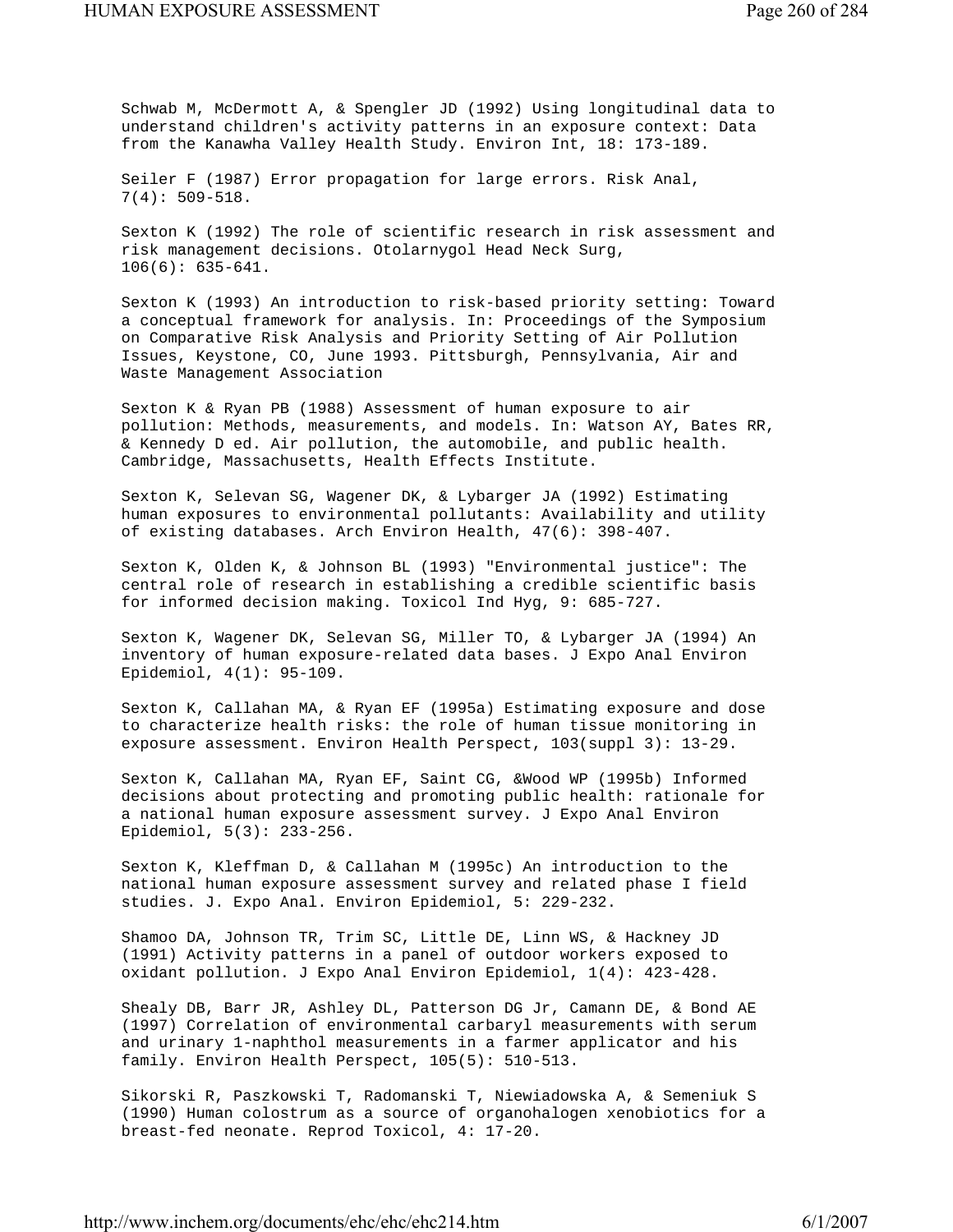Silbergeld EK (1991) Lead in bone: Implications for toxicology during pregnancy and lactation. Environ Health Perspect, 91: 63-70.

 Silbergeld EK (1993) New approaches to monitoring environmental neurotoxins. Ann NY Acad Sci, 694: 62-71.

 Silbergeld EK & Davis DL (1994) Role of biomarkers in indexing and understanding environmentally induced disease. Clin Chem, 40: 1363-1367.

 Silvers A, Florence BT, Rourke DL, & Lorimor RJ (1994) How children spend their time: A sample survey for use in exposure and risk assessments. Soc Risk Anal, 14: 931-944.

 Sim MR & McNeil JJ (1992) Monitoring chemical exposure using breast milk: A methodological review. Am J Epidemiol, 136: 1-11.

 Simcox NJ, Fenske RA, Wolz SA, Lee I, & Kalman DA (1995) Pesticides in household dust and soil: Exposure pathways for children of agricultural families. Environ Health Perspect, 103(12): 1126-1134.

 Simonich SL & Hites RA (1997) Relationships between socioeconomic indicators and concentrations of organochlorine pesticides in tree bark. Environ Sci Technol, 31(4): 999-1003.

 Skog K, Solyakov A, Arvidsson P, & Jagerstad M (1998) Analysis of nonpolar heterocyclic amines in cooked foods and meat extracts using gas chromatography-mass spectrometry. J Chromatogr,  $A803(1-2): 227-233.$ 

 Slorach SA & Vaz R (1983) Assessment of human exposure to selected organochlorine compounds through biological monitoring -- Report prepared for UNEP/WHO. Uppsala, Sweden, National Food Administration.

 Smith KR (1995) Global environmental epidemiology network -- The potential of human exposure assessment for air pollution regulation. Geneva, World Health Organization (Document WHO/EHG/95.9).

 Smith MT & Suk WA (1994) Application of molecular biomarkers in epidemiology. Environ Health Perspect, 102(suppl 1): 229-235.

 Solomon RL & Hartford JW (1976) Lead and cadmium in dusts and soils in a small urban community. Environ Sci Technol, 10: 733-777.

 Somervaille LJ, Chettle DR, Scott MC, Tennant DR, McKiernan MJ, Skilbeck A, & Trethowan WN (1988) *In vivo* tibia lead measurements as an index of cumulative exposure in occupationally exposed subjects. Br J Ind Med, 45: 174-181.

 Spengler JD, Dockery DW, Turner WA, Wolfson JM, & Ferris BG Jr (1981) Long-term measurements of respirable sulfates and particles inside and outside homes. Atmos Environ, 15: 23-30.

 Spengler JD, Treitman RD, Tosteson TD, Maye DT, & Soczer MC (1985) Personal exposures to respirable particulates and implications for air pollution epidemiology. Environ Sci Technol, 19: 700-707.

 Spengler JD, Schwab M, Ryan PB, Billick IH, Colome SD, & Becker E (1994) An overview of the Los Angeles personal monitoring study. J Air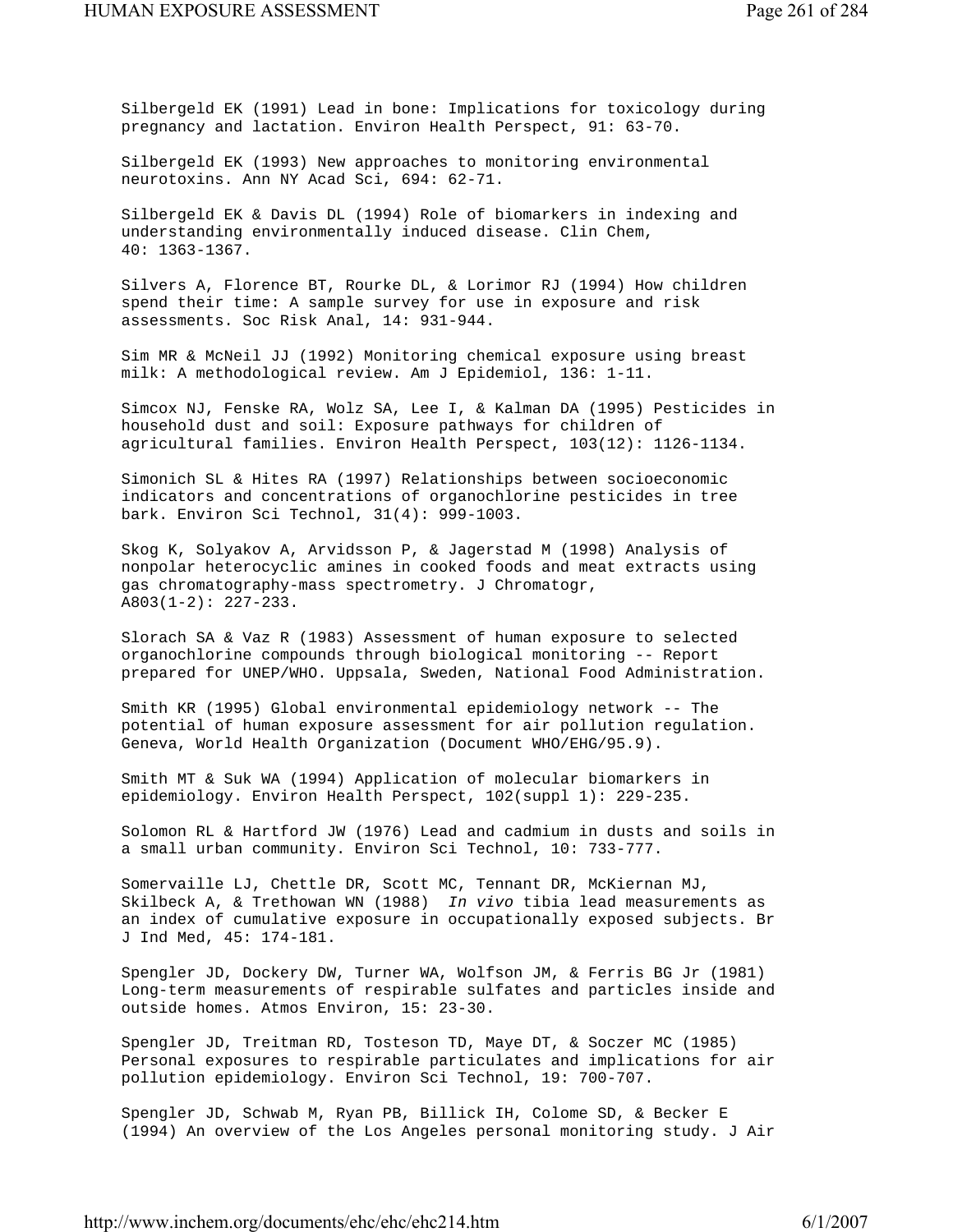Waste Manage Assoc, 44: 39-47.

 Sram RJ, Benes I, Binkova B, Dejmek J, Horstman D, Kotesovec F, Otto D, Perreault SD, Rubes J, Selevan SG, Skalik I, Stevens RK, & Lewtas J (1996) Teplice program: The impact of air pollution on human health. Environ Health Perspect, 104(suppl 4):699-714.

 Stark AD, Quah RF, Meigs JW, & DeLouise ER (1982) The relationship of environmental lead to blood-lead levels in children. Environ Res, 27: 372-383.

 Steerenberg PA, Fischer PH, van Bree L, & van Loveren H (1997) Nasal lavage biomarkers in air pollution epidemiology. Arch Toxicol, 19(suppl): 207-216.

 Strom G, Palmgren U, & Blomquist G (1987) Separation of organic dust from microorganism suspensions by partitioning in aqueous polymer two-phase systems. Appl Environ Microbiol, 53: 860-863.

 Subida RD &Torres EB (1991) Epidemiology of chronic respiratory symptoms and illnesses among jeepney drivers, air conditioned bus drivers, and commuters exposed to vehicular emissions in metro Manila, 1990-91. Manila, University of the Philippines, School of Public Health.

 Subramanian R (1991) Metals in hair as an indicator for metal burden of the body. In: Dillon HK & Ho MH ed. Biological monitoring of exposure to chemicals: Metals. New York, John Wiley & Sons, pp 255-261.

 Sugita M, Harada A, Taniguchi M, Saito M, Imaizumi K, Kitamura M, Kodama Y, Mori Y, Wada O, & Ikeda M (1990) Quality control programme on biological monitoring by the Japan Federation of Occupational Health Organizations. Int Arch Occup Environ Health, 62: 569-577.

 Sugita S, Goto S, Endo O, Machii K, Ishii T, Matsushita H, & Lewtas J (1997) Influence of respiratory depth on the deposition ratio of PAHs of airborne particles in the human respiratory tract. J Jpn Soc Atmos Environ, 32: 64-67.

 Sukumar A & Subramanian R (1992) Trace elements in scalp hair of manufacturers of fireworks from Sivakasi, Tamil Nadu. Sci Total Environ, 114: 161-168.

 Suzuki T, Watanabe S, & Matsuo N (1989) Comparison of hair with nail as index media for biological monitoring of mercury. Sangyo Igaku, 31: 235-238.

 Swanson MC, Agarwal MK, & Reed CE (1985) An immunochemical approach to indoor aeroallergen quantitation with a new volumetric air sampler: studies with mite, roach, cat, mouse, and guinea pig antigens. J Allergy Clin Immunol, 76: 724-729.

 Szalai A (1972) The use of time: Daily activities of urban and suburban populations in twelve countries. The Hague, Moughton Publishing Co..

 Tager IB, Kunzli N, Lurmann F, Ngo L, Segal M, & Balmes J (1998) Methods development for epidemiologic investigations of the health effects of prolonged ozone exposure. Part II: An approach to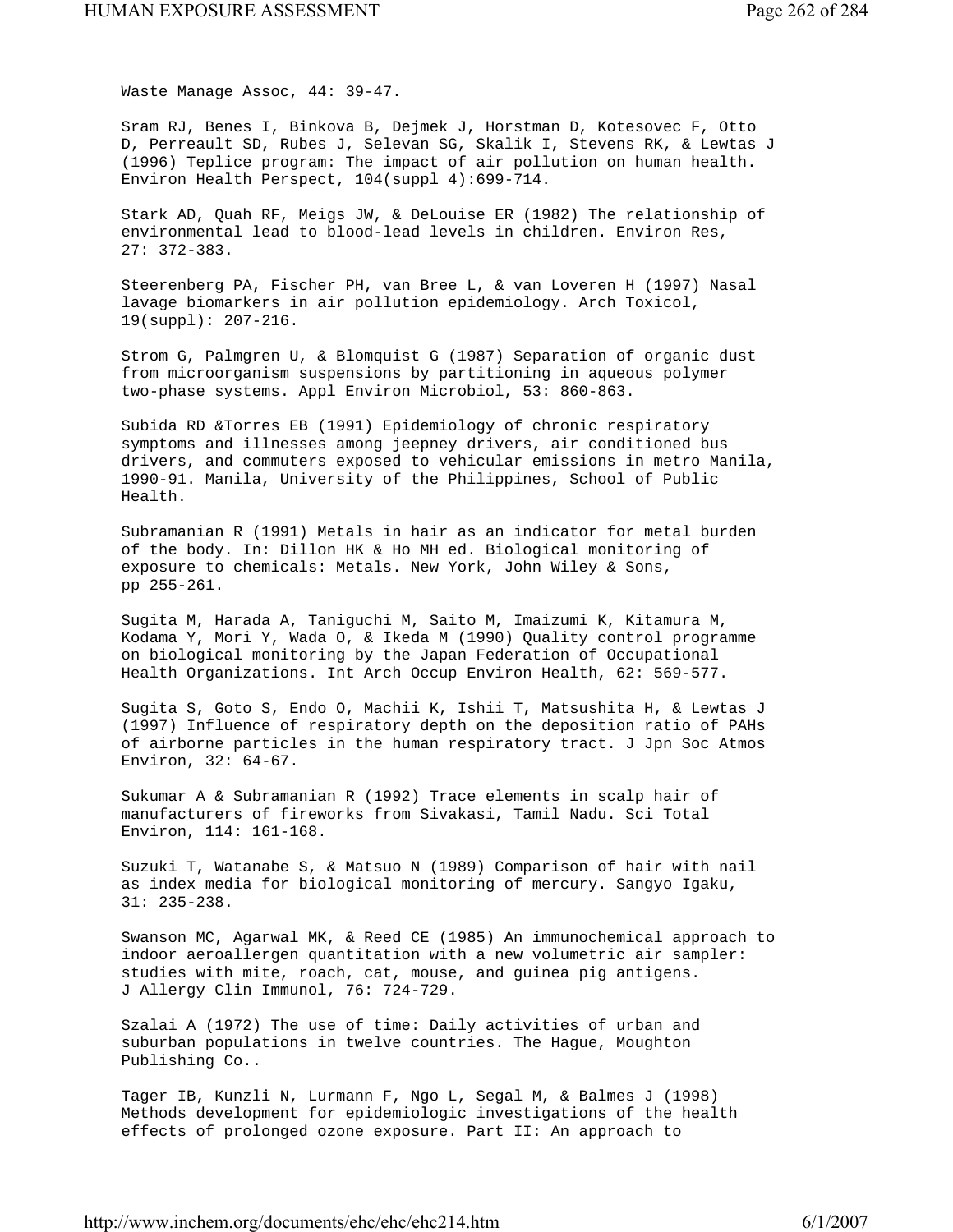retrospective estimation of lifetime ozone exposure using a questionnaire and ambient monitoring data (California sites). Res Rep Health Eff Inst, 81: 27-78.

 Tardiff RG & Goldstein BD ed. (1991) Methods for assessing exposure of human and non-human biota -- Prepared by the Scientific Group on Methodologies for the Safety Evaluation of Chemicals (SGOMSEC). Chichester, United Kingdom, Wiley.

 Tarshis B (1981) The average American book. New York, New American Library, 191 pp.

 Taylor A (1988) The use of internal quality control materials for the preparation and maintenance of reliable methods for the measurement of lead in blood. Fresenius Z Anal Chem, 332: 732-735.

 Terblanche AP, Ozkaynak H, Spengler JD, & Butler D (1991) Relationship between self-reported activity levels and actual heart rates in teenagers. J Air Waste Manage Assoc, 41: 942-946.

 Thibodeaux LJ (1996) Environmental chemodynamics- movement of chemicals in air, water and soil, 2nd ed. New York, John Wiley & Sons.

 Thien FCK, Leung RCC, Czarny D, & Walters EH (1994) Indoor allergens and IgE-mediated respiratory illness. Immunol Allergy Clin North Am, 14: 567-590.

 Thomas KW, Pellizzari ED, Clayton CA, Whitaker DA, Shores RC, Spengler JD, Özkaynak H, & Wallace LA (1993a) Particle total exposure assessment methodology (PTEAM) study: Method performance and data quality for personal, indoor, and outdoor aerosol monitoring at 178 homes in Southern California. J Expo Anal Environ Epidemiol, 3: 203-226.

 Thomas KW, Pellizzari ED, Clayton CA, Perritt RL, Dietz RN, Goodrich TW, Nelson WC, & Wallace LA (1993b) Temporal variability of benzene exposure for residents in several New Jersey homes with attached garages or tobacco smoke. J Expo Anal Environ Epidemiol, 3: 49-73.

 Thomas KW, Sheldon LS, Pellizzari ED, Handy RW, Roberts JM, & Berry MR (1997) Testing duplicate diet sample collection methods for measuring personal dietary exposures to chemical contaminants. J Expo Anal Environ Epidemiol, 7(1): 17-36.

 Thornton I, Davies DJA, & Quinn MJ (1990) Lead exposure in young children from dust and soil in the United Kingdom. Environ Health Perspect, 89: 55-60.

 Tomerlin JR, Berry, MR, Tran NL, Chew SB, Petersen BJ, Tucker KD, & Fleming KH (1996) Development of a dietary exposure potential model for evaluating dietary exposure to chemical residues in food. J Expo Anal Environ Epidemiol, 7(1): 81-101.

 Tomita M & Nishimura M (1982) Using saliva to estimate human exposure to organic solvents. Bull Tokyo Dent Coll, 23: 175-188.

 Tovey ER, Marks GB, Matthews M, Green WF, & Woolcock A (1992) Changes in mite allergen Der p I in house dust following spraying with tannic acid/acaricide solution. Clin Exp Allergy, 22: 67-74.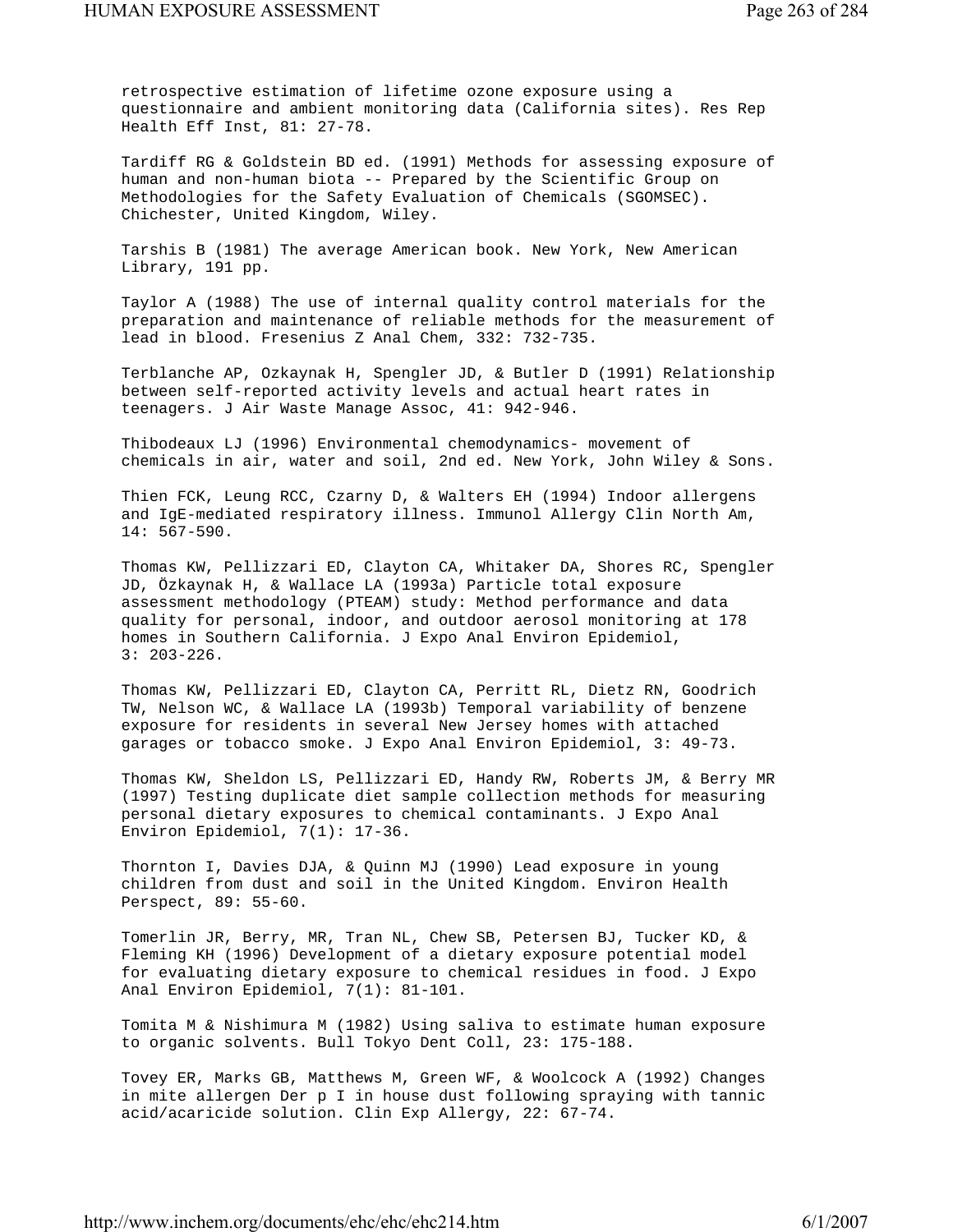Tufte ER (1983) The visual display of quantitative information. Conn, Cheshire, Graphics Press.

 Tufte ER (1997) Visual explanations: images and quantities, evidence and narrative. Conn, Cheshire, Graphics Press.

 UK MAFF (United Kingdom -- Ministry of Agriculture, Fisheries and Food) (1985) Survey of aluminium, antimony, chromium, cobalt, indium, nickel, thallium and tin in food. London, United Kingdom, Her Majesty's Stationary Office (Food Surveillance Paper No. 15).

 UK MAFF (United Kingdom -- Ministry of Agriculture, Fisheries and Food) (1989) Lead in food: Progress report. London, United Kingdom, Her Majesty's Stationary Office (Food Surveillance Paper No. 27).

 UK NEQAS (1993) Report and directory. Sheffield, United Kingdom National External Quality Control Schemes.

 Ullrich D (1992) Diffusive sampling of volatile organic compounds. In: Clean air at work: New trends in assessment and measurement for the 1990s. Proceedings of an international symposium, Luxembourg, September 1992. Cambridge, United Kingdom, Royal Society of Chemistry, pp 349-356 (Special Publication No. 108).

 Ullrich D, Brenske K-R, Heinrich J, Hoffmann K, Ung L, & Seifert B (1996) Volatile organic compounds: Comparison of personal exposure and indoor air quality measurements. In: Indoor air '96: Proceedings of the International Conference on Indoor Air Quality and Climate, Nagoya, 21-26 July 1996. Tokyo, Japan, Institute of Public Health, vol 4, pp 301-306.

 UNEP (United Nations Environment Programme) (1991) Environmental data report. Oxford, Blackwell Publications.

 UNEP/WHO (1982) Global Environmental Monitoring System (GEMS) -- Estimating human exposures to air pollutants. Geneva, World Health Organization (Offset Publication No. 69).

 UNEP/WHO (1986) Global Environmental Monitoring System (GEMS) -- Human Exposure Assessment Location (HEAL) project: Guidelines for integrated air, water, food and biological exposure monitoring. Geneva, World Health Organization (Document PEP/86.6).

 UNEP/WHO (1988) Global Environmental Monitoring System (GEMS) -- Assessment of urban air quality. Geneva, United Nations Environment Programme and World Health Organization.

 UNEP/WHO (1990) Global Environmental Monitoring System (GEMS) -- Exposure monitoring of lead and cadmium. Geneva, United Nations Environment Programme and World Health Organization.

 UNEP/WHO (1991) Global Environmental Monitoring System (GEMS) -- Human exposure to pollutants: Report on the pilot phase of the Human Exposure Assessment Location (HEAL) project. Geneva, World Health Organization (Document PEP/HEAL/91.27).

 UNEP/WHO (1992) Global Environmental Monitoring System (GEMS) -- Urban air pollution in mega cities of the world. Geneva, United Nations Environment Programme and World Health Organization.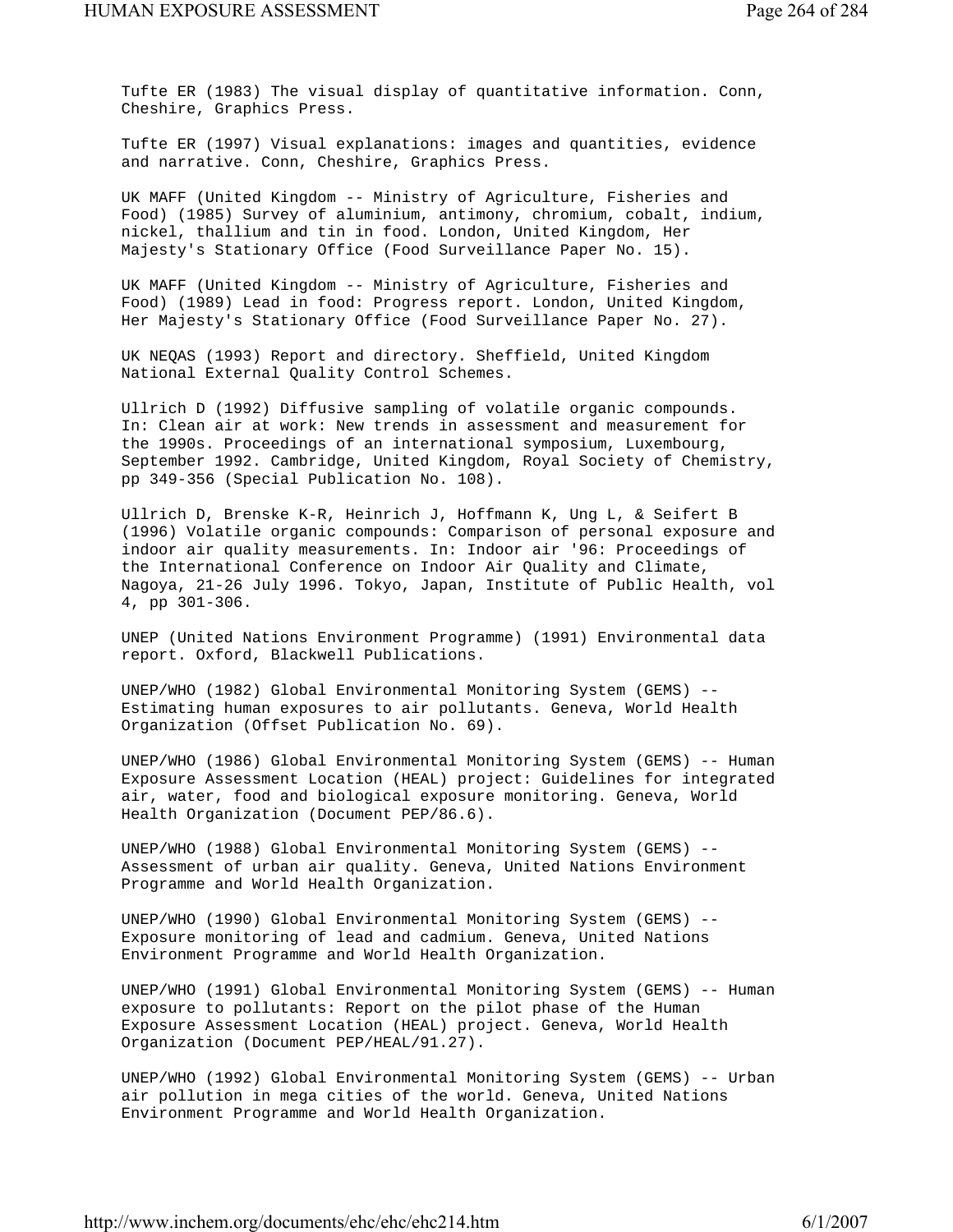UN ESCAP (1990) State of the environment in Asia and the Pacific. Bangkok, United Nations Economic and Social Commission for Asia and the Pacific (ESCAP).

 US EPA (1983-1989) Methods for assessing exposure to chemical substances: Volumes 1-13. Washington, DC, US Environmental Protection Agency, Office of Toxic Substances, Exposure Evaluation Division.

 US EPA (1984) Pesticide assessment guidelines, subdivision K -- Exposure: Reentry protection. Washington, DC, US Environmental Protection Agency, Office of Pesticide Programs (EPA/540/9-48/001 / PB-85-120962).

 US EPA (1986a) Standard scenarios for estimating exposure to chemical substances during use of consumer products, Volumes 1 and II. Washington, DC, US Environmental Protection Agency, Office of Toxic Substances, Exposure Evaluation Division.

 US EPA (1986b) Pesticide assessment guidelines, subdivision U -- Applicator exposure monitoring. Washington, DC, US Environmental Protection Agency, Office of Pesticide Programs (EPA/540/9-87/127 / PB-85-133286).

 US EPA (1987) Selection criteria for mathematical models used in exposure assessments: Surface water models. Washington, DC, US Environmental Protection Agency, Exposure Assessment Group, Office of Health and Environmental Assessment (EPA/600/8-87/042, PB-88-139928/AS).

 US EPA (1988a) Superfund exposure assessment manual. Washington, DC, US Environmental Protection Agency, Office of Emergency and Remedial Response (EPA/540/1-88/001, PB-89-135859).

 US EPA (1988b) Selection criteria for mathematical models used in exposure assessments: groundwater models. Washington, DC, US Environmental Protection Agency, Exposure Assessment Group, Office of Health and Environmental Assessment (EPA/600/8-88/075, PB-88-248752/AS).

 US EPA (1990) Methodology for assessing health risks associated with indirect exposure to combustor emissions. Washington, DC, US Environmental Protection Agency (EPA 600/6-90/003, PB-90-187055/AS).

 US EPA (1991) Strategy for reducing lead exposures. Washington, DC, US Environmental Protection Agency.

 US EPA (1992a) Guidelines for exposure assessment. Washington, DC, US Environmental Protection Agency, Office of Research and Development, Office of Health and Environmental Assessment (EPA/600/Z-92/001).

 US EPA (1992b) Dermal exposure assessment: principles and applications. Washington, DC, US Environmental Protection Agency, Office of Health and Environmental Assessment (EPA/600/8-9/011F).

 US EPA (1992c) Guidelines for exposure-related measurements. Fed Reg, 7: 22888-22938.

 US EPA (1994) Estimating exposures to dioxin-like compounds. Washington, DC, US Environmental Protection Agency, Office of Research and Development (EPA/600/6-88/005Cb).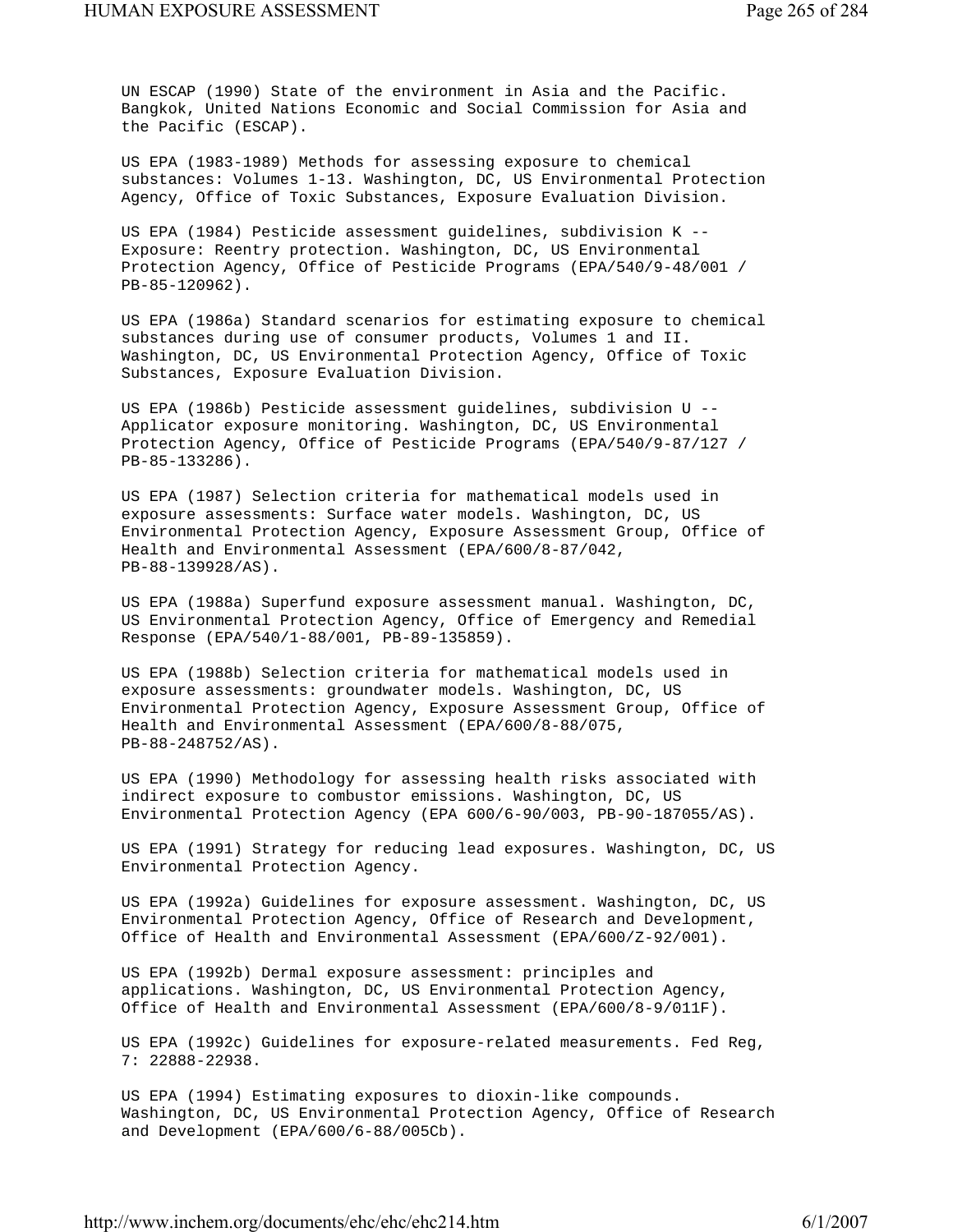US EPA (1995a) Settled dust sampling for lead: basic concepts and literature review. Washington, DC, US Environmental Protection Agency (EPA/747-R-95-007).

 US EPA (1995b) Laboratory evaluation of dust and dust lead recoveries for samplers and vacuum cleaners -- Volume 1: Objectives, methods, and results. Washington, DC, US Environmental Protection Agency (EPA/747-R-94-004A).

 US EPA (1996) Compendium of methods for the determination of inorganic compounds in ambient air. Washington, DC, US Environmental Protection Agency (EPA/625-R-96-010A).

 US FDA (1997a) Pesticide analytical manual -- Volume I: Multiresidue methods, 3rd ed. Washington, DC, US Food and Drug Administration (PB94-911899).

 US FDA (1997b) Pesticide analytical manual -- Volume II. Washington, DC, US Food and Drug Administration (PB92-911999).

 US Federal Highway Administration (1986) Personal travel in the US -- Volume I: 1983-1984 nationwide personal travel study. Washington, DC, US Department of Transportation.

 US Federal Highway Administration (1992) 1990 nationwide personal travel study. Washington, DC, US Department of Transportation.

 US HUD (1995) Guidelines for the evaluation and control of lead-based paint hazards in housing. Washington, DC, US Department of Housing and Urban Development.

 US NRC (US National Research Council) (1983) Risk assessment in the Federal Government: managing the process. Washington, DC, National Academy Press.

 US NRC (National Research Council) (1987) Biological markers in environmental health research by the Committee on Biological Markers. Environ Health Perspect, 74: 3-9.

 US NRC (US National Research Council) (1989) Biological markers in reproductive toxicology. Washington, DC, National Academy Press.

 US NRC (US National Research Council) (1991a) Frontiers in assessing human exposures to environmental toxicants. Washington, DC, National Academy Press.

 US NRC (US National Research Council) (1991b) Human exposure assessment for airborne pollutants, advances and opportunities. Washington, DC, National Academy Press.

 US NRC (US National Research Council) (1991c) Environmental epidemiology: Public health and hazardous wastes. Washington, DC, National Academy Press.

 US NRC (US National Research Council) (1993) Pesticides in the diets of infants and children. Washington, DC, National Academy Press, p 21.

 US NRC (US National Research Council) (1994) Science and judgement in risk assessment. Washington, DC, US National Academy of Sciences,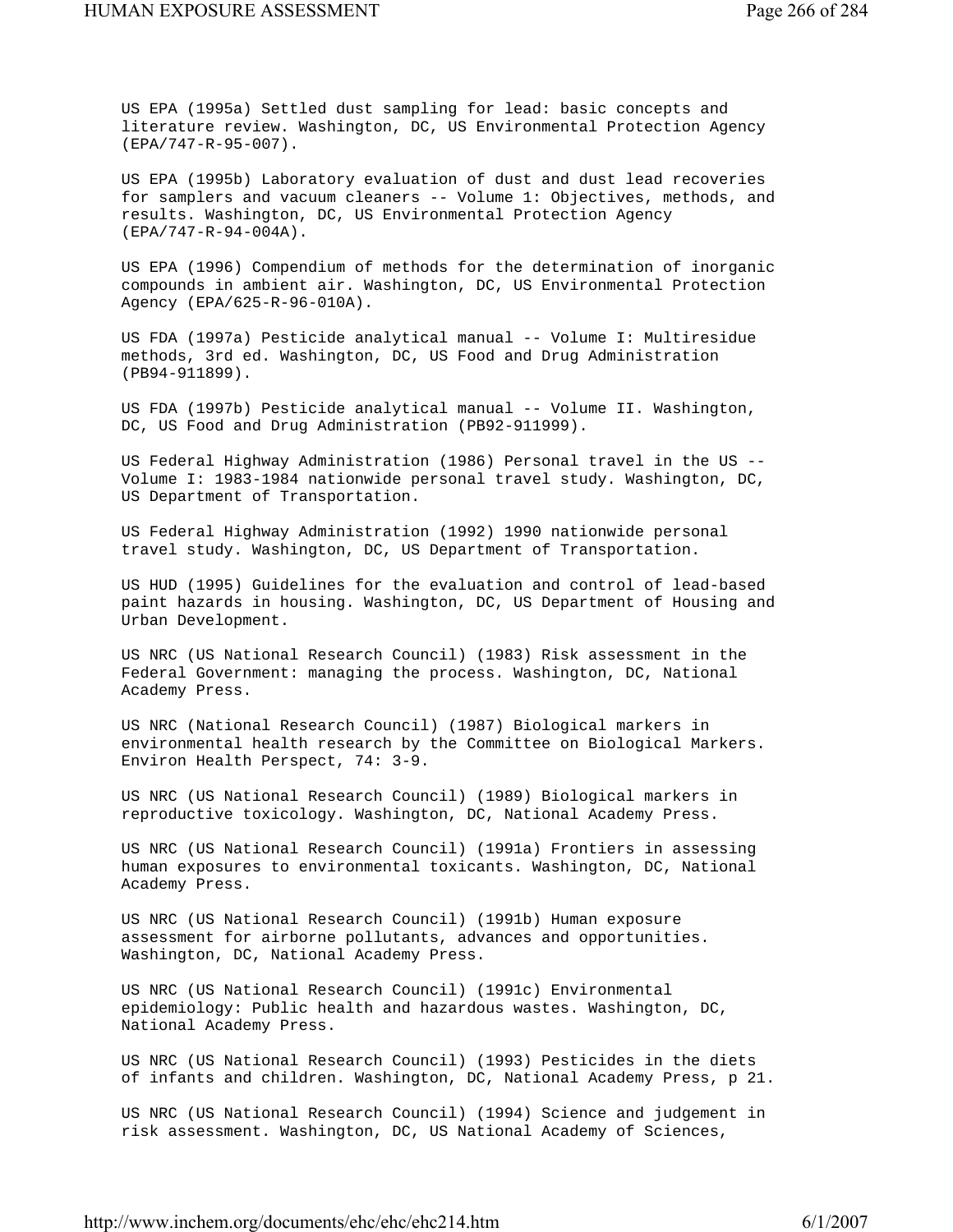National Research Council.

 Vahter M (1982) Assessment of human exposure to lead and cadmium through biological monitoring: Prepared for UNEP/WHO. Stockholm, Sweden, National Institute of Environmental Medicine and Department of Environmental Hygiene, Karolinska Institute.

 Vahter M & Slorach S (1990) Global Environmental Monitoring System (GEMS) -- Exposure monitoring of lead and cadmium: An international pilot study within the WHO/UNEP Human Exposure Assessment Location (HEAL) project. Geneva, World Health Organization / Nairobi, United Nations Environment Programme..

 Vahter M, Berglund M, & Lind B (1991) Personal monitoring of lead and cadmium exposure. A Swedish study with special reference to methodological aspects. Scand J Work Environ Health, 17: 65-74.

 Vahter M, Berglund M, Nermell B, & Akesson A (1996) Bioavailability of cadmium from shellfish and mixed diet in women. Toxicol Appl Pharmacol, 136: 332-341.

 Vailes L, Glime T, Pollart S, & Chapman MD. (1990) Cockroach washes - a potent source of asthma associated allergens. J Allergy Clin Immunol, 85: 171 (abstract).

 Vandenberg SA (1991) Maternal occupational molybdenum exposure: Is there risk to the breastfed infant? J Hum Lact, 7: 23-24.

 Van Strien RT, Verhoeff AP, Brunekreef B, & Van Wijnen JH (1994) Mite antigen in house dust: relationship with different housing characteristics in the Netherlands. Clin Exp Allergy, 24: 843-853.

 Van Veen MP (1996) A general model for exposure and uptake from consumer products. Risk Anal, 16(3): 331-338.

 van Welie RTH, van Duyn P, & Permulen NPE (1991) Environmental and biological monitoring of non-occupational exposure to 1,3-dichloropropene. Int Arch Occup Environ Health, 63: 169-173.

 Verberk MM (1995) Biomarkers of exposure versus parameters of external exposure; practical applications in estimating health risks. Toxicology, 101: 107-115.

 Verhoeff AP, Van Wijnen JH, Boleij JSM, Brunekreef B, Van Reenen-Hoekstra ES, & Samson RA (1990) Enumeration and identification of airborne viable mould propagules in houses; a field comparison of selected techniques. Allergy, 45: 275-284.

 Verhoeff AP, Van Wijnen JH, Brunekreef B, Fischer P, Van Reenen-Hoekstra ES, & Samson RA (1992) The presence of viable mould propagules in indoor air in relation to house damp and outdoor air. Allergy, 47: 83-91.

 Verhoeff AP, Van Reenen-Hoekstra ES, Samson RA, Brunekreef B, & Van Wijnen JH (1994a) Fungal propagules in house dust: I. Comparison of analytic methods and their value as estimators of potential exposure. Allergy, 49: 533-539.

 Verhoeff AP, van Wijnen J, van Reenen-Hoekstra E, Samson R, van Strien RM, & Brunekreef B (1994b) Fungal propagules in house dust: II.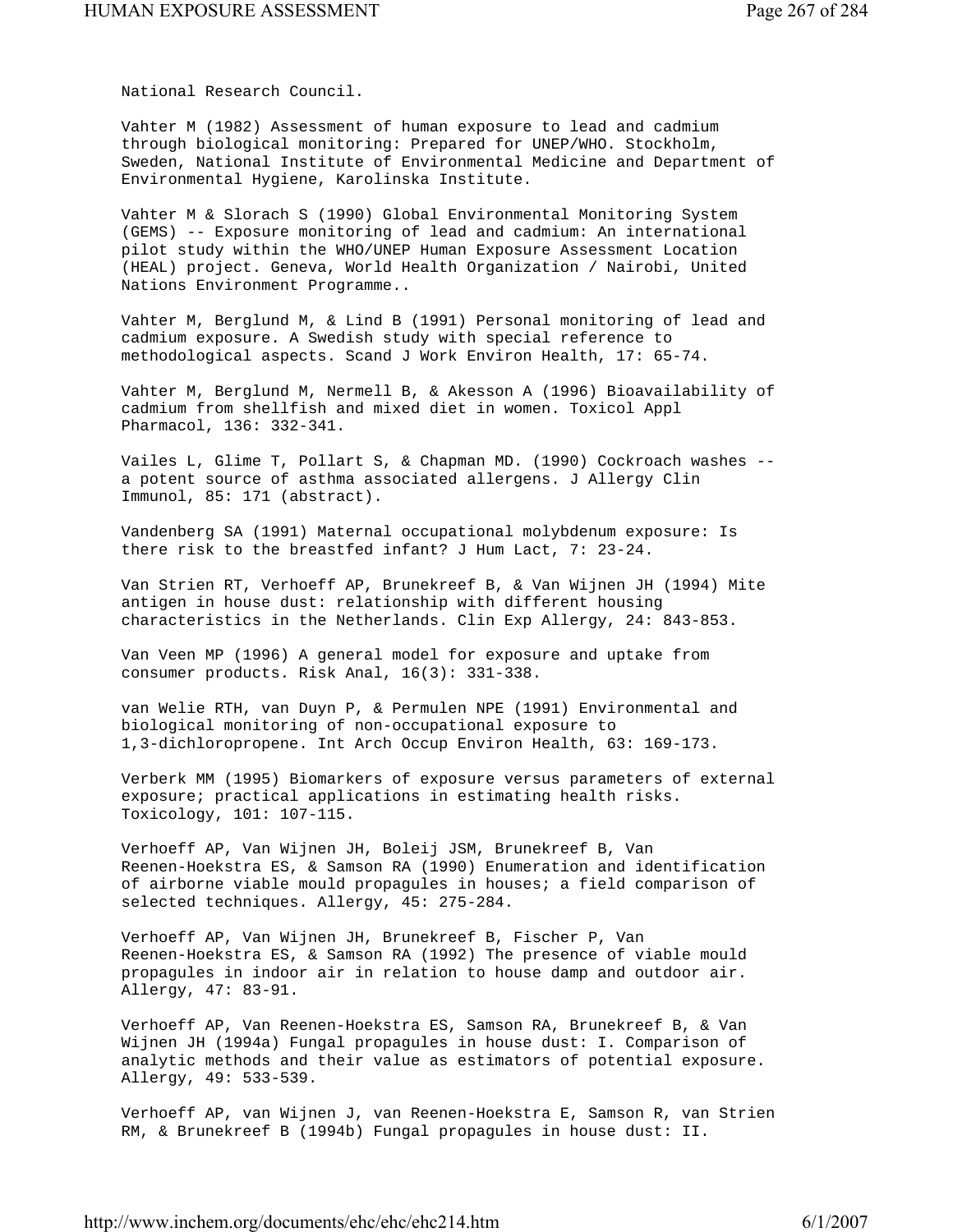Relation with residential characteristics and respiratory symptoms. Allergy, 49: 540-547.

 Vostal JJ, Traves E, Sayre JW, & Charney E (1974) Lead analysis of house dust: A method for the detection of another source of lead exposure in inner city children. Environ Health Perspect, 7: 91-97.

 Wagener DK, Selevan SG, & Sexton K (1995) The importance of human exposure information: A need for exposure-related data bases to protect and promote public health. Annu Rev Public Health, 16: 105-121.

 Waldman JM, Lioy PJ, Greenberg A, & Butler JP (1991a) Analysis of human exposure to benzo(a)pyrene via inhalation and food ingestion in the total human environmental exposure study (THEES). J Expo Anal Environ Epidemiol, 1(2):193-225.

 Waldman J, Bilder S, & Freeman NCG (1991b) Can a subject-worn datalogger be used to validate recall diary responses? Presented at the Conference on Measuring, Understanding, and Predicting Exposures in the 21st Century, Atlanta, Georgia, USA.

 Wallace LA (1987) The total exposure assessment methodology (TEAM) study: Summary and analysis, Volume I. Washington, DC, US Environmental Protection Agency, Office of Research and Development.

 Wallace JC & Hites RA (1996) Diurnal variations in atmospheric concentrations of polychlorinated biphenyls and endosulfan implications for sampling protocols. Environ Sci Technol,  $30(2): 444-446.$ 

 Wallace LA & Ott WR (1982) Personal monitors: a state-of-the-art survey. J Air Pollut Control Assoc, 32: 601-610.

 Wallace LA, Zweidinger RA, Erickson M, Cooper S, Whitaker D, & Pellizzari ED (1982) Monitoring individual exposure: Measurement of volatile organic compounds in breathing-zone air, drinking water, and exhaled breath. Environ Int, 8: 269-282.

 Wallace LA, Pellizzari ED, Hartwell TD, Rosenzweig M, Erickson M, Sparacino C, & Zelon H (1984a) Personal exposure to volatile organic compounds: I. Direct measurement in breathing-zone air, drinking water, food, and exhaled breath. Environ Int, 35: 293-319.

 Wallace LA, Pellizzari ED, Hartwell TD, Zelon H, Sparacino C, & Whitmore R (1984b) Analysis of exhaled breath of 355 urban residents for volatile organic compounds. In: Indoor air -- Volume 4: Chemical characterization and personal exposure. Stockholm, Swedish Council for Building Research, pp 15-20.

 Wallace LA, Pellizzari E, Hartwell TD, Sparacino C, Sheldon LS, & Zelon H (1985) Personal exposures, indoor-outdoor relationships, and breath levels of toxic air pollutants measured for 355 persons in New Jersey. Atmos Environ, 19: 1651-1661.

 Wallace LA, Pellizzari E, Hartwell TD, Whitmore R, Sparacino C, & Zelon H (1986) Total exposure assessment methodology (TEAM) study: Personal exposures, indoor-outdoor relationships, and breath levels of volatile organic compounds in New Jersey. Environ Int, 12: 369-387.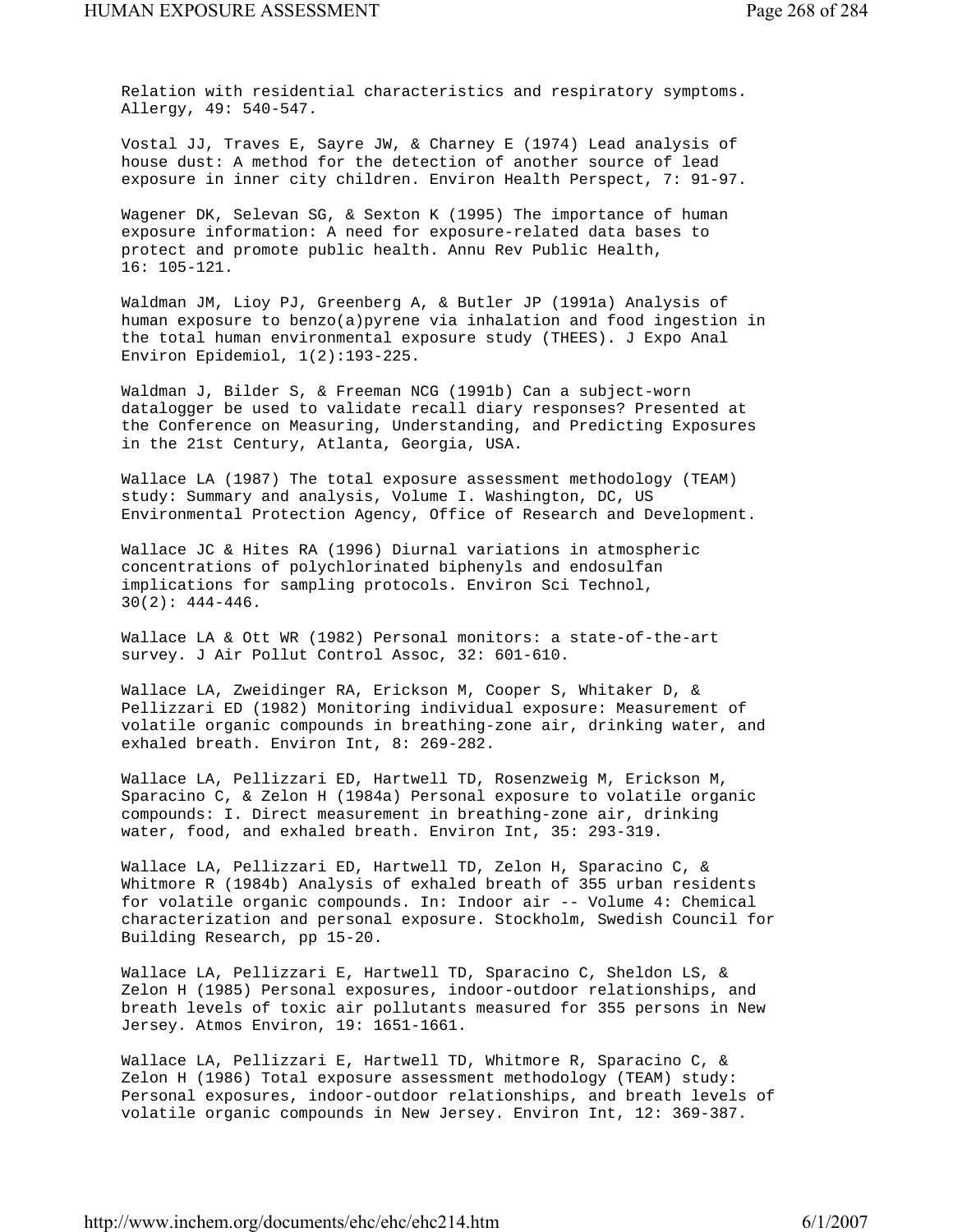Wallace LA, Pellizzari ED, Hartwell TD, Sparacino C, Whitmore R, Sheldon L, Zelon H, & Perritt R (1987a) The TEAM (total exposure assessment methodology) study: Personal exposures to toxic substances in air, drinking water, and breath of 400 residents of New Jersey, North Carolina, and North Dakota. Environ Res, 43: 290-307.

 Wallace LA, Pellizzari E, Hartwell TD, Perritt K, & Ziegenfus R (1987b) Exposures to benzene and other volatile organic compounds from active and passive smoking. Arch Environ Health, 43: 290-307.

 Wallace LA, Pellizzari ED, Hartwell TD, Whitmore R, Perritt R, & Sheldon L (1988) The California TEAM study: Breath concentrations and personal exposures to 26 volatile compounds in air and drinking water of 188 residents of Los Angeles, Antioch and Pittsburgh, CA. Atmos Environ, 22: 2141-2163.

 Wallace LA, Pellizzari ED, Hartwell TD, Davis V, Michael LC, & Whitemore RW (1989) The influence of personal activities on exposure to volatile organic compounds. Environ Res, 50: 37-55.

 Wallace LA, Nelson W, Ziegenfus R, Pellizzari E, Michael L, Whitmore R, Zelon H, Hartwell TD, Perritt R, & Westerdahl D (1991a) The Los Angeles TEAM study: Personal exposures, indoor-outdoor air concentrations, and breath concentrations of 25 volatile organic compounds. J Expo Anal Environ Epidemiol, 1: 157-192.

 Wallace LA, Nelson WC, Ziegenfus R, & Pellizzari ED (1991b) The Los Angeles TEAM study: Personal exposures, indoor-outdoor air concentrations, and breath concentrations of 25 volatile organic compounds. J Expo Anal Environ Epidemiol, 1(2): 37-72.

 Wallace JC, Basu I, & Hites RA (1996) Sampling and analysis artifacts caused by elevated indoor air polychlorinated biphenyl concentrations. Environ Sci Technol, 30(9): 2730-2734.

 Walters M, Milton D, Larsson L, & Ford T (1994) Airborne environmental endotoxin: a cross-validation of sampling and analysis techniques. Appl Environ Microbiol, 60: 996-1005.

Ward E, Clapp D, Tolos W, & Groth D (1986) Efficacy of urinary monitoring for 4,4'-methylenebis(2-chloroaniline). J Occup Med, 28: 637-642.

 Watt J, Moorcroft S, Brooks K, Culbard E, & Thornton I (1983) Metal contamination of dusts and soils in urban and rural households in the United Kingdom, sampling and analytical techniques for households and external dusts. In: Proceedings of the 17th Trace Substances in Environmental Health Conference, Columbia, 13-16 June 1983. Columbia, Missouri, University of Jissouri Press.

 Weber J-P (1988) An interlaboratory comparison programme for several toxic substances on blood and urine. Sci Total Environ, 71: 111-123.

 Weitzman M, Aschengrau A, Bellinger A, & Jones R (1993) Lead-contaminated soil abatement and urban children's blood lead levels. J Am Med Assoc, 269(13): 1647-1654.

 Wetmur JG (1994) Influence of the common human delta-aminolevulinate dehydratase polymorphism on lead body burden. Environ Health Perspect, 102(suppl 3): 215-219.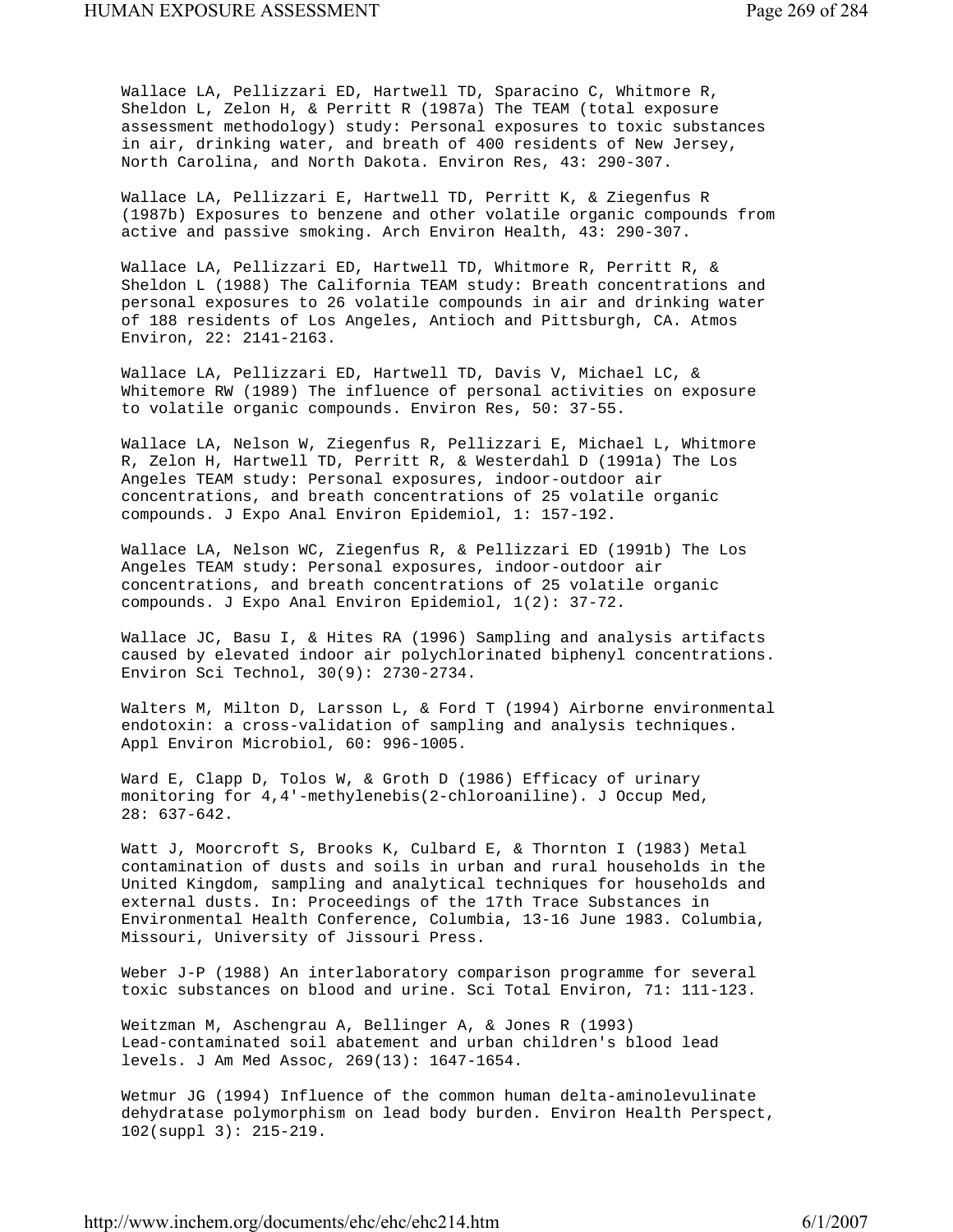Whicker FW & Kirchner TB (1987) PATHWAY: a dynamic food-chain model to predict radionuclide ingestion after fallout deposition. Health Phys, 52: 717-737.

 Whitmore RW (1988) The design of surveys for residential and personal monitoring of hazardous substances. Atmos Environ, 22: 2077-2084.

 Whitmore RW, Immerman FW, & Camann DE (1993) Non-occupational exposures to pesticides for residents of two US cities. Arch Environ Contam Toxicol, 26: 1-13.

 Whitmore RW, Immerman F, Camann D, Bond A, Lewis R, & Schaum J (1994) Non-occupational exposures to pesticides for residents of two US cities. Arch Environ Contam Toxicol, 26: 47-59.

 WHO (1978) Guidelines for establishing or strengthening national food contamination monitoring programmes. Geneva, World Health Organization.

 WHO (1982a) Human exposure to carbon monoxide and suspended particulate matter in Zagreb, Yugoslavia. Geneva, World Health Organization (Document EFP/82.33).

 WHO (1982b) Human exposure to SO2, NO2 and suspended particulate matter in Toronto, Canada. Geneva, World Health Organization.

 WHO (1984) Human exposure to suspended particulate matter and sulphate in Bombay, India. Geneva, World Health Organization.

 WHO (1985a) Guidelines for the study of dietary intakes of chemical contaminants: Report prepared by UNEP/FAO/WHO. Geneva, World Health Organization (Offset Publication No. 87).

 WHO (1985b) In: Bruaux P & Svartengren M ed. Assessment of human exposure to lead: Comparison between Belgium, Malta, Mexico and Sweden. Geneva, World Health Organization and United Nations Environment Programme.

 WHO (1985c) Human exposure to carbon monoxide and suspended particulate matter in Beijing, People's Republic of China. Geneva, World Health Organization.

 WHO (1986) Teaching health statistics. Geneva, World Health Organization.

 WHO (1987) Air quality guidelines for Europe. Copenhagen, World Health Organization, Regional Office for Europe (WHO Regional Publications, European Series No. 23).

 WHO (1992) GEMS/Water operational guide, 3rd ed. Geneva, World Health Organization (Document GEMS/W.92.1).

WHO (1993) Guidelines for drinking-water quality -- Volume 1: Recommendations, 2nd ed. Geneva, World Health Organization.

 WHO (1995a) Global Environmental Epidemiology Network -- The potential of human exposure assessment for air pollution regulation. Geneva, World Health Organization, Office of Global and Integrated Environmental Health.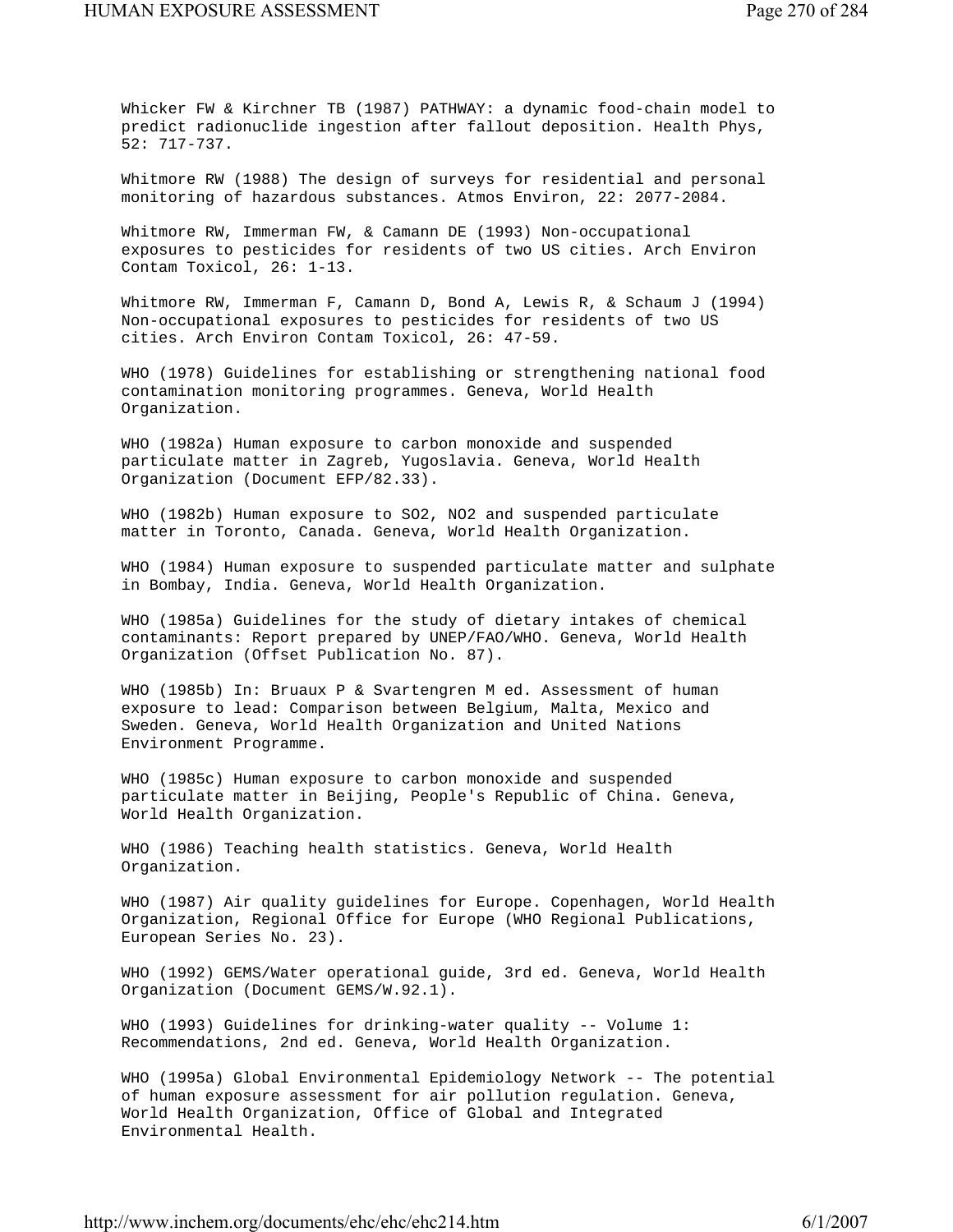WHO (1995b) Global Environmental Epidemiology Network -- Human exposure to lead. Geneva, World Health Organization, Office of Global and Integrated Environmental Health (Document WHO/EHG/95.15).

 WHO (1995c) Application of risk analysis to food standards issues: Report of the Joint FAO/WHO Consultation, York, UK, 2-6 May 1995. Geneva, World Health Organization (Document WHO/FNU/FOS/95.11).

 WHO (1996a) Guidelines for drinking-water quality, 2nd ed. -- Volume 2: Health Criteria and other supporting information. Geneva, World Health Organization.

 WHO (1996b) Levels of PCBs, PCDDs, and PCDFs in human milk: Second round of WHO-coordinated exposure study. Bilthoven, Copenhagen, Nancy, Rome, WHO European Centres for Environment and Health (Environmental Health in Europe No. 3).

WHO (1997a) Healthy city air management -- Information system AMIS 1.0 (CD-ROM). Geneva, World Health Organization.

 WHO (1997b) In: Gantunen N, Jaakola JJK, & Krzyzanowski M ed. Assessment of exposure to indoor air pollutants. Copenhagen, World Health Organization, Regional Office for Europe (WHO Regional Publications, European Series No. 78).

 WHO (1997c) Guidelines for predicting dietary intake of pesticides residues (revised). Prepared by GEMS/Food in collaboration with the Codex Committee on Pesticide Residues. Geneva, World Health Organization.

 WHO/UNEP (1986) Global Environmental Monitoring Programme/Human Exposure Assessment Location (HEAL) project -- Guidelines for integrated air, water, food and biological exposure monitoring. Geneva, World Health Organization.

 WHO/UNEP (1987) Global Environment Monitoring System/Human Exposure Assessment Location (HEAL) project -- Indoor air quality study Maragua Area, Kenya. Geneva, World Health Organization.

 WHO/UNEP (1988) Global Environment Monitoring System/Human Exposure Assessment Location (HEAL) project -- Indoor air quality in the Basse Area, The Gambia. Geneva, World Health Organization

 WHO/UNEP (1992a) An introductory guide to human exposure field studies: Survey methods and statistical sampling. Geneva, World Health Organization.

 WHO/UNEP (1992b) Endemic fluoris, a global health issue: A technical report for the Human Exposure Assessment Location (HEAL) project. Geneva, World Health Organization.

 Wiley JA & Robinson J (1991) Activity patterns of California residents (Contract No. A6-177-33 with the University of California, Berkley). Sacramento, California, California Air Resources Board.

 Wiley JA, Robinson JP, Cheng YT, Piazza T, Sork L, & Pladsen K (1991) Study of children's activity patterns (Contract No. A733-149). Sacramento, California, California Air Resources Board.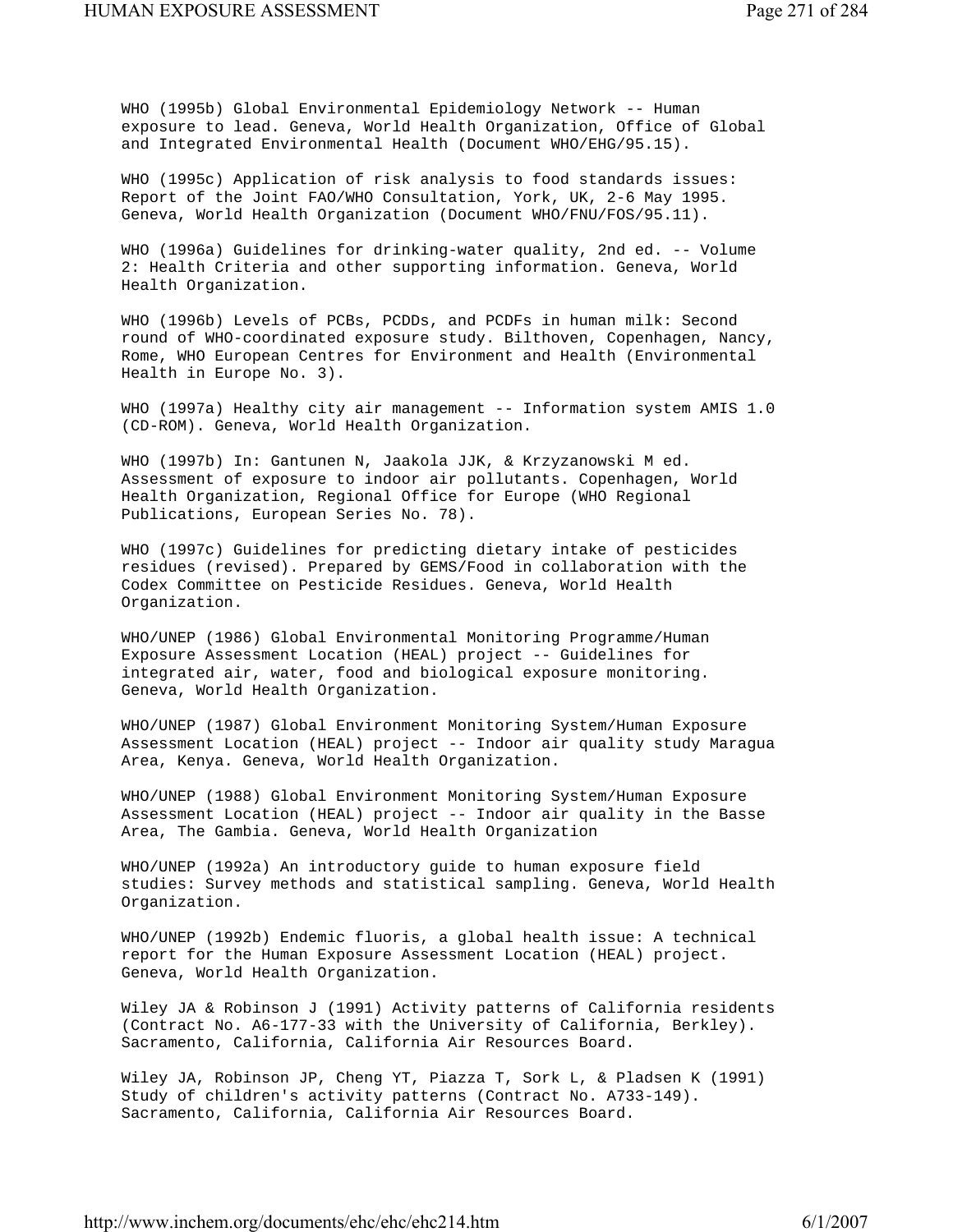Wilhelm M, Lombeck I, Hafner D, & Ohnesorge FK (1989) Hair lead levels in young children from the FRG. J Trace Elem Electrolytes Health Dis, 3: 165-70.

 Wilhelm M, Ohnesorge FK, & Hotzel D (1990) Cadmium, copper, lead, and zinc concentrations in human scalp and pubic hair. Sci Total Environ, 92: 199-206.

 Wilhem M, Hafner D, Lombeck I, & Ohnesorge FK (1991) Monitoring of cadmium, copper, lead and zinc status in young children using toenails: Comparison with scalp hair. Sci Total Environ, 103: 199-207.

 Wilson R & Spengler J ed. (1996) Particles in our air. Cambridge, Massachusetts, Harvard University Press, pp 41-62.

 Wilson AL, Colome SC, & Tian Y (1993a) California residential indoor air quality study -- Volume I: Methodology and descriptive statistics. Irvine, California, Integrated Environmental Services.

 Wilson AL, Colome SC, & Tian Y (1993b) California residential indoor air quality study -- Volume II: Appendix. Irvine, California, Integrated Environmental Services.

 Wilson AL, Colome SD, & Tian Y (1995) California residential indoor air quality study -- Volume 3: Ancillary and exploratory analyses. Irvine, California, Integrated Environmental Services.

 Witschi JC (1990) Short-term dietary recall and recording methods. In: Willett WC ed. Nutritional epidemiology. New York, Oxford University Press.

 Wolff US, Rivera M, & Baker DB (1991) Detection limits of organochlorine pesticides and related compounds in blood serum. Bull Environ Contam Toxicol, 47: 499-503.

 Wood P, Phillips L, Adenuga A, Koontz M, & Rector H (1997) Exposure factors handbook -- Volume 1: General factors (Final report). Washington, DC, US Environmental Protection Agency (EPA/600/P-97/002FA).

 World Bank (1992) World development report. New York, Oxford University Press.

 World Resources Institute (1992) World resources 1992-93. New York, Oxford University Press.

 Yager JW, Paradisin WM, & Rappaport SM (1993) Sister-chromatid exchange in lymphocytes are increased in relation to longitudinally measured occupational exposure to low concentrations of styrene. Mutat Res, 319: 155-165.

 Yli-Panula E & Rantio-Lehtimäki A (1995) Birch-pollen antigenic activity of settled dust in rural and urban homes. Allergy, 50: 303-307.

 Zartarian VG, Streicker J, Rivera A, Cornejo CS, Molina S, Valadez OF, & Leckie JO (1995) A pilot study to collect micro-activity data of two- to four-year olds farm labor children in Salinas Valley, California. J Expo Anal Environ Epidemiol, 5: 21-33.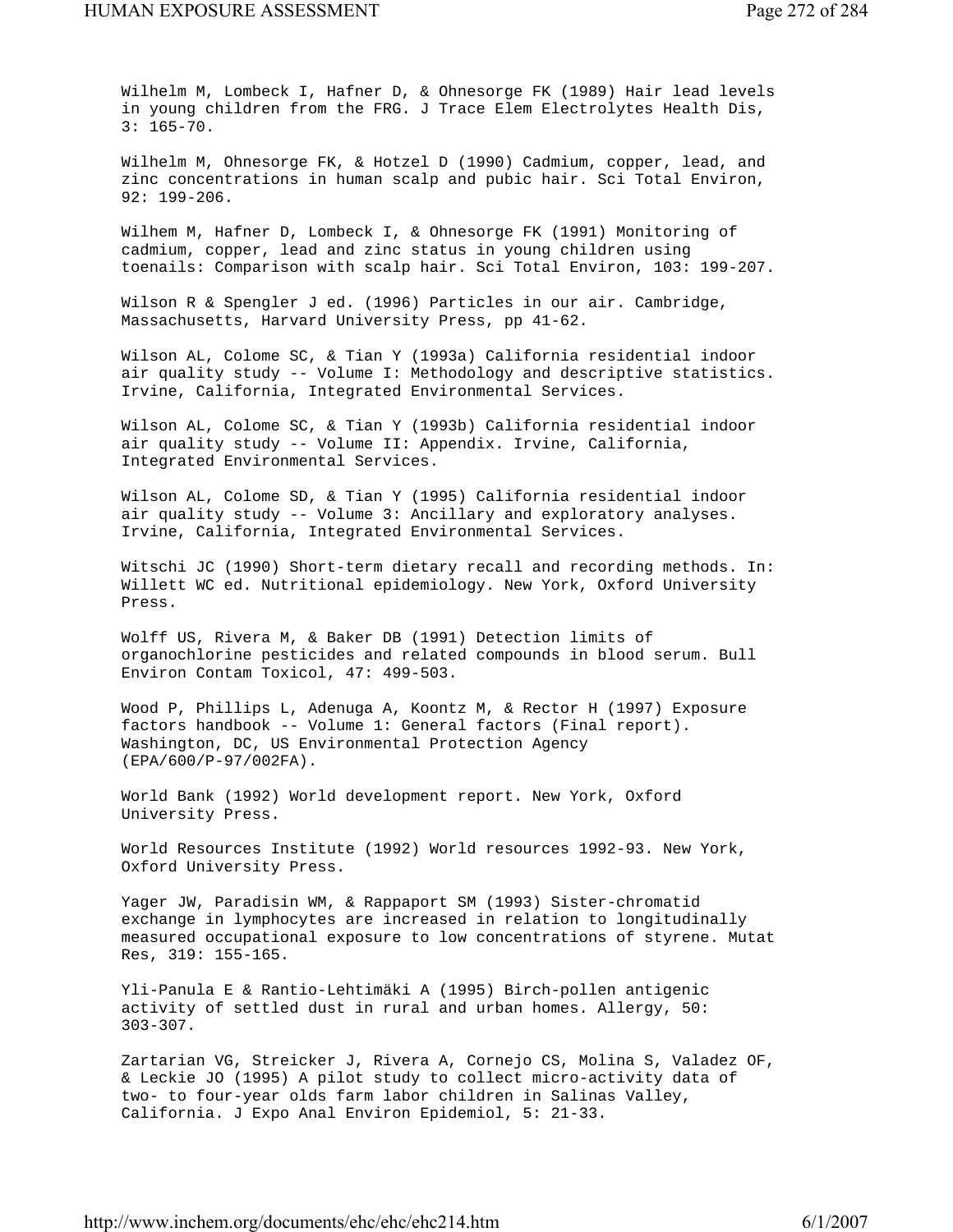RÉSUMÉ

## 1. Définition de l'exposition

 Pour qu'il y ait exposition, il faut qu'une substance toxique se trouve à l'instant t en un point donné de l'environnement et qu'une ou plusieurs personnes se trouvent également en ce point au même moment. En outre, la quantité de substance en contact avec le tégument entre également en ligne de compte.

 Lorsqu'on a pris conscience de l'intérêt intrinsèque de cette notion, "l'analyse de l'exposition" s'est imposée comme un aspect important de l'investigation scientifique en santé publique, qui vient compléter les disciplines traditionnelles que sont la toxicologie et l'épidémiologie et constitue désormais un élément essentiel de toute décision éclairée dans le domaine de l'hygiène de l'environnement.

2. Usage des données relatives à l'exposition humaine

 Toute analyse de l'exposition se caractérise par le ou les usages qu'on a l'intention d'en faire. Ainsi, les aspects de l'exposition qui sont à prendre en compte, la nature de l'information nécessaire, de même que la quantité et le niveau de qualité des données à réunir pourront varier selon que l'analyse est effectuée dans le cadre d'une enquête épidémiologique, d'une évaluation du risque, d'une analyse de tendance ou encore selon que l'on cherche à caractériser le risque ou à le maîtriser.

 La connaissance de l'exposition humaine aux polluants présents dans l'environnement est importante dans ce type de démarche ou d'action. Elle permet d'établir le lien déterminant qui existe entre les sources de contamination, leur présence dans l'environnement et les effets qui peuvent en découler pour la santé humaine. Les informations de ce genre, si elles sont utilisées en vue d'une gestion de l'environnement visant à réduire le risque pour la santé humaine, vont faciliter le choix et l'analyse de stratégies qui se distinguent de l'approche traditionnelle, basée sur "le commandement et la conduite des opérations". La plupart des structures de gestion de l'environnement se fondent sur une exploitation directe des données relatives à la concentration des polluants dans les divers milieux pour juger de la qualité environnementale d'un site, évaluer le risque et voir dans quelle mesure les normes sont respectées. Même en pareil cas, la connaissance de l'exposition peut permettre de déterminer dans quelle mesure on peut protéger efficacement tel ou tel groupe de population plus sensible ou plus exposé au risque.

 C'est ce lien direct qui fait que la mesure de l'exposition est d'une aide précieuse dans les études d'impact au niveau local, régional ou mondial.

3. Stratégies et protocoles pour l'évaluation de l'exposition

 L'élément le plus important d'une évaluation de l'exposition est constitué par le protocole de l'étude. Ce protocole doit préciser la finalité et les objectifs de l'étude ainsi que les méthodes d'échantillonnage, de mesure et d'analyse statistique qui seront utilisées, sans oublier l'assurance de la qualité. La caractérisation de l'ampleur, de la durée et de la chronologie des contacts entre sujets humains et polluants de l'environnement peut se faire de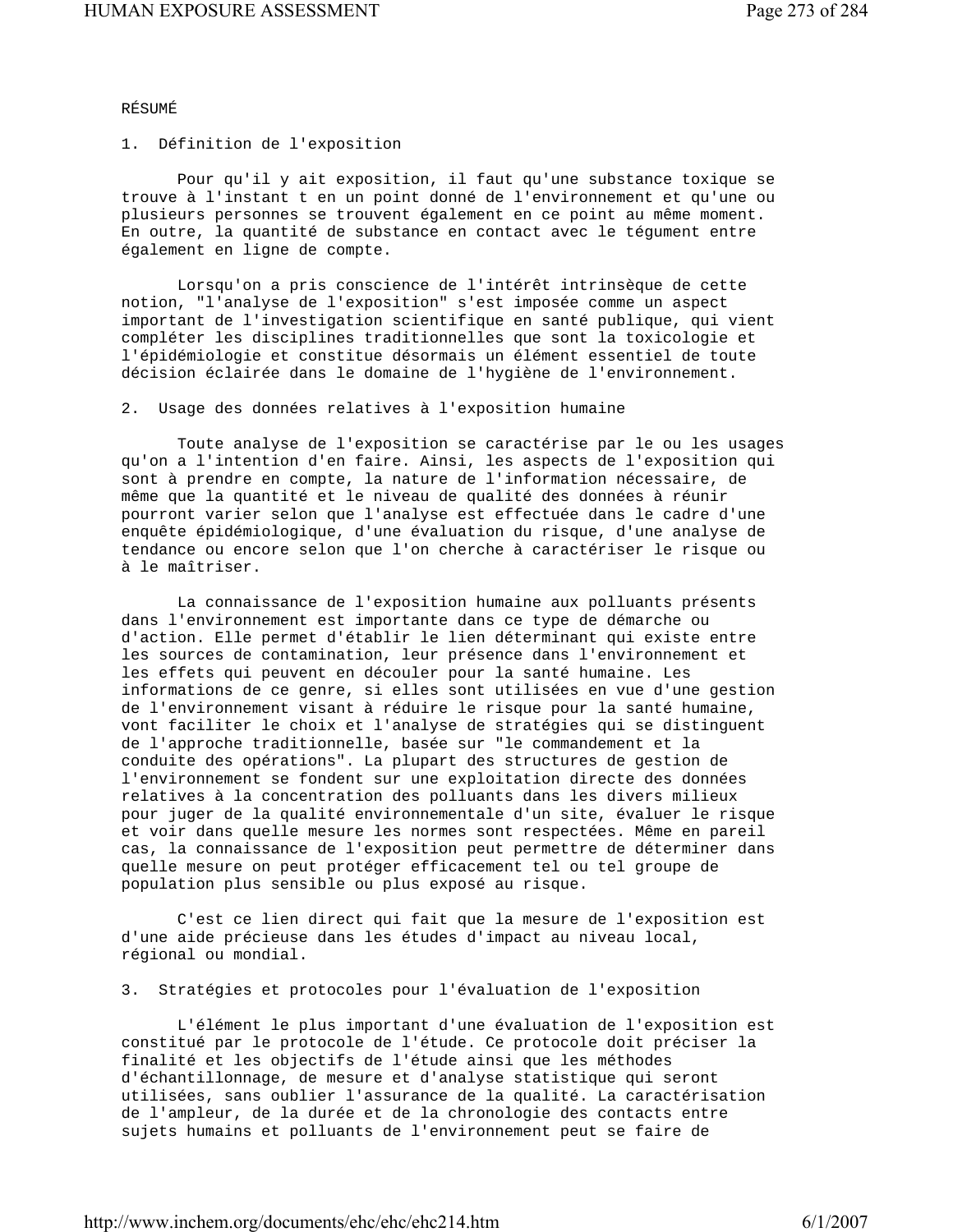manière directe ou indirecte. Si l'on procède directement, on pourra par exemple effectuer des mesures aux points de contact et évaluer les marqueurs biologiques de l'exposition. Si l'on a recours à une méthode indirecte, elle pourra se fonder sur la surveillance de l'environnement, la modélisation ou l'usage de questionnaires. Toutes ces méthodes sont susceptibles d'être utilisées dans divers types d'études d'exposition caractérisées par la manière dont s'opère le choix de la population à étudier. Par exemple, il pourra s'agir d'études exhaustives portant sur la totalité de la population en cause, d'études descriptives sur un échantillon non aléatoire ou encore d'enquêtes basées sur un échantillons représentatif constitué d'individus tirés au sort.

 4. Les méthodes statistiques utilisées dans l'évaluation de l'exposition

 Ces méthodes constituent un outil essentiel pour les études d'exposition à vocation heuristique ou à caractère appliqué. Il est souhaitable qu'un statisticien intervienne à tous les stades de l'étude et notamment lors de la mise au point du protocole et de l'analyse des données. L'un des aspects importants de l'utilisation des méthodes statistiques est la détermination de la taille de l'échantillon à laquelle on procède lors du stade de planification de l'étude. On peut également récapituler les données d'exposition sous la forme de statistiques descriptives numériques ou graphiques et effectuer une analyse préliminaire des relations entre les diverses variables. Les données d'exposition ont souvent une distribution normale ou log-normale et on peut donc les soumettre immédiatement à une analyse statistique paramétrique avec estimation et tests d'hypothèses. On peut également avoir recours à d'autres modèles statistiques paramétriques tels que l'analyse de la variance, la régression linéaire et la régression logistique afin de quantifier les associations entre les diverses mesures de l'exposition. Lorsque le nombre d'observations est faible ou que les données ne peuvent pas être transformées pour leur faire adopter une distribution sensiblement normale, on peut utiliser des méthodes non paramétriques comme le test des signes, le test de Mann-Whitney ou celui de Kruskal-Wallis pour vérifier les hypothèses.

 5. Profils temps-activités des sujets humains et évaluation de l'exposition

 La connaissance du type d'activité des individus permet de mettre en évidence les déterminants de l'exposition mesurée, de déterminer *a priori* une exposition non mesurée ou non mesurable, d'établir les relations susceptibles d'exister entre exposition et état de santé ou encore de reconnaître les situations à haut risque justiciables d'une intervention par les autorités en charge de la santé publique.

 Le coût relatif des prélèvements sur le terrain et des analyses en laboratoire dans le cas d'échantillons environnementaux ou biologiques fait ressortir l'intérêt potentiel des données temps-activités. Pour une évaluation à très long terme (par ex. sur toute la durée de la vie), on n'a parfois pas d'autre possibilité que l'utilisation de questionnaires temps-activités. Il existe diverses méthodes pour recueillir des informations sur les activités humaines: agendas, questionnaires, dispositifs mécaniques ou observation. Plus récemment, on a commencé à élaborer des méthodes permettant d'évaluer le rôle du profil temps-activités sur les voies d'exposition alimentaire, non alimentaire ou cutanée. On s'interroge cependant sur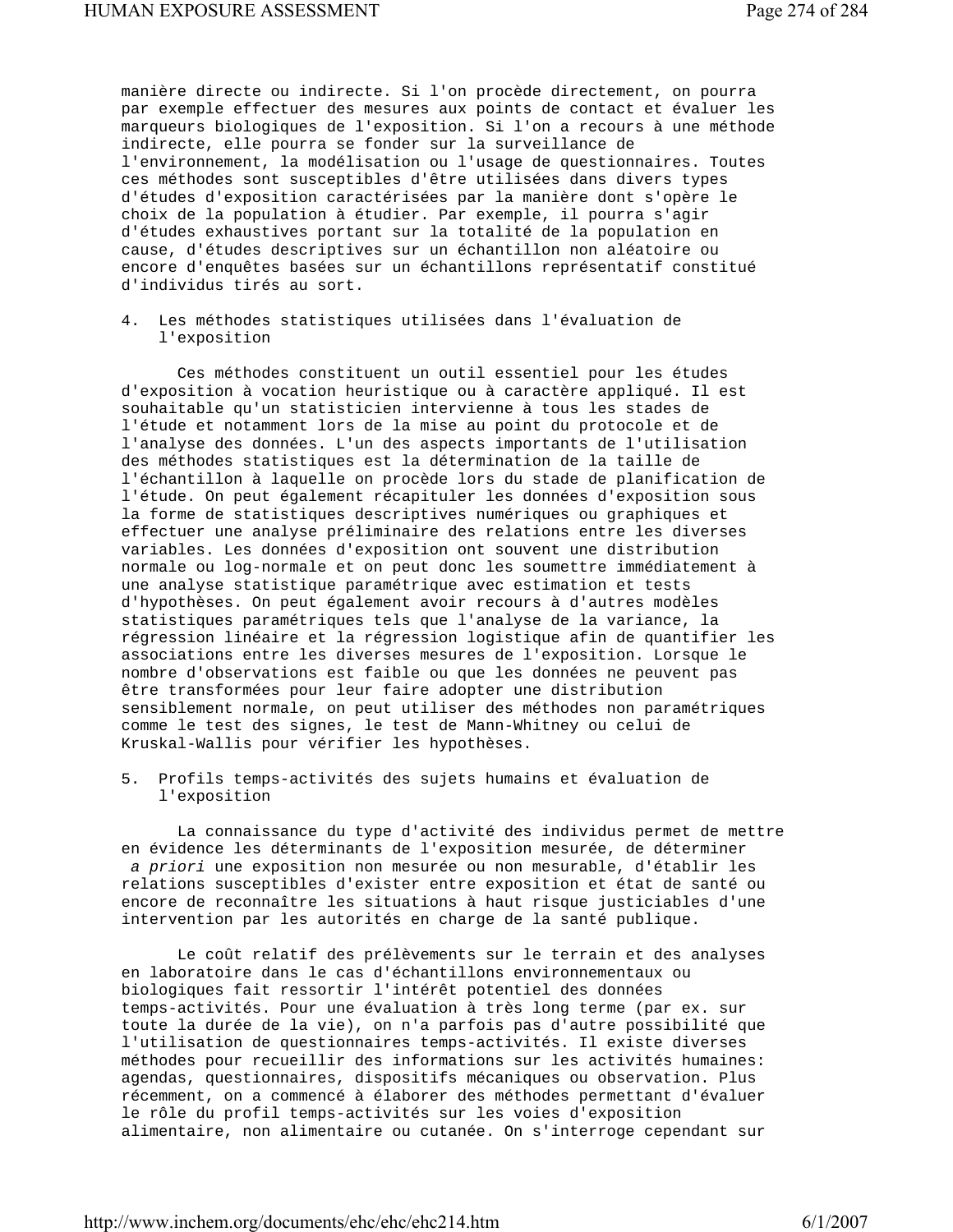le point de savoir si les méthodes de collecte des données garantissent la représentativité de l'activité effective et permettent de recueillir des informations valables, sans parler du problème des variations inter- et intraindividuelles, ce qui fait entrevoir les limites de l'utilisation des données temps-activités pour l'évaluation de l'exposition humaine. Cependant, au prix d'un bon programme d'assurance de la qualité, les profils temps-activités peuvent se révéler très précieux pour l'interprétation et la modélisation de l'exposition.

## 6. Exposition humaine et modélisation de la dose

 Un modèle d'exposition est une représentation logique ou expérimentale qui permet l'estimation des paramètres d'exposition d'un individu ou d'une population à partir d'un certain nombre de données initiales. Les modèles d'exposition qui s'appuient sur de bonnes observations peuvent être utilisés pour évaluer l'exposition collective (moyenne pour une population par ex.) ou individuelle (par ex. la distribution de l'exposition parmi les membres d'une population). Ces modèles peuvent également servir à estimer l'exposition par le canal d'un seul ou de plusieurs milieux. Cette dernière possibilité est particulièrement utile pour comparer l'intensité de l'exposition imputable à divers milieux et fixer des priorités. Les modèles d'exposition peuvent être de nature déterministe ou statistique ou tenir des deux. Des méthodes probabilistes sont applicables aux trois types de modèles pour obtenir la distribution estimative de l'exposition dans une population, c'est-à-dire pour se faire une idée de sa variabilité selon les individus. En outre, ces méthodes peuvent être utilisées pour caractériser l'incertitude des paramètres initiaux d'un modèle en conservant ce caractère incertain jusqu'au point d'aboutissement

 prévisible. Il est capital d'évaluer le degré d'exactitude d'un modèle avant de prendre une décision sur la base de ses résultats.

 7. Mesure de l'exposition humaine aux substances chimiques présentes dans l'air, l'eau ou les aliments

 Qu'il s'agisse de l'air, de l'eau ou des aliments, les mêmes considérations relatives aux limites de détection, aux interférences, à la commodité de mise en oeuvre et au coût se retrouvent lors du choix d'une méthode d'échantillonnage. Pour la surveillance passive ou active des gaz, des vapeurs, des aérosols, des produits organiques semi-volatils ou des gaz réactifs, on peut faire des prélèvements individuels, microenvironnementaux ou dans l'air ambiant.

 Lorsqu'on se propose de déterminer la qualité d'une eau, plusieurs aspects sont à prendre en considération. Il y en a un notamment, qui a son importance - à savoir le fait que l'exposition à d'éventuels contaminants ne se limite pas à la voie digestive et que tout le monde n'a pas accès à un réseau de distribution délivrant de l'eau traitée. Le document fournit des indications relatives aux programmes d'échantillonnage et de surveillance.

 Il existe un certain nombre de méthodes pour évaluer la consommation de nourriture et le degré de contamination des aliments. La méthode à adopter sera fonction des données disponibles, du groupe de population en cause, des effets - aigus ou chroniques- qui se manifestent, de l'utilisation que l'on se propose de faire des résultats et des ressources disponibles.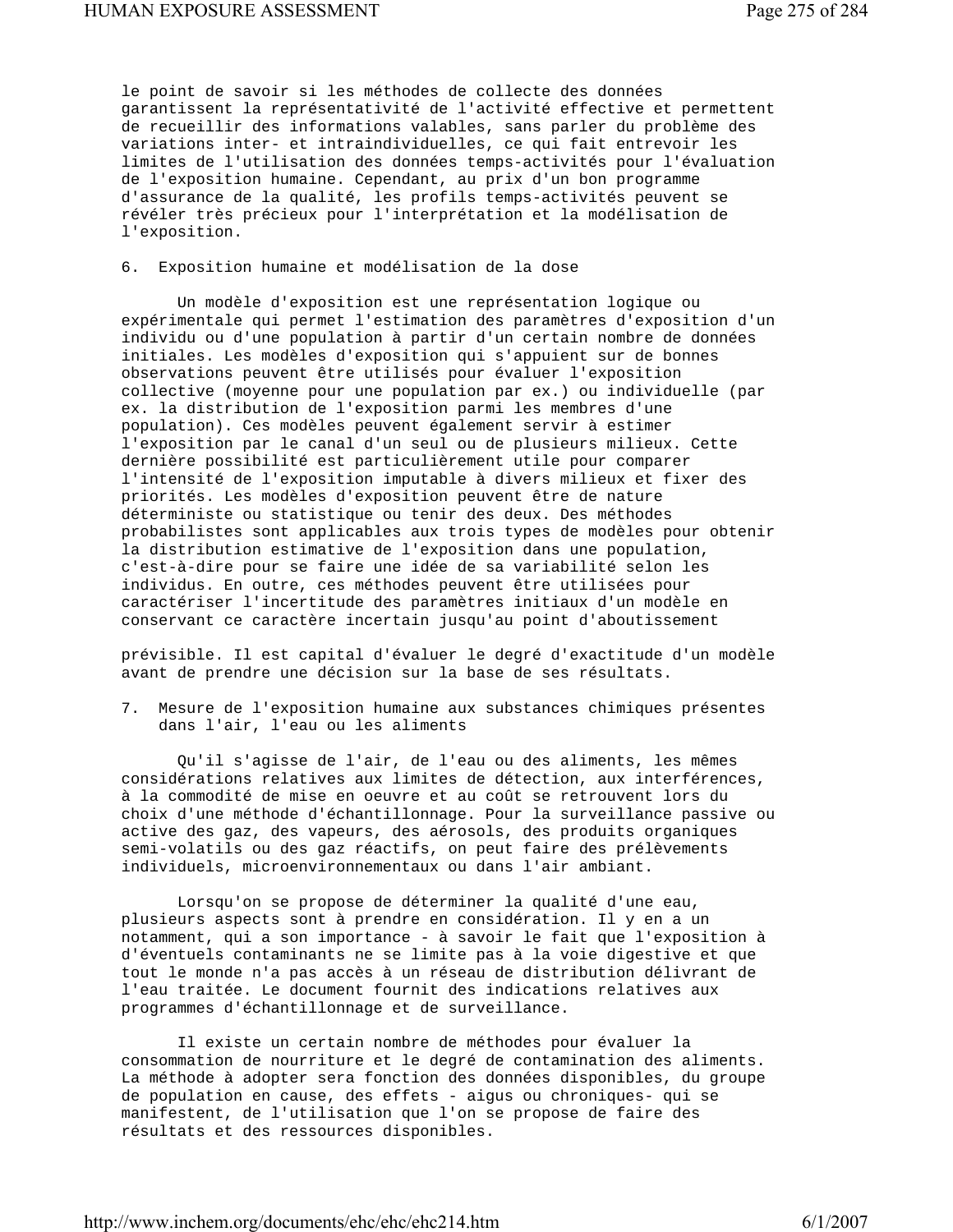8. Mesure de l'exposition humaine à des contaminants chimiques présents dans le sol et la poussière déposée

 Les contacts avec le sol et la poussière déposée peuvent constituer une source importante d'exposition humaine à des contaminants chimiques, notamment chez l'enfant. On a mis au point de nombreuses méthodes d'échantillonnage mais aucune d'entre elles ne s'est révélée supérieure aux autres. Il est donc difficile, dans ces conditions, de comparer les résultats d'études qui font appel à des techniques d'échantillonnage différentes. Lorsqu'on choisit une méthode d'échantillonnage, un certain nombre de facteurs importants sont à prendre en considération: l'efficacité de la collecte, les différences dans la nature des activités humaines, la variabilité des caractéristiques physiques du sol, l'évolution du taux de poussière dans le temps et l'espace, la surface et le substrat sur lesquels on effectue les prélèvements, le moment de la collecte et les méthodes d'analyse qui seront utilisées pour le dosage des produits toxiques en laboratoire.

 9. Dosage des agents biologiques présents dans l'air et l'eau et auxquels l'Homme est exposé

 Les aérosols biologiques contiennent divers microorganismes ou constituants de microorganismes aéroportés qui sont susceptibles d'être inhalés. Il s'agit notamment de virus, de bactéries, de pollens, de champignons, de protozoaires ou d'algues qui, lorsqu'ils sont viables, peuvent être la cause de maladies. Des fragments de bactéries ou de champignons, de même que les produits de leur métabolisme ou les structures protéiques que ces microorganismes contiennent ou encore des déjections ou des parties du corps d'animaux divers, comme des insectes ou des arachnides, sont capables de déclencher des réactions allergiques. Les aérosols biologiques les plus répandus que l'on trouve communément à l'intérieur des habitations contiennent des acariens, des champignons, des bactéries et des pollens.

 L'évaluation de l'exposition microbiologique en est actuellement au même stade que celle de nombreux autres polluants atmosphériques. On n'a pas encore mis au point d'échantillonneurs individuels. De fait, nombre de techniques d'échantillonnage utilisées pour l'évaluation de l'exposition aux agents biologiques aéroportés sont des adaptations de techniques employées à d'autres fins. C'est un domaine qui progresse, maintenant que des organismes professionnels s'efforcent d'améliorer et de normaliser les méthodes de mesure et de culture, les protocoles d'analyse et la présentation des comptes rendus. Tous ces points sont d'une importance capitale pour la comparaison des résultats obtenus par les différents chercheurs.

 De par leur nature même, les aérosols biologiques sont de composition et de concentration très variables. La croissance, la reproduction et la dispersion des microorganismes varient largement en fonction de la température, du degré d'humidité et de la présence de nutriments. Leurs interactions avec les activités humaines ou animales dépendent d'ailleurs de ces mêmes facteurs. Certains dispositifs mécaniques ou machines peuvent amplifier et disperser les aérosols biologiques. Il en résulte que l'exposition individuelle est passablement variable; dans ces conditions, de nombreux chercheurs ont été amenés à s'en remettre à des prélèvements d'air dans un secteur donné ou à un échantillonnage général. Par exemple, plutôt que de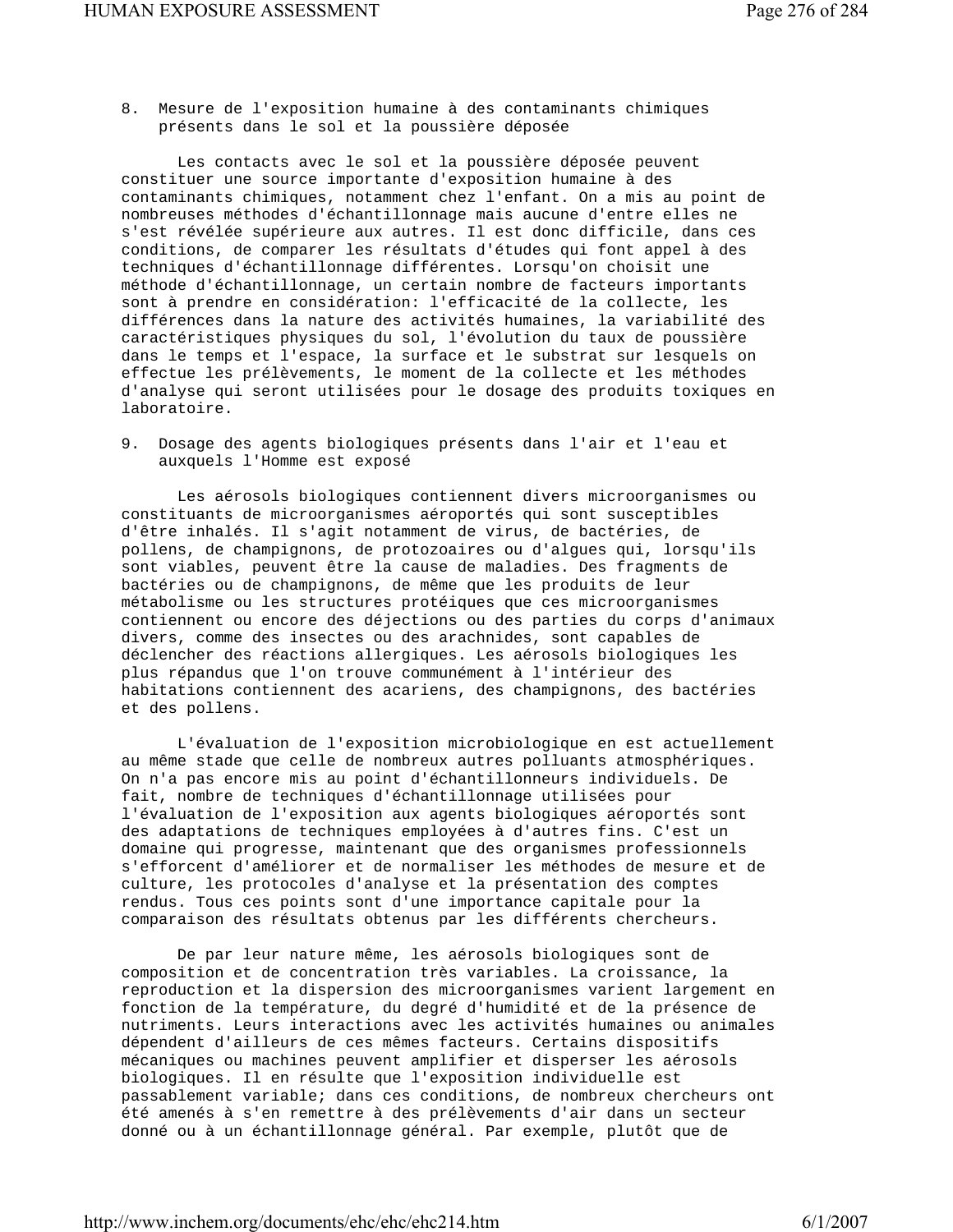chercher à mesurer l'exposition individuelle aux allergènes des acariens, il est recommandé de s'en tenir à des prélèvements sur la literie ou dans la poussière du sol. La "mesure" de l'exposition utilisée dans les enquêtes épidémiologiques est souvent effectuée sur des échantillons intradomiciliaires constitués de prélèvements d'air ou de poussière.

 En définitive, si l'on veut que l'évaluation de l'exposition aérobiologique progresse suffisamment pour qu'on puisse l'utiliser en vue d'une estimation quantitative du risque, il va falloir déterminer avec une plus grande précision et pour de nombreux agents ou microorganismes, la dose nécessaire à la sensibilisation et à l'apparition de réactions.

10. Evaluation de l'exposition à partir de marqueurs biologiques

 Les marqueurs biologiques constituent un moyen de mesurer l'exposition environnementale en caractérisant la dose totale de contaminant reçue par un sujet à partir de l'ensemble des sources d'exposition. Le principal avantage de cette stratégie réside dans le fait que l'on obtient une évaluation de l'exposition individuelle totale par une mesure qui intègre la contribution de toutes les sources d'exposition et qui dépend du comportement humain. On estime également que les marqueurs biologiques permettent une meilleure prévision des effets sur la santé que les mesures externes de l'exposition. Ils permettent aussi de répondre à plusieurs des exigences de l'évaluation:

- caractérisation de l'exposition d'un individu ou d'une population
- \* obtention de la distribution de la dose à l'intérieur de la population
- mise en évidence des déterminants environnementaux et démographiques de l'exposition

 Le principal inconvénient des marqueurs biologiques tient à la difficulté de caractériser individuellement les sources de pollution qui contribuent à l'exposition totale du sujet. Lorsqu'on met au point et que l'on utilise de tels marqueurs, il est capital de connaître la toxicocinétique du contaminant dans le système pour caractériser la variabilité biologique et déterminer si tel ou tel marqueur permet de déterminer valablement l'exposition à la substance en cause pour la concentration toxicologiquement intéressante. Les marqueurs biologiques ont joué un rôle capital dans la détermination de l'exposition humaine à certains polluants, comme le plomb. Il existe un grand nombre de méthodes non effractives pour la surveillance biologique et il faut s'efforcer, lorsque l'on se propose d'évaluer l'exposition à telle ou telle substance, de les inscrire dans les protocoles de surveillance de l'environnement élaborés à cet effet.

11. Assurance de la qualité des études d'exposition

 L'assurance de la qualité consiste en un suivi indépendant du déroulement de l'étude destiné à faire en sorte que les responsables du laboratoire et les utilisateurs des données aient l'assurance que les installations, le matériel, le personnel, les méthodes, les pratiques, les dossiers et les contrôles sont bien conformes aux critères de qualité en la matière. Certaines erreurs dans l'évaluation de l'exposition s'expliquent par des variations dans les résultats des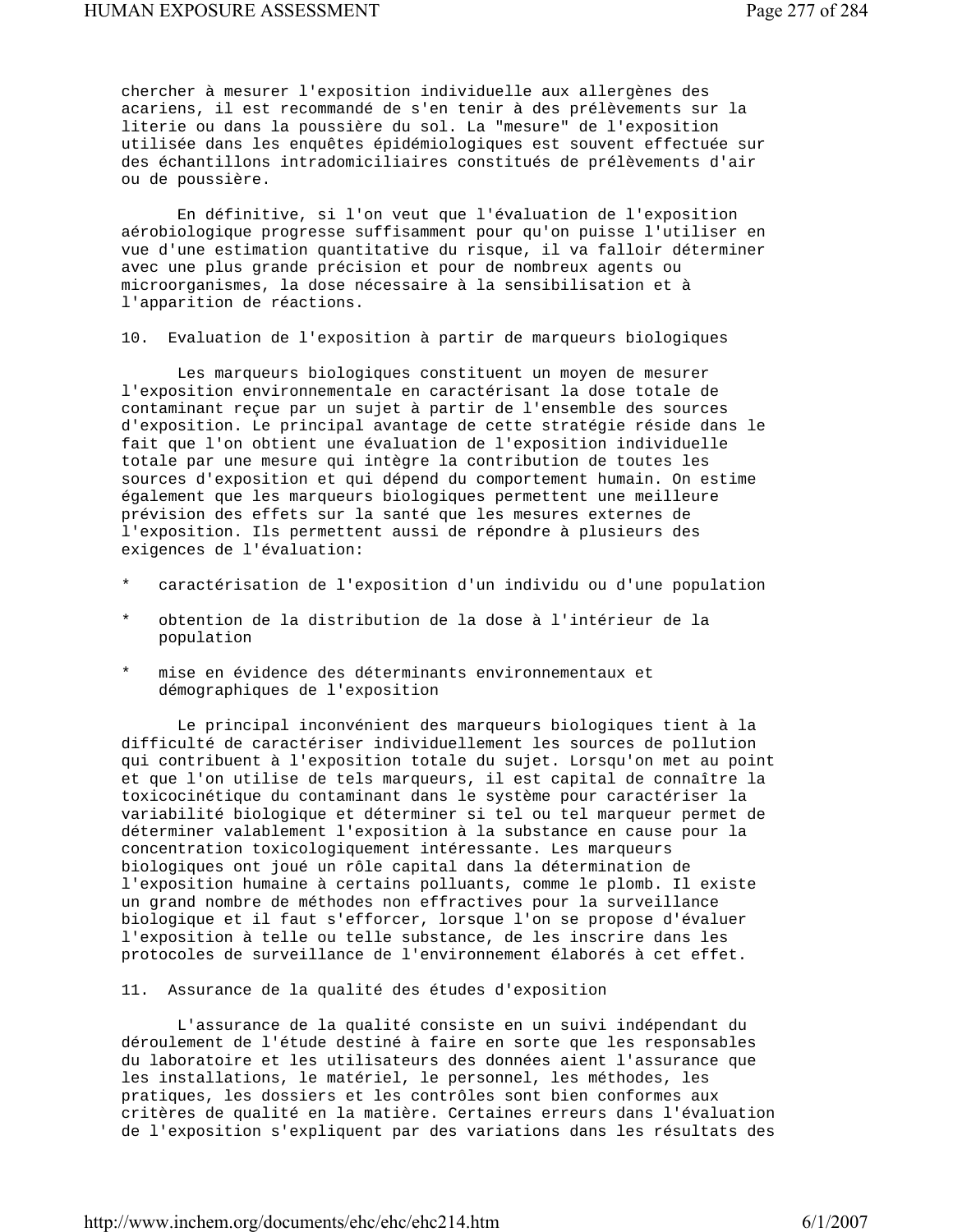analyses ou par des changements qui se produisent lors du prélèvement et de la manipulation des échantillons, de leur préparation et de leur conservation ou encore dans la tenue et l'enregistrement des données. Les variations dans les résultats des analyses peuvent se répartir en deux grandes catégories: celles qui concernent l'exactitude, c'est-à-dire la concordance entre le résultat du dosage et la quantité de substance effectivement présente dans la prise d'essai et celles

 qui concernent la précision, c'est-à-dire la variabilité aléatoire ou la reproductibilité de la méthode.

 Le plan de l'étude est le document le plus important à consulter pour obtenir des informations sur les éléments essentiels d'une enquête, c'est-à-dire le personnel responsable, le mode de collecte des données, la conservation des échantillons et leur traitement préliminaire, les méthodes d'analyse et l'analyse des résultats. Un mode opératoire normalisé est annexé au plan de l'étude. Il comporte des instructions détaillées sur la manière d'effectuer certaines tâches sur le terrain ou au laboratoire. On peut considérer le plan de l'étude et le mode opératoire normalisé comme des directives de gestion visant à faire en sorte que l'ensemble du personnel qui participe à l'étude se familiarise avec les diverses procédures et n'en utilise pas d'autres.

 Le contrôle de qualité vise expressément la qualité des résultats de laboratoire. Il comporte deux volets. Le contrôle interne consiste en un ensemble de procédures utilisées par le personnel du laboratoire pour évaluer en continu les résultats qu'il obtient. Le contrôle de qualité externe est un système de vérification objective de la bonne exécution des analyses par un organisme indépendant. Dans le contrôle interne, on affiche les résultats sur des cartes de contrôle (par ex. cartes de contrôle de Sheward ou à sommes cumulées) et on se base sur les limites de contrôle pour prendre des mesures le cas échéant ou juger si l'ensemble de données comporte ou non un contrôle statistique. Le contrôle externe, par contre, donne des indications indépendantes sur la qualité du travail effectué par le laboratoire et sur la compétence de tel ou tel opérateur. Généralement, un laboratoire coordinateur distribue aux laboratoires participants des échantillons contenant le produit à doser à une concentration connue. Les laboratoires participants effectuent leurs dosages sur ces échantillons et soumettent leurs résultats au laboratoire coordinateur qui vérifie alors la bonne exécution des analyses. Dans les échantillons de référence utilisés pour les contrôles de qualité interne et externe la matrice et le polluant doivent être à la même concentration que dans l'échantillon réel. En outre, pour certaines substances, il peut être nécessaire de prendre en considération la forme chimique sous laquelle elles sont susceptibles de se trouver.

 Enfin, les interactions avec la population humaine constituent un ensemble spécifique d'éléments à prendre en considération au niveau de la conception de l'étude et de l'assurance de la qualité, éléments qui doivent être soigneusement évalués en même temps que les questions plus traditionnelles relatives à l'échantillonnage, à l'analyse et aux modes opératoires.

## RESUMEN

1. Definición de la exposición

El concepto de exposición implica la presencia de una sustancia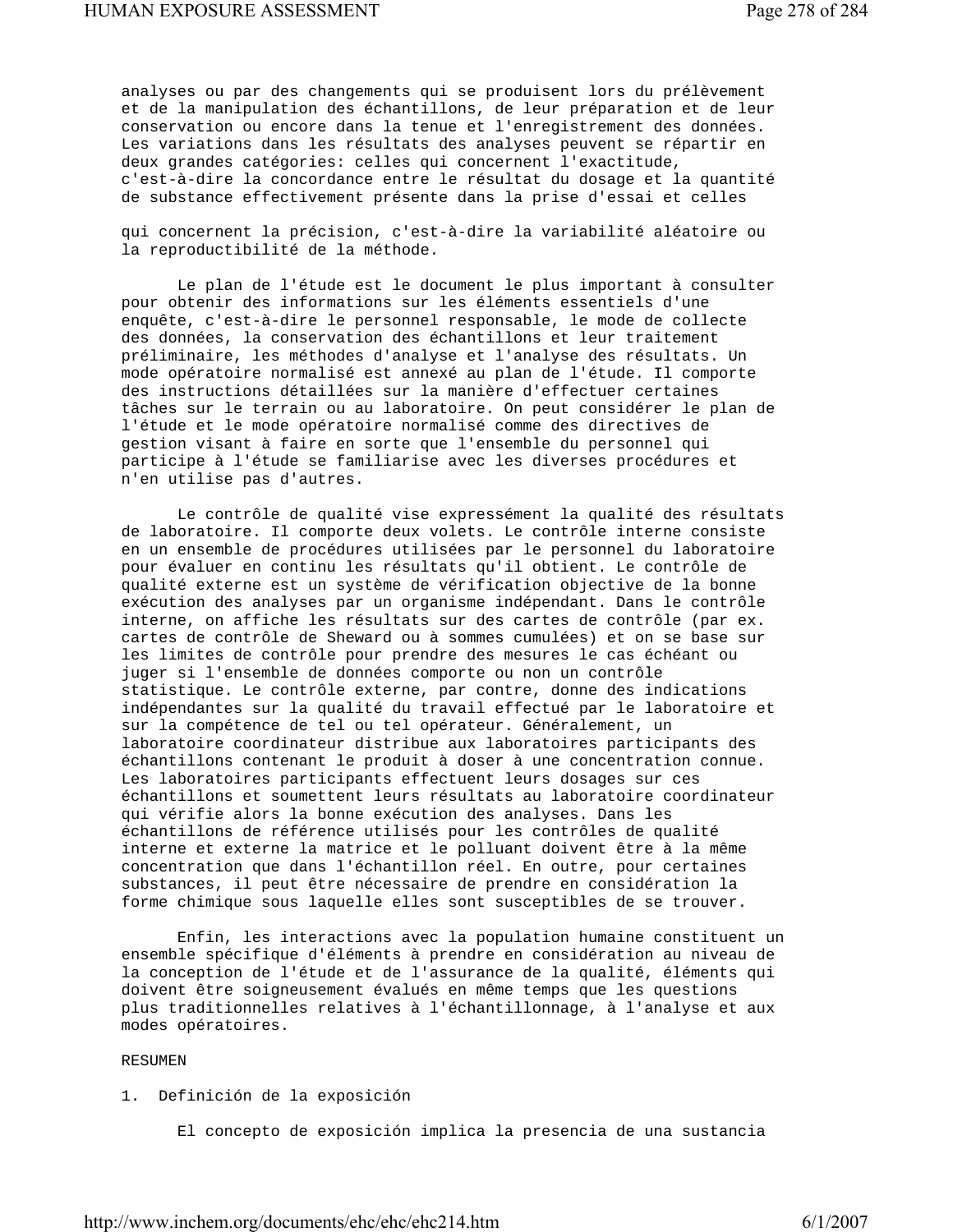tóxica ambiental en un determinado punto del espacio y el tiempo, y la presencia simultánea de una persona o personas en el mismo lugar. Además, es necesario precisar la cantidad de la sustancia que entra en contacto con la superficie externa del cuerpo humano.

 Tras reconocerse el valor intrínseco de la información relacionada con la exposición, el "análisis de la exposición" se ha convertido en un importante campo de investigación científica, que complementa las disciplinas tradicionales de la salud pública, como son la epidemiología y la toxicología, y constituye un componente esencial de la adopción de decisiones fundamentadas en materia de higiene del medio.

2. Usos de la información sobre la exposición humana

 Las particularidades de un determinado análisis de la exposición dependerán del uso o usos previstos. Por ejemplo, los aspectos de la exposición que interese examinar, la naturaleza de la información requerida y la cantidad y calidad de los datos dependerán de si la evaluación de la exposición se inscribe en el contexto de una investigación epidemiológica, de una evaluación del riesgo, de la gestión de los riesgos o de un análisis de la situación y las tendencias.

 El conocimiento del nivel de exposición humana a los contaminantes ambientales es un componente importante de la epidemiología ambiental, la evaluación de los riesgos, la gestión de los riesgos y el análisis de situaciones y tendencias. La información sobre la exposición proporciona el nexo decisivo entre las fuentes de contaminantes, su presencia en el medio y los posibles efectos para la salud humana. Esta información, empleada en el contexto de una gestión del medio basada en la reducción de los riesgos para el ser humano, facilitará la selección y el análisis de otras estrategias distintas del tradicional enfoque de "dirección y control". En todo el mundo, la mayoría de las estructuras de gestión del medio ambiente dependen directamente de las mediciones de los contaminantes presentes en diversos medios para estimar la calidad del entorno, inferir los riesgos e interpretar el grado de observancia de las normas. Incluso en estos casos, la información sobre la exposición permite evaluar la eficacia de las medidas de protección de los sectores de la población más vulnerables o en situación de mayor riesgo.

 Es esa relación directa lo que hace de las mediciones de la exposición un arma inestimable a efectos de evaluación de las repercusiones para la higiene del medio a escala local, regional y mundial.

3. Estrategias y diseño de las evaluaciones de la exposición

 El correcto diseño del estudio es el elemento más importante de cualquier evaluación de la exposición. Se deben especificar los fines y objetivos de la investigación, así como los métodos idóneos de muestreo, medición, análisis estadístico y aseguramiento de la calidad. Para caracterizar la magnitud, duración y distribución temporal del contacto humano con los contaminantes del medio se pueden emplear métodos directos o indirectos. Entre los primeros cabe citar las mediciones en el punto de contacto y las mediciones de marcadores biológicos de la exposición. Los métodos indirectos incluyen la vigilancia ambiental, las modelizaciones y los cuestionarios. Estos métodos pueden emplearse en estudios de la exposición basados en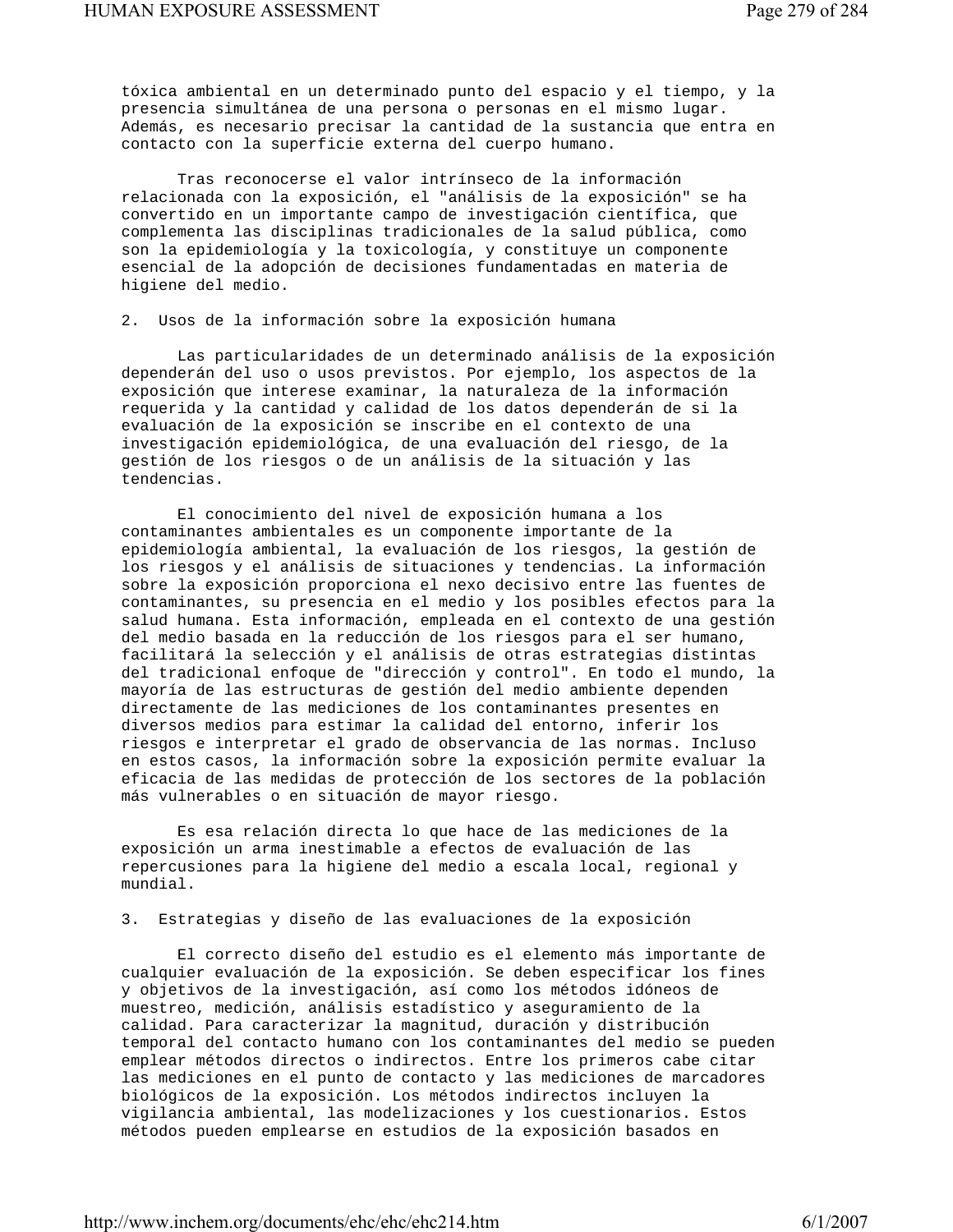distintas maneras de seleccionar a la población estudiada; se distinguen así, por ejemplo, los estudios amplios que abarcan a todos los miembros de la población analizada, los estudios descriptivos de una muestra no probabilística, o los estudios basados en muestras representativas de individuos, seleccionados al azar.

4. Métodos estadísticos de evaluación de la exposición

 Los métodos estadísticos son un instrumento crítico de los estudios -- aplicados o de investigación -- de evaluación de la exposición. Se recomienda que participe siempre un estadístico en todos los aspectos de la investigación de la exposición, en especial durante las fases de diseño y de análisis de los datos. La determinación del tamaño de la muestra es una aplicación importante de la estadística durante la planificación de esos estudios. La estadística descriptiva numérica y gráfica permite resumir los datos de exposición y llevar a cabo análisis preliminares de las relaciones entre las variables determinantes de la exposición. En muchos casos los datos sobre ésta adoptan una distribución aproximadamente normal o log-normal, y se prestan pues fácilmente a ser analizados mediante los métodos paramétricos habituales de inferencia estadística, como las estimaciones y la verificación de hipótesis. Se pueden emplear además otros modelos estadísticos paramétricos, como el análisis de la varianza (ANOVA), la regresión lineal y la regresión logística, para cuantificar la relación entre los niveles de exposición medidos. Cuando el número de observaciones es pequeño o no es posible transformar los datos en una distribución aproximadamente normal, se pueden utilizar métodos no paramétricos, como las pruebas de signo de Mann-Whitney y de Kruskal-Wallis, para verificar las hipótesis.

 5. Patrones temporales de la actividad humana y evaluación de la exposición

 Se puede utilizar información sobre el perfil de actividades de la gente para identificar los determinantes de los niveles de exposición detectados, predecir exposiciones no medidas o no medibles, evaluar la relación entre la exposición y el estado de salud, e identificar situaciones de exposición de alto riesgo que puedan afrontarse con medidas de salud pública.

 El costo relativo del muestreo sobre el terreno y de los análisis de laboratorio en las mediciones ambientales y biológicas subraya el valor potencial de los datos tiempo-actividad. La evaluación de los perfiles de actividad a largo plazo (p. ej., toda la vida) sólo puede hacerse a veces empleando cuestionarios de análisis de la relación tiempo-actividad. Para reunir información sobre las actividades humanas se emplean diversos métodos, entre ellos diarios y cuestionarios, dispositivos mecánicos y medidas de observación. Sólo recientemente se han empezado a desarrollar métodos para evaluar la influencia de los perfiles de tiempo-actividad en la ingestión alimentaria y no alimentaria y en la exposición cutánea. Las dudas albergadas respecto a la capacidad de los métodos de acopio de datos para reflejar fielmente las actividades y garantizar la validez de la información, así como respecto a las repercusiones de la variabilidad ínter e intrapersonal del comportamiento, imponen límites a la aplicación de los datos de tiempo-actividad a la evaluación de la exposición humana. Sin embargo, con unos programas adecuados de aseguramiento de la calidad, la información sobre los patrones temporales de la actividad puede ser de enorme utilidad para interpretar y modelizar la exposición.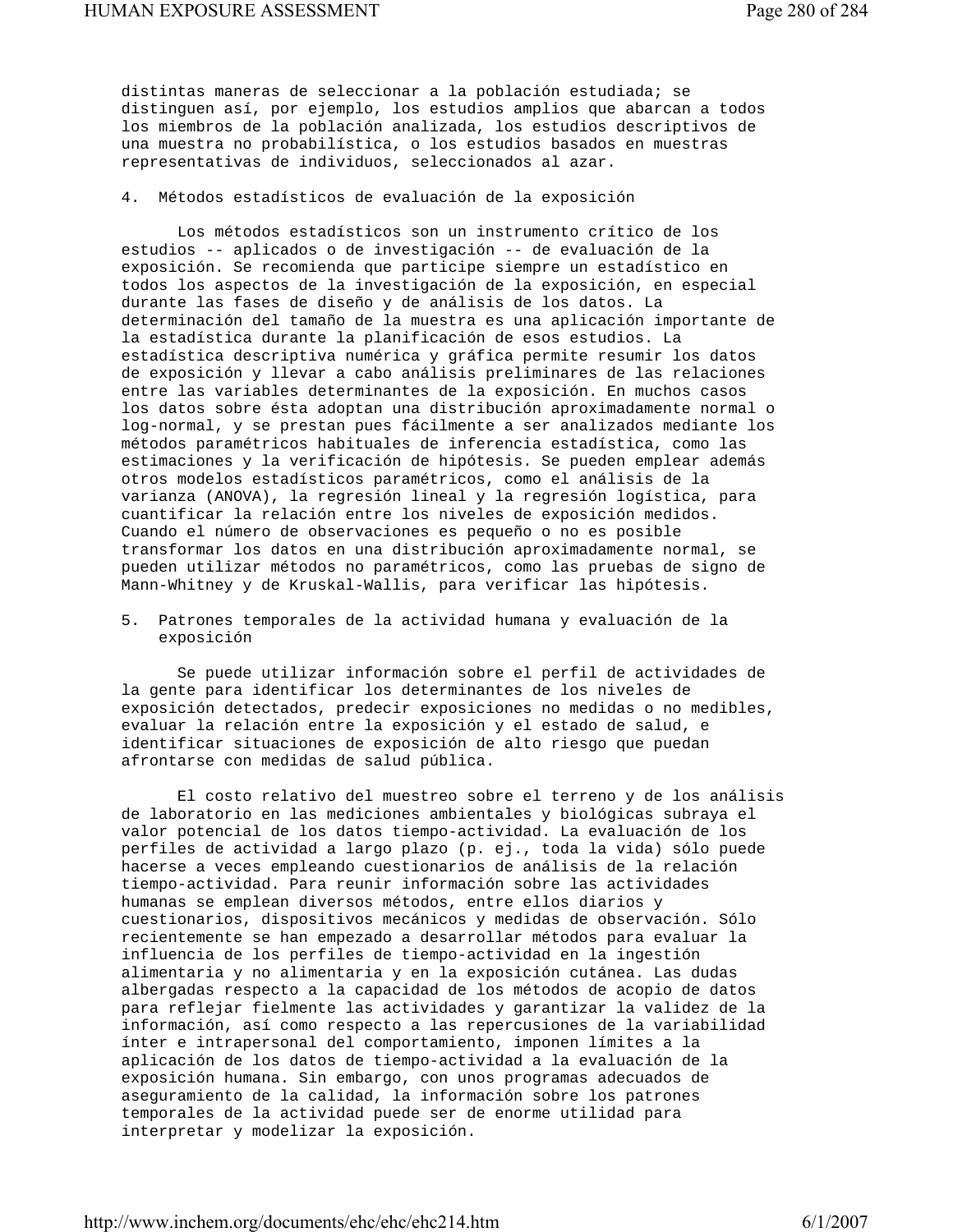6. Modelización de la exposición humana y de las dosis

 Un modelo de exposición es un esquema lógico o empírico que permite estimar los parámetros de la exposición individual o poblacional a partir de una serie de datos. Los modelos de la exposición, cuando están basados en observaciones adecuadas, pueden emplearse para estimar exposiciones colectivas (p. ej., la media de una población) o individuales (p. ej., la distribución de la exposición entre los miembros de una población). Mediante esos modelos se puede estimar la exposición sufrida a través de uno o de varios medios. Esto último es especialmente útil para poder comparar la magnitud de las exposiciones previsibles a través de distintos medios, y por tanto para establecer las prioridades. Los modelos pueden ser estadísticos, deterministas, o una combinación de ambos. En los tres casos se pueden aplicar métodos probabilísticos para estimar la distribución de la exposición en la población, esto es, la variabilidad de la exposición entre los individuos. Además, los métodos probabilísticos pueden utilizarse para definir la incertidumbre de los parámetros introducidos en el modelo y propagar esa incertidumbre hasta la variable de evaluación sometida a predicción. La evaluación de la exactitud de los resultados del modelo es una condición fundamental para pasar a utilizarlos con fines de adopción de decisiones.

 7. Medición de la exposición humana a productos químicos presentes en el aire, el agua y los alimentos

 En la selección de los métodos de muestreo de productos químicos presentes en el aire, el agua y los alimentos intervienen consideraciones comunes relacionadas con los límites de detección, los factores de interferencia, la facilidad de manejo y los costos. Se

 dispone de métodos de muestreo para personas, aire de microambientes y aire ambiente, para la vigilancia de gases y vapores -- tanto pasiva como activamente--, aerosoles, compuestos orgánicos semivolátiles y gases reactantes.

 La evaluación de la calidad del agua obliga a considerar numerosos factores en relación con el muestreo. Una consideración importante es que la exposición a los contaminantes no se limita a las vías orales y que no todos los individuos tienen acceso al agua tratada que circula por los sistemas de distribución. Se proporciona orientación respecto al muestreo y los programas de vigilancia.

 Existen varios métodos para estimar el consumo de alimentos y la contaminación de éstos. El método elegido dependerá de la información disponible, del grupo de población de interés, de que lo expresado sean los efectos agudos o crónicos del producto químico, del uso previsto de los resultados y de los recursos disponibles.

 8. Medición de la exposición humana a los contaminantes químicos presentes en el suelo y en el polvo depositado

 El contacto humano con el suelo y el polvo depositado puede ser una importante fuente de exposición a contaminantes químicos, sobre todo en los niños. Aunque se han desarrollado muchos métodos de muestreo, no se ha demostrado que ninguno de ellos sea superior a los otros, por lo que resulta difícil comparar los resultados de estudios realizados con diferentes métodos. Entre los factores que deben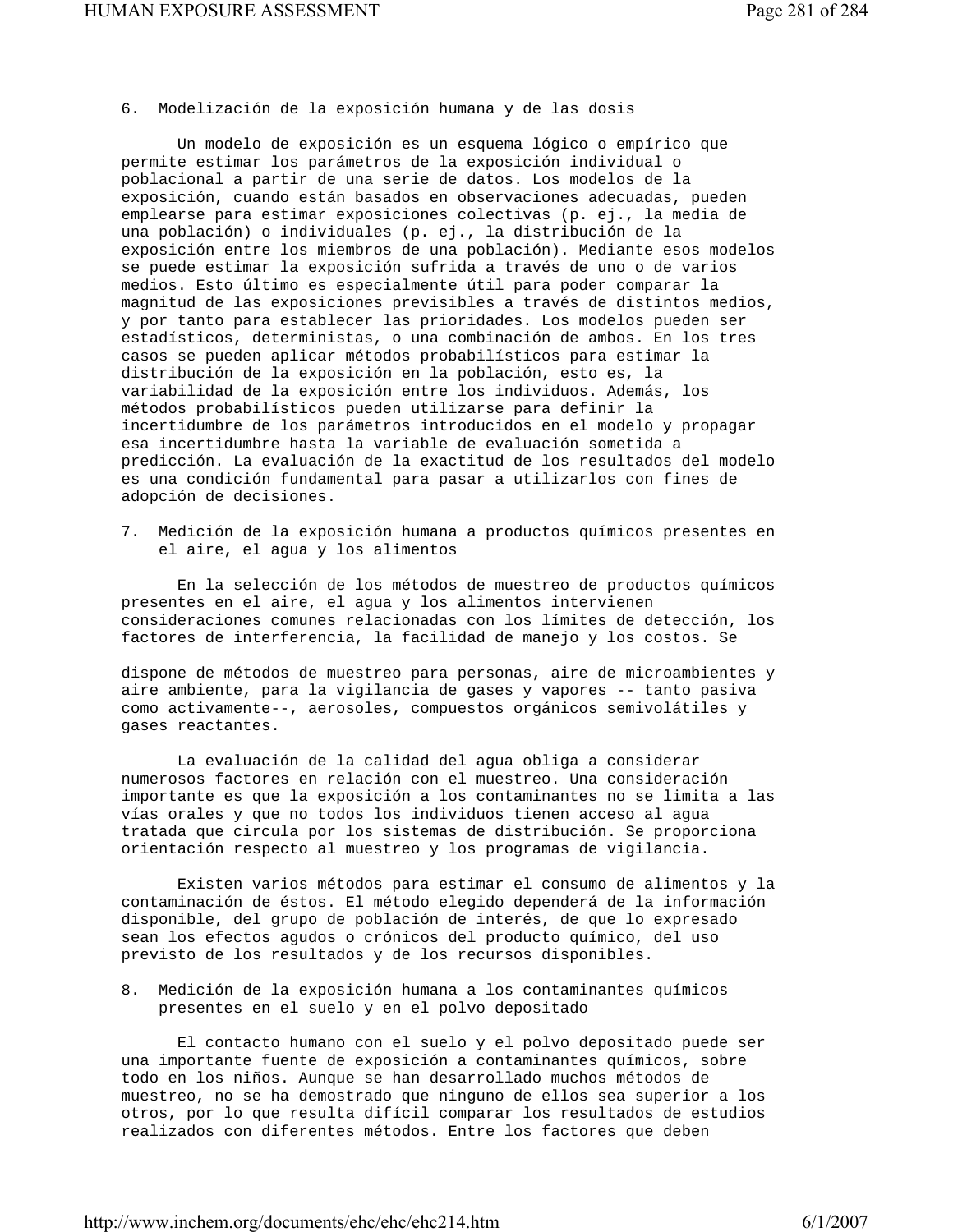tenerse en cuenta para seleccionar un método de muestreo cabe citar la eficiencia de la recogida de muestras, las diferencias entre los perfiles de actividad de las personas, la variabilidad física del suelo y de los niveles de polvo en el espacio y en el tiempo, las superficies y sustratos de muestra, el momento elegido para obtener las muestras y los métodos analíticos utilizados para medir las sustancias tóxicas en el laboratorio.

 9. Medición de la exposición humana a agentes biológicos presentes en el aire y el polvo

 Se consideran bioaerosoles diversos microorganismos, o componentes de los mismos, que pueden ser transportados por el aire e inhalados. Comprenden virus, bacterias, pólenes, hongos, protozoos y algas en forma de microorganismos viables potencialmente causantes de enfermedades. Diversos fragmentos o componentes metabólicos de las bacterias y los hongos, al igual que las estructuras proteicas presentes en esos microorganismos, así como en los excrementos y en distintas partes de los insectos, arácnidos y otros animales, pueden provocar reacciones alérgicas. Los bioaerosoles más extendidos en interiores y más implicados en las reacciones alérgicas son los ácaros, los hongos, las bacterias y el polen.

 La evaluación de la exposición a agentes microbiológicos está tan avanzada en estos momentos como la de muchos contaminantes del aire. No se han desarrollado muestreadores de personas. De hecho, muchas de

 las técnicas disponibles para obtener muestras de agentes aerobiológicos son adaptaciones de instrumentos diseñados con otros fines. Sin embargo, se observan progresos en el sector, a medida que diversas organizaciones profesionales intentan mejorar y normalizar sus métodos de medición, sus protocolos de cultivo y análisis y sus sistemas de notificación de datos, aspectos todos ellos decisivos para poder comparar los resultados de diferentes investigadores.

 Por su propia naturaleza, los bioaerosoles varían mucho en lo que respecta a su composición y concentración. Las condiciones favorables para su crecimiento, reproducción y dispersión varían dentro de un amplio margen de condiciones de temperatura, humedad y presencia de nutrientes. Esos mismos factores se ven alterados por las actividades del ser humano y de los animales. Los aerosoles biológicos pueden verse difundidos y amplificados por sistemas mecánicos y máquinas de diverso tipo. Como resultado de ello, las exposiciones personales son bastante variables; esto, a su vez, ha llevado a muchos investigadores a obtener muestras del aire de la zona y/o de grandes cantidades de material. Por ejemplo, se recomienda medir de forma indirecta la exposición a los alergenos de los ácaros a partir de muestras de polvo de la ropa de cama y el suelo. Esas muestras domésticas, ya sea de aire o de polvo, determinan a menudo el nivel de "exposición" empleado en las investigaciones epidemiológicas.

 Por último, para que los progresos de los métodos de evaluación de la exposición a agentes aerobiológicos permitan aplicarlos a la evaluación cuantitativa de los riesgos, habrá que determinar mejor las dosis causantes de sensibilización y reactividad para muy diversos microorganismos y/o agentes.

10. Evaluación de la exposición mediante marcadores biológicos

Los marcadores biológicos permiten vigilar la exposición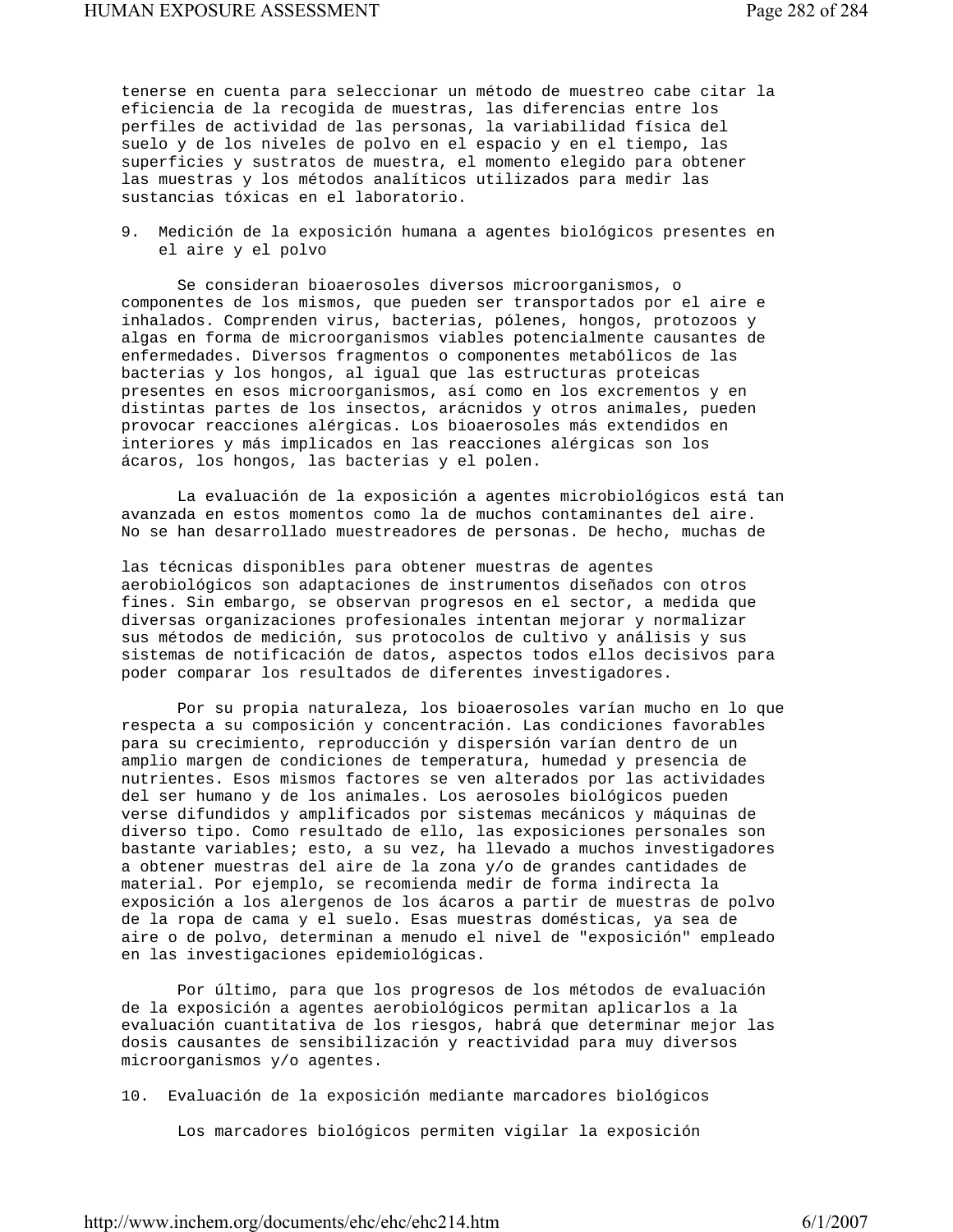ambiental determinando la dosis total de un contaminante recibida por un individuo a partir de todas las fuentes de exposición. La principal ventaja de esta estrategia es que permite evaluar la exposición total usando una medida que integra todas las fuentes de exposición y está influida por el comportamiento humano. Se considera además que los marcadores biológicos tienen un mayor valor predictivo de los efectos sanitarios que las medidas externas de la exposición. Con ellos se responde a varias exigencias de la evaluación de la exposición, como son las siguientes:

- caracterización de la exposición de un individuo o población
- determinación de la distribución de la dosis en la población
- identificación de los determinantes ambientales y demográficos de la exposición

 El principal inconveniente de los marcadores biológicos estriba en la dificultad para caracterizar las fuentes individuales que contribuyen a la exposición total del sujeto. Al poner a punto y emplear marcadores biológicos, el conocimiento de la toxicocinética del contaminante en el sistema es fundamental para caracterizar la variabilidad biológica y determinar si el marcador biológico es válido para poder evaluar la exposición a la concentración de interés. Los marcadores biológicos han sido cruciales para profundizar en el conocimiento de la exposición humana a ciertos contaminantes, como el plomo. Se dispone de numerosos métodos no invasivos para la vigilancia biológica, métodos que los asesores en materia de exposición deberían intentar incorporar al desarrollar protocolos de vigilancia del medio ambiente.

11. Aseguramiento de la calidad de los estudios de la exposición

 El aseguramiento de la calidad (AC) implica una vigilancia independiente del estudio que garantice a los responsables de la gestión del laboratorio y a los usuarios de los datos que las instalaciones, el equipo, el personal, los métodos, las prácticas, los registros y los controles se atienen a principios aceptados de gestión de la calidad. Los errores en los datos de exposición se deben tanto a variaciones analíticas como a los cambios que pueden afectar a la obtención y el manejo de las muestras, la preparación y el almacenamiento de las mismas y el registro y conservación de los datos. La variación analítica depende de dos factores principales: la exactitud, que refleja la concordancia entre la cantidad de analito medido y la cantidad realmente presente, y la precisión, que refleja la variabilidad aleatoria o la reproducibilidad del método.

 El protocolo es el documento más importante para detallar los componentes críticos de una investigación, como por ejemplo el personal encargado, el acopio de muestras, el almacenamiento de las muestras y el tratamiento preanalítico, los procedimientos analíticos y el análisis de los datos. Los procedimientos normalizados de utilización (PNU) que se añaden al protocolo contienen instrucciones escritas detalladas sobre la manera de llevar a cabo algunas actividades rutinarias sobre el terreno y en el laboratorio. El protocolo y los PNU pueden considerarse como directrices de gestión concebidas para asegurar que todo el personal que participe en las operaciones del estudio conozca y emplee correctamente los mismos procedimientos.